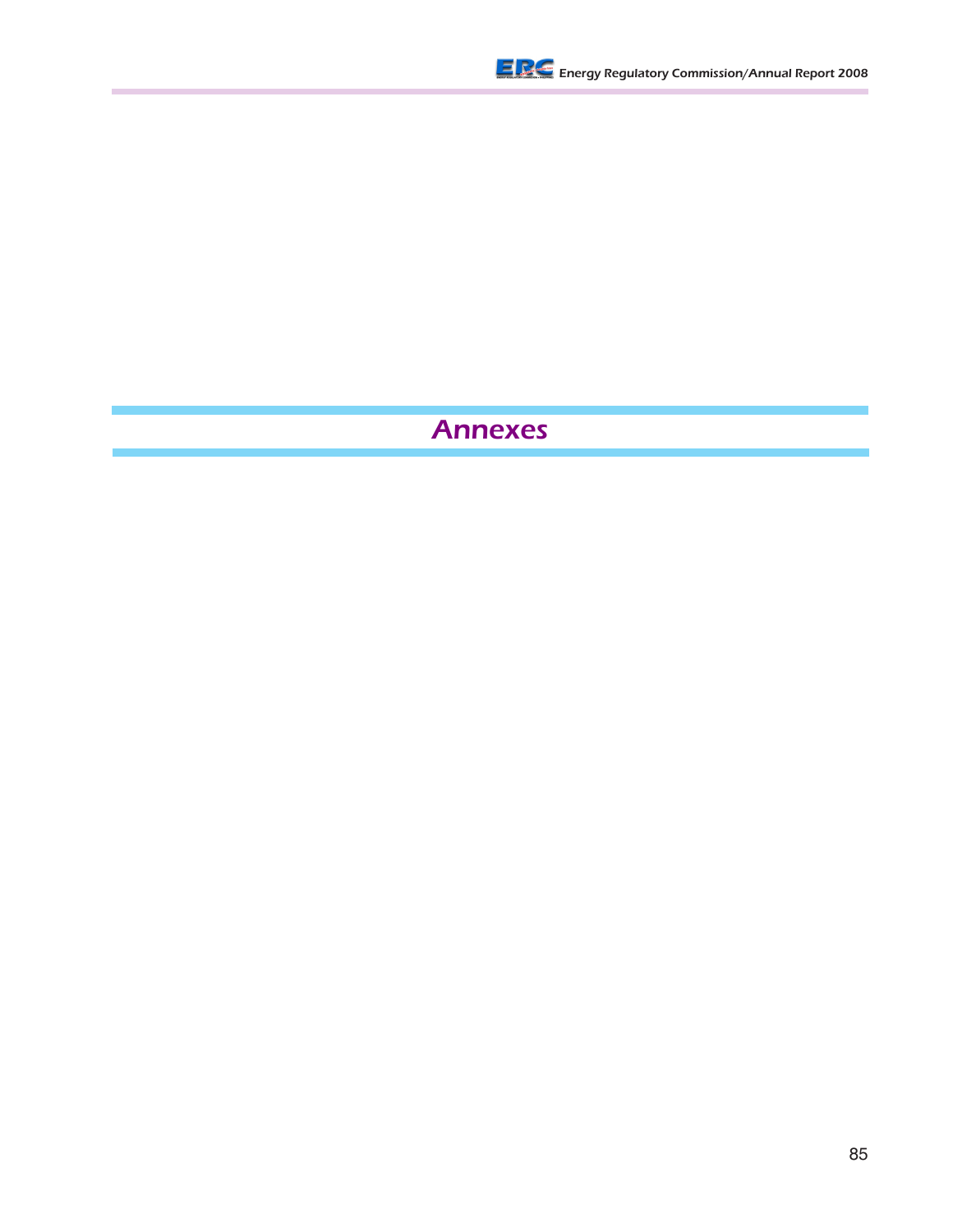## **Annex 1**

## Summary of 501 Cases Decided in 2008

| <b>No</b>      | <b>ERC</b><br><b>CASE</b><br><b>NUMBER</b> | <b>CASE TITLE</b>                                                                                                                                                                                                                                      | <b>APPLICANT</b>                               | <b>DECISION</b>                                                                                                                                                                                                                                                                                                                                                                                                                                                                                                                                                                                                                                                     |
|----------------|--------------------------------------------|--------------------------------------------------------------------------------------------------------------------------------------------------------------------------------------------------------------------------------------------------------|------------------------------------------------|---------------------------------------------------------------------------------------------------------------------------------------------------------------------------------------------------------------------------------------------------------------------------------------------------------------------------------------------------------------------------------------------------------------------------------------------------------------------------------------------------------------------------------------------------------------------------------------------------------------------------------------------------------------------|
| $\mathbf{1}$   | 2001-582                                   | In the Matter of the Violation<br>of ERC Orders, Rules and<br>Regulations                                                                                                                                                                              | <b>Mactan Electric</b><br>Company, Inc. (MECO) | Decision dated July 18, 2008. The ERC accepted and ap-<br>proved MECO's offer of settlement of 50% of the imposable<br>penalty for its violation to Sec. 16a and 20 of ERB Resolu-<br>tion No. 95-21 after finding the offer to be just and reason-<br>able, and in accordance with the "Guidelines to Govern the<br>Imposition of Administrative Sanctions in the Form of Fines<br>and Penalties". Accordingly, MECO was directed to pay the<br>amount of PhP175,200.00 as penalty.                                                                                                                                                                                |
| $\overline{2}$ | 2001-763<br>$(2000-174)$                   | In the Matter of the Applica-<br>tion for a Certificate of Public<br>Convenience and Necessity<br>(CPCN) and/or Approval/ Con-<br>firmation of the Assignment/<br>Transfer of the Existing Cer-<br>tificate of Public Convenience<br>and Necessity     | Bohol Light Company,<br>Inc. (BLCI)            | Decision dated June 25, 2008. The ERC approved the<br>application filed by BLCI for the issuance of CPCN for the<br>Operation of Electric Service in Tagbilaran City, Bohol for<br>a period of 25 years from June 12, 1996 up to June 12,<br>2021. It was established that BLCI has the expertise and<br>resources to adequately and reliably serve the present and<br>future electrical power needs of its customers.                                                                                                                                                                                                                                              |
| 3              | 2002-60                                    | Felicito T. Macabangun vs.<br>Manila Electric Company<br>(MERALCO)                                                                                                                                                                                     | Felicito T. Macabangun                         | Decision dated March 19, 2008. The ERC, having found<br>the complainant to have unregistered consumption due to<br>an altered metering facility, directed the said complainant to<br>pay MERALCO the amount of PhP32,319.75 as differential<br>billing, plus a surcharge of 25% of current bill. MERALCO<br>was also directed to reconnect the complainant's electric<br>service upon payment of the differential billing, subject<br>to complainant's compliance with the requirements and<br>without prejudice to his rights under the Magna Carta for<br>Residential Electricity Consumers.                                                                      |
| 4              | 2002-184                                   | Oscar Magistrado vs. Manila<br>Electric Company (MERALCO)                                                                                                                                                                                              | Oscar Magistrado                               | Decision dated April 3, 2008. The ERC, having found<br>the complainant to have unregistered consumption due to<br>an illegal connection, directed the said complainant to pay<br>MERALCO PhP126,724.12 as differential billing, plus a<br>surcharge of 25% of current bill. MERALCO was also di-<br>rected to reconnect the complainant's electric service upon<br>payment of the differential billing, subject to complainant's<br>compliance with the requirements and without prejudice to<br>his rights under the Magna Carta for Residential Electricity<br>Consumers.                                                                                         |
| 5              | 2003-180                                   | In the Matter of the Application<br>for Approval of the Statement<br>of Compliance (SoC) and<br>Compliance Plan (CP) to the<br>Philippine Grid Code (PGC)<br>and the Philippine Distribution<br>Code (PDC), Pursuant to the<br>Provisions of R.A. 9136 | Iligan Light and Power,<br>Inc. (ILPI)         | Decision dated March 6, 2008. Twelve (12) out of twenty<br>five (25) standards of the PGC and twenty seven (27) out<br>of fifty (50) standards of the PDC were fully complied with<br>by ILPI. All other standards which ILPI failed to comply with<br>were provided with CPs which were in accordance with<br>the prescribed standards of the PGC and PDC, and were<br>therefore, approved. CPs requiring Capital Expenditure<br>estimated at PhP13,805,000.00 were approved by ERC.<br>ILPI was directed to observe transparency in contracting<br>and procuring its requirements, assets and services in<br>accordance with the Guidelines to Govern the Submis- |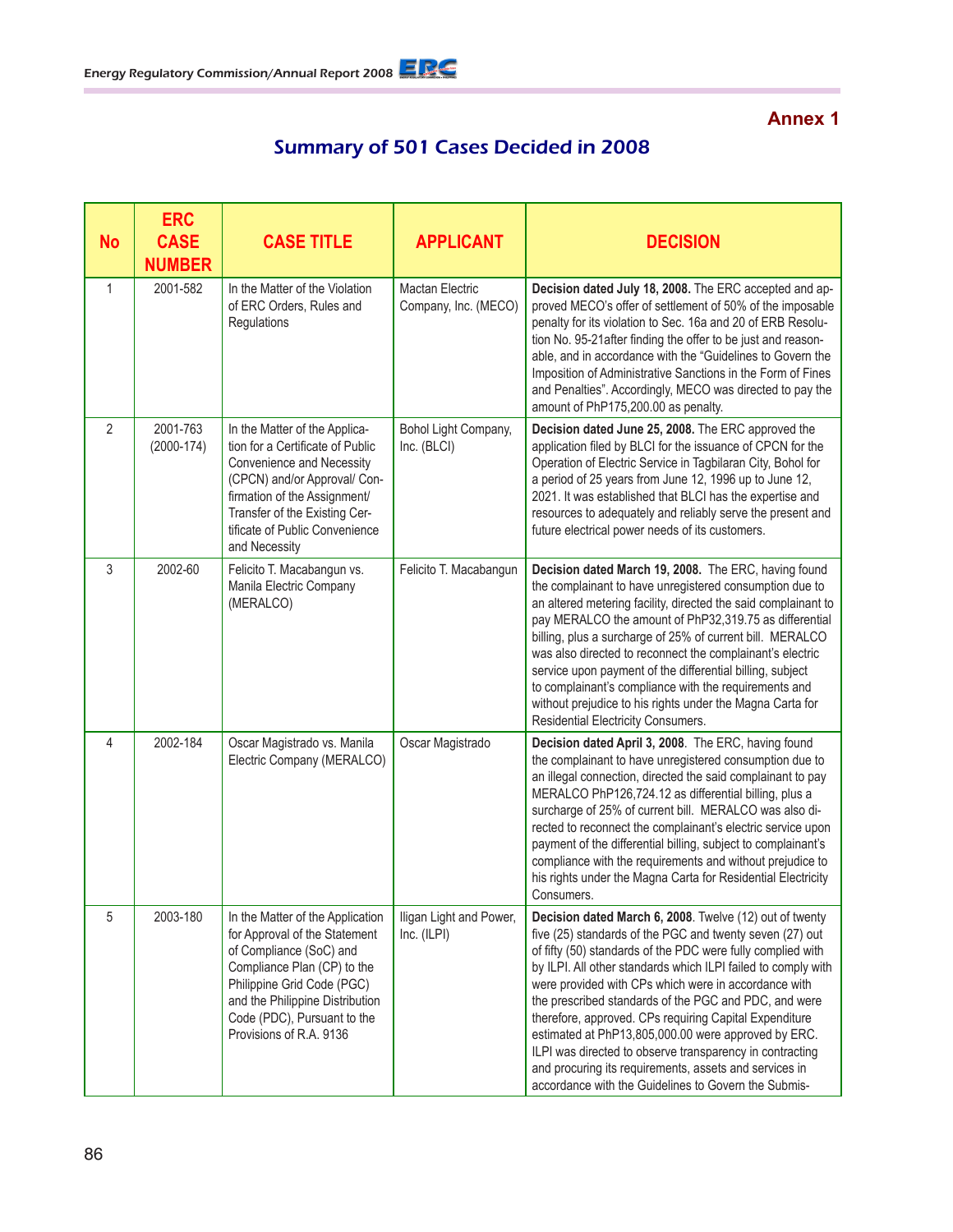| <b>No</b>      | <b>ERC</b><br><b>CASE</b><br><b>NUMBER</b> | <b>CASE TITLE</b>                                                                                                                                                                                                                                       | <b>APPLICANT</b>                                           | <b>DECISION</b>                                                                                                                                                                                                                                                                                                                                                                                                                                                                                                                                                                                                                                                                                                                                                                                                                                |
|----------------|--------------------------------------------|---------------------------------------------------------------------------------------------------------------------------------------------------------------------------------------------------------------------------------------------------------|------------------------------------------------------------|------------------------------------------------------------------------------------------------------------------------------------------------------------------------------------------------------------------------------------------------------------------------------------------------------------------------------------------------------------------------------------------------------------------------------------------------------------------------------------------------------------------------------------------------------------------------------------------------------------------------------------------------------------------------------------------------------------------------------------------------------------------------------------------------------------------------------------------------|
|                |                                            |                                                                                                                                                                                                                                                         |                                                            | sion, Evaluation, and Approval of Electric Capital Projects<br>(ECPs) promulgated by the ERC on March 8, 2006.                                                                                                                                                                                                                                                                                                                                                                                                                                                                                                                                                                                                                                                                                                                                 |
| 6              | 2003-181                                   | In the Matter of the Application<br>for Approval of the Statement<br>of Compliance (SoC) and<br>Compliance Plan (CP) to the<br>Philippine Grid Code (PGC)<br>and the Philippine Distribution<br>Code (PDC), Pursuant to the<br>Provisions of R. A. 9136 | Zamboanga City<br>Electric Cooperative,<br>Inc. (ZAMCELCO) | Decision dated December 10, 2007. Nineteen (19) out of<br>twenty-one (21) standards of the PGC and thirty (30) out of<br>forty-eight (48) standards of the PDC were fully complied<br>with by ZAMCELCO. All other standards which ZAM-<br>CELCO failed to comply with were provided with CPs which<br>were in accordance with the prescribed standards of the<br>PGC and PDC, and were therefore, approved. CPs requir-<br>ing Capital Expenditure estimated at PhP23,040,731.18<br>spread over a period of 2 years were approved by ERC.<br>ZAMCELCO was directed to observe transparency in<br>contracting and procuring its requirements, assets and<br>services in accordance with the Guidelines to Govern the<br>Submission, Evaluation, and Approval of Electric Capital<br>Projects (ECPs) promulgated by the ERC on March 8,<br>2006. |
| $\overline{7}$ | 2003-190                                   | In the Matter of the Application<br>for Approval of the Statement<br>of Compliance (SoC) and<br>Compliance Plan (CP) to the<br>Philippine Grid Code (PGC)<br>and the Philippine Distribution<br>Code (PDC), Pursuant to the<br>Provisions of R. A. 9136 | First Laguna Electric<br>Cooperative, Inc.<br>(FLECO)      | Decision dated January 9, 2008. Nine (9) out of twenty-<br>three (23) standards of the PGC and twelve (12) out of<br>thirty-six (36) standards of the PDC were fully complied<br>with by FLECO. All other standards which FLECO failed<br>to comply with were provided with CPs which were in<br>accordance with the prescribed standards of the PGC and<br>PDC, and were therefore, approved. CPs requiring Capital<br>Expenditure estimated at PhP3,802,000.00 were approved<br>by ERC. FLECO was directed to observe transparency<br>in contracting and procuring its requirements, assets and<br>services in accordance with the Guidelines to Govern the<br>Submission, Evaluation, and Approval of Electric Capital<br>Projects (ECPs) promulgated by the ERC on March 8,<br>2006.                                                       |
| 8              | 2003-195                                   | In the Matter of the Application<br>for Approval of the Statement<br>of Compliance (SoC) and<br>Compliance Plan (CP) to the<br>Philippine Grid Code (PGC)<br>and the Philippine Distribution<br>Code (PDC), Pursuant to the<br>Provisions of R. A. 9136 | Angeles Electric<br>Corporation (AEC)                      | Decision dated January 16, 2008. One (1) out of twenty-<br>three (23) standards of the PGC and five (5) out of fifty<br>(50) standards of the PDC were fully complied with by<br>AEC. All other standards which AEC failed to comply with<br>were provided with CPs which were in accordance with<br>the prescribed standards of the PGC and PDC, and were<br>therefore, approved. CPs requiring Capital Expenditure<br>estimated at PhP7,455,686.00 for the years 2004-2006<br>were approved by ERC. AEC was directed to observe<br>transparency in contracting and procuring its requirements,<br>assets and services in accordance with the Guidelines<br>to Govern the Submission, Evaluation, and Approval of<br>Electric Capital Projects (ECPs) promulgated by the ERC<br>on March 8, 2006.                                             |
| 9              | 2003-203                                   | In the Matter of the Application<br>for Approval of the Statement<br>of Compliance (SoC) and<br>Compliance Plan (CP) to the<br>Philippine Grid Code (PGC)                                                                                               | Cabanatuan Electric<br>Corporation (CELCOR)                | Decision dated January 16, 2008. Zero (0) out of twenty-<br>three (23) standards of the PGC and three (3) out of fifty<br>(50) standards of the PDC were fully complied with by CEL-<br>COR. All other standards which CELCOR failed to comply<br>with were provided with CPs which were in accordance                                                                                                                                                                                                                                                                                                                                                                                                                                                                                                                                         |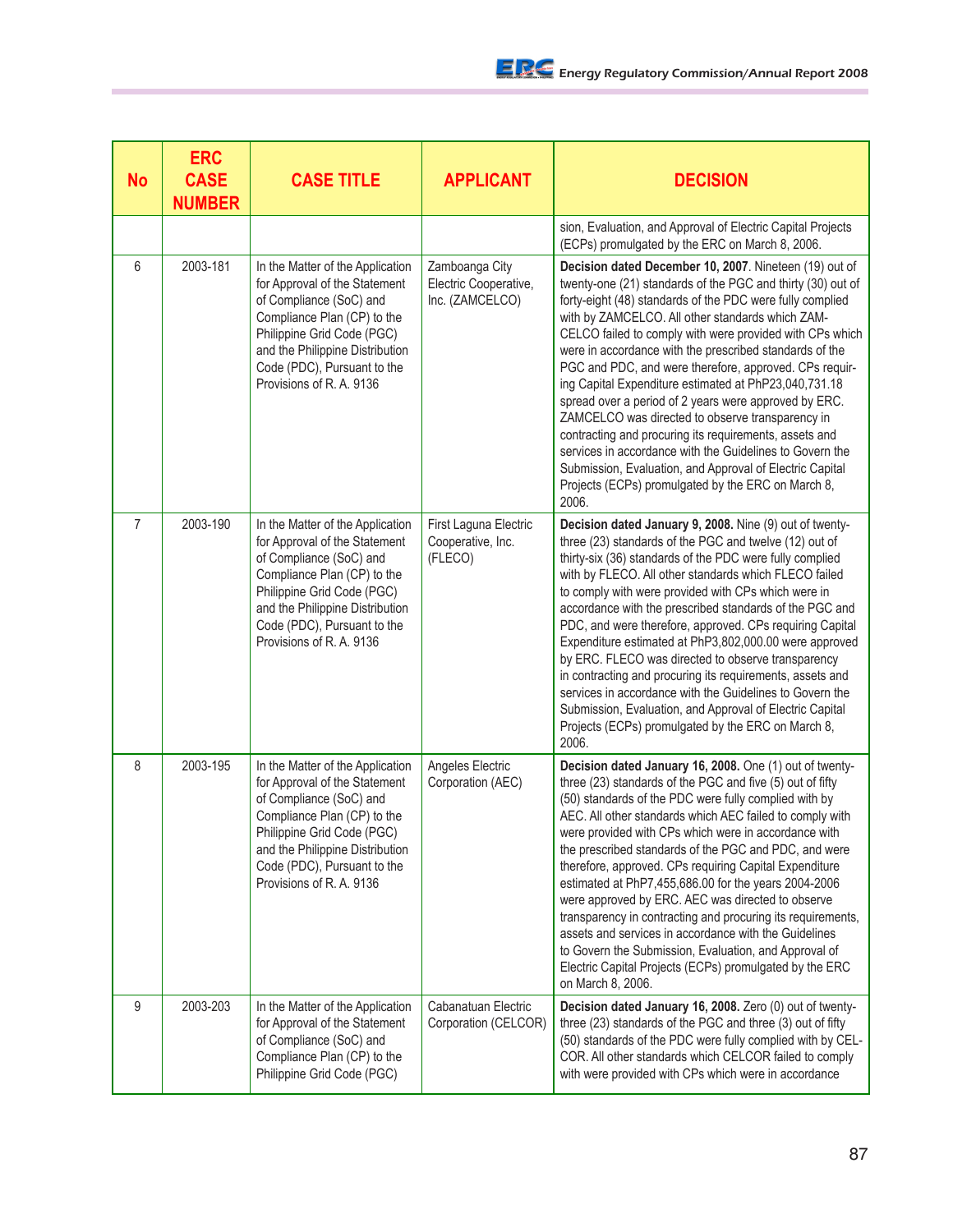| <b>No</b> | <b>ERC</b><br><b>CASE</b><br><b>NUMBER</b> | <b>CASE TITLE</b>                                                                                                                                                                                                                                       | <b>APPLICANT</b>                                         | <b>DECISION</b>                                                                                                                                                                                                                                                                                                                                                                                                                                                                                                                                                                                                                                                                                                                                                                                                                                                                                                                                                                                    |
|-----------|--------------------------------------------|---------------------------------------------------------------------------------------------------------------------------------------------------------------------------------------------------------------------------------------------------------|----------------------------------------------------------|----------------------------------------------------------------------------------------------------------------------------------------------------------------------------------------------------------------------------------------------------------------------------------------------------------------------------------------------------------------------------------------------------------------------------------------------------------------------------------------------------------------------------------------------------------------------------------------------------------------------------------------------------------------------------------------------------------------------------------------------------------------------------------------------------------------------------------------------------------------------------------------------------------------------------------------------------------------------------------------------------|
|           |                                            | and the Philippine Distribution<br>Code (PDC), Pursuant to the<br>Provisions of R. A. 9136                                                                                                                                                              |                                                          | with the prescribed standards of the PGC and PDC, ts<br>(ECPs) promulgated by the ERC on March 8, 2006.<br>and were therefore, approved. CPs requiring Capital<br>Expenditure estimated at PhP5,204,000.00 spread over<br>from January 2004 to December 2006 were approved by<br>ERC. CELCOR was directed to observe transparency in<br>contracting and procuring its requirements, assets and<br>services in accordance with the Guidelines to Govern the<br>Submission, Evaluation, and Approval of Electric Capital<br>Projects. Promulgated by ERC on march 8, 2006.                                                                                                                                                                                                                                                                                                                                                                                                                           |
| 10        | 2003-213                                   | In the Matter of the Application<br>for Approval of the Statement<br>of Compliance (SoC) and<br>Compliance Plan (CP) to the<br>Philippine Grid Code (PGC)<br>and the Philippine Distribution<br>Code (PDC), Pursuant to the<br>Provisions of R. A. 9136 | <b>Benguet Electric</b><br>Cooperative, Inc.<br>(BENECO) | Decision dated April 23, 2008. Ten (10) out of twenty-<br>three (23) standards of the PGC and twenty-seven (27) out<br>of thirty-six (36) standards of the PDC were fully complied<br>with by BENECO. All other standards which BENECO<br>failed to comply with were provided with CPs which were<br>in accordance with the prescribed standards of the PGC<br>and PDC, and were therefore, approved. CPs requiring<br>Capital Expenditure estimated at PhP53,800,493.00 were<br>approved by ERC. BENECO was directed to observe<br>transparency in contracting and procuring its requirements,<br>assets and services in accordance with the Guidelines<br>to Govern the Submission, Evaluation, and Approval of<br>Electric Capital Projects (ECPs) promulgated by the ERC<br>on March 8, 2006.                                                                                                                                                                                                  |
| 11        | 2003-215                                   | In the Matter of the Application<br>for Approval of the Statement<br>of Compliance (SoC) and<br>Compliance Plan (CP) to the<br>Philippine Grid Code (PGC)<br>and the Philippine Distribution<br>Code (PDC), Pursuant to the<br>Provisions of R. A. 9136 | <b>Aklan Electric</b><br>Cooperative, Inc.<br>(AKELCO)   | Decision dated January 23, 2008. Thirteen (13) out of<br>twenty-one (21) standards of the PGC and nine (9) out of<br>thirty-six (36) standards of the PDC were fully complied<br>with by AKELCO. All other standards which AKELCO failed<br>to comply with were provided with CPs which were in<br>accordance with the prescribed standards of the PGC and<br>PDC, and were therefore, approved. CPs requiring Capital<br>Expenditure estimated at PhP7,520,000.00 spread over<br>a period of seven (7) years from August 2003 to January<br>2009 were approved by ERC. AKELCO was directed to<br>submit its CP for DCP-PDC-045 within thirty (30) days<br>from receipt of the Decision. AKELCO was further directed<br>to observe transparency in contracting and procuring its<br>requirements, assets and services in accordance with the<br>Guidelines to Govern the Submission, Evaluation, and Ap-<br>proval of Electric Capital Projects (ECPs) promulgated by<br>the ERC on March 8, 2006. |
| 12        | 2003-228                                   | In the Matter of the Application<br>for Approval of the Statement<br>of Compliance (SoC) and<br>Compliance Plan (CP) to the<br>Philippine Grid Code (PGC)<br>and the Philippine Distribution<br>Code (PDC), Pursuant to the<br>Provisions of R.A. 9136  | Nueva Ecija I Electric<br>Cooperative, Inc.<br>(NEECOI)  | Decision dated May 21, 2008. Six (6) out of twenty (20)<br>standards of the PGC and twelve (12) out of thirty-six (36)<br>standards of the PDC were fully complied with by NEECO<br>I. All other standards which NEECO I failed to comply with<br>were provided with CPs which were in accordance with<br>the prescribed standards of the PGC and PDC, and were<br>therefore, approved. CPs requiring Capital Expenditure es-<br>timated at PhP300,000.00 were approved by ERC. NEECO<br>I was directed to observe transparency in contracting and<br>procuring its requirements, assets and services                                                                                                                                                                                                                                                                                                                                                                                              |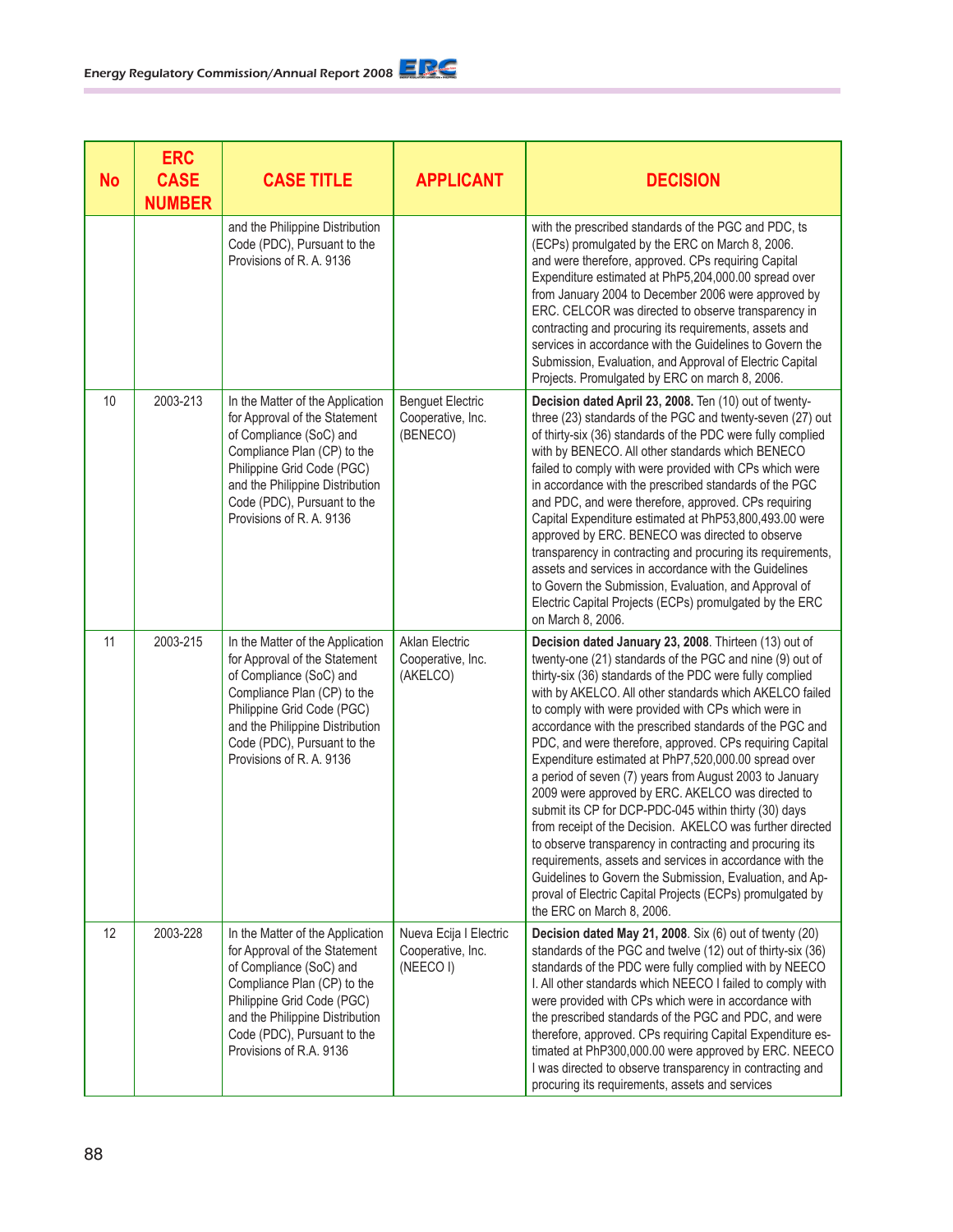| No | <b>ERC</b><br><b>CASE</b><br><b>NUMBER</b> | <b>CASE TITLE</b>                                                                                                                                                                                                                                       | <b>APPLICANT</b>                                                     | <b>DECISION</b>                                                                                                                                                                                                                                                                                                                                                                                                                                                                                                                                                                                                                                                                                                                                                                                                     |
|----|--------------------------------------------|---------------------------------------------------------------------------------------------------------------------------------------------------------------------------------------------------------------------------------------------------------|----------------------------------------------------------------------|---------------------------------------------------------------------------------------------------------------------------------------------------------------------------------------------------------------------------------------------------------------------------------------------------------------------------------------------------------------------------------------------------------------------------------------------------------------------------------------------------------------------------------------------------------------------------------------------------------------------------------------------------------------------------------------------------------------------------------------------------------------------------------------------------------------------|
|    |                                            |                                                                                                                                                                                                                                                         |                                                                      | in accordance with the Guidelines to Govern the Submis-<br>sion, Evaluation, and Approval of Electric Capital Projects<br>(ECPs) promulgated by the ERC on March 8, 2006.                                                                                                                                                                                                                                                                                                                                                                                                                                                                                                                                                                                                                                           |
| 13 | 2003-239                                   | In the Matter of the Application<br>for Approval of the Statement<br>of Compliance (SoC) and<br>Compliance Plan (CP) to the<br>Philippine Grid Code (PGC)<br>and the Philippine Distribution<br>Code (PDC), Pursuant to the<br>Provisions of R. A. 9136 | Negros Oriental II<br>Electric Cooperative,<br>Inc. (NORECO II)      | Decision dated April 23, 2008. Sixteen (16) out of twenty-<br>three (23) standards of the PGC and thirty-six (36) out of<br>thirty-six (36) standards of PDC were fully complied with<br>by NORECO II. All other standards which NORECO II<br>failed to comply with were provided with CPs which were in<br>accordance with the prescribed standards of the PGC, and<br>were therefore, approved. CPs requiring Capital Expendi-<br>ture estimated at PhP 29,165,998.00 were approved by<br>ERC. NORECO II was directed to observe transparency<br>in contracting and procuring its requirements, assets and<br>services in accordance with the "Guidelines to Govern the<br>Submission, Evaluation and Approval of Electric Capital<br>Projects (ECPs)" issued by the ERC on March 8, 2006.                        |
| 14 | 2003-269                                   | In the Matter of the Application<br>for Approval of the Statement<br>of Compliance (SoC) and<br>Compliance Plan (CP) to the<br>Philippine Grid Code (PGC)<br>and the Philippine Distribution<br>Code (PDC), Pursuant to the<br>Provisions of R. A. 9136 | Masbate Electric<br>Cooperative, Inc.<br>(MASELCO)                   | Decision dated June 4, 2008. MASELCO was not able<br>to comply with the thirty-eight (38) standards of the PDC,<br>while the PGC is not applicable because it is not con-<br>nected to the Grid. All the standards which MASELCO<br>failed to comply with were provided with CPs which were in<br>accordance with the prescribed standards of the PDC, and<br>were therefore, approved. CPs requiring Capital Expendi-<br>ture with amortization estimated at PhP3,000,000.00 per<br>year were approved by ERC. MASELCO was directed<br>to observe transparency in contracting and procuring its<br>requirements, assets and services in accordance with the<br>Guidelines to Govern the Submission, Evaluation, and Ap-<br>proval of Electric Capital Projects (ECPs) promulgated by<br>the ERC on March 8, 2006.  |
| 15 | 2003-272                                   | In the Matter of the Application<br>for Approval of the Statement<br>of Compliance (SoC) and<br>Compliance Plan (CP) to the<br>Philippine Grid Code (PGC)<br>and the Philippine Distribution<br>Code (PDC), Pursuant to the<br>Provisions of R. A. 9136 | <b>Basilan Electric</b><br>Cooperative, Inc.<br>(BASELCO)            | Decision dated December 5, 2007. Fourteen (14) out of<br>thirty-five (35) standards of the PDC were fully complied<br>with by BASELCO. The PGC is not applicable to BASELCO<br>since it is not connected to the grid. All other standards<br>which BASELCO failed to comply with were provided<br>with CPs which were in accordance with the prescribed<br>standards of the PDC, and were therefore, approved. CPs<br>requiring Capital Expenditure estimated at PhP415,010.00<br>for 2007 were approved by ERC. BASELCO was directed<br>to observe transparency in contracting and procuring its<br>requirements, assets and services in accordance with the<br>Guidelines to Govern the Submission, Evaluation, and Ap-<br>proval of Electric Capital Projects (ECPs) promulgated by<br>the ERC on March 8, 2006. |
| 16 | 2003-274                                   | In the Matter of the Application<br>for Approval of the Statement<br>of Compliance (SoC) and<br>Compliance Plan (CP) to the<br>Philippine Grid Code (PGC)<br>and the Philippine Distribution                                                            | Zamboanga Del Sur II<br>Electric Cooperative,<br>Inc. (ZAMSURECO II) | Decision dated January 23, 2008. Five (5) out of twenty-<br>three (23) standards of the PGC and twelve (12) out of<br>thirty-six (36) standards of the PDC were fully complied<br>with by ZAMSURECO II. All other standards which ZAM-<br>SURECO II failed to comply with were provided with CPs<br>which were in accordance with the prescribed standards of                                                                                                                                                                                                                                                                                                                                                                                                                                                       |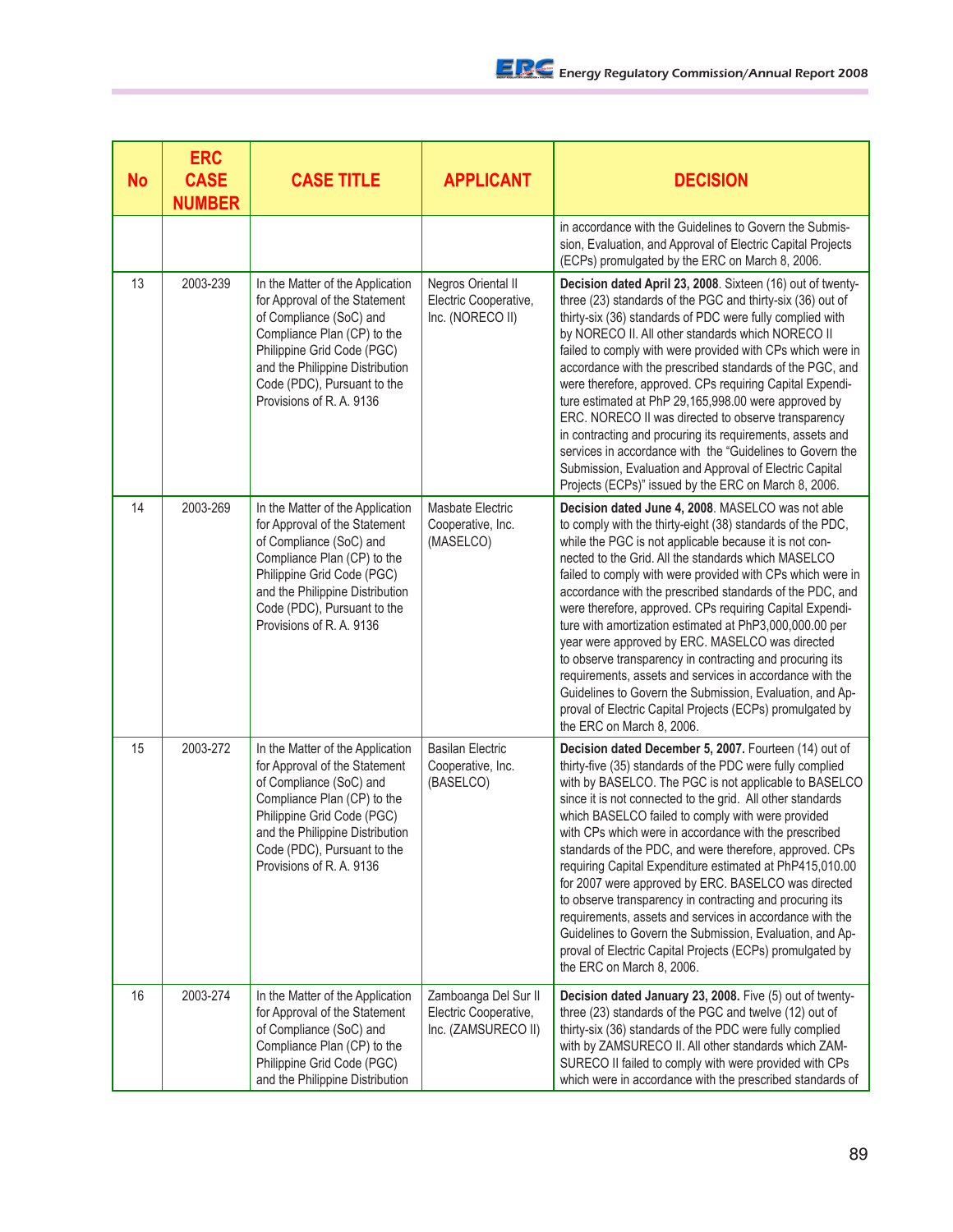| <b>No</b> | <b>ERC</b><br><b>CASE</b><br><b>NUMBER</b> | <b>CASE TITLE</b>                                                                                                                                                                                                                                       | <b>APPLICANT</b>                                                  | <b>DECISION</b>                                                                                                                                                                                                                                                                                                                                                                                                                                                                                                                                                                                                                                                                                                                                                                                                                                                                                                   |
|-----------|--------------------------------------------|---------------------------------------------------------------------------------------------------------------------------------------------------------------------------------------------------------------------------------------------------------|-------------------------------------------------------------------|-------------------------------------------------------------------------------------------------------------------------------------------------------------------------------------------------------------------------------------------------------------------------------------------------------------------------------------------------------------------------------------------------------------------------------------------------------------------------------------------------------------------------------------------------------------------------------------------------------------------------------------------------------------------------------------------------------------------------------------------------------------------------------------------------------------------------------------------------------------------------------------------------------------------|
|           |                                            | Code (PDC), Pursuant to the<br>Provisions of R. A. 9136                                                                                                                                                                                                 |                                                                   | the PGC and PDC, and were therefore, approved. CPs re-<br>quiring Capital Expenditure estimated at PhP16,929,682.50<br>or the years 2008 to 2009 were approved by ERC.<br>ZAMSURECO II was directed to observe transparency<br>in contracting and procuring its requirements, assets and<br>services in accordance with the Guidelines to Govern the<br>Submission, Evaluation, and Approval of Electric Capital<br>Projects (ECPs) promulgated by the ERC on March 8,<br>2006.                                                                                                                                                                                                                                                                                                                                                                                                                                   |
| 17        | 2003-301                                   | In the Matter of the Application<br>for Approval of the Statement<br>of Compliance (SoC) and<br>Compliance Plan (CP) to the<br>Philippine Grid Code (PGC)<br>and the Philippine Distribution<br>Code (PDC), Pursuant to the<br>Provisions of R. A. 9136 | Sulu Electric<br>Cooperative, Inc.<br>(SULECO)                    | Decision dated December 5, 2007. Ten (10) out of thirty-<br>five (35) standards of the PDC were fully complied with by<br>SULECO. The PGC is not applicable to SULECO since<br>it is not connected to the grid. All other standards which<br>SULECO failed to comply with were provided with CPs<br>which were in accordance with the prescribed standards<br>of the PDC, and were therefore, approved. CPs requiring<br>Capital Expenditure estimated at PhP750,000.00 spread<br>over five (5) years (2004-2009) were approved by ERC.<br>SULECO was directed to observe transparency in contract-<br>ing and procuring its requirements, assets and services<br>in accordance with the Guidelines to Govern the Submis-<br>sion, Evaluation, and Approval of Electric Capital Projects<br>(ECPs) promulgated by the ERC on March 8, 2006.                                                                       |
| 18        | 2003-314                                   | In the Matter of the Application<br>for Approval of the Statement<br>of Compliance (SoC) and<br>Compliance Plan (CP) to the<br>Philippine Grid Code (PGC)<br>and the Philippine Distribution<br>Code (PDC), Pursuant to the<br>Provisions of R. A. 9136 | Cagayan Electric<br>Power and Light<br>Company, Inc.<br>(CEPALCO) | Decision dated June 4, 2008. Twelve (12) out of twenty-<br>three (23) standards of the PGC and twenty-five (25) out of<br>fifty (50) standards of the PDC were fully complied with by<br>CEPALCO. All other standards which CEPALCO failed to<br>comply with were provided with CPs which were in accord-<br>ance with the prescribed standards of the PGC and PDC,<br>and were therefore, approved. CEPALCO was directed to<br>include in its revenue application for the 3rd Regulatory<br>Reset the CAPEX and OPEX costs associated with DCP-<br>PGC 001-1, 002-1, 001-3, 016-2 and DCP-PDC-001-3.<br>CEPALCO was further directed to observe transparency<br>in contracting and procuring its requirements, assets and<br>services in accordance with the Guidelines to Govern the<br>Submission, Evaluation, and Approval of Electric Capital<br>Projects (ECPs) promulgated by the ERC on March 8,<br>2006. |
| 19        | 2003-326                                   | In the Matter of the Application<br>for Approval of the Statement<br>of Compliance (SoC) and<br>Compliance Plan (CP) to the<br>Philippine Grid Code (PGC),<br>Pursuant to the Provisions of<br>R.A. 9136                                                | National<br>Transmission<br>Corporation<br>(TRANSCO)              | Decision dated April 16, 2008. Fifty-four (54) out of sixty<br>(60) standards of the PGC were fully complied with by<br>TRANSCO. All other standards which TRANSCO failed to<br>comply with were provided with CPs which were in accord-<br>ance with the prescribed standards of the PGC, and where<br>therefore, approved. CPs requiring Capital Expenditure<br>estimated at PhP 18,776,730,000.00 were approved by<br>ERC. TRANSCO was directed to observe transparency<br>in contracting and procuring its requirements, assets and<br>services in accordance with the "Guidelines to Govern the<br>Submission, Evaluation and Approval of Electric Capital<br>Projects (ECPs)" issued by the ERC on March 8, 2006.                                                                                                                                                                                           |

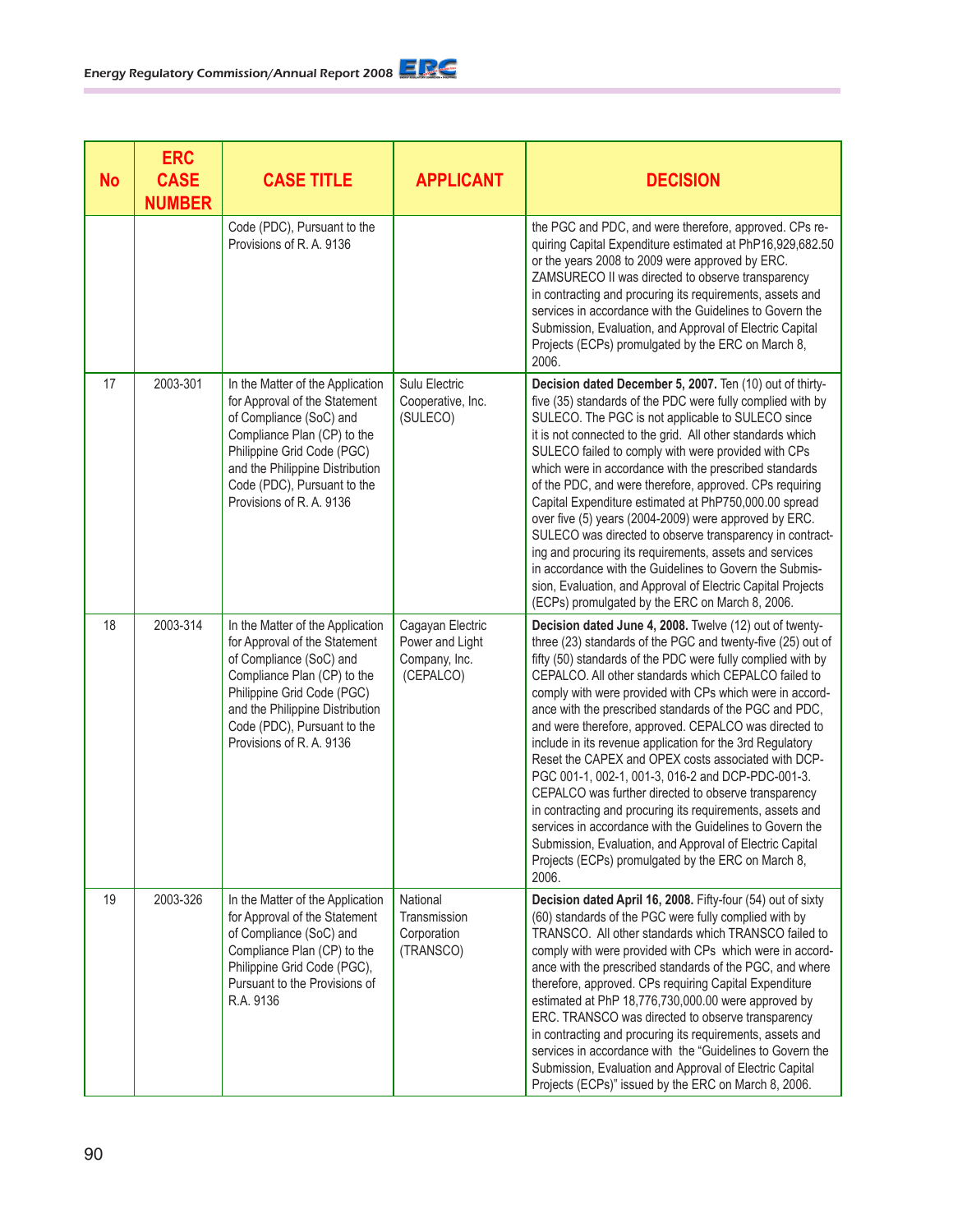| <b>No</b> | <b>ERC</b><br><b>CASE</b><br><b>NUMBER</b> | <b>CASE TITLE</b>                                                                                                                                                                                                                                                 | <b>APPLICANT</b>                                          | <b>DECISION</b>                                                                                                                                                                                                                                                                                                                                                                                                                                                                                                                                                                                                                                                                                                                                                                                   |
|-----------|--------------------------------------------|-------------------------------------------------------------------------------------------------------------------------------------------------------------------------------------------------------------------------------------------------------------------|-----------------------------------------------------------|---------------------------------------------------------------------------------------------------------------------------------------------------------------------------------------------------------------------------------------------------------------------------------------------------------------------------------------------------------------------------------------------------------------------------------------------------------------------------------------------------------------------------------------------------------------------------------------------------------------------------------------------------------------------------------------------------------------------------------------------------------------------------------------------------|
| 20        | 2003-327                                   | Hugo Morta - versus - Manila<br>Electric Company (MERALCO)                                                                                                                                                                                                        | Hugo Morta                                                | Decision dated August 4, 2008. The ERC, having<br>found the complainant to have unregistered consump-<br>tion due to an illegal electrical connection, directed the<br>said complainant to pay MERALCO the outstanding<br>balance of PhP415,352.80 (net of his partial payment of<br>PhP46,150.30), plus a surcharge of 25% of current bill.                                                                                                                                                                                                                                                                                                                                                                                                                                                      |
| 21        | 2003-370                                   | In the Matter of the Application<br>for Approval of the Statement<br>of Compliance (SoC) and<br>Compliance Plan (CP) to the<br>Philippine Grid Code (PGC)<br>and the Philippine Distribution<br>Code (PDC), Pursuant to the<br>Provisions of R. A. 9136           | Ibaan Electric and<br>Engineering<br>Corporation (IEEC)   | Decision dated May 21, 2008. Seven (7) out of twenty-<br>two (22) standards of the PGC and five (5) out of thirty-six<br>(36) standards of the PDC were fully complied with by<br>IEEC. All other standards which IEEC failed to comply with<br>were provided with CPs which were in accordance with<br>the prescribed standards of the PGC and PDC, and were<br>therefore, approved. CP requiring Capital Expenditure<br>estimated at PhP10,321,251.00 were approved by ERC.<br>IEEC was directed to observe transparency in contracting<br>and procuring its requirements, assets and services in<br>accordance with the Guidelines to Govern the Submis-<br>sion, Evaluation, and Approval of Electric Capital Projects<br>(ECPs) promulgated by the ERC on March 8, 2006.                     |
| 22        | 2003-431                                   | Conrado Riñoza - versus<br>- Manila Electric Company<br>(MERALCO)                                                                                                                                                                                                 | Conrado Riñoza                                            | Decision dated June 30, 2008. The ERC directed the<br>complainant to pay MERALCO the amount of PhP4,695.99<br>as billing adjustment covering 3 months. Test done on<br>the meter revealed that it was indeed defective, but the<br>respondent failed to show and prove that complainant had<br>an unusually low electricity consumption for the period<br>September 30, 2002 to January 21, 2003. Given such a<br>situation, the respondent may only be allowed to recover<br>the unregistered consumption for a period of 3 months.                                                                                                                                                                                                                                                              |
| 23        | 2003-456                                   | In the Matter of the Application<br>for Approval of the Statement<br>of Compliance (SoC) and<br>Compliance Plan(CP) to the<br>Philippine Grid Code (PGC)<br>& the Philippine Distribution<br>Code (PDC), Pursuant to the<br>Provision of Republic Act No.<br>9136 | Pampanga III Electric<br>Cooperative, Inc.<br>(PELCO III) | Decision dated June 25, 2008. Eleven (11) out of twenty<br>five (25) standards of the PGC and eighteen (18) out of<br>fifty (50) standards of the PDC were fully complied with<br>by PELCO III. All other standards which PELCO III failed<br>to comply with were provided with CPs which were in<br>accordance with the prescribed standards of the PGC<br>and PDC, and were therefore, approved. CPs requiring<br>Capital Expenditure estimated at PhP49,880,000.00 were<br>approved by ERC. PELCO III was directed to observe<br>transparency in contracting and procuring its requirements,<br>assets and services in accordance with the Guidelines<br>to Govern the Submission, Evaluation, and Approval of<br>Electric Capital Projects (ECPs) promulgated by the ERC<br>on March 8, 2006. |
| 24        | 2003-486                                   | In the Matter of the Application<br>for Authority to Charge the<br>Power Rate Agreed Upon in<br>the Distribution Management<br>Service Agreement (DMSA)<br>with Subic Bay Metropolitan<br>Authority (SBMA), with Prayer<br>for Provisional Authority              | Subic Enerzone<br>Corporation (SEZ)                       | Decision dated June 30, 2008. The ERC made per-<br>manent the provisional authority granted to SEZ in ERC<br>dated October 24, 2003 regarding the authority to charge<br>the power rate agreed upon in the DMSA with SBMA. The<br>ERC found SEZ's Power Distribution Charge (PDC) of<br>PhP0.5975, which is forty percent (40%) lower than the<br>existing SBMA rate of PhP1.00/kWh, to be reasonable and<br>beneficial to its customers.                                                                                                                                                                                                                                                                                                                                                         |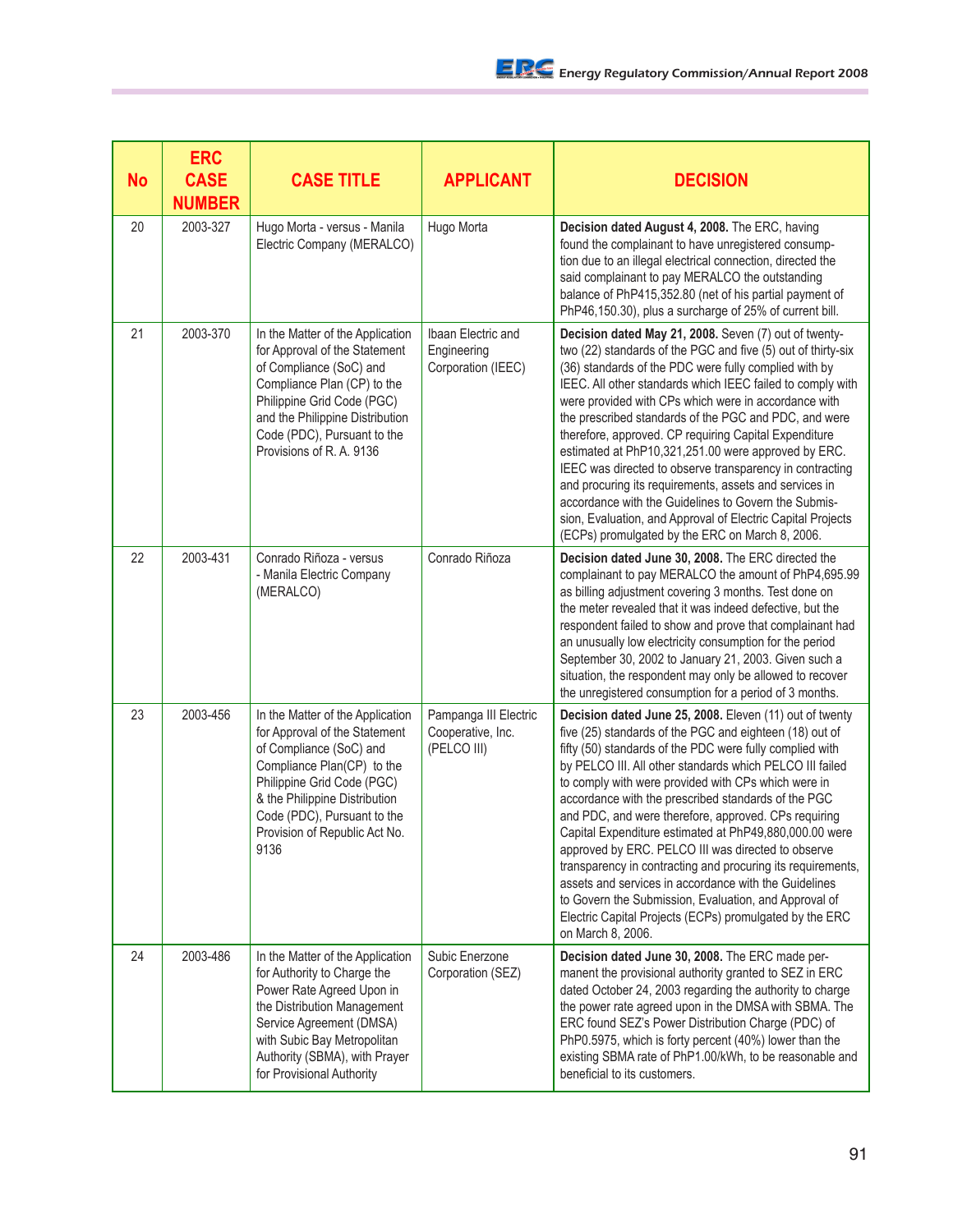| <b>No</b> | <b>ERC</b><br><b>CASE</b><br><b>NUMBER</b> | <b>CASE TITLE</b>                                                                                                                                                                                                                      | <b>APPLICANT</b>                                                   | <b>DECISION</b>                                                                                                                                                                                                                                                                                                                                                                                                                                                                                                                                                                                                                                                                                                                                                                                                                                                                      |
|-----------|--------------------------------------------|----------------------------------------------------------------------------------------------------------------------------------------------------------------------------------------------------------------------------------------|--------------------------------------------------------------------|--------------------------------------------------------------------------------------------------------------------------------------------------------------------------------------------------------------------------------------------------------------------------------------------------------------------------------------------------------------------------------------------------------------------------------------------------------------------------------------------------------------------------------------------------------------------------------------------------------------------------------------------------------------------------------------------------------------------------------------------------------------------------------------------------------------------------------------------------------------------------------------|
| 25        | 2003-503                                   | In the Matter of the Applica-<br>tion for Authority to Upgrade<br>the Panacan and San Vicente<br>Substations Located at Brgy.<br>Panacan, Davao City, with<br>Prayer for Provisional Authority                                         | Davao Light and Power<br>Company, Inc. (DLPC)                      | Decision dated June 4, 2008. The ERC made per-<br>manent the provisional authority issued on January 5,<br>2004 authorizing DLPC to upgrade its Panacan and San<br>Vicente Substations, with a total project cost amounting to<br>PhP21,160,273.87. The completion and acquisition of the<br>projects were found to be sound and reasonable, and will<br>therefore redound to the benefit of DLPC's consumers in<br>terms of continuous, reliable and efficient power supply.<br>Accordingly, DLPC was directed to remit the amount of<br>PhP158,702.05 as permit fee, per ERC Schedule of Fees<br>and Charges.                                                                                                                                                                                                                                                                      |
| 26        | 2003-529 MC                                | In the Matter of the Violation<br>of ERC Orders, Rules and<br>Regulations                                                                                                                                                              | <b>Camarines Norte</b><br>Electric Cooperative,<br>Inc. (CANORECO) | Decision dated June 17, 2008. The ERC exonerated<br>CANORECO from any administrative liability with respect<br>to the imposition of transformer loss charge without prior<br>approval from the ERC. CANORECO manifested that the<br>implementation of the transformer loss charge was in ac-<br>cordance with NEA's Engineering Bulletin No. CS 1110 and<br>that the then ERB allowed the continued implementation of<br>NEA's policies pending the issuance of new policies revok-<br>ing the same. CANORECO immediately ceased to collect<br>the transformer loss charge in compliance with the Order<br>of the ERC dated September 9, 2002. CANORECO was<br>warned by ERC that a similar offense in the future shall be<br>dealt with more severely.                                                                                                                              |
| 27        | 2003-545                                   | In the Matter of Official<br>Recognition of Applicant's<br>Unique Position as Birthright<br>Holder of Entitlement to Pure<br>Hydro Power and Exemption<br>from Transmission Wheeling<br>Charges, with Provisional<br>Remedy for Relief | <b>MCCI</b> Corporation<br>(MCCI)                                  | Decision dated June 26, 2008. The ERC denied, for lack<br>of merit, MCCI's application for official recognition of its<br>position as birthright holder of entitlement to pure hydro<br>power and exemption from transmission wheeling charges.<br>Accordingly, the ERC ruled that: (1) NPC could not be<br>restrained from billing MCCI the non-hydro related charges<br>since its ERC- approved tariff is based on the average<br>rate of the generation mix for each grid; (2) MCCI is not<br>exempted from paying the transmission wheeling charges<br>since it is connected to TRANSCO's network system; (3)<br>TRANSCO should bill MCCI a Non-Firm Power Delivery<br>Service (PDS) in accordance with the ERC's Order dated<br>April 10, 2006 in ERC Case No. 2002-253; and (4) MCCI<br>should pay TRANSCO for the System Operator Charge<br>and the Metering Services Charge. |
| 28        | 2004-40                                    | Herman Sumadchat - versus<br>- Manila Electric Company<br>(MERALCO)                                                                                                                                                                    | Herman Sumadchat                                                   | Decision dated August 11, 2008. The ERC, having found<br>the complainant to have unregistered consumption due to<br>an illegal electrical connection, directed the said complain-<br>ant to pay MERALCO the amount of PhP63,111.24 as<br>differential billing for the period of September 18, 1998 to<br>September 20, 2000 plus surcharges equivalent to 25% of<br>current bill.                                                                                                                                                                                                                                                                                                                                                                                                                                                                                                    |
| 29        | 2004-63                                    | In the Matter of the Application<br>for Authority to Install, Con-<br>struct and Maintain proposed<br>Major Projects for Year 2004,<br>and to Implement                                                                                | Dagupan Electric<br>Corporation (DECORP)                           | Decision dated April 30, 2008. The ERC approved the ap-<br>plication filed by DECORP to install, construct and maintain<br>proposed major projects for year 2004 which are: (1) Con-<br>struction of additional primary line at M.H. Del Pilar-Dawel<br>Dagupan City; (2) Construction of the San Jacinto-San                                                                                                                                                                                                                                                                                                                                                                                                                                                                                                                                                                        |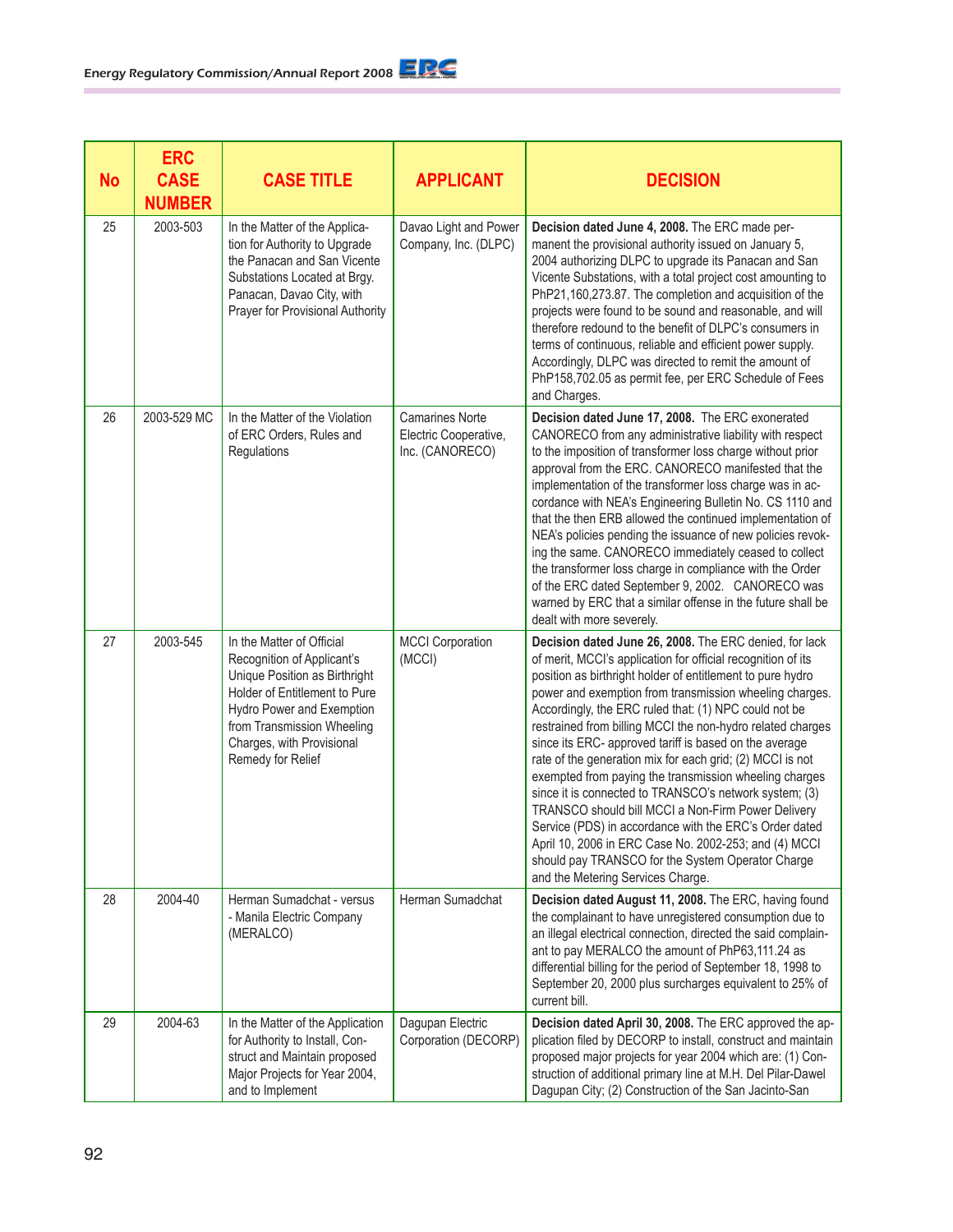| <b>No</b> | <b>ERC</b><br><b>CASE</b><br><b>NUMBER</b> | <b>CASE TITLE</b>                                                                                                                                                                                                                                                  | <b>APPLICANT</b>                                                                         | <b>DECISION</b>                                                                                                                                                                                                                                                                                                                                                                                                                                                                                                                                                                                                                                                                                                                                                                                                                                                                                                                                                                     |
|-----------|--------------------------------------------|--------------------------------------------------------------------------------------------------------------------------------------------------------------------------------------------------------------------------------------------------------------------|------------------------------------------------------------------------------------------|-------------------------------------------------------------------------------------------------------------------------------------------------------------------------------------------------------------------------------------------------------------------------------------------------------------------------------------------------------------------------------------------------------------------------------------------------------------------------------------------------------------------------------------------------------------------------------------------------------------------------------------------------------------------------------------------------------------------------------------------------------------------------------------------------------------------------------------------------------------------------------------------------------------------------------------------------------------------------------------|
|           |                                            | Line Extensions, with Prayer<br>for Provisional Authority                                                                                                                                                                                                          |                                                                                          | Fabian Express Feeder; (3) Primary line conversion from<br>1-phase to 3-phase (segment of feeder 21); (4) Feeder<br>take-off and rehabilitation; (5) Feeder expansion (new<br>Feeder 15); (6) Construction of primary pine extension<br>(new lateral for Feeder 7); (7) Reconductoring I of Feeder<br>7; (8) Reconductoring II of Feeder 7; (9) Reconductor-<br>ing of Feeder 10; (10) Reconductoring of Feeder 08;<br>(11) Construction of line extensions in various cities<br>of Dagupan, Calasiao, Sta. Barbara, San Fabian, and<br>Manaoag including primary line extensions; and (12) Exten-<br>sion of primary lines, with a total project cost amounting<br>to PhP28,097,023.70. The projects aim to accommodate<br>additional loads, reduce system loss, provide efficient<br>and reliable power, and to improve system reliability. Ac-<br>cordingly, DECORP was directed to remit the amount of<br>PhP210,727.68 as permit fee, per ERC Schedule of Fees<br>and Charges. |
| 30        | 2004-93                                    | In the Matter of the Application<br>for Authority to a) Install, Con-<br>struct and Maintain Proposed<br>Major Projects for the Year<br>2004, and b) Approval of all<br>Line Extensions Implemented<br>from 1995 to 2003, with Prayer<br>for Provisional Authority | Tarlac Electric Inc.<br>(TEI)                                                            | Decision dated February 27, 2008. The ERC approved<br>application filed by TEI for the following: (1) 2004 Major<br>Projects, specifically 13.8 kV Primary Lines and secondary<br>Lines, 13.8 kV Primary Line, 2.91 Kms., 69 kV Subtrans-<br>mision Lines, 5 MVA Barangay Maliwalo Substation; (2)<br>Projects implemented from 1995-2002, specifically 13.8<br>kV Primary Lines and 69 kV Subtransmission Lines;<br>and (3) Projects implemented in 2003, specifically 13.8<br>kV Primary Lines, with total project cost amounting to<br>PhP117,084,484.59. The projects were found to be neces-<br>sary, sound and reasonable, and will therefore redound<br>to the benefit of TEI's consumers in terms of continuous,<br>reliable and efficient power supply. Accordingly, TEI was<br>directed to remit the amount of PhP698,220.06 as permit<br>fee, per ERC Schedule of Fees and Charges.                                                                                      |
| 31        | 2004-98                                    | In the Matter of the Applica-<br>tion for Authority to Secure<br>a One Hundred Million Peso<br>(PhP100,000,000.00) Loan<br>with the Development Bank<br>of the Philippines (DBP), with<br>Prayer for Provisional Authority                                         | La Union Electric<br>Company, Inc.<br>(LUECO)                                            | Decision dated April 9, 2008. The ERC approved, with<br>modification, the application filed by LUECO for authority<br>to secure a loan amounting to PhP56,000,000.00 instead<br>of PhP100,000,000.00 to finance the existing loan with the<br>Metropolitan Bank and Trust Company (Metro Bank), and<br>to partially finance the acquisition and upgrading of its elec-<br>trical equipment and facilities. The approval was subject to<br>the following conditions, to wit: (1) the loan should be used<br>ONLY for the purpose mentioned above; (2) the proceeds<br>and corresponding capex should be recorded in a separate<br>book; (3) interest of the loan should not be utilized or<br>charged to fixed asset, procured from the proceeds of the<br>said loan; and (4) LUECO should submit progress reports<br>on the projects until full payment of the loan.                                                                                                                |
| 32        | 2004-111                                   | In the Matter of the Application<br>for Approval of the Proposed<br>System Heat Rate (HR) for<br>Luzon, Visayas and Mindanao                                                                                                                                       | <b>National Power</b><br>Corporation (NPC) and<br>Power Sector Assets<br>and Liabilities | Decision dated June 30, 2008. The ERC approved the fol-<br>lowing: (1) the new HR levels for NPC-owned power plants<br>will be on a per plant basis and is the minimum HR for the<br>years 2004-2006; (2) the new HR levels for NPC-IPP power                                                                                                                                                                                                                                                                                                                                                                                                                                                                                                                                                                                                                                                                                                                                       |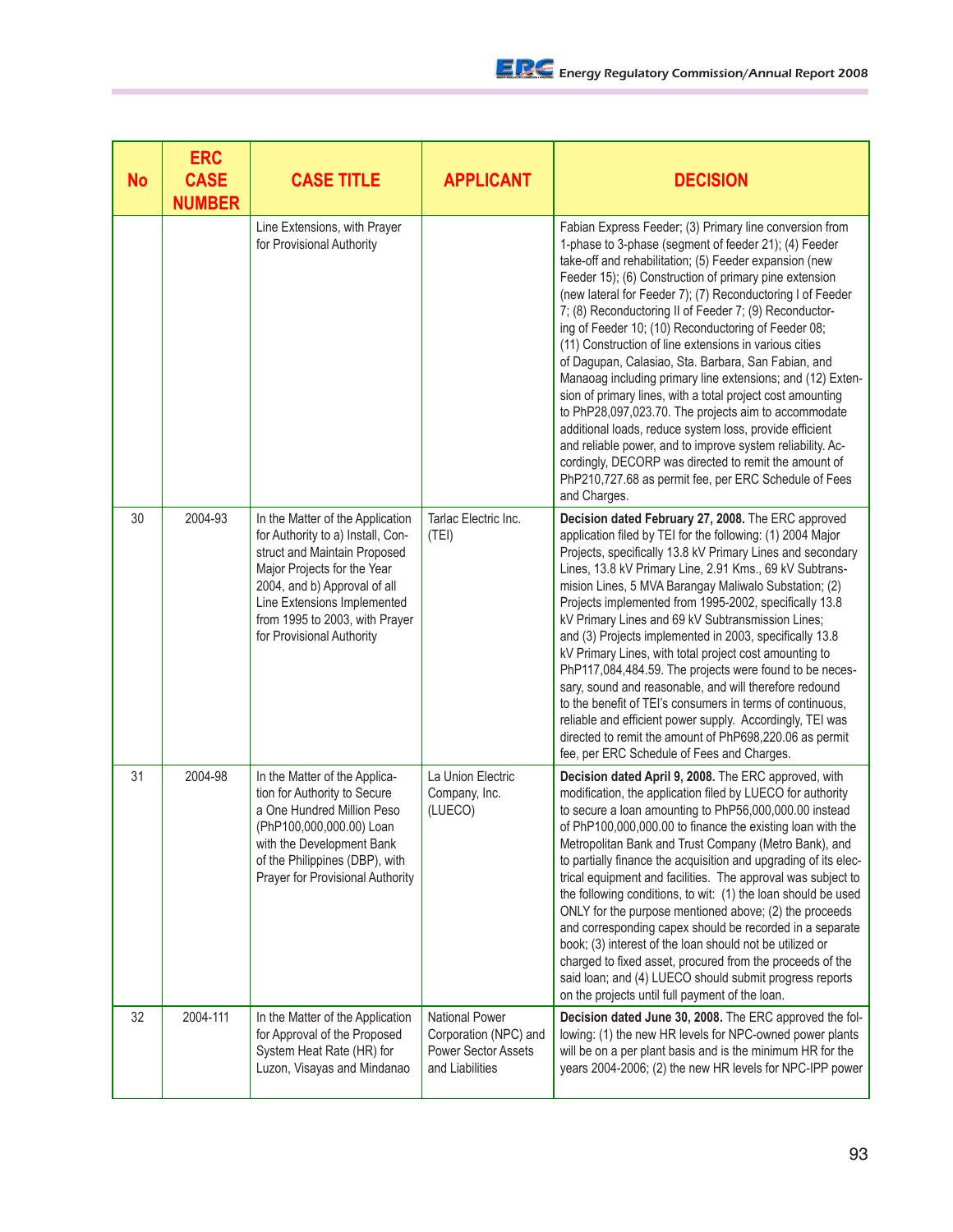| <b>No</b> | <b>ERC</b><br><b>CASE</b><br><b>NUMBER</b>            | <b>CASE TITLE</b>                                                                                                                                                                                                                    | <b>APPLICANT</b>                              | <b>DECISION</b>                                                                                                                                                                                                                                                                                                                                                                                                                                                                                                                                                                                                                                                                                                                                                                                                                                                            |
|-----------|-------------------------------------------------------|--------------------------------------------------------------------------------------------------------------------------------------------------------------------------------------------------------------------------------------|-----------------------------------------------|----------------------------------------------------------------------------------------------------------------------------------------------------------------------------------------------------------------------------------------------------------------------------------------------------------------------------------------------------------------------------------------------------------------------------------------------------------------------------------------------------------------------------------------------------------------------------------------------------------------------------------------------------------------------------------------------------------------------------------------------------------------------------------------------------------------------------------------------------------------------------|
|           |                                                       | Grids and Associated<br>Mechanism for the Recovery<br>of Allowable Fuel Cost in the<br>Generation Rate Adjustment<br>Mechanism (GRAM), with<br>Prayer for Provisional Authority                                                      | Management<br>Corporation (PSALM)             | plants will be on a per plant basis and is the Guaranteed<br>Heat Rate (GHR) based on existing contracts and in the<br>absence thereof, the minimum HR for the years 2004-2006;<br>(3) for the degradation factors of NPC-IPP power plants,<br>the degradation factors as found in their respective con-<br>tracts shall be used; and (4) for the degradation factors of<br>NPC-owned power plants, the degradation factors used by<br>comparable NPC-IPP power plants shall be applied. Also,<br>the NPC and PSALM were directed to separately file the<br>following for approval of the ERC: (1) any separate claims/<br>methodology for the recovery on allowable start up costs;<br>(2) any proposal for the adjustment of degradation factors<br>of NPC owned power plants; and (3) any proposal for the<br>adjustment of the heat rate levels of a particular plant. |
| 33        | 2004-121                                              | In the Matter of the Applica-<br>tion for Authority to Install,<br>Construct, and Maintain Major<br>Capital Projects for Year 2004,<br>and to Acquire and Maintain<br>Specialized Vehicles, With<br>Prayer for Provisional Authority | Davao Light and Power<br>Company, Inc. (DLPC) | Decision dated February 7, 2008. The ERC approved the<br>application filed by DLPC for the installation of the circuit<br>breakers, capacitor banks, Automatic Voltage Regulators<br>(AVRs), and Gang-Operated Air Break Switch (GOABS),<br>extension of transmission and distribution Lines, and<br>acquisition/maintenance of a highly specialized vehicle,<br>with a total project cost amounting to PhP72,068,339.21.<br>The completion and acquisition of the projects were found<br>to be sound and reasonable, and will therefore redound to<br>the benefit of DLPC's consumers in terms of continuous,<br>reliable and efficient power supply. Accordingly, DLPC was<br>directed to remit the amount of PhP540,512.54 as permit<br>fee, per ERC Schedule of Fees and Charges.                                                                                      |
| 34        | 2004-239                                              | In the Matter of the Application<br>for Approval of Extension of<br>Distribution Lines Implemented<br>from 1995 to 2003                                                                                                              | Dagupan Electric<br>Corporation (DECORP)      | Decision dated March 26, 2008. The ERC approved the<br>application filed by DECORP for the extension of distribu-<br>tion lines implemented from 1995 to 2003 consisting of: (1)<br>13.8 kV primary line; (2) 4.8 kV primary line; and (3) 240<br>kV secondary line, with a total project cost amounting to<br>PhP50,581,599.93. The completion and acquisition of the<br>projects were found to be sound and reasonable, and will<br>therefore redound to the benefit of DECORP's consumers<br>in terms of continuous, reliable and efficient power supply.<br>Accordingly, DECORP was directed to remit the amount of<br>PhP379,362.00 as permit fee, per ERC Schedule of Fees<br>and Charges.                                                                                                                                                                           |
| 35        | 2004-259<br>2005-059 MC<br>2005-241 MC<br>2007-003 MC | In the Matter of the Violation<br>of ERC Orders, Rules and<br>Regulations                                                                                                                                                            | Bauan Electric Light<br>System (BELS)         | Decision dated February 12, 2008. The ERC penalized<br>BELS upon finding it to be administratively liable for its<br>failure to submit its 2005 Annual Report, failure to file State-<br>ment of Compliance (SoC) and Compliance Plans (CPs),<br>failure to file Business Separation and Unbundling Plans<br>and Accounting and Cost Allocation Manual, and failure to<br>submit necessary documents per ERC Case No. 2001-940.<br>The ERC warned that a similar offense in the future shall<br>be dealt with more severely. The ERC gave BELS an<br>opportunity to provide explanations and avail of its right to<br>make an offer of settlement by issuing an Order setting a<br>conference. BELS, however, failed to appear.                                                                                                                                            |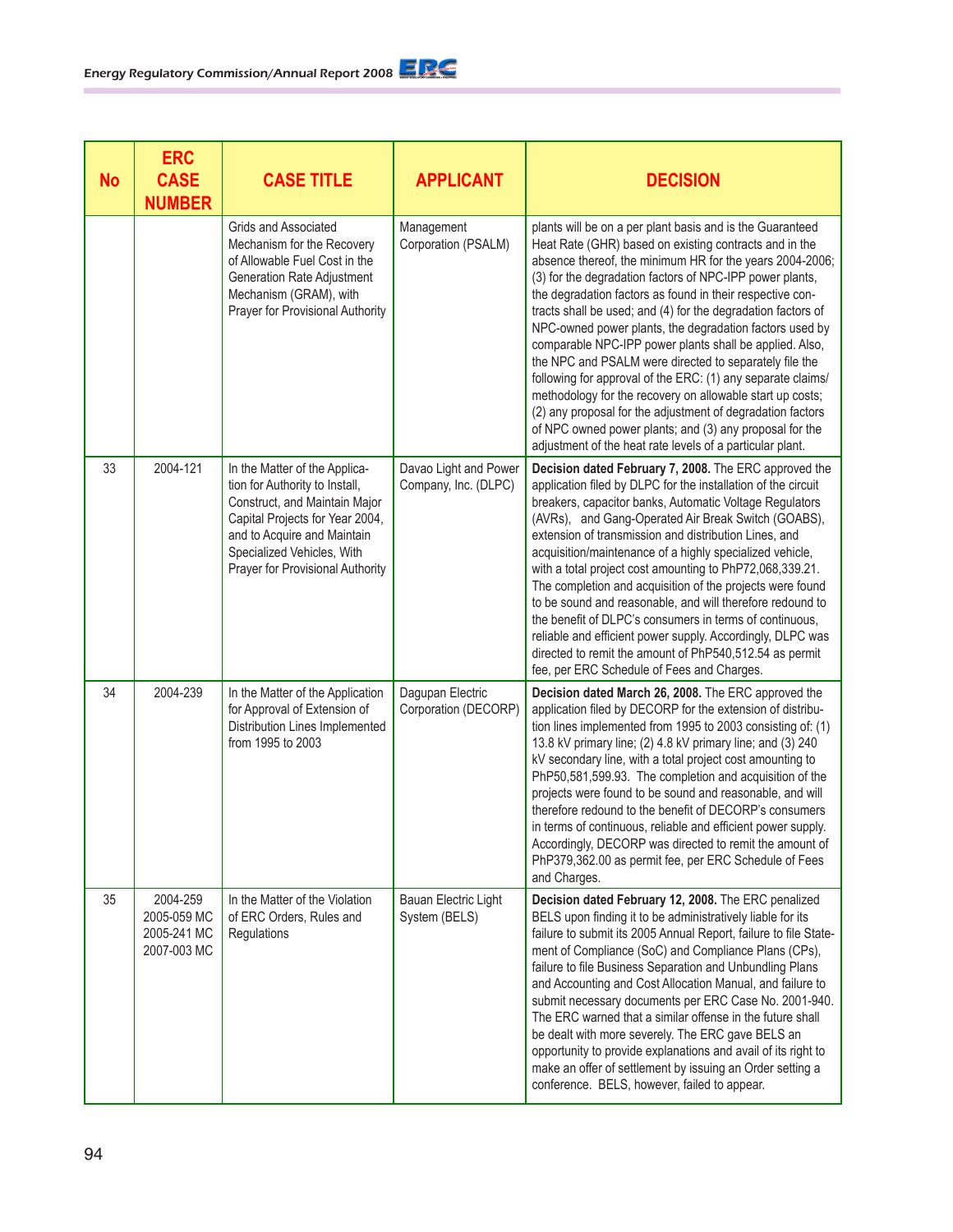| <b>No</b> | <b>ERC</b><br><b>CASE</b><br><b>NUMBER</b> | <b>CASE TITLE</b>                                                                                                                                                                                                                                                                                                                                                                                                                                                                                                                                | <b>APPLICANT</b>                                                | <b>DECISION</b>                                                                                                                                                                                                                                                                                                                                                                                                                                                                                                                                                                                                                                                                                                                                                                                                                                                                                                                  |
|-----------|--------------------------------------------|--------------------------------------------------------------------------------------------------------------------------------------------------------------------------------------------------------------------------------------------------------------------------------------------------------------------------------------------------------------------------------------------------------------------------------------------------------------------------------------------------------------------------------------------------|-----------------------------------------------------------------|----------------------------------------------------------------------------------------------------------------------------------------------------------------------------------------------------------------------------------------------------------------------------------------------------------------------------------------------------------------------------------------------------------------------------------------------------------------------------------------------------------------------------------------------------------------------------------------------------------------------------------------------------------------------------------------------------------------------------------------------------------------------------------------------------------------------------------------------------------------------------------------------------------------------------------|
|           |                                            |                                                                                                                                                                                                                                                                                                                                                                                                                                                                                                                                                  |                                                                 | BELS was directed to pay a fine of PhP594,500.00 for the<br>said violation.                                                                                                                                                                                                                                                                                                                                                                                                                                                                                                                                                                                                                                                                                                                                                                                                                                                      |
| 36        | 2004-296                                   | In the Matter of Application of<br>Beverage Packaging Special-<br>ists, Inc. (BPSI) for Approval of<br>Securing Direct Power Supply<br>and Connection from the<br>National Power Corporation<br>(NPC) and National Transmis-<br>sion Corporation (TRANSCO);<br>and Disapproval of the Trans-<br>mission Supply Contract (TSC)<br>Between NPC and San Fern-<br>ando Electric Light and Power<br>Company, Inc. (SFELAPCO),<br>with Prayer for the Issuance of<br>a Temporary Mandatory Order<br>and/or Writ of Preliminary<br>Mandatory Injunction | Beverage Packaging<br>Specialists, Inc. (BPSI)                  | Decision dated April 9, 2008. The ERC denied the ap-<br>plication filed by BPSI for the approval of the direct power<br>supply and connection with NPC and TRANSCO, and for<br>the disapproval of the TSC between NPC and SFELAPCO,<br>for being moot and academic. The provisional author-<br>ity granted to BPSI in the ERC's Order dated October<br>5, 2004 which allows BPSI to directly source its power<br>supply requirement from the NPC to be delivered through<br>TRANSCO was revoked. Also, the very urgent motion for<br>the issuance of a temporary restraining order and/or writ<br>of preliminary injunction filed last November 10, 2006 was<br>likewise denied for lack of merit. The Status Quo Order<br>dated November 17, 2006 issued by the ERC was lifted.<br>BPSI was also directed to apply as a customer of SFE-<br>LAPCO. Finally, SFELAPCO was directed to file a new rate<br>adjustment application. |
| 37        | 2004-314 MC                                | In the Matter of the Violation<br>of ERC Orders, Rules and<br>Regulations                                                                                                                                                                                                                                                                                                                                                                                                                                                                        | <b>Batanes Electric</b><br>Cooperative, Inc.<br>(BATANELCO)     | Decision dated July 9, 2008. The ERC reprimanded<br>BATANELCO for its failure to implement its approved<br>provisional rate reduction due to loan condonation on time.<br>On January 31, 2005 and May 23, 2008, BATANELCO<br>filed "Manifestations" stating that it had implemented the<br>provisional rate reduction due to loan condonation in its<br>March 2004 billing. BATANELCO was warned by ERC<br>that a similar offense in the future shall be dealt with more<br>severely.                                                                                                                                                                                                                                                                                                                                                                                                                                            |
| 38        | 2004-438                                   | In the Matter of the Application<br>for Approval of the Business<br>Separation and Unbundling<br>Plan (BSUP) in Compliance<br>with Section 36 of Republic<br>Act No. 9316, with Prayer for<br>Provisional Authority                                                                                                                                                                                                                                                                                                                              | Manila Electric<br>Company (MERALCO)                            | Decision dated April 9, 2008. The ERC approved the ap-<br>plication filed by MERALCO for approval of BSUP in com-<br>pliance with Section 36 of Republic Act No. 9136, subject<br>to its full compliance with the requirements of the Business<br>Separation Guidelines (BSG), as amended. MERALCO<br>was directed to submit the Accounting Separation State-<br>ments (ASS) containing the following: (1) The Management<br>Responsibility Statement; (2) Auditor's Report; (3) General<br>Information Sheet; and (4) Compliance Report, and a<br>consolidated copy of its amended ACAM. The ERC ruled<br>that in the event that MERALCO would change or alter the<br>approved ACAM, it must submit to the ERC the precise<br>details of the proposed changes, including reasons and<br>justifications for such alteration or changes and the effect of<br>that change in the ASS.                                              |
| 39        | 2004-463                                   | In the Matter of the Disputed<br>Billing Error of the National<br><b>Transmission Corporation</b><br>(TRANSCO) and Mind-<br>anao Generation Corporation<br>(GENCO)                                                                                                                                                                                                                                                                                                                                                                               | Misamis Oriental I<br>Electric Cooperative,<br>Inc. (MORESCO I) | Decision dated June 30, 2008. The ERC found that<br>MORESCO I was liable to pay only the total amount of<br>PhP4,220,047.17 representing the amount equivalent to<br>3 months billing and not PhP17,926,706.66 as claimed by<br>NPC and TRANSCO. Likewise, the ERC ruled that MO-<br>RESCO I should be allowed to avail of the Prompt Payment<br>Discount (PPD) considering that it was willing to pay its ar-<br>rearages only that it was refused by NPC and TRANSCO.                                                                                                                                                                                                                                                                                                                                                                                                                                                          |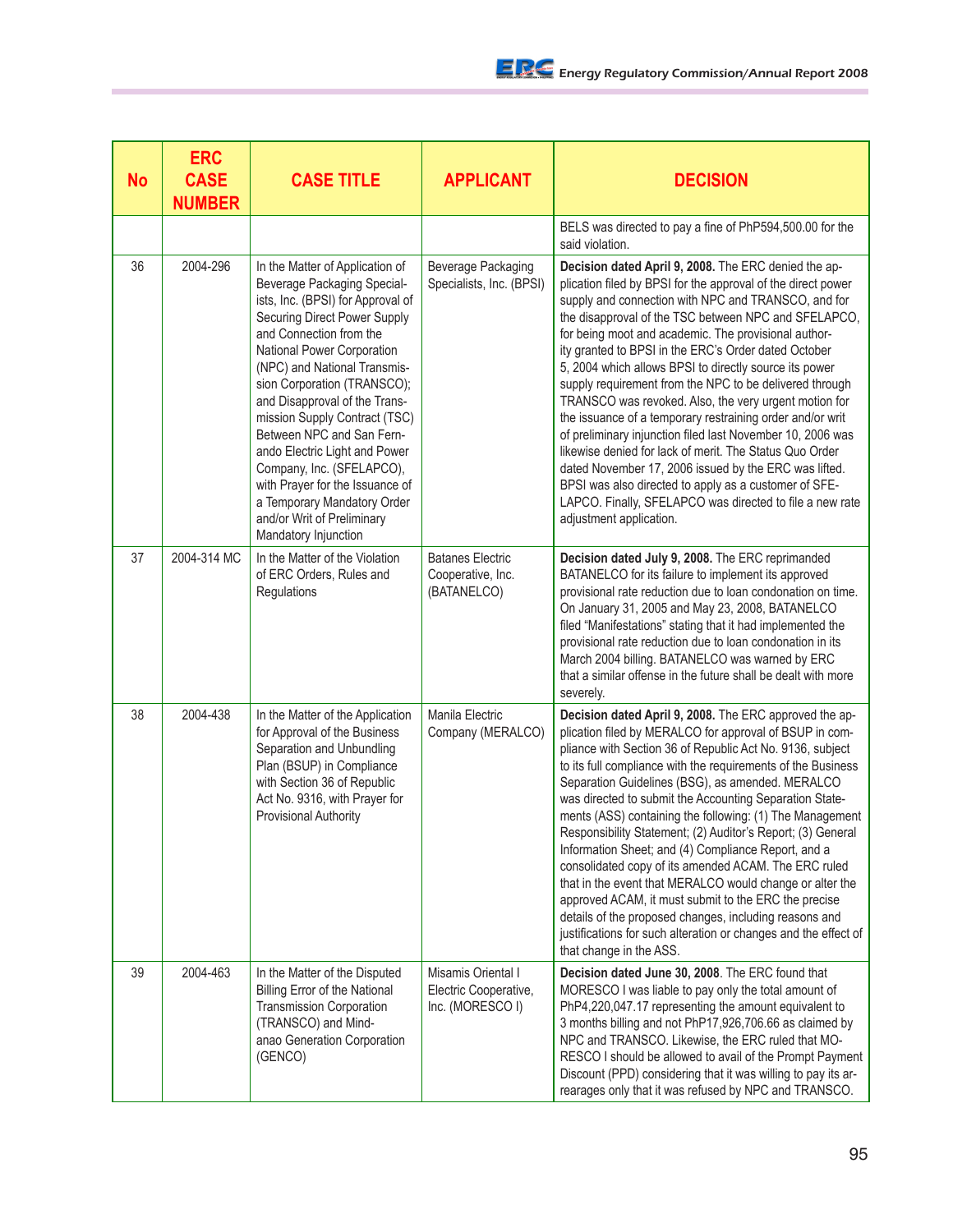| <b>No</b> | <b>ERC</b><br><b>CASE</b><br><b>NUMBER</b> | <b>CASE TITLE</b>                                                                                                                                                                                                          | <b>APPLICANT</b>                                                   | <b>DECISION</b>                                                                                                                                                                                                                                                                                                                                                                                                                                                                                                                                                                                                                                                                                                                                                                                                  |
|-----------|--------------------------------------------|----------------------------------------------------------------------------------------------------------------------------------------------------------------------------------------------------------------------------|--------------------------------------------------------------------|------------------------------------------------------------------------------------------------------------------------------------------------------------------------------------------------------------------------------------------------------------------------------------------------------------------------------------------------------------------------------------------------------------------------------------------------------------------------------------------------------------------------------------------------------------------------------------------------------------------------------------------------------------------------------------------------------------------------------------------------------------------------------------------------------------------|
| 40        | 2004-478                                   | In the Matter of the Application<br>for Authority to Install, Con-<br>struct, and Maintain Proposed<br>Major Projects for Year 2005,<br>and Additional Projects for<br>Year 2004, with Prayer for<br>Provisional Authority | Angeles Electric<br>Corporation (AEC)                              | Decision dated April 9, 2008. The ERC approved the<br>application of AEC for authority to install, construct, and<br>maintain proposed major projects for year 2005 and ad-<br>ditional projects for year 2004, specifically the construction<br>of subtransmission lines from Calibu to Milenyo Substa-<br>tion, construction of Primary and Secondary Lines, and<br>expansion of Petersville Substation, with a total project<br>cost amounting to PhP79,212,036.23. The completion of<br>the projects were found to be sound and reasonable, and<br>will therefore redound to the benefit of AEC's consumers<br>in terms of continuous, reliable and efficient power supply.<br>Accordingly, AEC was directed to remit the amount of<br>PhP594,090.27 as permit fee, per ERC Schedule of Fees<br>and Charges. |
| 41        | 2004-480                                   | Raymundo Dela Fuente - ver-<br>sus - Manila Electric Company<br>(MERALCO)                                                                                                                                                  | Raymundo Dela<br>Fuente                                            | Decision dated August 11, 2008. The ERC, having<br>found that the complainant was not consuming illegally-<br>drawn electricity, directed MERALCO to credit or deduct<br>the PhP251.70 surcharge, which complainant paid on<br>December 14, 2004 through postal money order, from his<br>current electric bill. The differential billing of PhP195,443.80<br>and surcharge of PhP251.70 being imposed by respondent<br>MERALCO have no sufficient basis.                                                                                                                                                                                                                                                                                                                                                         |
| 42        | 2004-489                                   | In the Matter of the Application<br>for Authority to Install, Con-<br>struct, and Maintain Proposed<br>Major Projects for Year 2005,<br>with Prayer for Provisional<br>Authority                                           | Dagupan Electric<br>Corporation (DECORP)                           | Decision dated April 30, 2008. The ERC approved the<br>application filed by DECORP for authority to implement<br>major capital projects for 2005, namely: (1) Upgrading<br>of the San Jacinto Substation; (2) Conversion of lines;<br>(3) Reconductoring of primary lines; (4) Revamp and<br>reconductoring; and (5) Extension of primary line and<br>installation of new transformer, with a total project cost<br>amounting to PhP90,382,505.64. The completion of the<br>projects were found to be sound and reasonable, and will<br>therefore redound to the benefit of DECORP's consumers<br>in terms of continuous, reliable and efficient power supply.<br>Accordingly, DECORP was directed to remit the amount of<br>PhP677,868.79 as permit fee, per ERC Schedule of Fees<br>and Charges.               |
| 43        | 2005-002 MC                                | In the Matter of the Violation<br>of ERC Orders, Rules and<br>Regulations                                                                                                                                                  | Surigao Del Sur II<br>Electric Cooperative,<br>Inc. (SURSECO II)   | Decision dated May 9, 2008. The ERC reprimanded<br>SURSECO II for its failure to implement the ERC's directive<br>on unbundled rates on time. The delay was due to the<br>unavailability of a new programmer and local printing shop<br>to process its new billing system. It, however, immediately<br>implemented on March 2004 billing, as soon as the new<br>power bills were available. SURSECO II was warned by<br>ERC that a similar offense in the future shall be dealt with<br>more severely.                                                                                                                                                                                                                                                                                                           |
| 44        | 2005-007 MC                                | In the Matter of the Violation<br>of ERC Orders, Rules and<br>Regulations                                                                                                                                                  | <b>Camarines Norte</b><br>Electric Cooperative,<br>Inc. (CANORECO) | Decision dated February 7, 2008. The ERC exonerated<br>CANORECO from any administrative liability for its failure<br>to implement the unbundled rate starting the billing period<br>prescribed by the ERC. The ERC was able to confirm that                                                                                                                                                                                                                                                                                                                                                                                                                                                                                                                                                                      |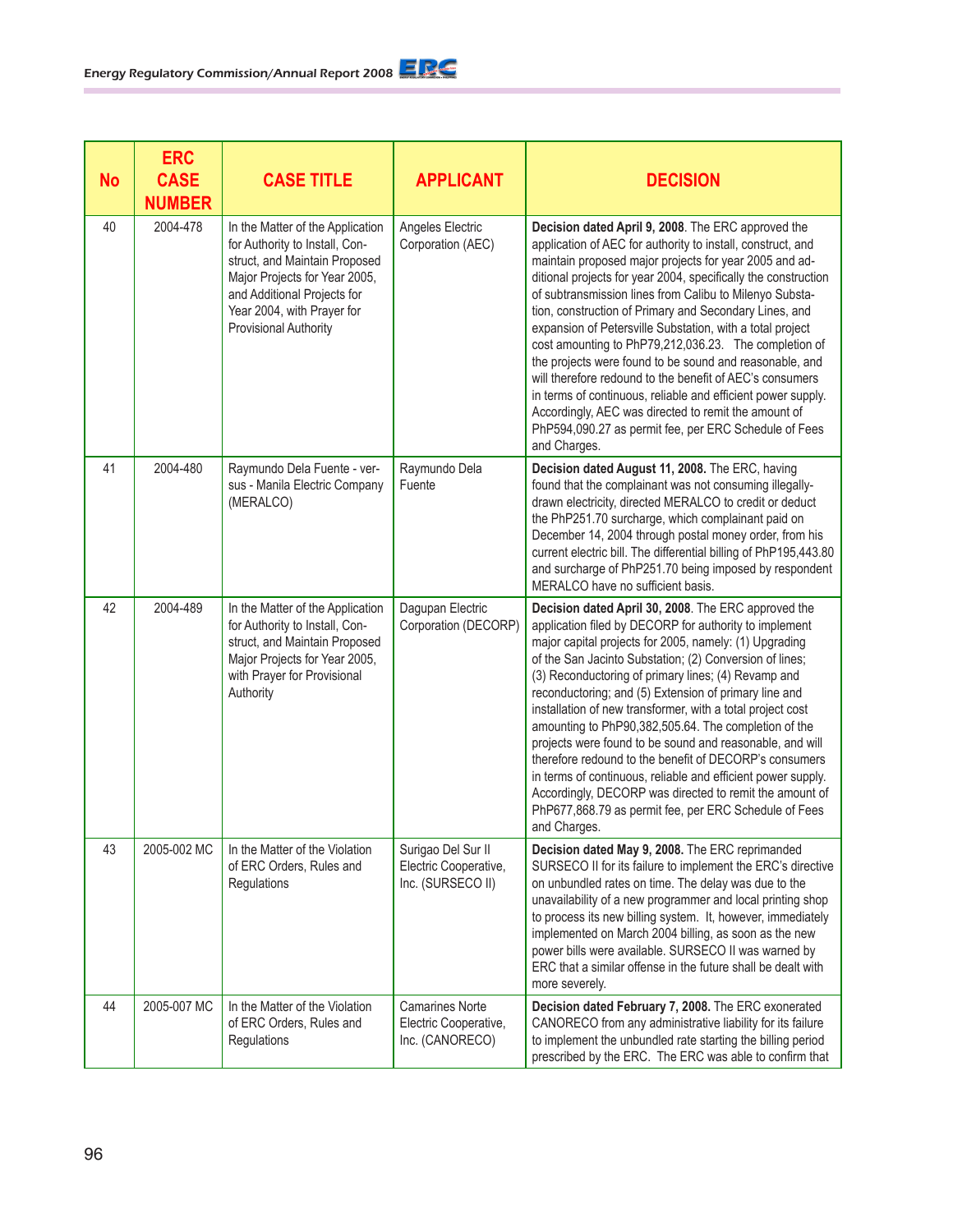| <b>No</b> | <b>ERC</b><br><b>CASE</b><br><b>NUMBER</b> | <b>CASE TITLE</b>                                                         | <b>APPLICANT</b>                                                  | <b>DECISION</b>                                                                                                                                                                                                                                                                                                                                                                                                                                                                                               |
|-----------|--------------------------------------------|---------------------------------------------------------------------------|-------------------------------------------------------------------|---------------------------------------------------------------------------------------------------------------------------------------------------------------------------------------------------------------------------------------------------------------------------------------------------------------------------------------------------------------------------------------------------------------------------------------------------------------------------------------------------------------|
|           |                                            |                                                                           |                                                                   | CANORECO only received the Decision on July 16, 2003<br>and implemented the unbundled rates starting September<br>2003 billing cycle.                                                                                                                                                                                                                                                                                                                                                                         |
| 45        | 2005-008 MC                                | In the Matter of the Violation<br>of ERC Orders, Rules and<br>Regulations | Davao del Sur Electric<br>Cooperative, Inc.<br>(DASURECO)         | Decision dated February 4, 2008. The ERC exonerated<br>DASURECO from any administrative liability for its failure<br>to implement the unbundled rate on time. The ERC was<br>able to confirm that DASURECO only received the Deci-<br>sion on July 23, 2004 and implemented the unbundled<br>rates starting September 2004 billing cycle.                                                                                                                                                                     |
| 46        | 2005-014 MC                                | In the Matter of the Violation<br>of ERC Orders, Rules and<br>Regulations | <b>Ilocos Norte Electric</b><br>Cooperative, Inc.<br>(INEC)       | Decision dated May 9, 2008. The ERC reprimanded INEC<br>for its failure to implement the unbundled rates on time.<br>The delay was mainly due to the desire of the manage-<br>ment to properly understand the new unbundled rates<br>and difficulty in the proper implementation of the rates in a<br>reformatted and computerized billing system. It, however,<br>implemented on November 2004 billing. INEC was warned<br>by ERC that a similar offense in the future shall be dealt<br>with more severely. |
| 47        | 2005-018 MC                                | In the Matter of the Violation<br>of ERC Orders, Rules and<br>Regulations | Northern Samar<br>Electric Cooperative,<br>Inc. (NORSAMELCO)      | Decision dated July 15, 2008. The ERC reprimanded<br>NORSAMELCO for its failure to implement the unbundled<br>rates on time. The 30 days delay was due to the printing/<br>production of the consumer bills. It, however, implemented<br>on August 2004 billing . NORSAMELCO was warned by<br>ERC that a similar offense in the future shall be dealt with<br>more severely.                                                                                                                                  |
| 48        | 2005-020 MC                                | In the Matter of the Violation<br>of ERC Orders, Rules and<br>Regulations | Province of Siquijor<br>Electric Cooperative,<br>Inc. (PROSIELCO) | Decision dated April 24, 2008. The ERC reprimanded<br>PROSIELCO for its failure to implement the approved<br>unbundled rates on time. The delay was mainly due to the<br>difficulty in revising/reformatting/printing its Official Electric<br>Billing Receipts (OEBR) form. It, however, implemented<br>on October 2003 billing. PROSIELCO was warned by ERC<br>that a similar offense in the future shall be dealt with more<br>severely.                                                                   |
| 49        | 2005-022 MC                                | In the Matter of the Violation<br>of ERC Orders, Rules and<br>Regulations | Negros Oriental II<br>Electric Cooperative,<br>Inc. (NORECO II)   | Decision dated February 5, 2008. The ERC exonerated<br>NORECO II from any administrative liability for its failure<br>to implement the unbundled rate starting the billing period<br>prescribed by the ERC. The ERC was able to confirm that<br>NORECO II received the Decision on April 20, 2004 and<br>implemented the unbundled rates starting July 2004 billing<br>cycle, immediately after reformatting its billing system and<br>conducting information dissemination activities.                       |
| 50        | 2005-023 MC                                | In the Matter of the Violation<br>of ERC Orders, Rules and<br>Regulations | Pangasinan III Electric<br>Cooperative, Inc.<br>(PANELCO III)     | Decision dated April 24, 2008. The ERC reprimanded<br>PANELCO III for its failure to implement the approved<br>unbundled rates on time. The delay was mainly due to the<br>difficulty in revising/reformatting its billing system. It, how-<br>ever, implemented on September 2004 billing. PANELCO<br>III was warned by ERC that a similar offense in the future<br>shall be dealt with more severely.                                                                                                       |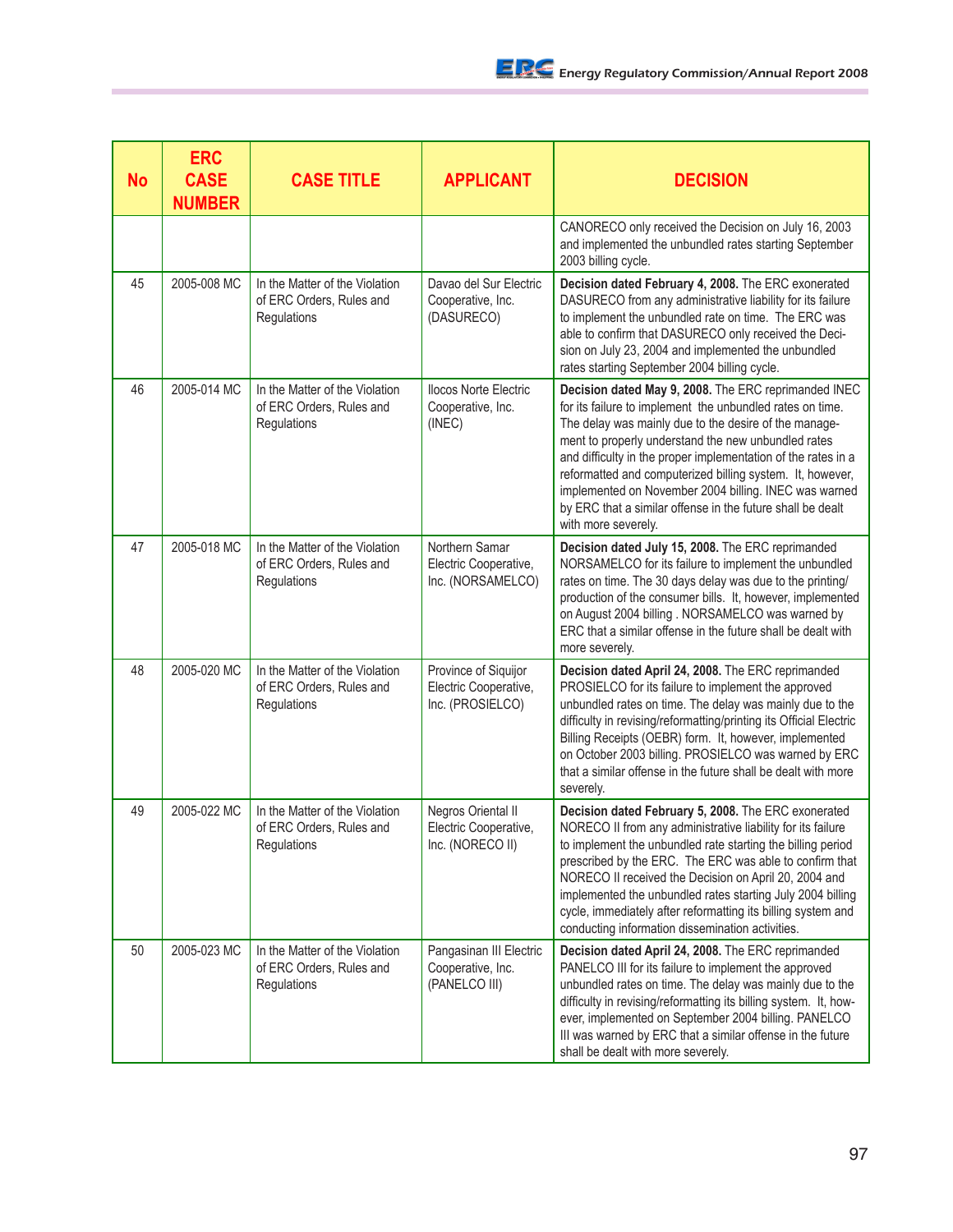| <b>No</b> | <b>ERC</b><br><b>CASE</b><br><b>NUMBER</b> | <b>CASE TITLE</b>                                                                                                                                                                                                                                                                                                                                                                                                           | <b>APPLICANT</b>                                            | <b>DECISION</b>                                                                                                                                                                                                                                                                                                                                                                                                                                                                                                                                                                                                                                                                                                                                                         |
|-----------|--------------------------------------------|-----------------------------------------------------------------------------------------------------------------------------------------------------------------------------------------------------------------------------------------------------------------------------------------------------------------------------------------------------------------------------------------------------------------------------|-------------------------------------------------------------|-------------------------------------------------------------------------------------------------------------------------------------------------------------------------------------------------------------------------------------------------------------------------------------------------------------------------------------------------------------------------------------------------------------------------------------------------------------------------------------------------------------------------------------------------------------------------------------------------------------------------------------------------------------------------------------------------------------------------------------------------------------------------|
| 51        | 2005-025 MC                                | In the Matter of the Violation<br>of ERC Orders, Rules and<br>Regulations                                                                                                                                                                                                                                                                                                                                                   | Occidental Mindoro<br>Electric Cooperative,<br>Inc. (OMECO) | Decision dated October 29, 2008. The ERC acknowl-<br>edges the payment made by OMECO in the amount of<br>PhP157,850.00 on October 15, 2008 under O.R. No.<br>4192463 as settlement for the penalty incurred due to<br>non-inclusion of Pilferage Recovery in Power Purchased<br>Adjustment (PPA) computation. The ERC declared the<br>case closed and terminated.                                                                                                                                                                                                                                                                                                                                                                                                       |
| 52        | 2005-026 MC                                | In the Matter of the Violation<br>of ERC Orders, Rules and<br>Regulations                                                                                                                                                                                                                                                                                                                                                   | Lubang Electric<br>Cooperative, Inc.<br>(LUBELCO)           | Decision dated June 16, 2008. The ERC accepted and<br>approved LUBELCO's offer of settlement of 50% of the<br>imposable penalty with for the non-inclusion of Pilferage<br>Recovery in Purchased Power Adjustment (PPA) computa-<br>tion after finding the offer to be just and reasonable, and<br>in accordance with the Guidelines to Govern the Imposi-<br>tion of Administrative Sanctions in the Form of Fines and<br>Penalties". Accordingly, LUBELCO was directed to pay the<br>amount of PhP61,350.00 as penalty.                                                                                                                                                                                                                                               |
| 53        | 2005-028 MC                                | In the Matter of the Violation<br>of ERC Orders, Rules and<br>Regulations                                                                                                                                                                                                                                                                                                                                                   | Nueva Viscaya Electric<br>Cooperative, Inc.<br>(NUVELCO)    | Decision dated February 12, 2008. The ERC exonerated<br>NUVELCO from any administrative liability for its failure<br>to implement unbundled rates on time per ERC Decision<br>dated June 16, 2004. The ERC was able to confirm that<br>NUVELCO only received the Decision on July 21, 2004 and<br>implemented the same on its August 2004 billing.                                                                                                                                                                                                                                                                                                                                                                                                                      |
| 54        | 2005-032 RC                                | In the Matter of the Application<br>for Authority to Recover the<br>Costs for the Rehabilitation<br>- Operation - Maintenance -<br>Management (ROMM) Agree-<br>ment of the 650 MW Malaya<br>Thermal Power Plant Complex,<br>with Prayer for Provisional<br>Authority                                                                                                                                                        | <b>National Power</b><br>Corporation (NPC)                  | Decision dated November 17, 2008. The ERC approved<br>the application filed by NPC to recover costs for the ROMM<br>Agreement of the 650 MW Malaya Thermal Power Plant<br>Complex. For Malaya 1, NPC was authorized to recover<br>Base Energy Rate (BER) of US\$ 0.00319/kWh and O &<br>M Rate (OMR) of PhP0.1778/kWh. For Malaya 2, on the<br>other hand, NPC was authorized to recover BER of US\$<br>0.00317/kWh and OMR of PhP0.1770/kWh.                                                                                                                                                                                                                                                                                                                           |
| 55        | 2005-034 MC                                | In the Matter of the Violation<br>of ERC Orders, Rules and<br>Regulations                                                                                                                                                                                                                                                                                                                                                   | Palawan Electric<br>Cooperative, Inc.<br>(PALECO)           | Decision dated September 1, 2008. The ERC repri-<br>manded PALECO for its failure to implement the approved<br>unbundled rates on time. The delay was mainly due to<br>the revision done on the billing system to conform with the<br>approved billing format. It, however, implemented on July<br>2004 billing. PALECO was warned by ERC that a similar<br>offense in the future shall be dealt with more severely.                                                                                                                                                                                                                                                                                                                                                    |
| 56        | 2005-035 MC                                | In the Matter of the Application<br>for Approval of the Statement<br>of Compliance (SoC) and De-<br>tailed Compliance Plan (CP),<br>Pursuant to Section 23 and<br>43 of Republic Act No. 9136,<br>Rule 3, Section 4 and Rule 7,<br>Section 4 of its Implementing<br>Rules and Regulations (IRR),<br>and Chapter 10.8 of the Philip-<br>pine Grid Code (PGC) and<br>Chapter 9.7 of the Philippine<br>Distribution Code (PDC) | Subic Enerzone<br>Corporation (SEZ)                         | Decision dated August 22, 2007. Two (2) out of twenty<br>five (25) standards of the PGC and three (3) out of fifty<br>(50) standards of the PDC were fully complied with by<br>SEZ. All other standards which SEZ failed to comply with<br>were provided with CPs which were in accordance with<br>the prescribed standards of the PGC and PDC, and were<br>therefore, approved. CPs requiring Capital Expenditure<br>estimated at PhP7,027,392.00 were approved by ERC.<br>SEZ was directed to observe transparency in contracting<br>and procuring its requirements, assets and services in<br>accordance with the Guidelines to Govern the Submis-<br>sion, Evaluation, and Approval of Electric Capital Projects<br>(ECPs) promulgated by the ERC on March 8, 2006. |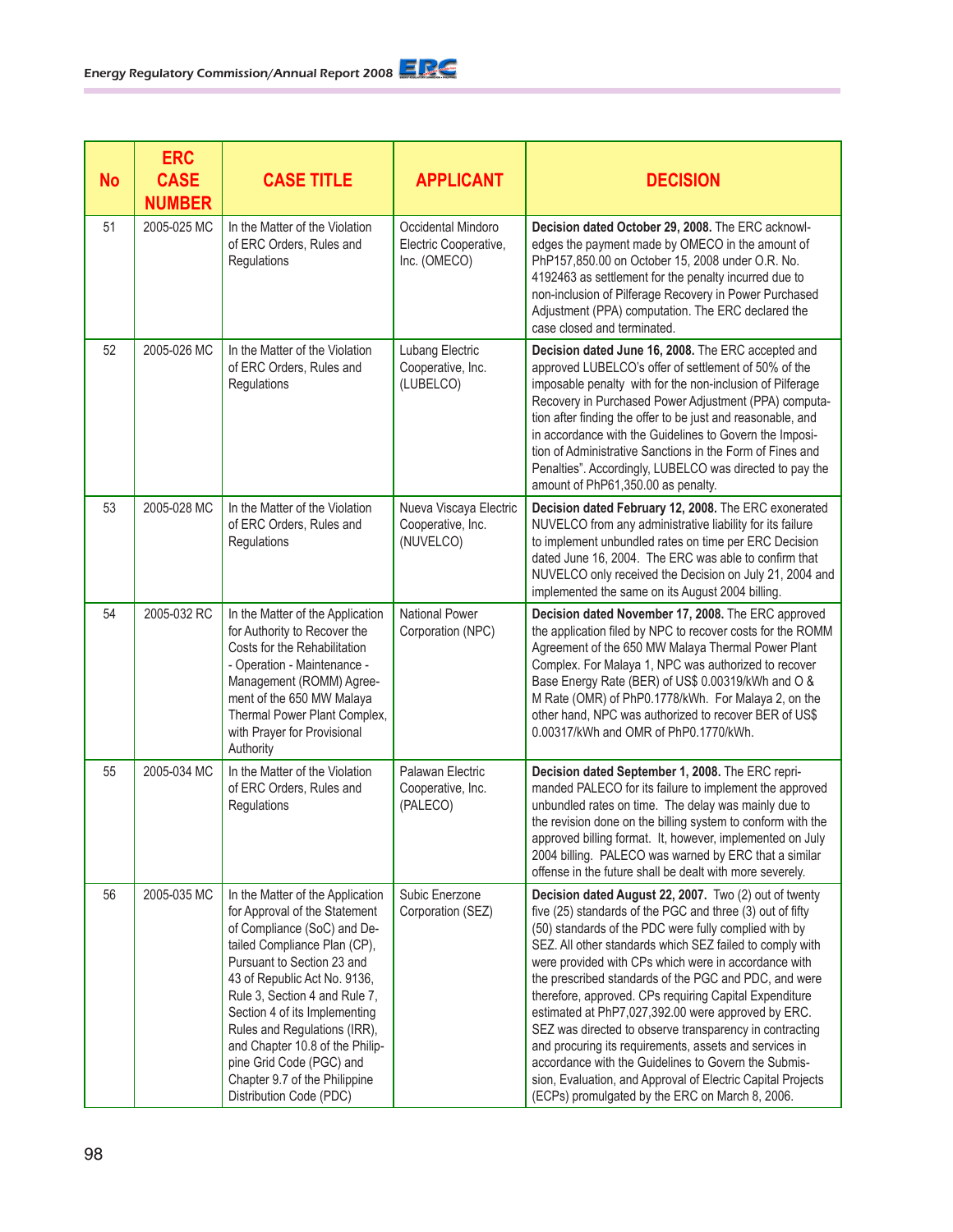| <b>No</b> | <b>ERC</b><br><b>CASE</b><br><b>NUMBER</b> | <b>CASE TITLE</b>                                                                                                                                                                                                                                              | <b>APPLICANT</b>                                                | <b>DECISION</b>                                                                                                                                                                                                                                                                                                                                                                                                                                                                                                                                                                                                                                                                                                                                                                                                                                                                                                                                                            |
|-----------|--------------------------------------------|----------------------------------------------------------------------------------------------------------------------------------------------------------------------------------------------------------------------------------------------------------------|-----------------------------------------------------------------|----------------------------------------------------------------------------------------------------------------------------------------------------------------------------------------------------------------------------------------------------------------------------------------------------------------------------------------------------------------------------------------------------------------------------------------------------------------------------------------------------------------------------------------------------------------------------------------------------------------------------------------------------------------------------------------------------------------------------------------------------------------------------------------------------------------------------------------------------------------------------------------------------------------------------------------------------------------------------|
| 57        | 2005-036 MC                                | In the Matter of the Violation<br>of ERC Orders, Rules and<br>Regulations                                                                                                                                                                                      | Samar II Electric<br>Cooperative, Inc.<br>(SAMELCO II)          | Decision dated July 24, 2008. The ERC reprimanded<br>SAMELCO II for its failure to implement the unbundled<br>rates on time. SAMELCO II manifested on March 29, 2005<br>that it deferred the implementation of the approved unbun-<br>dled rates due to the pending Motion and a Request for<br>Deferment of Implementation, and it encountered problems<br>in the preparation of the billing system. It, however, imple-<br>mented on July 2004 billing. SAMELCO II was warned by<br>ERC that a similar offense in the future shall be dealt with<br>more severely.                                                                                                                                                                                                                                                                                                                                                                                                       |
| 58        | 2005-037 MC                                | In the Matter of the Violation<br>of ERC Orders, Rules and<br>Regulations                                                                                                                                                                                      | <b>First Bukidnon Electric</b><br>Cooperative, Inc.<br>(FIBECO) | Decision dated May 28, 2008. The ERC reprimanded<br>FIBECO for its failure to implement the approved un-<br>bundled rates on time. The delay was mainly due to the<br>reformatting of its billing system. It, however, implemented<br>on June 2004 billing. FIBECO was warned by ERC that<br>a similar offense in the future shall be dealt with more<br>severely.                                                                                                                                                                                                                                                                                                                                                                                                                                                                                                                                                                                                         |
| 59        | 2006-042 MC                                | In the Matter of the Violation<br>of ERC Orders, Rules and<br>Regulations                                                                                                                                                                                      | Cagayan II Electric<br>Cooperative, Inc.<br>(CAGELCO II)        | Decision dated April 9, 2008. The ERC reprimanded<br>CAGELCO II for its failure to submit its progress report on<br>the 5% Reinvestment Fund on time. After CAGELCO I sub-<br>mitted substantial compliance to the ERC's directive, the<br>ERC deemed that the imposition of penalty against it is un-<br>warranted. CAGELCO II was warned by ERC that a similar<br>offense in the future shall be dealt with more severely.                                                                                                                                                                                                                                                                                                                                                                                                                                                                                                                                               |
| 60        | 2005-051 RC                                | In the Matter of the Application<br>for Approval of the Electric<br>Power Purchase Agreement<br>(EPPA) Between Benguet<br>Electric Cooperative, Inc.<br>(BENECO) and Mirant (Philip-<br>pines) Energy Corporation,<br>with Prayer for Provisional<br>Authority | <b>Benguet Electric</b><br>Cooperative, Inc.<br>(BENECO)        | Decision dated June 30, 2008. The ERC approved, with<br>modification, the application filed by BENECO for approval<br>of EPPA with MIRANT. The approval was conditioned<br>on the following: (1) MIRANT's rate to BENECO should<br>be NPC rate plus TRANSCO rate less a discount of<br>PhP0.2075/kWh from 1st to 8th year of the cooperation pe-<br>riod, subject to the Adjustment Factor applied; (2) BENECO<br>should refund the above-stated discount which should<br>have been already passed-on to consumers starting the 1st<br>day of cooperation period through the Automatic Genera-<br>tion Rate Adjustment (AGRA) mechanism, the scheme of<br>which should be approved by ERC; (3) BENECO should<br>modify the formula in computing the Electricity Fee, as<br>stated in the Decision; and (4) BENECO should provide a<br>mechanism on how to validate the heat rate of Sual Power<br>Plant as used in the computation of the fuel cost in the ESC<br>formula. |
| 61        | 2005-053 MC                                | In the Matter of the Violation<br>of ERC Orders, Rules and<br>Regulations                                                                                                                                                                                      | Cagayan I Electric<br>Cooperative, Inc.<br>(CAGELCO I)          | Decision dated April 18, 2008. The ERC reprimanded<br>CAGELCO I for its failure to implement on time its ap-<br>proved unbundled rates as per ERC's Decision dated June<br>17, 2003. On April 7, 2005, CAGELCO submitted its expla-<br>nation that they received said Decision on April 28, 2004,<br>but later on implemented on June 2004 billing. CAGELCO<br>I was warned by ERC that a similar offense in the future<br>shall be dealt with more severely.                                                                                                                                                                                                                                                                                                                                                                                                                                                                                                              |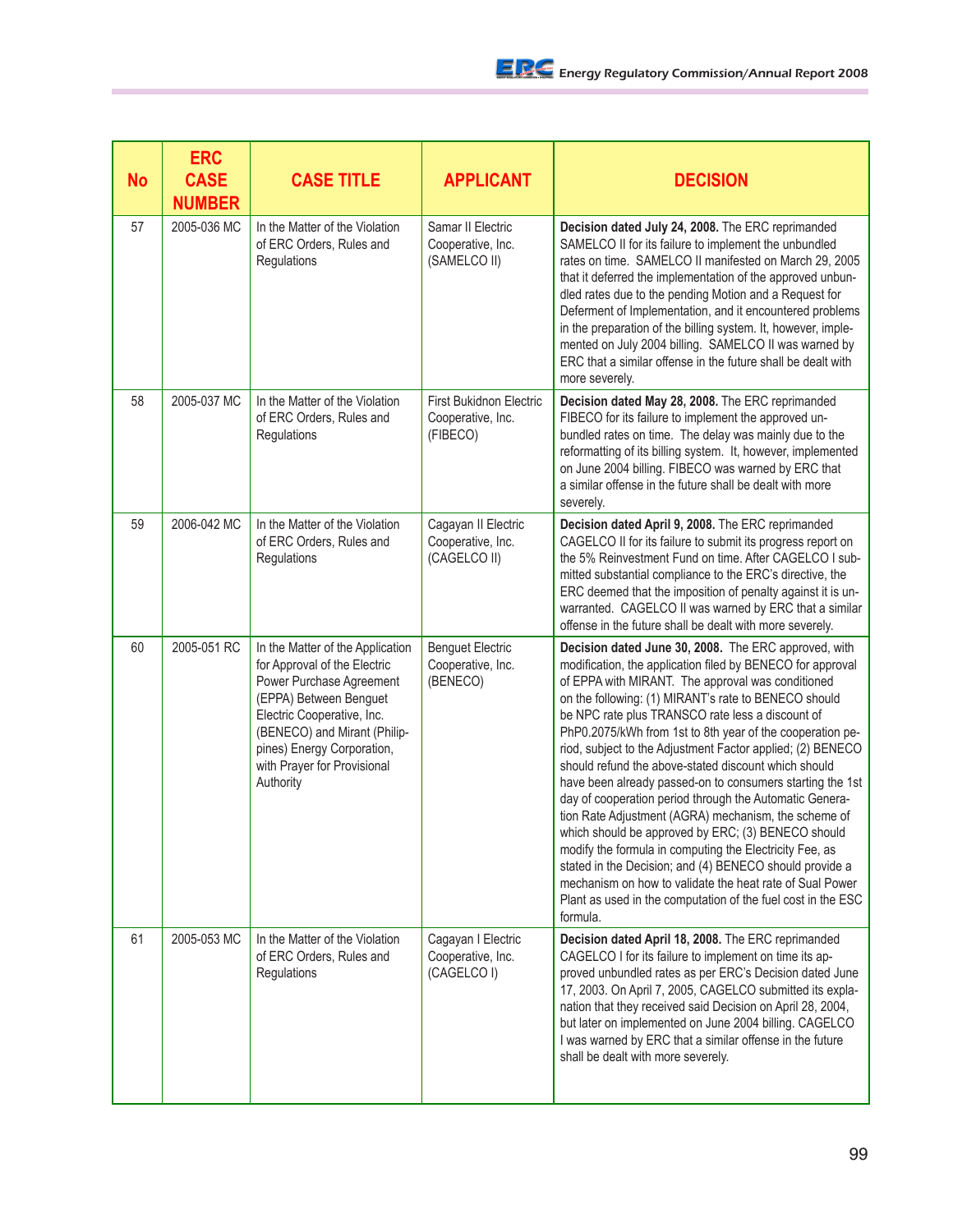| <b>No</b> | <b>ERC</b><br><b>CASE</b><br><b>NUMBER</b> | <b>CASE TITLE</b>                                                                                                                                                                                     | <b>APPLICANT</b>                                                  | <b>DECISION</b>                                                                                                                                                                                                                                                                                                                                                                                                                                                                                                                                                                                                                   |
|-----------|--------------------------------------------|-------------------------------------------------------------------------------------------------------------------------------------------------------------------------------------------------------|-------------------------------------------------------------------|-----------------------------------------------------------------------------------------------------------------------------------------------------------------------------------------------------------------------------------------------------------------------------------------------------------------------------------------------------------------------------------------------------------------------------------------------------------------------------------------------------------------------------------------------------------------------------------------------------------------------------------|
| 62        | 2005-055 MC                                | In the Matter of the Violation<br>of ERC Orders, Rules and<br>Regulations                                                                                                                             | Cebu II Electric<br>Cooperative, Inc.<br>(CEBECO II)              | Decision dated September 9, 2008. The ERC reprimand-<br>ed CEBECO II for its failure to implement the approved<br>unbundled rates on time. The delay was mainly due to the<br>financial losses that it would suffer if it were implemented.<br>It, however, implemented on October 2004 billing. CE-<br>BECO II was warned by ERC that a similar offense in the<br>future shall be dealt with more severely.                                                                                                                                                                                                                      |
| 63        | 2005-056 MC                                | In the Matter of the Violation<br>of ERC Orders, Rules and<br>Regulations                                                                                                                             | <b>Batanes Electric</b><br>Cooperative, Inc.<br>(BATANELCO)       | Decision dated April 9, 2008. The ERC reprimanded<br>BATANELCO for its failure to submit progress report on<br>the 5% Reinvestment Fund. BATANELCO submitted their<br>explanation and Reinvestment Fund Report, and finding<br>their submission as substantial compliance to the ERC's<br>directive, the ERC deemed that the imposition of penalty<br>against it is unwarranted. BATANELCO was warned by<br>ERC that a similar offense in the future shall be dealt with<br>more severely.                                                                                                                                        |
| 64        | 2005-094 CC                                | Emmie San Pedro - versus<br>- Manila Electric Company<br>(MERALCO)                                                                                                                                    | Emmie San Pedro                                                   | Decision dated September 26, 2008. The ERC, having<br>found the complainant's meter to be defective, directed the<br>said complainant to pay only the amount of PhP8,824.21<br>covering the period December 30, 2004 to February 1,<br>2005 and not PhP46,684.95, which MERALCO billed. The<br>ERC based the amount by using the complainant's average<br>monthly consumption from the previous 3 months.                                                                                                                                                                                                                         |
| 65        | 2005-226 MC                                | In the Matter of the Application<br>for Approval of the Sale of Vari-<br>ous Sub-Transmission Lines/<br>Assets within the Franchise<br>Area of Tarlac II Electric Coop-<br>erative, Inc. (TARELCO II) | National<br>Transmission<br>Corporation<br>(TRANSCO)              | Decision dated February 27, 2008. The ERC approved<br>the application filed by TRANSCO for the approval of<br>the sale of the various subtransmission assets within the<br>franchise area of TARELCO II, with agreed purchase price<br>of PhP4,518,095.67. The subject assets met the technical<br>and functional criteria that distinguished transmission from<br>subtransmission assets. Moreover, TARELCO II was found<br>to be qualified to take over the responsibility for operating,<br>maintaining, upgrading and expanding said assets. Lastly,<br>the ERC concluded that the purchase price was fair and<br>reasonable. |
| 66        | 2005-228 MC                                | In the Matter of the Application<br>for Approval of the Sale of Vari-<br>ous Sub-Transmission Lines/<br>Assets within the Franchise<br>Area of Visayan Electric Com-<br>pany, Inc. (VECO)             | National<br>Transmission<br>Corporation<br>(TRANSCO)              | Decision dated February 27, 2008. The ERC approved<br>the application filed by TRANSCO for the approval of<br>the sale of the various subtransmission assets within the<br>franchise area of VECO, with agreed purchase price of<br>PhP171,751,759.58. The subject assets met the technical<br>and functional criteria that distinguished transmission from<br>subtransmission assets. Moreover, VECO was found to<br>be qualified to take over the responsibility for operating,<br>maintaining, upgrading and expanding said assets. Lastly,<br>the ERC concluded that the purchase price was fair and<br>reasonable.           |
| 67        | 2005-248 MC                                | In the Matter of the Petition for<br>Dispute Resolution Pursuant to<br>the Guidelines to the Sale and<br>Transfer of the TRANSCO's                                                                    | Cagayan Electric<br>Power and Light<br>Company, Inc.<br>(CEPALCO) | Decision dated June 25, 2008. The ERC approved the<br>petition filed by CEPALCO to classify the 138 kV Aplaya-<br>PSC Lines a sub-transmission asset based on the technical<br>and functional criteria that distinguish transmission assets                                                                                                                                                                                                                                                                                                                                                                                       |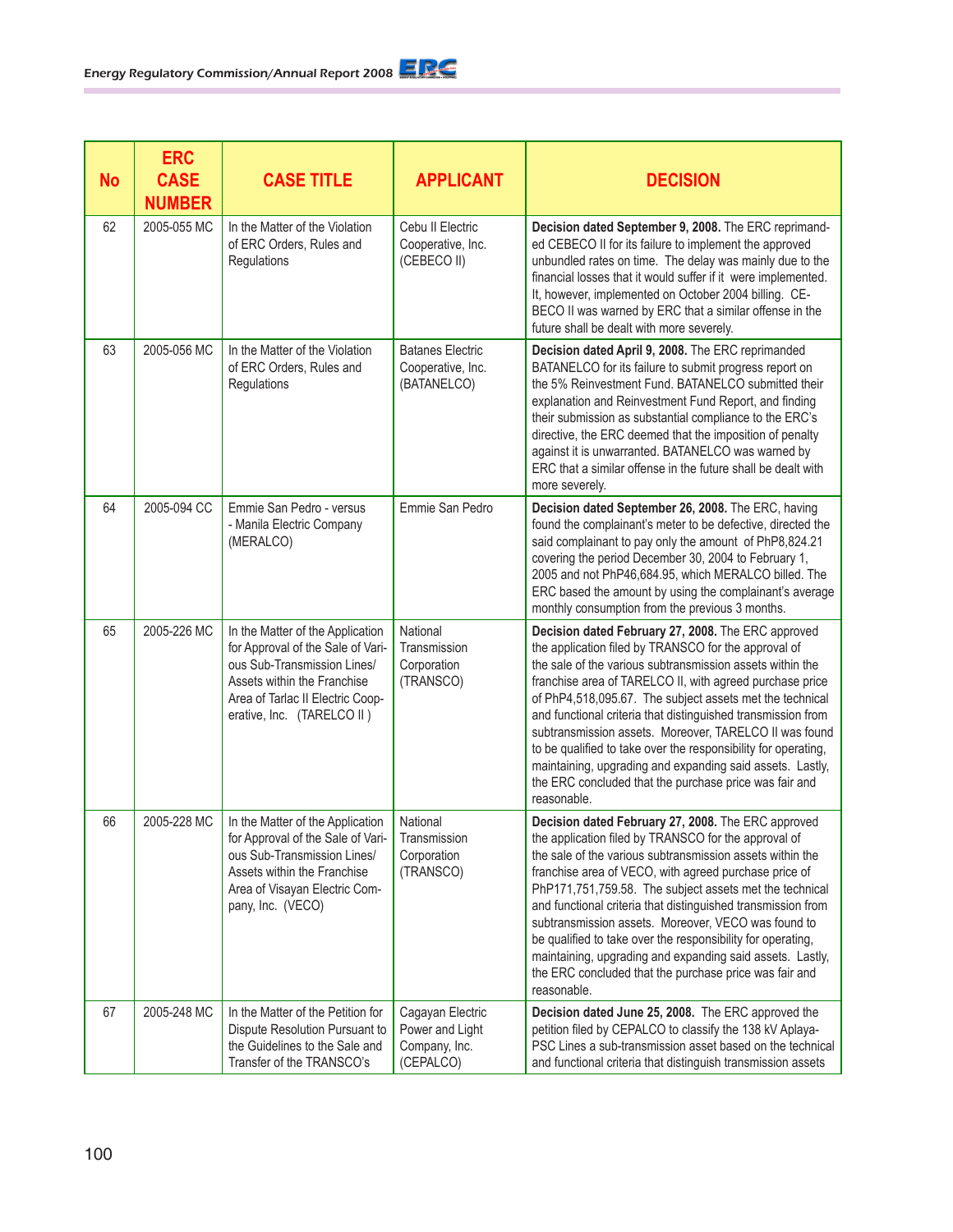| No | <b>ERC</b><br><b>CASE</b><br><b>NUMBER</b> | <b>CASE TITLE</b>                                                                                                                                                                                                                                                                                                                                       | <b>APPLICANT</b>                                                        | <b>DECISION</b>                                                                                                                                                                                                                                                                                                                                                                                                                                                                                                                                                                                                                                                                                 |
|----|--------------------------------------------|---------------------------------------------------------------------------------------------------------------------------------------------------------------------------------------------------------------------------------------------------------------------------------------------------------------------------------------------------------|-------------------------------------------------------------------------|-------------------------------------------------------------------------------------------------------------------------------------------------------------------------------------------------------------------------------------------------------------------------------------------------------------------------------------------------------------------------------------------------------------------------------------------------------------------------------------------------------------------------------------------------------------------------------------------------------------------------------------------------------------------------------------------------|
|    |                                            | Sub transmission Asset and<br>Franchising of Qualified<br>Consortium                                                                                                                                                                                                                                                                                    |                                                                         | from subtransmission assets. Accordingly, TRANSCO was<br>directed to restore the 138 kV PSC Line in the list of its<br>sub-transmission assets.                                                                                                                                                                                                                                                                                                                                                                                                                                                                                                                                                 |
| 68 | 2005-257 MC                                | In the Matter of the Applica-<br>tion for Authority to Purchase,<br>Install and Operate Equipment<br>under the Bank of the Philip-<br>pine Island (BPI) PhP 30M<br>Stand-By Credit, with Prayer<br>for Provisional Authority                                                                                                                            | San Fernando Electric<br>Light and Power<br>Company, Inc.<br>(SFELAPCO) | Decision dated February 28, 2008. The ERC approved<br>the application filed by SFELAPCO for authority to<br>purchase, install and operate equipment specifically the<br>SCADA System, AVR, Reclosers, Elevated Switchgear,<br>and Boom Truck, with a total project cost amounting to<br>PhP34,200,000.00 under BPI PhP 30M Stand-By Credit.<br>The completion of the projects were found to be sound and<br>reasonable, and will therefore redound to the benefit of<br>SFELAPCO's consumers in terms of continuous, reliable<br>and efficient power supply. Accordingly, SFELAPCO was<br>directed to remit the amount of PhP256,500.00 as permit<br>fee, per ERC Schedule of Fees and Charges. |
| 69 | 2005-273 MC                                | For: Direct Connection with<br>Prayer for the Issuance of a<br>Temporary Mandatory Order<br>and/or Writ of Preliminary In-<br>junction - Albay Agro-Industrial<br>Development Corporation, Inc.<br>(ALINDECO) versus National<br>Power Corporation (NPC),<br>National Transmission Corpo-<br>ration (TRANSCO) and Albay<br>Electric Cooperative (ALECO) | Albay Agro-Industrial<br>Development<br>Corporation, Inc.<br>(ALINDECO) | Decision dated June 12, 2008. The ERC approved the<br>application filed by ALINDECO for direct connection with<br>prayer for the issuance of a temporary mandatory order<br>and/or a writ of preliminary injunction, and made perma-<br>nent the provisional authority granted in the Order dated<br>January 4, 2006, subject to the conditions set forth under<br>Resolution No. 48, Series of 2006, A Resolution Summariz-<br>ing the Applicable Legal principles and Policies of the ERC<br>on End-User connections.                                                                                                                                                                         |
| 70 | 2005-279 MC                                | In the Matter of the Violation<br>of ERC Orders, Rules and<br>Regulations                                                                                                                                                                                                                                                                               | <b>Mountain Province</b><br>Electric Cooperative,<br>Inc. (MOPRECO)     | Decision dated April 18, 2008. The ERC exonerated<br>MOPRECO from any administrative liability after having<br>found that they have complied with the ERC's directive to<br>implement the Unbundled Rate. MOPRECO explained that<br>they have received the revised Decision dated January 29,<br>2004 in ERC Case No. 2001-987 only in March 4, 2004<br>and implemented the same in its April 2004 billing.                                                                                                                                                                                                                                                                                     |
| 71 | 2005-288 MC                                | In the Matter of the Application<br>for Approval of the Two (2)<br>Contracts to Sell Subtransmis-<br>sion Lines and Substations<br>of TRANSCO Located within<br>Subic Bay Freeport Zone, with<br>Prayer for Provisional Authority                                                                                                                       | Subic Enerzone<br>Corporation (SEZ)                                     | Decision dated April 30, 2008. The ERC approved the<br>application filed by SEZ for the two (2) contracts to sell<br>sub-transmission lines and substations of TRANSCO<br>located within the Subic Bay Freeport Zone, with agreed<br>purchase price of PhP131,042,002.20. The subject assets<br>met the technical and functional criteria that distinguished<br>transmission from subtransmission assets. Moreover, SEZ<br>was found to be qualified to take over the responsibility<br>for operating, maintaining, upgrading and expanding said<br>assets. Lastly, the ERC concluded that the purchase price<br>was fair and reasonable.                                                       |
| 72 | 2005-291 MC                                | In the Matter of the Application<br>for Approval of the Sale of Vari-<br>ous Sub-transmission Lines/<br>Assets within the Franchise                                                                                                                                                                                                                     | National<br>Transmission<br>Corporation<br>(TRANSCO)                    | Decision dated February 27, 2008. The ERC approved<br>the application filed by TRANSCO for the approval of the<br>sale of the various subtransmission assets within the fran-<br>chise area of COTELCO, with agreed purchase price of                                                                                                                                                                                                                                                                                                                                                                                                                                                           |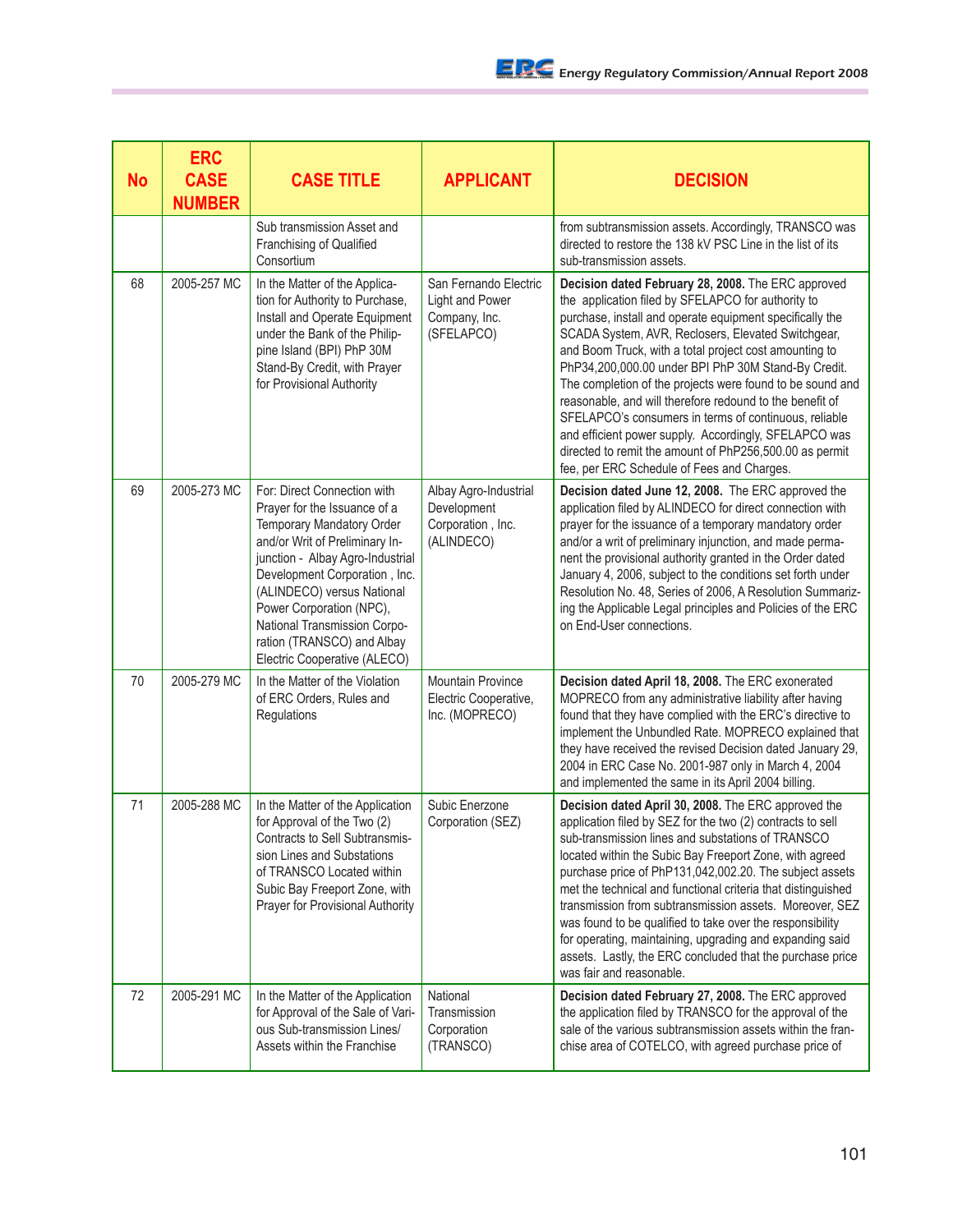| <b>No</b> | <b>ERC</b><br><b>CASE</b><br><b>NUMBER</b> | <b>CASE TITLE</b>                                                                                                                                                                                                                                                                   | <b>APPLICANT</b>                                          | <b>DECISION</b>                                                                                                                                                                                                                                                                                                                                                                                                                                                                                                                                                                                                                                                                                                                                                                                                                                                                                                                                                                                                                                         |
|-----------|--------------------------------------------|-------------------------------------------------------------------------------------------------------------------------------------------------------------------------------------------------------------------------------------------------------------------------------------|-----------------------------------------------------------|---------------------------------------------------------------------------------------------------------------------------------------------------------------------------------------------------------------------------------------------------------------------------------------------------------------------------------------------------------------------------------------------------------------------------------------------------------------------------------------------------------------------------------------------------------------------------------------------------------------------------------------------------------------------------------------------------------------------------------------------------------------------------------------------------------------------------------------------------------------------------------------------------------------------------------------------------------------------------------------------------------------------------------------------------------|
|           |                                            | Area of Cotabato Electric<br>Cooperative, Inc.<br>(COTELCO)                                                                                                                                                                                                                         |                                                           | PhP80,828,874.00. The subject assets met the technical<br>and functional criteria that distinguished transmission from<br>subtransmission assets. Moreover, COTELCO was found<br>to be qualified to take over the responsibility for operating,<br>maintaining, upgrading and expanding said assets. Lastly,<br>the ERC concluded that the purchase price was fair and<br>reasonable.                                                                                                                                                                                                                                                                                                                                                                                                                                                                                                                                                                                                                                                                   |
| 73        | 2005-303 MC                                | In the Matter of the Violation<br>of ERC Orders, Rules and<br>Regulations                                                                                                                                                                                                           | Pampanga III Electric<br>Cooperative, Inc.<br>(PELCO III) | Decision dated July 3, 2008. The ERC accepted and<br>approved PELCO III's offer of settlement of 50% of the<br>imposable penalty for its failure to implement ERC's<br>provisionally approved reduced rates due to loan condona-<br>tion after finding the offer to be just and reasonable, and in<br>accordance with the "Guidelines to Govern the Imposi-<br>tion of Administrative Sanctions in the Form of Fines and<br>Penalties". Accordingly, PELCO III was directed to pay the<br>amount of PhP69,800.00 as penalty.                                                                                                                                                                                                                                                                                                                                                                                                                                                                                                                            |
| 74        | 2005-308 MC                                | In the Matter of the Applica-<br>tion for Authority to Secure<br>a Seventy-Five Million Peso<br>(PhP75,000,000.00) Loan<br>with the Development Bank of<br>the Philippines (DBP) and to<br>Mortgage the Properties Listed<br>in "Annex D", with Prayer for<br>Provisional Authority | Tarlac Electric,<br>Incorporated (TEI)                    | Decision dated June 30, 2008. The ERC approved<br>the application filed by TEI for authority to secure a<br>PhP75,000,000.00 loan from DBP and to mortgage some<br>of its properties. The proceeds of the loan will be used<br>in part, to finance primary line rehabilitation/extension<br>projects, 69 kV sub-transmission lines, system improve-<br>ment and special projects, distribution transformer and<br>metering requirements which intends to reduce system<br>loss, increase system reliability and efficiency, accommo-<br>date new customers, and improve voltage regulations. The<br>approval was subject to the following conditions, to wit: (1)<br>The loan should be used ONLY for the purpose mentioned<br>above; (2) The proceeds and corresponding capex should<br>be recorded in a separate book; (3) Interest of the loan<br>should not be utilized or charged to fixed asset, procured<br>from the proceeds of the said loan; and (4) TEI should<br>submit progress reports on the projects until full payment<br>of the loan. |
| 75        | 2005-312 MC                                | In the Matter of the Violation<br>of ERC Orders, Rules and<br>Regulations                                                                                                                                                                                                           | Cagayan I Electric<br>Cooperative, Inc.<br>(CAGELCO I)    | Decision dated May 20, 2008. The ERC reprimanded<br>CAGELCO I for its failure to implement the ERC's directive<br>on the final rate reduction due to loan condonation and<br>the cross-subsidy removal on time. It explained that they<br>received the ERC's Decision docketed as ERC Case No.<br>2003-154 dated March 4, 2005 only on April 21, 2005, and<br>implemented the same on its May 2005 billing. CAGELCO<br>I was warned by ERC that a similar offense in the future<br>shall be dealt with more severely.                                                                                                                                                                                                                                                                                                                                                                                                                                                                                                                                   |
| 76        | 2005-313 MC                                | In the Matter of the Violation<br>of ERC Orders, Rules and<br>Regulations                                                                                                                                                                                                           | Cagayan II Electric<br>Cooperative, Inc.<br>(CAGELCO II)  | Decision dated May 26, 2008. The ERC reprimanded<br>CAGELCO II for its failure to implement the rate reduction<br>due to loan condonation and cross subsidy removal on<br>time. The three-month delay was mainly due to serious<br>cash flow problem. It, however, immediately implemented<br>on July 2005 billing. CAGELCO I was warned by ERC<br>that a similar offense in the future shall be dealt with more<br>severely.                                                                                                                                                                                                                                                                                                                                                                                                                                                                                                                                                                                                                           |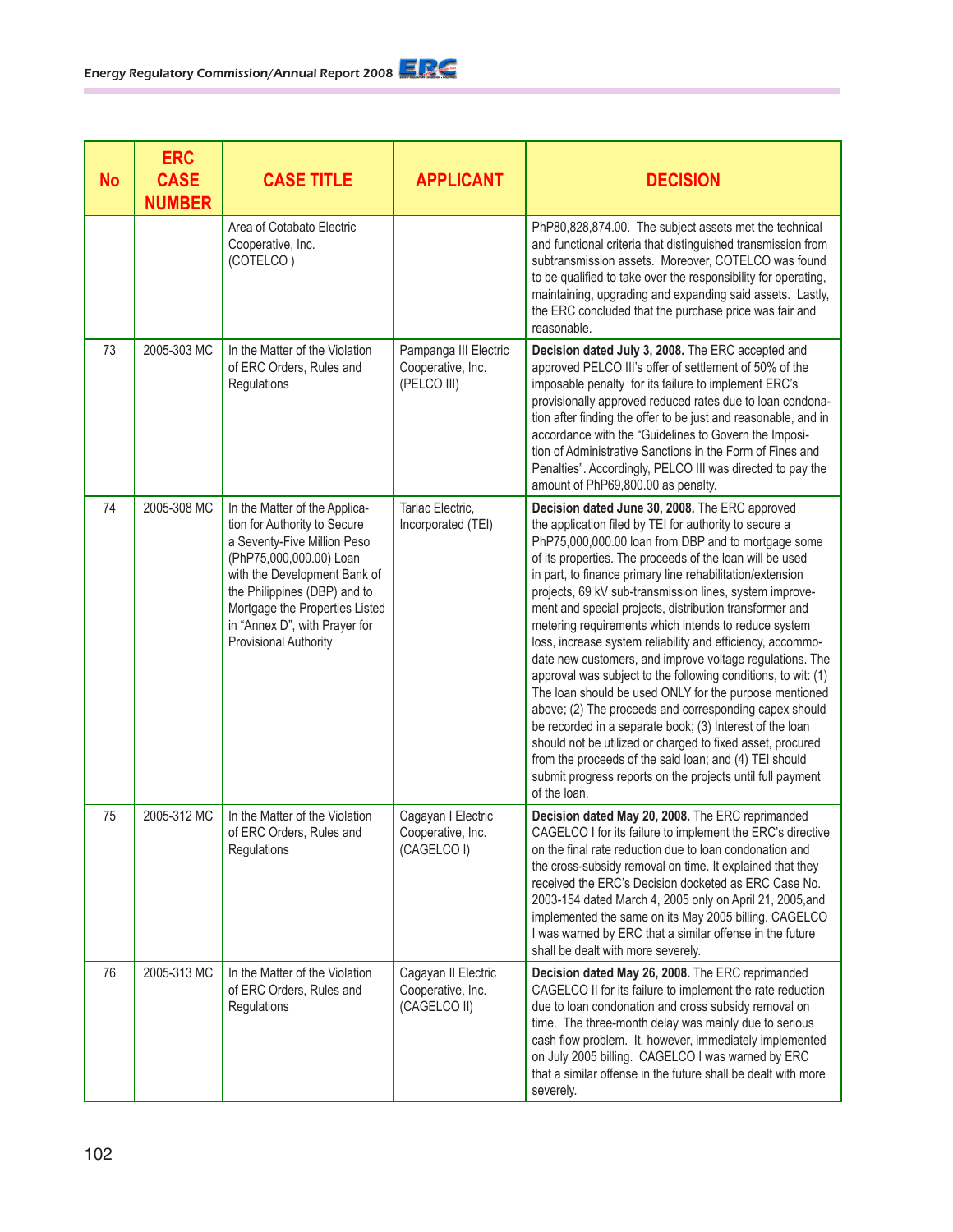| No | <b>ERC</b><br><b>CASE</b><br><b>NUMBER</b> | <b>CASE TITLE</b>                                                                                                                                                                                               | <b>APPLICANT</b>                                            | <b>DECISION</b>                                                                                                                                                                                                                                                                                                                                                                                                                                                                                                                                                                                                                         |
|----|--------------------------------------------|-----------------------------------------------------------------------------------------------------------------------------------------------------------------------------------------------------------------|-------------------------------------------------------------|-----------------------------------------------------------------------------------------------------------------------------------------------------------------------------------------------------------------------------------------------------------------------------------------------------------------------------------------------------------------------------------------------------------------------------------------------------------------------------------------------------------------------------------------------------------------------------------------------------------------------------------------|
| 77 | 2005-317 MC<br>2006-093 MC                 | In the Matter of the Violation<br>of ERC Orders, Rules and<br>Regulations                                                                                                                                       | La Union Electric<br>Cooperative, Inc.<br>(LUELCO)          | Decision dated May 23, 2008. The ERC reprimanded<br>LUELCO for its failure to implement the ERC's directive<br>on the approved rate reduction due to loan condonation<br>and cross-subsidy removal on time. The delay was mainly<br>due to lack of a computer programmer who can make the<br>necessary adjustments and changes in the cooperative's<br>computer program. It, however, implemented on August<br>2005. LUELCO was warned by ERC that a similar offense<br>in the future shall be dealt with more severely.                                                                                                                |
| 78 | 2005-318 MC                                | In the Matter of the Violation<br>of ERC Orders, Rules and<br>Regulations                                                                                                                                       | Isabela II Electric<br>Cooperative, Inc.<br>(ISELCO II)     | Decision dated June 17, 2008. The ERC reprimanded<br>ISELCO II for the delay in its implementation of the ap-<br>proved rate reduction due to loan condonation and cross<br>subsidy removal. ISELCO II explained that it only received<br>the Order on December 1, 2004 and immediately filed a<br>Motion for Reconsideration (MR). It further manifested<br>that it received the Order denying the MR on September<br>26, 2005, and thus, implemented the ERC's directives in<br>its October 2005 billing. ISELCO II was warned by ERC<br>that a similar offense in the future shall be dealt with more<br>severely.                   |
| 79 | 2005-320 MC                                | In the Matter of the Violation<br>of ERC Orders, Rules and<br>Regulations                                                                                                                                       | Abra Electric<br>Cooperative, Inc.<br>(ABRECO)              | Decision dated April 24, 2008. The ERC reprimanded<br>ABRECO for the delay in the implementation of the rate<br>reduction due to loan condonation and cross subsidy<br>removal. ABRECO manifested last January 24, 2006 that<br>the Decision dated February 16, 2005 docketed on April<br>4, 2005 was received on the later part of April 2005 and<br>they have encountered difficulty in revising/reformatting its<br>billing system. ABRECO was warned by ERC that a similar<br>offense in the future shall be dealt with more severely.                                                                                              |
| 80 | 2005-322 MC                                | In the Matter of the Violation<br>of ERC Orders, Rules and<br>Regulations                                                                                                                                       | <b>Batanes Electric</b><br>Cooperative, Inc.<br>(BATANELCO) | Decision dated May 21, 2008. The ERC reprimanded<br>BATANELCO for its failure to implement its approved rate<br>reduction due to loan condonation on time. It explained that<br>it deferred implementation of the Order considering that it is<br>constantly hit by strong typhoons affecting its operating rev-<br>enues, but later on implemented on November 2005 billing.<br>BATANELCO was warned by ERC that a similar offense in<br>the future shall be dealt with more severely.                                                                                                                                                 |
| 81 | 2006-002 MC                                | In the Matter of the Application<br>for Approval of the Sale of Vari-<br>ous Sub-Transmission Lines/<br>Assets within the Franchise<br>Area of South Cotabato II<br>Electric Cooperative, Inc.<br>(SOCOTECO II) | National<br>Transmission<br>Corporation<br>(TRANSCO)        | Decision dated February 28, 2008. The ERC approved<br>the application filed by TRANSCO for the approval of<br>the sale of the various subtransmission assets within the<br>franchise area of SOCOTECO II, with agreed purchase<br>price of PhP257,543,865.80. The subject assets met the<br>technical and functional criteria that distinguished transmis-<br>sion from subtransmission assets. Moreover, SOCOTECO<br>II was found to be qualified to take over the responsibility<br>for operating, maintaining, upgrading and expanding said<br>assets. Lastly, the ERC concluded that the purchase price<br>was fair and reasonable. |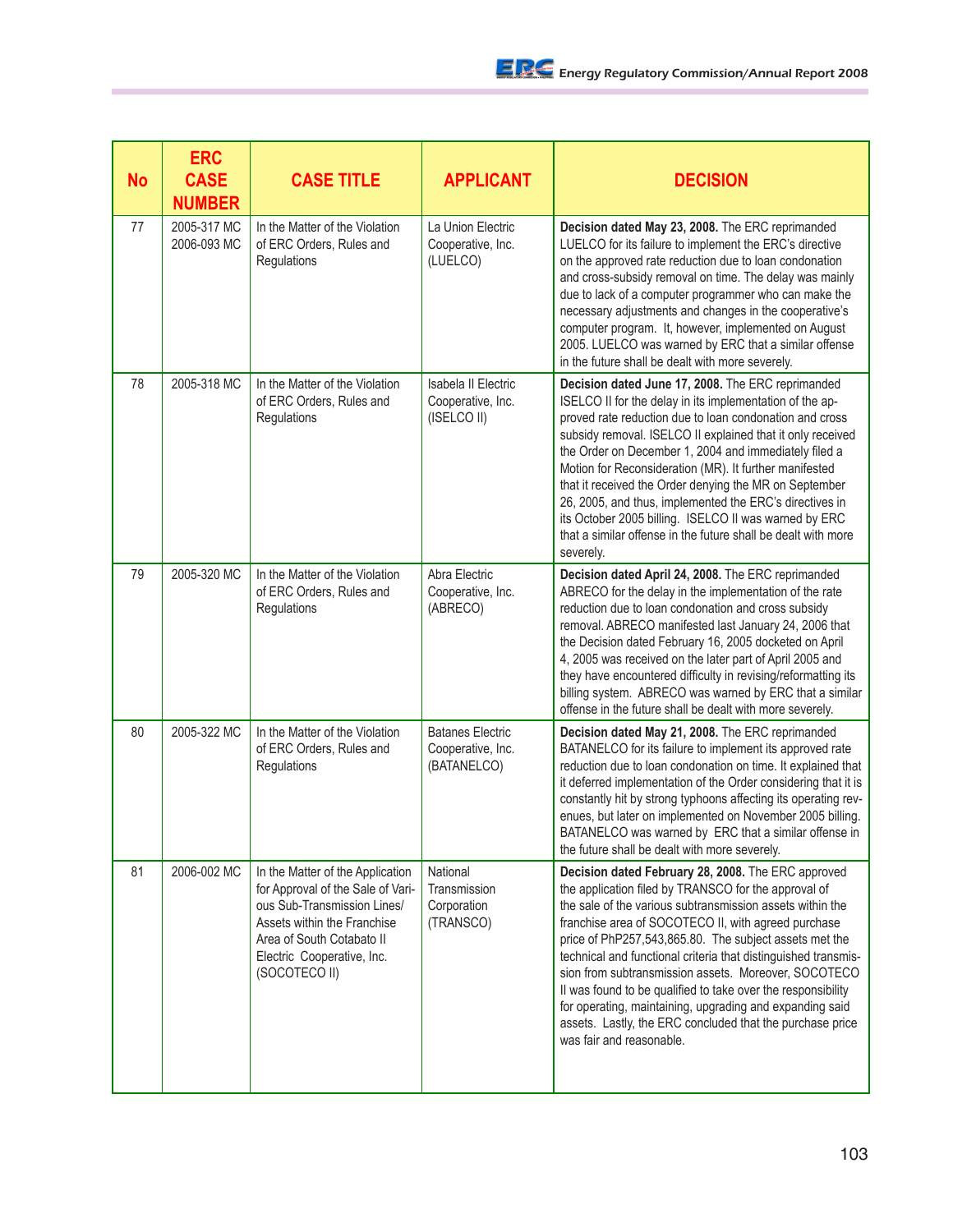| No | <b>ERC</b><br><b>CASE</b><br><b>NUMBER</b> | <b>CASE TITLE</b>                                                                                                                                                                                                                                                                                   | <b>APPLICANT</b>                                               | <b>DECISION</b>                                                                                                                                                                                                                                                                                                                                                                                                                                                                                                                                                                                                                                                                                                                                                                                     |
|----|--------------------------------------------|-----------------------------------------------------------------------------------------------------------------------------------------------------------------------------------------------------------------------------------------------------------------------------------------------------|----------------------------------------------------------------|-----------------------------------------------------------------------------------------------------------------------------------------------------------------------------------------------------------------------------------------------------------------------------------------------------------------------------------------------------------------------------------------------------------------------------------------------------------------------------------------------------------------------------------------------------------------------------------------------------------------------------------------------------------------------------------------------------------------------------------------------------------------------------------------------------|
| 82 | 2006-003                                   | In the Matter of the Application<br>for the Approval of the Sale<br>of Various Sub-Transmission<br>Lines/Assets within the<br>Franchise Area of Subic Bay<br>Metropolitan Authority (SBMA)<br>Represented by Subic Ener-<br>zone Corporation (SEZ), with<br><b>Prayer for Provisional Authority</b> | National<br>Transmission<br>Corporation<br>(TRANSCO)           | Decision dated April 30, 2008. The ERC approved the ap-<br>plication filed by TRANSCOs for the approval of the sale of<br>various sub-transmission lines/assets within the franchise<br>area of SBMA represented by SEZ, with agreed purchase<br>price of PhP131,042,002.20. The subject assets met the<br>technical and functional criteria that distinguished trans-<br>mission from subtransmission assets. Moreover, SBMA<br>represented by SEZ was found to be qualified to take over<br>the responsibility for operating, maintaining, upgrading and<br>expanding said assets. Lastly, the ERC concluded that the<br>purchase price was fair and reasonable.                                                                                                                                  |
| 83 | 2006-006 MC                                | In the Matter of the Violation<br>of ERC Orders, Rules and<br>Regulations                                                                                                                                                                                                                           | South Cotabato I<br>Electric Cooperative,<br>Inc. (SOCOTECO I) | Decision dated May 19, 2008. The ERC accepted and<br>approved SOCOTECO I's offer of settlement of 50% of<br>the imposable penalty for the non-inclusion of the pilfer-<br>age recovery in the Purchased Power Adjustment (PPA)<br>computation, after finding the offer to be just and reason-<br>able, and in accordance with the "Guidelines to Govern the<br>Imposition of Administrative Sanctions in the Form of Fines<br>and Penalties". Accordingly, SOCOTECO I was directed to<br>pay the amount of PhP62,200.00 as penalty.                                                                                                                                                                                                                                                                 |
| 84 | 2006-008 RC                                | In the Matter of the Petition for<br>the Availment of the Environ-<br>mental Charge/ Share from the<br>Universal Charge (UC) for the<br>Rehabilitation and Manage-<br>ment of Watershed Areas, with<br>Prayer for Provisional Authority                                                             | <b>National Power</b><br>Corporation (NPC)                     | Decision dated January 16, 2008. The ERC approved<br>the petition filed by NPC for the availment of the Envi-<br>ronmental Charge/ Share from the UC in the amount of<br>PhP87,007,451.40 to be drawn from the environmental<br>component of the UC to fund the CY 2006 Watershed Man-<br>agement Program for the Angat Dam, Buhi-Barit Water-<br>shed, Caliraya Lumot Watershed Areas, Lake Lanao-Agus<br>River Watershed, Magat Watershed, Makiling-Banahaw<br>Watershed, Pantabangan Watershed, San Roque, Tiwi<br>Watershed, and Upper Agno Watershed. Said approval is<br>subject to NPC's submission of the annual Accomplishment<br>Report on the programs/ projects undertaken and the cor-<br>responding costs incurred on a per area/ watershed basis.                                    |
| 85 | 2006-009 RC                                | In the Matter of the Application<br>for Authority to Implement the<br>Local Franchise Tax Rates in<br>the Cities of Makati and Sta.<br>Rosa, Province of Laguna, with<br>Prayer for Provisional Authority                                                                                           | Manila Electric<br>Company (MERALCO)                           | Decision dated June 30, 2008. The ERC approved, with<br>modification, the application filed by MERALCO to recover<br>the local franchise tax rates of Makati City and Sta. Rosa,<br>Laguna. MERALCO was authorized to implement and<br>recover the new tax rate in Sta. Rosa, Laguna which is<br>50% of 1% of distribution revenues effective its next billing<br>cycle. MERALCO was directed to apply Sec. 2.1.2 of<br>the Guidelines Prescribing the Tax Recovery Adjustment<br>Mechanism in the Rates of Electric Cooperatives relative to<br>the recovery of arrearages due to the retroactive imple-<br>mentation of Makati City Ordinance No. 2004-A-025 and<br>Sta. Rosa, Laguna Ordinance No. 1375-2004, and submit<br>a scheme for the recovery of such subject to verification of<br>ERC. |
| 86 | 2006-010 MC                                | In the Matter of the Violation<br>of ERC Orders, Rules and<br>Regulations                                                                                                                                                                                                                           | Davao del Sur Electric<br>Cooperative, Inc.<br>(DASURECO)      | Decision dated February 4, 2008. The ERC exonerated<br>DASURECO from any administrative liability for its failure<br>to implement the approved rate reduction due to loan                                                                                                                                                                                                                                                                                                                                                                                                                                                                                                                                                                                                                           |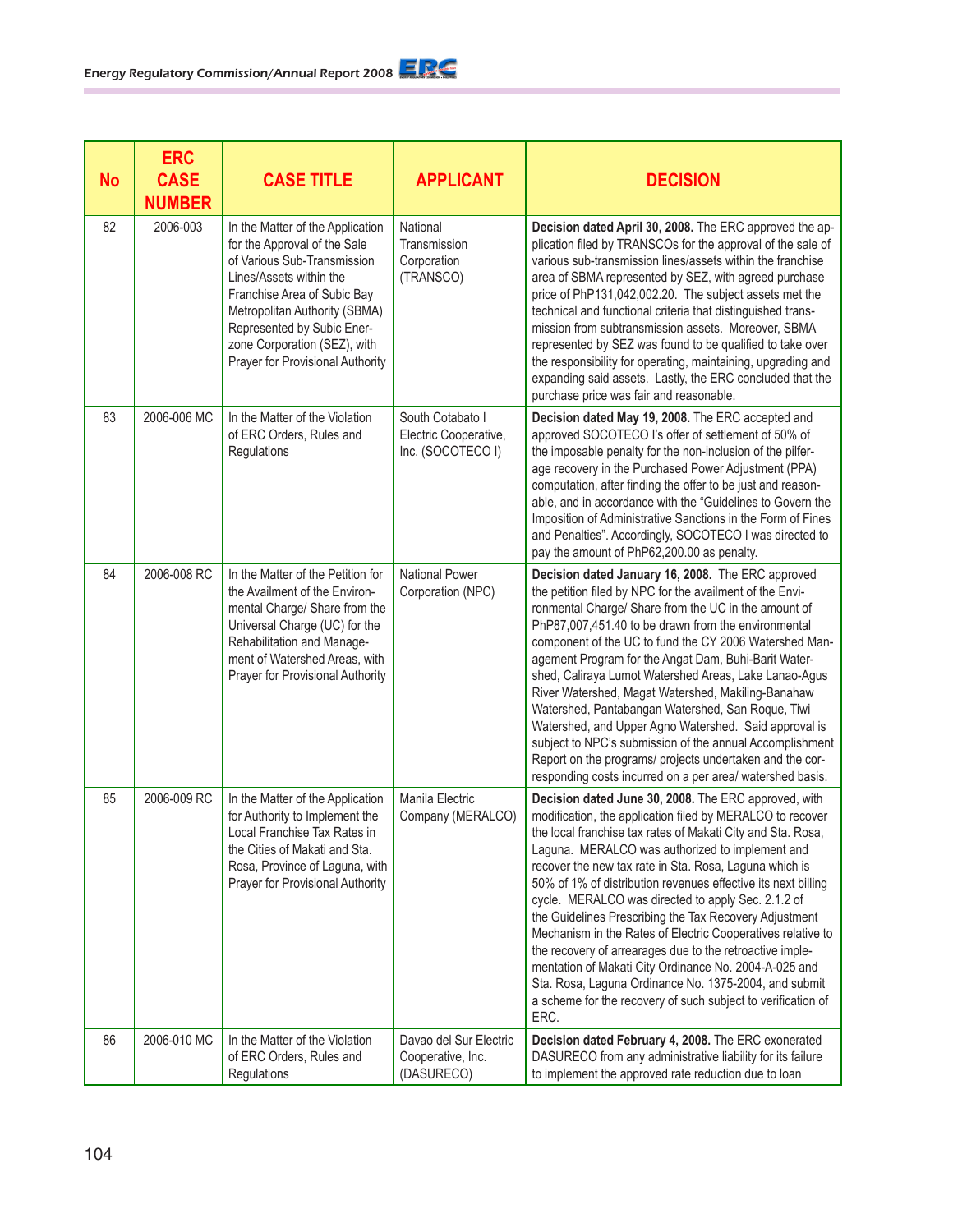| No | <b>ERC</b><br><b>CASE</b><br><b>NUMBER</b> | <b>CASE TITLE</b>                                                                                                                                                                                                                                                                                | <b>APPLICANT</b>                                                 | <b>DECISION</b>                                                                                                                                                                                                                                                                                                                                                                                                                                                                                                                                                                                                                                                                                                                                                                                                                                                                                                      |
|----|--------------------------------------------|--------------------------------------------------------------------------------------------------------------------------------------------------------------------------------------------------------------------------------------------------------------------------------------------------|------------------------------------------------------------------|----------------------------------------------------------------------------------------------------------------------------------------------------------------------------------------------------------------------------------------------------------------------------------------------------------------------------------------------------------------------------------------------------------------------------------------------------------------------------------------------------------------------------------------------------------------------------------------------------------------------------------------------------------------------------------------------------------------------------------------------------------------------------------------------------------------------------------------------------------------------------------------------------------------------|
|    |                                            |                                                                                                                                                                                                                                                                                                  |                                                                  | condonation on time. The ERC was able to confirm that<br>DASURECO only received the Decision dated October 19,<br>2004 on December 6, 2004 and immediately implemented<br>the reduction on its January 2005 billing.                                                                                                                                                                                                                                                                                                                                                                                                                                                                                                                                                                                                                                                                                                 |
| 87 | 2006-010 RC                                | In the Matter of the Application<br>for (a) Authority to Unbundle<br>Rates in Accordance with<br>Section 36 of Republic Act<br>No. 9136 and Implement<br>the Revised Rate Schedule<br>Starting 26 October 2006,<br>and (b) Approval of the Sound<br>Value Appraisal of Applicant's<br>Properties | Subic Enerzone<br>Corporation (SEZ)                              | Decision dated February 6, 2008. The ERC approved the<br>application filed by SEZ to unbundle rates and implement<br>the revised rate schedule starting October 26, 2006, and<br>the sound value appraisal of its properties. Total rev-<br>enue requirement approved is PhP159,846,015 which is<br>equivalent to an average rate adjustment of PhP0.3672/<br>kWh. A sound value appraisal of its properties, plant, and<br>equipment in service was also approved in the amount of<br>PhP639,422,958. Maximum lifeline level set at 100kWh<br>at 50% discount with subsidy to Non-lifeline Customers at<br>PhP0.0001/kWh. Finally, SEZ was directed to phase out<br>its inter-class cross subsidy within 3 years starting with 1/3<br>removal in the first year and the remaining 2/3 inter-class<br>cross subsidies corresponding to the 2nd and 3rd years at<br>an annual rate similar to that of the first year. |
| 88 | 2006-011 RC                                | In the Matter of the Petition<br>for Approval of an Increase<br>in Local Franchise Tax Fee<br>Rate in the City of Mandaue,<br>Province of Cebu, with Prayer<br>for Provisional Authority                                                                                                         | Visayan Electric<br>Company, Inc. (VECO)                         | Decision dated June 30, 2008. The ERC approved, with<br>modification, the application filed by VECO to recover the<br>new franchise tax rates of Mandaue City, Cebu. VECO<br>was authorized to implement and recover 55% of 1% of<br>distribution revenues effective its next billing cycle. VECO<br>was directed to apply Sec. 2.1.2 of the Guidelines Prescrib-<br>ing the Tax Recovery Adjustment Mechanism in the Rates<br>of Electric Cooperatives relative to the recovery of arrear-<br>ages due to the retroactive implementation of Mandaue<br>City Ordinance No. 99/051, and submit a scheme for the<br>recovery of such subject to verification of ERC.                                                                                                                                                                                                                                                   |
| 89 | 2006-013 MC                                | In the Matter of the Violation<br>of ERC Orders, Rules and<br>Regulations                                                                                                                                                                                                                        | Surigao Del Sur I<br>Electric Cooperative,<br>Inc. (SURSECO I)   | Decision dated April 28, 2008. The ERC reprimanded<br>SURSECO I for its failure to implement the ERC's directive<br>on the approved final rate reduction due to loan condona-<br>tion and the cross-subsidy removal on time. It explained<br>that the delay was due to their pending "Manifestation and<br>Motion for Reconsideration" filed on August 2, 2004. The<br>ERC, in its Order dated January 31, 2005, denied the said<br>Motion for Reconsideration for lack of merit. It finally imple-<br>mented on March 2005 billing. SURSECO I was warned by<br>ERC that a similar offense in the future shall be dealt with<br>more severely.                                                                                                                                                                                                                                                                       |
| 90 | 2006-014 MC                                | In the Matter of the Violation<br>of ERC Orders, Rules and<br>Regulations                                                                                                                                                                                                                        | Surigao Del Sur II<br>Electric Cooperative,<br>Inc. (SURSECO II) | Decision dated May 9, 2008. The ERC reprimanded<br>SURSECO II for its failure to implement the ERC's direc-<br>tive on rate reduction due to loan condonation and the<br>cross-subsidy removal on time. It explained that the one<br>(1) month intervening period was due to its honest belief<br>and interpretation that the cooperative has to implement<br>the order only after thirty (30) days from receipt thereof.<br>SURSECO II was warned by ERC that a similar offense in<br>the future shall be dealt with more severely.                                                                                                                                                                                                                                                                                                                                                                                 |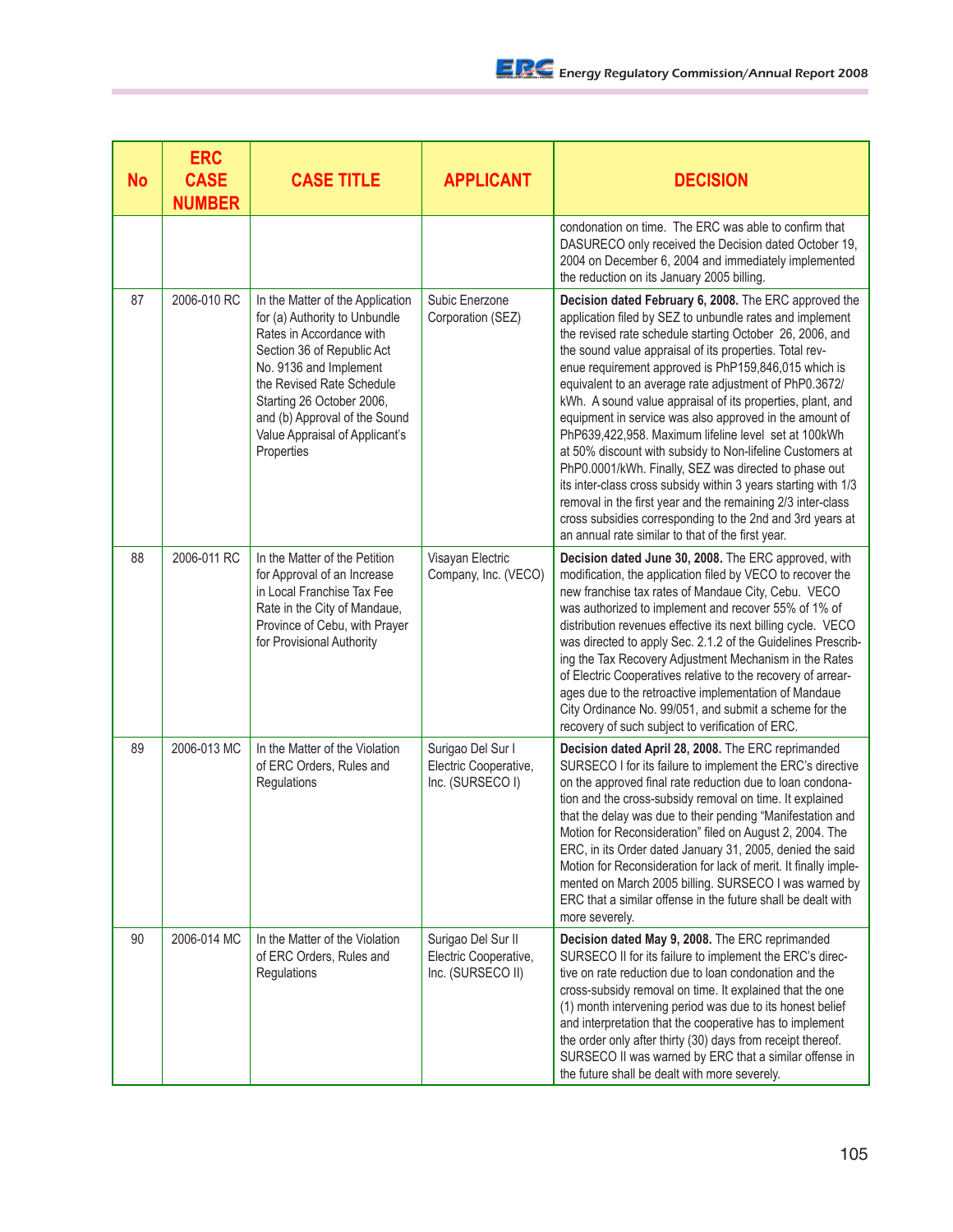| <b>No</b> | <b>ERC</b><br><b>CASE</b><br><b>NUMBER</b> | <b>CASE TITLE</b>                                                         | <b>APPLICANT</b>                                             | <b>DECISION</b>                                                                                                                                                                                                                                                                                                                                                                                                                                                                                                                                                                                                             |
|-----------|--------------------------------------------|---------------------------------------------------------------------------|--------------------------------------------------------------|-----------------------------------------------------------------------------------------------------------------------------------------------------------------------------------------------------------------------------------------------------------------------------------------------------------------------------------------------------------------------------------------------------------------------------------------------------------------------------------------------------------------------------------------------------------------------------------------------------------------------------|
| 91        | 2006-017 MC                                | In the Matter of the Violation<br>of ERC Orders, Rules and<br>Regulations | Surigao Del Norte<br>Electric Cooperative,<br>Inc. (SURNECO) | Decision dated June 24, 2008. The ERC reprimanded<br>SURNECO for the delay to reflect the "PhP/cust./mo." as a<br>separate item in its bill. SURNECO explained last October<br>4, 2007 that the PhP/cust./mo. charge under the approved<br>rate reduction due to loan condonation was incorporated<br>in the Supply Retail Customer Charge for each applicable<br>customer type and it subsequently reflected the charge<br>as a separate item in the bill consistent with the Order, in<br>its March 2005 billing. SURNECO was warned by ERC<br>that a similar offense in the future shall be dealt with more<br>severely. |
| 92        | 2006-018 MC                                | In the Matter of the Violation<br>of ERC Orders, Rules and<br>Regulations | Sulu Electric<br>Cooperative, Inc.<br>(SULECO)               | Decision dated July 24, 2008. The ERC reprimanded<br>SULECO for its failure to implement the ERC's directive on<br>approved rate reduction due to loan condonation and its<br>cross-subsidy removal on time. It explained that it imple-<br>mented the same and will submit sample bills as proof but<br>a review of the submitted documents showed that SULECO<br>implemented it on September 2005 instead of August 2005<br>billings. SULECO was warned by ERC that a similar of-<br>fense in the future shall be dealt with more severely.                                                                               |
| 93        | 2006-019 MC<br>2006-127 MC                 | In the Matter of the Violation<br>of ERC Orders, Rules and<br>Regulations | Tawi-Tawi Electric<br>Cooperative, Inc.<br>(TAWELCO)         | Decision dated May 16, 2008. The ERC reprimanded<br>TAWELCO for its failure to implement the approved rate<br>reduction due to loan condonation and its cross subsidy<br>removal on time. The delay was mainly due to the fact that<br>its new management was not aware of the alleged viola-<br>tions and it implemented the reduction in March 2006 bill-<br>ing. TAWELCO was warned by ERC that a similar offense<br>in the future shall be dealt with more severely.                                                                                                                                                    |
| 94        | 2006-021 MC                                | In the Matter of the Violation<br>of ERC Orders, Rules and<br>Regulations | Leyte II Electric<br>Cooperative, Inc.<br>(LEYECO II)        | Decision dated May 23, 2008. The ERC reprimanded<br>LEYECO II for its failure to implement the rate reduction<br>due to loan condonation on time due to the pending Motion<br>for Reconsideration (MR) filed by it before the ERC. The<br>Order was eventually implemented in its November 2004<br>billing, although it was not reflected as a separate item<br>in the bill. However, a review of the documents on file<br>showed that the reduction was eventually reflected as a<br>separate item in the bill. LEYECO II was warned by ERC<br>that a similar offense in the future shall be dealt with more<br>severely.  |
| 95        | 2006-023 MC<br>2007-117 MC<br>2007-395 MC  | In the Matter of the Violation<br>of ERC Orders, Rules and<br>Regulations | Camiguin Electric<br>Cooperative, Inc.<br>(CAMELCO)          | Decision dated June 16, 2008. The ERC acknowl-<br>edges the payment made by CAMELCO in the amount<br>of PhP162,200.00 on September 2, 2008 under O.R. No.<br>4191949, in satisfaction of the approved compromise<br>for its failure to charge PhP/Cust/Mo to its customer on<br>cross subsidy removal and loan condonation, for charging<br>Inspection Fee, Energy Deposit, Meter Box, Membership<br>Fee and Meter Deposit without approval of the ERC, and<br>for non-inclusion of pilferage recovery in the Purchased<br>Power Adjustment (PPA) computation. The ERC declared<br>the case closed and terminated.          |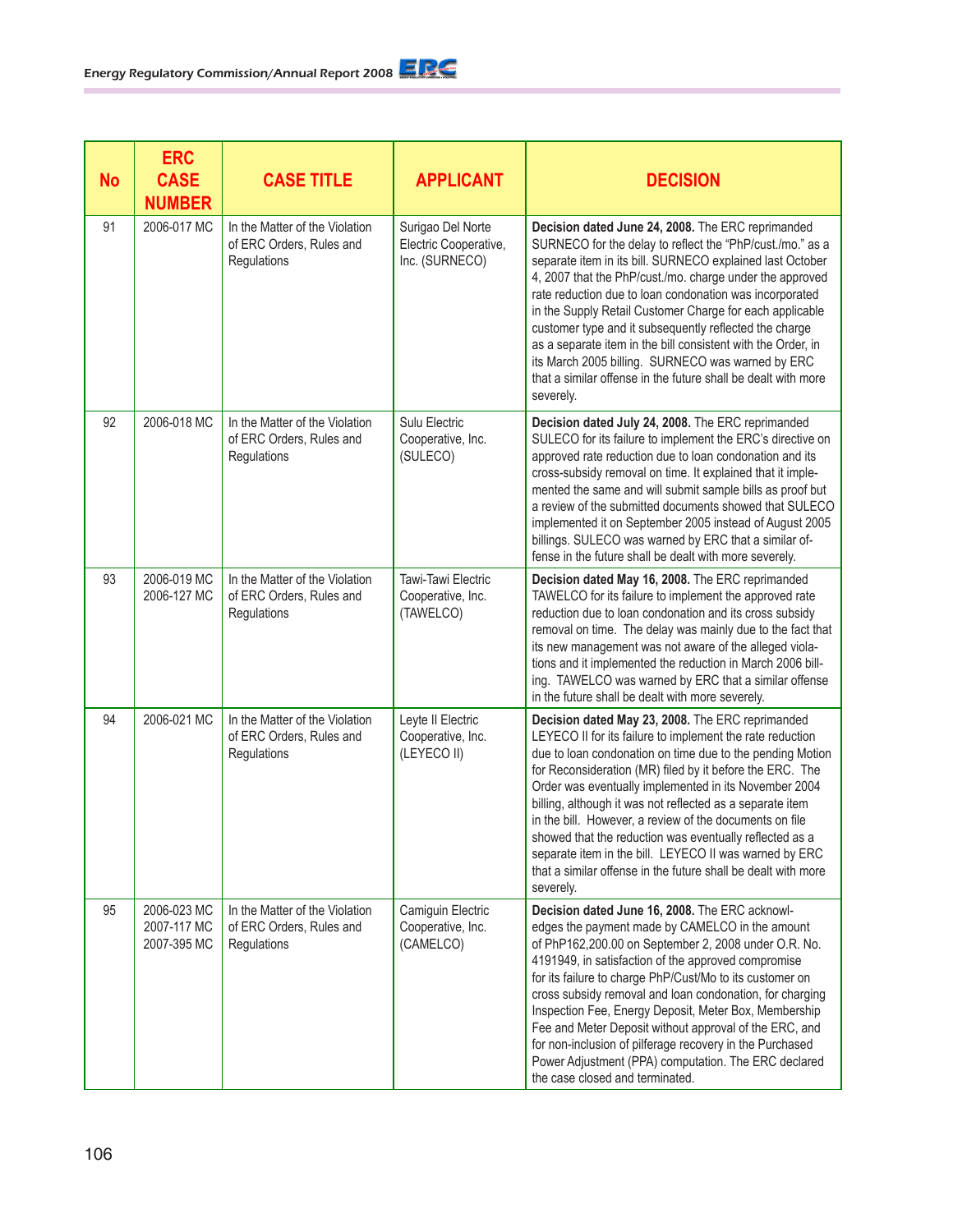| <b>No</b> | <b>ERC</b><br><b>CASE</b><br><b>NUMBER</b> | <b>CASE TITLE</b>                                                                                                                                                               | <b>APPLICANT</b>                                              | <b>DECISION</b>                                                                                                                                                                                                                                                                                                                                                                                                                                                                                                                                                                                                                                                                                                       |
|-----------|--------------------------------------------|---------------------------------------------------------------------------------------------------------------------------------------------------------------------------------|---------------------------------------------------------------|-----------------------------------------------------------------------------------------------------------------------------------------------------------------------------------------------------------------------------------------------------------------------------------------------------------------------------------------------------------------------------------------------------------------------------------------------------------------------------------------------------------------------------------------------------------------------------------------------------------------------------------------------------------------------------------------------------------------------|
| 96        | 2006-024 MC                                | In the Matter of the Violation<br>of ERC Orders, Rules and<br>Regulations                                                                                                       | Agusan del Sur Electric<br>Cooperative, Inc.<br>(ASELCO)      | Decision dated September 10, 2008. The ERC repri-<br>manded ASELCO for its failure to implement the approved<br>rate reduction due to loan condonation on time, and its<br>non-implementation of cross-subsidy removal. The delay<br>was mainly due to the fact that the Decision was received<br>after it had already issued the billing in February 2005,<br>therefore, the Decision was implemented in the next billing.<br>With regards the cross subsidy removal, its Billing Section<br>failed to include such charge in the billing and was eventu-<br>ally implemented in April 2005. ASELCO was warned by<br>ERC that a similar offense in the future shall be dealt with<br>more severely.                  |
| 97        | 2006-025 MC                                | In the Matter of the Violation<br>of ERC Orders, Rules and<br>Regulations                                                                                                       | <b>Bohol II Electric</b><br>Cooperative, Inc.<br>(BOHECO II)  | Decision dated May 21, 2008. The ERC reprimanded BO-<br>HECO II for its failure to implement the ERC's directive on<br>the approved rate reduction due to loan condonation and<br>cross subsidy removal on time. It explained that it deferred<br>the implementation due to the pending resolution of a Mo-<br>tion for Reconsideration (MR) which it filed before the ERC,<br>but later on implemented on its September 2005 billing.<br>BOHECO II was warned by ERC that a similar offense in<br>the future shall be dealt with more severely.                                                                                                                                                                      |
| 98        | 2006-025 RC                                | In the Matter of the Application<br>for the Approval of the Rate<br>Adjustments in Accordance<br>with the Provision of R.A.<br>9136, with Prayer for Provi-<br>sional Authority | Cebu I Electric<br>Cooperative, Inc.<br>(CEBECOI)             | Decision dated January 9, 2008. The ERC approved,<br>with modification, the application filed by CEBECO I for rate<br>adjustment. Total Revenue Requirement (TRR) approved<br>is PhP86,545,000.00 which is equivalent to an average<br>rate adjustment of PhP0.3513/kWh. Maximum lifeline level<br>set at 20kWh at 50% discount, with subsidy to Non-lifeline<br>Customers at PhP0.0519/kWh. CEBECO I was also au-<br>thorized by ERC to collect from its customers the difference<br>between the provisional and final rates approved. Finally,<br>considering that the capital reinvestment fund comes from<br>the member-consumers of CEBECO I, it was directed by<br>ERC to record it as their patronage capital. |
| 99        | 2006-026 MC                                | In the Matter of the Violation<br>of ERC Orders, Rules and<br>Regulations                                                                                                       | Negros Oriental I<br>Electric Cooperative,<br>Inc. (NORECO I) | Decision dated May 22, 2008. The ERC reprimanded<br>NORECO I for its failure to implement the approved rate<br>reduction due to loan condonation and the cross subsidy<br>removal on time. The delay was mainly due to the unavail-<br>ability of programmer to reformat its billing. It, however,<br>implemented on June 2005 billing. NORECO I was warned<br>by ERC that a similar offense in the future shall be dealt<br>with more severely.                                                                                                                                                                                                                                                                      |
| 100       | 2006-029 MC                                | In the Matter of the Violation<br>of ERC Orders, Rules and<br>Regulations                                                                                                       | Occidental Mindoro<br>Electric Cooperative,<br>Inc. (OMECO)   | Decision dated July 4, 2008. The ERC reprimanded<br>OMECO for its failure to implement on time its rate reduc-<br>tion due to loan condonation and cross subsidy removal.<br>OMECO explained that the consumer bill was already final-<br>ized when they received the Order on May 26, 2005, but<br>later on implemented on its July 2005 billing. OMECO was<br>warned by ERC that a similar offense in the future shall be<br>dealt with more severely.                                                                                                                                                                                                                                                              |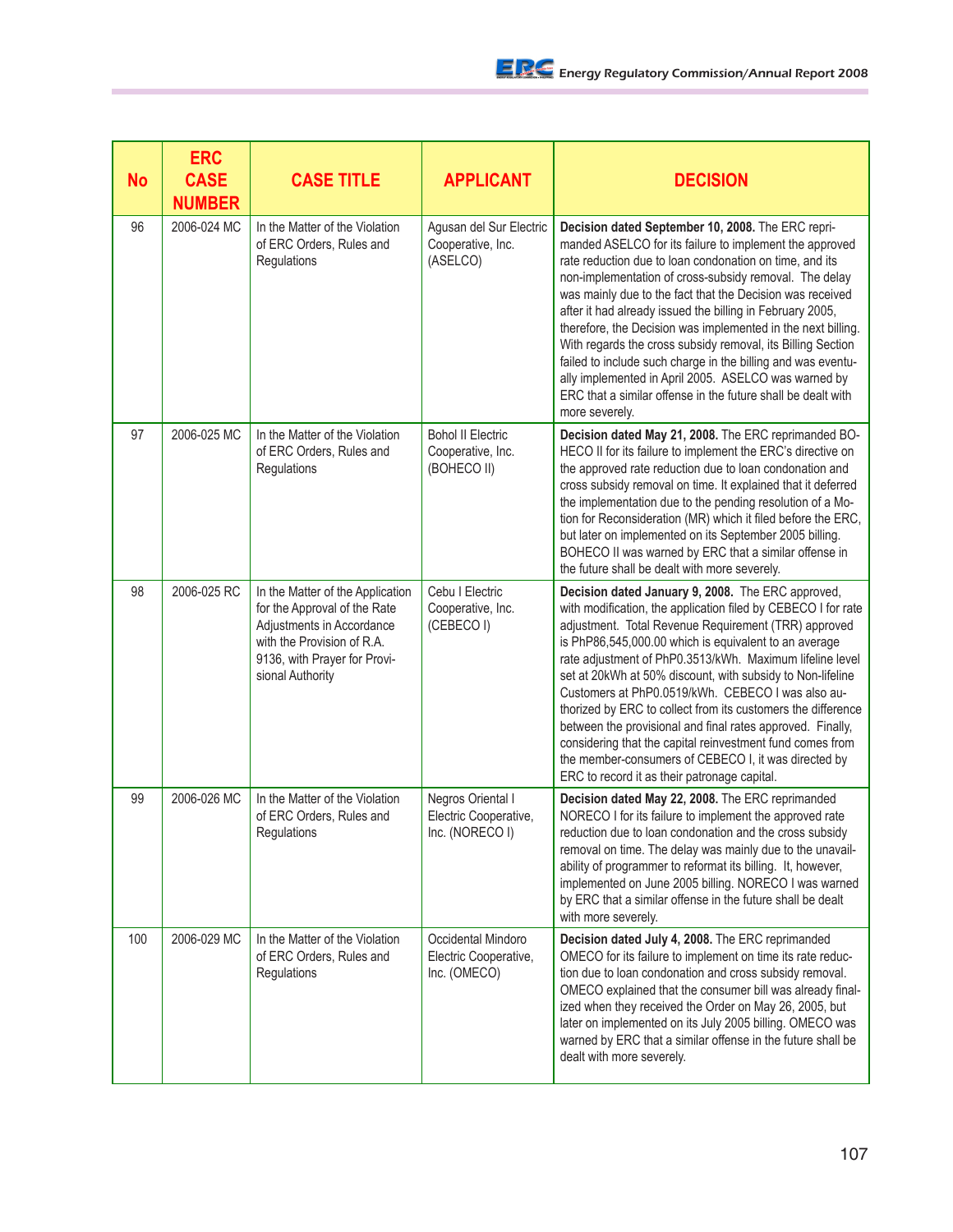| No  | <b>ERC</b><br><b>CASE</b><br><b>NUMBER</b> | <b>CASE TITLE</b>                                                                                                                                                                                                                                                                                                                                                                                                                                                                                   | <b>APPLICANT</b>                                                  | <b>DECISION</b>                                                                                                                                                                                                                                                                                                                                                                                                                                                                                                                                                                                                                                                                                                                                                                                                                                                                                                                                                                                                                                                                                                   |
|-----|--------------------------------------------|-----------------------------------------------------------------------------------------------------------------------------------------------------------------------------------------------------------------------------------------------------------------------------------------------------------------------------------------------------------------------------------------------------------------------------------------------------------------------------------------------------|-------------------------------------------------------------------|-------------------------------------------------------------------------------------------------------------------------------------------------------------------------------------------------------------------------------------------------------------------------------------------------------------------------------------------------------------------------------------------------------------------------------------------------------------------------------------------------------------------------------------------------------------------------------------------------------------------------------------------------------------------------------------------------------------------------------------------------------------------------------------------------------------------------------------------------------------------------------------------------------------------------------------------------------------------------------------------------------------------------------------------------------------------------------------------------------------------|
| 101 | 2006-030 MC                                | In the Matter of the Application<br>for the Authority to Operate<br>and Maintain the Newly (a)<br>Acquired and Installed 15<br><b>MVA Power Transformer at</b><br>Palamis Substation, Palamis,<br>Alaminos City; (b) Constructed<br>12-kilometers 69 kV Subtrans-<br>mission Line from Bani Substa-<br>tion to Tara Substation, Tara,<br>Bolinao; and (c) Transferred 10<br>MVA Power Transformer from<br>Palamis Substation to Tara<br>Substation, with Prayer for<br><b>Provisional Authority</b> | Pangasinan I Electric<br>Cooperative, Inc.<br>(PANELCO I)         | Decision dated February 20, 2008. The ERC approved<br>the application filed by PANELCO I for authority to operate<br>and maintain the following: (1) Acquired and installed 15<br>MVA power transformer at Palamis Substation, Palamis,<br>Alaminos City; (2) Constructed 12-kilometers 69 kV<br>subtransmission line from Bani Substation to Tara Substa-<br>tion, Tara, Bolinao; and (3) Transferred 10 MVA power<br>transformer from Palamis Substation to Tara Substation,<br>with total project cost amounting to PhP41,109,433.00.<br>The approved projects were designed to primarily reduce<br>system loss, improve voltage delivery and provide efficient<br>and reliable services to PANELCO I's member consumers.<br>Moreover, the completion and acquisition of the projects<br>were found to be sound and reasonable, and will therefore<br>redound to the benefit of PANELCO I's consumers in terms<br>of continuous, reliable and efficient power supply. Ac-<br>cordingly, PANELCO I was directed to remit the amount of<br>PhP308,321.00 as permit fee, per ERC Schedule of Fees<br>and Charges. |
| 102 | 2006-033 MC                                | In the Matter of the Violation<br>of ERC Orders, Rules and<br>Regulations                                                                                                                                                                                                                                                                                                                                                                                                                           | Agusan del Sur Electric<br>Cooperative, Inc.<br>(ASELCO)          | Decision dated September 9, 2008. The ERC repri-<br>manded ASELCO for its failure to submit Progress Report<br>on the 5% Reinvestment Fund on time. It finally submitted<br>its Reinvestment Fund Report and explanation on June 3,<br>2005 and May 8, 2006, respectively. ASELCO was warned<br>by ERC that a similar offense in the future shall be dealt<br>with more severely.                                                                                                                                                                                                                                                                                                                                                                                                                                                                                                                                                                                                                                                                                                                                 |
| 103 | 2006-034 MC                                | In the Matter of the Violation<br>of ERC Orders, Rules and<br>Regulations                                                                                                                                                                                                                                                                                                                                                                                                                           | Busuanga Island<br>Electric Cooperative,<br>Inc. (BISELCO)        | Decision dated April 18, 2008. The ERC reprimanded<br>BISELCO for its failure to submit Progress Report on<br>the 5% Reinvestment Fund. After BISELCO submitted<br>substantial compliance to the ERC's directive, the ERC<br>deemed that the imposition of penalty against it is unwar-<br>ranted. BISELCO was warned by ERC that a similar<br>offense in the future shall be dealt with more severely.                                                                                                                                                                                                                                                                                                                                                                                                                                                                                                                                                                                                                                                                                                           |
| 104 | 2006-035 MC                                | In the Matter of the Violation<br>of ERC Orders, Rules and<br>Regulations                                                                                                                                                                                                                                                                                                                                                                                                                           | Pampanga I Electric<br>Cooperative, Inc.<br>(PELCOI)              | Decision dated April 18, 2008. The ERC reprimanded<br>PELCO I for it failure to submit its Progress Report on the<br>5% Reinvestment Fund on time. After PELCO I submit-<br>ted substantial compliance with the ERC's directive, the<br>ERC deemed that the imposition of penalty against it is<br>unwarranted. PELCO I was warned by ERC that a similar<br>offense in the future shall be dealt with more severely.                                                                                                                                                                                                                                                                                                                                                                                                                                                                                                                                                                                                                                                                                              |
| 105 | 2006-036 MC                                | In the Matter of the Violation<br>of ERC Orders, Rules and<br>Regulations                                                                                                                                                                                                                                                                                                                                                                                                                           | Quezon I Electric<br>Cooperative, Inc.<br>(QUEZELCOI)             | Decision dated April 18, 2008. The ERC reprimanded<br>QUEZELCO I for its failure to submit Progress report on<br>the 5% Reinvestment Fund. After QUEZELCO I submitted<br>substantial compliance to the ERC's directive, the ERC<br>deemed that the imposition of penalty against it is unwar-<br>ranted. QUEZELCO I was warned by ERC that a similar<br>offense in the future shall be dealt with more severely.                                                                                                                                                                                                                                                                                                                                                                                                                                                                                                                                                                                                                                                                                                  |
| 106 | 2006-037 MC                                | In the Matter of the Violation<br>of ERC Orders, Rules and<br>Regulations                                                                                                                                                                                                                                                                                                                                                                                                                           | Province of Siquijor<br>Electric Cooperative,<br>Inc. (PROSIELCO) | Decision dated June 17, 2008. The ERC reprimanded<br>PROSIELCO for its failure to submit its Progress Report on<br>the 5% Reinvestment Fund on time. PROSIELCO submit-                                                                                                                                                                                                                                                                                                                                                                                                                                                                                                                                                                                                                                                                                                                                                                                                                                                                                                                                            |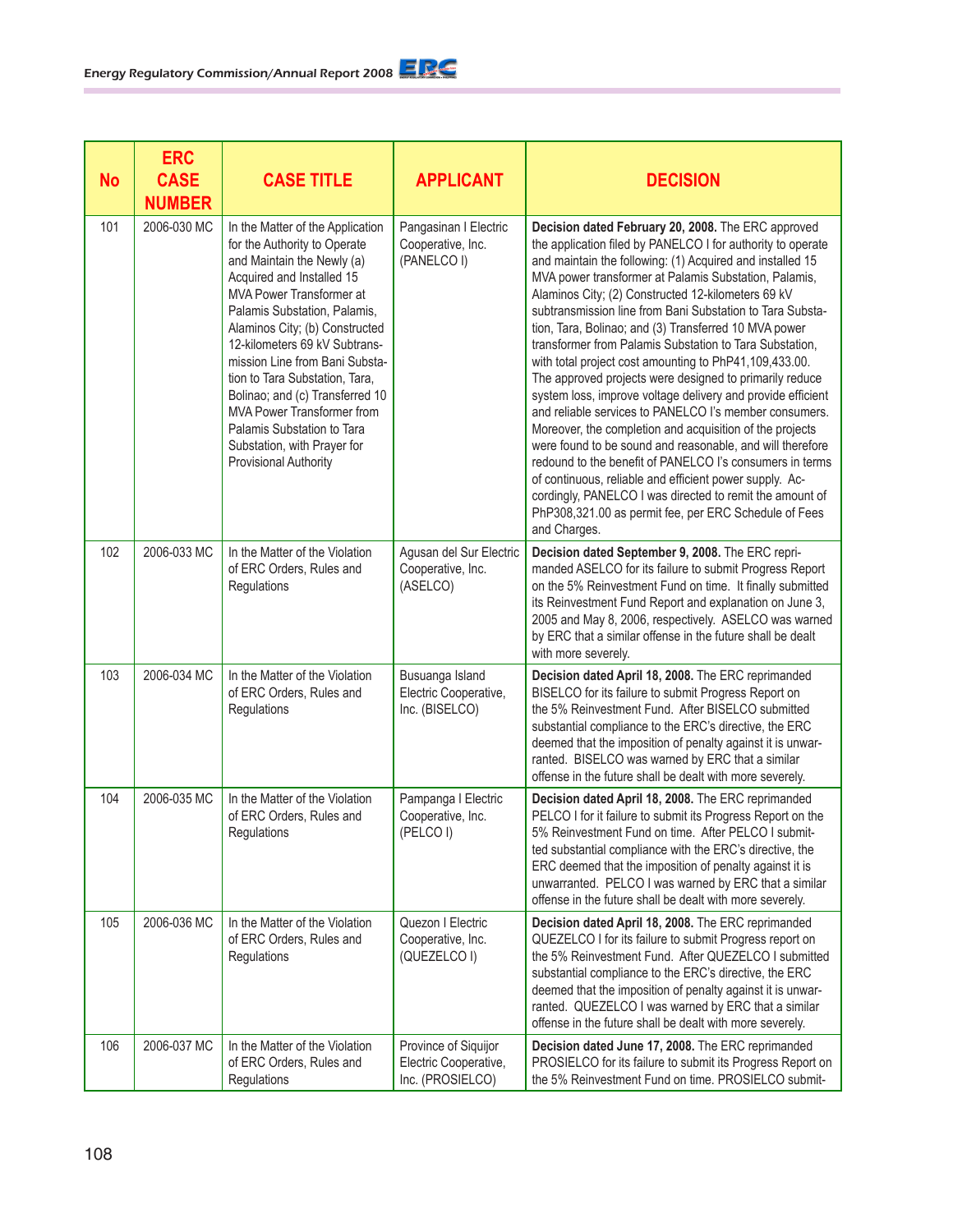| No  | <b>ERC</b><br><b>CASE</b><br><b>NUMBER</b> | <b>CASE TITLE</b>                                                                                                  | <b>APPLICANT</b>                                       | <b>DECISION</b>                                                                                                                                                                                                                                                                                                                                                                                                                                                                                                                                                                                                                                                                                                                                                                                                                                                                                                                                                                                                                 |
|-----|--------------------------------------------|--------------------------------------------------------------------------------------------------------------------|--------------------------------------------------------|---------------------------------------------------------------------------------------------------------------------------------------------------------------------------------------------------------------------------------------------------------------------------------------------------------------------------------------------------------------------------------------------------------------------------------------------------------------------------------------------------------------------------------------------------------------------------------------------------------------------------------------------------------------------------------------------------------------------------------------------------------------------------------------------------------------------------------------------------------------------------------------------------------------------------------------------------------------------------------------------------------------------------------|
|     |                                            |                                                                                                                    |                                                        | ted its explanation on May 16, 2006, stating that it submit-<br>ted its 2004 Reinvestment Fund Report on March 28,<br>2006, exactly a month before the Show Cause Order was<br>received. PROSIELCO was warned by ERC that a similar<br>offense in the future shall be dealt with more severely.                                                                                                                                                                                                                                                                                                                                                                                                                                                                                                                                                                                                                                                                                                                                 |
| 107 | 2006-038 MC                                | In the Matter of the Violation<br>of ERC Orders, Rules and<br>Regulations                                          | Aurora Electric<br>Cooperative, Inc.<br>(AURELCO)      | Decision dated July 10, 2008. The ERC reprimanded<br>AURELCO for its failure to submit its Progress Report<br>on the 5% Reinvestment Fund. On September 18, 2007,<br>during the conference, AURELCO provided a copy of the<br>said report dated May 8, 2006. AURELCO was warned by<br>ERC that a similar offense in the future shall be dealt with<br>more severely.                                                                                                                                                                                                                                                                                                                                                                                                                                                                                                                                                                                                                                                            |
| 108 | 2006-038 RC                                | In the Matter of the Application<br>for Approval of the Proposed<br>Time-Of-Use (TOU) Retail<br>Rates to End-Users | Visayan Electric<br>Company, Inc. (VECO)               | Decision dated July 7, 2008. The ERC approved, with<br>modification, the application filed by VECO for proposed<br>TOU rates to be charged to end-users. Hourly TOU rates<br>approved by ERC are detailed in the Decision. The ERC<br>also approved the formulae for the incremental supply<br>and metering charges for TOU customers, as well as the<br>customer sub-classification of VECO for accounting and<br>identification of TOU and non-TOU customers. Further-<br>more, VECO was directed to submit supporting data and<br>calculation of incremental supply and metering charges,<br>including over/under recoveries of generation costs annu-<br>ally, and account separately the additional assets acquired<br>and operating costs incidental to serving TOU customers.<br>In addition to that, VECO was directed to calculate over/<br>under recoveries at the end of each year and include in its<br>AGRA submission the list of customers availing the TOU<br>rates, with corresponding consumptions and costs. |
| 109 | 2006-039 MC                                | In the Matter of the Violation<br>of ERC Orders, Rules and<br>Regulations                                          | <b>Aklan Electric</b><br>Cooperative, Inc.<br>(AKELCO) | Decision dated April 18, 2008. The ERC reprimanded<br>AKELCO for its failure to submit its Progress Report on the<br>5% Reinvestment Fund on time. After AKELCO submit-<br>ted substantial compliance to the ERC's directive, the<br>ERC deemed that the imposition of penalty against it is<br>unwarranted. AKELCO was warned by ERC that a similar<br>offense in the future shall be dealt with more severely.                                                                                                                                                                                                                                                                                                                                                                                                                                                                                                                                                                                                                |
| 110 | 2006-040                                   | In the Matter of the Violation<br>of ERC Orders, Rules and<br>Regulations                                          | Antique Electric<br>Cooperative, Inc.<br>(ANTECO)      | Decision dated April 29, 2008. The ERC reprimanded<br>ANTECO for its failure to submit its Progress Report on<br>5% Reinvestment Fund on time. It finally submitted its<br>Reinvestment Fund Report and explanations on May 22,<br>2006. ANTECO was warned by ERC that a similar offense<br>shall be dealt with more severely.                                                                                                                                                                                                                                                                                                                                                                                                                                                                                                                                                                                                                                                                                                  |
| 111 | 2006-041 MC                                | In the Matter of the Violation<br>of ERC Orders, Rules and<br>Regulations                                          | Albay Electric<br>Cooperative, Inc.<br>(ALECO)         | Decision dated April 1, 2008. The ERC reprimanded<br>ALECO for its failure to submit its Progress Report on 5%<br>Reinvestment Fund. After ALECO submitted substantial<br>compliance with the ERC's directive, the ERC deemed that<br>the imposition of penalty against it is unwarranted. ALECO<br>was warned by ERC that a similar offense in the future<br>shall be dealt with more severely.                                                                                                                                                                                                                                                                                                                                                                                                                                                                                                                                                                                                                                |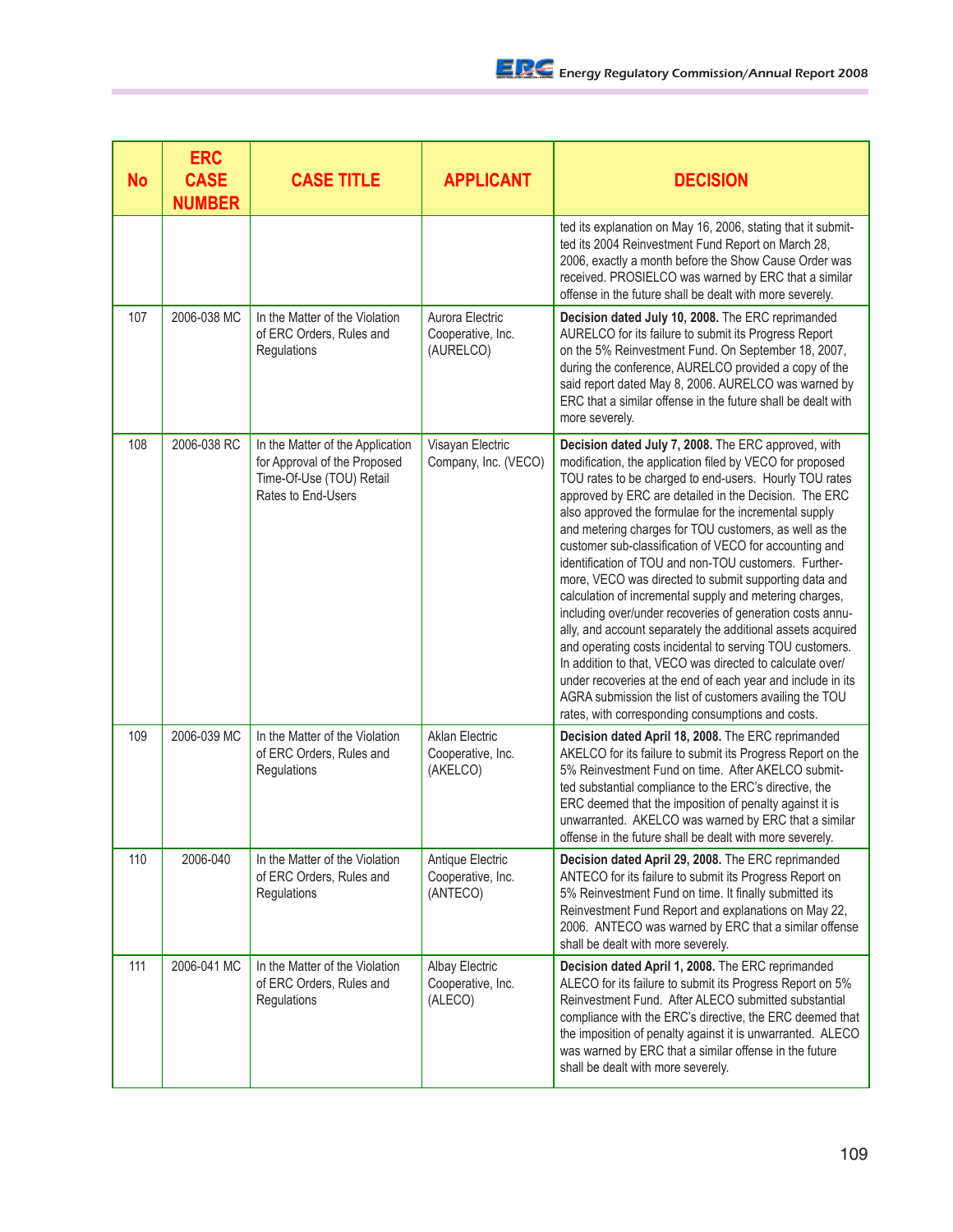| No  | <b>ERC</b><br><b>CASE</b><br><b>NUMBER</b> | <b>CASE TITLE</b>                                                                                                                                                               | <b>APPLICANT</b>                                                  | <b>DECISION</b>                                                                                                                                                                                                                                                                                                                                                                                                                                                                                                                                                             |
|-----|--------------------------------------------|---------------------------------------------------------------------------------------------------------------------------------------------------------------------------------|-------------------------------------------------------------------|-----------------------------------------------------------------------------------------------------------------------------------------------------------------------------------------------------------------------------------------------------------------------------------------------------------------------------------------------------------------------------------------------------------------------------------------------------------------------------------------------------------------------------------------------------------------------------|
| 112 | 2006-045 MC                                | In the Matter of the Violation<br>of ERC Orders, Rules and<br>Regulations                                                                                                       | <b>Biliran Electric</b><br>Cooperative, Inc.<br>(BILECO)          | Decision dated April 24, 2008. The ERC reprimanded<br>BILECO for its failure to submit its Progress Report on the<br>5% Reinvestment Fund on time. After BILECO submitted<br>substantial compliance with the ERC's directive, the ERC<br>deemed that the imposition of penalty against it is unwar-<br>ranted. BILECO was warned by ERC that a similar offense<br>in the future shall be dealt with more severely.                                                                                                                                                          |
| 113 | 2006-046 MC                                | In the Matter of the Violation<br>of ERC Orders, Rules and<br>Regulations                                                                                                       | Negros Oriental I<br>Electric Cooperative,<br>Inc. (NORECO I)     | Decision dated April 18, 2008. The ERC reprimanded<br>NORECO I for its failure to submit its Progress Report<br>on the 5% Reinvestment Fund on time. After NORECO I<br>submitted substantial compliance with the ERC's directive,<br>the ERC deemed that the imposition of penalty against it is<br>unwarranted. NORECO I was warned by ERC that a simi-<br>lar offense in the future shall be dealt with more severely.                                                                                                                                                    |
| 114 | 2006-047 MC                                | In the Matter of the Violation<br>of ERC Orders, Rules and<br>Regulations                                                                                                       | Northern Samar<br>Electric Cooperative,<br>Inc. (NORSAMELCO)      | Decision dated April 24, 2008. The ERC reprimanded<br>NORSAMELCO for its failure to submit its Progress Report<br>on the 5% Reinvestment Fund on time. After NORSAMEL-<br>CO submitted substantial compliance with the ERC's<br>directive, the ERC deemed that the imposition of penalty<br>against it is unwarranted. NORSAMELCO was warned by<br>ERC that a similar offense in the future shall be dealt with<br>more severely.                                                                                                                                           |
| 115 | 2006-048 MC                                | In the Matter of the Violation<br>of ERC Orders, Rules and<br>Regulations                                                                                                       | Davao Del Sur Electric<br>Cooperative, Inc.<br>(DASURECO)         | Decision dated April 9, 2008. The ERC reprimanded<br>DASURECO for its failure to submit its Progress Report on<br>the 5% Reinvestment Fund on time. After DASURECO<br>submitted substantial compliance with the ERC's directive,<br>the ERC deemed that the imposition of penalty against it<br>is unwarranted. DASURECO was warned by ERC that<br>a similar offense in the future shall be dealt with more<br>severely.                                                                                                                                                    |
| 116 | 2006-048 RC                                | In the Matter of the Application<br>for the Approval of the Rate<br>Adjustments in Accordance<br>with the Provision of R.A.<br>9136, with Prayer for Provi-<br>sional Authority | Pampanga I Electric<br>Cooperative, Inc.<br>(PELCOI)              | Decision dated January 15, 2008. The ERC approved,<br>with modification, the application filed by PELCO I for rate<br>adjustment. Total Revenue Requirement (TRR) approved<br>is PhP108,943,463.00 which is equivalent to an average<br>rate adjustment of PhP0.0513/kWh. Maximum lifeline level<br>set at 35kWh at 50% discount, with subsidy to Non-lifeline<br>Customers at PhP0.0622/kWh. Finally, considering that<br>the capital reinvestment fund comes from the member-<br>consumers of PELCO I, it was directed by ERC to record it<br>as their patronage capital. |
| 117 | 2006-050 MC                                | In the Matter of the Violation<br>of ERC Orders, Rules and<br>Regulations                                                                                                       | Bantayan Island<br>Electric Cooperative,<br>Inc. (BANELCO)        | Decision dated April 18, 2008. The ERC reprimanded<br>BANELCO for its failure to submit its Progress Report on<br>the 5% Reinvestment Fund on time. After BANELCO<br>submitted substantial compliance with the ERC's directive,<br>the ERC deemed that the imposition of penalty against it is<br>unwarranted. BANELCO was warned by ERC that a simi-<br>lar offense in the future shall be dealt with more severely.                                                                                                                                                       |
| 118 | 2006-051 MC                                | In the Matter of the Violation<br>of ERC Orders, Rules and<br>Regulations                                                                                                       | Camarines Sur III<br>Electric Cooperative,<br>Inc. (CASURECO III) | Decision dated April 1, 2008. The ERC reprimanded<br>CASURECO III for its failure to submit its Progress Report<br>on the 5% Reinvestment Fund on time. After CASURECO III                                                                                                                                                                                                                                                                                                                                                                                                  |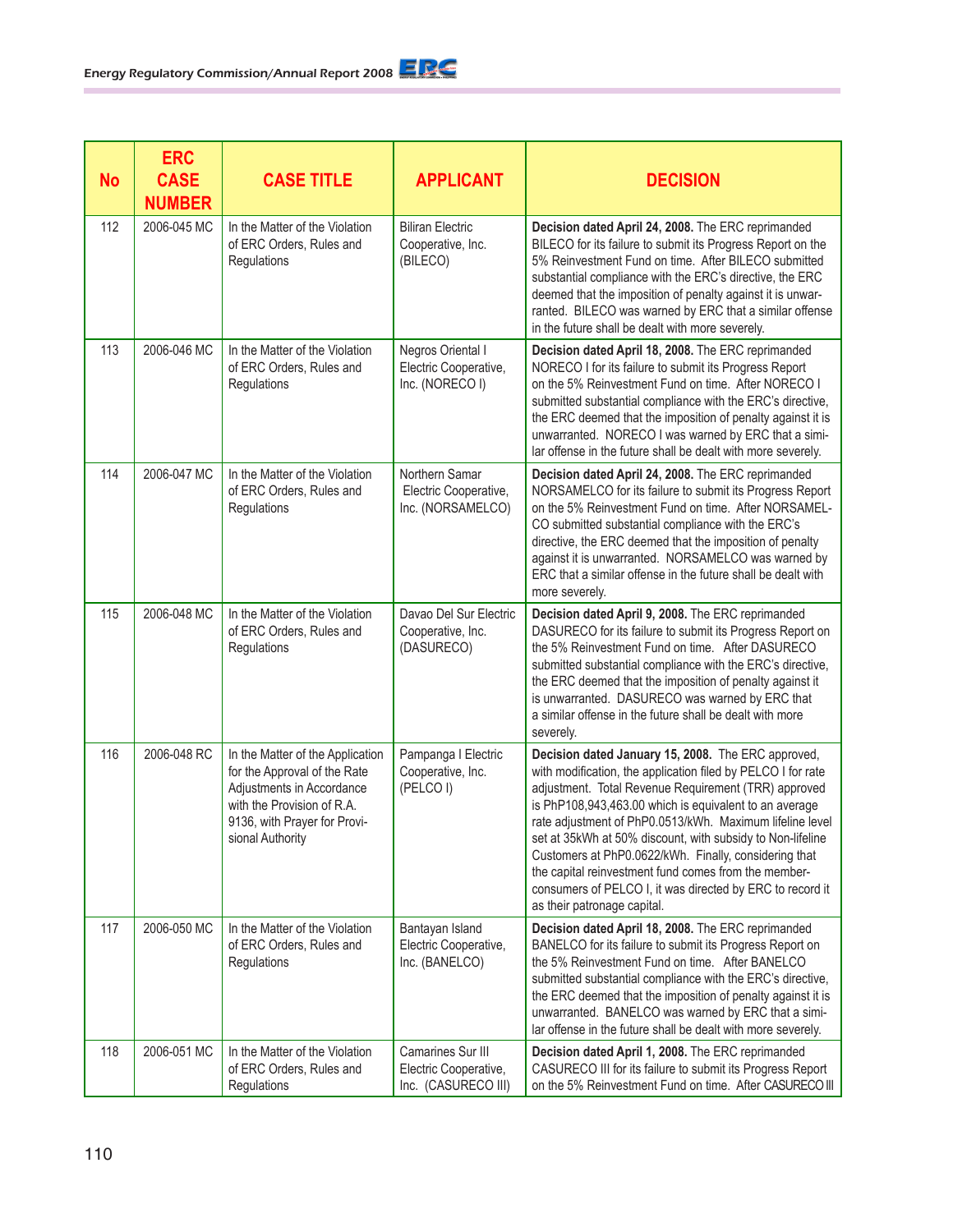| <b>No</b> | <b>ERC</b><br><b>CASE</b><br><b>NUMBER</b>                                                                                                         | <b>CASE TITLE</b>                                                                                                                                                                                                                                                                                                                                                    | <b>APPLICANT</b>                                                                                                                                                                                                               | <b>DECISION</b>                                                                                                                                                                                                                                                                                                                                                                                                                                                                                                                                                                                                                                                                                                                                                                                                                                                                                                                                                                                                                                                                                                                                                         |
|-----------|----------------------------------------------------------------------------------------------------------------------------------------------------|----------------------------------------------------------------------------------------------------------------------------------------------------------------------------------------------------------------------------------------------------------------------------------------------------------------------------------------------------------------------|--------------------------------------------------------------------------------------------------------------------------------------------------------------------------------------------------------------------------------|-------------------------------------------------------------------------------------------------------------------------------------------------------------------------------------------------------------------------------------------------------------------------------------------------------------------------------------------------------------------------------------------------------------------------------------------------------------------------------------------------------------------------------------------------------------------------------------------------------------------------------------------------------------------------------------------------------------------------------------------------------------------------------------------------------------------------------------------------------------------------------------------------------------------------------------------------------------------------------------------------------------------------------------------------------------------------------------------------------------------------------------------------------------------------|
|           |                                                                                                                                                    |                                                                                                                                                                                                                                                                                                                                                                      |                                                                                                                                                                                                                                | submitted substantial compliance with the ERC's directive,<br>the ERC deemed that the imposition of penalty against<br>it is unwarranted. CASURECO III was warned by ERC<br>that a similar offense in the future shall be dealt with more<br>severely.                                                                                                                                                                                                                                                                                                                                                                                                                                                                                                                                                                                                                                                                                                                                                                                                                                                                                                                  |
| 119       | 2006-052 MC                                                                                                                                        | In the Matter of the Violation<br>of ERC Orders, Rules and<br>Regulations                                                                                                                                                                                                                                                                                            | <b>First Bukidnon Electric</b><br>Cooperative, Inc.<br>(FIBECO)                                                                                                                                                                | Decision dated April 16, 2008. The ERC exonerated<br>FIBECO from any administrative liability with respect to<br>the Show Cause Order issued by the ERC regarding its<br>violation of the directive to submit its Progress Report on<br>the Reinvestment Fund. FIBECO informed the ERC that<br>it has already sent the aforesaid requirement within the<br>allotted time.                                                                                                                                                                                                                                                                                                                                                                                                                                                                                                                                                                                                                                                                                                                                                                                               |
| 120       | 2006-052 RC<br>2006-062 RC<br>2006-076 RC<br>2007-001 RC<br>2007-038 RC<br>2007-078 RC<br>2007-101 RC<br>2007-120 RC<br>2007-123 RC<br>2007-135 RC | In the Matter of the Applica-<br>tion for Authority to Recover<br>Adjustment in the Generation<br>Charge and System Loss<br>Charge, Including the Value<br>Added Tax (VAT), with Prayer<br>for Provisional Authority                                                                                                                                                 | Manila Electric Com-<br>pany (MERALCO)                                                                                                                                                                                         | Decision dated June 4, 2008. The ERC approved,<br>with modification, the application filed by MERALCO to<br>recover adjustments in its Generation Charge for August<br>2006 to May 2007. MERALCO was authorized to collect<br>from its consumers the amount of PhP1,962,184,426.99,<br>equivalent to PhP0.0241/kWh, representing its remaining<br>under-recoveries in generation costs and carrying charges,<br>starting July 2008 billing month until the full amount will be<br>collected. For the System Loss Charge, MERALCO was<br>directed to file a separate application after the ERC have<br>already confirmed and approved the average transmission<br>rate to be used in the calculation of the system loss rate in<br>accordance with the formula in the Automatic Generation<br>Rate Adjustment (AGRA) Guidelines.                                                                                                                                                                                                                                                                                                                                         |
| 121       | 2006-059 RC                                                                                                                                        | In the Matter of the Application<br>for Approval of the Power Sup-<br>ply Agreement (PSA) and New<br>Power Provider-True Cost of<br>Generation Rate (NPP-TCGR)<br>between Marinduque Electric<br>Cooperative, Inc. (MARELCO),<br>Romblon Electric Cooperative,<br>Inc. (ROMELCO), Tablas Is-<br>land Electric Cooperative, Inc.<br>(TIELCO) and 3i Powergen,<br>Inc. | Marinduque Electric<br>Cooperative, Inc.<br>(MARELCO), Romblon<br>Electric Cooperative,<br>Inc. (ROMELCO),<br><b>Tablas Island Electric</b><br>Cooperative, Inc.<br>(TIELCO), and 3i<br>Powergen, Inc. (New<br>Power Provider) | Decision dated May 21, 2008. The ERC approved the<br>application filed by MARELCO, ROMELCO, TIELCO and<br>3i Powergen, Inc. for approval of the PSA and NPP-TCGR,<br>with the following modifications and conditions: (1) The pro-<br>posed transition index to increase automatically the SAGR<br>is DENIED; (2) The subsidy fee shall be the difference<br>between the 3i Powergen TCGR and the ERC approved<br>SAGR; (3) Considering that Marinduque, Romblon, and<br>Tablas Island are areas served by the NPC-SPUG, 3i<br>Powergen is hereby allowed to recover the subsidy from<br>the ERC-approved Universal Charge-Missionary Electrifica-<br>tion (UC-ME) based on the petition filed by NPC-SPUG;<br>(4) Failure by NPC-SPUG to pay the subsidy shall not<br>be considered as force majeure; and (5) MARELCO,<br>ROMELCO, TIELCO are directed to verify the computation<br>of the subsidy fees paid by NPC-SPUG for each billing<br>month and prepare and submit to the NPC-SPUG each<br>billing period a certified report that 3i Powergen has been<br>operating and maintaining the Power Plant in accordance<br>with the requirements of the approved PSA. |
| 122       | 2006-053 MC                                                                                                                                        | In the Matter of the Violation<br>of ERC Orders, Rules and<br>Regulations                                                                                                                                                                                                                                                                                            | Camarines Sur I<br>Electric Cooperative,<br>Inc. (CASURECO I)                                                                                                                                                                  | Decision dated April 1, 2008. The ERC reprimanded<br>CASURECO I for its failure to submit its Progress Report<br>on the 5% Reinvestment Fund on time. After CASURECO I                                                                                                                                                                                                                                                                                                                                                                                                                                                                                                                                                                                                                                                                                                                                                                                                                                                                                                                                                                                                  |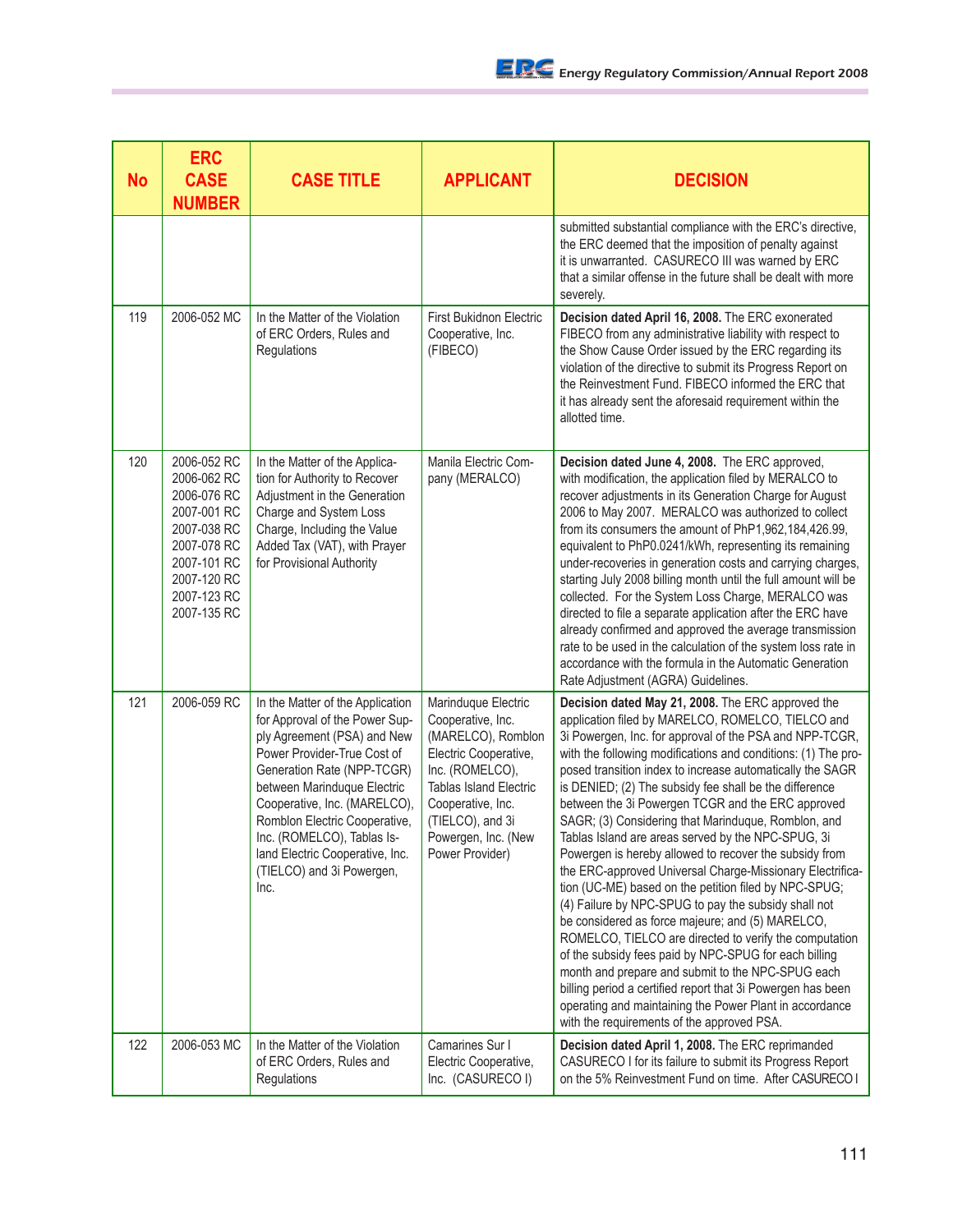| <b>No</b> | <b>ERC</b><br><b>CASE</b><br><b>NUMBER</b> | <b>CASE TITLE</b>                                                         | <b>APPLICANT</b>                                                | <b>DECISION</b>                                                                                                                                                                                                                                                                                                                                                                                                                     |
|-----------|--------------------------------------------|---------------------------------------------------------------------------|-----------------------------------------------------------------|-------------------------------------------------------------------------------------------------------------------------------------------------------------------------------------------------------------------------------------------------------------------------------------------------------------------------------------------------------------------------------------------------------------------------------------|
|           |                                            |                                                                           |                                                                 | submitted substantial compliance with the ERC's directive,<br>the ERC deemed that the imposition of penalty against it<br>is unwarranted. CASURECO I was warned by ERC that<br>a similar offense in the future shall be dealt with more<br>severely.                                                                                                                                                                                |
| 123       | 2006-054 MC                                | In the Matter of the Violation<br>of ERC Orders, Rules and<br>Regulations | Camarines Sur II<br>Electric Cooperative,<br>Inc. (CASURECO II) | Decision dated April 1, 2008. The ERC reprimanded<br>CASURECO II for its failure to submit its Progress Report<br>on the 5% Reinvestment Fund on time. After CASURECO<br>II submitted substantial compliance with the ERC's direc-<br>tive, the ERC deemed that the imposition of penalty against<br>it is unwarranted. CASURECO II was warned by ERC<br>that a similar offense in the future shall be dealt with more<br>severely. |
| 124       | 2006-056 MC                                | In the Matter of the Violation<br>of ERC Orders, Rules and<br>Regulations | <b>Batanes Electric</b><br>Cooperative, Inc.<br>(BATANELCO)     | Decision dated April 9, 2008. The ERC reprimanded<br>BATANELCO for its failure to submit its Progress Report<br>on the 5% Reinvestment Fund on time. After BATANELCO<br>submitted substantial compliance with the ERC's directive,<br>the ERC deemed that the imposition of penalty against it<br>is unwarranted. BATANELCO was warned by ERC that<br>a similar offense in the future shall be dealt with more<br>severely.         |
| 125       | 2006-058 MC                                | In the Matter of the Violation<br>of ERC Orders, Rules and<br>Regulations | Pampanga II Electric<br>Cooperative, Inc.<br>(PELCO II)         | Decision dated April 18, 2008. The ERC reprimanded<br>PELCO II for its failure to submit its Progress Report on the<br>5% Reinvestment Fund on time. After PELCO II submit-<br>ted substantial compliance with the ERC's directive, the<br>ERC deemed that the imposition of penalty against it is<br>unwarranted. PELCO II was warned by ERC that a similar<br>offense in the future shall be dealt with more severely.            |
| 126       | 2006-059 MC                                | In the Matter of the Violation<br>of ERC Orders, Rules and<br>Regulations | <b>Ilocos Norte Electric</b><br>Cooperative, Inc.<br>(INEC)     | Decision dated April 9, 2008. The ERC reprimanded<br>INEC for its failure to submit its Progress Report on the<br>5% Reinvestment Fund on time. After INEC submitted<br>substantial compliance with the ERC's directive, the ERC<br>deemed that the imposition of penalty against it is unwar-<br>ranted. INEC was warned by ERC that a similar offense in<br>the future shall be dealt with more severely.                         |
| 127       | 2006-060 MC                                | In the Matter of the Violation<br>of ERC Orders, Rules and<br>Regulations | Central Pangasinan<br>Electric Cooperative,<br>Inc. (CENPELCO)  | Decision dated April 9, 2008. The ERC reprimanded<br>CENPELCO for its failure to submit its Progress Report<br>on the 5% Reinvestment Fund on time. After CENPELCO<br>submitted substantial compliance with the ERC's directive,<br>the ERC deemed that the imposition of penalty against<br>it is unwarranted. CENPELCO was warned by ERC that<br>a similar offense in the future shall be dealt with more<br>severely.            |
| 128       | 2006-061 MC                                | In the Matter of the Violation<br>of ERC Orders, Rules and<br>Regulations | Pangasinan III Electric<br>Cooperative, Inc.<br>(PANELCO III)   | Decision dated April 9, 2008. The ERC reprimanded<br>PANELCO III for its failure to submit its Progress Report on<br>the 5% Reinvestment Fund on time. After PANELCO III<br>submitted substantial compliance with the ERC's directive,<br>the ERC deemed that the imposition of penalty against it<br>is unwarranted. PANELCO III was warned by ERC that<br>a similar offense in the future shall be dealt with more<br>severely.   |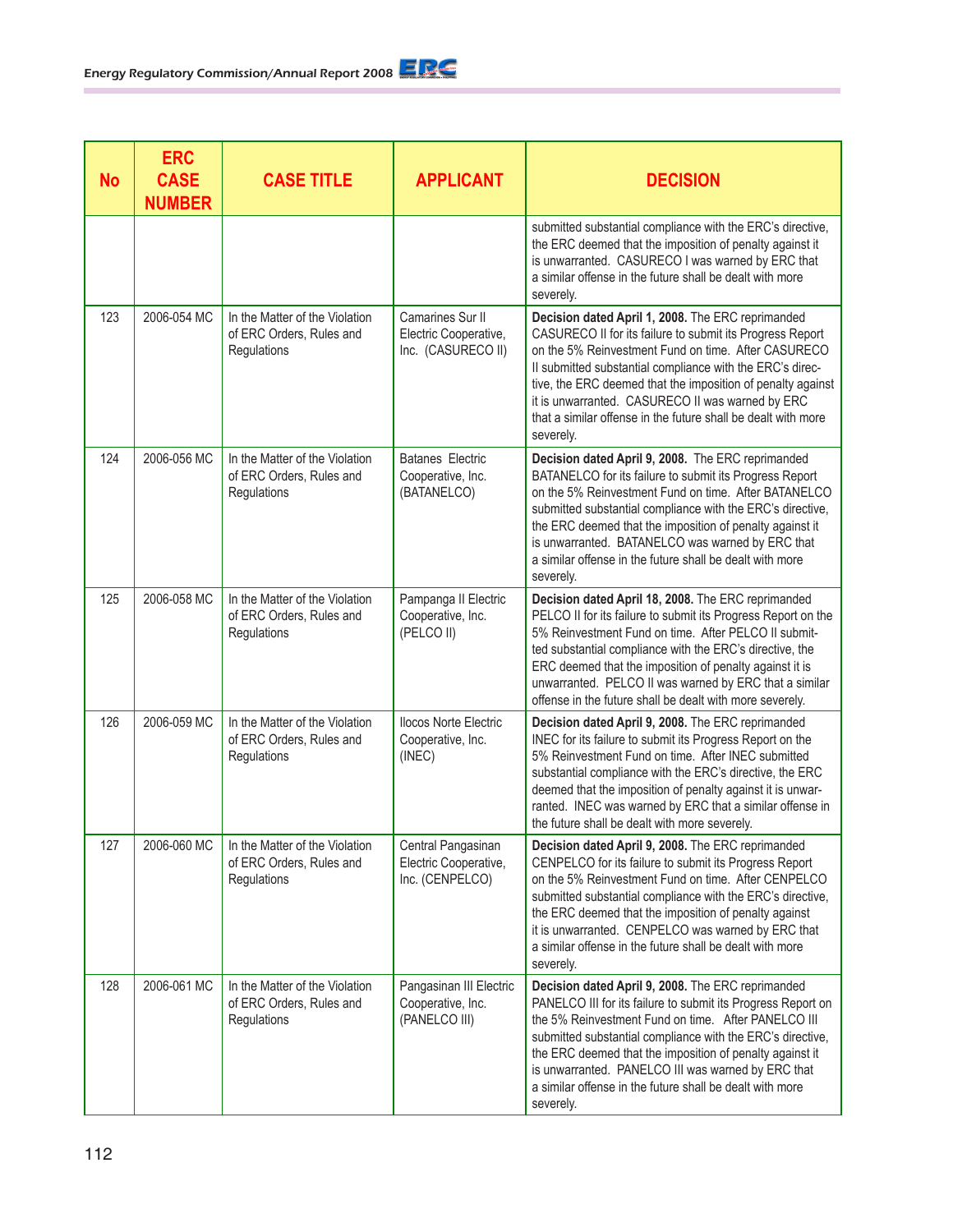| No  | <b>ERC</b><br><b>CASE</b><br><b>NUMBER</b> | <b>CASE TITLE</b>                                                                                                                                           | <b>APPLICANT</b>                                         | <b>DECISION</b>                                                                                                                                                                                                                                                                                                                                                                                                                                                                                                                                                                                                                                                                                                                                                                                                          |
|-----|--------------------------------------------|-------------------------------------------------------------------------------------------------------------------------------------------------------------|----------------------------------------------------------|--------------------------------------------------------------------------------------------------------------------------------------------------------------------------------------------------------------------------------------------------------------------------------------------------------------------------------------------------------------------------------------------------------------------------------------------------------------------------------------------------------------------------------------------------------------------------------------------------------------------------------------------------------------------------------------------------------------------------------------------------------------------------------------------------------------------------|
| 129 | 2006-062 MC                                | In the Matter of the Violation<br>of ERC Orders, Rules and<br>Regulations                                                                                   | Isabela I Electric<br>Cooperative, Inc.<br>(ISELCO I)    | Decision dated April 9, 2008. The ERC reprimanded<br>ISELCO I for its failure to submit its Progress Report on the<br>5% Reinvestment Fund on time. After ISELCO I submit-<br>ted substantial compliance with the ERC's directive, the<br>ERC deemed that the imposition of penalty against it is<br>unwarranted. ISELCO I was warned by ERC that a similar<br>offense in the future shall be dealt with more severely.                                                                                                                                                                                                                                                                                                                                                                                                  |
| 130 | 2006-063 MC                                | In the Matter of the Violation<br>of ERC Orders, Rules and<br>Regulations                                                                                   | Isabela II Electric<br>Cooperative, Inc.<br>(ISELCO II)  | Decision dated April 9, 2008. The ERC reprimanded<br>ISELCO II for its failure to submit its Progress Report<br>on the 5% Reinvestment Fund on time. After ISELCO II<br>submitted substantial compliance with the ERC's directive,<br>the ERC deemed that the imposition of penalty against it is<br>unwarranted. ISELCO II was warned by ERC that a similar<br>offense in the future shall be dealt with more severely.                                                                                                                                                                                                                                                                                                                                                                                                 |
| 131 | 2006-064 MC                                | In the Matter of the Violation<br>of ERC Orders, Rules and<br>Regulations                                                                                   | San Jose City Electric<br>Cooperative, Inc.<br>(SAJELCO) | Decision dated April 18, 2008. The ERC reprimanded<br>SAJELCO for its failure to submit its Progress Report<br>on the 5% Reinvestment Fund on time. After SAJELCO<br>submitted substantial compliance with the ERC's directive,<br>the ERC deemed that the imposition of penalty against it is<br>unwarranted. SAJELCO was warned by ERC that a similar<br>offense in the future shall be dealt with more severely.                                                                                                                                                                                                                                                                                                                                                                                                      |
| 132 | 2006-064 RC                                | In the Matter of the Applica-<br>tion for the Recovery of the<br>Incremental Exchange Rate<br>Adjustments (ICERA), with<br>Prayer for Provisional Authority | Visayan Electric<br>Company, Inc. (VECO)                 | Decision dated May 28, 2008. The ERC approved<br>VECO's application for the recovery of its ICERA, with<br>prayer for provisional authority. Accordingly, VECO was<br>authorized to recover the Total Deferred Accounting Adjust-<br>ment (DAA) in the amount of Php22,786,969.70 equivalent<br>to Php 0.0147/kwh, effective its next billing cycle.                                                                                                                                                                                                                                                                                                                                                                                                                                                                     |
| 133 | 2006-065 MC                                | In the Matter of the Violation<br>of ERC Orders, Rules and<br>Regulations                                                                                   | First Laguna Electric<br>Cooperative, Inc.<br>(FLECO)    | Decision dated April 18, 2008. The ERC reprimanded<br>FLECO for its failure to submit its Progress Report on the<br>5% Reinvestment Fund on time. After FLECO submitted<br>substantial compliance with the ERC's directive, the ERC<br>deemed that the imposition of penalty against it is unwar-<br>ranted. FLECO was warned by ERC that a similar offense<br>in the future shall be dealt with more severely.                                                                                                                                                                                                                                                                                                                                                                                                          |
| 134 | 2006-065 RC                                | In the Matter of the Application<br>for a New Currency Exchange<br>Rate Adjustment (CERA)<br>Formula                                                        | Visayan Electric<br>Company, Inc. (VECO)                 | Decision dated May 28, 2008. The ERC approved the<br>application filed by VECO for a new CERA formula which is<br>equal to the summation of all foreign debt service (principal<br>only) in PhP, in the preceding six (6) months using the for-<br>eign currency exchange rates at the time of payment minus<br>the base average of all foreign debt service requirements<br>(principal only) in PhP in the preceding six (6) months using<br>the foreign currency exchange rates at the time of draw-<br>down divided by the total kilowatt-hours sold to consumers<br>during the latest 6-month period who will be affected by the<br>adjustment. Accordingly, VECO was authorized to imple-<br>ment prospectively its new CERA formula in the calculation<br>of the ICERA for its remaining unrecovered FOREX losses. |
| 135 | 2006-066 MC                                | In the Matter of the Violation<br>of ERC Orders, Rules and<br>Regulations                                                                                   | Romblon Electric<br>Cooperative, Inc.<br>(ROMELCO)       | Decision dated April 18, 2008. The ERC reprimanded<br>ROMELCO for its failure to submit its Progress Report on<br>the 5% Reinvestment Fund on time. After ROMELCO                                                                                                                                                                                                                                                                                                                                                                                                                                                                                                                                                                                                                                                        |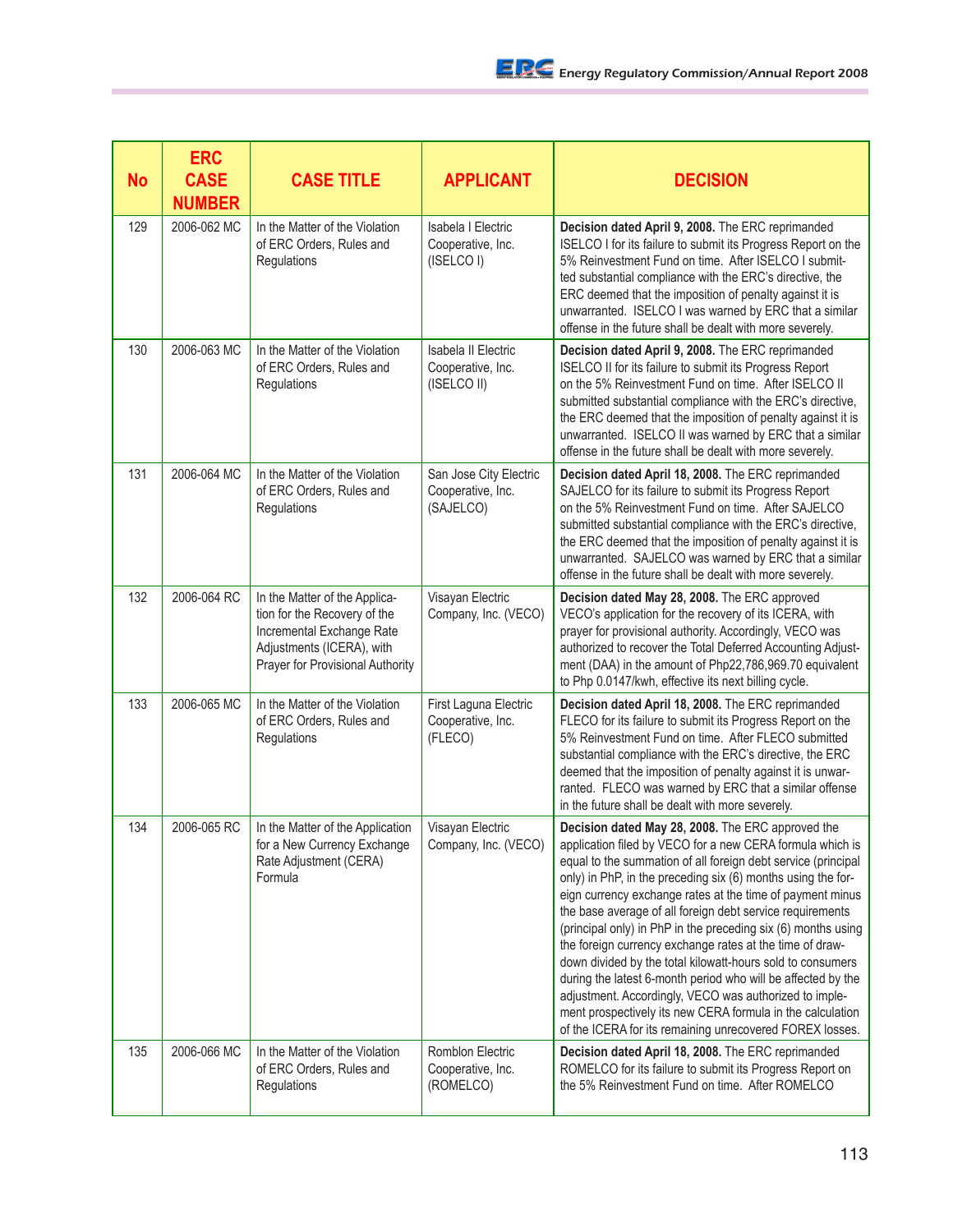| <b>No</b> | <b>ERC</b><br><b>CASE</b><br><b>NUMBER</b> | <b>CASE TITLE</b>                                                                                                                                                               | <b>APPLICANT</b>                                           | <b>DECISION</b>                                                                                                                                                                                                                                                                                                                                                                                                                                                                                                                                                         |
|-----------|--------------------------------------------|---------------------------------------------------------------------------------------------------------------------------------------------------------------------------------|------------------------------------------------------------|-------------------------------------------------------------------------------------------------------------------------------------------------------------------------------------------------------------------------------------------------------------------------------------------------------------------------------------------------------------------------------------------------------------------------------------------------------------------------------------------------------------------------------------------------------------------------|
|           |                                            |                                                                                                                                                                                 |                                                            | submitted substantial compliance with the ERC's directive,<br>the ERC deemed that the imposition of penalty against it is<br>unwarranted. ROMELCO was warned by ERC that a simi-<br>lar offense in the future shall be dealt with more severely.                                                                                                                                                                                                                                                                                                                        |
| 136       | 2006-067 MC                                | In the Matter of the Violation<br>of ERC Orders, Rules and<br>Regulations                                                                                                       | Capiz Electric<br>Cooperative, Inc.<br>(CAPELCO)           | Decision dated April 18, 2008. The ERC reprimanded<br>CAPELCO for its failure to submit its Progress Report<br>on the 5% Reinvestment Fund on time. After CAPELCO<br>submitted substantial compliance with the ERC's directive,<br>the ERC deemed that the imposition of penalty against it is<br>unwarranted. CAPELCO was warned by ERC that a simi-<br>lar offense in the future shall be dealt with more severely.                                                                                                                                                   |
| 137       | 2006-068 MC                                | In the Matter of the Violation<br>of ERC Orders, Rules and<br>Regulations                                                                                                       | Iloilo II Electric<br>Cooperative, Inc.<br>(ILECO II)      | Decision dated May 19, 2008. The ERC reprimanded<br>ILECO II for its failure to submit its Progress Report on<br>5% Reinvestment Fund on time. After ILECO II submitted<br>substantial compliance with the ERC's directive, the ERC<br>deemed that the imposition of penalty against it is unwar-<br>ranted. ILECO II was warned by ERC that a similar offense<br>in the future shall be dealt with more severely.                                                                                                                                                      |
| 138       | 2006-069 MC                                | In the Matter of the Violation<br>of ERC Orders, Rules and<br>Regulations                                                                                                       | <b>Bohol I Electric</b><br>Cooperative, Inc.<br>(BOHECO I) | Decision dated April 18, 2008. The ERC reprimanded<br>BOHECO I for its failure to submit its Progress Report<br>on the 5% Reinvestment Fund on time. After BOHECO I<br>submitted substantial compliance with the ERC's directive,<br>the ERC deemed that the imposition of penalty against it is<br>unwarranted. BOHECO I was warned by ERC that a simi-<br>lar offense in the future shall be dealt with more severely.                                                                                                                                                |
| 139       | 2006-069 RC                                | In the Matter of the Application<br>for the Approval of the Rate<br>Adjustments in Accordance<br>with the Provision of R.A.<br>9136, with Prayer for Provi-<br>sional Authority | Agusan Del Sur<br>Electric Cooperative,<br>Inc. (ASELCO)   | Decision dated January 9, 2008. The ERC approved,<br>with modification, the application filed by ASELCO for rate<br>adjustment. Total Revenue Requirement (TRR) approved<br>is PhP79,195,659.00 which is equivalent to an average<br>rate adjustment of PhP0.2445/kWh. Maximum lifeline level<br>set at 25kWh at 50% discount, with subsidy to Non-lifeline<br>Customers at PhP0.0645/kWh. Finally, considering that<br>the capital reinvestment fund comes from the member-<br>consumers of ASELCO, it was directed by ERC to record it<br>as their patronage capital. |
| 140       | 2006-070 MC                                | In the Matter of the Violation<br>of ERC Orders, Rules and<br>Regulations                                                                                                       | Cebu I Electric<br>Cooperative, Inc.<br>(CEBECO I)         | Decision dated April 18, 2008. The ERC reprimanded<br>CEBECO I for its failure to submit its Progress Report<br>on the 5% Reinvestment Fund on time. After CEBECO I<br>submitted substantial compliance to the ERC's directives,<br>the ERC deemed that the imposition of penalty against it is<br>unwarranted. CEBECO I was warned by ERC that a simi-<br>lar offense in the future shall be dealt with more severely.                                                                                                                                                 |
| 141       | 2006-070 RC                                | In the Matter of the Application<br>for Authority to Recover the<br>Local Franchise Tax Rate of<br>Cotabato City, with Prayer for<br><b>Provisional Authority</b>               | Cotabato Light and<br>Power Company<br>(COLIGHT)           | Decision dated June 30, 2008. The ERC approved the<br>application filed by COLIGHT to recover the local franchise<br>tax rate of Cotabato City. COLIGHT was authorized to<br>implement and recover 75% of 1% of distribution revenues<br>effective its next billing cycle, in line with Section 44 of the                                                                                                                                                                                                                                                               |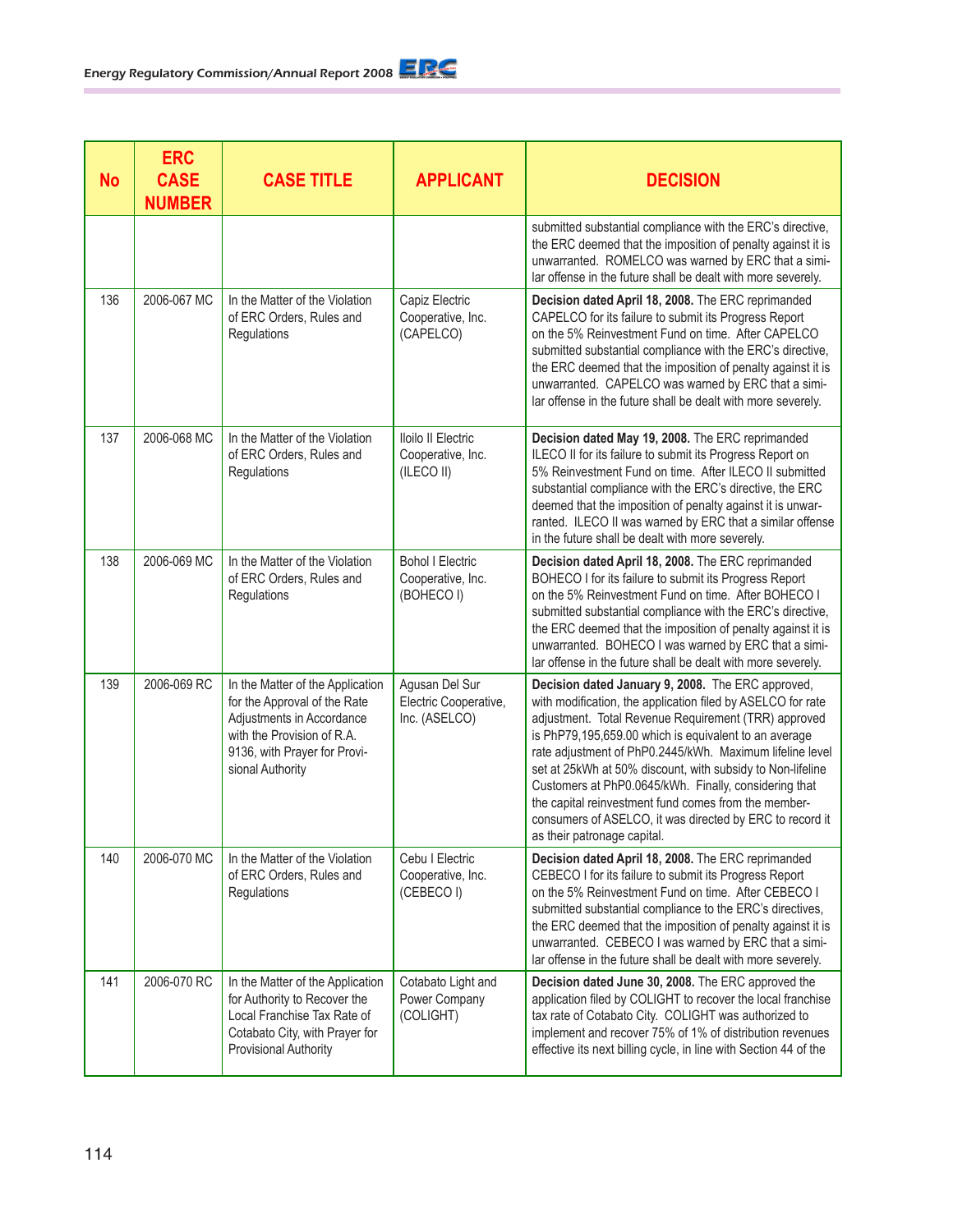| <b>No</b> | <b>ERC</b><br><b>CASE</b><br><b>NUMBER</b> | <b>CASE TITLE</b>                                                                                                                                         | <b>APPLICANT</b>                                                 | <b>DECISION</b>                                                                                                                                                                                                                                                                                                                                                                                                                                                                                                                                                                                                          |
|-----------|--------------------------------------------|-----------------------------------------------------------------------------------------------------------------------------------------------------------|------------------------------------------------------------------|--------------------------------------------------------------------------------------------------------------------------------------------------------------------------------------------------------------------------------------------------------------------------------------------------------------------------------------------------------------------------------------------------------------------------------------------------------------------------------------------------------------------------------------------------------------------------------------------------------------------------|
|           |                                            |                                                                                                                                                           |                                                                  | Revised Revenue Code of the City of Cotabato. COLIGHT<br>was directed to apply Sec. 2.1.2 of the Guidelines Prescrib-<br>ing the Tax Recovery Adjustment Mechanism relative to the<br>recovery of arrearages due to the retroactive implementa-<br>tion of Cotabato City Ordinance No. 2850, and submit a<br>scheme for the recovery of such subject to verification of<br>ERC.                                                                                                                                                                                                                                          |
| 142       | 2006-071 MC                                | In the Matter of the Violation<br>of ERC Orders, Rules and<br>Regulations                                                                                 | Samar II Electric<br>Cooperative, Inc.<br>(SAMELCO II)           | Decision dated April 24, 2008. The ERC reprimanded<br>SAMELCO II for its failure to submit its Progress Report<br>on the 5% Reinvestment Fund on time. After SAMELCO<br>Il submitted substantial compliance to the ERC's directive,<br>the ERC deemed that the imposition of penalty against it<br>is unwarranted. SAMELCO II was warned by ERC that<br>a similar offense in the future shall be dealt with more<br>severely.                                                                                                                                                                                            |
| 143       | 2006-072 MC                                | In the Matter of the Violation<br>of ERC Orders, Rules and<br>Regulations                                                                                 | Eastern Samar Electric<br>Cooperative, Inc.<br>(ESAMELCO)        | Decision dated April 24, 2008. The ERC reprimanded<br>ESAMELCO for its failure to submit its Progress Report<br>on the 5% Reinvestment Fund on time. After ESAMELCO<br>submitted substantial compliance to the ERC's directive,<br>the ERC deemed that the imposition of penalty against it<br>is unwarranted. ESAMELCO was warned by ERC that<br>a similar offense in the future shall be dealt with more<br>severely.                                                                                                                                                                                                  |
| 144       | 2006-073 MC                                | In the Matter of the Violation<br>of ERC Orders, Rules and<br>Regulations                                                                                 | South Cotabato II<br>Electric Cooperative,<br>Inc. (SOCOTECO II) | Decision dated April 9, 2008. The ERC reprimanded<br>SOCOTECO II for its failure to submit its Progress Report<br>on the 5% Reinvestment Fund on time. After SOCOTECO<br>Il submitted substantial compliance to the ERC's directive,<br>the ERC deemed that the imposition of penalty against<br>it is unwarranted. SOCOTECO II was warned by ERC<br>that a similar offense in the future shall be dealt with more<br>severely.                                                                                                                                                                                          |
| 145       | 2006-075 MC                                | In the Matter of the Violation<br>of ERC Orders, Rules and<br>Regulations                                                                                 | Cagayan I Electric<br>Cooperative, Inc.<br>(CAGELCO I)           | Decision dated April 9, 2008. The ERC reprimanded<br>CAGELCO I for its failure to submit its Progress Report<br>on the 5% Reinvestment Fund on time. After CAGELCO I<br>submitted substantial compliance to the ERC's directives,<br>the ERC deemed that the imposition of penalty against it is<br>unwarranted. CAGELCO I was warned by ERC that a simi-<br>lar offense in the future shall be dealt with more severely.                                                                                                                                                                                                |
| 146       | 2006-075 RC                                | In the Matter of the Applica-<br>tion for Authority to Recover<br>the Local Franchise Tax Rate<br>of Davao City, with Prayer for<br>Provisional Authority | Davao Light and Power<br>Company, Inc. (DLPC)                    | Decision dated February 27, 2008. The ERC approved<br>the application filed by DLPC to recover the new local<br>franchise tax rate of Davao City. DLPC was authorized to<br>implement and recover 82% of 1% of distribution revenues<br>effective its next billing cycle. DLPC was directed to apply<br>Sec. 2.1.2 of the Guidelines Prescribing the Tax Recovery<br>Adjustment Mechanism relative to the recovery of arrear-<br>ages due to the retroactive implementation of Cotabato<br>City Ordinance No. 158-05, Series of 2005, and submit a<br>scheme for the recovery of such subject to verification of<br>ERC. |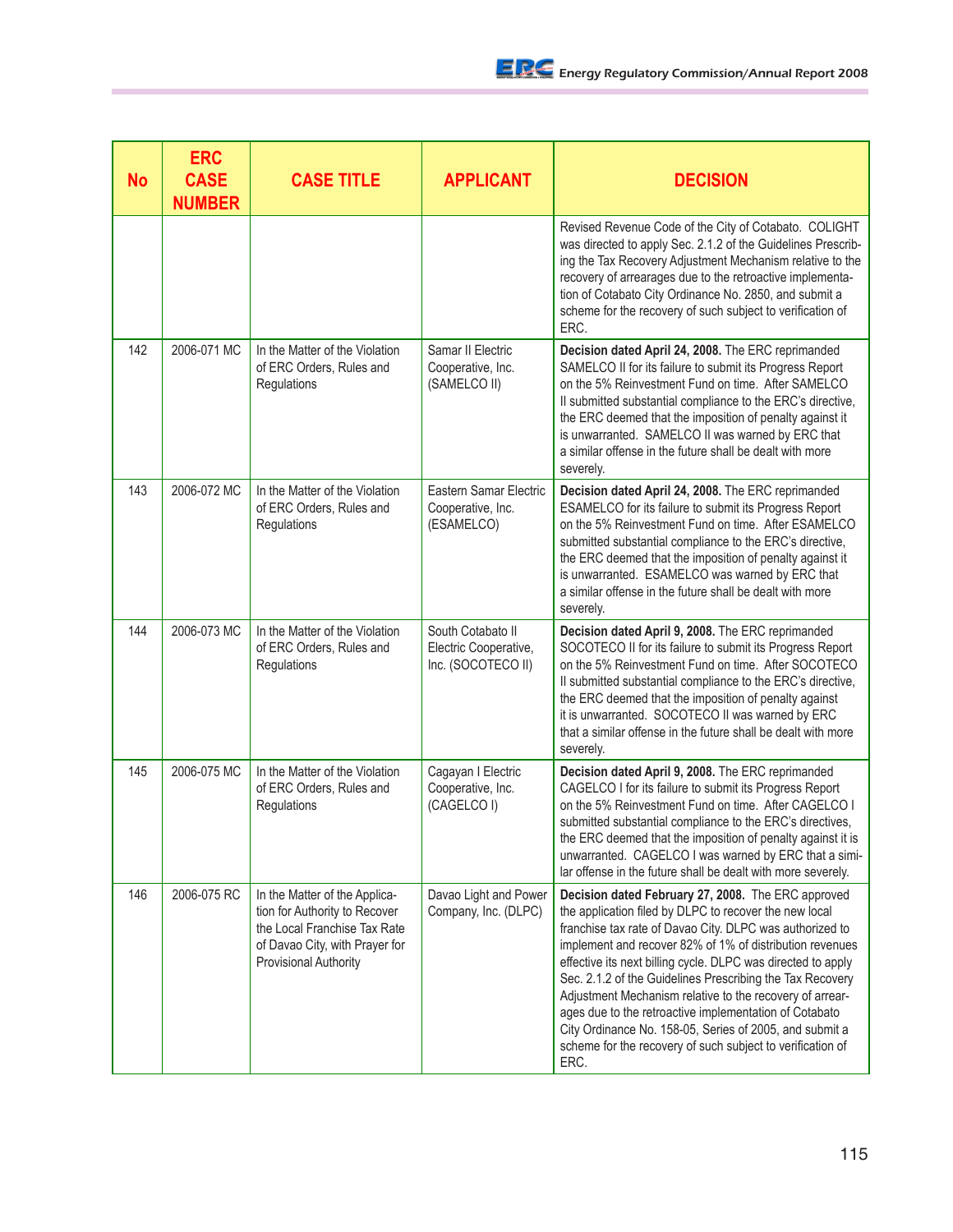| <b>No</b> | <b>ERC</b><br><b>CASE</b><br><b>NUMBER</b> | <b>CASE TITLE</b>                                                                                                                                                                                                                                                                                                                                                                                                                  | <b>APPLICANT</b>                                                                                              | <b>DECISION</b>                                                                                                                                                                                                                                                                                                                                                                                                                                                                                                                                                                                                                                                                                                                                                                  |
|-----------|--------------------------------------------|------------------------------------------------------------------------------------------------------------------------------------------------------------------------------------------------------------------------------------------------------------------------------------------------------------------------------------------------------------------------------------------------------------------------------------|---------------------------------------------------------------------------------------------------------------|----------------------------------------------------------------------------------------------------------------------------------------------------------------------------------------------------------------------------------------------------------------------------------------------------------------------------------------------------------------------------------------------------------------------------------------------------------------------------------------------------------------------------------------------------------------------------------------------------------------------------------------------------------------------------------------------------------------------------------------------------------------------------------|
| 147       | 2006-076 MC                                | In the Matter of the Violation<br>of ERC Orders, Rules and<br>Regulations                                                                                                                                                                                                                                                                                                                                                          | Peninsula Electric<br>Cooperative, Inc.<br>(PENELCO)                                                          | Decision dated April 18, 2008. The ERC reprimanded<br>PENELCO for its failure to submit its Progress Report<br>on the 5% Reinvestment Fund on time. After PENELCO<br>submitted substantial compliance to the ERC's directive,<br>the ERC deemed that the imposition of penalty against it is<br>unwarranted. PENELCO was warned by ERC that a simi-<br>lar offense in the future shall be dealt with more severely.                                                                                                                                                                                                                                                                                                                                                              |
| 148       | 2006-077 MC                                | In the Matter of the Violation<br>of ERC Orders, Rules and<br>Regulations                                                                                                                                                                                                                                                                                                                                                          | Sorsogon I Electric<br>Cooperative, Inc.<br>(SORECO I)                                                        | Decision dated April 1, 2008. The ERC reprimanded<br>SORECO I for its failure to submit its Progress Report on<br>the 5% Reinvestment Fund. After SORECO I submitted<br>substantial compliance to the ERC's directive, the ERC<br>deemed that the imposition of penalty against it is unwar-<br>ranted. SORECO I was warned by ERC that a similar<br>offense in the future shall be dealt with more severely.                                                                                                                                                                                                                                                                                                                                                                    |
| 149       | 2006-077 RC                                | Application for the Approval of<br>the Interim Joint Action Agree-<br>ment for Missionary Electrifica-<br>tion of Barangay Buda, Davao<br>City and Supplement to the<br>Interim Joint Action Agreement<br>for Missionary Electrification<br>of Buda Entered Into By and<br>Between the Applicant, the<br>City of Davao, Barangay Buda<br>and First Bukidnon Electric<br>Cooperative, Inc. with Prayer<br>for Provisional Authority | Davao Light and Power<br>Company, Inc. (DLPC)<br>and First Bukidnon<br>Electric Cooperative,<br>Inc. (FIBECO) | Decision dated February 27, 2008. The ERC approved<br>the joint application filed by DLPC and FIBECO for the Ap-<br>proval of the Interim Joint Action Agreement for Missionary<br>Electrification of Barangay Buda, Davao City and Supple-<br>ment to the Interim Joint Action Agreement for Missionary<br>Electrification of Buda, subject to the condition that DLPC<br>shall exclude the investments it made relative to the said<br>Agreement from its rate base until such time it takes over<br>the distribution system in the said barangay. The ERC<br>found that the subject joint agreement and supplement<br>agreement are reasonable and will redound to the benefit<br>of DLPC's consumer. It will accelerate total electrification of<br>the different barangays. |
| 150       | 2006-078 MC                                | In the Matter of the Violation<br>of ERC Orders, Rules and<br>Regulations                                                                                                                                                                                                                                                                                                                                                          | Palawan Electric<br>Cooperative, Inc.<br>(PALECO)                                                             | Decision dated April 18, 2008. The ERC reprimanded<br>PALECO for its failure to submit its Progress Report on the<br>5% Reinvestment Fund on time. After PALECO submit-<br>ted substantial compliance to the ERC's directive, the<br>ERC deemed that the imposition of penalty against it is<br>unwarranted. PALECO was warned by ERC that a similar<br>offense in the future shall be dealt with more severely.                                                                                                                                                                                                                                                                                                                                                                 |
| 151       | 2006-079 MC                                | In the Matter of the Violation<br>of ERC Orders, Rules and<br>Regulations                                                                                                                                                                                                                                                                                                                                                          | Pampanga Rural<br>Electric Service<br>Cooperative, Inc.<br>(PRESCO)                                           | Decision dated April 18, 2008. The ERC reprimanded<br>PRESCO for its failure to submit its Progress Report on the<br>5% Reinvestment Fund Report on time. After PRESCO<br>submitted substantial compliance to the ERC's directive,<br>the ERC deemed that the imposition of penalty against it is<br>unwarranted. PRESCO was warned by ERC that a similar<br>offense in the future shall be dealt with more severely.                                                                                                                                                                                                                                                                                                                                                            |
| 152       | 2006-080 MC                                | In the Matter of the Violation<br>of ERC Orders, Rules and<br>Regulations                                                                                                                                                                                                                                                                                                                                                          | <b>Bohol II Electric</b><br>Cooperative, Inc.<br>(BOHECO II)                                                  | Decision dated April 18, 2008. The ERC reprimanded<br>BOHECO II for its failure to submit its Progress Report<br>on the 5% Reinvestment Fund on time. After BOHECO II<br>submitted substantial compliance to the ERC's directive,<br>the ERC deemed that the imposition of penalty against it is<br>unwarranted. BOHECO II was warned by ERC that a simi-<br>lar offense in the future shall be dealt with more severely.                                                                                                                                                                                                                                                                                                                                                        |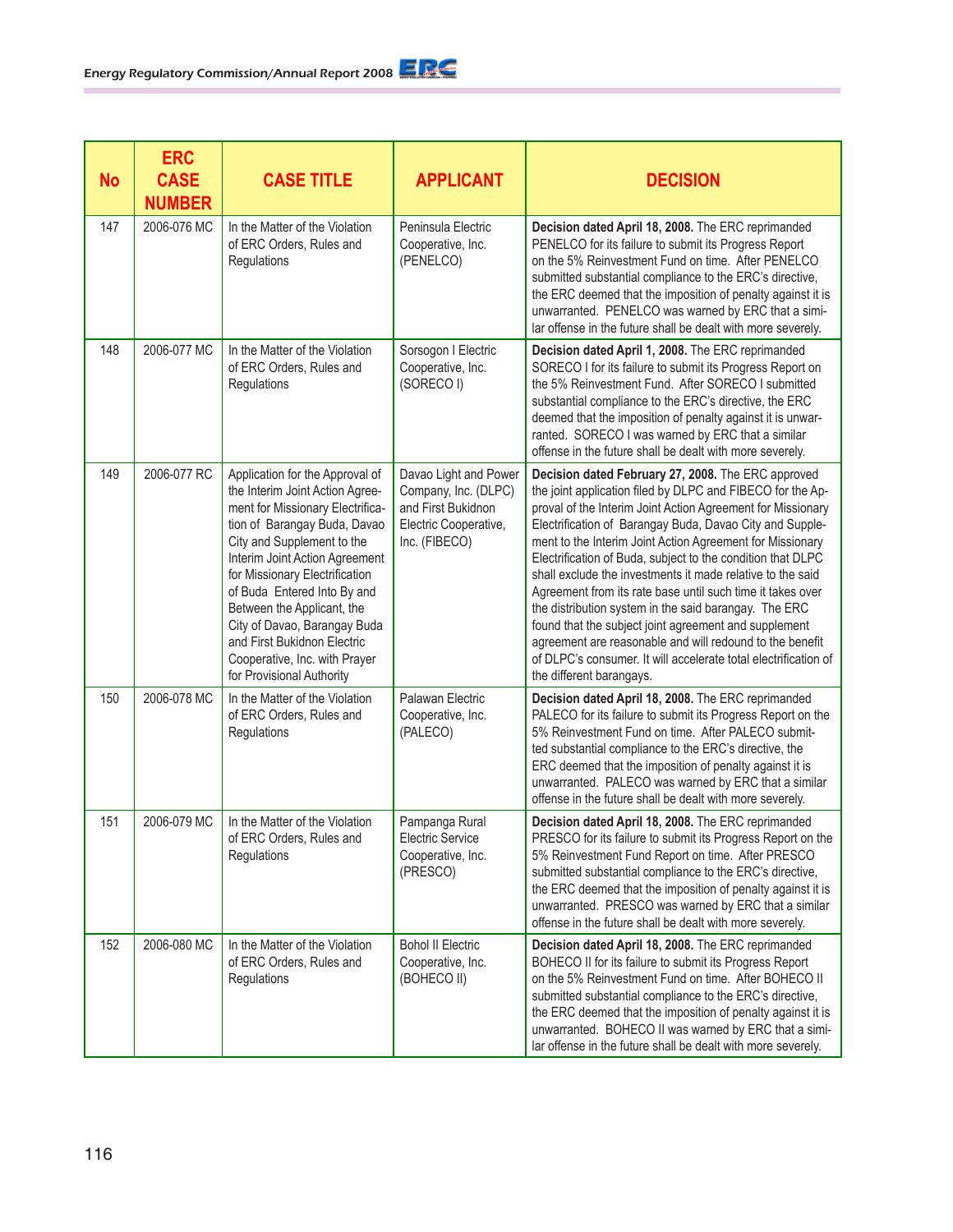| No  | <b>ERC</b><br><b>CASE</b><br><b>NUMBER</b> | <b>CASE TITLE</b>                                                                                                                                                           | <b>APPLICANT</b>                                                        | <b>DECISION</b>                                                                                                                                                                                                                                                                                                                                                                                                                                                                                                                                                                                                                                                                                                                                                                                                                                                                                                                                                                                                                                       |
|-----|--------------------------------------------|-----------------------------------------------------------------------------------------------------------------------------------------------------------------------------|-------------------------------------------------------------------------|-------------------------------------------------------------------------------------------------------------------------------------------------------------------------------------------------------------------------------------------------------------------------------------------------------------------------------------------------------------------------------------------------------------------------------------------------------------------------------------------------------------------------------------------------------------------------------------------------------------------------------------------------------------------------------------------------------------------------------------------------------------------------------------------------------------------------------------------------------------------------------------------------------------------------------------------------------------------------------------------------------------------------------------------------------|
| 153 | 2006-082 MC                                | In the Matter of the Violation<br>of ERC Orders, Rules and<br>Regulations                                                                                                   | Oriental Mindoro<br>Electric Cooperative,<br>Inc. (ORMECO)              | Decision dated April 18, 2008. The ERC reprimanded<br>ORMECO for its failure to submit its Progress Report<br>on the 5% Reinvestment Fund on time. After ORMECO<br>submitted substantial compliance to the ERC's directive,<br>the ERC deemed that the imposition of penalty against it is<br>unwarranted. ORMECO was warned by ERC that a similar<br>offense in the future shall be dealt with more severely.                                                                                                                                                                                                                                                                                                                                                                                                                                                                                                                                                                                                                                        |
| 154 | 2006-083 MC                                | In the Matter of the Violation<br>of ERC Orders, Rules and<br>Regulations                                                                                                   | Quirino Electric<br>Cooperative, Inc.<br>(QUIRELCO)                     | Decision dated April 9, 2008. The ERC reprimanded<br>QUIRELCO for its failure to submit its Progress Report<br>on the 5% Reinvestment Fund on time. After QUIRELCO<br>submitted substantial compliance to the ERC's directive,<br>the ERC deemed that the imposition of penalty against it is<br>unwarranted. QUIRELCO was warned by ERC that a simi-<br>lar offense in the future shall be dealt with more severely.                                                                                                                                                                                                                                                                                                                                                                                                                                                                                                                                                                                                                                 |
| 155 | 2006-083 RC                                | In the Matter of the Applica-<br>tion for Authority to Implement<br>Proposed Capital Projects for<br>the Year 2007, with Prayer for<br>Provisional Authority                | Visayan Electric<br>Company, Inc. (VECO)                                | Decision dated January 16, 2008. The ERC approved<br>the application filed by VECO for authority to: (1) Install<br>1-25MVA, 69 kV transformer at Lahug Substation; (2) Volt-<br>age uprating of Ermita substation; (3) Acquire transportable<br>substation; (4) Acquire specialized transmission and distri-<br>bution vehicles; (5) Construct Pardo-Naga 69 kV subtrans-<br>mission line; (6) Convert Ermita feeders to Wye-connected<br>distribution lines; and (7) Acquire Information Technology<br>Park underground distribution system, with total project<br>cost amounting to PhP315,790,646.76. The projects were<br>aimed to improve reliability and flexibility of VECO's dis-<br>tribution system, provide operation flexibility through load<br>transfer switching to nearby substation feeders, improve<br>manpower productivity, and improve the efficiency of the<br>electrical distribution system. Accordingly, VECO was<br>directed to remit the amount of PhP2,368,429.85 as permit<br>fee per ERC Schedule of Fees and Charges. |
| 156 | 2006-095 MC                                | In the Matter of the Violation<br>of ERC Orders, Rules and<br>Regulations                                                                                                   | Pampanga I Electric<br>Cooperative, Inc.<br>(PELCOI)                    | Decision dated February 14, 2008. The ERC exoner-<br>ated PELCO I from any administrative liability for the late<br>implementation of the "Net of Discounts" directive in its<br>Power Purchased Adjustment (PPA). The ERC was able<br>to confirm that PELCO I was not served with a copy of the<br>Order dated June 17, 2003. PELCO I was warned by ERC<br>that a similar offense in the future shall be dealt with more<br>severely.                                                                                                                                                                                                                                                                                                                                                                                                                                                                                                                                                                                                                |
| 157 | 2006-106 MC                                | In the Matter of the Applica-<br>tion for Approval of the Sound<br>Value Appraisal of Properties<br>of San Fernando Electric Light<br>and Power Company, Inc.<br>(SFELAPCO) | San Fernando Electric<br>Light and Power<br>Company, Inc.<br>(SFELAPCO) | Decision dated February 7, 2008. The ERC disallowed<br>the plant assets not being used and not useful in SFE-<br>LAPCO's operation in the amounts of PhP45,228,900.00<br>and PhP10,929,900.00 corresponding to the New Cost<br>of Reproduction and the Sound Value, respectively and<br>approved the amount of PhP1,702,542,000.00 and<br>PhP914,344,835.00 as the adjusted New Cost of Repro-<br>duction and Sound Value, respectively of SFELAPCO's<br>plant assets as of November 30, 2005.                                                                                                                                                                                                                                                                                                                                                                                                                                                                                                                                                        |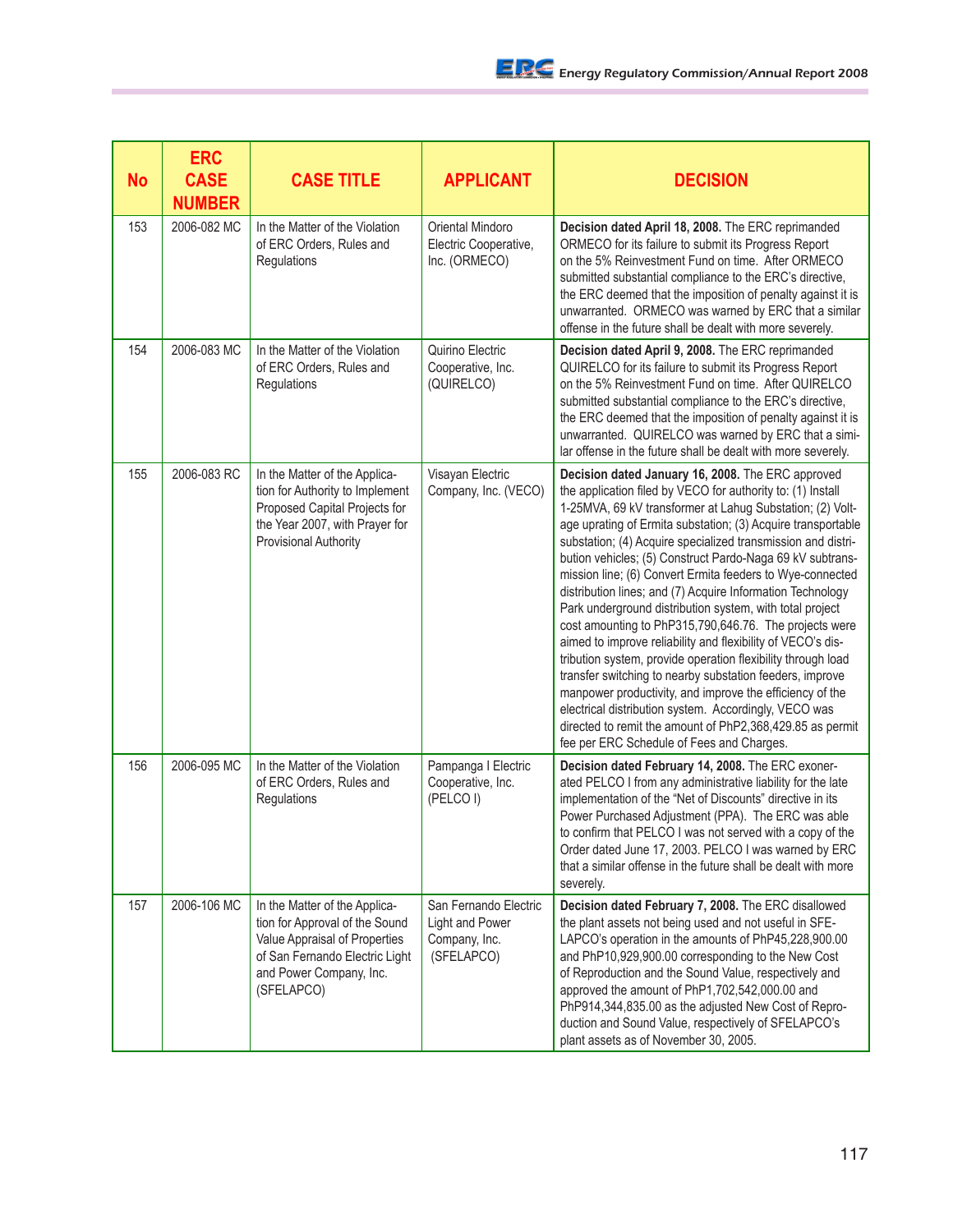| <b>No</b> | <b>ERC</b><br><b>CASE</b><br><b>NUMBER</b> | <b>CASE TITLE</b>                                                                                                                                                                                          | <b>APPLICANT</b>                                                               | <b>DECISION</b>                                                                                                                                                                                                                                                                                                                                                                                                                                                                                                                                                                                                                                                                                                            |
|-----------|--------------------------------------------|------------------------------------------------------------------------------------------------------------------------------------------------------------------------------------------------------------|--------------------------------------------------------------------------------|----------------------------------------------------------------------------------------------------------------------------------------------------------------------------------------------------------------------------------------------------------------------------------------------------------------------------------------------------------------------------------------------------------------------------------------------------------------------------------------------------------------------------------------------------------------------------------------------------------------------------------------------------------------------------------------------------------------------------|
| 158       | 2006-109 MC                                | In the Matter of the Application<br>for Authority to Install, Con-<br>struct and Maintain Proposed<br>Major Capital Projects for<br>Year 2006, with Prayer for<br>Provisional Authority                    | San Fernando Electric<br><b>Light and Power</b><br>Company, Inc.<br>(SFELAPCO) | Decision dated January 16, 2008. The ERC approved<br>the application filed by SFELAPCO for the maintenance<br>of the 69 kV subtransmission lines to provide flexibility in<br>the system and the 13.8 kV distribution lines to serve new<br>customers, improve the quality of system power factor and<br>supply voltage, and reduce system losses, procurement of<br>various equipments, and the procurement of the Panipuan<br>Malino 13.8 kV distribution lines in compliance with NEA<br>Decision dated September 3, 2003, with total project cost<br>amounting to PhP50,284,384.00. Accordingly, SFELAPCO<br>was directed to remit the amount of PhP377,132.88 as<br>permit fee, per ERC Schedule of Fees and Charges. |
| 159       | 2006-110 MC                                | In the Matter of the Violation<br>of ERC Orders, Rules and<br>Regulations                                                                                                                                  | Pampanga III Electric<br>Cooperative, Inc.<br>(PELCO III)                      | Decision dated May 15, 2008. The ERC exonerated<br>PELCO III from any administrative liability for failure to<br>implement the "Net of Discounts" policy in their Power<br>Purchased Adjustment (PPA). They explained that they<br>were not served with copies of the Orders. PELCO III was<br>warned by ERC that a similar offense in the future shall be<br>dealt with more severely.                                                                                                                                                                                                                                                                                                                                    |
| 160       | 2006-116 MC                                | In the Matter of the Approval<br>of the Sale of the Various Sub-<br><b>Transmission Assets within</b><br>the Franchise Area of Misamis<br>Oriental II Electric Service Co-<br>operative, Inc. (MORESCO II) | National<br>Transmission<br>Corporation<br>(TRANSCO)                           | Decision dated February 27, 2008. The ERC approved<br>the application filed by TRANSCO for the approval of<br>the sale of the various subtransmission assets within the<br>franchise area of the MORESCO II, with agreed purchase<br>price of PhP58,242,695.88. The subject assets met the<br>technical and functional criteria that distinguished transmis-<br>sion from subtransmission assets. Moreover, MORESCO<br>Il was found to be qualified to take over the responsibility<br>for operating, maintaining, upgrading and expanding said<br>assets. Lastly, the ERC concluded that the purchase price<br>was fair and reasonable.                                                                                   |
| 161       | 2006-117 MC                                | In the Matter of the Application<br>for the Approval of the Sale<br>of Various Sub-Transmission<br>Assets Within the Franchise<br>Area of Misamis Oriental I<br>Electric Cooperative, Inc.<br>(MORESCO I)  | National<br>Transmission<br>Corporation<br>(TRANSCO)                           | Decision dated February 27, 2008. The ERC approved<br>the application filed by TRANSCO for the approval of<br>the sale of the various subtransmission assets within the<br>franchise area of MORESCO I, with agreed purchase price<br>of PhP54,541,644.26. The subject assets met the technical<br>and functional criteria that distinguished transmission from<br>subtransmission assets. Moreover, MORESCO I was<br>found to be qualified to take over the responsibility for op-<br>erating, maintaining, upgrading and expanding said assets.<br>Lastly, the ERC concluded that the purchase price was fair<br>and reasonable.                                                                                         |
| 162       | 2006-126 MC                                | In the Matter of the Violation<br>of ERC Orders, Rules and<br>Regulations                                                                                                                                  | <b>Romblon Electric</b><br>Cooperative, Inc.<br>(ROMELCO)                      | Decision dated May 16, 2008. The ERC reprimanded<br>ROMELCO for its failure to implement its approved rate<br>reduction due to loan condonation on time. It explained<br>that the delay was due to the reformatting of the computer<br>in accordance with the ERC's prescribed billing format,<br>and the pending "Motion for Deferment". It, however,<br>implemented the loan condonation Order on August 2005.<br>ROMELCO was warned by ERC that a similar offense in<br>the future shall be dealt with more severely.                                                                                                                                                                                                   |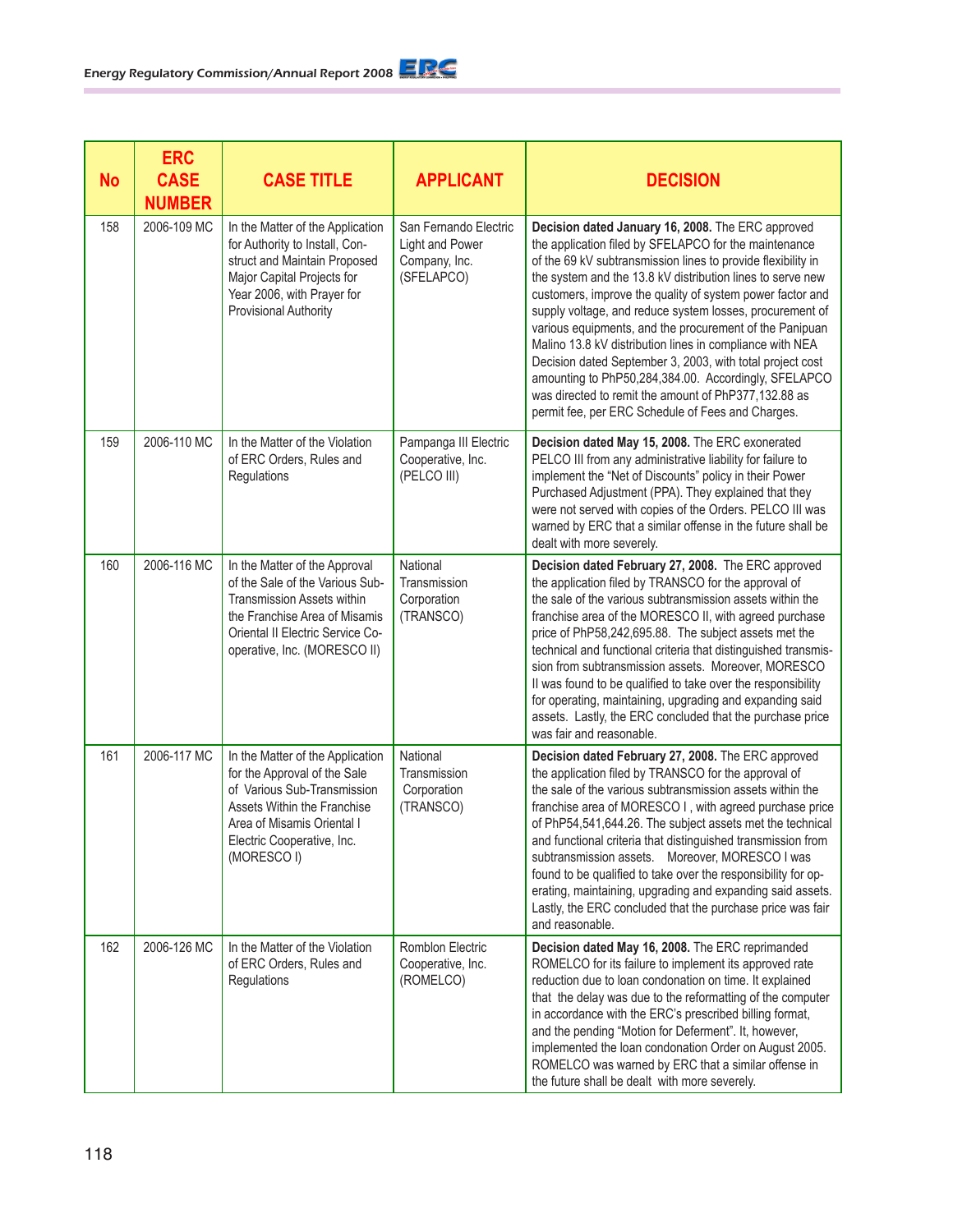| <b>No</b> | <b>ERC</b><br><b>CASE</b><br><b>NUMBER</b> | <b>CASE TITLE</b>                                                         | <b>APPLICANT</b>                                                   | <b>DECISION</b>                                                                                                                                                                                                                                                                                                                                                                                                                                                                                                                                                                                             |
|-----------|--------------------------------------------|---------------------------------------------------------------------------|--------------------------------------------------------------------|-------------------------------------------------------------------------------------------------------------------------------------------------------------------------------------------------------------------------------------------------------------------------------------------------------------------------------------------------------------------------------------------------------------------------------------------------------------------------------------------------------------------------------------------------------------------------------------------------------------|
| 163       | 2006-128 MC                                | In the Matter of the Violation<br>of ERC Orders, Rules and<br>Regulations | Leyte III Electric<br>Cooperative, Inc.<br>(LEYECO III)            | Decision dated February 11, 2008. The ERC exonerated<br>LEYECO III from any administrative liability for its failure<br>to implement the approved rate reduction due to loan<br>condonation as per Decision dated September 13, 2004<br>under ERC Case No. 2003-346. The ERC was able to<br>confirm that LEYECO III received the ERC Decision only<br>on October 5, 2004 and immediately implemented it start-<br>ing its November 2004 billing.                                                                                                                                                            |
| 164       | 2006-130 MC                                | In the Matter of the Violation<br>of ERC Orders, Rules and<br>Regulations | Cebu III Electric<br>Cooperative, Inc.<br>(CEBECO III)             | Decision dated May 22, 2008. The ERC reprimanded<br>CEBECO III for its failure to implement the approved rate<br>reduction due to loan condonation on time because the<br>implementation was conditioned on the simultaneous<br>application with the cross subsidy removal embodied in<br>separate Orders. Moreover, the Board of Directors had to<br>deliberate whether to conduct information dissemination or<br>not. It, however, was eventually implemented in November<br>2004 billing. CEBECO III was warned by ERC that a simi-<br>lar offense in the future shall be dealt with more severely.     |
| 165       | 2006-133 MC                                | In the Matter of the Violation<br>of ERC Orders, Rules and<br>Regulations | Samar II Electric<br>Cooperative, Inc.<br>(SAMELCO II)             | Decision dated July 24, 2008. The ERC reprimanded<br>SAMELCO II for its failure to implement the final approved<br>rate reduction due to loan condonation on time. It explained<br>that it deferred the implementation pending resolution of<br>a Motion for Reconsideration (MR) filed before the ERC,<br>but later on implemented on its October 2004 billing.<br>SAMELCO II was warned by ERC that a similar offense in<br>the future shall be dealt with more severely.                                                                                                                                 |
| 166       | 2006-142 MC                                | In the Matter of the Violation<br>of ERC Orders, Rules and<br>Regulations | <b>Camarines Norte</b><br>Electric Cooperative,<br>Inc. (CANORECO) | Decision dated May 23, 2008. The ERC accepted and ap-<br>proved CANORECO's offer of settlement of 50% of the im-<br>posable penalty for its failure to implement the Purchased<br>Power Adjustment (PPA) using power cost at "net" of<br>discounts after finding the said offer to be just and reason-<br>able, and in accordance with the "Guidelines to Govern the<br>Imposition of Administrative Sanctions in the Form of Fines<br>and Penalties". Accordingly, CANORECO was directed to<br>pay the amount of PhP51,550.00 as penalty.                                                                  |
| 167       | 2006-143<br>MC2007-389<br><b>MC</b>        | In the Matter of the Violation<br>of ERC Orders, Rules and<br>Regulations | Zamboanga del Norte<br>Electric Cooperative,<br>Inc. (ZANECO)      | Decision dated June 18, 2008. The ERC accepted and<br>approved ZANECO's offer of settlement of 50% of the im-<br>posable penalty for its failure to implement the Purchased<br>Power Adjustment (PPA) using power cost based on "net"<br>of discounts and the non-inclusion of pilferage recoveries in<br>PPA computation after finding the offer to be just and rea-<br>sonable, and in accordance with the "Guidelines to govern<br>the Imposition of Administrative Sanctions in the Form of<br>Fines and Penalties". Accordingly, ZANECO was directed<br>to pay the amount of PhP110,700.00 as penalty. |
| 168       | 2006-144 MC                                | In the Matter of the Violation<br>of ERC Orders, Rules and<br>Regulations | Zamboanga City<br>Electric Cooperative,<br>Inc. (ZAMCELCO)         | Decision dated May 23, 2008. The ERC accepted and ap-<br>proved ZAMCELCO's offer of settlement of 50% of the im-<br>posable penalty for its failure to implement the Purchased<br>Power Adjustment (PPA) using power cost at "net" of                                                                                                                                                                                                                                                                                                                                                                       |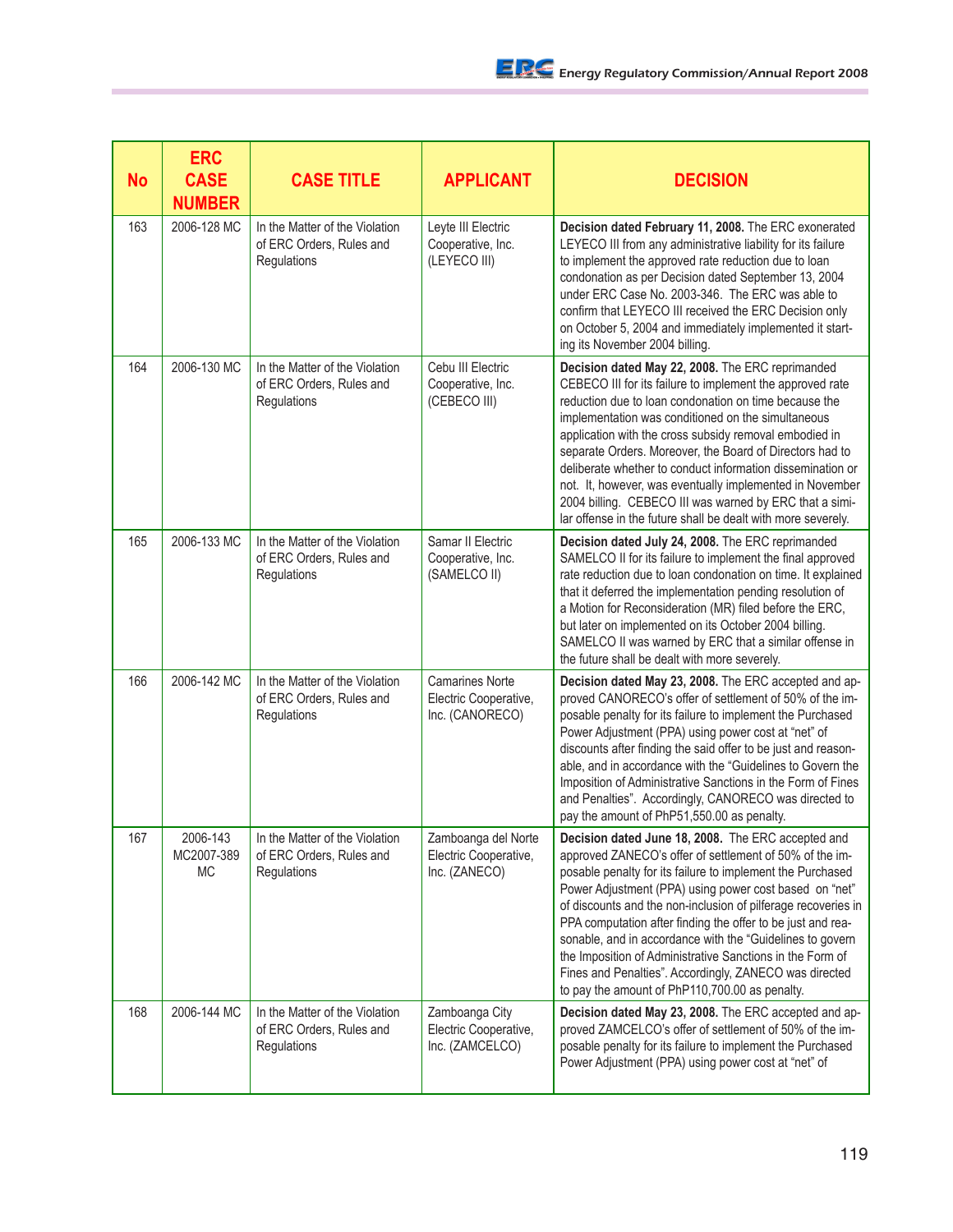| <b>No</b> | <b>ERC</b><br><b>CASE</b><br><b>NUMBER</b> | <b>CASE TITLE</b>                                                                                                                                                                                                                            | <b>APPLICANT</b>                                                                                       | <b>DECISION</b>                                                                                                                                                                                                                                                                                                                                                                                                                                                                                                                                                                                                                                                                                                                                                                                                                                                                                                                                                    |
|-----------|--------------------------------------------|----------------------------------------------------------------------------------------------------------------------------------------------------------------------------------------------------------------------------------------------|--------------------------------------------------------------------------------------------------------|--------------------------------------------------------------------------------------------------------------------------------------------------------------------------------------------------------------------------------------------------------------------------------------------------------------------------------------------------------------------------------------------------------------------------------------------------------------------------------------------------------------------------------------------------------------------------------------------------------------------------------------------------------------------------------------------------------------------------------------------------------------------------------------------------------------------------------------------------------------------------------------------------------------------------------------------------------------------|
|           |                                            |                                                                                                                                                                                                                                              |                                                                                                        | discounts after finding the said offer to be just and reason-<br>able, and in accordance with the "Guidelines to Govern the<br>Imposition of Administrative Sanctions in the Form of Fines<br>and Penalties". Accordingly, ZAMCELCO was directed to<br>pay the amount of PhP66,800.00 as penalty.                                                                                                                                                                                                                                                                                                                                                                                                                                                                                                                                                                                                                                                                  |
| 169       | 2006-149 MC                                | In the Matter of the Joint<br>Application for the Approval of<br>the Power Purchase and Sale<br>Agreement (PPSA) Entered<br>into by and Between Batangas<br>Il Electric Cooperative, Inc.<br>(BATELEC II) and GNPower<br>Ltd., Co. (GNPOWER) | <b>Batangas II Electric</b><br>Cooperative, Inc.<br>(BATELEC II) and<br>Gunpowder Ltd. Co<br>(GNPOWER) | Decision dated March 5, 2008. The ERC approved the<br>joint application filed by BATELEC II and GNPOWER for<br>the approval of the PPSA. BATELEC II entered into an<br>agreement in order to address the imminent increase in<br>power demand, to mitigate the projected shortage in the<br>Luzon Grid by 2010, and to avoid any shortage. However,<br>the ERC imposed the following conditions: (1) BATELEC II<br>should observe the terms and conditions of its contract with<br>GNPOWER; (2) Provided that there is no fluctuation on the<br>fuel cost, the subsequent deliveries of undelivered power<br>which have already been paid by BATELEC II should be<br>billed to BATELEC II at no cost; (3) The "CIF Cost of Fuel<br>for Billing Period" in the PPSA formula should be clarified<br>as the CIF invoices of the suppliers of GNPOWER; and (4)<br>GNPOWER should provide a mechanism to address the<br>undelivered energy due to extreme plant damage. |
| 170       | 2006-150 MC                                | In the Matter of the Violation<br>of ERC Orders, Rules and<br>Regulations                                                                                                                                                                    | Cebu III Electric<br>Cooperative, Inc.<br>(CEBECO III)                                                 | Decision dated May 22, 2008. The ERC reprimanded<br>CEBECO III for its failure to implement the inter-class cross<br>subsidy removal on time because the implementation was<br>conditioned on the simultaneous application with the loan<br>condonation embodied in separate Orders. In addition to<br>that, the Board of Directors had to deliberate whether to<br>conduct information dissemination or not. It, however, was<br>eventually implemented in November 2004 billing. Moreo-<br>ver, CEBECO III was warned by ERC that a similar offense<br>in the future shall be dealt with more severely.                                                                                                                                                                                                                                                                                                                                                          |
| 171       | 2006-151 MC                                | In the Matter of the Violation<br>of ERC Orders, Rules and<br>Regulations                                                                                                                                                                    | Guimaras Electric<br>Cooperative, Inc.<br>(GUIMELCO)                                                   | Decision dated August 26, 2008. The ERC reprimanded<br>GUIMELCO for its erroneous implementation of the 3-year<br>phase-out of its inter-class cross subsidy because. The<br>error was mainly due to their belief that its implementation<br>should coincide with the reduction due to loan condonation.<br>It eventually implemented in January 2007. GUIMELCO<br>was warned by ERC that a similar offense in the future<br>shall be dealt with more severely.                                                                                                                                                                                                                                                                                                                                                                                                                                                                                                    |
| 172       | 2006-153 MC                                | In the Matter of the Violation<br>of ERC Orders, Rules and<br>Regulations                                                                                                                                                                    | Samar II Electric<br>Cooperative, Inc.<br>(SAMELCO II)                                                 | Decision dated July 24, 2008. The ERC reprimanded<br>SAMELCO II for its failure to implement the inter-class<br>cross subsidy removal on time. It explained that it deferred<br>the implementation of the inter-class cross subsidy removal<br>pending the resolution of a Motion for Reconsideration<br>(MR) they filed before the ERC, but later on implemented<br>on October 2004 billing. SAMELCO II was warned by ERC<br>that a similar offense in the future shall be dealt with more<br>severely.                                                                                                                                                                                                                                                                                                                                                                                                                                                           |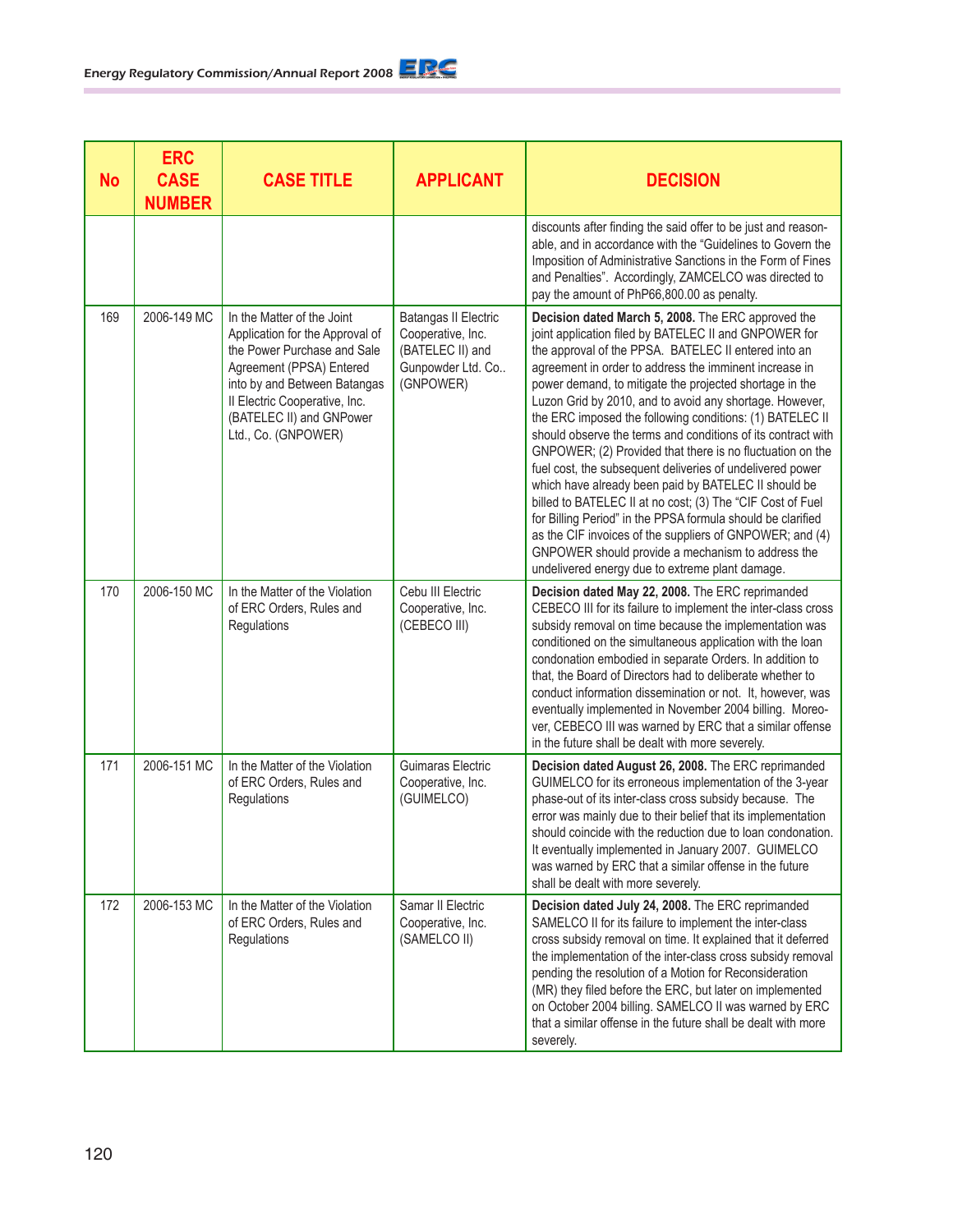| No  | <b>ERC</b><br><b>CASE</b><br><b>NUMBER</b> | <b>CASE TITLE</b>                                                                                                                                                                                                                                                  | <b>APPLICANT</b>                                     | <b>DECISION</b>                                                                                                                                                                                                                                                                                                                                                                                                                                                                                                                                                                                                                                                                                                                                            |
|-----|--------------------------------------------|--------------------------------------------------------------------------------------------------------------------------------------------------------------------------------------------------------------------------------------------------------------------|------------------------------------------------------|------------------------------------------------------------------------------------------------------------------------------------------------------------------------------------------------------------------------------------------------------------------------------------------------------------------------------------------------------------------------------------------------------------------------------------------------------------------------------------------------------------------------------------------------------------------------------------------------------------------------------------------------------------------------------------------------------------------------------------------------------------|
| 173 | 2006-158 MC                                | In the Matter of the Applica-<br>tion for Approval of the Sale<br>of Various Sub-Transmission<br>Lines/Assets within the<br>Franchise Area of Agusan Del<br>Norte Electric Cooperative, Inc.<br>(ANECO)                                                            | National<br>Transmission<br>Corporation<br>(TRANSCO) | Decision dated August 11, 2008. The ERC approved<br>the application filed by TRANSCO for the approval of the<br>sale of various sub-transmission lines/assets within the<br>franchise area of ANECO, with agreed purchase price of<br>PhP58,852,594.29. The subject assets met the technical<br>and functional criteria that distinguished transmission from<br>subtransmission assets. Moreover, ANECO was found to<br>be qualified to take over the responsibility for operating,<br>maintaining, upgrading and expanding said assets. Lastly,<br>the ERC concluded that the purchase price was fair and<br>reasonable.                                                                                                                                  |
| 174 | 2006-159 MC                                | In the Matter of the Application<br>for the Approval of the Sale of<br>Various Sub-Transmission As-<br>sets Within the Franchise Area<br>of Cotabato Light and Power<br>Company (CLPC)                                                                             | National<br>Transmission<br>Corporation<br>(TRANSCO) | Decision dated February 27, 2008. The ERC denied the<br>application filed by TRANSCO for the approval of the sale<br>of the various subtransmission assets within the franchise<br>area of the CLPC. The agreed selling price of the sub-<br>transmission asset does not reflect the best estimate of the<br>asset values at the time the contract was entered into by<br>the parties.                                                                                                                                                                                                                                                                                                                                                                     |
| 175 | 2006-161 MC                                | In the Matter of the Application<br>for Authority to Secure a One<br>Hundred Fifty Million Peso<br>(PhP150,000,000.00) Loan<br>with the Development Bank of<br>the Philippines (DBP) and/or<br>any Financial Institution, with<br>prayer for provisional authority | Subic Enerzone<br>Corporation (SEZ)                  | Decision dated July 7, 2008. The ERC approved the ap-<br>plication filed by SEZ for authority to secure a loan amount-<br>ing to PhP150,000,000.00 from DBP and/or any financial<br>institution to cover the purchase of the sub-transmission<br>assets of the TRANSCO located within Subic Freeport<br>Zone and for the rehabilitation of its lines and substation.<br>The approval was subject to the following conditions, to<br>wit: (1) The proceeds and corresponding capex should be<br>recorded in a separate book; (2) Interest of the loan should<br>not be utilized or charged to fixed asset, procured from<br>the proceeds of the said loan; and (3) SEZ should submit<br>progress reports on the projects until full payment of the<br>loan. |
| 176 | 2006-344 CC                                | Virginia Holgado - versus<br>- Manila Electric Company<br>(MERALCO)                                                                                                                                                                                                | Virginia Holgado                                     | Decision dated September 26, 2008. The ERC, having<br>found the complainant to have billing errors, directed the<br>said complainant to pay only the amount of PhP4,200.88<br>to MERALCO instead of PhP111,146.45 which MERALCO<br>billed. The ERC based the amount by using her average<br>monthly consumption from the previous 3 months.                                                                                                                                                                                                                                                                                                                                                                                                                |
| 177 | 2007-002 RC                                | In the Matter of the Application<br>for the Approval of 2006 Major<br><b>Capital Projects</b>                                                                                                                                                                      | Iligan Light and Power,<br>Incorporated (ILPI)       | Decision dated January 16, 2008. The ERC approved<br>the application filed by ILPI for authority to (1) improve<br>voltage in Sitio, Mirador and Kabacsanan secondary line,<br>(2) extend the 13.8 kV line in Purok 6, Mibolo, (3) electrify<br>Barangays Mainit, Lanipao and Dulag, (4) augment elec-<br>trification of Barangays Bonbon and Poblacion, (5) install<br>69 kV tie line of Kiwala-Pala-o, (6) revamp Suarez primary<br>line, (7) convert Tay-tay primary line, (8) replace defective<br>Pala-o metering 69 kV current transformer, (9) install solar<br>photo-voltaic system in Barangays Kalilangan and                                                                                                                                    |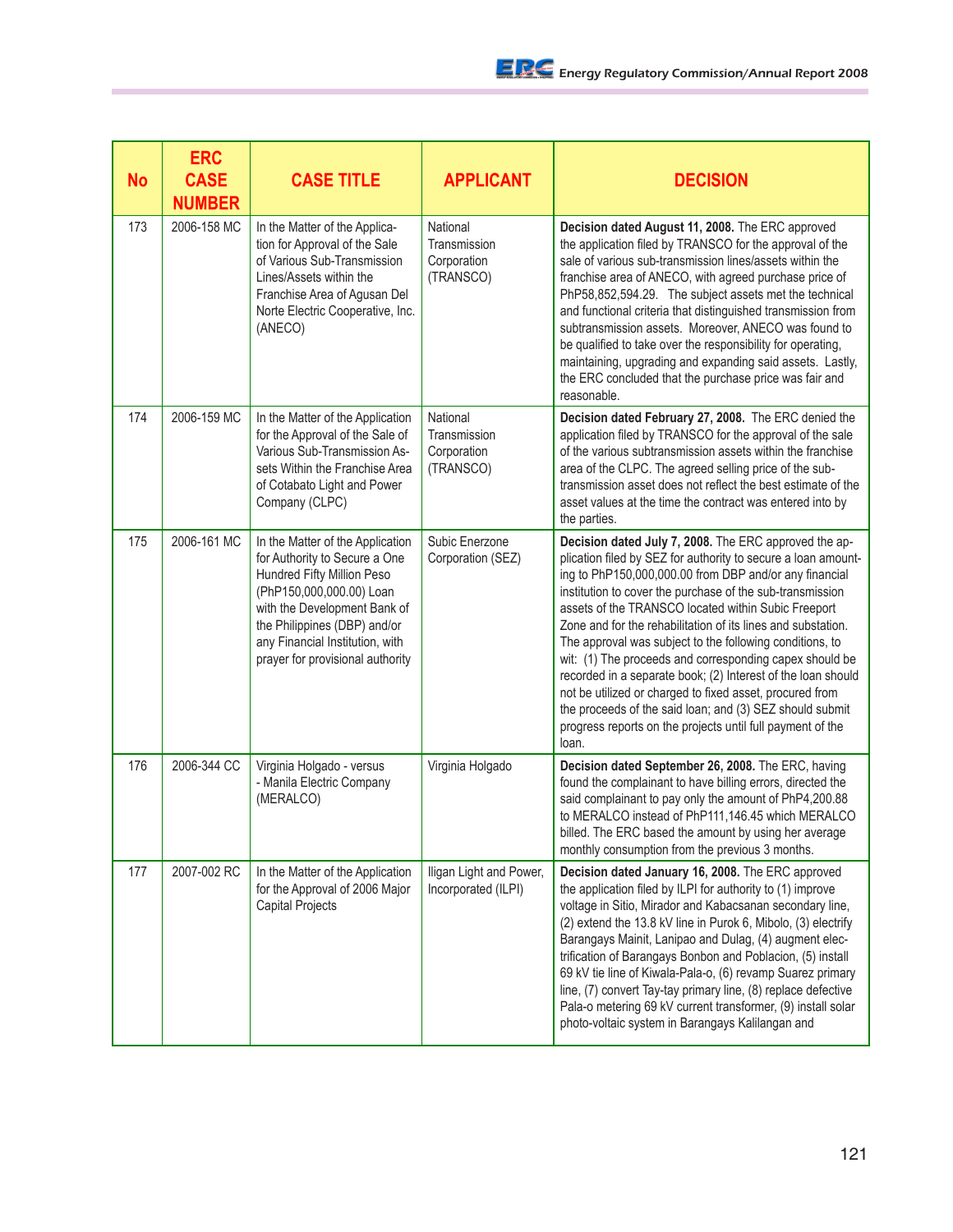| No  | <b>ERC</b><br><b>CASE</b><br><b>NUMBER</b> | <b>CASE TITLE</b>                                                         | <b>APPLICANT</b>                                               | <b>DECISION</b>                                                                                                                                                                                                                                                                                                                                                                                                                                                             |
|-----|--------------------------------------------|---------------------------------------------------------------------------|----------------------------------------------------------------|-----------------------------------------------------------------------------------------------------------------------------------------------------------------------------------------------------------------------------------------------------------------------------------------------------------------------------------------------------------------------------------------------------------------------------------------------------------------------------|
|     |                                            |                                                                           |                                                                | Panorogonan, and (10) construct Luinab multipurpose hall,<br>with total project cost amounting to PhP33,793,230.27. The<br>projects were aimed to energize and benefit households,<br>thereby supporting the government's 100% barangay<br>electrification project, and provide quality, safe and reliable<br>power to its member-consumers. Accordingly, ILPI was<br>directed to remit the amount of PhP253,449.23 as permit<br>fee, per ERC Schedule of Fees and Charges. |
| 178 | 2007-006 MC                                | In the Matter of the Violation<br>of ERC Orders, Rules and<br>Regulations | <b>Mactan Electric</b><br>Company, Inc. (MECO)                 | Decision dated June 11, 2008. The ERC reprimanded<br>MECO for its failure to submit 2005 Annual Report. After<br>MECO submitted substantial compliance to the ERC's<br>directive, the ERC deemed that the imposition of penalty<br>against it is unwarranted. MECO was warned by ERC<br>that a similar offense in the future shall be dealt with more<br>severely.                                                                                                          |
| 179 | 2007-007 MC                                | In the Matter of the Violation<br>of ERC Orders, Rules and<br>Regulations | Abra Electric<br>Cooperative, Inc.<br>(ABRECO)                 | Decision dated April 24, 2008. The ERC reprimanded<br>ABRECO for its failure to submit 2005 Annual Report. After<br>ABRECO submitted substantial compliance to the ERC's<br>directive, the ERC deemed that the imposition of penalty<br>against it is unwarranted. ABRECO was warned by ERC<br>that a similar offense in the future shall be dealt with more<br>severely.                                                                                                   |
| 180 | 2007-008 MC                                | In the Matter of the Violation<br>of ERC Orders, Rules and<br>Regulations | <b>Benguet Electric</b><br>Cooperative, Inc.<br>(BENECO)       | Decision dated April 24, 2008. The ERC reprimanded<br>BENECO for its failure to submit 2005 Annual Report. After<br>BENECO submitted substantial compliance to the ERC's<br>directive, the ERC deemed that the imposition of penalty<br>against it is unwarranted. BENECO was warned by ERC<br>that a similar offense in the future shall be dealt with more<br>severely.                                                                                                   |
| 181 | 2007-009 MC                                | In the Matter of the Violation<br>of ERC Orders, Rules and<br>Regulations | Central Pangasinan<br>Electric Cooperative,<br>Inc. (CENPELCO) | Decision dated July 4, 2008. The ERC reprimanded<br>CENPELCO for its failure to submit its 2005 Annual Report.<br>It submitted its 2005 Annual Report on May 14, 2008.<br>CENPELCO was warned by ERC that a similar offense in<br>the future shall be dealt with more severely.                                                                                                                                                                                             |
| 182 | 2007-011 MC                                | In the Matter of the Violation<br>of ERC Orders, Rules and<br>Regulations | <b>Ilocos Sur Electric</b><br>Cooperative, Inc.<br>(ISECO)     | Decision dated April 24, 2008. The ERC reprimanded<br>ISECO for its failure to submit 2005 Annual Report. After<br>ISECO submitted substantial compliance to the ERC's<br>directive, the ERC deemed that the imposition of penalty<br>against it is unwarranted. ISECO was warned by ERC<br>that a similar offense in the future shall be dealt with more<br>severely.                                                                                                      |
| 183 | 2007-012 MC                                | In the Matter of the Violation<br>of ERC Orders, Rules and<br>Regulations | La Union Electric<br>Cooperative, Inc.<br>(LUELCO)             | Decision dated April 24, 2008. The ERC reprimanded<br>LUELCO for its failure to submit 2005 Annual Report. After<br>LUELCO submitted substantial compliance to the ERC's<br>directive, the ERC deemed that the imposition of penalty<br>against it is unwarranted. LUELCO was warned by ERC<br>that a similar offense in the future shall be dealt with more<br>severely.                                                                                                   |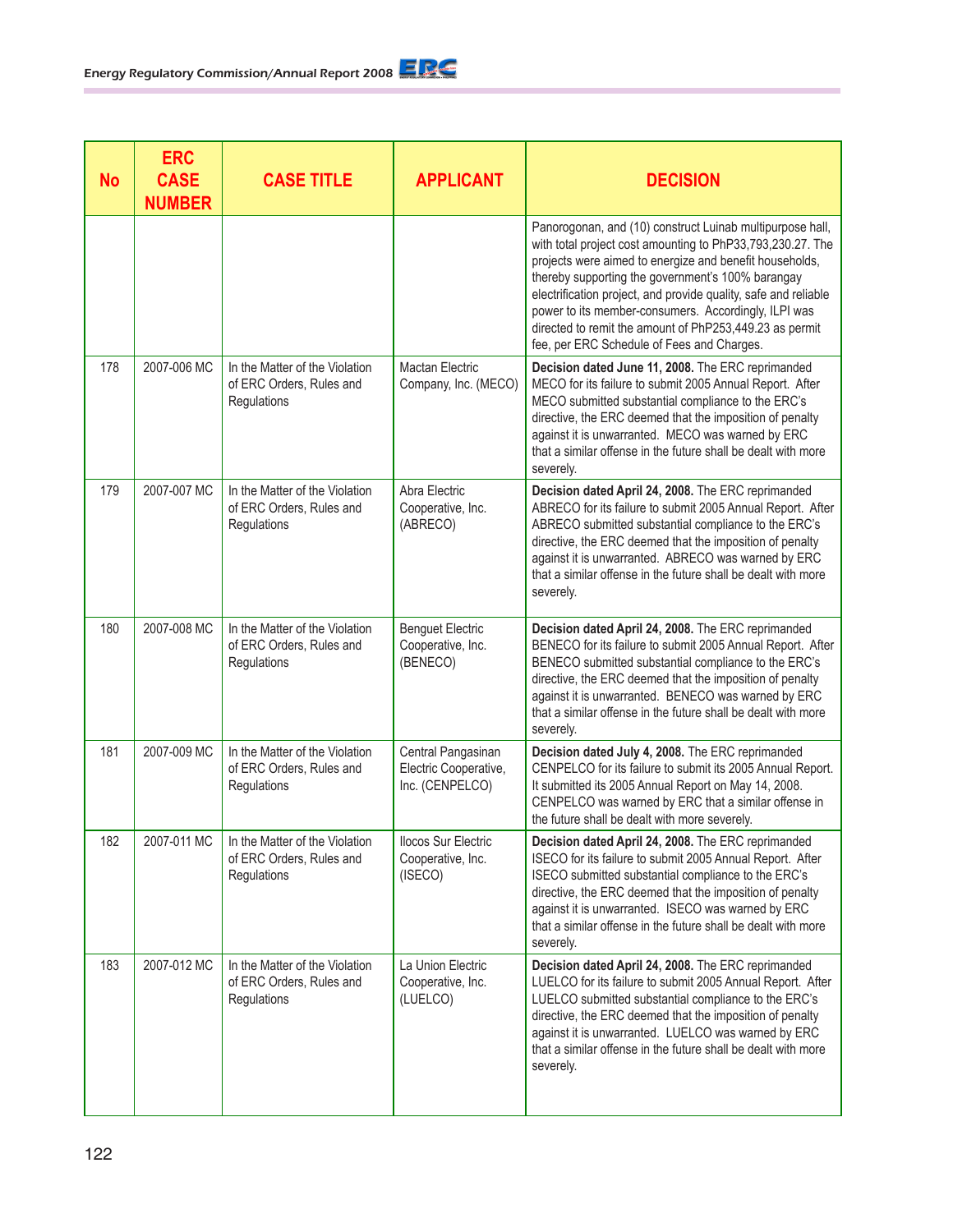| <b>No</b> | <b>ERC</b><br><b>CASE</b><br><b>NUMBER</b> | <b>CASE TITLE</b>                                                         | <b>APPLICANT</b>                                              | <b>DECISION</b>                                                                                                                                                                                                                                                                                                                                                                                                                                  |
|-----------|--------------------------------------------|---------------------------------------------------------------------------|---------------------------------------------------------------|--------------------------------------------------------------------------------------------------------------------------------------------------------------------------------------------------------------------------------------------------------------------------------------------------------------------------------------------------------------------------------------------------------------------------------------------------|
| 184       | 2007-013 MC                                | In the Matter of the Violation<br>of ERC Orders, Rules and<br>Regulations | Mt. Province Electric<br>Cooperative, Inc.<br>(MOPRECO)       | Decision dated April 24, 2008. The ERC reprimanded<br>MOPRECO for its failure to submit 2005 Annual Report.<br>After MOPRECO submitted substantial compliance to the<br>ERC's directive, the ERC deemed that the imposition of<br>penalty against it is unwarranted. MOPRECO was warned<br>by ERC that a similar offense in the future shall be dealt<br>with more severely.                                                                     |
| 185       | 2007-015 MC                                | In the Matter of the Violation<br>of ERC Orders, Rules and<br>Regulations | Pangasinan III Electric<br>Cooperative, Inc.<br>(PANELCO III) | Decision dated June 13, 2008. The ERC reprimanded<br>PANELCO III for its failure to submit their 2005 Annual<br>Report. PANELCO III submitted the required Annual Report<br>on April 26, 2007. The ERC found their submission as<br>substantial compliance with the said directive and deemed<br>proper to simply issue a reprimand. PANELCO III was<br>warned by ERC that a similar offense in the future shall be<br>dealt with more severely. |
| 186       | 2007-016 MC                                | In the Matter of the Violation<br>of ERC Orders, Rules and<br>Regulations | <b>Batanes Electric</b><br>Cooperative, Inc.<br>(BATANELCO)   | Decision dated April 24, 2008. The ERC reprimanded<br>BATANELCO for its failure to submit 2005 Annual Report.<br>After BATANELCO submitted substantial compliance to<br>the ERC's directive, the ERC deemed that the imposition<br>of penalty against it is unwarranted. BATANELCO was<br>warned by ERC that a similar offense in the future shall be<br>dealt with more severely.                                                               |
| 187       | 2007-017 MC                                | In the Matter of the Violation<br>of ERC Orders, Rules and<br>Regulations | Cagayan I Electric<br>Cooperative, Inc.<br>(CAGELCO I)        | Decision dated April 24, 2008. The ERC reprimanded<br>CAGELCO I for its failure to submit 2005 Annual Report.<br>After CAGELCO I submitted substantial compliance to the<br>ERC's directive, the ERC deemed that the imposition of<br>penalty against it is unwarranted. CAGELCO I was warned<br>by ERC that a similar offense in the future shall be dealt<br>with more severely.                                                               |
| 188       | 2007-018 MC                                | In the Matter of the Violation<br>of ERC Orders, Rules and<br>Regulations | Cagayan II Electric<br>Cooperative, Inc.<br>(CAGELCO II)      | Decision dated April 24, 2008. The ERC reprimanded<br>CAGELCO II for its failure to submit 2005 Annual Report.<br>After CAGELCO II submitted substantial compliance to<br>the ERC's directive, the ERC deemed that the imposition<br>of penalty against it is unwarranted. CAGELCO II was<br>warned by ERC that a similar offense in the future shall be<br>dealt with more severely.                                                            |
| 189       | 2007-019 MC                                | In the Matter of the Violation<br>of ERC Orders, Rules and<br>Regulations | Ifugao Electric<br>Cooperative, Inc.<br>(IFELCO)              | Decision dated April 24, 2008. The ERC reprimanded<br>IFELCO for its failure to submit 2005 Annual Report. After<br>IFELCO submitted substantial compliance to the ERC's<br>directive, the ERC deemed that the imposition of penalty<br>against it is unwarranted. IFELCO was warned by ERC<br>that a similar offense in the future shall be dealt with more<br>severely.                                                                        |
| 190       | 2007-020 MC                                | In the Matter of the Violation<br>of ERC Orders, Rules and<br>Regulations | Isabela I Electric<br>Cooperative, Inc.<br>(ISELCO I)         | Decision dated April 24, 2008. The ERC reprimanded<br>ISELCO I for its failure to submit 2005 Annual Report. After<br>ISELCO I submitted substantial compliance to the ERC's<br>directive, the ERC deemed that the imposition of penalty<br>against it is unwarranted. ISELCO I was warned by ERC<br>that a similar offense in the future shall be dealt with more<br>severely.                                                                  |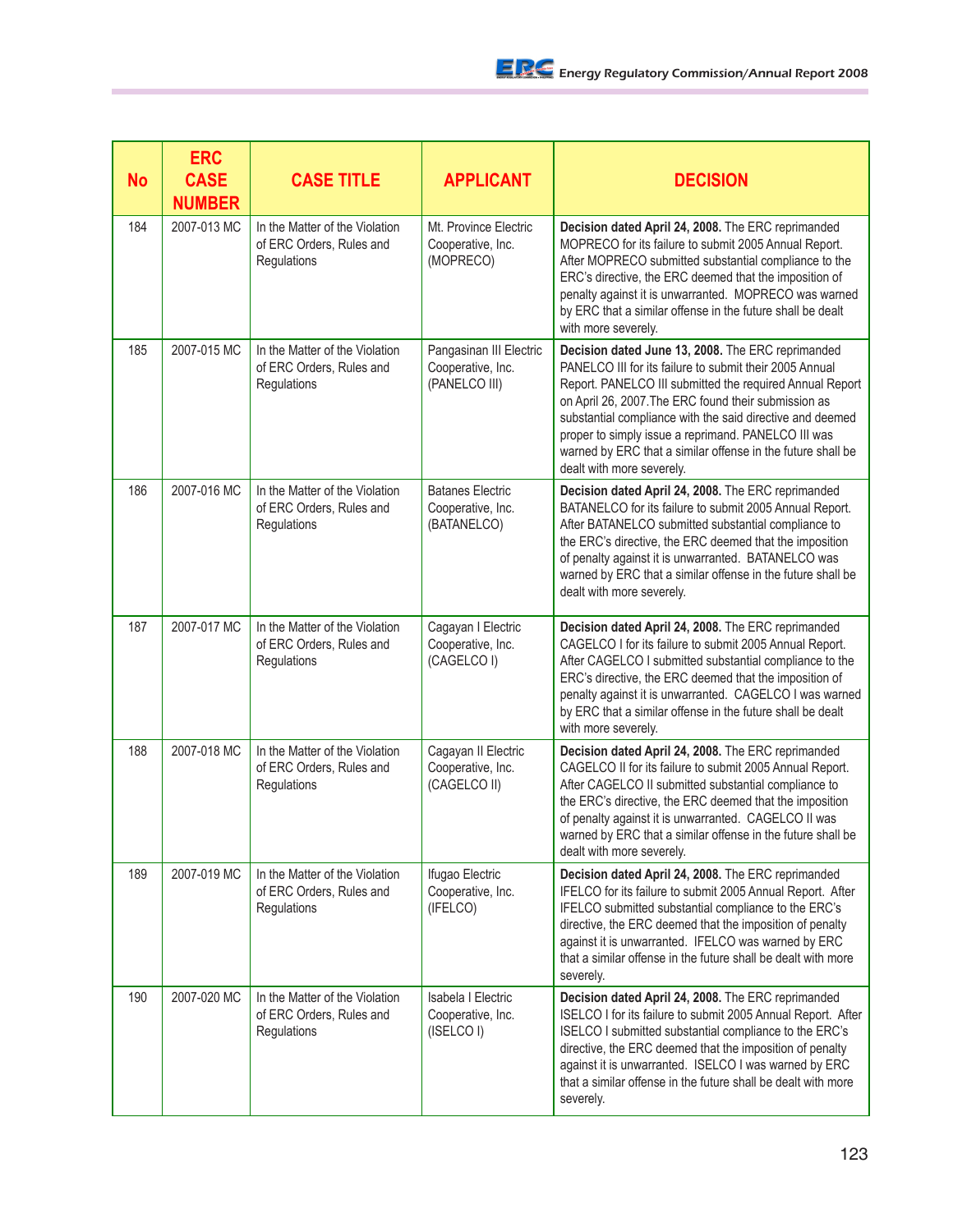| <b>No</b> | <b>ERC</b><br><b>CASE</b><br><b>NUMBER</b> | <b>CASE TITLE</b>                                                         | <b>APPLICANT</b>                                                         | <b>DECISION</b>                                                                                                                                                                                                                                                                                                                                                                                      |
|-----------|--------------------------------------------|---------------------------------------------------------------------------|--------------------------------------------------------------------------|------------------------------------------------------------------------------------------------------------------------------------------------------------------------------------------------------------------------------------------------------------------------------------------------------------------------------------------------------------------------------------------------------|
| 191       | 2007-021 MC                                | In the Matter of the Violation<br>of ERC Orders, Rules and<br>Regulations | Isabela II Electric<br>Cooperative, Inc.<br>(ISELCO II)                  | Decision dated April 24, 2008. The ERC reprimanded<br>ISELCO II for its failure to submit 2005 Annual Report.<br>After ISELCO II submitted substantial compliance to the<br>ERC's directive, the ERC deemed that the imposition of<br>penalty against it is unwarranted. ISELCO II was warned<br>by ERC that a similar offense in the future shall be dealt<br>with more severely.                   |
| 192       | 2007-022 MC                                | In the Matter of the Violation<br>of ERC Orders, Rules and<br>Regulations | Kalinga Apayao<br>Electric Cooperative,<br>Inc. (KAELCO)                 | Decision dated April 24, 2008. The ERC reprimanded<br>KAELCO for its failure to submit 2005 Annual Report. After<br>KAELCO submitted substantial compliance to the ERC's<br>directive, the ERC deemed that the imposition of penalty<br>against it is unwarranted. KAELCO was warned by ERC<br>that a similar offense in the future shall be dealt with more<br>severely.                            |
| 193       | 2007-024 MC                                | In the Matter of the Violation<br>of ERC Orders, Rules and<br>Regulations | Quirino Electric<br>Cooperative, Inc.<br>(QUIRELCO)                      | Decision dated April 24, 2008. The ERC reprimanded<br>QUIRELCO for its failure to submit 2005 Annual Report.<br>After QUIRELCO submitted substantial compliance to the<br>ERC's directive, the ERC deemed that the imposition of<br>penalty against it is unwarranted. QUIRELCO was warned<br>by ERC that a similar offense in the future shall be dealt<br>with more severely.                      |
| 194       | 2007-025 MC                                | In the Matter of the Violation<br>of ERC Orders, Rules and<br>Regulations | Nueva Ecija I Electric<br>Cooperative, Inc.<br>(NEECOI)                  | Decision dated April 24, 2008. The ERC reprimanded<br>NEECO I for its failure to submit 2005 Annual Report. After<br>NEECO I submitted substantial compliance to the ERC's<br>directive, the ERC deemed that the imposition of penalty<br>against it is unwarranted. NEECO I was warned by ERC<br>that a similar offense in the future shall be dealt with more<br>severely.                         |
| 195       | 2007-026 MC                                | In the Matter of the Violation<br>of ERC Orders, Rules and<br>Regulations | Nueva Ecija II-Area 1<br>Electric Cooperative,<br>Inc. (NEECO II-Area 1) | Decision dated April 24, 2008. The ERC reprimanded<br>NEECO II-Area 1 for its failure to submit 2005 Annual<br>Report. After NEECO II-Area 1 submitted substantial<br>compliance to the ERC's directive, the ERC deemed that<br>the imposition of penalty against it is unwarranted. NEECO<br>II-Area 1 was warned by ERC that a similar offense in the<br>future shall be dealt with more severely. |
| 196       | 2007-027 MC                                | In the Matter of the Violation<br>of ERC Orders, Rules and<br>Regulations | Nueva Ecija II-Area 2<br>Electric Cooperative,<br>Inc. (NEECO II-Area 2) | Decision dated April 24, 2008. The ERC reprimanded<br>NEECO II-Area 2 for its failure to submit 2005 Annual<br>Report. After NEECO II-Area 2 submitted substantial<br>compliance to the ERC's directive, the ERC deemed that<br>the imposition of penalty against it is unwarranted. NEECO<br>II-Area 2 was warned by ERC that a similar offense in the<br>future shall be dealt with more severely. |
| 197       | 2007-028 MC                                | In the Matter of the Violation<br>of ERC Orders, Rules and<br>Regulations | Pampanga I Electric<br>Cooperative, Inc.<br>(PELCO I)                    | Decision dated April 24, 2008. The ERC reprimanded<br>PELCO I for its failure to submit 2005 Annual Report. After<br>PELCO I submitted substantial compliance to the ERC's<br>directive, the ERC deemed that the imposition of penalty<br>against it is unwarranted. PELCO I was warned by ERC<br>that a similar offense in the future shall be dealt with more<br>severely.                         |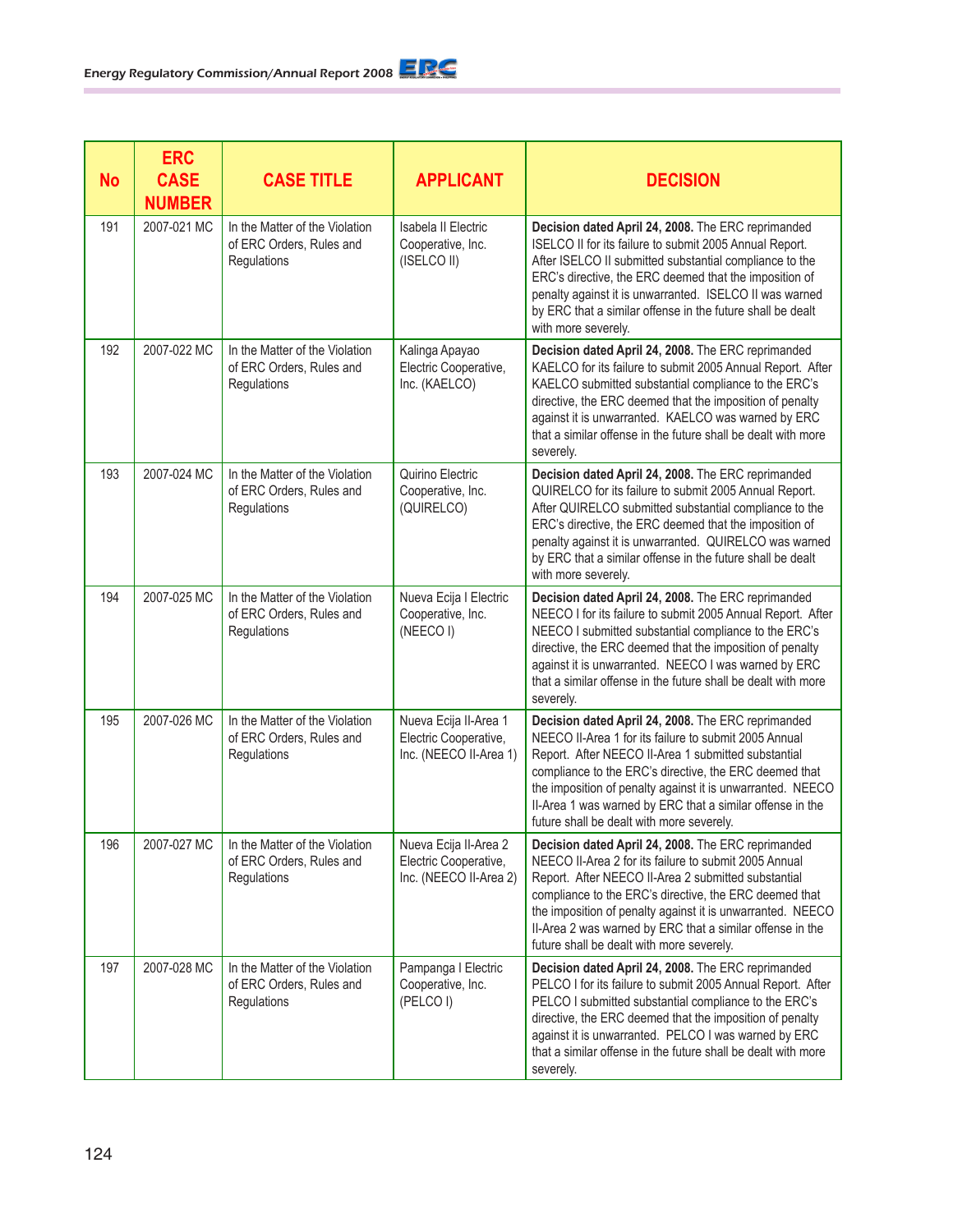| <b>No</b> | <b>ERC</b><br><b>CASE</b><br><b>NUMBER</b> | <b>CASE TITLE</b>                                                                                                                   | <b>APPLICANT</b>                                                           | <b>DECISION</b>                                                                                                                                                                                                                                                                                                                                                                    |
|-----------|--------------------------------------------|-------------------------------------------------------------------------------------------------------------------------------------|----------------------------------------------------------------------------|------------------------------------------------------------------------------------------------------------------------------------------------------------------------------------------------------------------------------------------------------------------------------------------------------------------------------------------------------------------------------------|
| 198       | 2007-029 MC                                | In the Matter of the Violation<br>of ERC Orders, Rules and<br>Regulations                                                           | Pampanga II Electric<br>Cooperative, Inc.<br>(PELCO II)                    | Decision dated April 24, 2008. The ERC reprimanded<br>PELCO II for its failure to submit 2005 Annual Report. After<br>PELCO II submitted substantial compliance to the ERC's<br>directive, the ERC deemed that the imposition of penalty<br>against it is unwarranted. PELCO II was warned by ERC<br>that a similar offense in the future shall be dealt with more<br>severely.    |
| 199       | 2007-030 MC                                | In the Matter of the Violation<br>of ERC Orders, Rules and<br>Regulations                                                           | Pampanga III Electric<br>Cooperative, Inc.<br>(PELCO III)                  | Decision dated April 24, 2008. The ERC reprimanded<br>PELCO III for its failure to submit 2005 Annual Report.<br>After PELCO III submitted substantial compliance to the<br>ERC's directive, the ERC deemed that the imposition of<br>penalty against it is unwarranted. PELCO III was warned<br>by ERC that a similar offense in the future shall be dealt<br>with more severely. |
| 200       | 2007-031 MC                                | In the Matter of the Violation<br>of ERC Orders, Rules and<br>Regulations                                                           | Pampanga Rural<br><b>Electric Service</b><br>Cooperative, Inc.<br>(PRESCO) | Decision dated April 24, 2008. The ERC reprimanded<br>PRESCO for its failure to submit 2005 Annual Report. After<br>PRESCO submitted substantial compliance to the ERC's<br>directive, the ERC deemed that the imposition of penalty<br>against it is unwarranted. PRESCO was warned by ERC<br>that a similar offense in the future shall be dealt with more<br>severely.          |
| 201       | 2007-032 MC                                | In the Matter of the Violation<br>of ERC Orders, Rules and<br>Regulations                                                           | Peninsula Electric<br>Cooperative, Inc.<br>(PENELCO)                       | Decision dated April 24, 2008. The ERC reprimanded<br>PENELCO for its failure to submit 2005 Annual Report.<br>After PENELCO submitted substantial compliance to the<br>ERC's directive, the ERC deemed that the imposition of<br>penalty against it is unwarranted. PENELCO was warned<br>by ERC that a similar offense in the future shall be dealt<br>with more severely.       |
| 202       | 2007-033 MC                                | In the Matter of the Violation<br>of ERC Orders, Rules and<br>Regulations                                                           | San Jose City Electric<br>Cooperative, Inc.<br>(SAJELCO)                   | Decision dated April 24, 2008. The ERC reprimanded<br>SAJELCO for its failure to submit 2005 Annual Report.<br>After SAJELCO submitted substantial compliance to the<br>ERC's directive, the ERC deemed that the imposition of<br>penalty against it is unwarranted. SAJELCO was warned<br>by ERC that a similar offense in the future shall be dealt<br>with more severely.       |
| 203       | 2007-034 MC                                | In the Matter of the Violation<br>of ERC Orders, Rules and<br>Regulations                                                           | <b>Tarlac I Electric</b><br>Cooperative, Inc.<br>(TARELCO I)               | Decision dated April 24, 2008. The ERC reprimanded<br>TARELCO I for its failure to submit 2005 Annual Report.<br>After TARELCO I submitted substantial compliance to the<br>ERC's directive, the ERC deemed that the imposition of<br>penalty against it is unwarranted. TARELCO I was warned<br>by ERC that a similar offense in the future shall be dealt<br>with more severely. |
| 204       | 2007-034 RC                                | In the Matter of the Application<br>for Approval of the Revision of<br>Rates in Accordance with the<br>Provisions of R.A. 9136, and | Iligan Light and Power<br>Inc. (ILPI)                                      | Decision dated January 9, 2008. The ERC approved the<br>application filed by ILPI for revised rate schedules and<br>appraisal of its properties, with modification. Total Revenue<br>Requirement (TRR) approved is PhP134,377,457 which is                                                                                                                                         |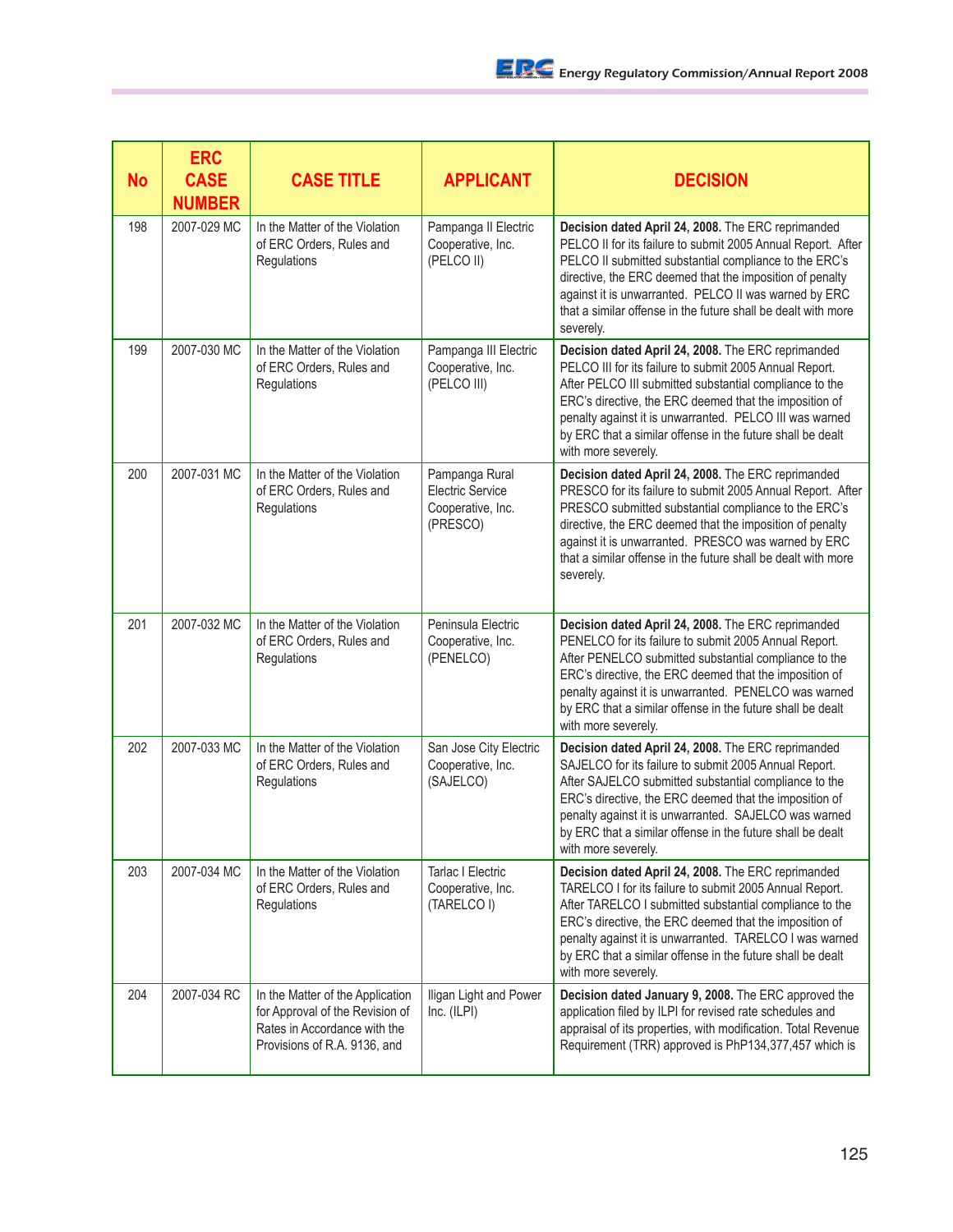| <b>No</b> | <b>ERC</b><br><b>CASE</b><br><b>NUMBER</b> | <b>CASE TITLE</b>                                                                                  | <b>APPLICANT</b>                                               | <b>DECISION</b>                                                                                                                                                                                                                                                                                                                                                                       |
|-----------|--------------------------------------------|----------------------------------------------------------------------------------------------------|----------------------------------------------------------------|---------------------------------------------------------------------------------------------------------------------------------------------------------------------------------------------------------------------------------------------------------------------------------------------------------------------------------------------------------------------------------------|
|           |                                            | for Approval of Appraisal of<br>Properties, with Prayer for Is-<br>suance of Provisional Authority |                                                                | equivalent to an average rate adjustment of PhP0.0468/<br>kWh. A sound value appraisal of ILPI's properties, plant and<br>equipment in the amount of PhP296,938,300 was granted.<br>Finally, the maximum lifeline level is 100 kHz at 50%, with<br>subsidy Non-lifeline Customers at PhP0.0096/kWh.                                                                                   |
| 205       | 2007-035 MC                                | In the Matter of the Violation<br>of ERC Orders, Rules and<br>Regulations                          | <b>Tarlac II Electric</b><br>Cooperative, Inc.<br>(TARELCO II) | Decision dated April 24, 2008. The ERC reprimanded<br>TARELCO II for its failure to submit 2005 Annual Report.<br>After TARELCO II submitted substantial compliance to the<br>ERC's directive, the ERC deemed that the imposition of<br>penalty against it is unwarranted. TARELCO II was warned<br>by ERC that a similar offense in the future shall be dealt<br>with more severely. |
| 206       | 2007-036 MC                                | In the Matter of the Violation<br>of ERC Orders, Rules and<br>Regulations                          | Zambales I Electric<br>Cooperative, Inc.<br>(ZAMECO I)         | Decision dated April 24, 2008. The ERC reprimanded<br>ZAMECO I for its failure to submit 2005 Annual Report.<br>After ZAMECO I submitted substantial compliance to the<br>ERC's directive, the ERC deemed that the imposition of<br>penalty against it is unwarranted. ZAMECO I was warned<br>by ERC that a similar offense in the future shall be dealt<br>with more severely.       |
| 207       | 2007-037 MC                                | In the Matter of the Violation<br>of ERC Orders, Rules and<br>Regulations                          | Zambales II Electric<br>Cooperative, Inc.<br>(ZAMECO II)       | Decision dated April 24, 2008. The ERC reprimanded<br>ZAMECO II for its failure to submit 2005 Annual Report.<br>After ZAMECO II submitted substantial compliance to the<br>ERC's directive, the ERC deemed that the imposition of<br>penalty against it is unwarranted. ZAMECO II was warned<br>by ERC that a similar offense in the future shall be dealt<br>with more severely.    |
| 208       | 2007-038 MC                                | In the Matter of the Violation<br>of ERC Orders, Rules and<br>Regulations                          | Batangas I Electric<br>Cooperative, Inc.<br>(BATELEC I)        | Decision dated April 24, 2008. The ERC reprimanded<br>BATELEC I for its failure to submit 2005 Annual Report.<br>After BATELEC I submitted substantial compliance to the<br>ERC's directive, the ERC deemed that the imposition of<br>penalty against it is unwarranted. BATELEC I was warned<br>by ERC that a similar offense in the future shall be dealt<br>with more severely.    |
| 209       | 2007-040 MC                                | In the Matter of the Violation<br>of ERC Orders, Rules and<br>Regulations                          | Busuanga Island<br>Electric Cooperative,<br>Inc. (BISELCO)     | Decision dated April 24, 2008. The ERC reprimanded<br>BISELCO for its failure to submit 2005 Annual Report.<br>After BISELCO submitted substantial compliance to the<br>ERC's directive, the ERC deemed that the imposition of<br>penalty against it is unwarranted. BISELCO was warned<br>by ERC that a similar offense in the future shall be dealt<br>with more severely.          |
| 210       | 2007-041 MC                                | In the Matter of the Violation<br>of ERC Orders, Rules and<br>Regulations                          | First Laguna Electric<br>Cooperative, Inc.<br>(FLECO)          | Decision dated May 15, 2008. The ERC reprimanded<br>FLECO for its failure to submit 2005 Annual Report. It<br>eventually submitted the 2005 Annual Report on April 17,<br>2008. FLECO was warned by ERC that a similar offense in<br>the future shall be dealt with more severely.                                                                                                    |
| 211       | 2007-042 MC                                | In the Matter of the Violation<br>of ERC Orders, Rules and<br>Regulations                          | Lubang Electric<br>Cooperative, Inc.<br>(LUBELCO)              | Decision dated April 24, 2008. The ERC reprimanded<br>LUBELCO for its failure to submit 2005 Annual Report.<br>After LUBELCO submitted substantial compliance to the                                                                                                                                                                                                                  |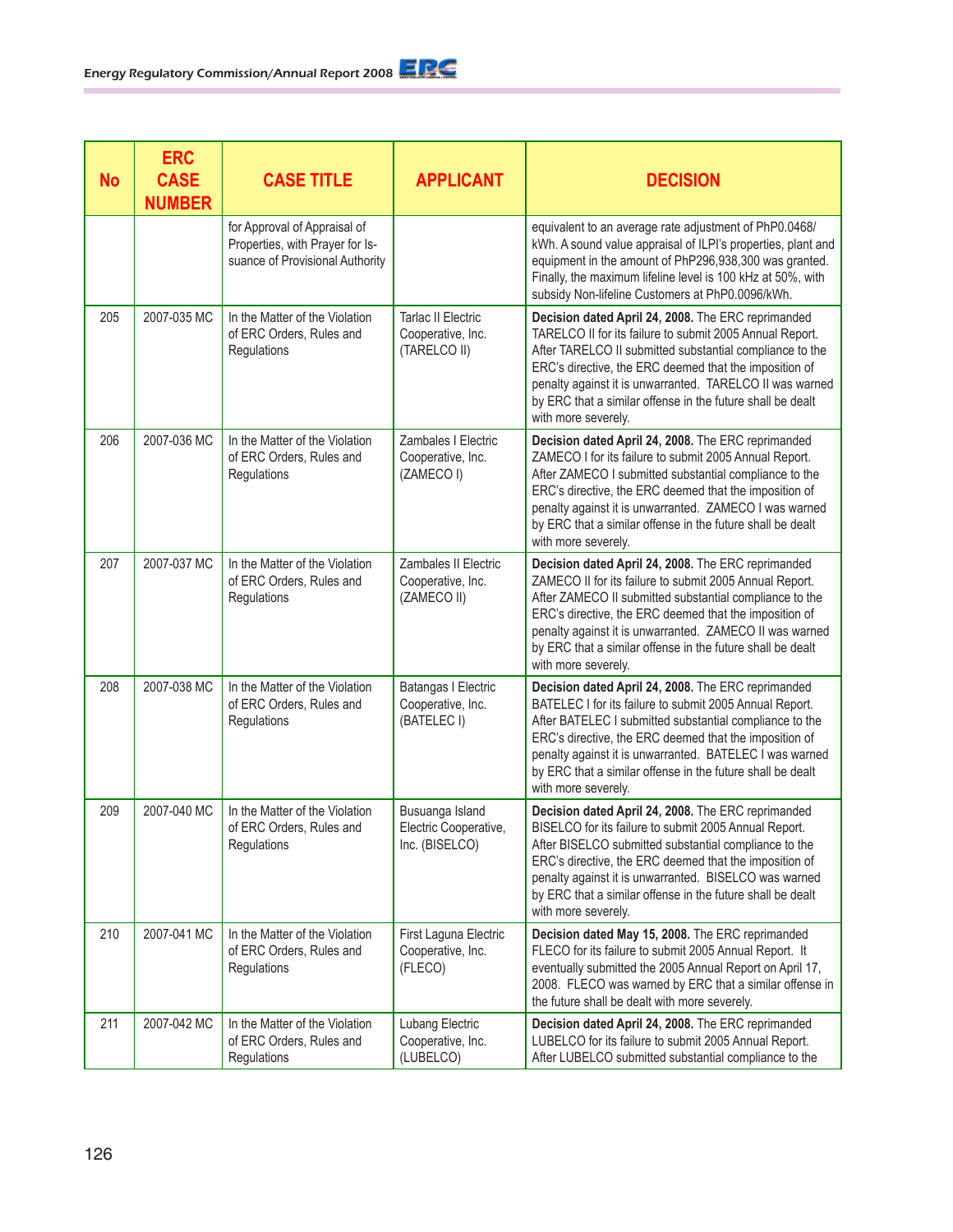| <b>No</b> | <b>ERC</b><br><b>CASE</b><br><b>NUMBER</b> | <b>CASE TITLE</b>                                                                                                                                                         | <b>APPLICANT</b>                                               | <b>DECISION</b>                                                                                                                                                                                                                                                                                                                                                                                                                                                                                                                                                                |
|-----------|--------------------------------------------|---------------------------------------------------------------------------------------------------------------------------------------------------------------------------|----------------------------------------------------------------|--------------------------------------------------------------------------------------------------------------------------------------------------------------------------------------------------------------------------------------------------------------------------------------------------------------------------------------------------------------------------------------------------------------------------------------------------------------------------------------------------------------------------------------------------------------------------------|
|           |                                            |                                                                                                                                                                           |                                                                | ERC's directive, the ERC deemed that the imposition of<br>penalty against it is unwarranted. LUBELCO was warned<br>by ERC that a similar offense in the future shall be dealt<br>with more severely.                                                                                                                                                                                                                                                                                                                                                                           |
| 212       | 2007-042 RC                                | In the Matter of the Application<br>for Approval of the Rate Adjust-<br>ments in Accordance with the<br>Provisions of R.A. 9136, with<br>Prayer for Provisional Authority | Cagayan I Electric<br>Cooperative, Inc.<br>(CAGELCO I)         | Decision dated January 23, 2008. The ERC approved,<br>with modification, the application filed by CAGELCO I<br>for rate adjustment. Total Revenue Requirement (TRR)<br>approved is PhP114,698,728.00 which is equivalent to an<br>average rate adjustment of PhP0.1248/kWh. Maximum<br>lifeline level set at 20kWh at 50% discount, with subsidy<br>to Non-lifeline Customers at PhP0.0793/kWh. Finally,<br>considering that the capital reinvestment fund comes from<br>the member-consumers of CAGELCO I, it was directed by<br>ERC to record it as their patronage capital. |
| 213       | 2007-043 MC                                | In the Matter of the Violation<br>of ERC Orders, Rules and<br>Regulations                                                                                                 | Marinduque Electric<br>Cooperative, Inc.<br>(MARELCO)          | Decision dated April 24, 2008. The ERC reprimanded<br>MARELCO for its failure to submit 2005 Annual Report.<br>After MARELCO submitted substantial compliance to the<br>ERC's directive, the ERC deemed that the imposition of<br>penalty against it is unwarranted. MARELCO was warned<br>by ERC that a similar offense in the future shall be dealt<br>with more severely.                                                                                                                                                                                                   |
| 214       | 2007-046 MC                                | In the Matter of the Violation<br>of ERC Orders, Rules and<br>Regulations                                                                                                 | Palawan Electric<br>Cooperative, Inc.<br>(PALECO)              | Decision dated April 24, 2008. The ERC reprimanded<br>PALECO for its failure to submit 2005 Annual Report. After<br>PALECO submitted substantial compliance to the ERC's<br>directive, the ERC deemed that the imposition of penalty<br>against it is unwarranted. PALECO was warned by ERC<br>that a similar offense in the future shall be dealt with more<br>severely.                                                                                                                                                                                                      |
| 215       | 2007-048 MC                                | In the Matter of the Violation<br>of ERC Orders, Rules and<br>Regulations                                                                                                 | Quezon II Electric<br>Cooperative, Inc.<br>(QUEZELCO II)       | Decision dated May 14, 2008. The ERC reprimanded<br>QUEZELCO II for its failure to submit 2005 Annual Report.<br>It submitted its explanation and 2005 Annual Report<br>on February 20, 2007 and April 24, 2008, respectively.<br>QUEZELCO II was warned by ERC that a similar offense in<br>the future shall be dealt with more severely.                                                                                                                                                                                                                                     |
| 216       | 2007-049 MC                                | In the Matter of the Violation<br>of ERC Orders, Rules and<br>Regulations                                                                                                 | Romblon Electric<br>Cooperative, Inc.<br>(ROMELCO)             | Decision dated April 24, 2008. The ERC reprimanded<br>ROMELCO for its failure to submit 2005 Annual Report.<br>After ROMELCO submitted substantial compliance to the<br>ERC's directive, the ERC deemed that the imposition of<br>penalty against it is unwarranted. ROMELCO was warned<br>by ERC that a similar offense in the future shall be dealt<br>with more severely.                                                                                                                                                                                                   |
| 217       | 2007-050 MC                                | In the Matter of the Violation<br>of ERC Orders, Rules and<br>Regulations                                                                                                 | <b>Tablas Island Electric</b><br>Cooperative, Inc.<br>(TIELCO) | Decision dated April 24, 2008. The ERC reprimanded<br>TIELCO for its failure to submit 2005 Annual Report. After<br>TIELCO submitted substantial compliance to the ERC's<br>directive, the ERC deemed that the imposition of penalty<br>against it is unwarranted. TIELCO was warned by ERC<br>that a similar offense in the future shall be dealt with more<br>severely.                                                                                                                                                                                                      |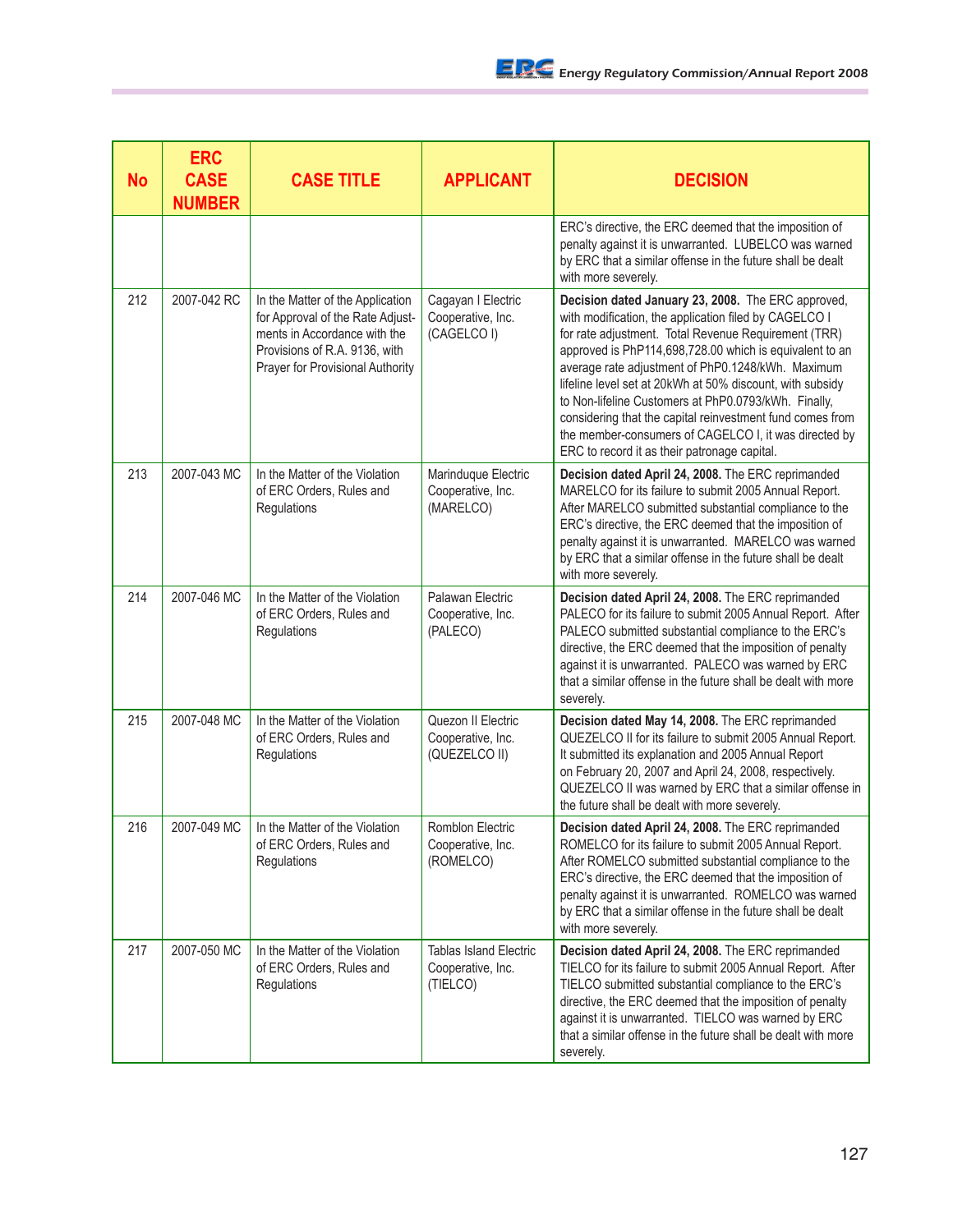| No  | <b>ERC</b><br><b>CASE</b><br><b>NUMBER</b> | <b>CASE TITLE</b>                                                         | <b>APPLICANT</b>                                         | <b>DECISION</b>                                                                                                                                                                                                                                                                                                                                                                 |
|-----|--------------------------------------------|---------------------------------------------------------------------------|----------------------------------------------------------|---------------------------------------------------------------------------------------------------------------------------------------------------------------------------------------------------------------------------------------------------------------------------------------------------------------------------------------------------------------------------------|
| 218 | 2007-051 MC                                | In the Matter of the Violation<br>of ERC Orders, Rules and<br>Regulations | <b>Aklan Electric</b><br>Cooperative, Inc.<br>(AKELCO)   | Decision dated April 24, 2008. The ERC reprimanded<br>AKELCO for its failure to submit 2005 Annual Report. After<br>AKELCO submitted substantial compliance to the ERC's<br>directive, the ERC deemed that the imposition of penalty<br>against it is unwarranted. AKELCO was warned by ERC<br>that a similar offense in the future shall be dealt with more<br>severely.       |
| 219 | 2007-052 MC                                | In the Matter of the Violation<br>of ERC Orders, Rules and<br>Regulations | Antique Electric<br>Cooperative, Inc.<br>(ANTECO)        | Decision dated April 24, 2008. The ERC reprimanded<br>ANTECO for its failure to submit 2005 Annual Report. After<br>ANTECO submitted substantial compliance to the ERC's<br>directive, the ERC deemed that the imposition of penalty<br>against it is unwarranted. ANTECO was warned by ERC<br>that a similar offense in the future shall be dealt with more<br>severely.       |
| 220 | 2007-053 MC                                | In the Matter of the Violation<br>of ERC Orders, Rules and<br>Regulations | Capiz Electric<br>Cooperative, Inc.<br>(CAPELCO)         | Decision dated April 24, 2008. The ERC reprimanded<br>CAPELCO for its failure to submit 2005 Annual Report.<br>After CAPELCO submitted substantial compliance to the<br>ERC's directive, the ERC deemed that the imposition of<br>penalty against it is unwarranted. CAPELCO was warned<br>by ERC that a similar offense in the future shall be dealt<br>with more severely.    |
| 221 | 2007-054 MC                                | In the Matter of the Violation<br>of ERC Orders, Rules and<br>Regulations | Central Negros Electric<br>Cooperative, Inc.<br>(CENECO) | Decision dated April 24, 2008. The ERC reprimanded<br>CENECO for its failure to submit 2005 Annual Report. After<br>CENECO submitted substantial compliance to the ERC's<br>directive, the ERC deemed that the imposition of penalty<br>against it is unwarranted. CENECO was warned by ERC<br>that a similar offense in the future shall be dealt with more<br>severely.       |
| 222 | 2007-055 MC                                | In the Matter of the Violation<br>of ERC Orders, Rules and<br>Regulations | Guimaras Electric<br>Cooperative, Inc.<br>(GUIMELCO)     | Decision dated April 24, 2008. The ERC reprimanded<br>GUIMELCO for its failure to submit 2005 Annual Report.<br>After GUIMELCO submitted substantial compliance to the<br>ERC's directive, the ERC deemed that the imposition of<br>penalty against it is unwarranted. GUIMELCO was warned<br>by ERC that a similar offense in the future shall be dealt<br>with more severely. |
| 223 | 2007-056 MC                                | In the Matter of the Violation<br>of ERC Orders, Rules and<br>Regulations | Iloilo I Electric<br>Cooperative, Inc.<br>(ILECO I)      | Decision dated April 24, 2008. The ERC reprimanded<br>ILECO I for its failure to submit 2005 Annual Report. After<br>ILECO I submitted substantial compliance to the ERC's<br>directive, the ERC deemed that the imposition of penalty<br>against it is unwarranted. ILECO I was warned by ERC<br>that a similar offense in the future shall be dealt with more<br>severely.    |
| 224 | 2007-057 MC                                | In the Matter of the Violation<br>of ERC Orders, Rules and<br>Regulations | Iloilo II Electric<br>Cooperative, Inc.<br>(ILECO II)    | Decision dated April 24, 2008. The ERC reprimanded<br>ILECO II for its failure to submit 2005 Annual Report. After<br>ILECO II submitted substantial compliance to the ERC's<br>directive, the ERC deemed that the imposition of penalty<br>against it is unwarranted. ILECO II was warned by ERC                                                                               |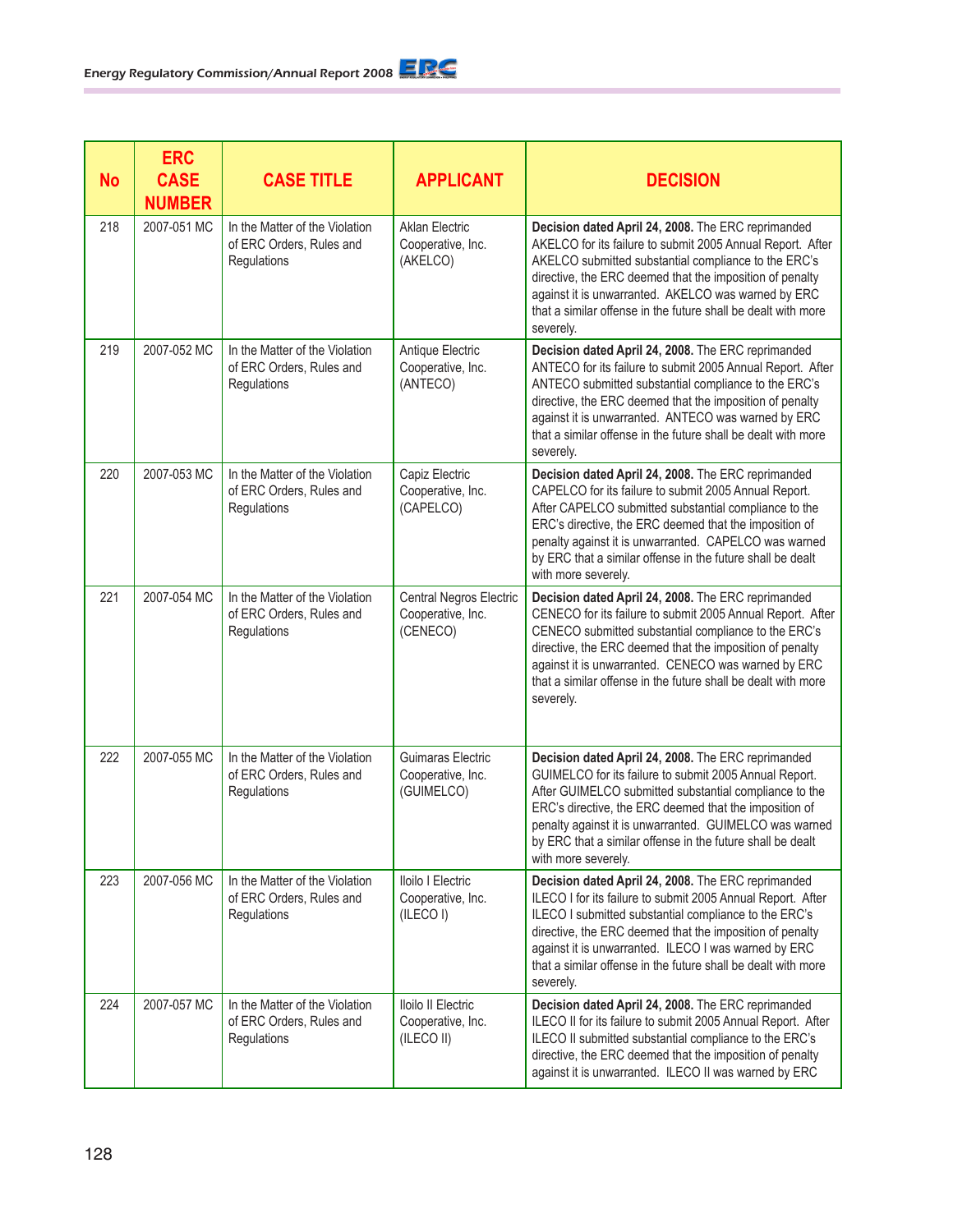| <b>No</b> | <b>ERC</b><br><b>CASE</b><br><b>NUMBER</b> | <b>CASE TITLE</b>                                                                                                                                             | <b>APPLICANT</b>                                             | <b>DECISION</b>                                                                                                                                                                                                                                                                                                                                                                    |
|-----------|--------------------------------------------|---------------------------------------------------------------------------------------------------------------------------------------------------------------|--------------------------------------------------------------|------------------------------------------------------------------------------------------------------------------------------------------------------------------------------------------------------------------------------------------------------------------------------------------------------------------------------------------------------------------------------------|
|           |                                            |                                                                                                                                                               |                                                              | that a similar offense in the future shall be dealt with more<br>severely.                                                                                                                                                                                                                                                                                                         |
| 225       | 2007-058 MC                                | In the Matter of the Violation<br>of ERC Orders, Rules and<br>Regulations                                                                                     | Iloilo III Electric<br>Cooperative, Inc.<br>(ILECO III)      | Decision dated April 24, 2008. The ERC reprimanded<br>ILECO III for its failure to submit 2005 Annual Report. After<br>ILECO III submitted substantial compliance to the ERC's<br>directive, the ERC deemed that the imposition of penalty<br>against it is unwarranted. ILECO III was warned by ERC<br>that a similar offense in the future shall be dealt with more<br>severely. |
| 226       | 2007-059 MC                                | In the Matter of the Violation<br>of ERC Orders, Rules and<br>Regulations                                                                                     | Negros Occidental<br>Electric Cooperative,<br>Inc. (NOCECO)  | Decision dated April 24, 2008. The ERC reprimanded<br>NOCECO for its failure to submit 2005 Annual Report.<br>After NOCECO submitted substantial compliance to the<br>ERC's directive, the ERC deemed that the imposition of<br>penalty against it is unwarranted. NOCECO was warned<br>by ERC that a similar offense in the future shall be dealt<br>with more severely.          |
| 227       | 2007-060 MC                                | In the Matter of the Violation<br>of ERC Orders, Rules and<br>Regulations                                                                                     | V-M-C Rural Electric<br>Cooperative, Inc.<br>(VRESCO)        | Decision dated April 24, 2008. The ERC reprimanded<br>VRESCO for its failure to submit 2005 Annual Report. After<br>VRESCO submitted substantial compliance to the ERC's<br>directive, the ERC deemed that the imposition of penalty<br>against it is unwarranted. VRESCO was warned by ERC<br>that a similar offense in the future shall be dealt with more<br>severely.          |
| 228       | 2007-060 RC                                | In the Matter of the Applica-<br>tion for Approval of Revised<br>Rate Schedules and Appraisal<br>of Property, with Prayer for<br><b>Provisional Authority</b> | Panay Electric<br>Company, Inc.<br>(PECO)                    | Decision dated August 4, 2008. The ERC denied, for<br>lack of merit, PECO's Motion for Reconsideration as well<br>as the Supplemental Motion for Reconsideration.                                                                                                                                                                                                                  |
| 229       | 2007-061 MC                                | In the Matter of the Violation<br>of ERC Orders, Rules and<br>Regulations                                                                                     | Bantayan Island<br>Electric Cooperative,<br>Inc. (BANELCO)   | Decision dated April 24, 2008. The ERC reprimanded<br>BANELCO for its failure to submit 2005 Annual Report.<br>After BANELCO submitted substantial compliance to the<br>ERC's directive, the ERC deemed that the imposition of<br>penalty against it is unwarranted. BANELCO was warned<br>by ERC that a similar offense in the future shall be dealt<br>with more severely.       |
| 230       | 2007-063 MC                                | In the Matter of the Violation<br>of ERC Orders, Rules and<br>Regulations                                                                                     | <b>Bohol II Electric</b><br>Cooperative, Inc.<br>(BOHECO II) | Decision dated April 24, 2008. The ERC reprimanded<br>BOHECO II for its failure to submit 2005 Annual Report.<br>After BOHECO II submitted substantial compliance to the<br>ERC's directive, the ERC deemed that the imposition of<br>penalty against it is unwarranted. BOHECO II was warned<br>by ERC that a similar offense in the future shall be dealt<br>with more severely. |
| 231       | 2007-064 MC                                | In the Matter of the Violation<br>of ERC Orders, Rules and<br>Regulations                                                                                     | Camotes Island<br>Electric Cooperative,<br>Inc. (CELCO)      | Decision dated April 24, 2008. The ERC reprimanded<br>CELCO for its failure to submit 2005 Annual Report. After<br>CELCO submitted substantial compliance to the ERC's<br>directive, the ERC deemed that the imposition of penalty<br>against it is unwarranted. CELCO was warned by ERC<br>that a similar offense in the future shall be dealt with more<br>severely.             |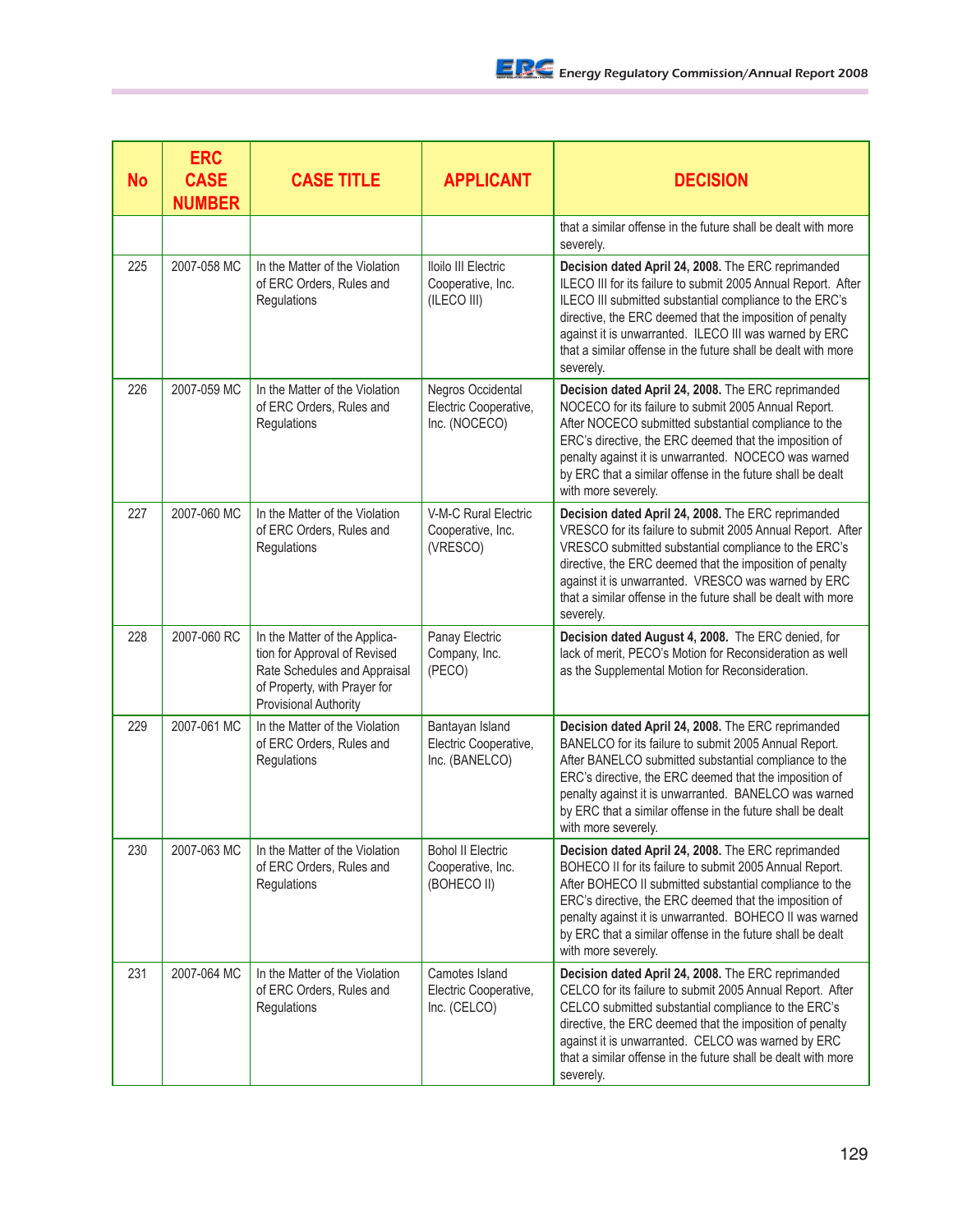| <b>No</b> | <b>ERC</b><br><b>CASE</b><br><b>NUMBER</b> | <b>CASE TITLE</b>                                                                                                                                                         | <b>APPLICANT</b>                                                  | <b>DECISION</b>                                                                                                                                                                                                                                                                                                                                                                                                                                                                                                                                                                |
|-----------|--------------------------------------------|---------------------------------------------------------------------------------------------------------------------------------------------------------------------------|-------------------------------------------------------------------|--------------------------------------------------------------------------------------------------------------------------------------------------------------------------------------------------------------------------------------------------------------------------------------------------------------------------------------------------------------------------------------------------------------------------------------------------------------------------------------------------------------------------------------------------------------------------------|
| 232       | 2007-065 MC                                | In the Matter of the Violation<br>of ERC Orders, Rules and<br>Regulations                                                                                                 | Cebu I Electric<br>Cooperative, Inc.<br>(CEBECO I)                | Decision dated April 24, 2008. The ERC reprimanded<br>CEBECO I for its failure to submit 2005 Annual Report.<br>After CEBECO I submitted substantial compliance to the<br>ERC's directive, the ERC deemed that the imposition of<br>penalty against it is unwarranted. CEBECO I was warned<br>by ERC that a similar offense in the future shall be dealt<br>with more severely.                                                                                                                                                                                                |
| 233       | 2007-066 MC                                | In the Matter of the Violation<br>of ERC Orders, Rules and<br>Regulations                                                                                                 | Cebu II Electric<br>Cooperative, Inc.<br>(CEBECO II)              | Decision dated April 24, 2008. The ERC reprimanded CE-<br>BECO II for its failure to submit 2005 Annual Report. After<br>CEBECO II submitted substantial compliance to the ERC's<br>directive, the ERC deemed that the imposition of penalty<br>against it is unwarranted. CEBECO II was warned by ERC<br>that a similar offense in the future shall be dealt with more<br>severely.                                                                                                                                                                                           |
| 234       | 2007-067 MC                                | In the Matter of the Violation<br>of ERC Orders, Rules and<br>Regulations                                                                                                 | Cebu III Electric<br>Cooperative, Inc.<br>(CEBECO III)            | Decision dated April 24, 2008. The ERC reprimanded<br>CEBECO III for its failure to submit 2005 Annual Report.<br>After CEBECO III submitted substantial compliance to the<br>ERC's directive, the ERC deemed that the imposition of<br>penalty against it is unwarranted. CEBECO III was warned<br>by ERC that a similar offense in the future shall be dealt<br>with more severely.                                                                                                                                                                                          |
| 235       | 2007-068 MC                                | In the Matter of the Violation<br>of ERC Orders, Rules and<br>Regulations                                                                                                 | Negros Oriental I<br>Electric Cooperative,<br>Inc. (NORECO I)     | Decision dated April 24, 2008. The ERC reprimanded<br>NORECO I for its failure to submit 2005 Annual Report.<br>After NORECO I submitted substantial compliance to the<br>ERC's directive, the ERC deemed that the imposition of<br>penalty against it is unwarranted. NORECO I was warned<br>by ERC that a similar offense in the future shall be dealt<br>with more severely.                                                                                                                                                                                                |
| 236       | 2007-069 MC                                | In the Matter of the Violation<br>of ERC Orders, Rules and<br>Regulations                                                                                                 | Negros Oriental II<br>Electric Cooperative,<br>Inc. (NORECO II)   | Decision dated April 24, 2008. The ERC reprimanded<br>NORECO II for its failure to submit 2005 Annual Report.<br>After NORECO II submitted substantial compliance to the<br>ERC's directive, the ERC deemed that the imposition of<br>penalty against it is unwarranted. NORECO II was warned<br>by ERC that a similar offense in the future shall be dealt<br>with more severely.                                                                                                                                                                                             |
| 237       | 2007-069 RC                                | In the Matter of the Application<br>for Approval of the Rate Adjust-<br>ments in Accordance with the<br>Provisions of R.A. 9136, with<br>Prayer for Provisional Authority | Camarines Sur I<br>Electric Cooperative,<br>Inc. (CASURECO I)     | Decision dated January 9, 2008. The ERC approved,<br>with modification, the application filed by CASURECO I<br>for rate adjustment. Total Revenue Requirement (TRR)<br>approved is PhP75,656,687.00 which is equivalent to an<br>average rate adjustment of PhP0.3041/kWh. Maximum<br>lifeline level set at 20kWh at 25% discount, with subsidy<br>to Non-lifeline Customers at PhP0.0859/kWh. Finally,<br>considering that the capital reinvestment fund comes from<br>the member-consumers of CASURECO I, it was directed<br>by ERC to record it as their patronage capital. |
| 238       | 2007-070 MC                                | In the Matter of the Violation<br>of ERC Orders, Rules and<br>Regulations                                                                                                 | Province of Siquijor<br>Electric Cooperative,<br>Inc. (PROSIELCO) | Decision dated April 24, 2008. The ERC reprimanded<br>PROSIELCO for its failure to submit 2005 Annual Report.<br>After PROSIELCO submitted substantial compliance to the<br>ERC's directive, the ERC deemed that the imposition                                                                                                                                                                                                                                                                                                                                                |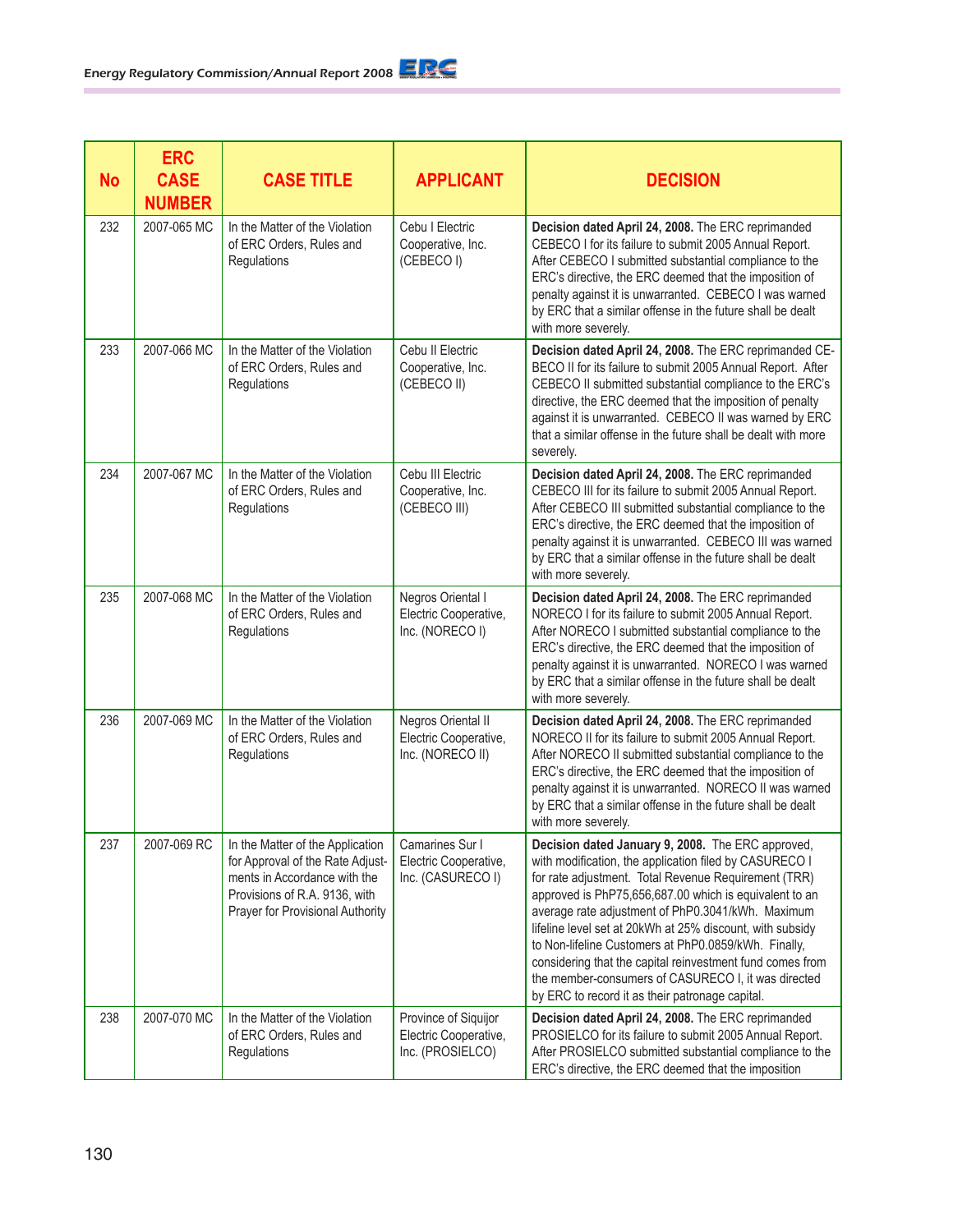| <b>No</b> | <b>ERC</b><br><b>CASE</b><br><b>NUMBER</b> | <b>CASE TITLE</b>                                                                                                                                                                                        | <b>APPLICANT</b>                                                   | <b>DECISION</b>                                                                                                                                                                                                                                                                                                                                                                                                                                                                                                                                                                           |
|-----------|--------------------------------------------|----------------------------------------------------------------------------------------------------------------------------------------------------------------------------------------------------------|--------------------------------------------------------------------|-------------------------------------------------------------------------------------------------------------------------------------------------------------------------------------------------------------------------------------------------------------------------------------------------------------------------------------------------------------------------------------------------------------------------------------------------------------------------------------------------------------------------------------------------------------------------------------------|
|           |                                            |                                                                                                                                                                                                          |                                                                    | of penalty against it is unwarranted. PROSIELCO was<br>warned by ERC that a similar offense in the future shall be<br>dealt with more severely.                                                                                                                                                                                                                                                                                                                                                                                                                                           |
| 239       | 2007-071 MC                                | In the Matter of the Violation<br>of ERC Orders, Rules and<br>Regulations                                                                                                                                | <b>Biliran Electric</b><br>Cooperative, Inc.<br>(BILECO)           | Decision dated April 24, 2008. The ERC reprimanded<br>BILECO for its failure to submit 2005 Annual Report. After<br>BILECO submitted substantial compliance to the ERC's<br>directive, the ERC deemed that the imposition of penalty<br>against it is unwarranted. BILECO was warned by ERC<br>that a similar offense in the future shall be dealt with more<br>severely.                                                                                                                                                                                                                 |
| 240       | 2007-072 MC                                | In the Matter of the Violation<br>of ERC Orders, Rules and<br>Regulations                                                                                                                                | Eastern Samar Electric<br>Cooperative, Inc.<br>(ESAMELCO)          | Decision dated April 24, 2008. The ERC reprimanded<br>ESAMELCO for its failure to submit 2005 Annual Report.<br>After ESAMELCO submitted substantial compliance to the<br>ERC's directive, the ERC deemed that the imposition of<br>penalty against it is unwarranted. ESAMELCO was warned<br>by ERC that a similar offense in the future shall be dealt<br>with more severely.                                                                                                                                                                                                           |
| 241       | 2007-073 MC                                | In the Matter of the Violation<br>of ERC Orders, Rules and<br>Regulations                                                                                                                                | Leyte I Electric<br>Cooperative, Inc.<br>(LEYECO I)                | Decision dated April 24, 2008. The ERC reprimanded<br>LEYECO I for its failure to submit 2005 Annual Report.<br>After LEYECO I submitted substantial compliance to the<br>ERC's directive, the ERC deemed that the imposition of<br>penalty against it is unwarranted. LEYECO I was warned<br>by ERC that a similar offense in the future shall be dealt<br>with more severely.                                                                                                                                                                                                           |
| 242       | 2007-073 RC                                | In the Matter of the Application<br>for Approval of New Unbun-<br>dled Rate Adjustments/ Rate<br>Increase in Accordance with<br>the Provisions of R.A. 9136,<br>with Prayer for Provisional<br>Authority | <b>Camarines Norte</b><br>Electric Cooperative,<br>Inc. (CANORECO) | Decision dated January 9, 2008. The ERC approved,<br>with modification, the application filed by CANORECO for<br>new unbundled rate adjustment. Total Revenue Require-<br>ment approved is PhP116,336,983.00 which is equivalent<br>to an average rate adjustment of PhP0.2910/kWh. Maxi-<br>mum lifeline level set at 20kWh at 25% discount, with sub-<br>sidy to Non-lifeline Customers at PhP0.0887/kWh. Finally,<br>considering that the capital reinvestment fund comes from<br>the member-consumers of CANORECO, It was directed by<br>ERC to record it as their patronage capital. |
| 243       | 2007-074 MC                                | In the Matter of the Violation<br>of ERC Orders, Rules and<br>Regulations                                                                                                                                | Leyte II Electric<br>Cooperative, Inc.<br>(LEYECO II)              | Decision dated April 24, 2008. The ERC reprimanded<br>LEYECO II for its failure to submit 2005 Annual Report.<br>After LEYECO II submitted substantial compliance to the<br>ERC's directive, the ERC deemed that the imposition of<br>penalty against it is unwarranted. LEYECO II was warned<br>by ERC that a similar offense in the future shall be dealt<br>with more severely.                                                                                                                                                                                                        |
| 244       | 2007-075 MC                                | In the Matter of the Violation<br>of ERC Orders, Rules and<br>Regulations                                                                                                                                | Leyte III Electric<br>Cooperative, Inc.<br>(LEYECO III)            | Decision dated April 24, 2008. The ERC reprimanded<br>LEYECO III for its failure to submit 2005 Annual Report.<br>After LEYECO III submitted substantial compliance to the<br>ERC's directive, the ERC deemed that the imposition of<br>penalty against it is unwarranted. LEYECO III was warned<br>by ERC that a similar offense in the future shall be dealt<br>with more severely.                                                                                                                                                                                                     |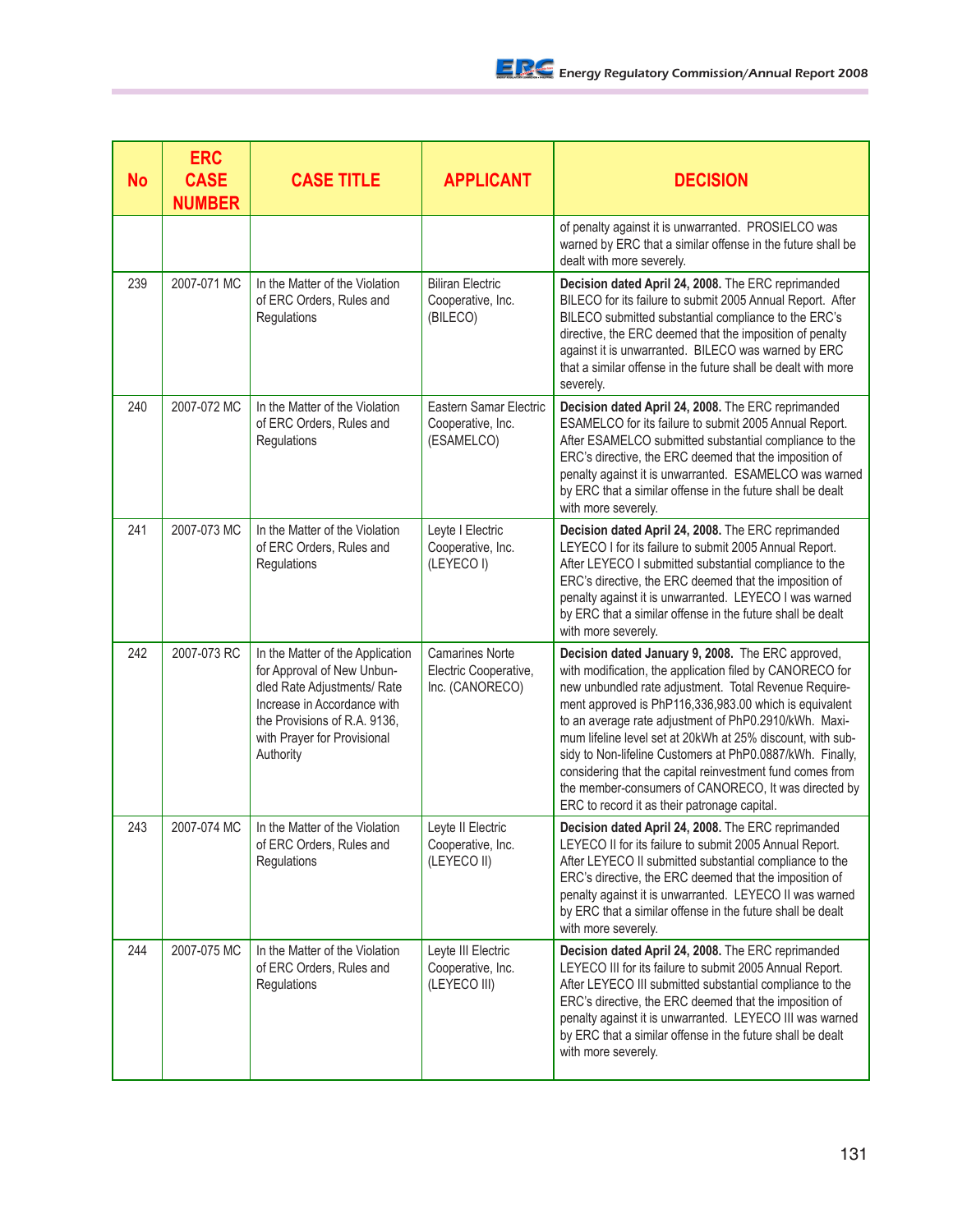| <b>No</b> | <b>ERC</b><br><b>CASE</b><br><b>NUMBER</b> | <b>CASE TITLE</b>                                                                                                                                                 | <b>APPLICANT</b>                                             | <b>DECISION</b>                                                                                                                                                                                                                                                                                                                                                                                                                                                                                                                                                                                                                                                                                                                                                                                                                |
|-----------|--------------------------------------------|-------------------------------------------------------------------------------------------------------------------------------------------------------------------|--------------------------------------------------------------|--------------------------------------------------------------------------------------------------------------------------------------------------------------------------------------------------------------------------------------------------------------------------------------------------------------------------------------------------------------------------------------------------------------------------------------------------------------------------------------------------------------------------------------------------------------------------------------------------------------------------------------------------------------------------------------------------------------------------------------------------------------------------------------------------------------------------------|
| 245       | 2007-076 MC                                | In the Matter of the Violation<br>of ERC Orders, Rules and<br>Regulations                                                                                         | Leyte IV Electric<br>Cooperative, Inc.<br>(LEYECO IV)        | Decision dated April 24, 2008. The ERC reprimanded<br>LEYECO IV for its failure to submit 2005 Annual Report.<br>After LEYECO IV submitted substantial compliance to the<br>ERC's directive, the ERC deemed that the imposition of<br>penalty against it is unwarranted. LEYECO IV was warned<br>by ERC that a similar offense in the future shall be dealt<br>with more severely.                                                                                                                                                                                                                                                                                                                                                                                                                                             |
| 246       | 2007-077 MC                                | In the Matter of the Violation<br>of ERC Orders, Rules and<br>Regulations                                                                                         | Samar I Electric<br>Cooperative, Inc.<br>(SAMELCO I)         | Decision dated April 24, 2008. The ERC reprimanded<br>SAMELCO I for its failure to submit 2005 Annual Report.<br>After SAMELCO I submitted substantial compliance to the<br>ERC's directive, the ERC deemed that the imposition of<br>penalty against it is unwarranted. SAMELCO I was warned<br>by ERC that a similar offense in the future shall be dealt<br>with more severely.                                                                                                                                                                                                                                                                                                                                                                                                                                             |
| 247       | 2007-077 RC                                | In the Matter of the Application<br>for the Approval of Distribution<br>Capital Projects for the Years<br>2005 and 2006, with Prayer for<br>Provisional Authority | Panay Electric<br>Company, Inc.<br>(PECO)                    | Decision dated January 16, 2008. The ERC approved<br>the application filed by PECO for the improvement of office<br>building and substation facilities, purchase of substation<br>equipment, office furniture, transportation equipments<br>and miscellaneous tools/devices, corrective maintenance<br>and emergency works, and purchase and installation of<br>watt-hour meters, with total project cost amounting to<br>PhP37,747,562.00. The projects were designed to increase<br>operation efficiency, improve electric distribution service<br>efficiency and minimize system downtime within the area,<br>minimize power outages, and provide electrical connection<br>to new customers. Accordingly, PECO was directed to<br>remit the amount of PhP283,106.71 as permit fee, per ERC<br>Schedule of Fees and Charges. |
| 248       | 2007-078 MC                                | In the Matter of the Violation<br>of ERC Orders, Rules and<br>Regulations                                                                                         | Samar II Electric<br>Cooperative, Inc.<br>(SAMELCO II)       | Decision dated April 24, 2008. The ERC reprimanded<br>SAMELCO II for its failure to submit 2005 Annual Report.<br>After SAMELCO II submitted substantial compliance to<br>the ERC's directive, the ERC deemed that the imposition<br>of penalty against it is unwarranted. SAMELCO II was<br>warned by ERC that a similar offense in the future shall be<br>dealt with more severely.                                                                                                                                                                                                                                                                                                                                                                                                                                          |
| 249       | 2007-079 MC                                | In the Matter of the Violation<br>of ERC Orders, Rules and<br>Regulations                                                                                         | Northern Samar<br>Electric Cooperative,<br>Inc. (NORSAMELCO) | Decision dated April 24, 2008. The ERC reprimanded<br>NORSAMELCO for its failure to submit 2005 Annual<br>Report. After NORSAMELCO submitted substantial<br>compliance to the ERC's directive, the ERC deemed that<br>the imposition of penalty against it is unwarranted. NOR-<br>SAMELCO was warned by ERC that a similar offense in<br>the future shall be dealt with more severely.                                                                                                                                                                                                                                                                                                                                                                                                                                        |
| 250       | 2007-080 MC                                | In the Matter of the Violation<br>of ERC Orders, Rules and<br>Regulations                                                                                         | Southern Leyte Electric<br>Cooperative, Inc.<br>(SOLECO)     | Decision dated April 24, 2008. The ERC reprimanded<br>SOLECO for its failure to submit 2005 Annual Report. After<br>SOLECO submitted substantial compliance to the ERC's<br>directive, the ERC deemed that the imposition of penalty                                                                                                                                                                                                                                                                                                                                                                                                                                                                                                                                                                                           |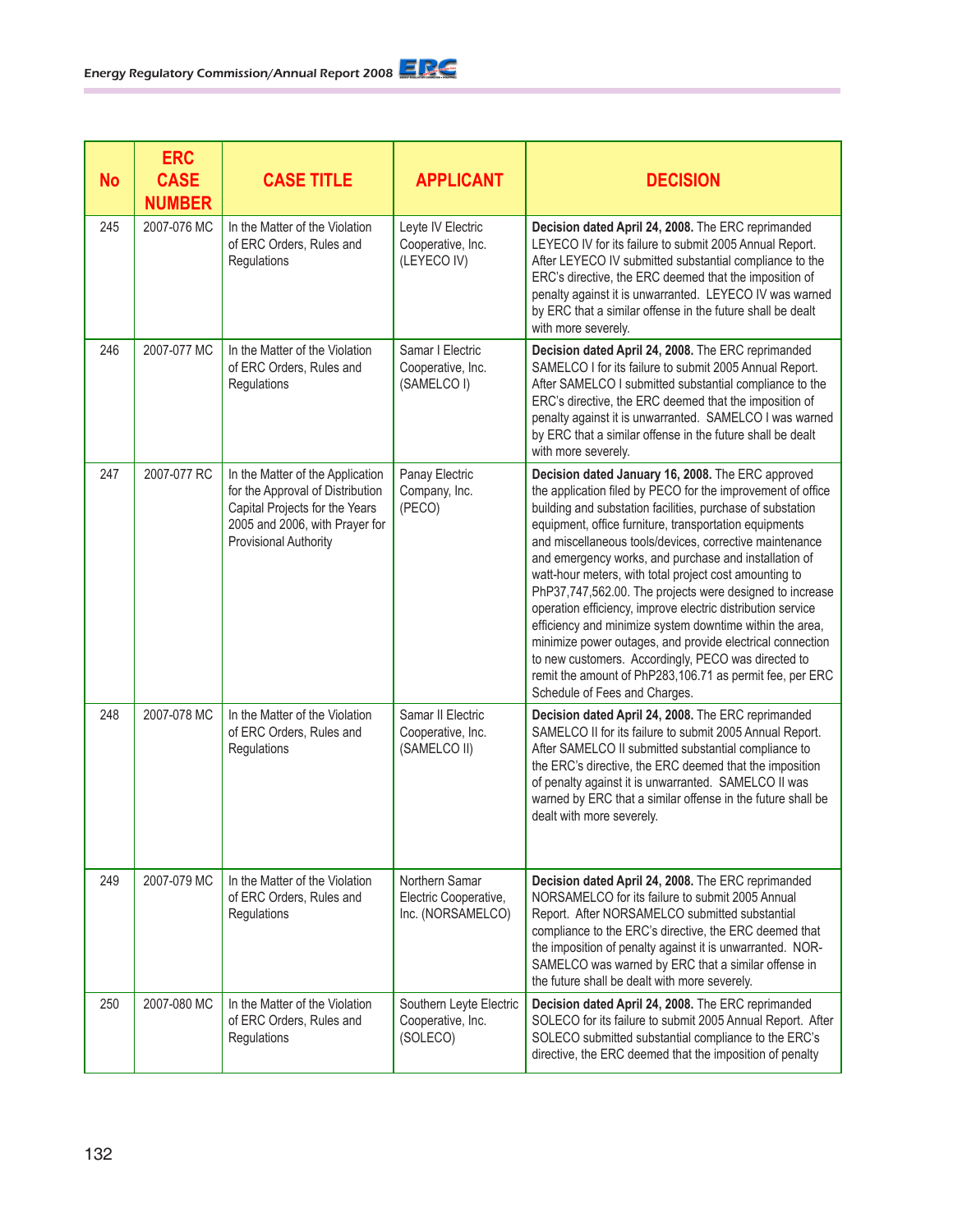| <b>No</b> | <b>ERC</b><br><b>CASE</b><br><b>NUMBER</b> | <b>CASE TITLE</b>                                                                                                                                                          | <b>APPLICANT</b>                                              | <b>DECISION</b>                                                                                                                                                                                                                                                                                                                                                                                                                                                                                                                                                                                                                                                                                                                                                                                                                                                         |
|-----------|--------------------------------------------|----------------------------------------------------------------------------------------------------------------------------------------------------------------------------|---------------------------------------------------------------|-------------------------------------------------------------------------------------------------------------------------------------------------------------------------------------------------------------------------------------------------------------------------------------------------------------------------------------------------------------------------------------------------------------------------------------------------------------------------------------------------------------------------------------------------------------------------------------------------------------------------------------------------------------------------------------------------------------------------------------------------------------------------------------------------------------------------------------------------------------------------|
|           |                                            |                                                                                                                                                                            |                                                               | against it is unwarranted. SOLECO was warned by ERC<br>that a similar offense in the future shall be dealt with more<br>severely.                                                                                                                                                                                                                                                                                                                                                                                                                                                                                                                                                                                                                                                                                                                                       |
| 251       | 2007-081 MC                                | In the Matter of the Violation<br>of ERC Orders, Rules and<br>Regulations                                                                                                  | <b>Basilan Electric</b><br>Cooperative, Inc.<br>(BASELCO)     | Decision dated April 24, 2008. The ERC reprimanded<br>BASELCO for its failure to submit 2005 Annual Report.<br>After BASELCO submitted substantial compliance to the<br>ERC's directive, the ERC deemed that the imposition of<br>penalty against it is unwarranted. BASELCO was warned<br>by ERC that a similar offense in the future shall be dealt<br>with more severely.                                                                                                                                                                                                                                                                                                                                                                                                                                                                                            |
| 252       | 2007-086 MC                                | In the Matter of the Violation<br>of ERC Orders, Rules and<br>Regulations                                                                                                  | Zamboanga City<br>Electric Cooperative,<br>Inc. (ZAMCELCO)    | Decision dated April 24, 2008. The ERC reprimanded<br>ZAMCELCO for its failure to submit 2005 Annual Report.<br>After ZAMCELCO submitted substantial compliance to the<br>ERC's directive, the ERC deemed that the imposition of<br>penalty against it is unwarranted. ZAMCELCO was warned<br>by ERC that a similar offense in the future shall be dealt<br>with more severely.                                                                                                                                                                                                                                                                                                                                                                                                                                                                                         |
| 253       | 2007-086 RC                                | In the Matter of the Petition<br>for Review/Evaluation and Ap-<br>proval of the Capital Projects<br>for Year 2006, with Prayer<br>for Issuance of Provisional<br>Authority | Zamboanga City<br>Electric Cooperative,<br>Inc. (ZAMCELCO)    | Decision dated February 28, 2008. The ERC approved<br>the application filed by ZAMCELCO for review/evaluation<br>and approval of the Capital Projects for Year 2006, to wit:<br>(1) Expansion of lines; (2) Upgrading of lines; (3) Procure-<br>ment of various equipment and materials; (4) Procure-<br>ment of various equipment and materials; (5) Upgrading<br>of the Recodo substation; (6) Repair of the 5 MVA Power<br>Transformer; (7) Repair of the 21 MVA power transformer;<br>and (8) Logistical support, with total project cost amount-<br>ing to PhP161,870,398.06. The projects were found to<br>redound to the benefit of ZAMCELCO's consumers in<br>terms of continuous, reliable and efficient power supply.<br>Accordingly, ZAMCELCO was directed to remit the amount<br>of PhP1,147,304.36 as permit fee, per ERC Schedule of<br>Fees and Charges. |
| 254       | 2007-087 MC                                | In the Matter of the Violation<br>of ERC Orders, Rules and<br>Regulations                                                                                                  | Zamboanga Del Norte<br>Electric Cooperative,<br>Inc. (ZANECO) | Decision dated April 24, 2008. The ERC reprimanded<br>ZANECO for its failure to submit 2005 Annual Report. After<br>ZANECO submitted substantial compliance to the ERC's<br>directive, the ERC deemed that the imposition of penalty<br>against it is unwarranted. ZANECO was warned by ERC<br>that a similar offense in the future shall be dealt with more<br>severely.                                                                                                                                                                                                                                                                                                                                                                                                                                                                                               |
| 255       | 2007-087 RC                                | In the Matter of the Petition<br>for Approval of the Over-All<br>Tariff Adjustment (OATA), with<br>Prayer for Provisional Authority                                        | Zamboanga City<br>Electric Cooperative,<br>Inc. (ZAMCELCO)    | Decision dated January 23, 2008. The ERC approved,<br>with modification, the application filed by ZAMCELCO for<br>OATA. Total Revenue Requirement (TRR) approved is<br>PhP245,586,536.00 which is equivalent to an average rate<br>adjustment of PhP0.0397/kWh. Maximum lifeline level<br>set at 70kWh at 50% discount, with subsidy to Non-lifeline<br>Customers at PhP0.0876/kWh. Finally, considering that<br>the capital reinvestment fund comes from the member-con-<br>sumers of ZAMCELCO, It was directed by ERC to record it<br>as their patronage capital.                                                                                                                                                                                                                                                                                                     |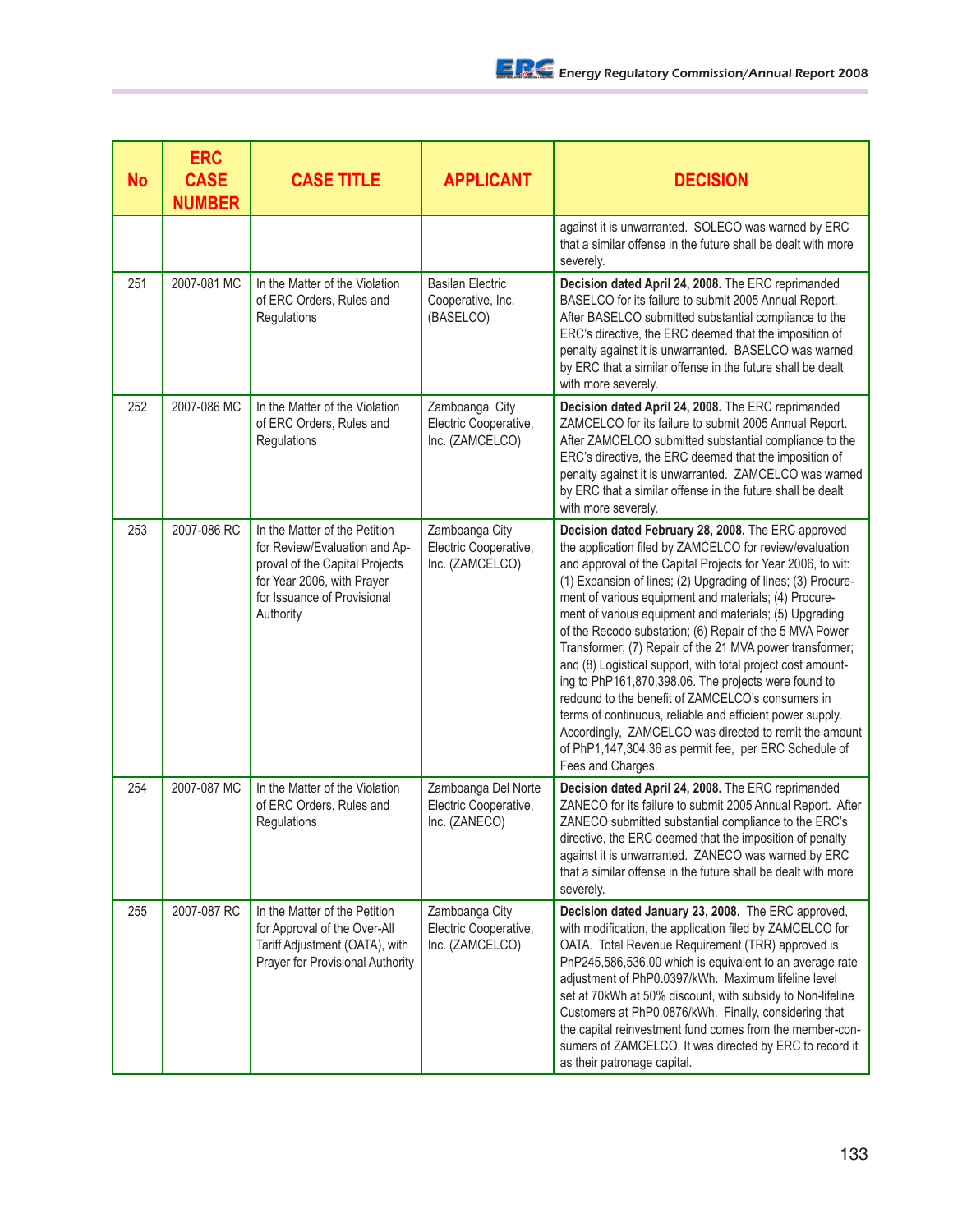| No  | <b>ERC</b><br><b>CASE</b><br><b>NUMBER</b> | <b>CASE TITLE</b>                                                         | <b>APPLICANT</b>                                                     | <b>DECISION</b>                                                                                                                                                                                                                                                                                                                                                                               |
|-----|--------------------------------------------|---------------------------------------------------------------------------|----------------------------------------------------------------------|-----------------------------------------------------------------------------------------------------------------------------------------------------------------------------------------------------------------------------------------------------------------------------------------------------------------------------------------------------------------------------------------------|
| 256 | 2007-089 MC                                | In the Matter of the Violation<br>of ERC Orders, Rules and<br>Regulations | Zamboanga Del Sur II<br>Electric Cooperative,<br>Inc. (ZAMSURECO II) | Decision dated April 24, 2008. The ERC reprimanded<br>ZAMSURECO II for its failure to submit 2005 Annual<br>Report. After ZAMSURECO II submitted substantial<br>compliance to the ERC's directive, the ERC deemed that<br>the imposition of penalty against it is unwarranted. ZAM-<br>SURECO II was warned by ERC that a similar offense in<br>the future shall be dealt with more severely. |
| 257 | 2007-090 MC                                | In the Matter of the Violation<br>of ERC Orders, Rules and<br>Regulations | Agusan Del Norte<br>Electric Cooperative,<br>Inc. (ANECO)            | Decision dated April 24, 2008. The ERC reprimanded<br>ANECO for its failure to submit 2005 Annual Report. After<br>ANECO submitted substantial compliance to the ERC's<br>directive, the ERC deemed that the imposition of penalty<br>against it is unwarranted. ANECO was warned by ERC<br>that a similar offense in the future shall be dealt with more<br>severely.                        |
| 258 | 2007-091 MC                                | In the Matter of the Violation<br>of ERC Orders, Rules and<br>Regulations | Agusan Del Sur<br>Electric Cooperative,<br>Inc. (ASELCO)             | Decision dated April 24, 2008. The ERC reprimanded<br>ASELCO for its failure to submit 2005 Annual Report. After<br>ASELCO submitted substantial compliance to the ERC's<br>directive, the ERC deemed that the imposition of penalty<br>against it is unwarranted. ASELCO was warned by ERC<br>that a similar offense in the future shall be dealt with more<br>severely.                     |
| 259 | 2007-092 MC                                | In the Matter of the Violation<br>of ERC Orders, Rules and<br>Regulations | <b>Bukidnon II Electric</b><br>Cooperative, Inc.<br>(BUSECO)         | Decision dated May 14, 2008. The ERC reprimanded<br>BUSECO for its failure to submit 2005 Annual Report. It<br>submitted its explanation and 2005 Annual Report on June<br>5, 2007 and July 3, 2007, respectively. BUSECO was<br>warned by ERC that a similar offense in the future shall be<br>dealt with more severely.                                                                     |
| 260 | 2007-093 MC                                | In the Matter of the Violation<br>of ERC Orders, Rules and<br>Regulations | Camiguin Electric<br>Cooperative, Inc.<br>(CAMELCO)                  | Decision dated September 4, 2008. The ERC reprimand-<br>ed CAMELCO for its failure to submit 2005 Annual Report<br>and Audited Financial Statement. It finally submitted on<br>April 9, 2008. Moreover, CAMELCO was warned by ERC<br>that a similar offense in the future shall be dealt with more<br>severely.                                                                               |
| 261 | 2007-094 MC                                | In the Matter of the Violation<br>of ERC Orders, Rules and<br>Regulations | Dinagat Island Electric<br>Cooperative Inc.<br>(DIELCO)              | Decision dated April 24, 2008. The ERC reprimanded<br>DIELCO for its failure to submit 2005 Annual Report. After<br>DIELCO submitted substantial compliance to the ERC's<br>directive, the ERC deemed that the imposition of penalty<br>against it is unwarranted. DIELCO was warned by ERC<br>that a similar offense in the future shall be dealt with more<br>severely.                     |
| 262 | 2007-095 MC                                | In the Matter of the Violation<br>of ERC Orders, Rules and<br>Regulations | <b>First Bukidnon Electric</b><br>Cooperative, Inc.<br>(FIBECO)      | Decision dated April 24, 2008. The ERC reprimanded<br>FIBECO for its failure to submit 2005 Annual Report. After<br>FIBECO submitted substantial compliance to the ERC's<br>directive, the ERC deemed that the imposition of penalty<br>against it is unwarranted. FIBECO was warned by ERC<br>that a similar offense in the future shall be dealt with more<br>severely.                     |
| 263 | 2007-096 MC                                | In the Matter of the Violation<br>of ERC Orders, Rules and<br>Regulations | Misamis Occidental I<br>Electric Cooperative,<br>Inc. (MOELCI I)     | Decision dated April 24, 2008. The ERC reprimanded<br>MOELCI I for its failure to submit 2005 Annual Report.<br>After MOELCI I submitted substantial compliance to the                                                                                                                                                                                                                        |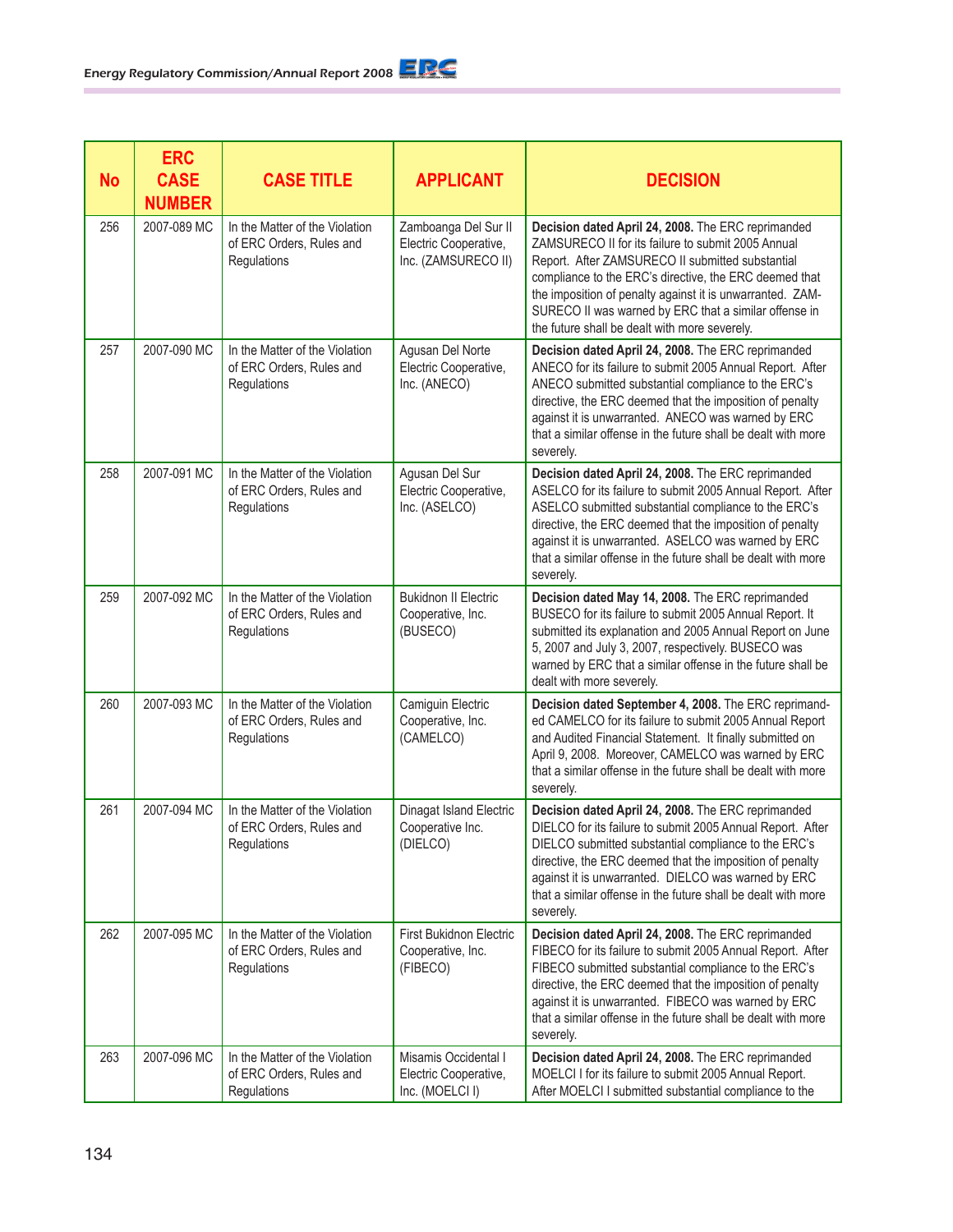| <b>No</b> | <b>ERC</b><br><b>CASE</b><br><b>NUMBER</b> | <b>CASE TITLE</b>                                                                                                                                  | <b>APPLICANT</b>                                                                                                       | <b>DECISION</b>                                                                                                                                                                                                                                                                                                                                                                                                                                                                                                                                                                                                                                                                                                                                                                                                                                                                                                                                     |
|-----------|--------------------------------------------|----------------------------------------------------------------------------------------------------------------------------------------------------|------------------------------------------------------------------------------------------------------------------------|-----------------------------------------------------------------------------------------------------------------------------------------------------------------------------------------------------------------------------------------------------------------------------------------------------------------------------------------------------------------------------------------------------------------------------------------------------------------------------------------------------------------------------------------------------------------------------------------------------------------------------------------------------------------------------------------------------------------------------------------------------------------------------------------------------------------------------------------------------------------------------------------------------------------------------------------------------|
|           |                                            |                                                                                                                                                    |                                                                                                                        | ERC's directive, the ERC deemed that the imposition of<br>penalty against it is unwarranted. MOELCI I was warned<br>by ERC that a similar offense in the future shall be dealt<br>with more severely.                                                                                                                                                                                                                                                                                                                                                                                                                                                                                                                                                                                                                                                                                                                                               |
| 264       | 2007-096 RC                                | In the Matter of the Applica-<br>tion for Approval of the Power<br>Supply Agreement (PSA),<br>as Amended, with Prayer for<br>Provisional Authority | Capiz Electric<br>Cooperative, Inc.<br>(CAPELCO) and<br><b>Enervantage Suppliers</b><br>Company, Inc.<br>(ENERVANTAGE) | Decision dated March 12, 2008. The ERC approved the<br>application filed by CAPELCO and ENERVANTAGE for the<br>approval of the PSA, as amended, in order for CAPELCO<br>to comply with its commitment to its customers to provide<br>reliable and sufficient supply of power. The ERC's approval,<br>however, was subject to the following modifications and<br>conditions: (1) The Capacity Fee is for the period of 25<br>years which should not be subject to any adjustment; (2)<br>The Local Operation and Maintenance Fee is subject to<br>Local CPI with base for CPI for the month of May 2006;<br>and (3) The Foreign O&M is subject to Capital Goods Price<br>Index of the Euro Area escalation and foreign exchange<br>fluctuation. Moreover, the approval of the instant applica-<br>tion shall not cover the provisions of the PSA relative to<br>the construction, operation and maintenance of a 40 MW<br>Biomass-Fired Power Plant. |
| 265       | 2007-098 MC                                | In the Matter of the Violation<br>of ERC Orders, Rules and<br>Regulations                                                                          | Misamis Oriental I<br>Electric Cooperative,<br>Inc. (MORESCO I)                                                        | Decision dated April 24, 2008. The ERC reprimanded<br>MORESCO I for its failure to submit 2005 Annual Report.<br>After MORESCO I submitted substantial compliance to<br>the ERC's directive, the ERC deemed that the imposition<br>of penalty against it is unwarranted. MORESCO I was<br>warned by ERC that a similar offense in the future shall be<br>dealt with more severely.                                                                                                                                                                                                                                                                                                                                                                                                                                                                                                                                                                  |
| 266       | 2007-101 MC                                | In the Matter of the Violation<br>of ERC Orders, Rules and<br>Regulations                                                                          | Surigao Del Norte<br>Electric Cooperative,<br>Inc. (SURNECO)                                                           | Decision dated April 24, 2008. The ERC reprimanded<br>SURNECO for its failure to submit 2005 Annual Report.<br>After SURNECO submitted substantial compliance to the<br>ERC's directive, the ERC deemed that the imposition of<br>penalty against it is unwarranted. SURNECO was warned<br>by ERC that a similar offense in the future shall be dealt<br>with more severely.                                                                                                                                                                                                                                                                                                                                                                                                                                                                                                                                                                        |
| 267       | 2007-102 MC                                | In the Matter of the Violation<br>of ERC Orders, Rules and<br>Regulations                                                                          | Davao Del Norte<br>Electric Cooperative,<br>Inc. (DANECO)                                                              | Decision dated April 24, 2008. The ERC reprimanded<br>DANECO for its failure to submit 2005 Annual Report. After<br>DANECO submitted substantial compliance to the ERC's<br>directive, the ERC deemed that the imposition of penalty<br>against it is unwarranted. DANECO was warned by ERC<br>that a similar offense in the future shall be dealt with more<br>severely.                                                                                                                                                                                                                                                                                                                                                                                                                                                                                                                                                                           |
| 268       | 2007-103 MC                                | In the Matter of the Violation<br>of ERC Orders, Rules and<br>Regulations                                                                          | Davao Oriental Electric<br>Cooperative, Inc.<br>(DORECO)                                                               | Decision dated April 24, 2008. The ERC reprimanded<br>DORECO for its failure to submit 2005 Annual Report.<br>After DORECO submitted substantial compliance to the<br>ERC's directive, the ERC deemed that the imposition of<br>penalty against it is unwarranted. DORECO was warned<br>by ERC that a similar offense in the future shall be dealt<br>with more severely.                                                                                                                                                                                                                                                                                                                                                                                                                                                                                                                                                                           |
| 269       | 2007-106 MC                                | In the Matter of the Violation<br>of ERC Orders, Rules and<br>Regulations                                                                          | Surigao Del Sur I<br>Electric Cooperative,<br>Inc. (SURSECO I)                                                         | Decision dated April 24, 2008. The ERC reprimanded<br>SURSECO I for its failure to submit 2005 Annual Report.<br>After SURSECO I submitted substantial compliance to the                                                                                                                                                                                                                                                                                                                                                                                                                                                                                                                                                                                                                                                                                                                                                                            |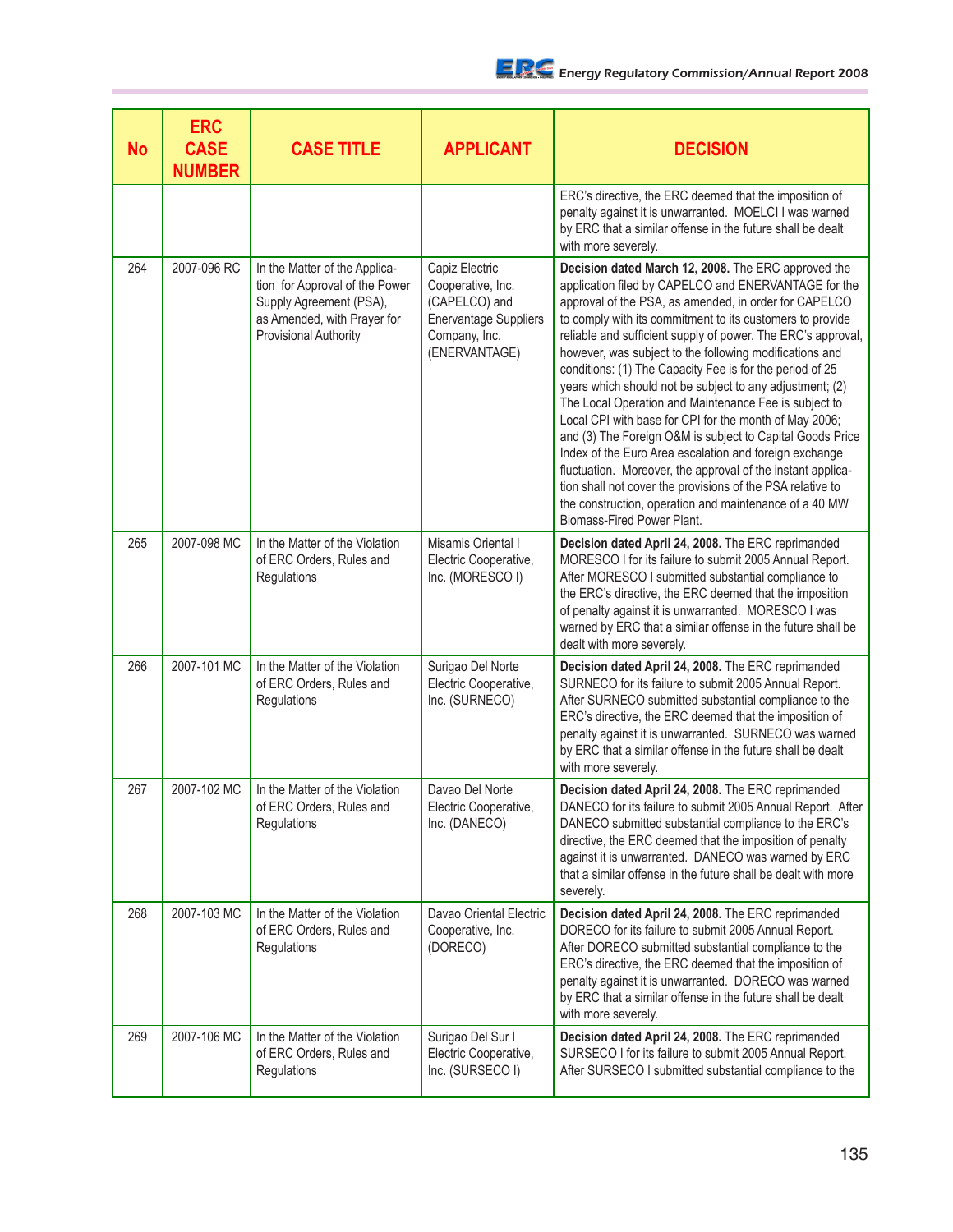| <b>No</b> | <b>ERC</b><br><b>CASE</b><br><b>NUMBER</b> | <b>CASE TITLE</b>                                                                                                                                                            | <b>APPLICANT</b>                                                 | <b>DECISION</b>                                                                                                                                                                                                                                                                                                                                                                                                                                                                                                                                                                                                                                                                                                                                                                                                                                                                                                                                                                                                                          |
|-----------|--------------------------------------------|------------------------------------------------------------------------------------------------------------------------------------------------------------------------------|------------------------------------------------------------------|------------------------------------------------------------------------------------------------------------------------------------------------------------------------------------------------------------------------------------------------------------------------------------------------------------------------------------------------------------------------------------------------------------------------------------------------------------------------------------------------------------------------------------------------------------------------------------------------------------------------------------------------------------------------------------------------------------------------------------------------------------------------------------------------------------------------------------------------------------------------------------------------------------------------------------------------------------------------------------------------------------------------------------------|
|           |                                            |                                                                                                                                                                              |                                                                  | ERC's directive, the ERC deemed that the imposition of<br>penalty against it is unwarranted. SURSECO I was warned<br>by ERC that a similar offense in the future shall be dealt<br>with more severely.                                                                                                                                                                                                                                                                                                                                                                                                                                                                                                                                                                                                                                                                                                                                                                                                                                   |
| 270       | 2007-107 MC                                | In the Matter of the Violation<br>of ERC Orders, Rules and<br>Regulations                                                                                                    | Surigao Del Sur II<br>Electric Cooperative,<br>Inc. (SURSECO II) | Decision dated April 24, 2008. The ERC reprimanded<br>SURSECO II for its failure to submit 2005 Annual Report.<br>After SURSECO II submitted substantial compliance to<br>the ERC's directive, the ERC deemed that the imposition<br>of penalty against it is unwarranted. SURSECO II was<br>warned by ERC that a similar offense in the future shall be<br>dealt with more severely.                                                                                                                                                                                                                                                                                                                                                                                                                                                                                                                                                                                                                                                    |
| 271       | 2007-108 MC                                | In the Matter of the Violation<br>of ERC Orders, Rules and<br>Regulations                                                                                                    | Cotabato Electric<br>Cooperative, Inc.<br>(COTELCO)              | Decision dated April 24, 2008. The ERC reprimanded<br>COTELCO for its failure to submit 2005 Annual Report.<br>After COTELCO submitted substantial compliance to the<br>ERC's directive, the ERC deemed that the imposition of<br>penalty against it is unwarranted. COTELCO was warned<br>by ERC that a similar offense in the future shall be dealt<br>with more severely.                                                                                                                                                                                                                                                                                                                                                                                                                                                                                                                                                                                                                                                             |
| 272       | 2007-109 MC                                | In the Matter of the Violation<br>of ERC Orders, Rules and<br>Regulations                                                                                                    | Lanao Del Norte<br>Electric Cooperative,<br>Inc. (LANECO)        | Decision dated February 7, 2008. The ERC exonerated<br>LANECO from any administrative liability for its failure to<br>submit 2005 Annual Report. The ERC was able to confirm<br>that LANECO already submitted its Annual Report on May<br>29, 2006.                                                                                                                                                                                                                                                                                                                                                                                                                                                                                                                                                                                                                                                                                                                                                                                      |
| 273       | 2007-112 MC                                | In the Matter of the Violation<br>of ERC Orders, Rules and<br>Regulations                                                                                                    | Sultan Kudarat Electric<br>Cooperative, Inc.<br>(SUKELCO)        | Decision dated April 24, 2008. The ERC reprimanded SU-<br>KELCO for its failure to submit 2005 Annual Report. After<br>SUKELCO submitted substantial compliance to the ERC's<br>directive, the ERC deemed that the imposition of penalty<br>against it is unwarranted. SUKELCO was warned by ERC<br>that a similar offense in the future shall be dealt with more<br>severely.                                                                                                                                                                                                                                                                                                                                                                                                                                                                                                                                                                                                                                                           |
| 274       | 2007-112 RC                                | In the Matter of the Applica-<br>tion for the Approval of the<br>Electric Capital Projects for the<br>Year 1995 to 2002 and Capital<br>Projects for the Year 2003 to<br>2005 | Iligan Light and Power,<br>Inc. (ILPI)                           | Decision dated February 27, 2008. The ERC approved<br>the application filed by ILPI for the approval of the electric<br>capital projects for the years 1995 to 2002 and capital<br>projects for the years 2003 to 2005, specifically the (1)<br>Upgrading of distribution lines, (2) Extension of distribu-<br>tion lines, (3) Electrification projects, (4) Line relocation<br>projects, (5) Substation upgrading project, (6) Construction<br>of new primary line, (7) Tie line and close loop projects,<br>(8) Primary line upgrading, (9) Load centering projects,<br>(10) Electrification and line extension, and (11) Line and<br>voltage improvement of extension of distribution lines, with<br>a total project cost amounting to PhP98,329,827.00. The<br>approved projects will redound to the benefit of ILPI's con-<br>sumers in terms of continuous, reliable and efficient power<br>supply. Accordingly, ILPI was directed to remit the amount<br>of PhP737,473.70 as permit fee, per ERC Schedule of<br>Fees and Charges. |
| 275       | 2007-120 MC                                | In the Matter of the Application<br>for Authority to Install a                                                                                                               | Cagayan II Electric<br>Cooperative, Inc.                         | Decision dated January 3, 2008. The ERC approved the<br>application filed by CAGELCO II for authority to install a                                                                                                                                                                                                                                                                                                                                                                                                                                                                                                                                                                                                                                                                                                                                                                                                                                                                                                                       |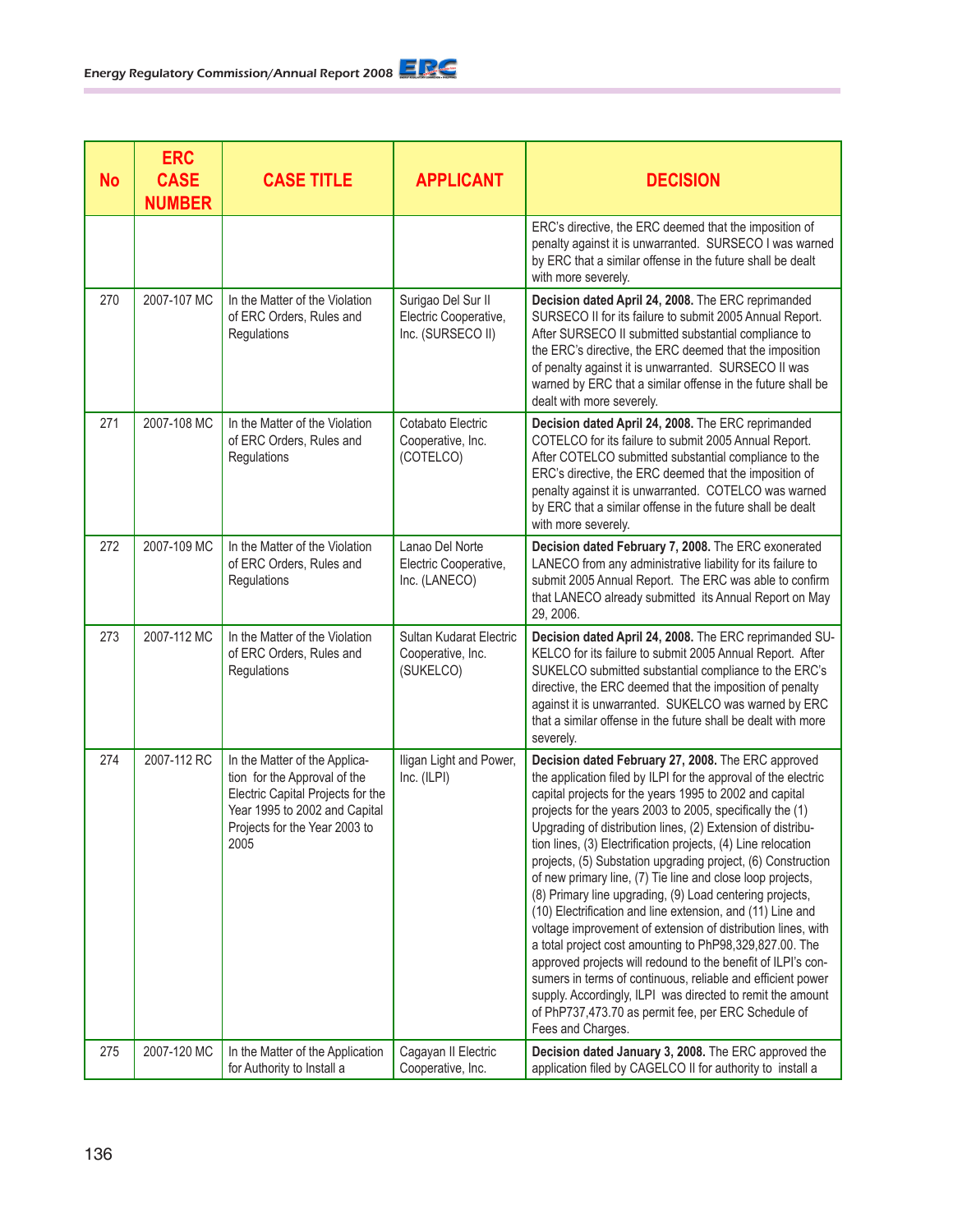| <b>No</b> | <b>ERC</b><br><b>CASE</b><br><b>NUMBER</b> | <b>CASE TITLE</b>                                                                                                                                                                   | <b>APPLICANT</b>                                              | <b>DECISION</b>                                                                                                                                                                                                                                                                                                                                                                                                                                                                                                                                                                                                                                                                                                                                                                                                                                                                                                                                                                                                               |
|-----------|--------------------------------------------|-------------------------------------------------------------------------------------------------------------------------------------------------------------------------------------|---------------------------------------------------------------|-------------------------------------------------------------------------------------------------------------------------------------------------------------------------------------------------------------------------------------------------------------------------------------------------------------------------------------------------------------------------------------------------------------------------------------------------------------------------------------------------------------------------------------------------------------------------------------------------------------------------------------------------------------------------------------------------------------------------------------------------------------------------------------------------------------------------------------------------------------------------------------------------------------------------------------------------------------------------------------------------------------------------------|
|           |                                            | 5 MVA Substation at Zitanga,<br>Ballesteros, Cagayan                                                                                                                                | (CAGELCO II)                                                  | 5 MVA Substation at Zitanga, Ballesteros, Cagayan to en-<br>hance the voltage quality within CAGELCO II's distribution<br>system and improve systems reliability, minimize power<br>outages, and reduce technical losses, with total project cost<br>amounting to PhP3,978,630.94. Accordingly, CAGELCO<br>II was directed to remit the amount of PhP29,839.73 as<br>permit fee, per ERC Schedule of Fees and Charges.                                                                                                                                                                                                                                                                                                                                                                                                                                                                                                                                                                                                        |
| 276       | 2007-122 RC                                | In the Matter of the Application<br>for Approval of Rate Unbun-<br>dling in Accordance with the<br>Provisions of R.A. No. 9136,<br>with Prayer for the Issuance of<br>a Provisional | Bohol Light Company,<br>Inc. (BLCI)                           | Decision dated March 27, 2008. The ERC approved, with<br>modification, the application filed by BLCI for rate unbun-<br>dling in accordance with the provisions of Republic Act No.<br>9136, with prayer for provisional authority. Total Revenue<br>Requirement approved is PhP363,256,898 equivalent to<br>an average rate adjustment of PhP0.3405/kHz. Appraisal<br>of its Properties was also approved with a Reproduction<br>Cost New of PhP286,678,251and Adjusted Sound Value of<br>PhP229,372,000.00. Maximum lifeline level set at 55kWh<br>at 50% discount with subsidy to Non-lifeline Customers at<br>PhP0.0475/kWh. Finally, BLCI was directed to phase out<br>its inter-class cross subsidy within 3 years starting with 1/3<br>removal in the first year and the remaining 2/3 inter-class<br>cross subsidies corresponding to the 2nd and 3rd years at<br>an annual rate similar to that of the first year.                                                                                                   |
| 277       | 2007-124 RC                                | In the Matter of the Application<br>for the Approval of the Level<br>of Market Transaction Fees for<br>Year 2007 for the Philippine<br>Wholesale Electricity Spot<br>Market (WESM)  | <b>Philippine Electricity</b><br>Market Corporation<br>(PEMC) | Decision dated January 30, 2008. The ERC approved<br>the application filed by PEMC for the approval of the level<br>and structure of market fees for 2008. However, it does not<br>include the proposed PhP50,000.00 Market Registration<br>Fee (MRF) which will be resolved by the ERC upon verifi-<br>cation of document to be submitted by PEMC. The Market<br>Transaction Fee was approved at PhP461,238,249.00 for<br>Luzon and PhP28,084,500 for Visayas to be apportioned<br>among the generators according to the volume traded by<br>each generator using the approved formula. The amount<br>will be used to cover PEMC's budget requirements for CY<br>2008. It shall cover 12 billing periods starting October 26,<br>2007 - November 25, 2007 billing period until September<br>26-October 25, 2008 billing period. The ERC further<br>directed PEMC to strictly comply with the General Policies<br>of the ERC (which are detailed in the Decision) regarding<br>collection and utilization of the market fees. |
| 278       | 2007-125 RC                                | In the Matter of the Application<br>for the Approval of Electric<br>Capital Project in Compliance<br>with ERC Resolutions and<br>Guidelines                                         | Agusan Del Norte<br>Electric Cooperative,<br>Inc. (ANECO)     | Decision dated January 9, 2008. The ERC approved the<br>application filed by ANECO for the upgrading of the Am-<br>bago Substation from 5 MVA capacity to 10 MVA capacity,<br>with total project cost amounting to PhP15,799,852.00. The<br>project was designed to enhance power supply flexibility<br>in Butuan City and meet the growing demand of power<br>in aqua culture industries in Masao and Lumbocan area.<br>Accordingly, ANECO was directed to remit the amount of<br>PhP118,498.89 as permit fee per ERC Schedule of Fees<br>and Charges.                                                                                                                                                                                                                                                                                                                                                                                                                                                                       |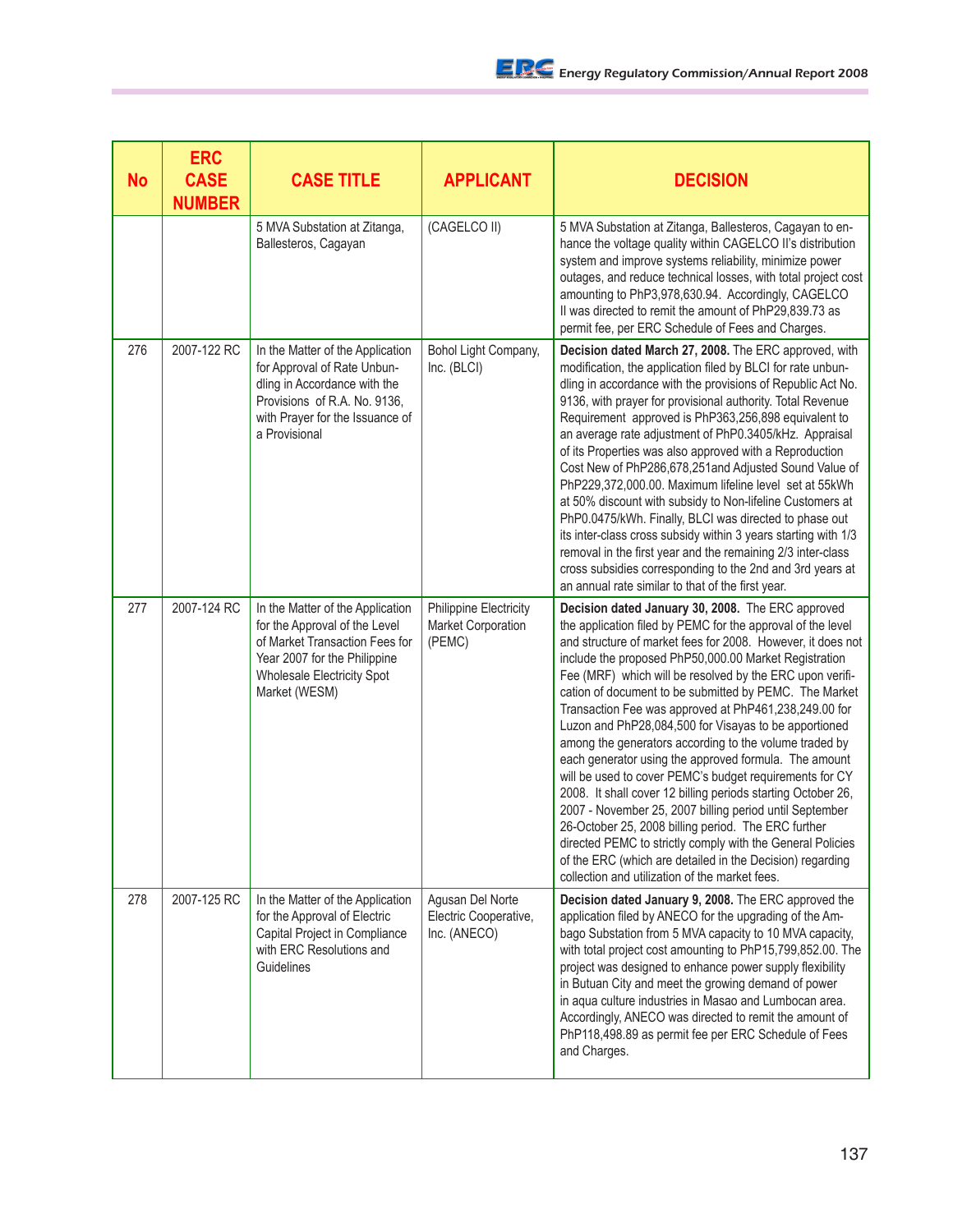| No  | <b>ERC</b><br><b>CASE</b><br><b>NUMBER</b> | <b>CASE TITLE</b>                                                                                                                                                                                                                                                                                                                                                                                                                                                                            | <b>APPLICANT</b>                                                                                                   | <b>DECISION</b>                                                                                                                                                                                                                                                                                                                                                                                                                                                                                                                                                                                                                                                                                                                                                                                                                                   |
|-----|--------------------------------------------|----------------------------------------------------------------------------------------------------------------------------------------------------------------------------------------------------------------------------------------------------------------------------------------------------------------------------------------------------------------------------------------------------------------------------------------------------------------------------------------------|--------------------------------------------------------------------------------------------------------------------|---------------------------------------------------------------------------------------------------------------------------------------------------------------------------------------------------------------------------------------------------------------------------------------------------------------------------------------------------------------------------------------------------------------------------------------------------------------------------------------------------------------------------------------------------------------------------------------------------------------------------------------------------------------------------------------------------------------------------------------------------------------------------------------------------------------------------------------------------|
| 279 | 2007-128 RC                                | In the Matter of the Application<br>for Authority to (A) Construct<br>1-10 MVA San Jose Substa-<br>tion; (B) Construct 1-5 MVA<br>Taysan Substation; (C) Feeder-<br>Metering; (D) Acquire 10 Units<br>Boom Truck; (E) Additional<br>1-5 MVA Lipa Substation; (F)<br>Supply, Delivery, Installation<br>and Commissioning of 20/25<br>MVA Lipa Substation; and (G)<br>Acquire 15 Units of Reclos-<br>ers (Whipp and Bourne), its<br>Capital Projects, with Prayer<br>for Provisional Authority | <b>Batangas II Electric</b><br>Cooperative, Inc.<br>(BATELEC II)                                                   | Decision dated January 3, 2008. The ERC approved the<br>application filed by BATELEC II to do the following: (1)<br>Construct 1-10 MVA San Jose Substation; (2) Construct<br>1-5 MVA Taysan Substation; (3) Feeder-Metering; (4)<br>Acquire 10 units Boom Truck; (5) Additional 1-5 MVA Lipa<br>Substation; (6) Supply, delivery, installation and commis-<br>sioning of 20/25 MVA Lipa Substation; and (7) Acquire 15<br>Units of Reclosers (Whipp and Bourne), with total project<br>cost amounting to PhP128,125,069.94. The completion<br>and acquisition of the projects were found redound to the<br>benefit of BATELEC II's consumers in terms of continuous,<br>reliable and efficient power supply. Accordingly, BATELEC<br>II was directed to remit the amount of PhP960,938.00 as<br>permit fee, per ERC Schedule of Fees and Charges. |
| 280 | 2007-129 RC                                | In the Matter of the Application<br>for Authority to Restore 10<br>MVA, 69 KV Tara Substation<br>Transformer, with Prayer for<br><b>Provisional Authority</b>                                                                                                                                                                                                                                                                                                                                | Pangasinan I Electric<br>Cooperative, Inc.<br>(PANELCO I)                                                          | Decision dated January 3, 2008. ERC approved the<br>application filed by PANELCO I to restore the 10 MVA, 69<br>KV Tara Substation Transformer, with total project cost<br>amounting to PhP2,598,000.00. The project is intended to<br>provide safe, reliable, quality, secure and efficient operation<br>of the power system. Accordingly, PANELCO I was directed<br>to remit the amount of PhP19,485.00 as permit fee, per<br>ERC Schedule of Fees and Charges.                                                                                                                                                                                                                                                                                                                                                                                 |
| 281 | 2007-130 RC                                | In the Matter of the Application<br>for Approval of the Power Sup-<br>ply Contract (PSC) between<br><b>Negros Occidental Electric</b><br>Cooperative, Inc. (NOCECO)<br>and KEPCO-Salcon Power<br>Corporation (KSPC)                                                                                                                                                                                                                                                                          | Negros Occidental<br>Electric Cooperative,<br>Inc. (NOCECO) and<br><b>KEPCO-Salcon Power</b><br>Corporation (KSPC) | Decision dated June 30, 2008. The ERC approved,<br>with modification, the "Motion for the Approval" filed by<br>NOCECO and KSPC on March 6, 2008 for the amend-<br>ments to the PSC and the proposed Power Sales Contract<br>Template. Accordingly, the amended PSC shall be subject<br>to the following base rate: (1) Capacity Fee of PhP2.2958/<br>kWh; (2) Foreign O & M Fee of PhP0.2782/kWh; (3)<br>Local O & M Fee of PhP0.3809/kWh; and (4) Fuel Fee of<br>PhP1.2962/kWh. Moreover, NOCECO was directed to sub-<br>mit in its Automatic Generation Rate Adjustment (AGRA)<br>confirmation, the derivation of the Fuel Fee and the heat<br>rate utilized for the applicable billing period, with supporting<br>documents.                                                                                                                  |
| 282 | 2007-132 RC                                | In the Matter of the Application<br>for Authority to Install, Con-<br>struct, Operate and Maintain<br>a New 5 MVA 69 KV/13.2 KV<br>Substation and 69 KV Sub-<br>transmission Line Project, with<br>Prayer for Provisional Authority                                                                                                                                                                                                                                                          | Iloilo II Electric Coop-<br>erative, Inc. (ILECO II)                                                               | Decision dated January 3, 2008. The ERC approved the<br>application filed by ILECO II to install, construct, operate<br>and maintain a new 5 MVA 69 KV/13.2 KV Substation<br>and 69 KV Subtransmission Line, with total project cost<br>amounting to PhP40,546,955.00. The project is designed to<br>provide power to the Municipalities of Janiuay, Badian-<br>gan and Mina which are being supplied by the Pototan<br>Substation Feeder 3, and to connect the new substation<br>to the grid. Accordingly, ILECO II was directed to remit the<br>amount of PhP304,102.16 as permit fee, per ERC Sched-<br>ule of Fees and Charges.                                                                                                                                                                                                               |
| 283 | 2007-133 RC                                | In the Matter of the Application<br>for Authority to Recover and<br>Implement New Franchise                                                                                                                                                                                                                                                                                                                                                                                                  | Cabanatuan Electric<br>Corporation (CELCOR)                                                                        | Decision dated June, 2008. The ERC approved, with<br>modification, the application filed by CELCOR application<br>to recover the new franchise tax rates of Cabanatuan City.                                                                                                                                                                                                                                                                                                                                                                                                                                                                                                                                                                                                                                                                      |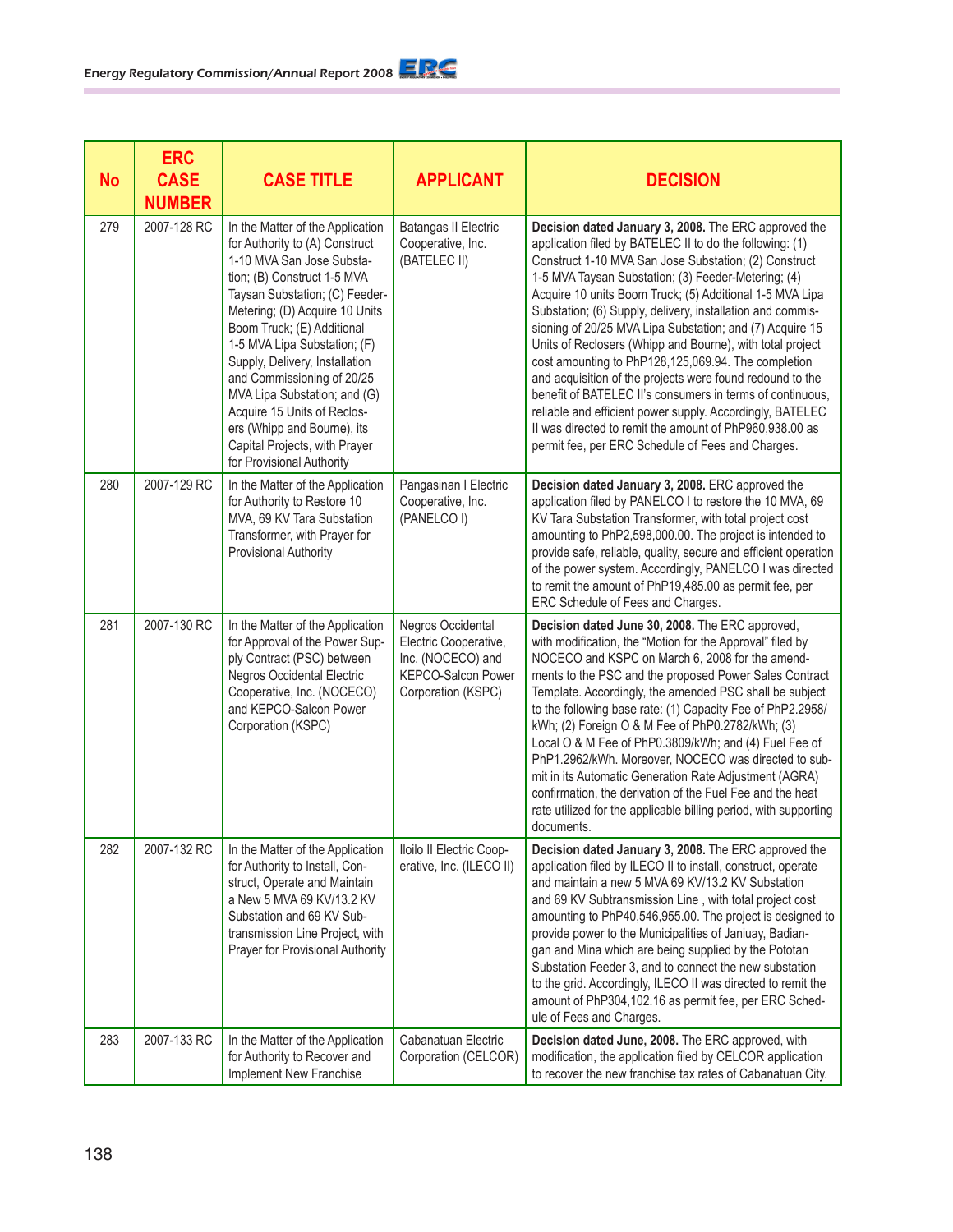| No  | <b>ERC</b><br><b>CASE</b><br><b>NUMBER</b> | <b>CASE TITLE</b>                                                                                                                                                                                                                                                                          | <b>APPLICANT</b>                                                                                                                                                                     | <b>DECISION</b>                                                                                                                                                                                                                                                                                                                                                                                                                                                                                                                                                                                                                                                                                                                                                                                                                                                                                                                                                                                                                                     |
|-----|--------------------------------------------|--------------------------------------------------------------------------------------------------------------------------------------------------------------------------------------------------------------------------------------------------------------------------------------------|--------------------------------------------------------------------------------------------------------------------------------------------------------------------------------------|-----------------------------------------------------------------------------------------------------------------------------------------------------------------------------------------------------------------------------------------------------------------------------------------------------------------------------------------------------------------------------------------------------------------------------------------------------------------------------------------------------------------------------------------------------------------------------------------------------------------------------------------------------------------------------------------------------------------------------------------------------------------------------------------------------------------------------------------------------------------------------------------------------------------------------------------------------------------------------------------------------------------------------------------------------|
|     |                                            | Tax Rates, with Prayer for<br>Provisional Authority                                                                                                                                                                                                                                        |                                                                                                                                                                                      | CELCOR was authorized to implement and recover 85%<br>of 1% of distribution revenues within the territorial jurisdic-<br>tion of Cabanatuan City effective its next billing cycle.                                                                                                                                                                                                                                                                                                                                                                                                                                                                                                                                                                                                                                                                                                                                                                                                                                                                  |
| 284 | 2007-137 RC                                | In the Matter of the Application<br>for Approval of the Power Sup-<br>ply Agreement (PSA) between<br>Davao Light and Power<br>Company, Inc. (DLPC) and the<br>Consortium of Hedcor, Inc.,<br>Hedcor Sibulan, Inc., Hedcor<br>Tamugan, Inc. and Philippine<br><b>Hydropower Corporation</b> | Davao Light and Power<br>Company, Inc. (DLPC)<br>and the Consortium of<br>Hedcor, Inc., Hedcor<br>Sibulan, Inc., Hedcor<br>Tamugan, Inc. and<br>Philippine Hydropower<br>Corporation | Decision dated April 3, 2008. The ERC approved the ap-<br>plication filed by DLPC and the Consortium of Hedcor, Inc.,<br>Hedcor Sibulan, Inc., Hedcor Tamugan, Inc. and Philippine<br>Hydropower Corporation (Supplier) for approval of the<br>PSA. The ERC agreed that there is a need to address the<br>imminent increase in power demand in the Mindanao grid<br>by year 2009 to avoid any shortage as predicted by DOE.<br>Hence, DLPC had no other recourse but to enter into a<br>power supply contract with the Supplier in order to comply<br>with their commitment to their customers to provide reliable<br>and sufficient supply of power.                                                                                                                                                                                                                                                                                                                                                                                               |
| 285 | 2007-140 RC                                | In the Matter of the Application<br>for the Approval of the Sound<br>Value Appraisal and Adjust-<br>ment of Rates to Achieve<br>the Proposed Revenue<br>Requirement, with Prayer for<br>Provisional Authority                                                                              | La Union Electric<br>Company, Inc.<br>(LUECO)                                                                                                                                        | Decision dated January 14, 2008. The ERC approved<br>the application filed by LUECO for sound value appraisal<br>and rate adjustment, with modification. Total Revenue<br>Requirement approved is PhP111,675,712.00 which is<br>equivalent to an average rate adjustment of PhP0.0791/<br>kWh, Appraisal of Property with a Reproduction Cost<br>New of PhP438,008,755.00 and Adjusted Sound Value of<br>PhP265,214,705.00. Maximum lifeline level set at 70kWh<br>at 50% discount, with subsidy to Non-lifeline Customers at<br>PhP0.0504/kWh.                                                                                                                                                                                                                                                                                                                                                                                                                                                                                                     |
| 286 | 2007-141 RC                                | In the Matter of the Application<br>for Approval of the Power Sup-<br>ply Contract (PSC) Entered<br>Into Between Cebu I Electric<br>Cooperative, Inc. (CEBECO<br>I) and Kepco-Salcon Power<br>Corporation (KSPC)                                                                           | Cebu I Electric<br>Cooperative, Inc.<br>(CEBECO I) and<br>Kepco-Salcon Power<br>Corporation (KSPC)                                                                                   | Decision dated December 8, 2008. The ERC approved,<br>with modification, the application filed by CEBECO I and<br>KSPC on August 22, 2007 for the approval of their PSC<br>and the "Motion for the Approval of the Amendments to<br>the PSC" filed on April 23, 2008. The amended PSC shall<br>be subject to the following base rate: (1) Capacity Fee of<br>PhP2.2958/kWh; (2) Foreign O & M Fee of PhP0.2782/<br>kWh; (3) Local O & M Fee of PhP0.3809/kWh; and (4)<br>Fuel Fee of PhP1.2962/kWh, with total KSPC price of<br>PhP4.2511/kWh. CEBECO I was directed to submit, in its<br>Automatic Generation Rate Adjustment (AGRA) confir-<br>mation, the derivation of the Fuel Fee and the heat rate<br>utilized for the applicable billing period, with supporting<br>documents. Finally, the provision in the PSC relative to the<br>supply by NPC of about 58,064,815 kWh out of CEBECO<br>I's 119,384,815 kWh total annual contract quantity with<br>KSPC should be embodied in a separate contract subject<br>to the approval by the ERC. |
| 287 | 2007-142 RC                                | In the Matter of the Applica-<br>tion for Approval of the Power<br>Supply Contract (PSC) entered<br>into between Cebu II Electric<br>Cooperative, Inc.<br>(CEBECO II) and Kepco-<br>Salcon Power Corporation<br>(KSPC)                                                                     | Cebu II Electric<br>Cooperative, Inc.<br>(CEBECO II) and<br>Kepco-Salcon<br>Corporation (KSPC)                                                                                       | Decision dated December 8, 2008. The ERC approved<br>with modification the application filed by CEBECO II and<br>KSPC on August 22, 2007 for the approval of their PSC<br>and the "Motion for the Approval of the Amendments to<br>the PSC" filed on April 23, 2008. The amended PSC shall<br>be subject to the following base rate: (1) Capacity Fee of<br>PhP2.2958/kWh; (2) Foreign O & M Fee of PhP0.2782/<br>kWh; (3) Local O & M Fee of PhP0.3809/kWh; (4) Fuel Fee                                                                                                                                                                                                                                                                                                                                                                                                                                                                                                                                                                           |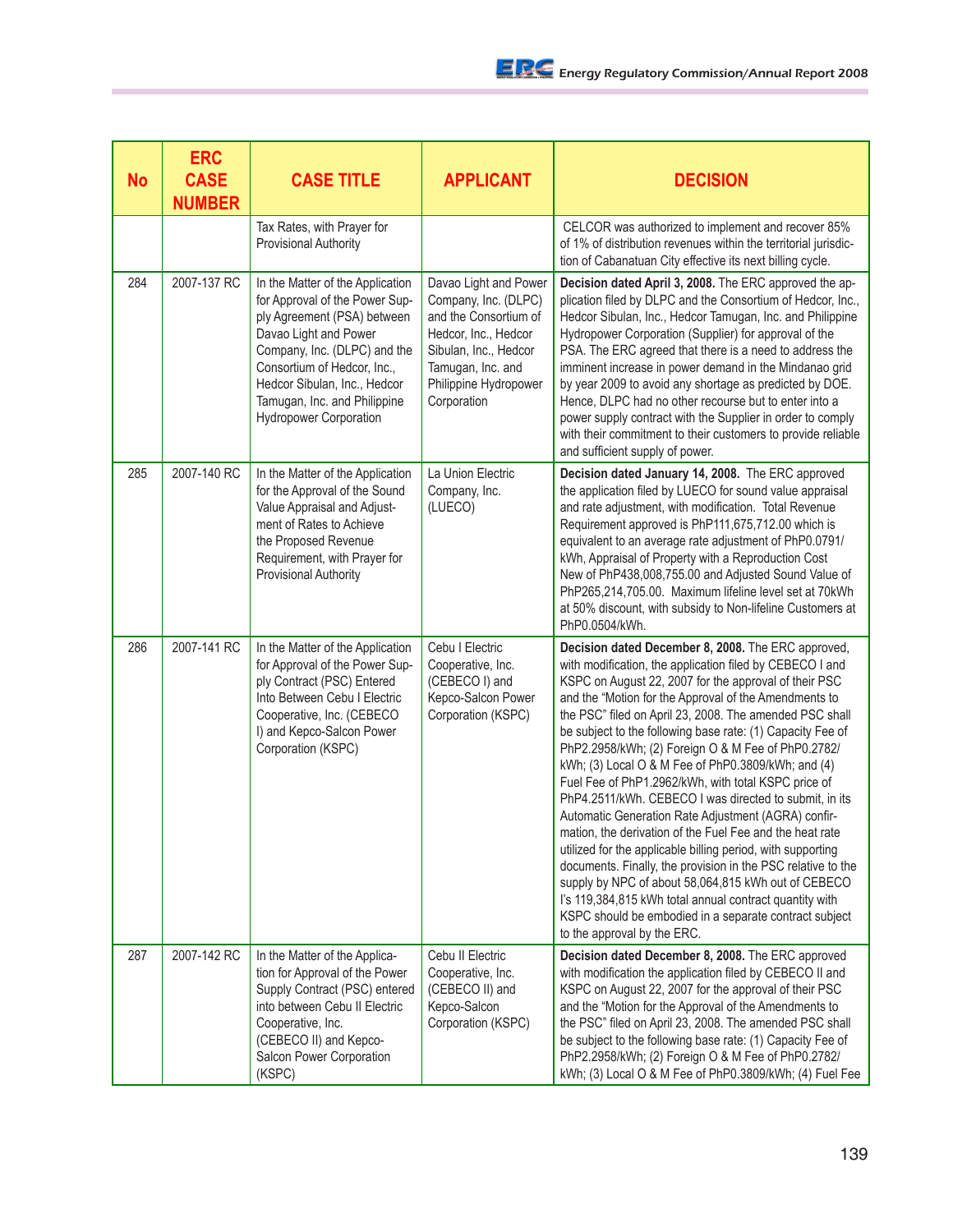| <b>No</b> | <b>ERC</b><br><b>CASE</b><br><b>NUMBER</b> | <b>CASE TITLE</b>                                                                                                                       | <b>APPLICANT</b>                                                                                 | <b>DECISION</b>                                                                                                                                                                                                                                                                                                                                                                                                                                                                                                                                                                                                                                                                                                                                                                                                                                                                                                                                                                                                                                                                                                                                                                                                                                                                                                                                                                                                                                                                                                                                                                                                                                                                                                                                                                                                                                                                                                                                                                                                                                                                                                                                                                                                                                           |
|-----------|--------------------------------------------|-----------------------------------------------------------------------------------------------------------------------------------------|--------------------------------------------------------------------------------------------------|-----------------------------------------------------------------------------------------------------------------------------------------------------------------------------------------------------------------------------------------------------------------------------------------------------------------------------------------------------------------------------------------------------------------------------------------------------------------------------------------------------------------------------------------------------------------------------------------------------------------------------------------------------------------------------------------------------------------------------------------------------------------------------------------------------------------------------------------------------------------------------------------------------------------------------------------------------------------------------------------------------------------------------------------------------------------------------------------------------------------------------------------------------------------------------------------------------------------------------------------------------------------------------------------------------------------------------------------------------------------------------------------------------------------------------------------------------------------------------------------------------------------------------------------------------------------------------------------------------------------------------------------------------------------------------------------------------------------------------------------------------------------------------------------------------------------------------------------------------------------------------------------------------------------------------------------------------------------------------------------------------------------------------------------------------------------------------------------------------------------------------------------------------------------------------------------------------------------------------------------------------------|
|           |                                            |                                                                                                                                         |                                                                                                  | of PhP1.2962/kWh, with total KSPC price of PhP4.2511/<br>kWh. CEBECO II was directed to submit in its Automatic<br>Generation Rate Adjustment (AGRA) confirmation, the<br>derivation of the Fuel Fee and the heat rate utilized for the<br>applicable billing period with supporting documents. Finally,<br>the ERC directed that the provision in the PSC relative to<br>the supply by NPC of about 60,901,763 kWh out of CE-<br>BECO II's 166,021,763 kWh total annual contract quantity<br>with KSPC should be embodied in a separate contract<br>subject to the approval by the ERC.                                                                                                                                                                                                                                                                                                                                                                                                                                                                                                                                                                                                                                                                                                                                                                                                                                                                                                                                                                                                                                                                                                                                                                                                                                                                                                                                                                                                                                                                                                                                                                                                                                                                  |
| 288       | 2007-143 RC                                | In the Matter of the Application<br>for Approval of the Electricity<br>Supply Agreement (ESA), with<br>Prayer for Provisional Authority | Palawan Electric<br>Cooperative, Inc.<br>(PALECO) and<br>Palawan Power<br>Generation (PPG)       | Decision dated May 21, 2008. The ERC approved the ap-<br>plication filed by PALECO and PPG for the approval of the<br>ESA, subject to the following modification and conditions:<br>(1) The Capacity Fee shall be adjusted up to the start of the<br>commercial operation of PPG and thereafter, no indexation<br>shall be allowed through the cooperation period; (2) The<br>fuel cost shall be a pass-through cost to the consumers of<br>PALECO but limited to a fuel efficiency rate of PhP0.259<br>liter/kwh or actual, whichever is lower; (3) In the event<br>that the actual downtime of the power plant exceeds the<br>36 days allowable downtime and PPG fails to deliver the<br>annual contracted quantity of 44,000,000 kWh, PPG should<br>bear the positive difference between the generation cost<br>of the alternative/replacement power supplier/s and its<br>true cost of generation; (4) The kWh delivered to PALECO<br>in excess of 44,000,000 kWh should be charged only the<br>variable fee; (5) The approved NPC-SPUG transmission<br>charge in Palawan shall be paid from the prevailing ERC-<br>approved SAGR of PALECO as currently implemented<br>until such time that a new transmission delivery rate<br>in Mainland Palawan is approved by the ERC; (6) The<br>subsidy fee shall be difference between the PPG TCGR<br>and the ERC-approved SAGR, net of Transmission Fee; (7)<br>Considering that Palawan is within the area served by the<br>NPC-SPUG, PPG shall be allowed to recover the subsidy<br>from the Universal Charge Missionary Electrification (UC-<br>ME); (8) PPG and PALECO should provide a mechanism<br>in the event of termination of the ESA in case it is no longer<br>viable, including the compensation period; and (9) PALECO<br>is directed to verify the computation of the Subsidy fees<br>paid by NPC-SPUG for each billing month and certify that<br>the amounts were computed and paid based on the pricing<br>structure under the approved ESA, and prepare and submit<br>to NPC-SPUG each billing period a certified report that<br>PPG, for the billing month covered, has been operating and<br>maintaining the power plant in accordance with the require-<br>ments of the approved ESA. |
| 289       | 2007-144 RC                                | In the Matter of the Application<br>for Approval of the Electricity<br>Supply Agreement (ESA), with<br>Prayer for Provisional Authority | Palawan Electric<br>Cooperative, Inc.<br>(PALECO) and<br>Palawan Power<br>Generation, Inc. (PPG) | Decision dated July 7, 2008. The ERC approved the ap-<br>plication filed by PALECO and PPG for the approval of the<br>ESA, subject to the following modifications and conditions:<br>(1) The following shall be the approved base rates: (a)<br>Capacity Fee of PhP0.9800/kWh; (b) Local O&M Fee of                                                                                                                                                                                                                                                                                                                                                                                                                                                                                                                                                                                                                                                                                                                                                                                                                                                                                                                                                                                                                                                                                                                                                                                                                                                                                                                                                                                                                                                                                                                                                                                                                                                                                                                                                                                                                                                                                                                                                       |

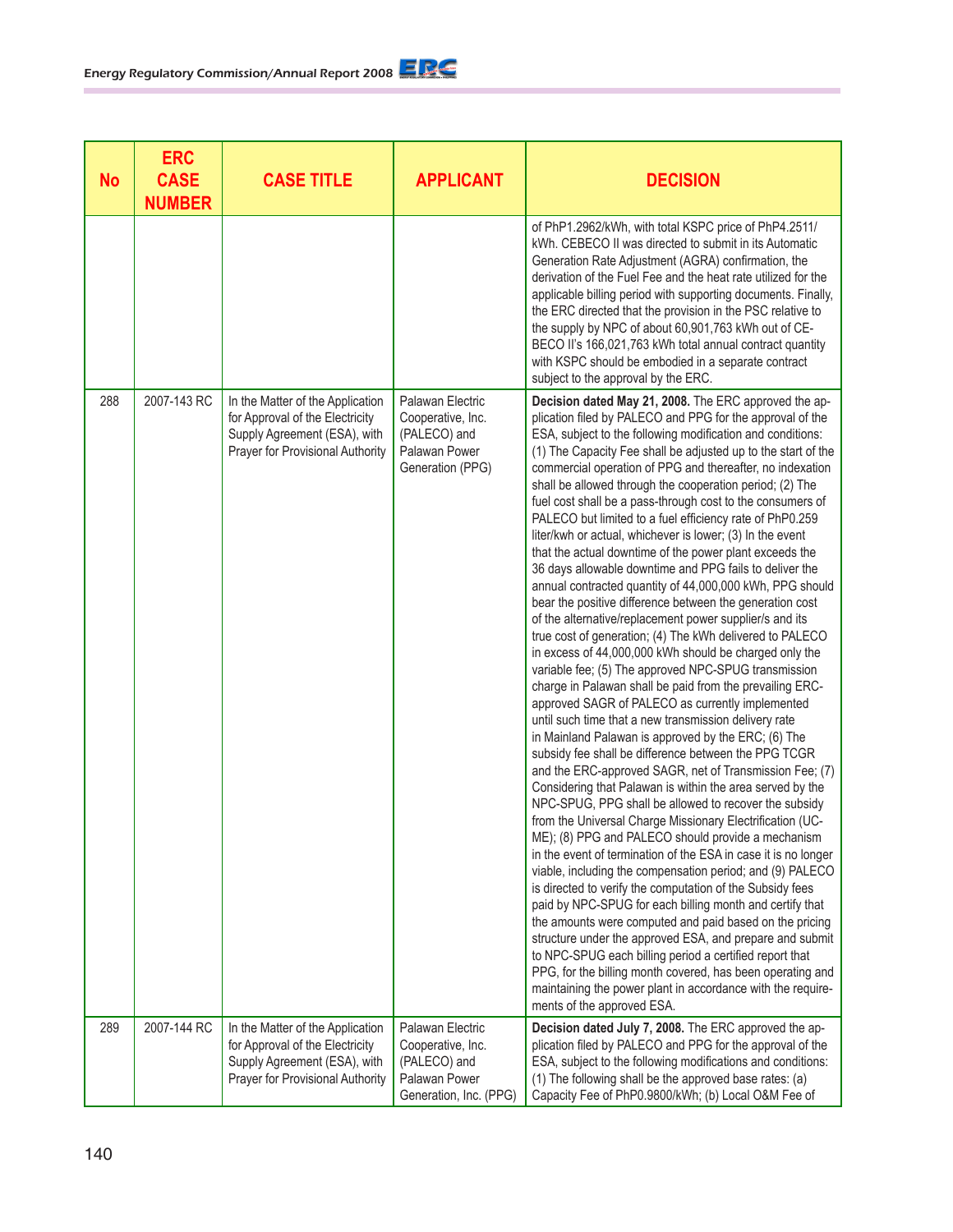| No  | <b>ERC</b><br><b>CASE</b><br><b>NUMBER</b> | <b>CASE TITLE</b>                                                                                                                                                                                                                                                                                                                                                       | <b>APPLICANT</b>                                               | <b>DECISION</b>                                                                                                                                                                                                                                                                                                                                                                                                                                                                                                                                                                                                                                                                                                                                                                                                                                                                                                                                                                                                                                                                                                                                                                      |
|-----|--------------------------------------------|-------------------------------------------------------------------------------------------------------------------------------------------------------------------------------------------------------------------------------------------------------------------------------------------------------------------------------------------------------------------------|----------------------------------------------------------------|--------------------------------------------------------------------------------------------------------------------------------------------------------------------------------------------------------------------------------------------------------------------------------------------------------------------------------------------------------------------------------------------------------------------------------------------------------------------------------------------------------------------------------------------------------------------------------------------------------------------------------------------------------------------------------------------------------------------------------------------------------------------------------------------------------------------------------------------------------------------------------------------------------------------------------------------------------------------------------------------------------------------------------------------------------------------------------------------------------------------------------------------------------------------------------------|
|     |                                            |                                                                                                                                                                                                                                                                                                                                                                         |                                                                | PhP0.7333/kWh; (c) Foreign O&M Fee of PhP0.7333/kWh;<br>and (d) Fuel Charge of PhP2.4864/kWh; (2) The Capacity<br>Fee shall not be subject to indexation for the duration of the<br>contract but shall only be allowed until the rehabilitation of<br>the power plant; (3) The fuel cost shall be a pass-through<br>cost to the consumers of PALECO but limited to a fuel<br>efficiency rate of PhP0.259 liter/kWh or actual, whichever<br>is lower; (4) The energy (kWh) delivered to PALECO in<br>excess of 30,000,000 kWh should be charged only the<br>variable fee; (5) The subsidy fee shall be the difference<br>between the PPG TCGR and the ERC-approved SAGR; (6)<br>PPG shall be allowed to recover the subsidy from the UC-<br>ME; (7) PPG and PALECO should provide a mechanism in<br>the event of termination of the ESA;<br>and (8) PALECO is directed to verify the computation of the<br>Subsidy fees paid by NPC-SPUG and prepare and submit<br>to NPC-SPUG each billing period a certified report that<br>PPG, for the billing month covered, has been operating and<br>maintaining the power plant in accordance with the require-<br>ments of the approved ESA. |
| 290 | 2007-145 RC                                | In the Matter of the Applica-<br>tion for Authority to Implement<br>the New Local Franchise Tax<br>Rates in the Province of Bula-<br>can, with Prayer for Provisional<br>Authority                                                                                                                                                                                      | Manila Electric<br>Company (MERALCO)                           | Decision dated June 20, 2008. The ERC approved the<br>application filed by MERALCO for authority to recover the<br>new Local Franchise Tax (LFT) rates in the province of<br>Bulacan, except for the cities of Malolos, Meycauayan, and<br>San Jose del Monte. MERALCO was authorized to imple-<br>ment and recover the new local franchise tax rate of 55%<br>of 1% distribution revenues within the territorial jurisdiction<br>except for the cities of Malolos, Meycauayan, and San Jose<br>del Monte.                                                                                                                                                                                                                                                                                                                                                                                                                                                                                                                                                                                                                                                                           |
| 291 | 2007-151 RC                                | In the Matter of the Application<br>of the National Transmission<br>Corporation (TRANSCO) or<br>Any Future Concessionaire<br>Thereof for Approval of the<br>Maximum Allowed Revenue<br>(MAR) for Calendar Year<br>2008 in Accordance with the<br>Alternative Form of Rate Set-<br>ting Methodology Under the<br><b>Transmission Wheeling Rates</b><br>Guidelines (TWRG) | National<br>Transmission<br>Corporation<br>(TRANSCO)           | Decision dated August 5, 2008. The ERC approved,<br>with modification, the application filed by TRANSCO for<br>approval of its 2008 MAR to be at PhP36,113.54 million for<br>the whole country, inclusive of the Performance Incentive<br>Scheme (PIS) reward but limited by the side constraint. On<br>a per Grid basis, they are set at PhP26,404.33 million in<br>Luzon, PhP4,506.35 million in Visayas and PhP5,202.86<br>million in Mindanao.                                                                                                                                                                                                                                                                                                                                                                                                                                                                                                                                                                                                                                                                                                                                   |
| 292 | 2007-152 RC                                | In the Matter of the Application<br>for Approval of Rate Adjust-<br>ments in Accordance with the<br>Provisions of R.A. No. 9136,<br>with Prayer for Issuance of<br>Provisional Authority                                                                                                                                                                                | Surigao del Sur I<br>Electric Cooperative,<br>Inc. (SURSECO I) | Decision dated March 25, 2008. The ERC approved the<br>application filed by SURSECO I for approval of the rate<br>adjustment, with modification. Total Revenue Require-<br>ment (TRR) approved is PhP60,248,031.00 equivalent to<br>an overall average rate adjustment of PhP0.2522/kWh.<br>Maximum lifeline level set at 15 kWh at 50% discount,<br>with subidy to Non-lifeline Customers at PhP0.0891/kWh.<br>Finally, considering that the capital reinvestment fund<br>comes from the member-consumers of SURSECO I, it was<br>directed by ERC to record it as their patronage capital.                                                                                                                                                                                                                                                                                                                                                                                                                                                                                                                                                                                          |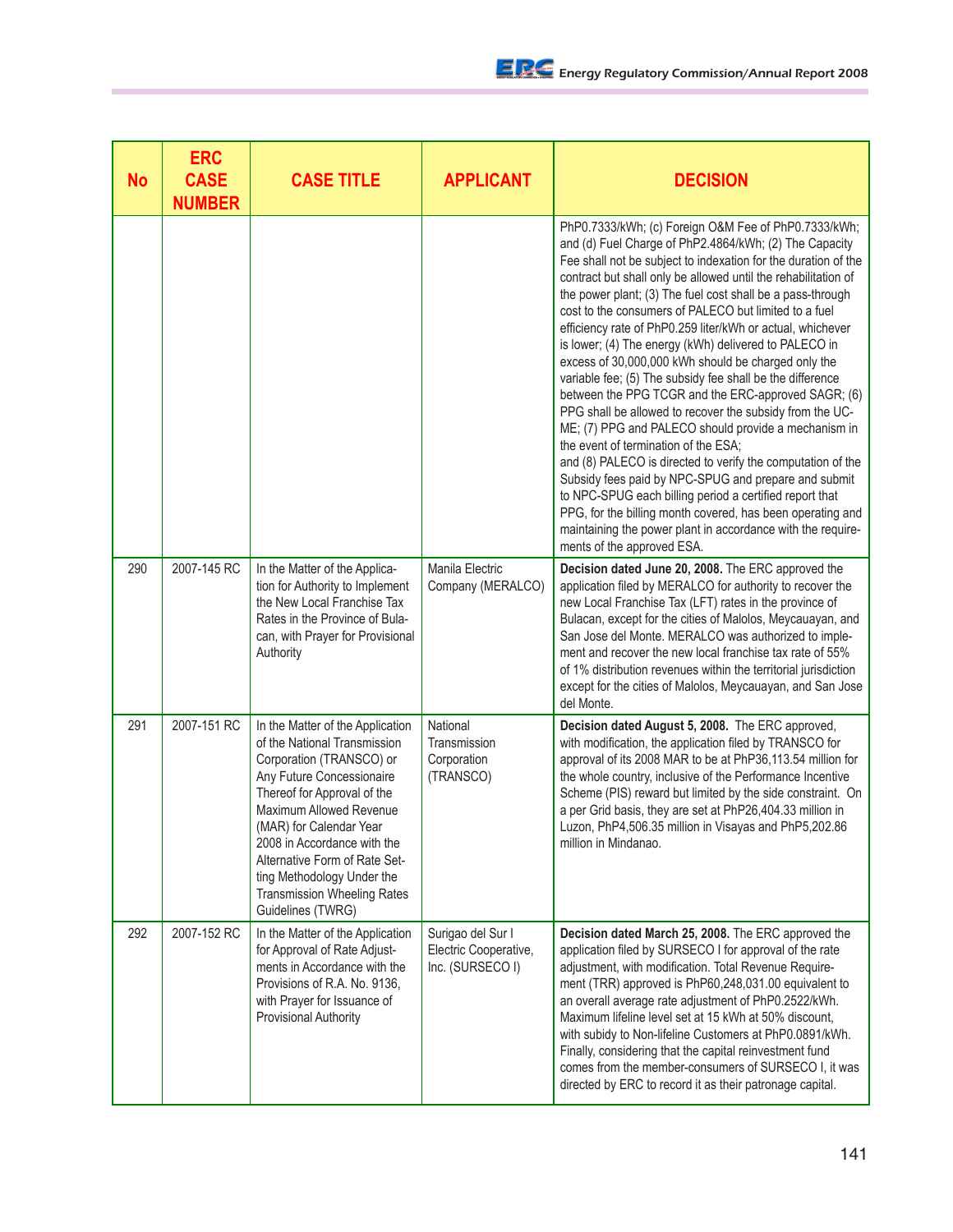| <b>No</b> | <b>ERC</b><br><b>CASE</b><br><b>NUMBER</b> | <b>CASE TITLE</b>                                                                                                                                                                                                                                                                                                                                                                                                                                                                                                                                                                                                                                                                                                                                                                                                                                                                                                        | <b>APPLICANT</b>                                                                                                                                                                                                                                                                                                                                                                                                                                                                                                                                                                                                                                                            | <b>DECISION</b>                                                                                                                                                                                                                                                                                                                                                                                                                                                                                                                                                                                                                                                                                                                                                                                                                                                                                                                                                                                                                                                                                                                                                                                                                                                                                                                                                  |
|-----------|--------------------------------------------|--------------------------------------------------------------------------------------------------------------------------------------------------------------------------------------------------------------------------------------------------------------------------------------------------------------------------------------------------------------------------------------------------------------------------------------------------------------------------------------------------------------------------------------------------------------------------------------------------------------------------------------------------------------------------------------------------------------------------------------------------------------------------------------------------------------------------------------------------------------------------------------------------------------------------|-----------------------------------------------------------------------------------------------------------------------------------------------------------------------------------------------------------------------------------------------------------------------------------------------------------------------------------------------------------------------------------------------------------------------------------------------------------------------------------------------------------------------------------------------------------------------------------------------------------------------------------------------------------------------------|------------------------------------------------------------------------------------------------------------------------------------------------------------------------------------------------------------------------------------------------------------------------------------------------------------------------------------------------------------------------------------------------------------------------------------------------------------------------------------------------------------------------------------------------------------------------------------------------------------------------------------------------------------------------------------------------------------------------------------------------------------------------------------------------------------------------------------------------------------------------------------------------------------------------------------------------------------------------------------------------------------------------------------------------------------------------------------------------------------------------------------------------------------------------------------------------------------------------------------------------------------------------------------------------------------------------------------------------------------------|
| 293       | 2007-159 RC                                | In the Matter of the Applica-<br>tion for Authority to Recover<br>Costs for the Power Purchase<br>Agreement (PPA) of the<br>Caliraya-Botocan-Kalayaan<br>(CBK) Build-Rehabilitate-<br>Operate-Transfer (BROT)<br>Power Project, with Prayer for<br>Provisional Authority                                                                                                                                                                                                                                                                                                                                                                                                                                                                                                                                                                                                                                                 | <b>National Power</b><br>Corporation (NPC)                                                                                                                                                                                                                                                                                                                                                                                                                                                                                                                                                                                                                                  | Decision dated November 17, 2008. The ERC approved,<br>with modification, the application filed by TRANSCO for<br>authority to recover costs for the PPA of the CBK-BROT<br>Power Project filed by the National Power Corporation<br>(NPC). Accordingly, NPC was authorized to recover the<br>following levelized base rate throughout the remain-<br>ing Cooperation Period with a Capital Recovery Fee of<br>US\$5.842651/kW-month and O&M Fee of PhP 26/kW-<br>Month.                                                                                                                                                                                                                                                                                                                                                                                                                                                                                                                                                                                                                                                                                                                                                                                                                                                                                         |
| 294       | 2007-160 RC                                | In the Matter of the Application<br>for Rate Adjustment in Ac-<br>cordance with the Provisions<br>of R.A. 9136, with Prayer for<br>Provisional Authority                                                                                                                                                                                                                                                                                                                                                                                                                                                                                                                                                                                                                                                                                                                                                                 | Zambales   Electric<br>Cooperative, Inc.<br>(ZAMECO I)                                                                                                                                                                                                                                                                                                                                                                                                                                                                                                                                                                                                                      | Decision dated April 3, 2008. The ERC approved, with<br>modification, the application filed by ZAMECO I for rate<br>adjustment. Total Revenue Requirement (TRR) approved<br>is PhP70,726,137.00 equivalent to an overall average rate<br>adjustment of Php0.2428/kWh. Maximum lifeline level set<br>at 15kWh at 50% discount, with subsidy to Non-lifeline<br>Customers at PhP0.3514/kWh. Finally, considering that<br>the capital reinvestment fund comes from the member-<br>consumers of ZAMECO I, it was directed by ERC to record<br>it as their patronage capital.                                                                                                                                                                                                                                                                                                                                                                                                                                                                                                                                                                                                                                                                                                                                                                                         |
| 295       | 2007-161 RC                                | In the Matter of the (a) Joint<br>Application for the Approval<br>of the Commercial Protocol<br>Agreement No. 1 Which Em-<br>bodies Certain Amendments<br>or Supplements to the Power<br>Purchase and Sale Agreement<br>(PPSA) to Comply with the<br>Conditions Imposed by the<br>Honorable Energy Regulatory<br>Commission (ERC) in Case<br>Nos. 2007-003 RC; 2007-088<br>RC; 2007-121 RC and 2007-<br>146 RC Entitled In the Matter<br>of Application for the Approval<br>of the Power Purchase and<br>Sale Agreement (PPSA)<br>entered into by and between<br>Angeles Electric Corporation<br>and GN Power Ltd. Co. (GN<br>POWER), With Prayer for<br>Provisional Authority; In the<br>Matter of the Joint Application<br>for the Approval of the Power<br>Purchase Agreement (PPSA)<br>entered into by and between<br>Dagupan Electric Corporation<br>(DECORP) and GN Power<br>Ltd. Co (GN POWER) With<br>Prayer for | Angeles Electric<br>Corporation (AEC),<br>(No Suggestions)<br><b>Electric Corporation</b><br>(DECORP), Batangas<br>I Electric Cooperative,<br>Inc. (BATELEC I),<br>Batangas II Electric<br>Cooperative, Inc.<br>(BATELEC II),<br>Cagayan I Electric<br>Cooperative, Inc.<br>(CAGELCO I),<br>Cagayan II Electric<br>Cooperative, inc.<br>(CAGELCO II), Ilocos<br>Sur Electric<br>Cooperative, Inc.<br>(ISECO), La Union<br>Electric Coopera-<br>tive, Inc. (LUELCO),<br>Pangasinan II Electric<br>Cooperative<br>(PANELCO III),<br>Peninsula Electric<br>Cooperative, Inc.<br>(PENELCO), Tarlac I<br>Electric Cooperative,<br>Inc. (TARELCO I),<br><b>Tarlac II Electric</b> | Decision dated March 5, 2008. The ERC approved the<br>joint application for the approval of the (1) Commercial<br>Protocol Agreement No. 1 which embodies certain amend-<br>ments or supplements to the Power Purchase and Sale<br>Agreement (PPSA) to comply with the conditions imposed<br>in ERC Case Nos. 2007-003RC; 2007-088 RC; 2007-121<br>RC and 2007-146 RC and (2) increase in the contracted<br>capacity of Ilocos Sur Electric Cooperative, Inc. (ISECO)<br>from 15,00 kW to 18,000 kW filed by Angeles Electric Cor-<br>poration (AEC), Dagupan Electric Corporation (DECORP),<br>Batangas I Electric Cooperative, Inc. (BATELEC I), Batan-<br>gas II Electric Cooperative, Inc. (BATELEC II, Cagayan<br>I Electric Cooperative, Inc. (CAGELCO I), Cagayan II<br>Electric Cooperative, inc. (CAGELCO II), Ilocos Sur Electric<br>Cooperative, Inc. (ISECO), La Union Electric Cooperative,<br>Inc. (LUELCO), Pangasinan II Electric Cooperative (PAN-<br>ELCO III), Peninsula Electric Cooperative, Inc. (PENEL-<br>CO), Tarlac I Electric Cooperative, Inc. (TARELCO I), Tarlac<br>Il Electric Cooperative, Inc. (TARELCO II), Tarlac Electric<br>Inc. (TEI) and GN Power Ltd. Co. (GN POWER) subject to<br>foregoing dispositions. Further, the proposed amendments<br>on the Availability Protocol and WESM Dispatch Protocol<br>were deferred. |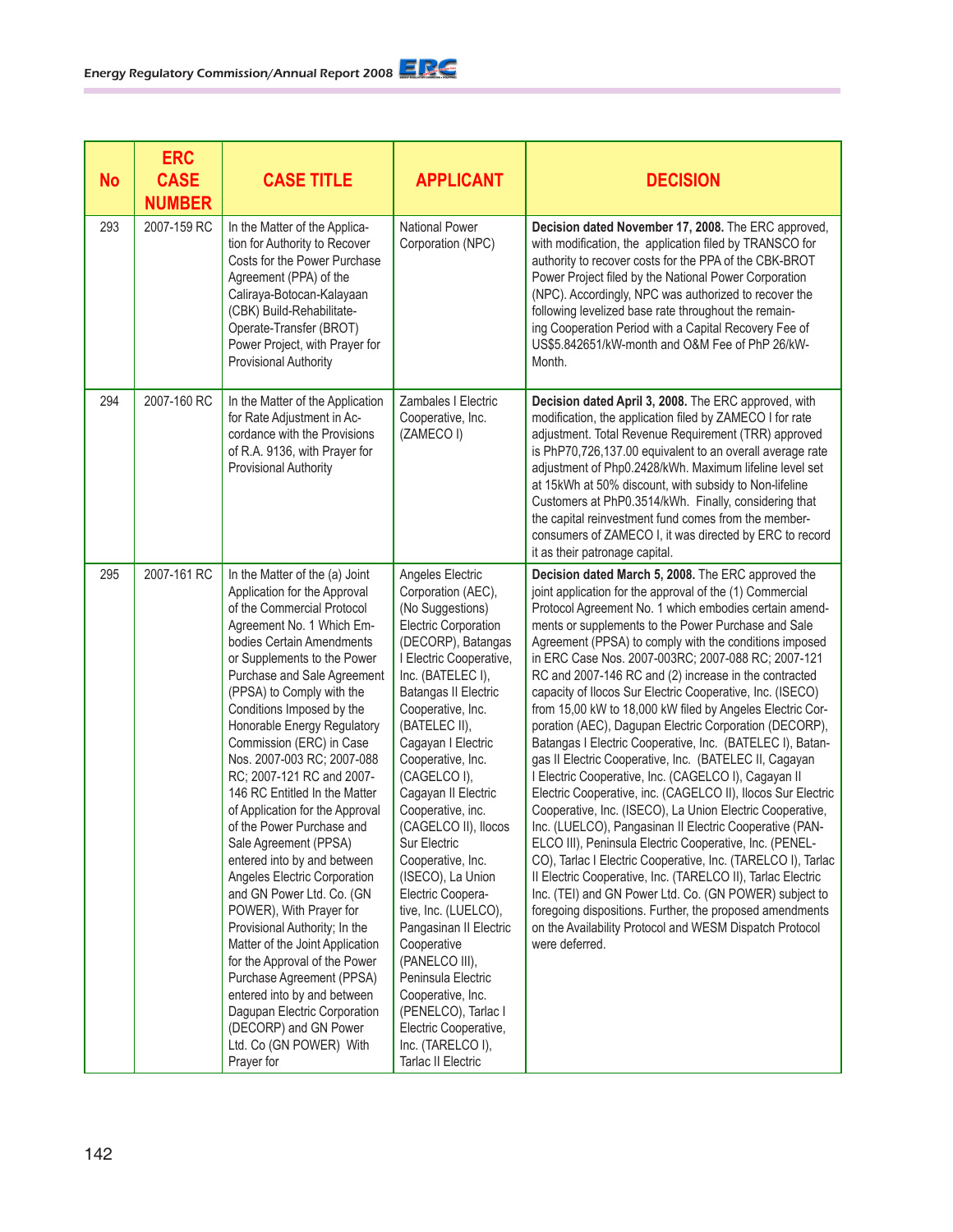| <b>No</b> | <b>ERC</b><br><b>CASE</b><br><b>NUMBER</b> | <b>CASE TITLE</b>                                                                                                                                                                                                                                                                                                                                                                                                                                                                                                                                                                                                                                                                                                                                                                                                                                                                                                                                                                                                                                                                                                                                                                                                                                                                                                                                                                      | <b>APPLICANT</b>                                                                                        | <b>DECISION</b>                                                                                                                                                                                                                                                                                                                                                                                                        |
|-----------|--------------------------------------------|----------------------------------------------------------------------------------------------------------------------------------------------------------------------------------------------------------------------------------------------------------------------------------------------------------------------------------------------------------------------------------------------------------------------------------------------------------------------------------------------------------------------------------------------------------------------------------------------------------------------------------------------------------------------------------------------------------------------------------------------------------------------------------------------------------------------------------------------------------------------------------------------------------------------------------------------------------------------------------------------------------------------------------------------------------------------------------------------------------------------------------------------------------------------------------------------------------------------------------------------------------------------------------------------------------------------------------------------------------------------------------------|---------------------------------------------------------------------------------------------------------|------------------------------------------------------------------------------------------------------------------------------------------------------------------------------------------------------------------------------------------------------------------------------------------------------------------------------------------------------------------------------------------------------------------------|
|           |                                            | Provisional Authority; In the<br>Matter of the Joint Application<br>for the Approval of the Power<br>Purchase Agreement (PPSA)<br>entered into by and between<br>Dagupan Electric Corpora-<br>tion (DECORP) and GN<br>Power Ltd. Co (GN POWER)<br>With Prayer for Provisional<br>Authority; Batangas I Electric<br>Cooperative, Inc. (BATELEC I),<br>Cagayan I Electric Coopera-<br>tive (CAGELCO I), Cagayan<br>Il Electric Cooperative, Inc.<br>(CAGELCO II), Ilocos Sur<br>Electric Cooperative, Inc.<br>(ISECO), La union Electric<br>Cooperative, Inc. (LUELCO),<br>Pangasinan III Electric Coop-<br>erative, Inc. (PANELCO III),<br>Peninsula Electric Cooperative<br>Inc. (PENELCO), Tarlac Elec-<br>tric Incorporation (TEI) and GN<br>Power Ltd. Co. (GN POWER),<br>With Prayer for Provisional<br>Authority; In the Matter of<br>the Application for the Ap-<br>proval of the Power Purchase<br>Agreement (PPSA) entered<br>into by and between battings<br>Il Electric Cooperative, Inc.<br>(BATELEC II) and GN Power<br>Ltd. Co. (GN Power), With<br>Prayer for Provisional Author-<br>ity, ERC Case Nos. 2007-003<br>RC, 2007-088 RC, 2007-121<br>RC and 2007-146 RC, Re-<br>spectively and to Address the<br>Concerns of GN Power Ltd.<br>Co.'s Lenders/ Investors, b)<br>Approval of the increase in the<br>Contracted Capacity of ISECO<br>from 15,000 KW to 18,000 KW | Cooperative, Inc.<br>(TARELCO II), Tarlac<br>Electric Inc. (TEI) and<br>GN Power Ltd. Co.<br>(GN POWER) |                                                                                                                                                                                                                                                                                                                                                                                                                        |
| 296       | 2007-162 RC                                | In the Matter of the Applica-<br>tion for Approval of the Rate<br>Adjustments in Accordance<br>with the Provisions of R.A.<br>9136, with Prayer for Issuance<br>of a Provisional Authority                                                                                                                                                                                                                                                                                                                                                                                                                                                                                                                                                                                                                                                                                                                                                                                                                                                                                                                                                                                                                                                                                                                                                                                             | Negros Oriental I<br>Electric Cooperative,<br>Inc. (NORECO I)                                           | Decision dated April 3, 2008. The ERC approved, with<br>modification, the application filed by NORECO I for ap-<br>proval of the rate adjustment. Total Revenue Requirement<br>(TRR) approved is of PhP50,477,047 equivalent to an over-<br>all average rate adjustment of PhP0.4862/kWh. Maximum<br>lifeline level set at 15kWh at 30% discount, with subsidy to<br>Non-lifeline Customers at PhP0.0787/kWh. Finally, |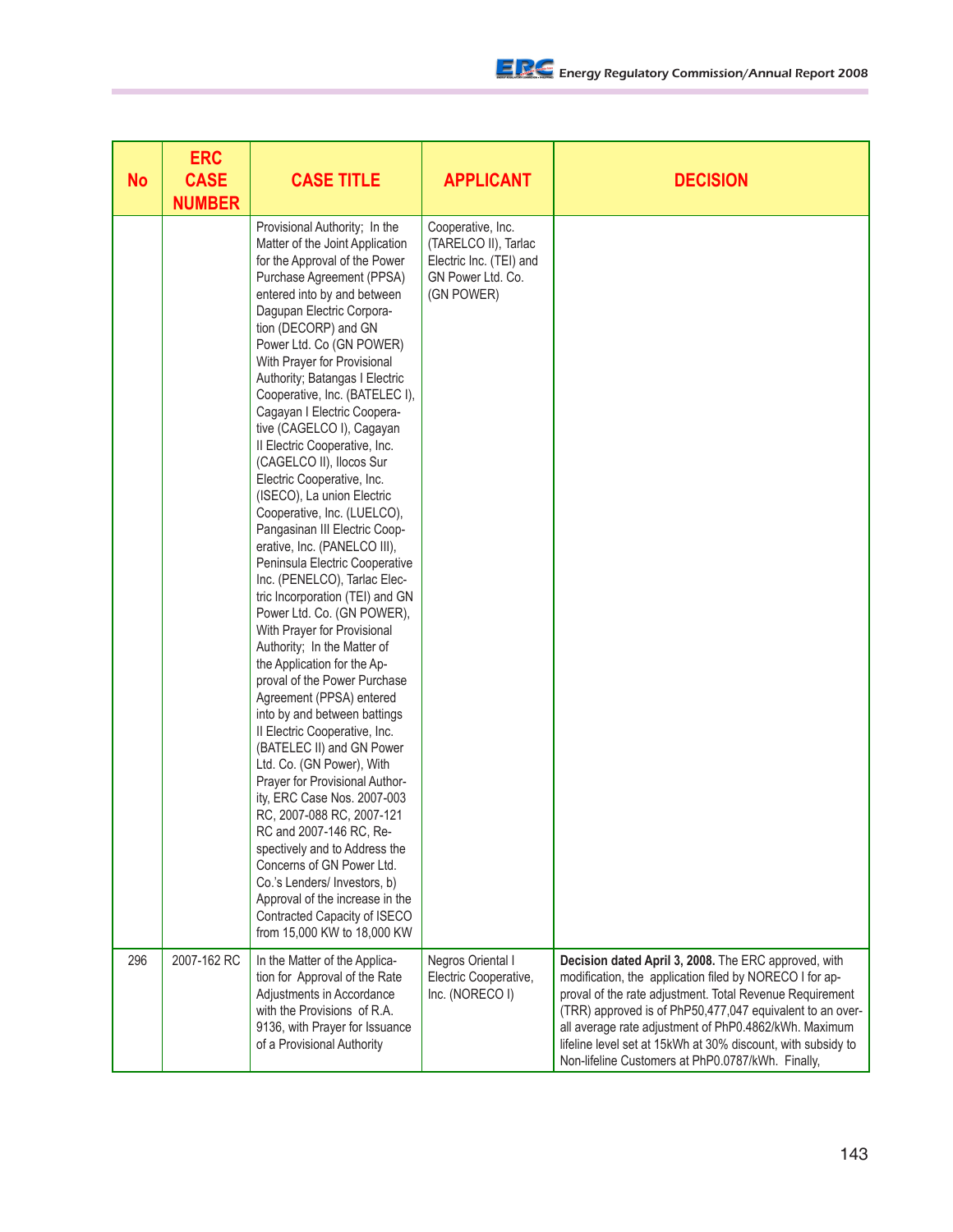| <b>No</b> | <b>ERC</b><br><b>CASE</b><br><b>NUMBER</b> | <b>CASE TITLE</b>                                                                                                                                                                                                                                                                                                                                                    | <b>APPLICANT</b>                                              | <b>DECISION</b>                                                                                                                                                                                                                                                                                                                                                                                                                                                                                                                                                                                                                                                                                                                                                                                                         |
|-----------|--------------------------------------------|----------------------------------------------------------------------------------------------------------------------------------------------------------------------------------------------------------------------------------------------------------------------------------------------------------------------------------------------------------------------|---------------------------------------------------------------|-------------------------------------------------------------------------------------------------------------------------------------------------------------------------------------------------------------------------------------------------------------------------------------------------------------------------------------------------------------------------------------------------------------------------------------------------------------------------------------------------------------------------------------------------------------------------------------------------------------------------------------------------------------------------------------------------------------------------------------------------------------------------------------------------------------------------|
|           |                                            |                                                                                                                                                                                                                                                                                                                                                                      |                                                               | considering that the capital reinvestment fund comes from<br>the member-consumers of NORECO I, it was directed by<br>ERC to record it as their patronage capital.                                                                                                                                                                                                                                                                                                                                                                                                                                                                                                                                                                                                                                                       |
| 297       | 2007-163 RC                                | In the Matter of the Application<br>for Approval of Rate Adjust-<br>ment in Accordance with R.A.<br>No. 9136, with Prayer for<br>Provisional Authority                                                                                                                                                                                                               | Capiz Electric<br>Cooperative, Inc.<br>(CAPELCO)              | Decision dated April 16, 2008. The ERC approved,<br>with modification, the application filed by CAPELCO for<br>approval of the rate adjustment. Total Revenue Require-<br>ment (TRR) approved is PhP169,850,687.00 equivalent<br>to an overall average rate adjustment of PhP0.1224/kWh.<br>Maximum lifeline level set at 15kWh at 30% discount, with<br>subsidy to Non-lifeline Customers at PhP0.0697/kWh. Fi-<br>nally, considering that the capital reinvestment fund comes<br>from the member-consumers of CAPELCO, it was directed<br>by ERC to record it as their patronage capital.                                                                                                                                                                                                                             |
| 298       | 2007-164 RC                                | In the Matter of the Applica-<br>tion for Authority to Implement<br>the New Local Franchise Tax<br>Rates in the City of Meycauay-<br>an, Bulacan, with Prayer for<br>Provisional Authority                                                                                                                                                                           | Manila Electric<br>Company (MERALCO)                          | Decision dated October 20, 2008. The ERC approved the<br>application filed by MERALCO for authority to implement<br>the new local franchise tax rates in the City of Meycauayan,<br>Bulacan, with prayer for provisional authority. MERALCO<br>was authorized to implement and recover the new local<br>franchise tax of 55% of 1% on its customers' bill based<br>on its distribution revenues in the City of Meycauayan,<br>Bulacan.                                                                                                                                                                                                                                                                                                                                                                                  |
| 299       | 2007-236 MC                                | In the Matter of the Applica-<br>tion for Authority to Undertake<br>Capital Expenditure Projects,<br>Namely: 1. Construction of<br>1.838 KMS 69 KV Transmis-<br>sion Line at Apokon Road,<br>Tagum City, 2. Installation of a<br>20 MVA Substation at Apokon,<br>Tagum City, and 3. Construc-<br>tion of 6 Feeders of 13.2 KV<br>Lines at Apokon Road, Tagum<br>City | Davao del Norte<br>Electric Cooperative,<br>Inc. (DANECO)     | Decision dated February 27, 2008. The ERC approved<br>the application filed by DANECO for authority to undertake<br>capital expenditure projects, namely: (1) Construction<br>of 1.838 KMS 69 kV transmission line at Apokon Road,<br>Tagum City, (2) Installation of a 20 MVA substation at<br>Apokon, Tagum City, and (3) Construction of 6 Feeders<br>of 13.2 kV Lines at Apokon Road, Tagum City, with a total<br>project cost amounting to PhP64,905,426.02. The projects<br>were found to be necessary, sound and reasonable, and<br>will therefore redound to the benefit of DANECO's consum-<br>ers in terms of continuous, reliable and efficient power<br>supply. Accordingly, DANECO was directed to remit the<br>amount of PhP486,790.70 as an initial permit fee, per ERC<br>Schedule of Fees and Charges. |
| 300       | 2007-237 MC                                | In the Matter of the Violation<br>of ERC Orders, Rules and<br>Regulations                                                                                                                                                                                                                                                                                            | Pangasinan III Electric<br>Cooperative, Inc.<br>(PANELCO III) | Decision dated September 8, 2008. The ERC reprimand-<br>ed PANELCO III for its failure to implement the approved<br>rate reduction due to Loan Condonation and cross-subsidy<br>removal. It explained that the delay was due to the revision<br>of the billing system to conform with the approved billing<br>format. It finally implemented on its October 2005 billing.<br>PANELCO III was warned by ERC that a similar offense in<br>the future shall be dealt with more severely.                                                                                                                                                                                                                                                                                                                                   |
| 301       | 2007-244 MC                                | In the Matter of the Violation<br>of ERC Orders, Rules and<br>Regulations                                                                                                                                                                                                                                                                                            | Peninsula Electric<br>Cooperative, Inc.<br>(PENELCO)          | Decision dated September 10, 2008. The ERC rep-<br>rimanded PENELCO for its failure to implement the<br>approved unbundled rates on time. It explained that it did<br>not receive a copy of the Order denying its Motions for<br>Reconsideration and was only informed by NEA through a<br>fax message dated April 28, 2004. Revisions were done on<br>its bills which led to late implementation of the Order.                                                                                                                                                                                                                                                                                                                                                                                                         |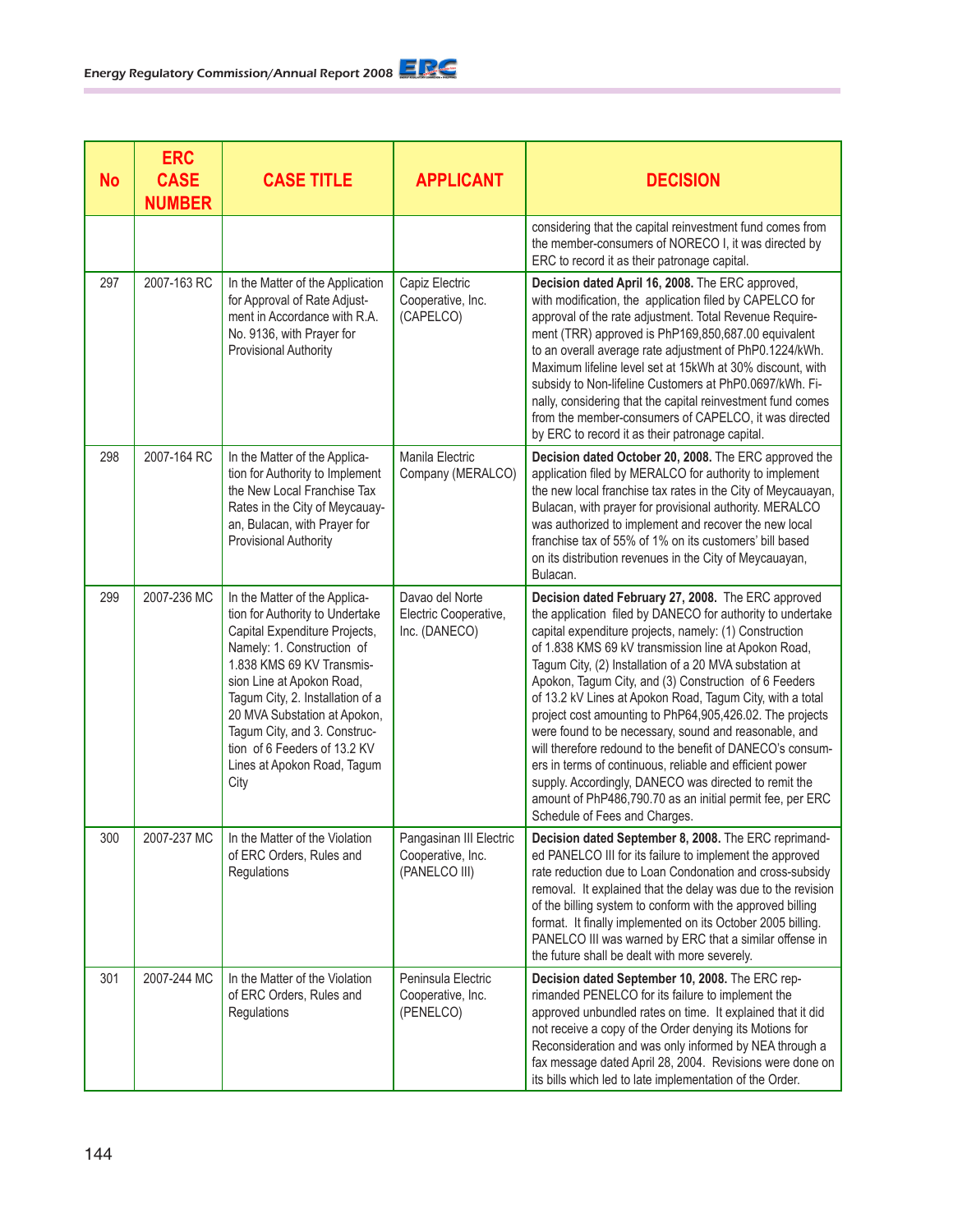| <b>No</b> | <b>ERC</b><br><b>CASE</b><br><b>NUMBER</b> | <b>CASE TITLE</b>                                                                                                                                                                                                                                                                                                           | <b>APPLICANT</b>                                              | <b>DECISION</b>                                                                                                                                                                                                                                                                                                                                                                                                                                                                                                                                                                                                                                            |
|-----------|--------------------------------------------|-----------------------------------------------------------------------------------------------------------------------------------------------------------------------------------------------------------------------------------------------------------------------------------------------------------------------------|---------------------------------------------------------------|------------------------------------------------------------------------------------------------------------------------------------------------------------------------------------------------------------------------------------------------------------------------------------------------------------------------------------------------------------------------------------------------------------------------------------------------------------------------------------------------------------------------------------------------------------------------------------------------------------------------------------------------------------|
|           |                                            |                                                                                                                                                                                                                                                                                                                             |                                                               | PENELCO was warned by ERC that a similar offense in the<br>future shall be dealt with more severely.                                                                                                                                                                                                                                                                                                                                                                                                                                                                                                                                                       |
| 302       | 2007-245 MC                                | In the Matter of the Violation<br>of ERC Orders, Rules and<br>Regulations                                                                                                                                                                                                                                                   | Sulu Electric<br>Cooperative, Inc.<br>(SULECO)                | Decision dated June 27, 2008. The ERC reprimanded<br>SULECO for its failure to implement the approved unbun-<br>dled rates starting the billing period prescribed by ERC.<br>It explained that the delay of implementation was due to<br>the necessity to reformat the billing system, but later on<br>implemented on July 2005 billing. SULECO was warned by<br>ERC that a similar offense in the future shall be dealt with<br>more severely.                                                                                                                                                                                                            |
| 303       | 2007-246 MC                                | In the Matter of the Violation<br>of ERC Orders, Rules and<br>Regulations                                                                                                                                                                                                                                                   | Zamboanga Del Norte<br>Electric Cooperative,<br>Inc. (ZANECO) | Decision dated July 9, 2008. The ERC reprimanded<br>ZANECO for its failure to implement the approved<br>unbundled rates on time. It explained that the delay in the<br>implementation was due to the reformatting of the billing<br>system and the conduct of information dissemination to its<br>consumers, but later on implemented on its January 2004<br>billing. ZANECO was warned by ERC that a similar offense<br>in the future will be dealt with more severely.                                                                                                                                                                                   |
| 304       | 2007-248                                   | In the Matter of the Petition<br>for Direct Connection with<br>the National Power Corpora-<br>tion (NPC) and the National<br><b>Transmission Corporation</b><br>(TRANSCO) with Prayer for Is-<br>suance of Provisional Authority<br>and Issuance of a Temporary<br>Mandatory Order and/or Writ of<br>Preliminary Injunction | <b>Melters Steel</b><br>Corporation (MSC)                     | Decision dated May 21, 2008. The ERC approved the<br>petition of MSC to be directly connected with the NPC<br>through the regulated transmission lines of the TRANSCO<br>and made permanent the provisional authority granted in<br>the Order dated July 4, 2007 subject to the conditions set<br>forth under ERC Resolution No. 48, Series of 2006.                                                                                                                                                                                                                                                                                                       |
| 305       | 2007-250 MC                                | In the Matter of the Violation<br>of ERC Orders, Rules and<br>Regulations                                                                                                                                                                                                                                                   | <b>Ilocos Norte Electric</b><br>Cooperative, Inc.<br>(INEC)   | Decision dated May 12, 2008. The ERC reprimanded<br>INEC for its failure to implement the ERC's Order on Pur-<br>chased Power Adjustment (PPA) refund on time. On June<br>8, 2007, INEC submitted a "Manifestation" stating that it im-<br>plemented the refund during the first quarter of 2007, which<br>the ERC was able to verify. INEC was warned that similar<br>offense in the future shall be dealt with more severely.                                                                                                                                                                                                                            |
| 306       | 2007-253 MC<br>2007-310 MC<br>2007-337 MC  | In the Matter of the Violation<br>of ERC Orders, Rules and<br>Regulations                                                                                                                                                                                                                                                   | Cagayan II Electric<br>Cooperative, Inc.<br>(CAGELCO II)      | Decision dated September 3, 2008. The ERC accepted<br>and approved CAGELCO II's offer of settlement of 50% of<br>the imposable penalty for its failure to implement the Order<br>on Purchased Power Adjustment (PPA), failure to imple-<br>ment PPA using the power cost at "net" of discounts and<br>non-inclusion of pilferage recovery in the PPA computation,<br>after finding the offer to be just and reasonable, and in<br>accordance with the "Guidelines to Govern the Imposition<br>of Administrative Sanctions in the Form of Fines and Penal-<br>ties". Accordingly, CAGELCO II was directed to pay the<br>amount of PhP192,500.00 as penalty. |
| 307       | 2007-255 MC                                | In the Matter of the Violation<br>of ERC Orders, Rules and<br>Regulations                                                                                                                                                                                                                                                   | Kalinga Apayao Elec-<br>tric Cooperative, Inc.<br>(KAELCO)    | Decision dated June 4, 2008. The ERC reprimanded<br>KAELCO for its failure to implement the refund on<br>Purchased Power Adjustment (PPA) on time. KAELCO<br>explained that it experienced difficulty in reformatting its                                                                                                                                                                                                                                                                                                                                                                                                                                  |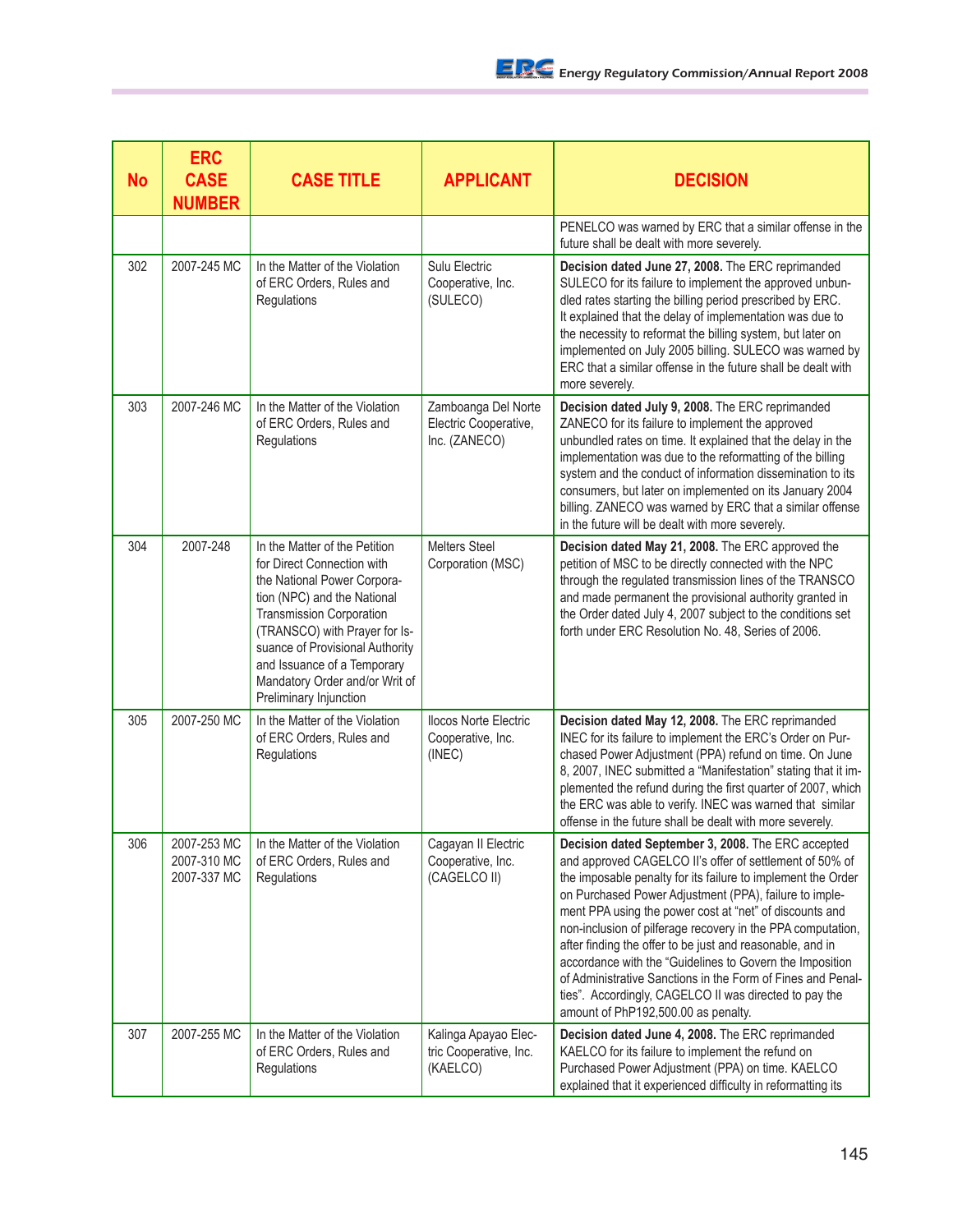| <b>No</b> | <b>ERC</b><br><b>CASE</b><br><b>NUMBER</b> | <b>CASE TITLE</b>                                                         | <b>APPLICANT</b>                                                    | <b>DECISION</b>                                                                                                                                                                                                                                                                                                                                                                                                                                                                                                                                                |
|-----------|--------------------------------------------|---------------------------------------------------------------------------|---------------------------------------------------------------------|----------------------------------------------------------------------------------------------------------------------------------------------------------------------------------------------------------------------------------------------------------------------------------------------------------------------------------------------------------------------------------------------------------------------------------------------------------------------------------------------------------------------------------------------------------------|
|           |                                            |                                                                           |                                                                     | billing receipt. It, however, immediately implemented the<br>refund in March 2008 billing. KAELCO was warned by<br>ERC that a similar offense in the future shall be dealt with<br>more severely.                                                                                                                                                                                                                                                                                                                                                              |
| 308       | 2007-256 MC                                | In the Matter of the Violation<br>of ERC Orders, Rules and<br>Regulations | Nueva Vizcaya Electric<br>Cooperative, Inc.<br>(NUVELCO)            | Decision dated August 5, 2008. The ERC accepted<br>and approved NUVELCO's offer of settlement of 50% of<br>the imposable penalty for its failure to implement ERC's<br>Order on Purchased Power Adjustment (PPA) after finding<br>the offer to be just and reasonable, and in accordance<br>with the "Guidelines to Govern the Imposition of Admin-<br>istrative Sanctions in the Form of Fines and Penalties".<br>Accordingly, NUVELCO was directed to pay the amount of<br>PhP73,500.00 as penalty.                                                          |
| 309       | 2007-259 MC                                | In the Matter of the Violation<br>of ERC Orders, Rules and<br>Regulations | Peninsula Electric<br>Cooperative, Inc.<br>(PENELCO)                | Decision dated May 22, 2008. The ERC reprimanded<br>PENELCO for its failure to implement the refund on<br>Purchased Power Adjustment (PPA) on time due to the<br>pending Motion for Reconsideration filed before ERC. It,<br>however, eventually implemented the refund in February<br>2008 billing. PENELCO was warned by ERC that a similar<br>offense in the future shall be dealt with more severely.                                                                                                                                                      |
| 310       | 2007-260 MC                                | In the Matter of the Violation<br>of ERC Orders, Rules and<br>Regulations | <b>Tarlac I Electric</b><br>Cooperative, Inc.<br>(TARELCO I)        | Decision dated May 16, 2008. The ERC reprimanded<br>TARELCO I for its failure to implement the ERC's Order<br>on Purchased Power Adjustment (PPA) starting the billing<br>period prescribed by the ERC. It filed a "Compliance and<br>Supplemental Explanation" stating that it implemented the<br>PPA refund starting May 2006 billing, and submitted the<br>required summary of PPA refund on June 26, 2007 and<br>October 10, 2007, respectively. TARELCO I was warned by<br>ERC that a similar offense in the future shall be dealt with<br>more severely. |
| 311       | 2007-261 MC                                | In the Matter of the Violation<br>of ERC Orders, Rules and<br>Regulations | Zambales II Electric<br>Cooperative, Inc.<br>(ZAMECO II)            | Decision dated June 16, 2008. The ERC accepted and<br>approved ZAMECO II's offer of settlement of 50% of the<br>imposable penalty for its failure to implement ERC's Order<br>on Purchased Power Adjustment (PPA) after finding the<br>offer to be just and reasonable, and in accordance with<br>the "Guidelines to Govern the Imposition of Administrative<br>Sanctions in the Form of Fines and Penalties". Accord-<br>ingly, ZAMECO II was directed to pay the amount of<br>PhP65,250.00 as penalty.                                                       |
| 312       | 2007-263 MC                                | In the Matter of the Violation<br>of ERC Orders, Rules and<br>Regulations | Aurora Electric<br>Cooperative, Inc.<br>(AURELCO)                   | Decision dated September 11, 2008. The ERC repri-<br>manded AURELCO for its failure to implement the refund<br>on Purchased Power Adjustment (PPA) on time. It ex-<br>plained that it deferred implementation of the Order pend-<br>ing the resolution of its Motion. It eventually implemented<br>in its June 2007 billing. AURELCO was warned by ERC<br>that a similar offense in the future shall be dealt with more<br>severely.                                                                                                                           |
| 313       | 2007-268 MC                                | In the Matter of the Violation<br>of ERC Orders, Rules and<br>Regulations | <b>First Catanduanes</b><br>Electric Cooperative,<br>Inc. (FICELCO) | Decision dated April 22, 2008. The ERC reprimanded<br>FICELCO for its failure to implement the ERC's Order on<br>Purchased Power Adjustment (PPA) refund on time.                                                                                                                                                                                                                                                                                                                                                                                              |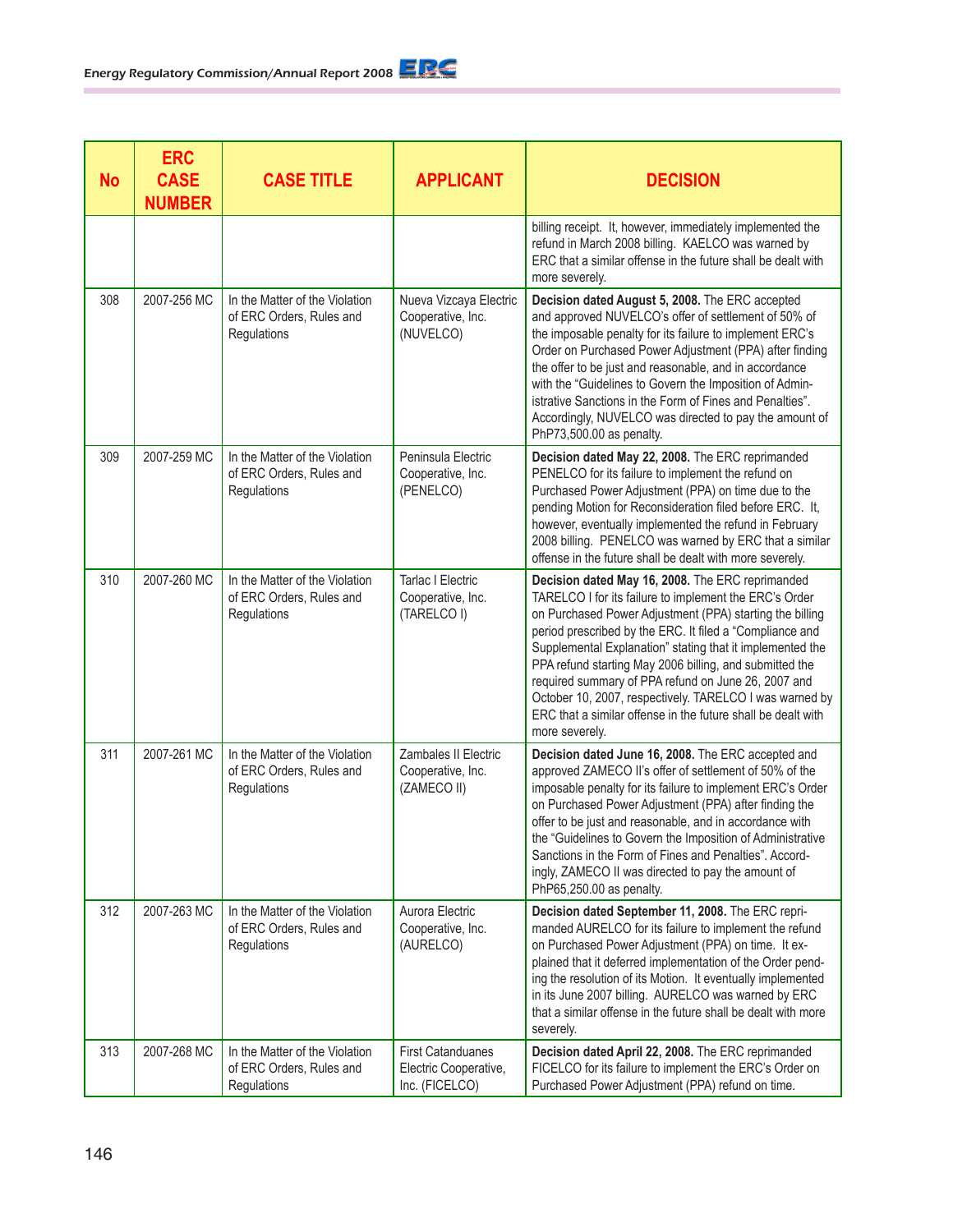| No  | <b>ERC</b><br><b>CASE</b><br><b>NUMBER</b> | <b>CASE TITLE</b>                                                         | <b>APPLICANT</b>                                         | <b>DECISION</b>                                                                                                                                                                                                                                                                                                                                                                                                                                                                                                                                                                                                                                                                     |
|-----|--------------------------------------------|---------------------------------------------------------------------------|----------------------------------------------------------|-------------------------------------------------------------------------------------------------------------------------------------------------------------------------------------------------------------------------------------------------------------------------------------------------------------------------------------------------------------------------------------------------------------------------------------------------------------------------------------------------------------------------------------------------------------------------------------------------------------------------------------------------------------------------------------|
|     |                                            |                                                                           |                                                          | Based on submitted sworn statement dated May 8, 2007,<br>FICELCO started implementing the refund on November<br>2006 billing. FICELCO was warned by ERC that a similar<br>offense in the future shall be dealt with more severely.                                                                                                                                                                                                                                                                                                                                                                                                                                                  |
| 314 | 2007-269 MC                                | In the Matter of the Violation<br>of ERC Orders, Rules and<br>Regulations | Masbate Electric<br>Cooperative, Inc.<br>(MASELCO)       | Decision dated May 12, 2008. The ERC reprimanded<br>MASELCO for its failure to implement the ERC's Order on<br>Purchased Power Adjustment (PPA) refund on time. It ex-<br>plained that the implementation was delayed due to the ne-<br>cessity to re-program its billing system, acquire new power<br>bill materials, and to widen the information dissemination<br>through publication. MASELCO implemented erc order on<br>May 2006. MASELCO was warned by ERC that a similar<br>offense in the future shall be dealt with more severely.                                                                                                                                        |
| 315 | 2007-270 MC                                | In the Matter of the Violation<br>of ERC Orders, Rules and<br>Regulations | Sorsogon I Electric<br>Cooperative, Inc.<br>(SORECO I)   | Decision dated May 9, 2008. The ERC terminated the<br>case against SORECO I for the alleged failure to imple-<br>ment the ERC's Order on Purchased Power Adjustment<br>(PPA) and declared that SORECO I did not commit the vio-<br>lation. It was determined that the Show Cause Order was<br>inadvertently issued at the time as the ERC had not yet<br>approved the confirmation of SORECO I's PPA charges.                                                                                                                                                                                                                                                                       |
| 316 | 2007-271 MC                                | In the Matter of the Violation<br>of ERC Orders, Rules and<br>Regulations | Sorsogon II Electric<br>Cooperative, Inc.<br>(SORECO II) | Decision dated April 22, 2008. The ERC reprimanded<br>SORECO II for its failure to implement the ERC's Order<br>on Purchased Power Adjustment (PPA) refund on time. It<br>submitted its verified explanation and Motion on December<br>17, 2007 manifesting that it started implementing the refund<br>on February 2007. SORECO II was warned that a similar<br>offense in the future shall be dealt with more severely.                                                                                                                                                                                                                                                            |
| 317 | 2007-273 MC                                | In the Matter of the Violation<br>of ERC Orders, Rules and<br>Regulations | Antique Electric<br>Cooperative, Inc.<br>(ANTECO)        | Decision dated April 16, 2008. The ERC exonerated<br>ANTECO from any administrative liability for its failure to<br>implement the directed Purchased Power Adjustment (PPA)<br>refund on time. ANTECO explained that they implemented<br>the PPA refund which started in its February 2006 billing<br>period as directed.                                                                                                                                                                                                                                                                                                                                                           |
| 318 | 2007-274 MC                                | In the Matter of the Violation<br>of ERC Orders, Rules and<br>Regulations | Iloilo III Electric<br>Cooperative, Inc.<br>(ILECO III)  | Decision dated April 25, 2008. The ERC reprimanded<br>ILECO III for its failure to implement the ERC's Order on<br>Purchased Power Adjustment (PPA) refund. They filed a<br>Motion for Reconsideration (MR) before the ERC on August<br>18, 2006, which the ERC denied thru its Order dated May<br>9, 2007 for lack of merit. On June 5, 2007, ILECO III sub-<br>mitted its explanation alleging that it belatedly implemented<br>due to the pending MR, which it filed before the ERC as the<br>amount involved is substantial and will affect its financial<br>operations. ILECO III was warned by ERC that a similar<br>offense in the future shall be dealt with more severely. |
| 319 | 2007-275 MC                                | In the Matter of the Violation<br>of ERC Orders, Rules and<br>Regulations | Guimaras Electric<br>Cooperative, Inc.<br>(GUIMELCO)     | Decision dated May 12, 2008. The ERC reprimanded<br>GUIMELCO for its failure to implement the ERC's Order<br>on Purchased Power Adjustment (PPA) refund on time. It<br>explained that the delay in the implementation was due to<br>financial constraints. During that time they were incurring a<br>negative net margin and implementation of refund will                                                                                                                                                                                                                                                                                                                          |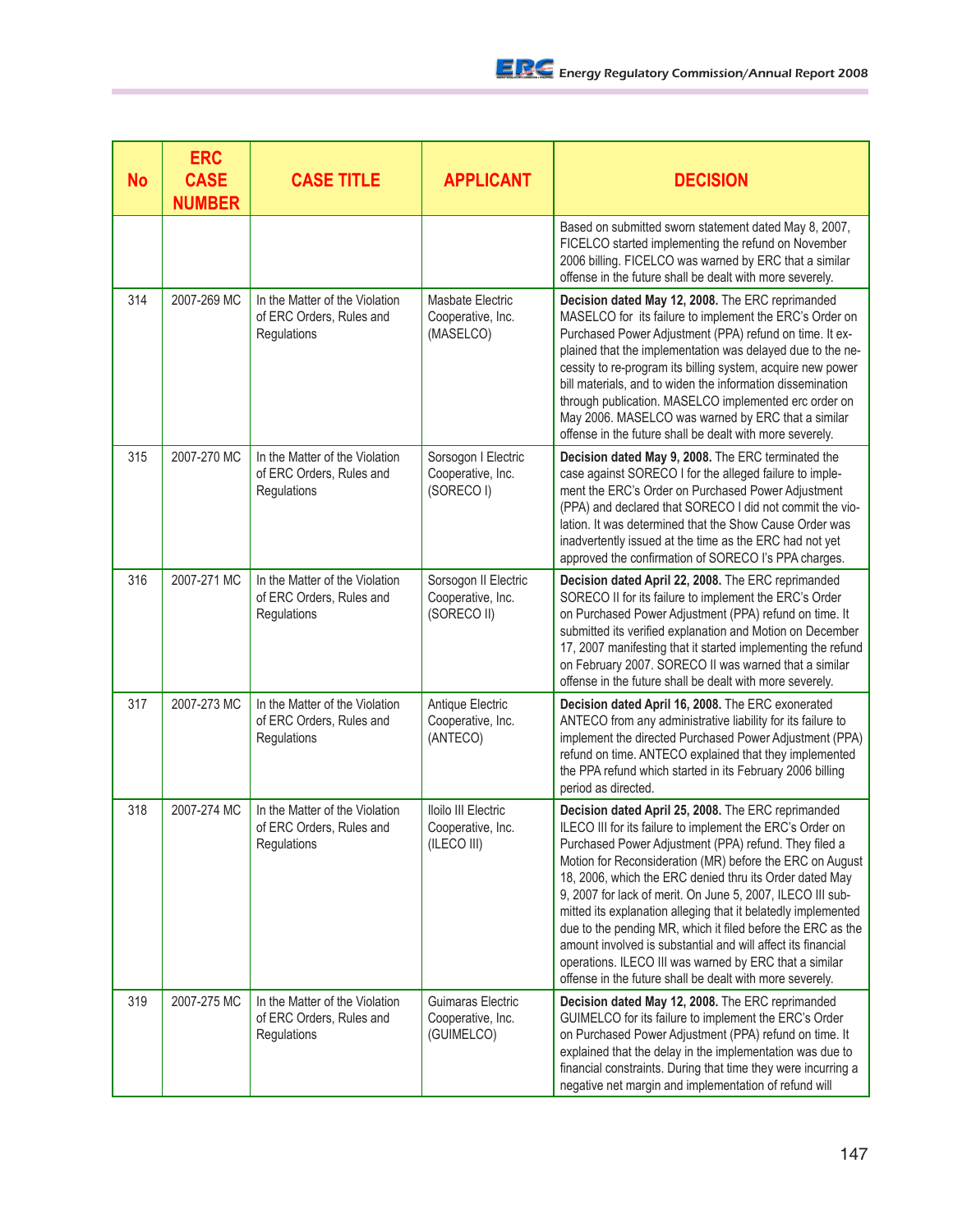| <b>No</b> | <b>ERC</b><br><b>CASE</b><br><b>NUMBER</b> | <b>CASE TITLE</b>                                                         | <b>APPLICANT</b>                                                | <b>DECISION</b>                                                                                                                                                                                                                                                                                                                                                                                                                                                                                                                                                |
|-----------|--------------------------------------------|---------------------------------------------------------------------------|-----------------------------------------------------------------|----------------------------------------------------------------------------------------------------------------------------------------------------------------------------------------------------------------------------------------------------------------------------------------------------------------------------------------------------------------------------------------------------------------------------------------------------------------------------------------------------------------------------------------------------------------|
|           |                                            |                                                                           |                                                                 | further worsen its ailing financial status, GUIMELCO later<br>on implemented ERC's order. GUIMELCO was warned by<br>ERC that a similar offense in the future shall be dealt with<br>more severely.                                                                                                                                                                                                                                                                                                                                                             |
| 320       | 2007-276 MC                                | In the Matter of the Violation<br>of ERC Orders, Rules and<br>Regulations | Negros Occidental<br>Electric Cooperative,<br>Inc. (NOCECO)     | Decision dated April 18, 2008. The ERC reprimanded<br>NOCECO for its failure to implement the ERC's Oder on<br>Purchased Power Adjustment (PPA) refund on time. It<br>explained that it belatedly implemented the PPA refund due<br>to the revisions of their billing system program, but later on<br>implemented. NOCECO was warned by ERC that a similar<br>offense in the future shall be dealt with more severely.                                                                                                                                         |
| 321       | 2007-277 MC                                | In the Matter of the Violation<br>of ERC Orders, Rules and<br>Regulations | <b>Bohol I Electric</b><br>Cooperative, Inc.<br>(BOHECO I)      | Decision dated May 20, 2008. The ERC reprimanded<br>BOHECO I for its failure to implement the ERC's Order on<br>Purchased Power Adjustment (PPA) refund on time. On<br>July 6, 2007, BOHECO I submitted its explanation stating<br>that it deferred the implementation due to the pending reso-<br>lution of a Motion for Reconsideration (MR) which it filed<br>before the ERC, but later on implemented on its February<br>billing. BOHECO I was warned by ERC that a similar of-<br>fense in the future shall be dealt with more severely.                  |
| 322       | 2007-278 MC                                | In the Matter of the Violation<br>of ERC Orders, Rules and<br>Regulations | <b>Bohol II Electric</b><br>Cooperative, Inc.<br>(BOHECO II)    | Decision dated May 20, 2008. The ERC reprimanded<br>BOHECO II for its failure to implement the ERC's Order<br>on Purchased Power Adjustment (PPA) refund on time.<br>It explained that it deferred the implementation due to<br>pending resolution of a Motion for Reconsideration (MR)<br>which it filed before the ERC, but later on implemented on<br>its October 2007 billing. BOHECO II was warned by ERC<br>that a similar offense in the future shall be dealt with more<br>severely.                                                                   |
| 323       | 2007-280 MC                                | In the Matter of the Violation<br>of ERC Orders, Rules and<br>Regulations | Cebu II Electric<br>Cooperative, Inc.<br>(CEBECO II)            | Decision dated May 15, 2008. The ERC reprimanded<br>CEBECO II for its failure to implement the ERC's Order<br>on Purchased Power Adjustment (PPA) refund on time.<br>On June 19, 2007, it submitted its explanation stating<br>that it firmly believed that implementation of the Order is<br>postponed until the ERC rules on the Motion for Reconsid-<br>eration (MR) filed by CEBECO II, but later on implemented<br>on its January 2008 billing. CEBECO II was warned by<br>ERC that a similar offense in the future shall be dealt with<br>more severely. |
| 324       | 2007-282 MC                                | In the Matter of the Violation<br>of ERC Orders, Rules and<br>Regulations | Negros Oriental II<br>Electric Cooperative,<br>Inc. (NORECO II) | Decision dated July 10, 2008. The ERC accepted and<br>approved NORECO II's offer of settlement of 50% of the<br>imposable penalty for its failure to implement the ERC's<br>Order on Purchased Power Adjustment (PPA) after finding<br>the offer to be just and reasonable, and in accordance with<br>the "Guidelines to Govern the Imposition of Administrative<br>Sanctions in the Form of Fines and Penalties". Accord-<br>ingly, NORECO II was directed to pay the amount of<br>PhP68,250.00 as penalty.                                                   |
| 325       | 2007-284 MC                                | In the Matter of the Violation<br>of ERC Orders, Rules and<br>Regulations | Leyte II Electric<br>Cooperative, Inc.<br>(LEYECO II)           | Decision dated July 23, 2008. The ERC reprimanded<br>LEYECO II for its failure to implement the ERC's Order on<br>Purchased Power Adjustment (PPA) refund on time. It ex-                                                                                                                                                                                                                                                                                                                                                                                      |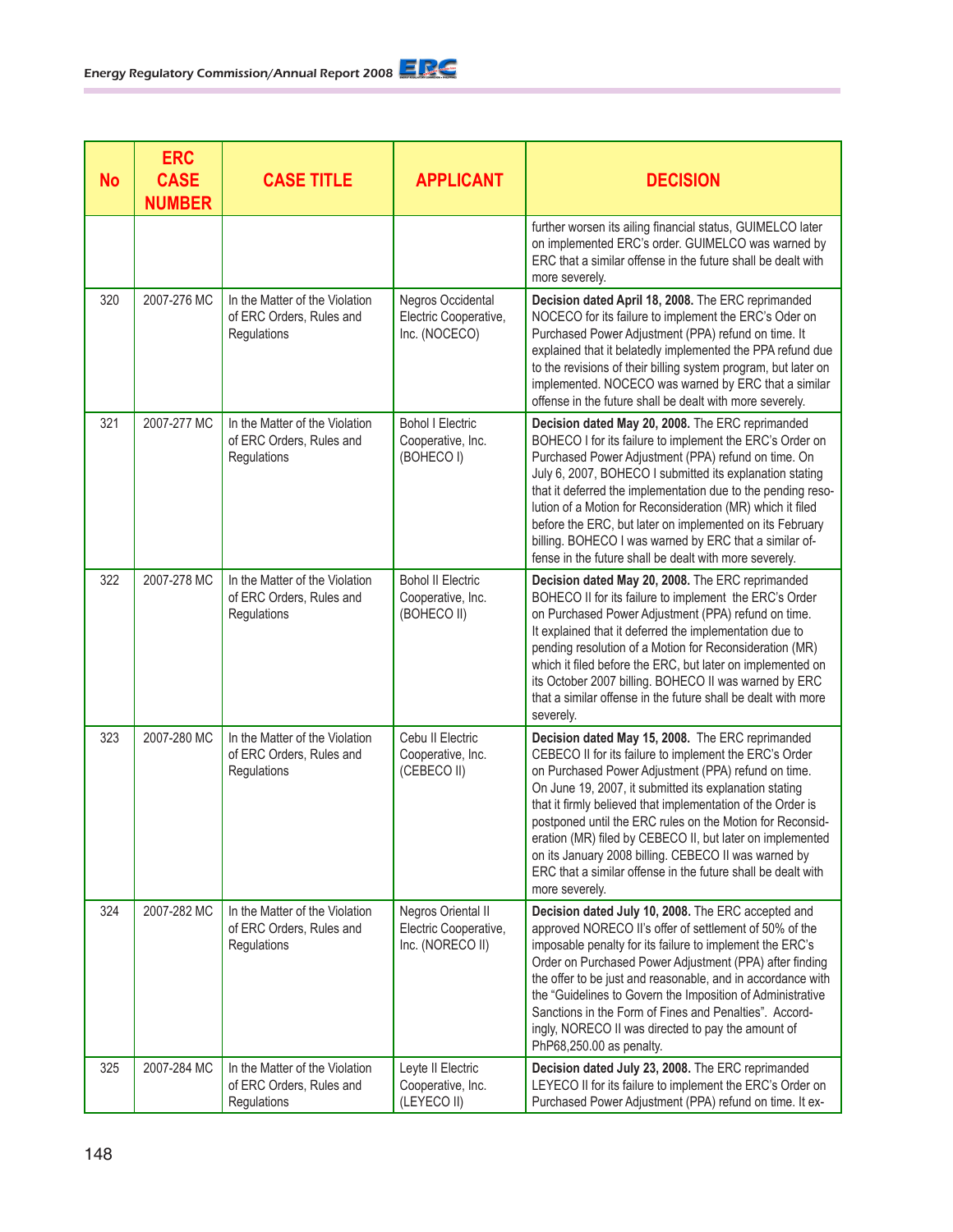| <b>No</b> | <b>ERC</b><br><b>CASE</b><br><b>NUMBER</b> | <b>CASE TITLE</b>                                                         | <b>APPLICANT</b>                                                 | <b>DECISION</b>                                                                                                                                                                                                                                                                                                                                                                                                                                                                                                                                                                                                                                                      |
|-----------|--------------------------------------------|---------------------------------------------------------------------------|------------------------------------------------------------------|----------------------------------------------------------------------------------------------------------------------------------------------------------------------------------------------------------------------------------------------------------------------------------------------------------------------------------------------------------------------------------------------------------------------------------------------------------------------------------------------------------------------------------------------------------------------------------------------------------------------------------------------------------------------|
|           |                                            |                                                                           |                                                                  | plained that it deferred the implementation due to the pend-<br>ing resolution of a Motion for Reconsideration (MR) which it<br>filed before the ERC, but later on implemented on its June<br>2007 billing. LEYECO II was warned by ERC that a similar<br>offense in the future shall be dealt with more severely.                                                                                                                                                                                                                                                                                                                                                   |
| 326       | 2007-285 MC                                | In the Matter of the Violation<br>of ERC Orders, Rules and<br>Regulations | Leyte III Electric<br>Cooperative, Inc.<br>(LEYECO III)          | Decision dated June 30, 2008. The ERC reprimanded<br>LEYECO III for its failure to implement the ERC's Order<br>on Purchased Power Adjustment (PPA) refund on time. It<br>submitted its explanation on June 7, 2007, stating that it<br>implemented the refund on its June 2006 billing. LEYECO<br>III was warned by ERC that a similar offense in the future<br>shall be dealt with more severely.                                                                                                                                                                                                                                                                  |
| 327       | 2007-287 MC                                | In the Matter of the Violation<br>of ERC Orders, Rules and<br>Regulations | Misamis Occidental I<br>Electric Cooperative,<br>Inc. (MOELCI I) | Decision dated June 2, 2008. The ERC accepted and<br>approved MOELCI I's offer of settlement of 50% of the im-<br>posable penalty for its failure to implement the Purchased<br>Power Adjustment (PPA) using power cost at "net" of<br>discounts after finding the said offer to be just and reason-<br>able, and in accordance with the "Guidelines to Govern the<br>Imposition of Administrative Sanctions in t he Form of Fines<br>and Penalties". Accordingly, MOELCI I was directed to pay<br>the amount of PhP62,200.00 as penalty.                                                                                                                            |
| 328       | 2007-290 MC                                | In the Matter of the Violation<br>of ERC Orders, Rules and<br>Regulations | Davao del Norte<br>Electric Cooperative,<br>Inc. (DANECO)        | Decision dated June 10, 2008. The ERC accepted and<br>approved DANECO's offer of settlement of 50% of the<br>imposable penalty for its failure to implement its order on<br>Purchased Power Adjustment (PPA) after finding the said<br>offer to be just and reasonable, and in accordance with<br>the "Guidelines to Govern the Imposition of Administrative<br>Sanctions in the Form of Fines and Penalties". Accordingly,<br>DANECO was directed to pay the amount of PhP68,750.00<br>as penalty.                                                                                                                                                                  |
| 329       | 2007-291 MC                                | In the Matter of the Violation<br>of ERC Orders, Rules and<br>Regulations | Davao Oriental Electric<br>Cooperative, Inc.<br>(DORECO)         | Decision dated June 26, 2008. The ERC accepted and<br>approved DORECO's offer of settlement of 50% of the<br>imposable penalty for its failure to implement the ERC's<br>Order on Purchased Power Adjustment (PPA) after finding<br>the offer to be just and reasonable, and in accordance with<br>the "Guidelines to Govern the Imposition of Administrative<br>Sanctions in the Form of Fines and Penalties". Accordingly,<br>DORECO was directed to pay the amount of PhP53,050.00<br>as penalty.                                                                                                                                                                 |
| 330       | 2007-292 MC                                | In the Matter of the Violation<br>of ERC Orders, Rules and<br>Regulations | Surigao Del Sur II<br>Electric Cooperative,<br>Inc. (SURSECO II) | Decision dated April 28, 2008. The ERC reprimanded<br>SURSECO II for its failure to implement the ERC's Order<br>on Purchased Power Adjustment (PPA) refund on time.<br>SURSECO II explained last June 26, 2007 that they did not<br>implement the PPA refund as prescribed in the order dated<br>July 26, 2006 considering that they have also received an<br>Order from ERC per ERC Case No. 2003-143 dated June<br>14, 2006 directing them to implement a refund in the final<br>loan condonation. SURSECO II averred that they cannot<br>comply with both directives at the same time because of its<br>precarious financial condition, but later on implemented |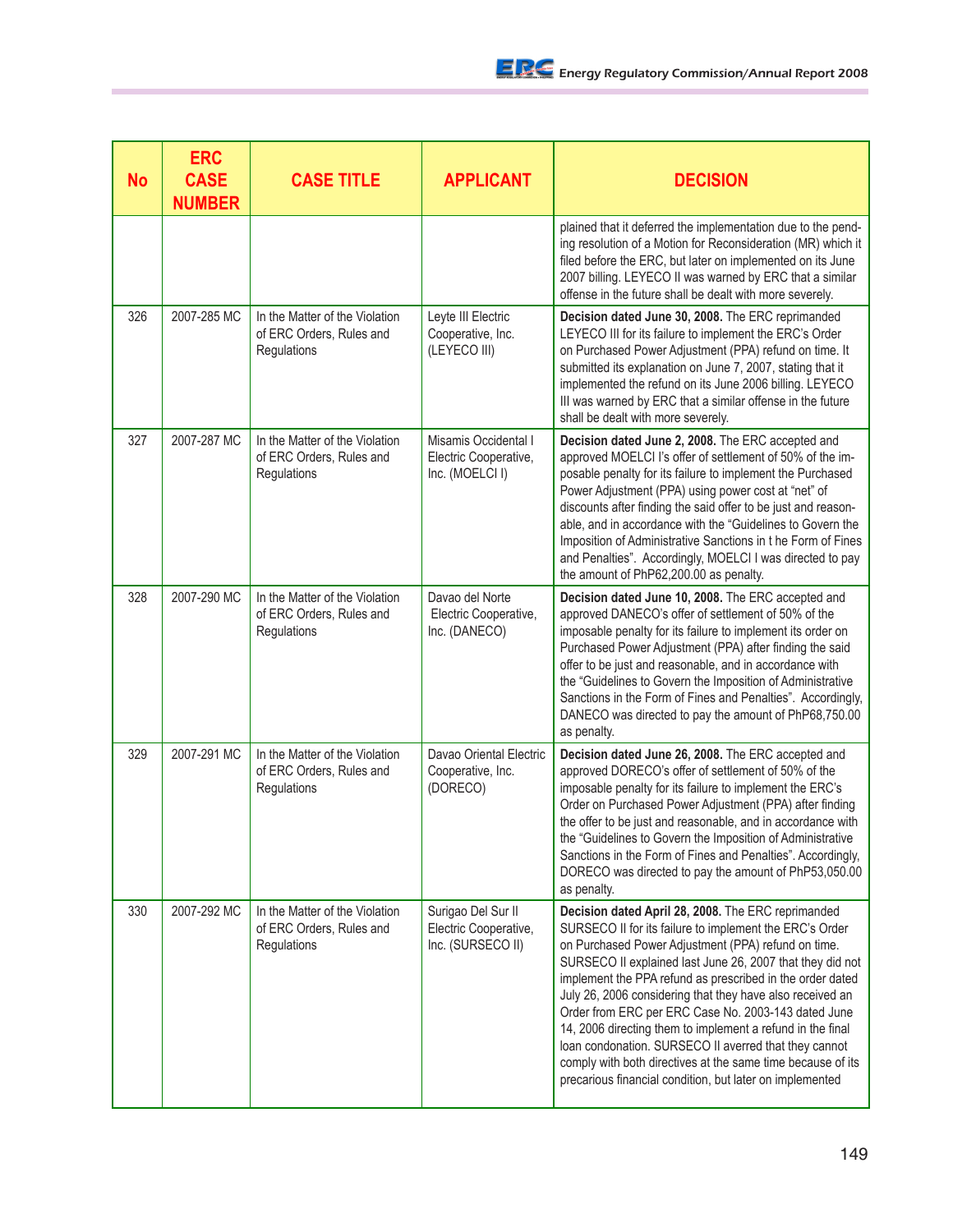| <b>No</b> | <b>ERC</b><br><b>CASE</b><br><b>NUMBER</b> | <b>CASE TITLE</b>                                                         | <b>APPLICANT</b>                                            | <b>DECISION</b>                                                                                                                                                                                                                                                                                                                                                                                                                                                                                                                                                           |
|-----------|--------------------------------------------|---------------------------------------------------------------------------|-------------------------------------------------------------|---------------------------------------------------------------------------------------------------------------------------------------------------------------------------------------------------------------------------------------------------------------------------------------------------------------------------------------------------------------------------------------------------------------------------------------------------------------------------------------------------------------------------------------------------------------------------|
|           |                                            |                                                                           |                                                             | on January 2008 billing. SURNECO II was warned by ERC<br>that a similar offense in the future shall be dealt with more<br>severely.                                                                                                                                                                                                                                                                                                                                                                                                                                       |
| 331       | 2007-295 MC                                | In the Matter of the Violation<br>of ERC Orders, Rules and<br>Regulations | Pangasinan I Electric<br>Cooperative, Inc.<br>(PANELCO I)   | Decision dated May 16, 2008. The ERC accepted and<br>approved PANELCO I's offer of settlement of 50% of the<br>imposable penalty for its failure to implement ERB's Order<br>on Purchased Power Adjustment (PPA) after finding the<br>offer to be just and reasonable, and in accordance with<br>the "Guidelines to Govern the Imposition of Administrative<br>Sanctions in the Form of Fines and Penalties". Accord-<br>ingly, PANELCO I was directed to pay the amount of<br>PhP187,750.00 as penalty.                                                                  |
| 332       | 2007-298 MC<br>and 2007-357<br><b>MC</b>   | In the Matter of the Violation<br>of ERC Orders, Rules and<br>Regulations | Oriental Mindoro<br>Electric Cooperative,<br>Inc. (ORMECO)  | Decision dated June 19, 2008. The ERC accepted and<br>approved ORMECO's offer of settlement of 50% of the im-<br>posable penalty for its failure to implement the ERB's Order<br>on Purchased Power Adjustment (PPA) and non-inclusion<br>of pilferage recoveries in PPA computation after finding<br>the offer to be just and reasonable, and in accordance<br>with the "Guidelines to Govern the Imposition of Admin-<br>istrative Sanctions in the Form of Fines and Penalties".<br>Accordingly, ORMECO was directed to pay the amount of<br>PhP261,850.00 as penalty. |
| 333       | 2007-302 MC                                | In the Matter of the Violation<br>of ERC Orders, Rules and<br>Regulations | Southern Leyte Electric<br>Cooperative, Inc.<br>(SOLECO)    | Decision dated January 25, 2008. The ERC exonerated<br>SOLECO from any administrative liability for its failure to<br>implement the ERB's order on Purchased Power Adjust-<br>ment (PPA). The ERC was able to confirm that SOLECO<br>implemented the PPA refund in July 2002 to October 2002<br>billings.                                                                                                                                                                                                                                                                 |
| 334       | 2007-305 MC                                | In the Matter of the Violation<br>of ERC Orders, Rules and<br>Regulations | Davao Oriental Electric<br>Cooperative, Inc.<br>(DORECO)    | Decision dated June 26, 2008. The ERC accepted and<br>approved DORECO's offer of settlement of 50% of the<br>imposable penalty for its failure to implement the ERB's<br>Order on Purchased Power Adjustment (PPA) after finding<br>the offer to be just and reasonable, and in accordance<br>with the "Guidelines to Govern the Imposition of Admin-<br>istrative Sanctions in the Form of Fines and Penalties".<br>Accordingly, DORECO was directed to pay the amount of<br>PhP161,550.00 as penalty.                                                                   |
| 335       | 2007-306                                   | In the Matter of the Violation<br>of ERC Orders, Rules and<br>Regulations | Abra Electric<br>Cooperative, Inc.<br>(ABRECO)              | Decision dated May 26, 2008. The ERC accepted and<br>approved ABRECO's offer of settlement of 50% of the im-<br>posable penalty for its failure to implement the Purchased<br>Power Adjustment (PPA) using power cost at "net" of<br>discounts after finding the said offer to be just and reason-<br>able, and in accordance with the "Guidelines to Govern the<br>Imposition of Administrative Sanctions in the Form of Fines<br>and Penalties". Accordingly, ABRECO was directed to pay<br>the amount of PhP62,200.00 as penalty.                                      |
| 336       | 2007-307 MC                                | In the Matter of the Violation<br>of ERC Orders, Rules and<br>Regulations | <b>Ilocos Norte Electric</b><br>Cooperative, Inc.<br>(INEC) | Decision dated June 26, 2008. The ERC penalized INEC<br>upon finding it to be administratively liable for failure to im-<br>plement the Purchased Power Adjustment (PPA) using the<br>power cost at "net" of discounts on time. On June 19, 2007,<br>INEC explained that the ERC issued a subsequent Order                                                                                                                                                                                                                                                                |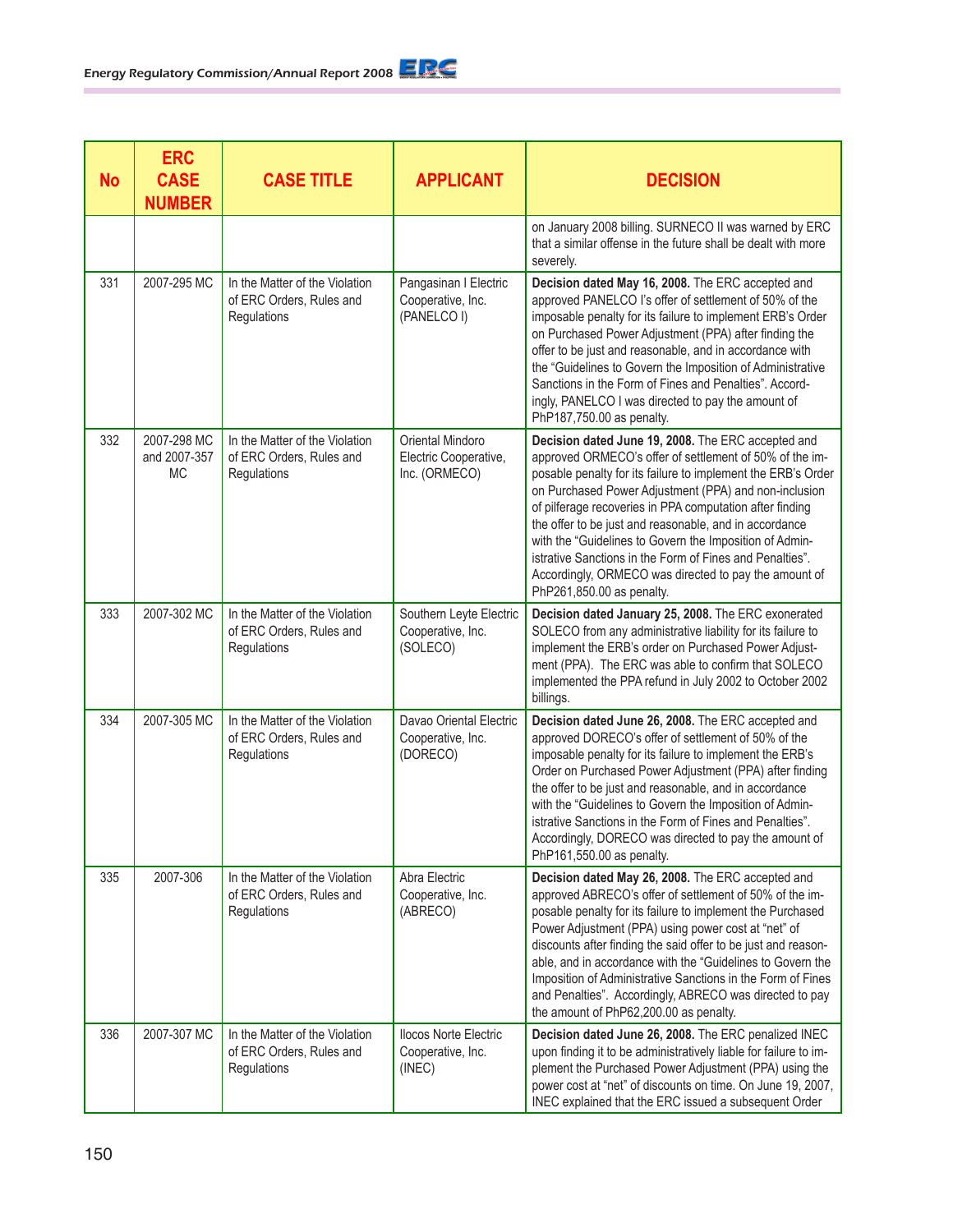| <b>No</b> | <b>ERC</b><br><b>CASE</b><br><b>NUMBER</b> | <b>CASE TITLE</b>                                                                                                                                                                                                               | <b>APPLICANT</b>                                                   | <b>DECISION</b>                                                                                                                                                                                                                                                                                                                                                                                                                                                                                                                                                                                                                                                                                                                                  |
|-----------|--------------------------------------------|---------------------------------------------------------------------------------------------------------------------------------------------------------------------------------------------------------------------------------|--------------------------------------------------------------------|--------------------------------------------------------------------------------------------------------------------------------------------------------------------------------------------------------------------------------------------------------------------------------------------------------------------------------------------------------------------------------------------------------------------------------------------------------------------------------------------------------------------------------------------------------------------------------------------------------------------------------------------------------------------------------------------------------------------------------------------------|
|           |                                            |                                                                                                                                                                                                                                 |                                                                    | dated September 10, 2003, in ERC Case Nos. 2001-338<br>and 2001-343 relative to the "Urgent Motion for Clarification<br>and/or Reconsideration (MR)" filed by Electric Coopera-<br>tives (ECs). INEC claimed that in the said Order, the ERC<br>indicated that hearings were still being conducted and<br>therefore the policy on prompt payment discounts with re-<br>spect to the PPA formula is not yet final. However, Section<br>3, Rule 23 of the ERC's Rules of Practice and Procedure<br>provides that unless otherwise ordered by the Commission,<br>such filing (MR) shall not prevent the final order, resolution<br>or decision from becoming effective. INEC was directed to<br>pay a fine of Php142,800.00 for the said violation. |
| 337       | 2007-313 MC                                | In the Matter of the Violation<br>of ERC Orders, Rules and<br>Regulations                                                                                                                                                       | Nueva Ecija II Electric<br>Cooperative, Inc.<br>(NEECO II-Area 1)  | Decision dated May 15, 2008. The ERC exonerated<br>NEECO II-Area 1 from any administrative liability for failure<br>to implement the "Net of Discounts" policy in their Power<br>Purchased Adjustment (PPA). They explained that they<br>were not served with copies of the Orders.                                                                                                                                                                                                                                                                                                                                                                                                                                                              |
| 338       | 2007-314 MC                                | In the Matter of the Violation<br>of ERC Orders, Rules and<br>Regulations                                                                                                                                                       | Nueva Ecija III Electric<br>Cooperative, Inc.<br>(NEECO II-Area 2) | Decision dated May 15, 2008. The ERC exonerated<br>NEECO II-Area 2 from any administrative liability for failure<br>to implement the "Net of Discounts" policy in their Power<br>Purchased Adjustment (PPA). They explained that they<br>were not served with copies of the Orders.                                                                                                                                                                                                                                                                                                                                                                                                                                                              |
| 339       | 2007-315 MC                                | In the Matter of the Violation<br>of ERC Orders, Rules and<br>Regulations                                                                                                                                                       | Pampanga II Electric<br>Cooperative, Inc.<br>(PELCO II)            | Decision dated May 15, 2008. The ERC exonerated<br>PELCO II from any administrative liability for failure to<br>implement the "Net of Discounts" policy in their Power<br>Purchased Adjustment (PPA). They explained that they<br>were not served with copies of the Orders.                                                                                                                                                                                                                                                                                                                                                                                                                                                                     |
| 340       | 2007-316 MC                                | In the Matter of the Violation<br>of ERC Orders, Rules and<br>Regulations                                                                                                                                                       | Peninsula Electric<br>Cooperative, Inc.<br>(PENELCO)               | Decision dated May 15, 2008. The ERC exonerated<br>PENELCO from any administrative liability for failure to<br>implement the "Net of Discounts" policy in their Power<br>Purchased Adjustment (PPA). They explained that they<br>were not served with copies of the Orders.                                                                                                                                                                                                                                                                                                                                                                                                                                                                      |
| 341       | 2007-317 MC                                | In the Matter of the Violation<br>of ERC Orders, Rules and<br>Regulations                                                                                                                                                       | <b>Tarlac II Electric</b><br>Cooperative, Inc.<br>(TARELCO II)     | Decision dated May 15, 2008. The ERC exonerated<br>TARELCO II from any administrative liability for failure<br>to implement the "Net of Discounts" policy in their Power<br>Purchased Adjustment (PPA). They explained that they<br>were not served with copies of the Orders.                                                                                                                                                                                                                                                                                                                                                                                                                                                                   |
| 342       | 2007-318 MC                                | In the Matter of the Violation of<br>ERC Orders, Rules and Regu-<br>lations In the Matter of the<br>Violation of ERC Orders, Rules<br>and Regulations In the Matter<br>of the Violation of ERC Orders,<br>Rules and Regulations | Zambales I Electric<br>Cooperative, Inc.<br>(ZAMECO I)             | Decision dated May 15, 2008. The ERC exonerated<br>ZAMECO I from any administrative liability for failure to<br>implement the "Net of Discounts" policy in their Power<br>Purchased Adjustment (PPA). They explained that they<br>were not served with copies of the Orders.                                                                                                                                                                                                                                                                                                                                                                                                                                                                     |
| 343       | 2007-321 MC                                | In the Matter of the Violation<br>of ERC Orders, Rules and<br>Regulations                                                                                                                                                       | Albay Electric<br>Cooperative, Inc.<br>(ALECO)                     | Decision dated May 23, 2008. The ERC accepted and<br>approved ALECO's offer of settlement of 50% of the impos-<br>able penalty for its failure to implement the Purchased<br>Power Adjustment (PPA) using power cost at "net" of dis-<br>counts after finding the said offer to be just and reasonable,<br>and in accordance with the "Guidelines to Govern the                                                                                                                                                                                                                                                                                                                                                                                  |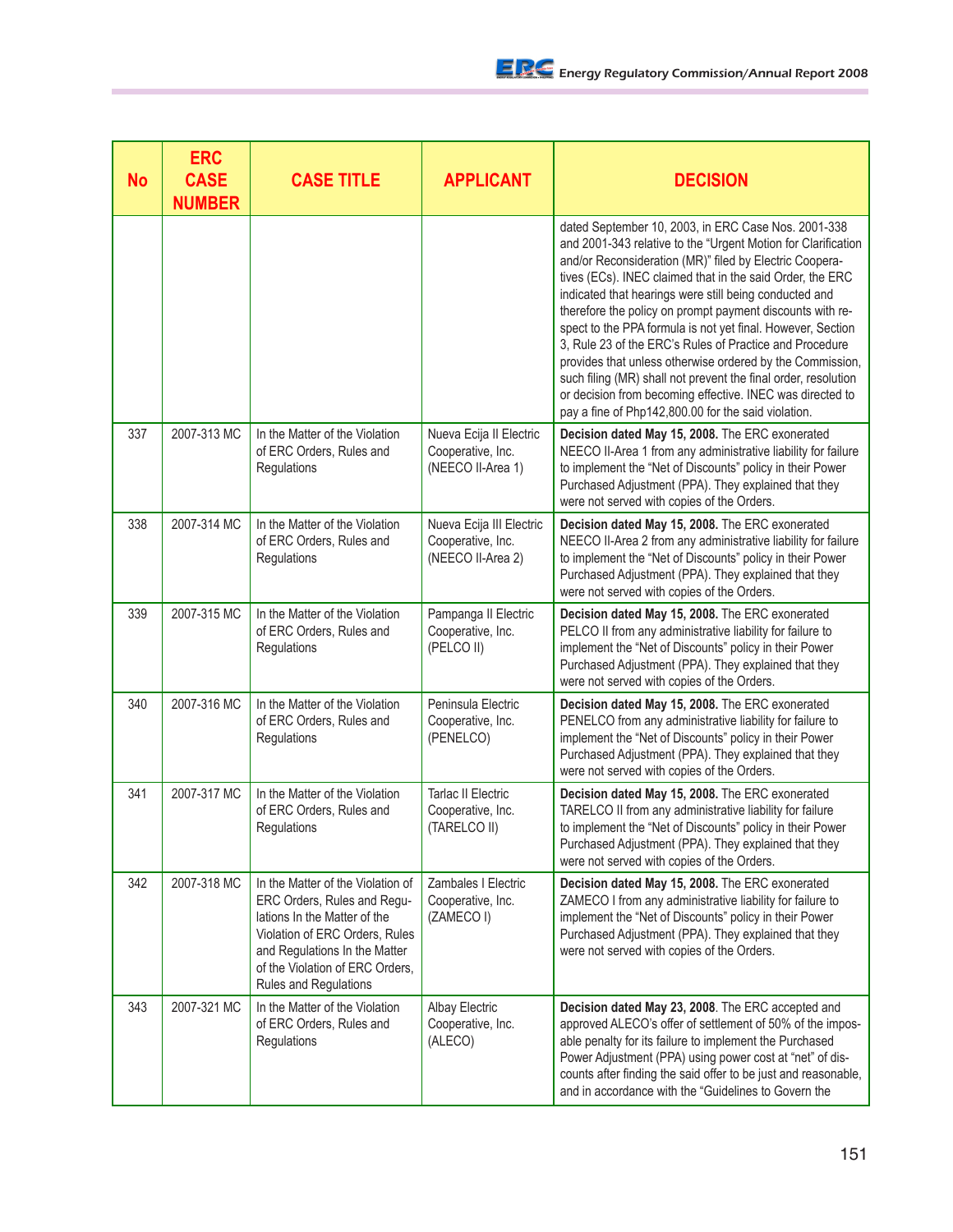| No  | <b>ERC</b><br><b>CASE</b><br><b>NUMBER</b> | <b>CASE TITLE</b>                                                         | <b>APPLICANT</b>                                                  | <b>DECISION</b>                                                                                                                                                                                                                                                                                                                                                                                                                                                                                                                                                                                                                                       |
|-----|--------------------------------------------|---------------------------------------------------------------------------|-------------------------------------------------------------------|-------------------------------------------------------------------------------------------------------------------------------------------------------------------------------------------------------------------------------------------------------------------------------------------------------------------------------------------------------------------------------------------------------------------------------------------------------------------------------------------------------------------------------------------------------------------------------------------------------------------------------------------------------|
|     |                                            |                                                                           |                                                                   | Imposition of Administrative Sanctions in the Form of Fines<br>and Penalties". Accordingly, ALECO was directed to pay<br>the amount of PhP68,300.00 as penalty.                                                                                                                                                                                                                                                                                                                                                                                                                                                                                       |
| 344 | 2007-322 MC                                | In the Matter of the Violation<br>of ERC Orders, Rules and<br>Regulations | Camarines Sur III<br>Electric Cooperative,<br>Inc. (CASURECO III) | Decision dated June 3, 2008. The ERC accepted and<br>approved CASURECO III's offer of settlement of 50%<br>of the imposable penalty for its failure to implement the<br>Purchased Power Adjustment (PPA) using power cost at<br>"net" of discounts after finding the said offer to be just and<br>reasonable, and in accordance with the "Guidelines to Gov-<br>ern the Imposition of Administrative Sanctions in the Form<br>of Fines and Penalties". Accordingly, CASURECO III was<br>directed to pay the amount of PhP54,600.00 as penalty.                                                                                                        |
| 345 | 2007-324 MC                                | In the Matter of the Violation<br>of ERC Orders, Rules and<br>Regulations | <b>Biliran Electric</b><br>Cooperative, Inc.<br>(BILECO)          | Decision dated May 21, 2008. The ERC did not accept/<br>approve BILECO's offer of settlement of 50% of the impos-<br>able penalty for not including the pilferage recovery in the<br>PPA computation in an instalment basis. Section 11, Article<br>V of the "Guidelines to Govern the Imposition of Administra-<br>tive Sanctions in the Form of Fines and Penalties" provides<br>that the ERC shall not accept an offer of settlement if it is<br>lower than 50% of the computed penalty. Accordingly, the<br>ERC will proceed to resolve the case on the merits, unless<br>BILECO submits a modified offer within 15 days from<br>receipt thereof. |
| 346 | 2007-327 MC                                | In the Matter of the Violation<br>of ERC Orders, Rules and<br>Regulations | Misamis Occidental I<br>Electric Cooperative,<br>Inc. (MOELCI I)  | Decision dated June 2, 2008. The ERC accepted and<br>approved MOELCI I's offer of settlement of 50% of the<br>imposable penalty for its failure to implement ERC's Order<br>on Purchased Power Adjustment (PPA) after finding the<br>said offer to be just and reasonable, and in accordance<br>with the "Guidelines to Govern the Imposition of Admin-<br>istrative Sanctions in the Form of Fines and Penalties".<br>Accordingly, MOELCI I was directed to pay the amount of<br>PhP83,500.00 as penalty.                                                                                                                                            |
| 347 | 2007-330 MC                                | In the Matter of the Violation<br>of ERC Orders, Rules and<br>Regulations | <b>First Bukidnon Electric</b><br>Cooperative, Inc.<br>(FIBECO)   | Decision dated June 2, 2008. The ERC reprimanded<br>FIBECO for its inadvertence in computation which led to<br>its failure to adopt the net of discounts policy of the ERC in<br>its Purchased Power Adjustment (PPA) charges during the<br>billing months of September and October 2003. Moreover,<br>FIBECO was warned by ERC that a similar offense in the<br>future shall be dealt with more severely.                                                                                                                                                                                                                                            |
| 348 | 2007-331 MC                                | In the Matter of the Violation<br>of ERC Orders, Rules and<br>Regulations | Lanao del Norte<br>Electric Cooperative,<br>Inc. (LANECO)         | Decision dated May 23, 2008. The ERC accepted and<br>approved LANECO's offer of settlement of 50% of the im-<br>posable penalty for its failure to implement the Purchased<br>Power Adjustment (PPA) using power cost at "net" of<br>discounts after finding the said offer to be just and reason-<br>able, and in accordance with the "Guidelines to Govern the<br>Imposition of Administrative Sanctions in the Form of Fines<br>and Penalties". Accordingly, LANECO was directed to pay<br>the amount of PhP72,850.00 as penalty.                                                                                                                  |
| 349 | 2007-333 MC                                | In the Matter of the Violation<br>of ERC Orders, Rules and<br>Regulations | Abra Electric<br>Cooperative, Inc.<br>(ABRECO)                    | Decision dated May 26, 2008. The ERC accepted and ap-<br>proved ABRECO's offer of settlement of 50% of the impos-<br>able penalty for the non-inclusion of the pilferage recovery                                                                                                                                                                                                                                                                                                                                                                                                                                                                     |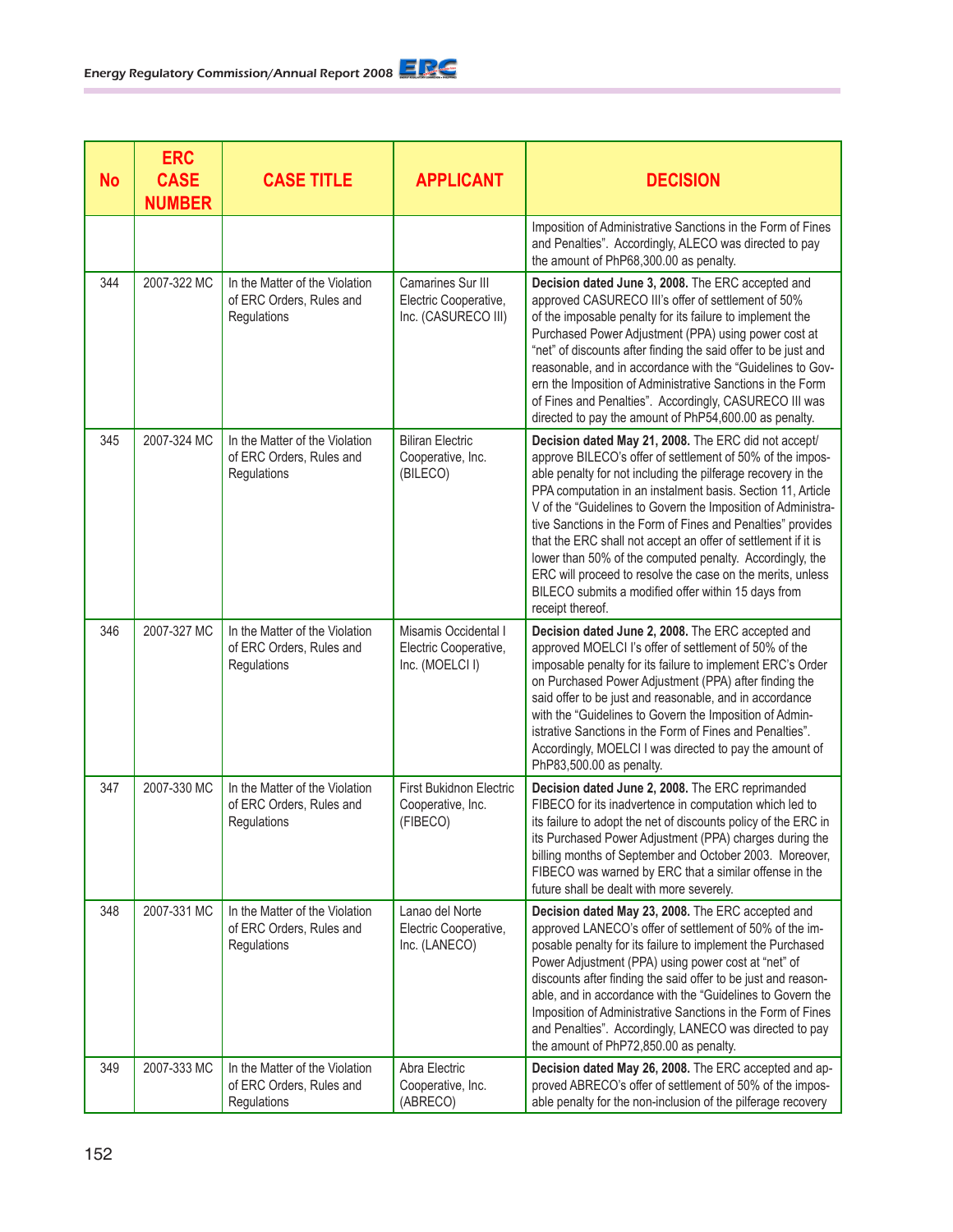| <b>No</b> | <b>ERC</b><br><b>CASE</b><br><b>NUMBER</b> | <b>CASE TITLE</b>                                                         | <b>APPLICANT</b>                                                              | <b>DECISION</b>                                                                                                                                                                                                                                                                                                                                                                                                                                                                                                                         |
|-----------|--------------------------------------------|---------------------------------------------------------------------------|-------------------------------------------------------------------------------|-----------------------------------------------------------------------------------------------------------------------------------------------------------------------------------------------------------------------------------------------------------------------------------------------------------------------------------------------------------------------------------------------------------------------------------------------------------------------------------------------------------------------------------------|
|           |                                            |                                                                           |                                                                               | in the Purchased Power Adjustment (PPA) computation,<br>after finding the said offer to be just and reasonable, and in<br>accordance with the "Guidelines to Govern the Imposi-<br>tion of Administrative Sanctions in the Form of Fines and<br>Penalties". Accordingly, ABRECO was directed to pay the<br>amount of PhP178,450.00 as penalty.                                                                                                                                                                                          |
| 350       | 2007-336 MC                                | In the Matter of the Violation<br>of ERC Orders, Rules and<br>Regulations | Cagayan I Electric<br>Cooperative, Inc.<br>(CAGELCO I)                        | Decision dated May 23, 2008. The ERC accepted and<br>approved CAGELCO I's offer of settlement of 50% of the<br>imposable penalty for the non-inclusion of the pilferage<br>recovery in the Purchased Power Adjustment (PPA) com-<br>putation, after finding the said offer to be just and reason-<br>able, and in accordance with the "Guidelines to Govern the<br>Imposition of Administrative Sanctions in the Form of Fines<br>and Penalties". Accordingly, CAGELCO I was directed to<br>pay the amount of PhP310,900.00 as penalty. |
| 351       | 2007-340 MC                                | In the Matter of the Violation<br>of ERC Orders, Rules and<br>Regulations | Kalinga-Apayao<br>Electric Cooperative,<br>Inc. (KAELCO)                      | Decision dated June 6, 2008. The ERC accepted and ap-<br>proved KAELCO's offer of settlement of 50% of the impos-<br>able penalty for the non-inclusion of the pilferage recovery<br>in the Purchased Power Adjustment (PPA) computation,<br>after finding the said offer to be just and reasonable, and in<br>accordance with the "Guidelines to Govern the Imposi-<br>tion of Administrative Sanctions in the Form of Fines and<br>Penalties". Accordingly, KAELCO was directed to pay the<br>amount of PhP75,750.00 as penalty.      |
| 352       | 2007-341 MC                                | In the Matter of the Violation<br>of ERC Orders, Rules and<br>Regulations | Nueva Vizcaya Electric<br>Cooperative, Inc.<br>(NUVELCO)                      | Decision dated August 5, 2008. The ERC accepted and<br>approved NUVELCO's offer of settlement of 50% of the<br>imposable penalty for non-inclusion of Pilferage Recov-<br>ery in Purchased Power Adjustment (PPA) computation<br>after finding the offer to be just and reasonable, and in<br>accordance with the "Guidelines to Govern the Imposi-<br>tion of Sanctions in the Form of Fines and Penalties".<br>Accordingly, NUVELCO was directed to pay the amount of<br>PhP97,100.00 as penalty.                                     |
| 353       | 2007-342 MC                                | In the Matter of the Violation<br>of ERC Orders, Rules and<br>Regulations | Quirino Electric<br>Cooperative, Inc.<br>(QUIRELCO)                           | Decision dated July 9, 2008. The ERC accepted and<br>approved QUIRELCO's offer of settlement of 50% of the<br>imposable penalty for non-inclusion of pilferage recovery in<br>Power Purchased Adjustment (PPA) computation after find-<br>ing the offer to be just and reasonable, and in accordance<br>with the "Guidelines to Govern the Imposition of Admin-<br>istrative Sanctions in the Form of Fines and Penalties".<br>Accordingly, QUIRELCO was directed to pay the amount of<br>PhP6,200.00 as penalty.                       |
| 354       | 2007-345 MC                                | In the Matter of the Violation<br>of ERC Orders, Rules and<br>Regulations | Nueva Ecija II Electric<br>Cooperative, Inc. -<br>Area 2<br>(NEECO II-Area 2) | Decision dated July 11, 2008. The ERC accepted and<br>approved NEECO II-Area 2's offer of settlement of 50% of<br>the imposable penalty for the non-inclusion of pilferage re-<br>covery in Power Purchased Adjustment (PPA) after finding<br>the offer to be just and reasonable, and in accordance with<br>the "Guidelines to Govern the Imposition of Administrative<br>Sanctions in the Form of Fines and Penalties". Accord-<br>ingly, NEECO II-Area 2 was directed to pay the amount of<br>PhP288,000.00 as penalty.              |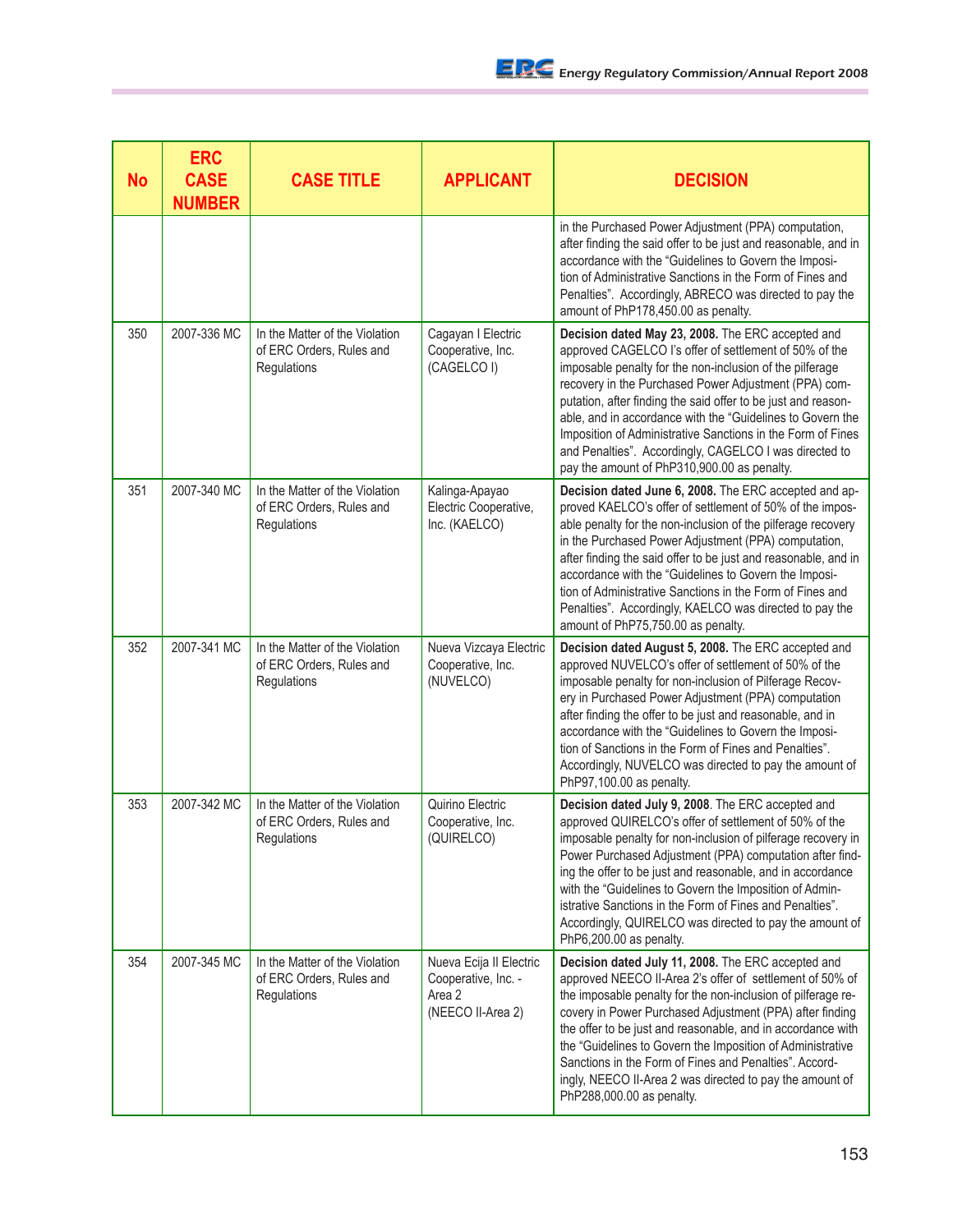| <b>No</b> | <b>ERC</b><br><b>CASE</b><br><b>NUMBER</b> | <b>CASE TITLE</b>                                                         | <b>APPLICANT</b>                                                           | <b>DECISION</b>                                                                                                                                                                                                                                                                                                                                                                                                                                                                                                                   |
|-----------|--------------------------------------------|---------------------------------------------------------------------------|----------------------------------------------------------------------------|-----------------------------------------------------------------------------------------------------------------------------------------------------------------------------------------------------------------------------------------------------------------------------------------------------------------------------------------------------------------------------------------------------------------------------------------------------------------------------------------------------------------------------------|
| 355       | 2007-347 MC                                | In the Matter of the Violation<br>of ERC Orders, Rules and<br>Regulations | Pampanga III Electric<br>Cooperative, Inc.<br>(PELCO III)                  | Decision dated July 3, 2008. The ERC accepted and<br>approved PELCO III's offer of settlement of 50% of the<br>imposable penalty for the non-inclusion of the pilferage<br>recovery in the Purchased Power Adjustment (PPA)<br>computation , after finding the offer to be just and reason-<br>able, and in accordance with the "Guidelines to Govern the<br>Imposition of Administrative Sanctions in the Form of Fines<br>and Penalties". Accordingly, PELCO III was directed to pay<br>the amount of PhP139,500.00 as penalty. |
| 356       | 2007-348 MC                                | In the Matter of the Violation<br>of ERC Orders, Rules and<br>Regulations | Pampanga Rural<br><b>Electric Service</b><br>Cooperative, Inc.<br>(PRESCO) | Decision dated July 10, 2008. The ERC accepted and ap-<br>proved PRESCO's offer of settlement of 50% of the impos-<br>able penalty for the non-inclusion of pilferage recoveries in<br>Power Purchased Adjustment (PPA) computation after find-<br>ing the offer to be just and reasonable, and in accordance<br>with the "Guidelines to Govern the Imposition of Sanctions<br>in the Form of Fines and Penalties". Accordingly, PRESCO<br>was directed to pay the amount of PhP201,350.00 as<br>penalty.                         |
| 357       | 2007-351 MC                                | In the Matter of the Violation<br>of ERC Orders, Rules and<br>Regulations | <b>Tarlac II Electric</b><br>Cooperative, Inc.<br>(TARELCO II)             | Decision dated June 16, 2008. The ERC accepted and<br>approved TARELCO II's offer of settlement of 50% of<br>the imposable penalty for the non-inclusion of Pilferage<br>Recovery in Purchased Power Adjustment (PPA) computa-<br>tion after finding the offer to be just and reasonable, and in<br>accordance with the "Guidelines to Govern the Imposition<br>of Administrative Sanctions in the Form of Fines and Penal-<br>ties". Accordingly, TARELCO II was directed to pay the<br>amount of PhP285,200.00 as penalty.      |
| 358       | 2007-353 MC                                | In the Matter of the Violation<br>of ERC Orders, Rules and<br>Regulations | Zambales II Electric<br>Cooperative, Inc.<br>(ZAMECO II)                   | Decision dated June 13, 2008. The ERC accepted and<br>approved ZAMECO II's offer of settlement of 50% of the im-<br>posable penalty for the non-inclusion of Pilferage Recovery<br>in Purchased Power Adjustment (PPA) computation after<br>finding the offer to be just and reasonable, and in accord-<br>ance with the "Guidelines to Govern the Imposition of Ad-<br>ministrative Sanctions in the Form of Fines and Penalties".<br>Accordingly, ZAMECO II was directed to pay the amount of<br>PhP54,650.00 as penalty.       |
| 359       | 2007-360 MC                                | In the Matter of the Violation<br>of ERC Orders, Rules and<br>Regulations | Albay Electric<br>Cooperative, Inc.<br>(ALECO)                             | Decision dated May 23, 2008. The ERC accepted and<br>approved ALECO's offer of settlement of 50% of the impos-<br>able penalty for the non-inclusion of the pilferage recovery<br>in the Purchased Power Adjustment (PPA) computation,<br>after finding the said offer to be just and reasonable, and in<br>accordance with the "Guidelines to Govern the Imposition<br>of Administrative Sanctions in the Form of Fines and Penal-<br>ties". Accordingly, ALECO was directed to pay the amount<br>of PhP165,000.00 as penalty.   |
| 360       | 2007-361 MC                                | In the Matter of the Violation<br>of ERC Orders, Rules and<br>Regulations | <b>Camarines Norte</b><br>Electric Cooperative,<br>Inc. (CANORECO)         | Decision dated May 23, 2008. The ERC accepted and<br>approved CANORECO's offer of settlement of 50% of the<br>imposable penalty for the non-inclusion of the pilferage re-<br>covery in the Purchased Power Adjustment (PPA) computa-<br>tion, after finding the said offer to be just and reasonable,<br>and in accordance with the "Guidelines to Govern the                                                                                                                                                                    |

154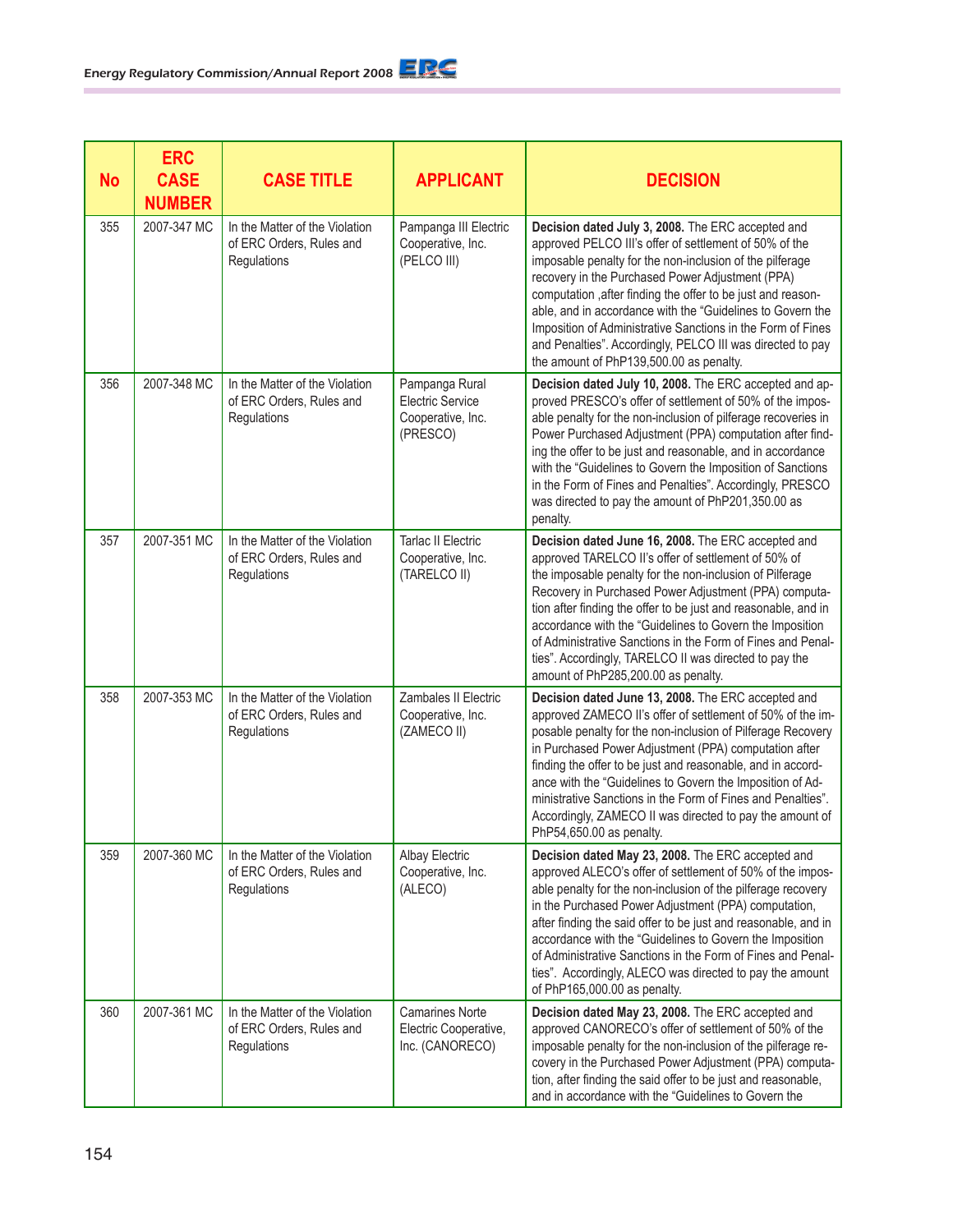| <b>No</b> | <b>ERC</b><br><b>CASE</b><br><b>NUMBER</b> | <b>CASE TITLE</b>                                                         | <b>APPLICANT</b>                                                    | <b>DECISION</b>                                                                                                                                                                                                                                                                                                                                                                                                                                                                                                                      |
|-----------|--------------------------------------------|---------------------------------------------------------------------------|---------------------------------------------------------------------|--------------------------------------------------------------------------------------------------------------------------------------------------------------------------------------------------------------------------------------------------------------------------------------------------------------------------------------------------------------------------------------------------------------------------------------------------------------------------------------------------------------------------------------|
|           |                                            |                                                                           |                                                                     | Imposition of Administrative Sanctions in the Form of Fines<br>and Penalties". Accordingly, CANORECO was directed to<br>pay the amount of PhP171,200.00 as penalty.                                                                                                                                                                                                                                                                                                                                                                  |
| 361       | 2007-362 MC                                | In the Matter of the Violation<br>of ERC Orders, Rules and<br>Regulations | Camarines Sur I<br>Electric Cooperative,<br>Inc. (CASURECO I)       | Decision dated October 2, 2008. The ERC acknowledges<br>the payment made by CASURECO I in the amount of<br>PhP92,600.00 on September 30, 2008, under O.R. No.<br>4192288, in satisfaction of the approved compromise for its<br>non-inclusion of pilferage recovery in the Purchased Power<br>Adjustment (PPA) computation. The case was declared<br>closed and terminated.                                                                                                                                                          |
| 362       | 2007-363 MC                                | In the Matter of the Violation<br>of ERC Orders, Rules and<br>Regulations | Camarines Sur III<br>Electric Cooperative,<br>Inc. (CASURECO III)   | Decision dated June 3, 2008. The ERC accepted and<br>approved CASURECO III's offer of settlement of 50% of the<br>imposable penalty for the non-inclusion of Pilferage Recov-<br>eries in Purchased Power Adjustment (PPA) computation<br>after finding the offer to be just and reasonable, and in<br>accordance with the "Guidelines to Govern the Imposition<br>of Administrative Sanctions in the Form of Fines and Penal-<br>ties". Accordingly, CASURECO III was directed to pay the<br>amount of PhP210,650.00 as penalty.    |
| 363       | 2007-365 MC                                | In the Matter of the Violation<br>of ERC Orders, Rules and<br>Regulations | <b>First Catanduanes</b><br>Electric Cooperative,<br>Inc. (FICELCO) | Decision dated May 23, 2008. The ERC accepted and ap-<br>proved FICELCO's offer of settlement of 50% of the impos-<br>able penalty for the non-inclusion of the pilferage recovery<br>in the Purchased Power Adjustment (PPA) computation,<br>after finding the said offer to be just and reasonable, and in<br>accordance with the "Guidelines to Govern the Imposi-<br>tion of Administrative Sanctions in the Form of Fines and<br>Penalties". Accordingly, FICELCO was directed to pay the<br>amount of PhP90,300.00 as penalty. |
| 364       | 2007-368 MC                                | In the Matter of the Violation<br>of ERC Orders, Rules and<br>Regulations | Antique Electric<br>Cooperative, Inc.<br>(ANTECO)                   | Decision dated May 23, 2008. The ERC accepted and ap-<br>proved ANTECO's offer of settlement of 50% of the impos-<br>able penalty for the non-inclusion of the pilferage recovery<br>in the Purchased Power Adjustment (PPA) computation,<br>after finding the said offer to be just and reasonable, and in<br>accordance with the "Guidelines to Govern the Imposi-<br>tion of Administrative Sanctions in the Form of Fines and<br>Penalties". Accordingly, ANTECO was directed to pay the<br>amount of PhP131,600.00 as penalty.  |
| 365       | 2007-369 MC                                | In the Matter of the Violation<br>of ERC Orders, Rules and<br>Regulations | Capiz Electric<br>Cooperative, Inc.<br>(CAPELCO)                    | Decision dated May 23, 2008. The ERC accepted and<br>approved CAPELCO's offer of settlement of 50% of the<br>imposable penalty for the non-inclusion of the pilferage<br>recovery in the Purchased Power Adjustment (PPA)<br>computation after finding the offer to be just and reason-<br>able, and in accordance with the "Guidelines to Govern the<br>Imposition of Administrative Sanctions in the Form of Fines<br>and Penalties". Accordingly, CAPELCO was directed to pay<br>the amount of PhP174,200.00 as penalty.          |
| 366       | 2007-371 MC                                | In the Matter of the Violation<br>of ERC Orders, Rules and<br>Regulations | Iloilo II Electric<br>Cooperative, Inc.<br>(ILECO II)               | Decision dated May 20, 2008. The ERC accepted and ap-<br>proved ILECO II's offer of settlement of 50% of the impos-<br>able penalty for the non-inclusion of the pilferage recovery<br>in the Purchased Power Adjustment (PPA) computation,<br>after finding the offer to be just and reasonable, and in                                                                                                                                                                                                                             |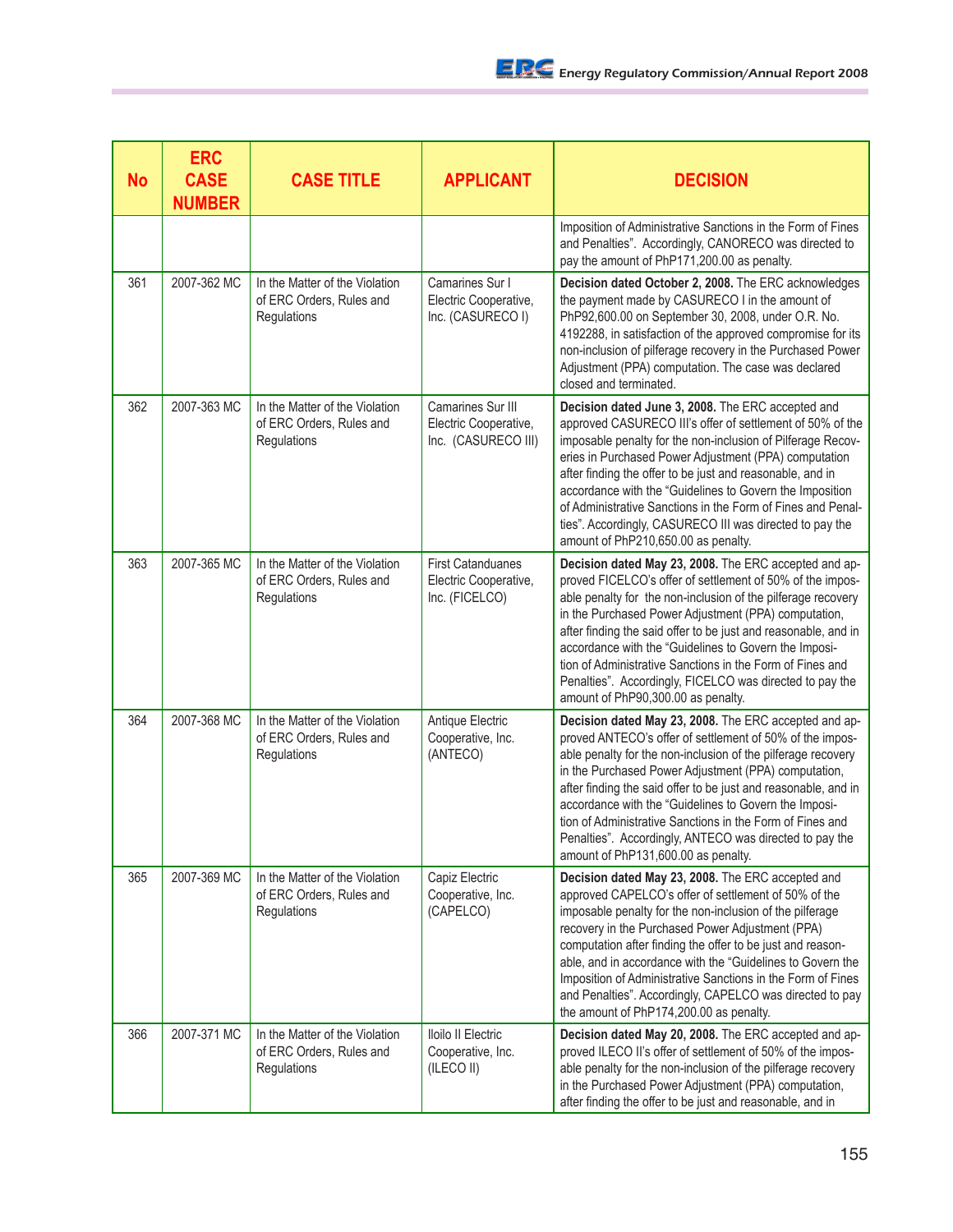| <b>No</b> | <b>ERC</b><br><b>CASE</b><br><b>NUMBER</b> | <b>CASE TITLE</b>                                                         | <b>APPLICANT</b>                                             | <b>DECISION</b>                                                                                                                                                                                                                                                                                                                                                                                                                                                                                                                          |
|-----------|--------------------------------------------|---------------------------------------------------------------------------|--------------------------------------------------------------|------------------------------------------------------------------------------------------------------------------------------------------------------------------------------------------------------------------------------------------------------------------------------------------------------------------------------------------------------------------------------------------------------------------------------------------------------------------------------------------------------------------------------------------|
|           |                                            |                                                                           |                                                              | accordance with the "Guidelines to Govern the Imposition<br>of Administrative Sanctions in the Form of Fines and Penal-<br>ties". Accordingly, ILECO II was directed to pay the amount<br>of PhP197,350.00 as penalty.                                                                                                                                                                                                                                                                                                                   |
| 367       | 2007-372 MC                                | In the Matter of the Violation<br>of ERC Orders, Rules and<br>Regulations | Negros Occidental<br>Electric Cooperative,<br>Inc. (NOCECO)  | Decision dated June 2, 2008. The ERC accepted and ap-<br>proved NOCECO's offer of settlement of 50% of the impos-<br>able penalty for the non-inclusion of the pilferage recovery<br>in the Purchased Power Adjustment (PPA) computation,<br>after finding the said offer to be just and reasonable, and in<br>accordance with the "Guidelines to Govern the Imposi-<br>tion of Administrative Sanctions in the Form of Fines and<br>Penalties". Accordingly, NOCECO was directed to pay the<br>amount of PhP301,800.00 as penalty.      |
| 368       | 2007-374 MC                                | In the Matter of the Violation<br>of ERC Orders, Rules and<br>Regulations | <b>Bohol I Electric</b><br>Cooperative, Inc.<br>(BOHECO I)   | Decision dated May 12, 2008. The ERC accepted and<br>approved BOHECO I's offer of settlement of 50% of the<br>imposable penalty for the non-inclusion of Pilferage Re-<br>covery in Purchased Power Adjustment (PPA) computation<br>after finding the offer to be just and reasonable, and in ac-<br>cordance with the "Guidelines to Govern the Imposition of<br>Administrative Sanctions in Form of Fines and Penalties".<br>Accordingly, BOHECO I was directed to pay the amount of<br>PhP109,500.00 as penalty.                      |
| 369       | 2007-375 MC                                | In the Matter of the Violation<br>of ERC Orders, Rules and<br>Regulations | <b>Bohol II Electric</b><br>Cooperative, Inc.<br>(BOHECO II) | Decision dated May 23, 2008. The ERC accepted and<br>approved BOHECO II's offer of settlement of 50% of the<br>imposable penalty for the non-inclusion of the pilferage<br>recovery in the Purchased Power Adjustment (PPA) com-<br>putation, after finding the said offer to be just and reason-<br>able, and in accordance with the "Guidelines to Govern the<br>Imposition of Administrative Sanctions in the Form of Fines<br>and Penalties". Accordingly, BOHECO II was directed to<br>pay the amount of PhP71,450.00 as penalty.   |
| 370       | 2007-379 MC                                | In the Matter of the Violation<br>of ERC Orders, Rules and<br>Regulations | Cebu III Electric<br>Cooperative, Inc.<br>(CEBECO III)       | Decision dated May 23, 2008. The ERC accepted and<br>approved CEBECO III's offer of settlement of 50% of the<br>imposable penalty for the non-inclusion of the pilferage<br>recovery in the Purchased Power Adjustment (PPA) com-<br>putation, after finding the said offer to be just and reason-<br>able, and in accordance with the "Guidelines to Govern the<br>Imposition of Administrative Sanctions in the Form of Fines<br>and Penalties". Accordingly, CEBECO III was directed to<br>pay the amount of PhP56,050.00 as penalty. |
| 371       | 2007-382 MC                                | In the Matter of the Violation<br>of ERC Orders, Rules and<br>Regulations | Northern Samar<br>Electric Cooperative,<br>Inc. (NORSAMELCO) | Decision dated July 11, 2008. The ERC accepted and<br>approved NORSAMELCO's offer of settlement of 50%<br>of the imposable penalty for non-inclusion of pilferage<br>recovery in Purchased Power Adjustment (PPA) computa-<br>tion after finding the offer to be just and reasonable, and in<br>accordance with the "Guidelines to Govern the Imposition<br>of Administrative Sanctions in the Form of Fines and Penal-<br>ties" Accordingly, NORSAMELCO was directed to pay the<br>amount of PhP78,800.00 as penalty.                   |

156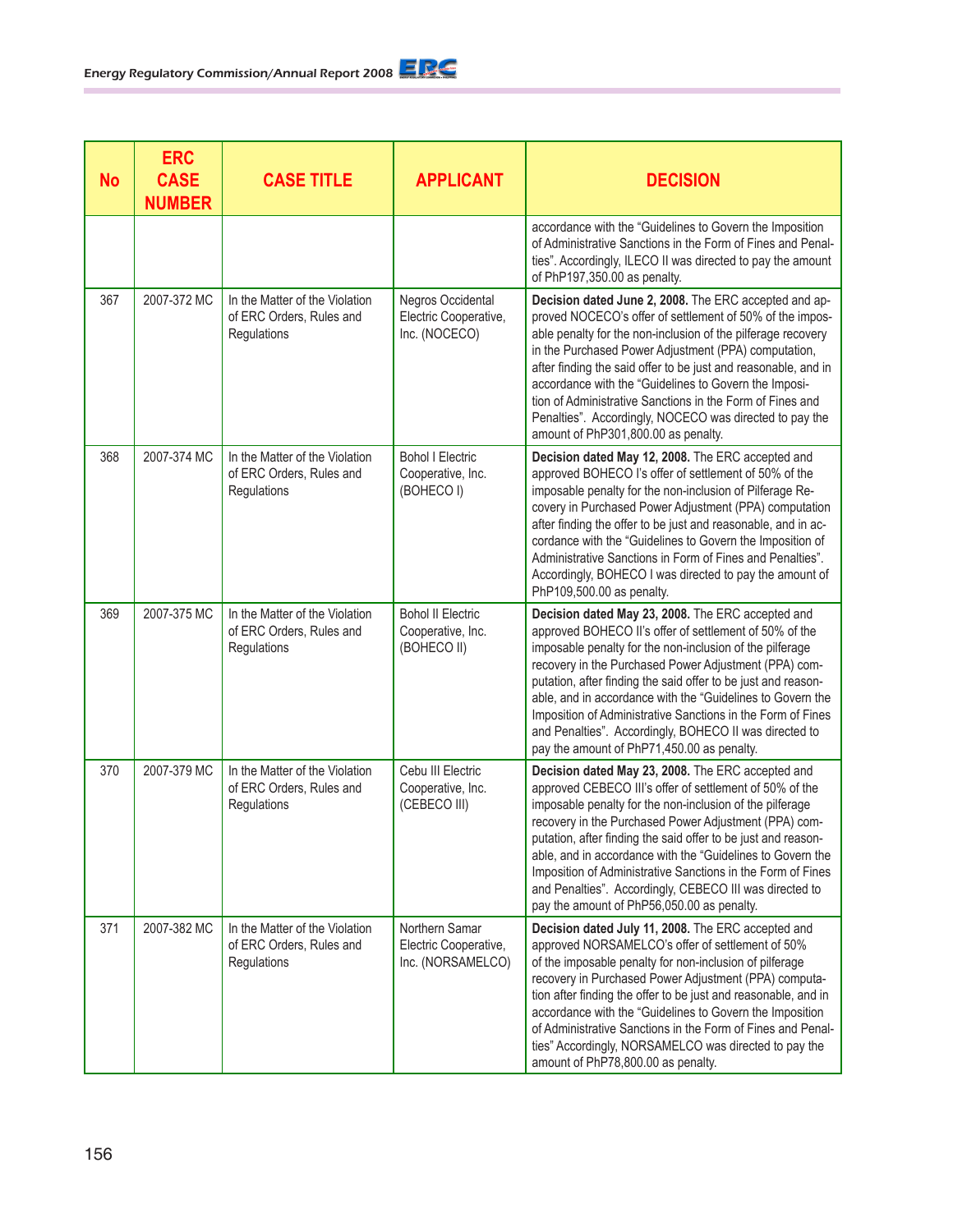| No  | <b>ERC</b><br><b>CASE</b><br><b>NUMBER</b> | <b>CASE TITLE</b>                                                         | <b>APPLICANT</b>                                                     | <b>DECISION</b>                                                                                                                                                                                                                                                                                                                                                                                                                                                                                                                                                                                                                                                                                 |
|-----|--------------------------------------------|---------------------------------------------------------------------------|----------------------------------------------------------------------|-------------------------------------------------------------------------------------------------------------------------------------------------------------------------------------------------------------------------------------------------------------------------------------------------------------------------------------------------------------------------------------------------------------------------------------------------------------------------------------------------------------------------------------------------------------------------------------------------------------------------------------------------------------------------------------------------|
| 372 | 2007-384 MC                                | In the Matter of the Violation<br>of ERC Orders, Rules and<br>Regulations | Leyte IV Electric<br>Cooperative, Inc.<br>(LEYECO IV)                | Decision dated May 26, 2008. The ERC did not accept/<br>approve LEYECO IV's offer of settlement of 50% of the<br>imposable penalty for the non-inclusion of the pilferage<br>recovery in the Purchased Power Adjustment (PPA)<br>computation in an installment basis. Section 11, Article V of<br>the "Guidelines to Govern the Imposition of Administrative<br>Sanctions in the Form of Fines and Penalties" provides<br>that the ERC shall not accept an offer of settlement if it is<br>lower than 50% of the computed penalty. Accordingly, the<br>ERC will proceed to resolve the case on the merits, unless<br>LEYECO IV submits a modified offer within 15 days from<br>receipt thereof. |
| 373 | 2007-385 MC                                | In the Matter of the Violation<br>of ERC Orders, Rules and<br>Regulations | Leyte V Electric<br>Cooperative, Inc.<br>(LEYECOV)                   | Decision dated June 3, 2008. The ERC accepted and<br>approved LEYECO V's offer of settlement of 50% of<br>the imposable penalty for the non-inclusion of Pilferage<br>Recovery in Purchased Power Adjustment (PPA) Computa-<br>tion after finding the offer to be just and reasonable, and in<br>accordance with the "Guidelines to Govern the Imposi-<br>tion of Administrative Sanctions in the Form of Fines and<br>Penalties". Accordingly, LEYECO V was directed to pay the<br>amount of PhP75,900.00 as penalty.                                                                                                                                                                          |
| 374 | 2007-387 MC                                | In the Matter of the Violation<br>of ERC Orders, Rules and<br>Regulations | Southern Leyte Electric<br>Cooperative, Inc.<br>(SOLECO)             | Decision dated June 5, 2008. The ERC accepted and ap-<br>proved SOLECO's offer of settlement of 50% of the impos-<br>able penalty for the non-inclusion of the pilferage recovery<br>in the Purchased Power Adjustment (PPA) computation,<br>after finding the said offer to be just and reasonable, and in<br>accordance with the "Guidelines to Govern the Imposi-<br>tion of Administrative Sanctions in the Form of Fines and<br>Penalties". Accordingly, SOLECO was directed to pay the<br>amount of PhP53,050.00 as penalty.                                                                                                                                                              |
| 375 | 2007-390 MC                                | In the Matter of the Violation<br>of ERC Orders, Rules and<br>Regulations | Zamboanga City<br>Electric Cooperative,<br>Inc. (ZAMCELCO)           | Decision dated May 23, 2008. The ERC accepted and<br>approved ZAMCELCO's offer of settlement of 50% of the<br>imposable penalty for the non-inclusion of the pilferage<br>recovery in the Purchased Power Adjustment (PPA) com-<br>putation, after finding the said offer to be just and reason-<br>able, and in accordance with the "Guidelines to Govern the<br>Imposition of Administrative Sanctions in the Form of Fines<br>and Penalties". Accordingly, ZAMCELCO was directed to<br>pay the amount of PhP282,000.00 as penalty.                                                                                                                                                           |
| 376 | 2007-391 MC                                | In the Matter of the Violation<br>of ERC Orders, Rules and<br>Regulations | Zamboanga Del Sur II<br>Electric Cooperative,<br>Inc. (ZAMSURECO II) | Decision dated June 23, 2008. The ERC accepted and<br>approved ZAMSURECO II's offer of settlement of 50% of<br>the imposable penalty for the non-inclusion of the pilfer-<br>age recovery in the Purchased Power Adjustment (PPA)<br>computation, after finding the offer to be just and reason-<br>able, and in accordance with the "Guidelines to Govern the<br>Imposition of Administrative Sanctions in the Form of Fines<br>and Penalties". Accordingly, ZAMSURECO II was directed<br>to pay the amount of PhP65,150.00 as penalty.                                                                                                                                                        |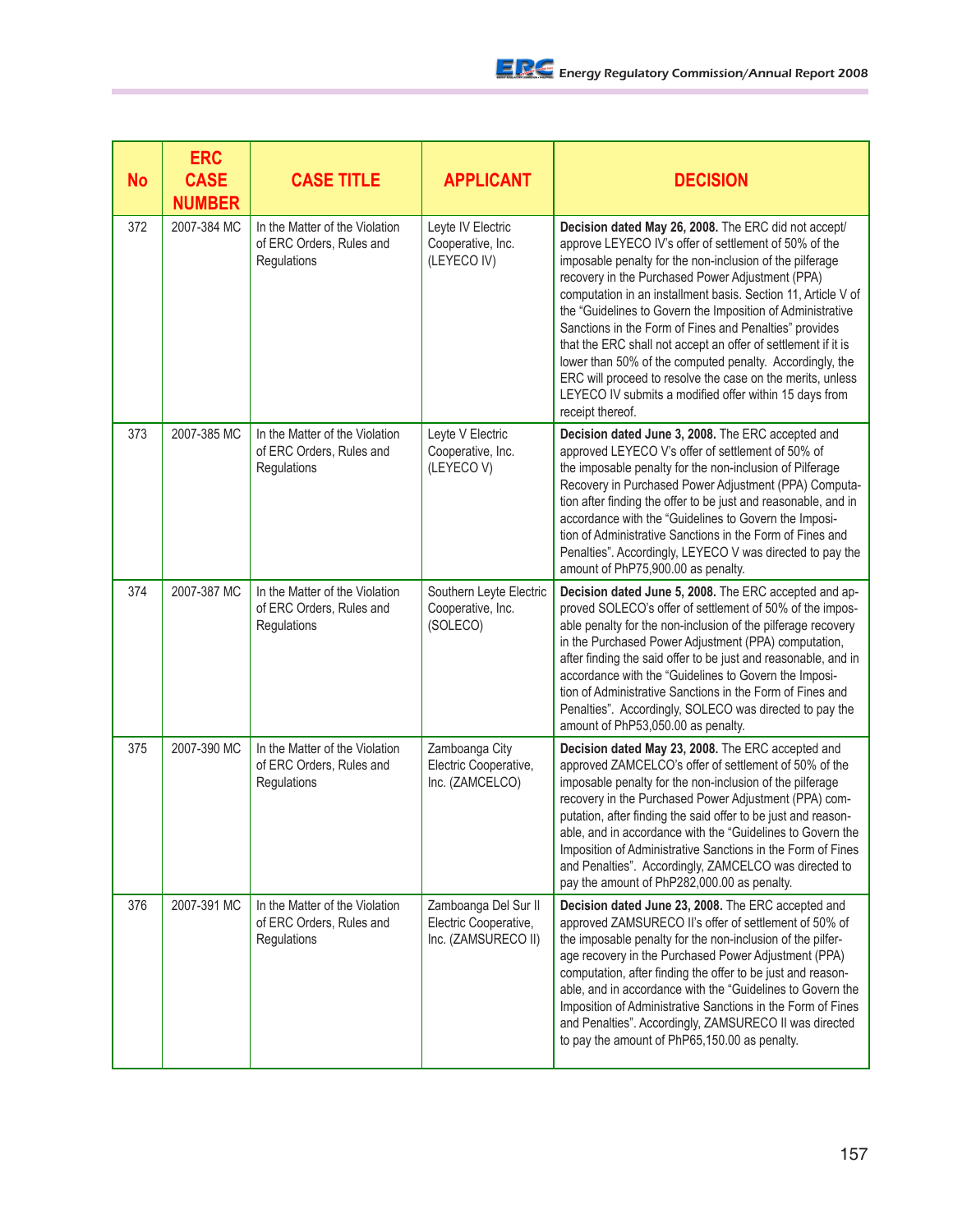| <b>No</b> | <b>ERC</b><br><b>CASE</b><br><b>NUMBER</b> | <b>CASE TITLE</b>                                                         | <b>APPLICANT</b>                                             | <b>DECISION</b>                                                                                                                                                                                                                                                                                                                                                                                                                                                                                                                    |
|-----------|--------------------------------------------|---------------------------------------------------------------------------|--------------------------------------------------------------|------------------------------------------------------------------------------------------------------------------------------------------------------------------------------------------------------------------------------------------------------------------------------------------------------------------------------------------------------------------------------------------------------------------------------------------------------------------------------------------------------------------------------------|
| 377       | 2007-392 MC                                | In the Matter of the Violation<br>of ERC Orders, Rules and<br>Regulations | Agusan Del Norte<br>Electric Cooperative,<br>Inc. (ANECO)    | Decision dated June 19, 2008. The ERC accepted and<br>approved ANECO's offer of settlement of 50% of the impos-<br>able penalty for the non-inclusion of the pilferage recovery<br>in the Purchased Power Adjustment (PPA) computation,<br>after finding the offer to be just and reasonable, and in<br>accordance with the "Guidelines to Govern the Imposition<br>of Administrative Sanctions in the Form of Fines and Penal-<br>ties". Accordingly, ANECO was directed to pay the amount<br>of PhP159,350.00 as penalty.        |
| 378       | 2007-394 MC                                | In the Matter of the Violation<br>of ERC Orders, Rules and<br>Regulations | <b>Bukidnon II Electric</b><br>Cooperative, Inc.<br>(BUSECO) | Decision dated May 19, 2008. The ERC accepted and ap-<br>proved BUSECO's offer of settlement of 50% of the impos-<br>able penalty for the non-inclusion of the pilferage recovery<br>in the Purchased Power Adjustment (PPA) computation,<br>after finding the said offer to be just and reasonable, and in<br>accordance with the "Guidelines to Govern the Imposi-<br>tion of Administrative Sanctions in the Form of Fines and<br>Penalties". Accordingly, BUSECO was directed to pay the<br>amount of PhP6,100.00 as penalty.  |
| 379       | 2007-400 MC                                | In the Matter of the Violation<br>of ERC Orders, Rules and<br>Regulations | Surigao Del Norte<br>Electric Cooperative,<br>Inc. (SURNECO) | Decision dated May 12, 2008. The ERC accepted and<br>approved SURNECO's offer of Settlement of 50% of the<br>imposable penalty for the non-inclusion of the pilferage<br>recovery in the Purchased Power Adjustment (PPA)<br>computation, after finding the offer to be just and reason-<br>able, and in accordance with the "Guidelines to Govern the<br>Imposition of Administrative Sanctions in the Form of Fines<br>and Penalties". Accordingly, SURNECO was directed to<br>pay the amount of PhP52,950.00 as penalty.        |
| 380       | 2007-401 MC                                | In the Matter of the Violation<br>of ERC Orders, Rules and<br>Regulations | Davao del Sur Electric<br>Cooperative, Inc.<br>(DASURECO)    | Decision dated May 23, 2008. The ERC found<br>DASURECO to be administratively liable for not including<br>the pilferage recovery in the PPA computation. Accordingly,<br>DASURECO was directed to pay a fine in the amount of<br>PhP494,700.00.                                                                                                                                                                                                                                                                                    |
| 381       | 2007-403 MC                                | In the Matter of the Violation<br>of ERC Orders, Rules and<br>Regulations | Cotabato Electric<br>Cooperative, Inc.<br>(COTELCO)          | Decision dated May 12, 2008. The ERC accepted and<br>approved COTELCO's offer of settlement of 50% of the<br>imposable penalty for the non-inclusion of the pilferage<br>recovery in the Purchased Power Adjustment (PPA)<br>computation, after finding the offer to be just and reason-<br>able, and in accordance with the "Guidelines to Govern the<br>Imposition of Administrative Sanctions in the Form of Fines<br>and Penalties". Accordingly, COTELCO was directed to pay<br>the amount of PhP274,450.00 as penalty.       |
| 382       | 2007-404 MC                                | In the Matter of the Violation<br>of ERC Orders, Rules and<br>Regulations | Lanao del Norte<br>Electric Cooperative,<br>Inc. (LANECO)    | Decision dated May 23, 2008. The ERC accepted and ap-<br>proved LANECO's offer of settlement of 50% of the impos-<br>able penalty for the non-inclusion of the pilferage recovery<br>in the Purchased Power Adjustment (PPA) computation,<br>after finding the said offer to be just and reasonable, and in<br>accordance with the "Guidelines to Govern the Imposi-<br>tion of Administrative Sanctions in the Form of Fines and<br>Penalties". Accordingly, LANECO was directed to pay the<br>amount of PhP62,150.00 as penalty. |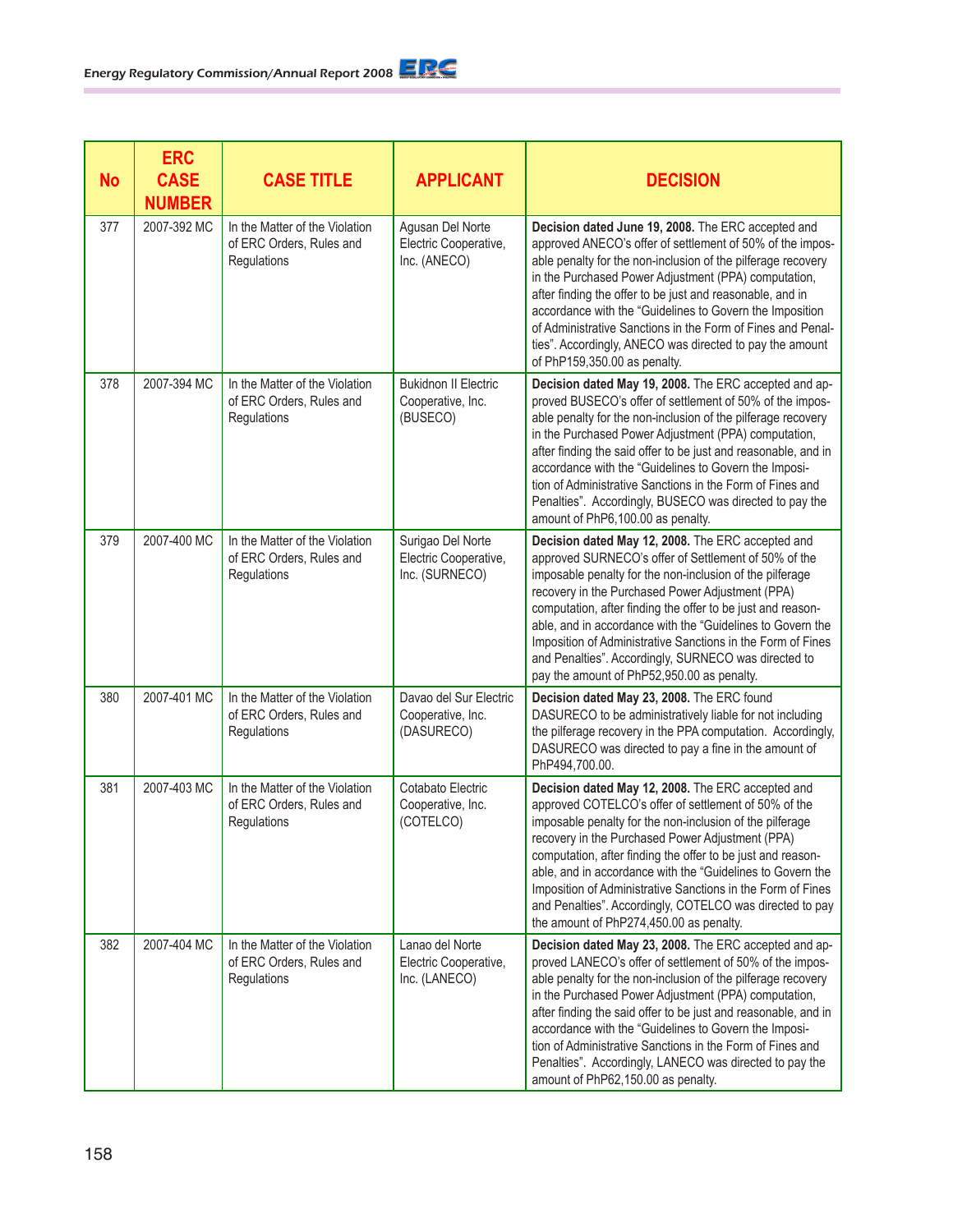| <b>No</b> | <b>ERC</b><br><b>CASE</b><br><b>NUMBER</b>                                             | <b>CASE TITLE</b>                                                                                                                                                                                                                                                                                                                                                                                                                                                                                                                                                                                                                                                                                                                                                                                                                                             | <b>APPLICANT</b>                                        | <b>DECISION</b>                                                                                                                                                                                                                                                                                                                                                                                                                                                                                                                                                                                                                                                            |
|-----------|----------------------------------------------------------------------------------------|---------------------------------------------------------------------------------------------------------------------------------------------------------------------------------------------------------------------------------------------------------------------------------------------------------------------------------------------------------------------------------------------------------------------------------------------------------------------------------------------------------------------------------------------------------------------------------------------------------------------------------------------------------------------------------------------------------------------------------------------------------------------------------------------------------------------------------------------------------------|---------------------------------------------------------|----------------------------------------------------------------------------------------------------------------------------------------------------------------------------------------------------------------------------------------------------------------------------------------------------------------------------------------------------------------------------------------------------------------------------------------------------------------------------------------------------------------------------------------------------------------------------------------------------------------------------------------------------------------------------|
| 383       | 2007-405 MC                                                                            | In the Matter of the Violation<br>of ERC Orders, Rules and<br>Regulations                                                                                                                                                                                                                                                                                                                                                                                                                                                                                                                                                                                                                                                                                                                                                                                     | Maguindanao Electric<br>Cooperative, Inc.<br>(MAGELCO)  | Decision dated August 28, 2008. The ERC accepted<br>and approved MAGELCO's offer of settlement of 50% of<br>the imposable penalty for the non-inclusion of the pilfer-<br>age recovery in the Purchased Power Adjustment (PPA)<br>computation, after finding the offer to be just and reason-<br>able, and in accordance with the "Guidelines to Govern the<br>Imposition of Administrative Sanctions in the Form of Fines<br>and Penalties". Accordingly, MAGELCO was directed to<br>pay the amount of PhP55,950.00 as penalty.                                                                                                                                           |
| 384       | 2007-407 MC                                                                            | In the Matter of the Violation<br>of ERC Orders, Rules and<br>Regulations                                                                                                                                                                                                                                                                                                                                                                                                                                                                                                                                                                                                                                                                                                                                                                                     | Mt. Province Electric<br>Cooperative, Inc.<br>(MOPRECO) | Decision dated April 18, 2008. The ERC reprimanded<br>MOPRECO for the late implementation of the "net of dis-<br>counts" directive in its Purchased Power Adjustment (PPA).<br>It explained that it received the ERC Order dated June 17,<br>2003 only on July 9, 2003, but later on implemented on<br>its August 2003 billing. MOPRECO was warned by ERC<br>that a similar offense in the future shall be dealt with more<br>severely.                                                                                                                                                                                                                                    |
| 385       | 2007-408 MC                                                                            | In the Matter of the Violation<br>of ERC Orders, Rules and<br>Regulations                                                                                                                                                                                                                                                                                                                                                                                                                                                                                                                                                                                                                                                                                                                                                                                     | Leyte V Electric<br>Cooperative, Inc.<br>(LEYECOV)      | Decision dated April 30, 2008. The ERC reprimanded<br>LEYECO V for its failure to implement the Purchased<br>Power Adjustment (PPA) using the power cost at "net"<br>discounts. It explained that they have received the Order<br>dated June 17, 2003 only on July 7, 2003, but later on<br>implemented on its August 2003 billing. LEYECO V was<br>warned by ERC that a similar offense in the future shall be<br>dealt with more severely.                                                                                                                                                                                                                               |
| 386       | 2007-414 MC<br>2007-415 MC<br>2007-416 MC<br>2007-417 MC<br>2007-418 MC<br>2007-419 MC | In the Matter of the Application<br>for Issuance Certificate of Pub-<br>lic Convenience and Necessity<br>(CPCN) of the Operation of<br>Electric Service in Sariaya,<br>Quezon, with Prayer for Provi-<br>sional Authority; In the Matter<br>of the Application for Issuance<br>Certificate of Public Conven-<br>ience and Necessity (CPCN)<br>of the Operation of Electric<br>Service in Tayabas, Quezon,<br>with Prayer for Provisional<br>Authority; In the Matter of the<br>Application for Issuance Cer-<br>tificate of Public Convenience<br>and Necessity (CPCN) of the<br>Operation of Electric Service in<br>Dolores, Quezon, with Prayer<br>for Provisional Authority; In the<br>Matter of the Application for<br><b>Issuance Certificate of Public</b><br>Convenience and Necessity<br>(CPCN) of the Operation of<br>Electric Service in Rodriguez, | Manila Electric<br>Company (MERALCO)                    | Decision dated June 18, 2008. The ERC approved the<br>application filed by MERALCO for the issuance of CPCN<br>for the Operation of Electric Service in the municipalities<br>of Sariaya, Tayabas, Dolores, Pagbilao and San Antonio<br>in the Province of Quezon and in the Municipality of Rod-<br>riguez, Province of Rizal. The Provisional Authority issued<br>by the ERC on August 17, 2007 was made permanent and<br>valid until June 28, 2028 to coincide with its approved fran-<br>chise. It was established that MERALCO has the expertise<br>and resources to adequately and reliably serve the present<br>and future electrical power needs of its customers. |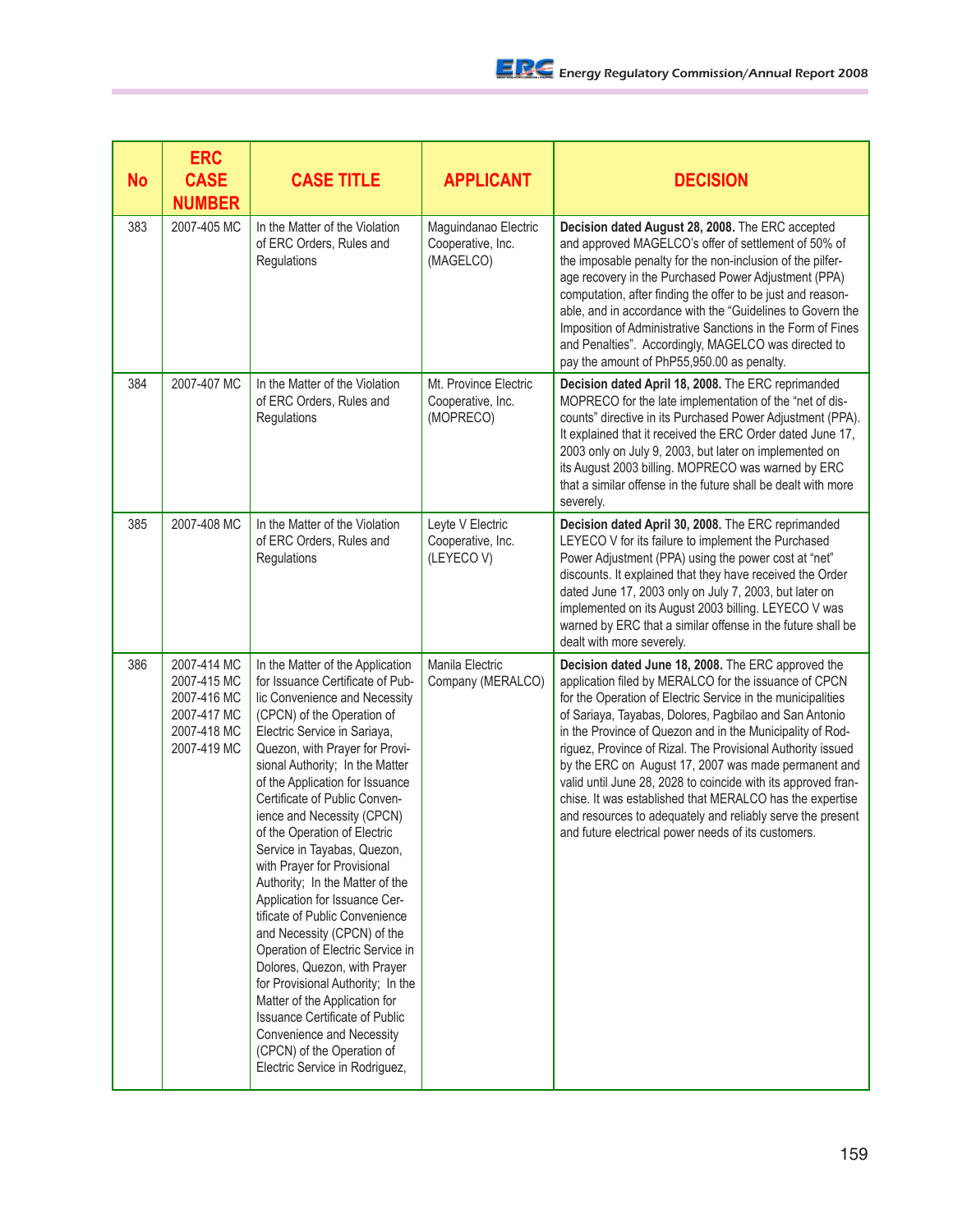| <b>No</b> | <b>ERC</b><br><b>CASE</b><br><b>NUMBER</b> | <b>CASE TITLE</b>                                                                                                                                                                                                                                                                                                                                                                                                                                                                                           | <b>APPLICANT</b>                                                        | <b>DECISION</b>                                                                                                                                                                                                                                                                                                                                                                                                                                                                                                                                                                                                                                                                                                                                                                                                                                                                                                                                  |
|-----------|--------------------------------------------|-------------------------------------------------------------------------------------------------------------------------------------------------------------------------------------------------------------------------------------------------------------------------------------------------------------------------------------------------------------------------------------------------------------------------------------------------------------------------------------------------------------|-------------------------------------------------------------------------|--------------------------------------------------------------------------------------------------------------------------------------------------------------------------------------------------------------------------------------------------------------------------------------------------------------------------------------------------------------------------------------------------------------------------------------------------------------------------------------------------------------------------------------------------------------------------------------------------------------------------------------------------------------------------------------------------------------------------------------------------------------------------------------------------------------------------------------------------------------------------------------------------------------------------------------------------|
|           |                                            | Rizal, with Prayer for Provi-<br>sional Authority; In the Matter<br>of the Application for Issuance<br>Certificate of Public Conven-<br>ience and Necessity (CPCN)<br>of the Operation of Electric<br>Service in Pagbilao, Quezon,<br>with Prayer for Provisional<br>Authority; In the Matter of the<br>Application for Issuance Cer-<br>tificate of Public Convenience<br>and Necessity (CPCN) of the<br>Operation of Electric Service<br>in San Antonio, Quezon, with<br>Prayer for Provisional Authority |                                                                         |                                                                                                                                                                                                                                                                                                                                                                                                                                                                                                                                                                                                                                                                                                                                                                                                                                                                                                                                                  |
| 387       | 2007-422 MC                                | In the Matter of the Applica-<br>tion for Direct Connection with<br>the National Power Corpora-<br>tion (NPC) and the National<br><b>Transmission Corporation</b><br>(TRANSCO), with Prayer<br>for Provisional Authority and<br>Issuance of a Temporary<br>Mandatory Order                                                                                                                                                                                                                                  | Philippine Hydro<br>Incorporated (PHI)                                  | Decision dated September 22, 2008. The ERC approved<br>the application filed by PFI for direct connection with prayer<br>for the issuance of a temporary mandatory order and/or<br>a writ of preliminary injunction, and made permanent the<br>provisional authority granted in the Order dated on August<br>15, 2007, subject to the conditions set forth under Resolu-<br>tion No. 48, Series of 2006, A Resolution Summarizing the<br>Applicable Legal Principles and Policies of the ERC on<br>End-User connections. It was established that PHI was<br>qualified to directly source its power requirements from<br>NPC through TRANSCO being an industrial enterprise<br>consuming more than 100 kilowatts.                                                                                                                                                                                                                                 |
| 388       | 2007-423 MC                                | In the Matter of the Violation<br>of ERC Orders, Rules and<br>Regulations                                                                                                                                                                                                                                                                                                                                                                                                                                   | San Fernando Electric<br>Light and Power<br>Company, Inc.<br>(SFELAPCO) | Decision dated June 16, 2008. The ERC acknowledges<br>the payment made by SFELAPCO in the amount of<br>PhP95,700.00 on June 16, 2008 under O.R. No. 8404769,<br>in satisfaction of the approved compromise for implement-<br>ing line extension without approval of the ERC. The ERC<br>declared the case closed and terminated.                                                                                                                                                                                                                                                                                                                                                                                                                                                                                                                                                                                                                 |
| 389       | 2007-424 MC                                | In the Matter of the Applica-<br>tion for Approval of Business<br>Separation and Unbundling<br>Plan (BSUP) of Trans-Asia<br>Oil and Energy Development<br>Corporation (TA-OIL) in Ac-<br>cordance with the Provisions<br>of R.A. No. 9136; the Terms<br>and Conditions of Wholesale<br>Aggregator's (WA) Certifi-<br>cate of Registration Number<br>WA-06-11-001 and Electricity<br>Supplier's License Number<br>SL-06-12-022                                                                               | Trans-Asia Oil and<br><b>Energy Development</b><br>Corporation (TA-OIL) | Decision dated March 25, 2008. The ERC approved the<br>application filed by TA-OIL for approval of BSUP and the<br>terms and conditions of WA's certificate of registration<br>number WA-06-11-001 and electricity supplier's license<br>number SL-06-12-022, subject to its full compliance with<br>the requirements of the Business Separation Guidelines<br>(BSG), as amended. TA-OIL was directed to submit the<br>Accounting Separation Statements (ASS) containing the<br>following: (1) The Management Responsibility Statement;<br>(2) Auditor's Report; (3) General Information Sheet; and<br>(4) Compliance Report, and a consolidated copy of its<br>amended ACAM. In the event that TA-OIL would change<br>or alter the approved ACAM, it must submit to the ERC the<br>precise details of the proposed changes, including reasons<br>and justifications for such alteration or changes and the<br>effect of that change in the ASS. |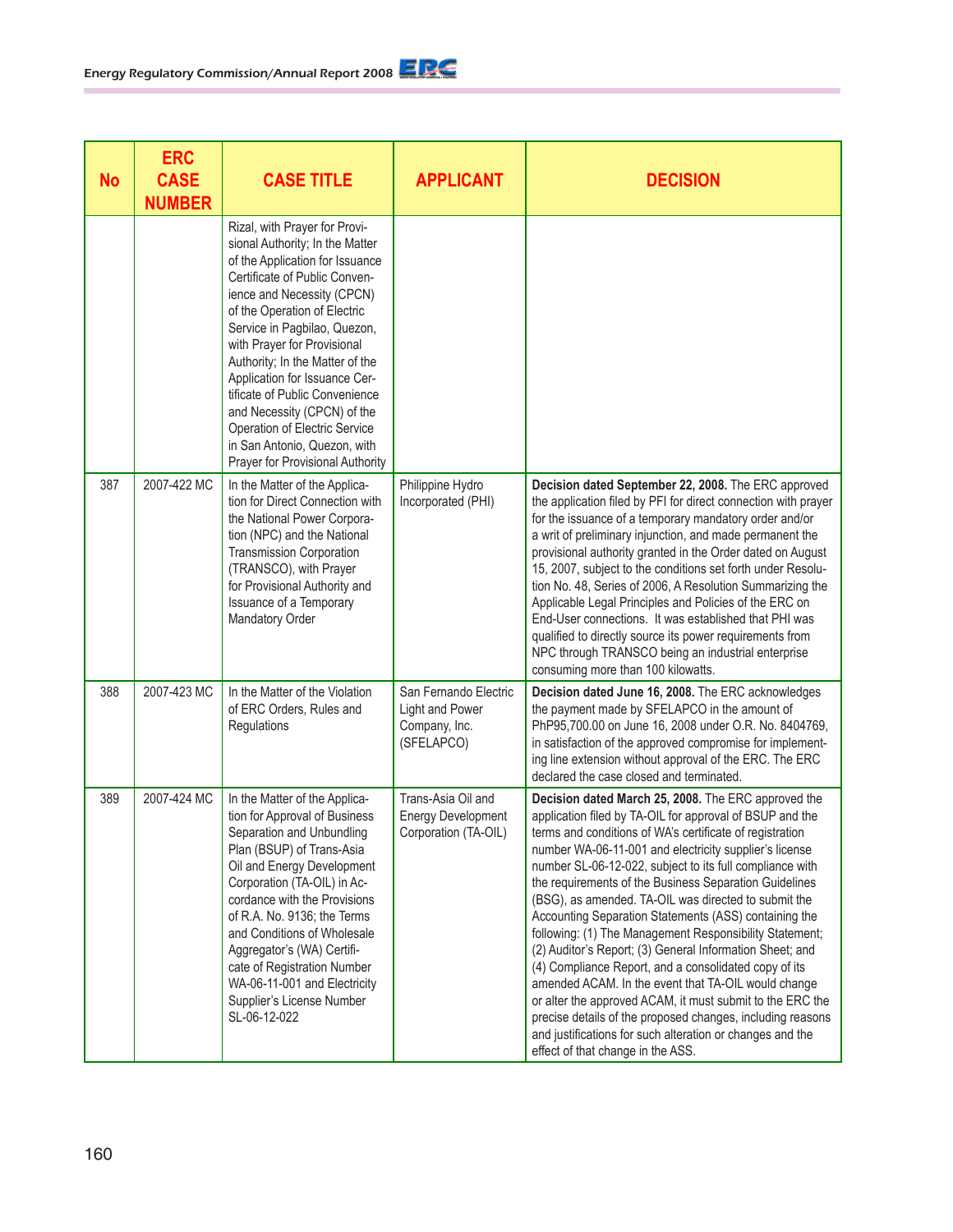| No  | <b>ERC</b><br><b>CASE</b><br><b>NUMBER</b> | <b>CASE TITLE</b>                                                         | <b>APPLICANT</b>                                               | <b>DECISION</b>                                                                                                                                                                                                                                                                                                                                                                                                                                                                                                                                                                     |
|-----|--------------------------------------------|---------------------------------------------------------------------------|----------------------------------------------------------------|-------------------------------------------------------------------------------------------------------------------------------------------------------------------------------------------------------------------------------------------------------------------------------------------------------------------------------------------------------------------------------------------------------------------------------------------------------------------------------------------------------------------------------------------------------------------------------------|
| 390 | 2007-425 MC                                | In the Matter of the Violation<br>of ERC Orders, Rules and<br>Regulations | <b>Tablas Island Electric</b><br>Cooperative, Inc.<br>(TIELCO) | Decision dated June 10, 2008. The ERC reprimanded<br>TIELCO for its failure to implement the Provisional Authority<br>to reduce rates due to loan condonation. It, however,<br>implemented on the June 2007 billing period. TIELCO was<br>warned by ERC that a similar offense in the future shall be<br>dealt with more severely.                                                                                                                                                                                                                                                  |
| 391 | 2007-427 MC                                | In the Matter of the Violation<br>of ERC Orders, Rules and<br>Regulations | Northern Samar<br>Electric Cooperative,<br>Inc. (NORSAMELCO)   | Decision dated May 28, 2008. The ERC reprimanded<br>NORSAMELCO for its failure to implement the Provisional<br>Authority to reduce rates due to Loan Condonation on<br>time. It eventually implemented in its February 2004 billing.<br>NORSAMELCO was warned by ERC that a similar offense<br>in the future shall be dealt with more severely.                                                                                                                                                                                                                                     |
| 392 | 2007-428 MC                                | In the Matter of the Violation<br>of ERC Orders, Rules and<br>Regulations | Davao Oriental Electric<br>Cooperative, Inc.<br>(DORECO)       | Decision dated June 2, 2008. The ERC exonerated<br>DORECO for its failure to implement the approved final rate<br>reduction due to loan condonation on time. DORECO filed<br>a Motion for Clarification/ Reconsideration on November<br>23, 2004 and ERC issued an Order on July 4, 2005 allow-<br>ing DORECO to defer its implementation pending resolu-<br>tion of the issues raised. It, however, implemented the<br>same effective June 2005 billing as a sign of good faith.                                                                                                   |
| 393 | 2007-431 MC                                | In the Matter of the Violation<br>of ERC Orders, Rules and<br>Regulations | Masbate Electric<br>Cooperative, Inc.<br>(MASELCO)             | Decision dated November 5, 2008. The ERC repri-<br>manded MASELCO for its late remittance of universal<br>charge collections. MASELCO submitted its explanation<br>last September 7, 2008 stating that it has remitted to the<br>Power Sector Assets and Liabilities Management Corpora-<br>tion (PSALM) the universal charge collections covering the<br>period May 2006 to June 2006, September 2006 to Decem-<br>ber 2006, January 2007 to February 2007 and April 2007.<br>MASELCO was warned by ERC that a similar offense in<br>the future shall be dealt with more severely. |
| 394 | 2007-434 MC                                | In the Matter of the Violation<br>of ERC Orders, Rules and<br>Regulations | Mountain Province<br>Electric Cooperative,<br>Inc. (MOPRECO)   | Decision dated November 13, 2008. The ERC reprimand-<br>ed MOPRECO for its late remittance of universal charge<br>collections. On November 6, 2008, MOPRECO informed<br>the ERC that it has already remitted all universal charge<br>collection due to the Power Sector Assets and Liabilities<br>Management Corporation (PSALM). MOPRECO was<br>warned by ERC that a similar offense in the future shall be<br>dealt with more severely.                                                                                                                                           |
| 395 | 2007-434 MC                                | In the Matter of the Violation<br>of ERC Orders, Rules and<br>Regulations | Northern Samar<br>Electric Cooperative,<br>Inc. (NORSAMELCO)   | Decision dated November 11, 2008. The ERC repri-<br>manded NORSAMELCO for its late remittance of universal<br>charge collections. NORSAMELCO manifested last Sep-<br>tember 18, 2007 that it has already remitted the universal<br>charge collection to the Power Sector Assets & Liabilities<br>Management Corporation (PSALM). NORSAMELCO was<br>warned by ERC that a similar offense in the future shall be<br>dealt with more severely.                                                                                                                                         |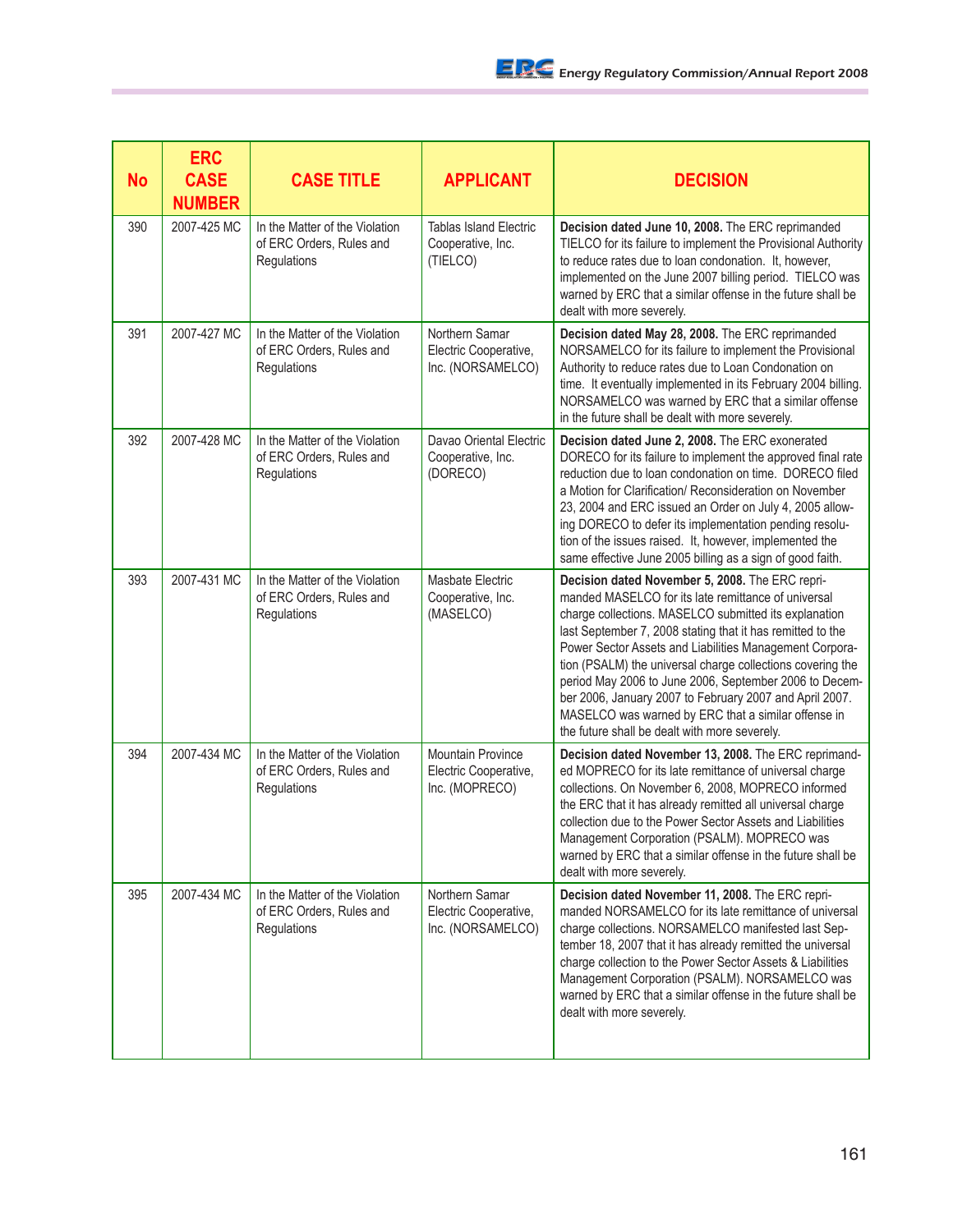| <b>No</b> | <b>ERC</b><br><b>CASE</b><br><b>NUMBER</b> | <b>CASE TITLE</b>                                                                                                                                                                                                          | <b>APPLICANT</b>                                         | <b>DECISION</b>                                                                                                                                                                                                                                                                                                                                                                                                                                                                                                                                                                                                                                                     |
|-----------|--------------------------------------------|----------------------------------------------------------------------------------------------------------------------------------------------------------------------------------------------------------------------------|----------------------------------------------------------|---------------------------------------------------------------------------------------------------------------------------------------------------------------------------------------------------------------------------------------------------------------------------------------------------------------------------------------------------------------------------------------------------------------------------------------------------------------------------------------------------------------------------------------------------------------------------------------------------------------------------------------------------------------------|
| 396       | 2007-435 MC                                | In the Matter of the Violation<br>of ERC Orders, Rules and<br>Regulations                                                                                                                                                  | Nueva Vizcaya Electric<br>Cooperative, Inc.<br>(NUVELCO) | Decision dated November 11, 2008. The ERC reprimand-<br>ed NUVELCO for its late remittance of universal charge col-<br>lections. It submitted an explanation last August 23, 2007<br>manifesting that it has already remitted to the Power Sector<br>Assets and Liabilities Management Corporation (PSALM)<br>all the amounts or proceeds of the universal charge collec-<br>tions. NUVELCO was warned by ERC that a similar offense<br>in the future shall be dealt with more severely.                                                                                                                                                                            |
| 397       | 2007-437 MC                                | In the Matter of the Violation<br>of ERC Orders, Rules and<br>Regulations                                                                                                                                                  | Sulu Electric<br>Cooperative, Inc.<br>(SULECO)           | Decision dated November 28, 2008. The ERC repri-<br>manded SULECO for its late remittance of universal charge<br>collections. It informed the ERC that it has already remitted<br>its universal charge collections to the Power Sector Assets<br>and Liabilities Management Corporation (PSALM) covering<br>the periods April 2006, August to September 2006, Novem-<br>ber 2006, April 2007 and July to August 2007. SULECO<br>was warned by ERC that a similar offense in the future<br>shall be dealt with more severely.                                                                                                                                        |
| 398       | 2007-446 MC                                | In the Matter of the Violation<br>of ERC Orders, Rules and<br>Regulations                                                                                                                                                  | First Laguna Electric<br>Cooperative, Inc.<br>(FLECO)    | Decision dated October 3, 2008. The ERC reprimanded<br>FLECO for non-remittance of universal charge collections.<br>In a letter dated September 10, 2008, it explained that<br>it had duly paid the Power Sector Assets and Liabilities<br>Management Corporation (PSALM) its obligation for the<br>months of January 2007, February 2007 and April 2007.<br>FLECO was warned by ERC that a similar offense in the<br>future shall be dealt with more severely.                                                                                                                                                                                                     |
| 399       | 2007-446 CC                                | Paulina T. Relleta versus<br>Manila Electric Company<br>(MERALCO)                                                                                                                                                          | Paulina T. Relleta                                       | Decision dated November 24, 2008. The ERC, having<br>found that MERALCO has no valid justification to deny the<br>complainant's application for electric service connection,<br>directed MERALCO to accept the complainant's Transfer<br>Certification of Title (TCT) as sufficient proof of ownership<br>and to immediately process her application for electric<br>service connection after her submission thereof and her<br>compliance with its other requirements for connection of<br>service.                                                                                                                                                                |
| 400       | 2007-448 MC                                | In the Matter of the Applica-<br>tion for Approval of Applicant's<br><b>Business Separation and</b><br>Unbundling Plan (BSUP) in<br>Compliance with Republic Act<br>No. 9136 and its Implementing<br>Rules and Regulations | <b>Aboitiz Energy</b><br>Solutions, Inc. (AESI)          | Decision dated April 9, 2008. The ERC approved the<br>application filed by AESI for approval of BSUP. AESI was<br>directed to submit the Accounting Separation Statements<br>(ASS) containing the following: (1) The Management<br>Responsibility Statement; (2) Auditor's Report; (3) General<br>Information Sheet; and (4) Compliance Report, and a<br>consolidated copy of its amended ACAM. In the event that<br>AESI would change or alter the approved ACAM, it must<br>submit to the ERC the precise details of the proposed<br>changes, including reasons and justifications for such<br>alteration or changes and the effect of that change in the<br>ASS. |
| 401       | 2007-451 MC                                | In the Matter of the Application<br>for the Approval of the Sale<br>of Various Sub-Transmission<br>Lines/Assets within the Fran-                                                                                           | National<br>Transmission<br>Corporation<br>(TRANSCO)     | Decision dated December 2, 2008. The ERC approved<br>the application filed by TRANSCO for the approval of the<br>sale of the various subtransmission assets within the fran-<br>chise area of BOHECO II, with agreed purchase price of                                                                                                                                                                                                                                                                                                                                                                                                                              |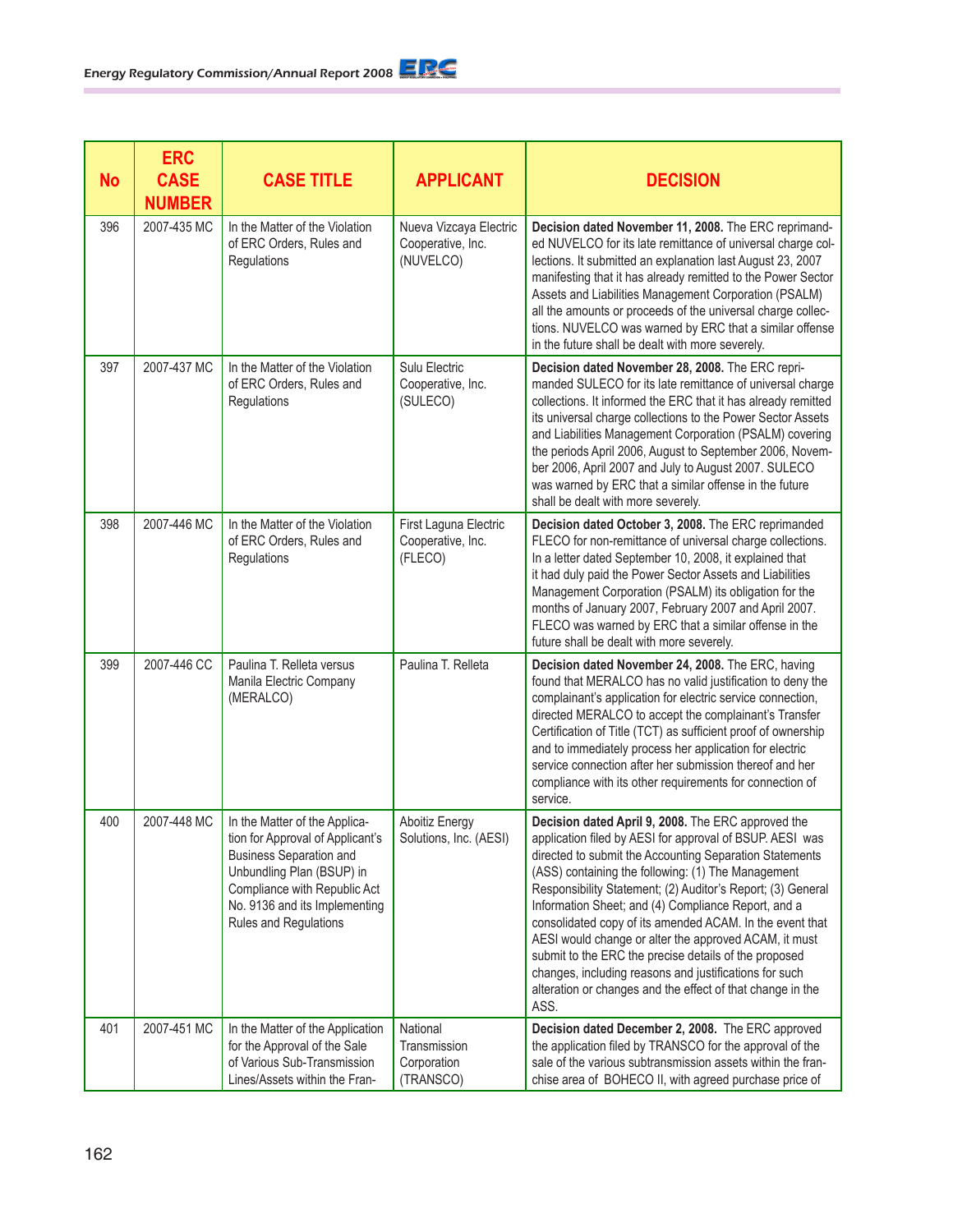| <b>No</b> | <b>ERC</b><br><b>CASE</b><br><b>NUMBER</b> | <b>CASE TITLE</b>                                                                                                                                                                                                    | <b>APPLICANT</b>                                         | <b>DECISION</b>                                                                                                                                                                                                                                                                                                                                                                                                                                                                                                                                                                                                                                                                                                                                                                                                                                                                                                                                                                                            |
|-----------|--------------------------------------------|----------------------------------------------------------------------------------------------------------------------------------------------------------------------------------------------------------------------|----------------------------------------------------------|------------------------------------------------------------------------------------------------------------------------------------------------------------------------------------------------------------------------------------------------------------------------------------------------------------------------------------------------------------------------------------------------------------------------------------------------------------------------------------------------------------------------------------------------------------------------------------------------------------------------------------------------------------------------------------------------------------------------------------------------------------------------------------------------------------------------------------------------------------------------------------------------------------------------------------------------------------------------------------------------------------|
|           |                                            | chise Area of Bohol II Electric<br>Cooperative, Inc. (BOHECO II)                                                                                                                                                     |                                                          | PhP26,680,868.40. The subject assets met the technical<br>and functional criteria that distinguished transmission from<br>subtransmission assets. Moreover, BOHECO II was found<br>to be qualified to take over the responsibility for operating,<br>maintaining, upgrading and expanding said assets. Lastly,<br>the ERC concluded that the purchase price was fair and<br>reasonable.                                                                                                                                                                                                                                                                                                                                                                                                                                                                                                                                                                                                                    |
| 402       | 2007-454 MC                                | In the Matter of the Violation<br>of ERC Orders, Rules and<br>Regulations                                                                                                                                            | Panay Electric<br>Company, Inc. (PECO)                   | Decision dated August 27, 2008. The ERC accepted and<br>approved PECO's offer of settlement of 50% of the impos-<br>able penalty for implementing capital projects without prior<br>approval, after finding the offer to be just and reasonable,<br>and in accordance with the "Guidelines to Govern the<br>Imposition of Administrative Sanctions in the Form of Fines<br>and Penalties". Accordingly, PECO was directed to pay the<br>amount of PhP167,950.00 as penalty.                                                                                                                                                                                                                                                                                                                                                                                                                                                                                                                                |
| 403       | 2007-456 MC                                | In the Matter of the Violation<br>of ERC Orders, Rules and<br>Regulations                                                                                                                                            | Cagayan Electric<br>Power & Light Co., Inc.<br>(CEPALCO) | Decision dated April 30, 2008. The ERC accepted and<br>approved CEPALCO's offer of settlement of 50% of the<br>imposable penalty for its failure to file on time its deferred<br>ICERA after finding the offer to be just and reasonable, and<br>in accordance with the "Guidelines to Govern the Imposi-<br>tion of Administrative Sanctions in the Form of Fines and<br>Penalties". Accordingly, CEPALCO was directed to pay the<br>amount of PhP93,750.00 as penalty.                                                                                                                                                                                                                                                                                                                                                                                                                                                                                                                                   |
| 404       | 2007-458 MC                                | In the Matter of the Application<br>for Approval of the Sale of Vari-<br>ous Sub-Transmission Lines/<br>Assets within the Franchise<br>Area of Misamis Occidental<br>Il Electric Cooperative, Inc.<br>(MOELCI II)    | National<br>Transmission<br>Corporation<br>(TRANSCO)     | Decision dated September 22, 2008. The ERC approved<br>the application filed by TRANSCO for the approval of the<br>sale of the various sub-transmission assets within the fran-<br>chise area of the MOELCI II, with agreed purchase price<br>of PhP4,249,666.45. The subject assets met the technical<br>and functional criteria that distinguished transmission from<br>subtransmission assets. Moreover, MOELCI II was found<br>to be qualified to take over the responsibility for operating,<br>maintaining, upgrading and expanding said assets. Lastly,<br>the ERC concluded that the purchase price was fair and<br>reasonable.                                                                                                                                                                                                                                                                                                                                                                    |
| 405       | 2007-459 MC                                | In the Matter of the Application<br>for Authority to Install 1-10<br>MVA Substation at Bulanao,<br>Tabuk, Kalinga and Implement<br>Major Capital Expenditure<br>Projects, with Prayer for Provi-<br>sional Authority | Kalinga Apayao<br>Electric Cooperative,<br>Inc. (KAELCO) | Decision dated April 9, 2008. The ERC approved KAEL-<br>CO's application for authority to do the following: (1) Install<br>1-10 MVA substation at Bulanao, Tabuk, Kalinga to address<br>load growth and provide reliability and flexibility on the<br>system, (2) Replace overloaded transformers, rotten poles<br>& cross arms, and defective/ old kWh meters to improve<br>service voltage, system reliability and lower incidents of<br>pilferage, (3) Install primary meters to reduce system loss,<br>(4) Upgrade the lines, (5) Reconduct the wires from #1/0<br>to #3/0 starting from the substation to Dagupan to reduce<br>system and line losses, (6) Replace the neutral conductor<br>from #4 to #2 starting from substation to Liwan, Rizal to<br>provide safe, reliable and quality power, and (7) Revamp<br>feeder 3 in Bulanao, Tabuk, Kalinga to serve as additional<br>backbone line to Feeder 1. Total project cost amounts to<br>PhP114,193,334.24. Accordingly, KAELCO was directed to |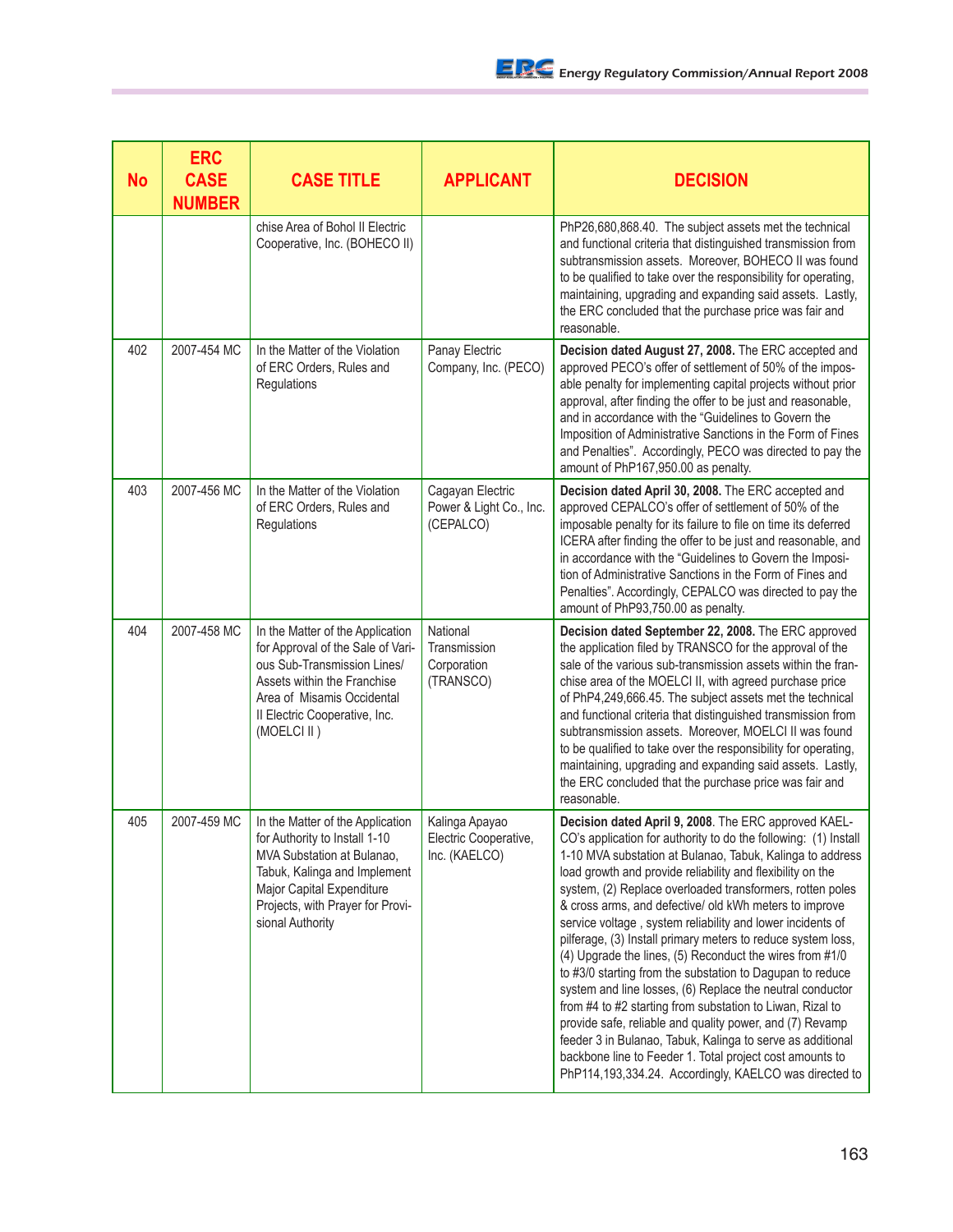| <b>No</b> | <b>ERC</b><br><b>CASE</b><br><b>NUMBER</b> | <b>CASE TITLE</b>                                                                                                                                  | <b>APPLICANT</b>                                          | <b>DECISION</b>                                                                                                                                                                                                                                                                                                                                                                                                                                                                                                                                                                                                                                                                                                                                                                                                                                                                      |
|-----------|--------------------------------------------|----------------------------------------------------------------------------------------------------------------------------------------------------|-----------------------------------------------------------|--------------------------------------------------------------------------------------------------------------------------------------------------------------------------------------------------------------------------------------------------------------------------------------------------------------------------------------------------------------------------------------------------------------------------------------------------------------------------------------------------------------------------------------------------------------------------------------------------------------------------------------------------------------------------------------------------------------------------------------------------------------------------------------------------------------------------------------------------------------------------------------|
|           |                                            |                                                                                                                                                    |                                                           | remit the amount of PhP856,450.00 as permit fee per ERC<br>Schedule of Fees and Charges.                                                                                                                                                                                                                                                                                                                                                                                                                                                                                                                                                                                                                                                                                                                                                                                             |
| 406       | 2007-460 MC                                | Application for Authority to<br>Install, Construct and Maintain<br>Proposed Major Projects for<br>2007, with Prayer for Provi-<br>sional Authority | Tarlac Electric Inc.<br>(TEI)                             | Decision dated March 24, 2008. The ERC approved the<br>application filed by TEI for authority to install, construct and<br>maintain proposed major projects for 2007, specifically the<br>relocation of 69 kV lines and upgrading of 5MVA substa-<br>tion, with total project cost amounting to PhP2,264,500.00.<br>The completion and acquisition of the projects were found<br>to be sound and will redound to the benefit of TEI's con-<br>sumers in terms of continuous, reliable and efficient power<br>supply. Accordingly, TEI was directed to remit the amount<br>of PhP53,786.00 as permit fee, per ERC Schedule of Fees<br>and Charges. Further, the Petitions for Intervention filed by<br>NASECORE disclosed that the ERC Rules of Practice and<br>Procedure has not been substantially complied with. Said<br>Petitions for Intervention were denied for lack of merit. |
| 407       | 2007-462 MC                                | In the Matter of the Violation<br>of ERC Orders, Rules and<br>Regulations                                                                          | Lanao Del Sur Electric<br>Cooperative, Inc.<br>(LASURECO) | Decision dated May 19, 2008. The ERC reprimanded<br>LASURECO for its non-remittance of its proportionate<br>share in the budget of Distribution Management Commit-<br>tee (DMC) for the years 2005 and 2006. In its explanation<br>dated December 3, 2007, it reiterated that the Acting<br>General Manager was unaware of any liability regarding<br>the approved budget of DMC and that the only document<br>available to him at that time was the letter of DMC dated<br>May 18, 2007, informing LASURECO that it did not remit<br>its share. It eventually remitted its share amounting to<br>PhP12,108.23 on April 30, 2008. LASURECO was warned<br>by ERC that a similar offense in the future shall be dealt<br>with more severely.                                                                                                                                           |
| 408       | 2007-464 MC                                | In the Matter of the Violation<br>of ERC Orders, Rules and<br>Regulations                                                                          | Masbate Electric<br>Cooperative, Inc.<br>(MASELCO)        | Decision dated June 6, 2008. The ERC reprimanded<br>MASELCO for its non-remittance of its proportionate<br>share in the Distribution Management Committee (DMC)<br>due to difficulty in depositing since there is no Bank of the<br>Philippine Islands in Masbate. It, however, declared that<br>it is already in the process of remitting its share, and this<br>was confirmed by DMC. MASELCO was warned by ERC<br>that a similar offense in the future shall be dealt with more<br>severely.                                                                                                                                                                                                                                                                                                                                                                                      |
| 409       | 2007-471 MC                                | In the Matter of the Violation<br>of ERC Orders, Rules and<br>Regulations                                                                          | Panay Electric<br>Company, Inc. (PECO)                    | Decision dated August 12, 2008. The ERC exonerated<br>PECO from any administrative liability having found that<br>they have complied with the ERC's Directive on May 19,<br>2004 to implement the Unbundled Rate. PECO explained<br>that the Unbundling Decision did not obtain finality until the<br>expiration of the Temporary Restraining Order (TRO) on<br>July 29, 2005 issued by the Court of Appeals. Hence, they<br>implemented the aforesaid Decision on August 2005 billing.                                                                                                                                                                                                                                                                                                                                                                                              |
| 410       | 2007-472 MC                                | In the Matter of the Violation<br>of ERC Orders, Rules and<br>Regulations                                                                          | Masbate Electric<br>Cooperative, Inc.<br>(MASELCO)        | Decision dated June 12, 2008. The ERC reprimanded<br>MASELCO for its failure to charge PhP/Cust/mo among<br>customer classes required under the Final Authority                                                                                                                                                                                                                                                                                                                                                                                                                                                                                                                                                                                                                                                                                                                      |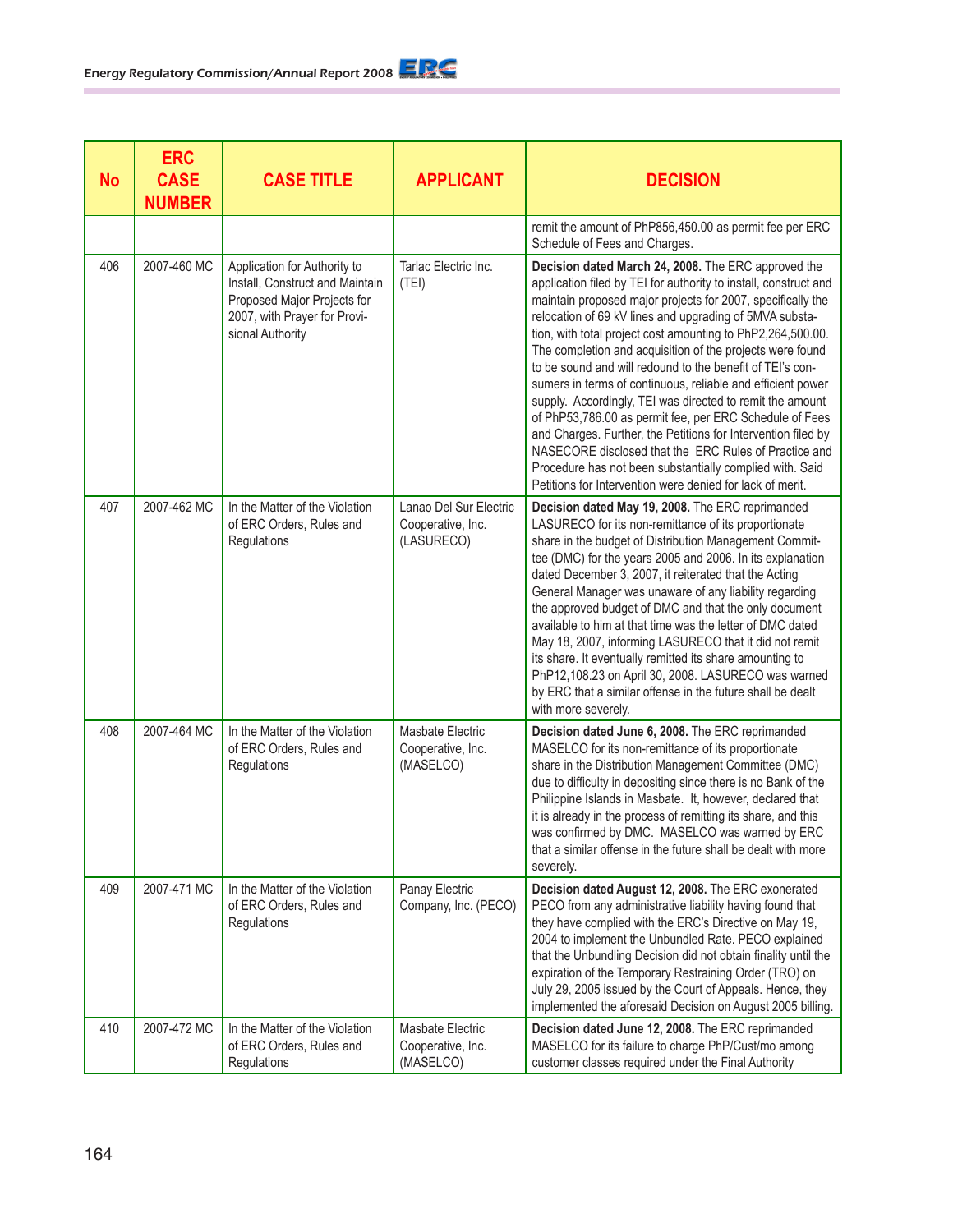| <b>No</b> | <b>ERC</b><br><b>CASE</b><br><b>NUMBER</b> | <b>CASE TITLE</b>                                                                                                                                                                                                                                               | <b>APPLICANT</b>                                                   | <b>DECISION</b>                                                                                                                                                                                                                                                                                                                                                                                                                                                                                                                                                                                                       |
|-----------|--------------------------------------------|-----------------------------------------------------------------------------------------------------------------------------------------------------------------------------------------------------------------------------------------------------------------|--------------------------------------------------------------------|-----------------------------------------------------------------------------------------------------------------------------------------------------------------------------------------------------------------------------------------------------------------------------------------------------------------------------------------------------------------------------------------------------------------------------------------------------------------------------------------------------------------------------------------------------------------------------------------------------------------------|
|           |                                            |                                                                                                                                                                                                                                                                 |                                                                    | on Loan Condonation because they were not properly<br>informed of the same. It, however, implemented the correct<br>rates in its February 2007 billing after it had sought clarifi-<br>cation from the ERC on January 10, 2007. MASELCO was<br>warned by ERC that a similar offense in the future shall be<br>dealt with more severely.                                                                                                                                                                                                                                                                               |
| 411       | 2007-473 MC                                | In the Matter of the Violation<br>of ERC Orders, Rules and<br>Regulations                                                                                                                                                                                       | Sorsogon I Electric<br>Cooperative, Inc.<br>(SORECO I)             | Decision dated May 8, 2008. The ERC reprimanded<br>SORECO I for its failure to submit the refund calculation.<br>After SORECO I submitted substantial compliance to the<br>ERC's directive, the ERC deemed that the imposition of<br>penalty against it is unwarranted. SORECO I was warned<br>by ERC that a similar offense in the future shall be dealt<br>with more severely.                                                                                                                                                                                                                                      |
| 412       | 2007-476 MC                                | In the Matter of Application for<br>Authority to (A) Acquire, Install<br>and Construct 5 MVA Substa-<br>tion at Sitio Mineral, and (B)<br>Acquire, Install and Construct<br>10 MVA Substation at Baran-<br>gay Lag-On, with Prayer for<br>Provisional Authority | <b>Camarines Norte</b><br>Electric Cooperative,<br>Inc. (CANORECO) | Decision dated May 21, 2008. The ERC approved the<br>application filed by CANORECO for authority to acquire,<br>install and construct 5 MVA and 10 MVA substations, with<br>total project cost amounting to PhP38,456,250.00. The<br>projects were designed to ensure overall system reliability,<br>improve voltage supply and reduce system loss. Accord-<br>ingly, CANORECO was directed to remit the amount of<br>PhP288,422.00 as permit fee per ERC Schedule of Fees<br>and Charges.                                                                                                                            |
| 413       | 2007-477 MC                                | In the Matter of the Petition<br>for Direct Connection with<br>the National Power Corpora-<br>tion (NPC) and the National<br>Transmission Corporation<br>(TRANSCO), with Prayer<br>for Issuance of Provisional<br>Authority                                     | Oliver Enterprises (OE)                                            | Decision dated June 18, 2008. The ERC made perma-<br>nent the provisional authority granted to OE on October 24,<br>2007 for direct connection, subject to the conditions set<br>forth under Resolution No. 48, Series of 2006, A Resolution<br>Summarizing the Applicable Legal principles and Policies of<br>the ERC on End-User connections.                                                                                                                                                                                                                                                                       |
| 414       | 2007-478 MC                                | In the Matter of the Violation<br>of ERC Orders, Rules and<br>Regulations                                                                                                                                                                                       | Isabela I Electric<br>Cooperative, Inc.<br>(ISELCO I)              | Decision dated February 12, 2008. The ERC exonerated<br>ISELCO I from any administrative liability for implementing<br>capital projects without prior approval of the ERC. The<br>ERC was able to confirm from ISELCO I that the applica-<br>tions for the approval of said projects filed on June 23,<br>2006 (ERC Case No. 2006-094 MC) and July 26, 2006<br>(ERC Case No. 2006-100 MC) are well within the period<br>provided in the Transitory Provision of the Guidelines<br>to Govern the Submission, Evaluation and Approval of<br>Electric Distribution Capital Projects which took effect on<br>May 6, 2006. |
| 415       | 2007-479 MC                                | In the Matter of the Violation<br>of ERC Orders, Rules and<br>Regulations                                                                                                                                                                                       | Bohol Light Company,<br>Inc. (BLCI)                                | Decision dated October 7, 2008. The ERC accepted<br>and approved BLCI's offer of settlement of 50% of the<br>imposable penalty for the implementation of 2006 capital<br>projects without prior approval from the ERC after finding<br>the offer to be just and reasonable, and in accordance with<br>the "Guidelines to Govern the Imposition of Administrative<br>Sanctions in the Form of Fines and Penalties". Accordingly,<br>BLCI was directed to pay PhP65,950.00 as penalty.                                                                                                                                  |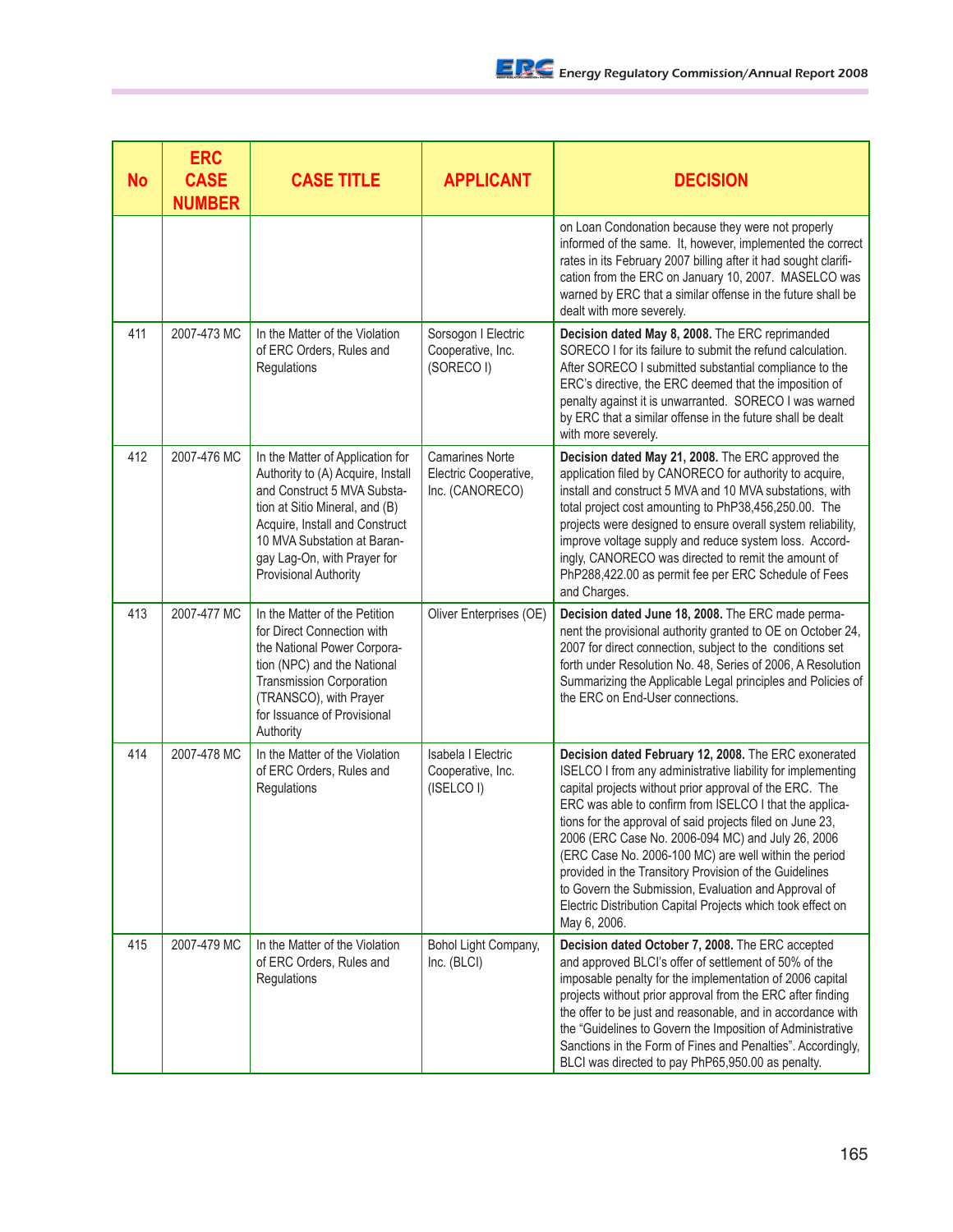| No  | <b>ERC</b><br><b>CASE</b><br><b>NUMBER</b> | <b>CASE TITLE</b>                                                                                                                                                                                                                                                                                                                                                                                                                                       | <b>APPLICANT</b>                                                                                    | <b>DECISION</b>                                                                                                                                                                                                                                                                                                                                                                                                                                                                                                                                                                                                                                                                                                                                                                                                                                         |
|-----|--------------------------------------------|---------------------------------------------------------------------------------------------------------------------------------------------------------------------------------------------------------------------------------------------------------------------------------------------------------------------------------------------------------------------------------------------------------------------------------------------------------|-----------------------------------------------------------------------------------------------------|---------------------------------------------------------------------------------------------------------------------------------------------------------------------------------------------------------------------------------------------------------------------------------------------------------------------------------------------------------------------------------------------------------------------------------------------------------------------------------------------------------------------------------------------------------------------------------------------------------------------------------------------------------------------------------------------------------------------------------------------------------------------------------------------------------------------------------------------------------|
| 416 | 2007-481 MC                                | In the Matter of the Application<br>for Authority to Dispose by<br>Way of Donation of a Property<br>Located at Barangay Evan-<br>gelista, Municipality of Baras,<br>Province of Rizal, with Prayer<br>for Provisional Authority                                                                                                                                                                                                                         | Manila Electric<br>Company (MERALCO)                                                                | Decision dated September 22, 2008. The ERC approved<br>the application filed by MERALCO for authority to dispose<br>by way of donation of a property located at Barangay<br>Evangelista, Municipality of Baras, Province of Rizal, with<br>prayer for provisional authority. The subject property was<br>excluded from MERALCO's rate base in its unbundling of<br>rates application under ERC Case No. 2001-900 and it<br>does not form part of MERALCO's approved Regulatory<br>Asset Base (RAB) under ERC Case No. 2006-045 RC.<br>Thus, the donation of the subject property has no impact on<br>the electric bill of its customers. Moreover, the disposition<br>of the property will not affect the operation of MERALCO's<br>distribution system.                                                                                                |
| 417 | 2007-482 MC                                | In the Matter of the Petition<br>for Direct Connection with the<br>National Power Corporation<br>(NPC) through the Transmis-<br>sion System of the National<br><b>Transmission Corporation</b><br>(TRANSCO)                                                                                                                                                                                                                                             | National Irrigation<br>Administration -<br>Banaoang Pump<br><b>Irrigation Project</b><br>(NIA-BPIP) | Decision dated February 6, 2008. The ERC approved<br>the application filed by NIA-BPIP for direct connection with<br>NPC through TRANSCO subject to the conditions under<br>Resolution No. 48, Series of 2006, A Resolution Summa-<br>rizing the Applicable Legal principles and Policies of the<br>ERC on End-User connections. It was established that<br>Oliver Enterprises was qualified to directly source its power<br>requirements from NPC through TRANSCO being an<br>industrial enterprise consuming more than 100 kilowatts.                                                                                                                                                                                                                                                                                                                 |
| 418 | 2007-483 MC                                | In the Matter of the Ap-<br>plication for Authority to<br><b>Implement Major Capital</b><br>Projects for 2007, Namely:<br>1. Procurement & Installa-<br>tion of 5 MVA Substation at<br>2.<br>Dipatlong, Maribojoc;<br>Installation of a SCADA- Dis-<br>tribution Automation System<br>and Networks Control; 3.<br>Procurement of an Insulated<br><b>Telescopic Articulating Aerial</b><br>Device (Boom Truck), with<br>Prayer for Provisional Authority | <b>Bohol I Electric</b><br>Cooperative, Inc.<br>(BOHECO I)                                          | Decision dated February 27, 2008. The ERC approved<br>BOHECO I's application for authority to implement major<br>capital projects for 2007, namely: (1) Procurement and<br>installation of 5 MVA Substation at Dipatlong, Maribojoc;<br>(2) Installation of a SCADA-Distribution Automation System<br>and Networks Control; and (3) Procurement of an Insulated<br>Telescopic Articulating Aerial Device (Boom Truck), with<br>total project cost amounting to PhP2,522,000,000.00. The<br>completion and acquisition of the projects were found to be<br>sound and reasonable, and will therefore redound to the<br>benefit of BOHECO I's consumers in terms of continuous,<br>reliable and efficient power supply. Accordingly, BOHECO<br>I was directed to remit the amount of PhP401,753.00 as<br>permit fee, per ERC Schedule of fees and charges. |
| 419 | 2007-487 MC                                | In the Matter of the Violation<br>of ERC Order, Rules and<br>Regulations                                                                                                                                                                                                                                                                                                                                                                                | <b>Ticao Island Electric</b><br>Cooperative, Inc.<br>(TISELCO)                                      | Decision dated September 24, 2008. The ERC repri-<br>manded TISELCO for non-remittance of universal charge<br>collections. It submitted a manifestation on September<br>16, 2008 stating that on February 21, 2008 and March 14,<br>2008, it duly paid the Power Sector Assets and Liabilities<br>Management (PSALM) its obligations. TISELCO was<br>warned by ERC that a similar offense in the future shall be<br>dealt with more severely.                                                                                                                                                                                                                                                                                                                                                                                                           |
| 420 | 2007-488 MC                                | In the Matter of the Application<br>for the Approval of the Sale<br>of Various Sub-Transmission<br>Lines/Assets of the National<br><b>Transmission Corporation</b><br>(TRANSCO) to the Manila                                                                                                                                                                                                                                                           | National Transmis-<br>sion Corporation<br>(TRANSCO) and<br>Manila Electric<br>Company (MERALCO)     | Decision dated June 30, 2008. The ERC approved the<br>joint application filed by TRANSCO and MERALCO for the<br>approval of the sale of various sub-transmission lines/as-<br>sets covered by a Contract to Sell. The ERC recommends<br>the sale by TRANSCO to MERALCO of the said subtrans-<br>mission lines for a net price of PhP187,759,287.43. The                                                                                                                                                                                                                                                                                                                                                                                                                                                                                                 |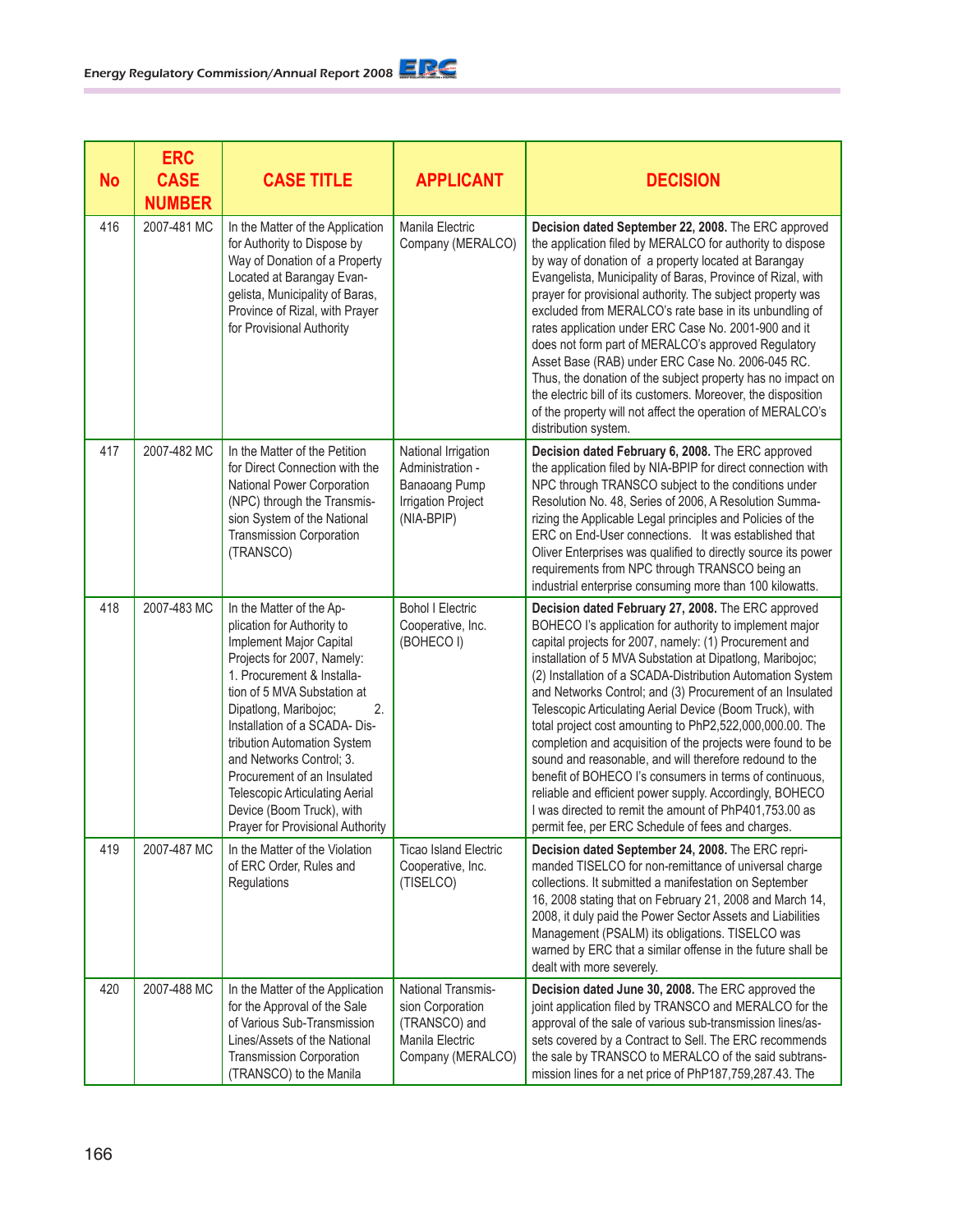| <b>No</b> | <b>ERC</b><br><b>CASE</b><br><b>NUMBER</b> | <b>CASE TITLE</b>                                                                                                                                                                                                                                                                                                                                                                                                                     | <b>APPLICANT</b>                                        | <b>DECISION</b>                                                                                                                                                                                                                                                                                                                                                                                                                                                                                                                                                                                                                                                                                                                                                                                                                                                                                                                                                                                                                                                                         |
|-----------|--------------------------------------------|---------------------------------------------------------------------------------------------------------------------------------------------------------------------------------------------------------------------------------------------------------------------------------------------------------------------------------------------------------------------------------------------------------------------------------------|---------------------------------------------------------|-----------------------------------------------------------------------------------------------------------------------------------------------------------------------------------------------------------------------------------------------------------------------------------------------------------------------------------------------------------------------------------------------------------------------------------------------------------------------------------------------------------------------------------------------------------------------------------------------------------------------------------------------------------------------------------------------------------------------------------------------------------------------------------------------------------------------------------------------------------------------------------------------------------------------------------------------------------------------------------------------------------------------------------------------------------------------------------------|
|           |                                            | Electric Company (MER-<br>ALCO), as Covered by a<br>Contract to Sell, with Prayer for<br>Provisional Authority                                                                                                                                                                                                                                                                                                                        |                                                         | subject assets met the technical and functional criteria that<br>distinguished transmission from subtransmission assets.<br>Moreover, MERALCO was found to be qualified to take<br>over the responsibility of operating, maintaining, upgrading<br>and expanding said sub-transmission asset.                                                                                                                                                                                                                                                                                                                                                                                                                                                                                                                                                                                                                                                                                                                                                                                           |
| 421       | 2007-489 MC                                | In the Matter of the Application<br>for the Approval of the Enter-<br>prise Geographic Information<br>System (EGIS) for TRANSCO<br>and for Issuance of Provisional<br>Authority                                                                                                                                                                                                                                                       | National<br>Transmission<br>Corporation<br>(TRANSCO)    | Decision dated June 18, 2008. The ERC approved the ap-<br>plication filed by TRANSCO for approval of the EGIS, with<br>a total estimated cost amounting to PhP162,899,673.00,<br>subject to the conditions that the proposed project cost will<br>not be automatically included in the Maximum Allowable<br>Revenue (MAR) for the current Regulatory Period, and<br>that the proposed project will be further optimized during<br>the Reset Process for the 3rd Regulatory Period following<br>the procedure prescribed in the Transmission Wheeling<br>Rates Guidelines (TWRG) and other relevant issuance of<br>the ERC. The completion of the projects were found to be<br>sound and reasonable, and will therefore redound to the<br>benefit of TRANSCO's consumers in terms of continuous,<br>reliable and efficient power supply.                                                                                                                                                                                                                                                 |
| 422       | 2007-491 MC                                | In the Matter of the Application<br>for the Approval of the Sale of<br>Sub-Transmission Lines/As-<br>sets within the Franchise Area<br>of Visayan Electric Company,<br>Inc. (VECO)                                                                                                                                                                                                                                                    | National<br>Transmission<br>Corporation<br>(TRANSCO)    | Decision dated June 25, 2008. The ERC approved the<br>application filed by TRANSCO for the approval of the<br>sale of the various subtransmission assets within the<br>franchise area of VECO, with agreed purchase price of<br>PhP8,104,404.34. The subject assets met the technical<br>and functional criteria that distinguished transmission from<br>subtransmission assets. Moreover, VECO was found to<br>be qualified to take over the responsibility for operating,<br>maintaining, upgrading and expanding said assets. Lastly,<br>the ERC concluded that the purchase price was fair and<br>reasonable.                                                                                                                                                                                                                                                                                                                                                                                                                                                                       |
| 423       | 2007-494 MC                                | In the Matter of the Application<br>for the Approval of: 1) The<br>Upgrading of the Substation<br>Located at Sara, Iloilo from<br>5 MVA to 10 MVA and the<br>Removal of the 5 MVA Substa-<br>tion from Sara, Iloilo and the<br>Installation of the Same at<br>Estancia, Iloilo; and 2) The<br>Construction of the 15 Kilom-<br>eter San Rafael-Barotac Viejo<br>Three-Phase Primary Line,<br>with Prayer for Provisional<br>Authority | Iloilo III Electric<br>Cooperative, Inc.<br>(ILECO III) | Decision dated April 4, 2008. The ERC approved the<br>application filed by ILECO III for authority to undertake<br>capital expenditure projects, namely (1) Upgrading of the<br>substation located at Sara, Iloilo from 5 MVA to 10 MVA,<br>the removal of the 5 MVA substation from Sara, Iloilo and<br>the installation of the same at Estancia, Iloilo; and (2)<br>Construction of the 15 Kilometer San Rafael-Barotac Viejo<br>Three-Phase Primary Line, with a total project cost amount-<br>ing to PhP43,261,579.00. The completion and acquisition<br>of the projects were found to be sound and reasonable,<br>and will therefore redound to the benefit of ILECO III"s<br>consumers in terms of continuous, reliable and efficient<br>power supply. Accordingly, ILECO III was directed to remit<br>the amount of PhP324,461.84 as permit fee, per ERC<br>Schedule of Fees and Charges. Further, ILECO III was<br>directed to submit bidding results and copy of purchase<br>orders for major items of the 10 MVA and 5 MVA substation<br>for actual project costs validation. |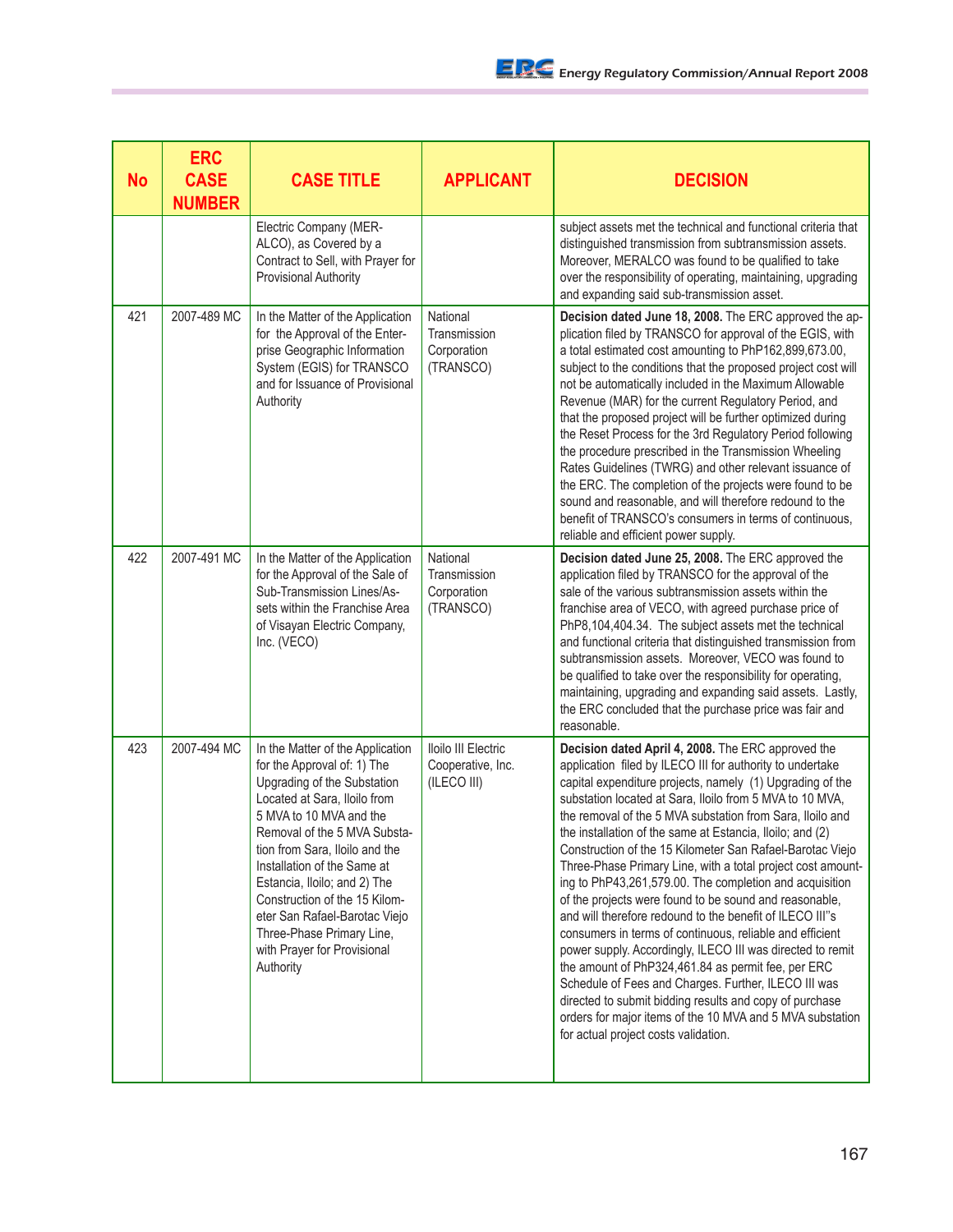| <b>No</b> | <b>ERC</b><br><b>CASE</b><br><b>NUMBER</b>                                                                                                                        | <b>CASE TITLE</b>                                                                                                                                                                                                                                                                                                                                                                                                                                                                                                                                                                                                                                                                                                                                                                                                                                                                                                                                                                                                                                                                                                                                                      | <b>APPLICANT</b>                      | <b>DECISION</b>                                                                                                                                                                                                                                                                                                                                                                                                                                                                                                                                                                                                                                                                                                                                                                                      |
|-----------|-------------------------------------------------------------------------------------------------------------------------------------------------------------------|------------------------------------------------------------------------------------------------------------------------------------------------------------------------------------------------------------------------------------------------------------------------------------------------------------------------------------------------------------------------------------------------------------------------------------------------------------------------------------------------------------------------------------------------------------------------------------------------------------------------------------------------------------------------------------------------------------------------------------------------------------------------------------------------------------------------------------------------------------------------------------------------------------------------------------------------------------------------------------------------------------------------------------------------------------------------------------------------------------------------------------------------------------------------|---------------------------------------|------------------------------------------------------------------------------------------------------------------------------------------------------------------------------------------------------------------------------------------------------------------------------------------------------------------------------------------------------------------------------------------------------------------------------------------------------------------------------------------------------------------------------------------------------------------------------------------------------------------------------------------------------------------------------------------------------------------------------------------------------------------------------------------------------|
| 424       | 2007-495 MC                                                                                                                                                       | In the Matter of the Applica-<br>tion for Authority to Implement<br>2007 Major Capital Projects,<br>with Prayer for Provisional<br>Authority                                                                                                                                                                                                                                                                                                                                                                                                                                                                                                                                                                                                                                                                                                                                                                                                                                                                                                                                                                                                                           | Angeles Electric<br>Corporation (AEC) | Decision dated April 30, 2008. The ERC approved the ap-<br>plication filed by AEC for authority to design and construct<br>an electric power distribution system for the resettlement<br>project at Northville 15 resettlement, Barangay Cutud, An-<br>geles City and Villaggio Real Subdivision, with total project<br>cost amounting to PhP21,819,902.25. The project aims to<br>address load growth and provide power to the areas. AEC<br>was directed to remit the amount of PhP163,649.00 as<br>permit fee, per ERC Schedule of Fees and Charges.                                                                                                                                                                                                                                              |
| 425       | 2007-496 MC                                                                                                                                                       | In the Matter of the Application<br>for Authority to Issue Bonds<br>or Evidence of Indebtedness<br>in the Maximum Amount not<br>to Exceed a 50% Debt-to-<br>Equity Ratio, with Prayer for<br>Provisional Authority                                                                                                                                                                                                                                                                                                                                                                                                                                                                                                                                                                                                                                                                                                                                                                                                                                                                                                                                                     | Manila Electric<br>Company (MERALCO)  | Decision dated July 7, 2008. The ERC approved the<br>application filed by MERALCO for authority to issue bonds<br>or evidence of indebtedness in the maximum amount not to<br>exceed a 50% debt-to-equity ratio subject to the condition<br>that the loan shall be used to finance capital expenditure<br>projects approved by the ERC in the Final Determination<br>under ERC Case No. 2006-045 RC.                                                                                                                                                                                                                                                                                                                                                                                                 |
| 426       | 2007-497 MC<br>2007-498 MC<br>2007-499 MC<br>2007-500 MC<br>2007-501 MC<br>2007-502 MC<br>2007-503 MC<br>2007-504 MC<br>2007-505 MC<br>2007-506 MC<br>2007-507 MC | In the Matter of the Applica-<br>tion for Issuance of Certificate<br>of Public Convenience and<br>Necessity (CPCN) for the<br>Operation of Electric Service<br>in the Barrios of Sucol, Bucal,<br>Pansol, Bagong Kalsada<br>and Masili, Municipality of<br>Calamba, Laguna, with Prayer<br>for Provisional Authority; In the<br>Matter of the Application for Is-<br>suance of Certificate of Public<br>Convenience and Necessity<br>(CPCN) for the Operation of<br>Electric Service in the Mu-<br>nicipality of Majayjay, Laguna,<br>with Prayer for Provisional<br>Authority;<br>In the Matter of the Applica-<br>tion for Issuance of Certificate<br>of Public Convenience and<br>Necessity (CPCN) for the<br>Operation of Electric Service in<br>the Municipality of Alami-<br>nos, Laguna, withPrayer for<br>Provisional Authority; In the<br>Matter of the Application for Is-<br>suance of Certificate of Public<br>Convenience and Necessity<br>(CPCN) for the Operation of<br>Electric Service in the Munici-<br>pality of Los Baños, Laguna,<br>with Prayer for Provisional<br>Authority;<br>In the Matter of the Application<br>for Issuance of Certificate | Manila Electric<br>Company (MERALCO)  | Decision dated June 30, 2008. The ERC approved the<br>application filed by MERALCO for the issuance of CPCN<br>for the Operation of Electric Service in the Municipalities<br>of Majayjay, Alaminos, Los Baños, Nagcarlan, Liliw, Rizal,<br>Sta. Cruz, Victoria Bay, Pila and in the barrios of Sucol, Bu-<br>cal, Pansol, Bagong Kalsada and Masili in the Municipality<br>of Calamba, all in the Province of Laguna effective June<br>18, 2008 until June 28, 2028, to coincide with its approved<br>congressional franchise granted on June 9, 2003 for a<br>period of 25 years from June 28, 2003 up to June 28, 2028.<br>It was established that MERALCO has the expertise and<br>resources to adequately and reliably serve the present and<br>future electrical power needs of its customers. |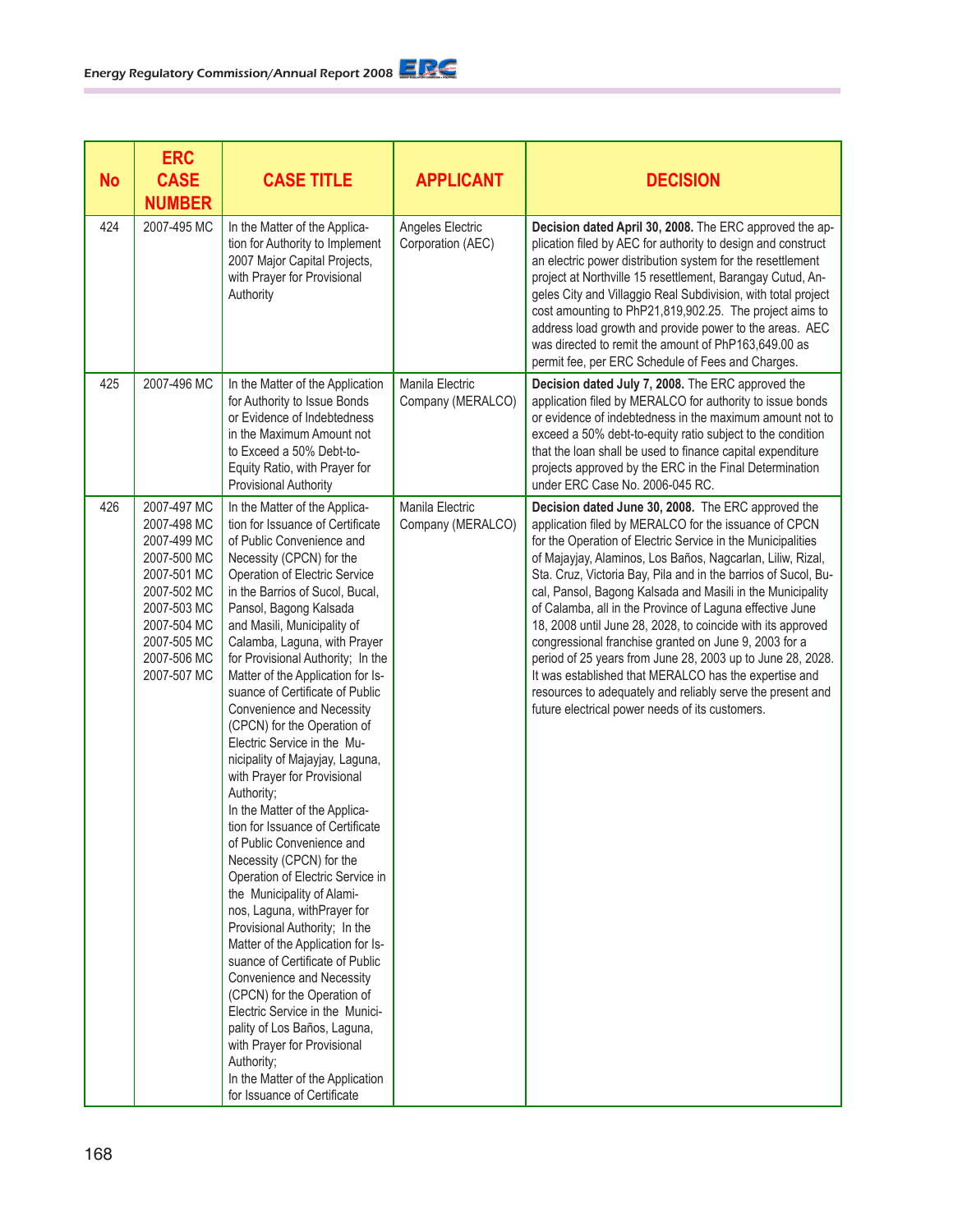| <b>No</b> | <b>ERC</b><br><b>CASE</b><br><b>NUMBER</b> | <b>CASE TITLE</b>                                                                                                                                                                                                                                                                                                                                                                                                                                                                                                                                                                                                                                                                                                                                                                                                                                                                                                                                                                                                                                                                                                                                                                                                                                                                                                                                                                                                                                                                                                                                                  | <b>APPLICANT</b>                    | <b>DECISION</b>                                                                                                                                                                                                                                                                                              |
|-----------|--------------------------------------------|--------------------------------------------------------------------------------------------------------------------------------------------------------------------------------------------------------------------------------------------------------------------------------------------------------------------------------------------------------------------------------------------------------------------------------------------------------------------------------------------------------------------------------------------------------------------------------------------------------------------------------------------------------------------------------------------------------------------------------------------------------------------------------------------------------------------------------------------------------------------------------------------------------------------------------------------------------------------------------------------------------------------------------------------------------------------------------------------------------------------------------------------------------------------------------------------------------------------------------------------------------------------------------------------------------------------------------------------------------------------------------------------------------------------------------------------------------------------------------------------------------------------------------------------------------------------|-------------------------------------|--------------------------------------------------------------------------------------------------------------------------------------------------------------------------------------------------------------------------------------------------------------------------------------------------------------|
|           |                                            | of Public Convenience and<br>Necessity (CPCN) for the<br>Operation of Electric Service in<br>the Municipality of Nagcarlan,<br>Laguna, with Prayer for Provi-<br>sional Authority; In the Matter<br>of the Application for Issuance<br>of Certificate of Public Conven-<br>ience and Necessity (CPCN)<br>for the Operation of Electric<br>Service in Liliw, Laguna, with<br>Prayer for Provisional Author-<br>ity; In the Matter of Application<br>for Issuance of Certificate<br>of Public Convenience and<br>Necessity (CPCN) for the<br>operation of Electric service<br>in Rizal, Laguna, with Prayer<br>for Provisional Authority; In the<br>Matter of the Application for Is-<br>suance of Certificate of Public<br>Convenience and Necessity<br>(CPCN) for the Operation of<br>Electric Service in Sta. Cruz,<br>Laguna, with Prayer for Provi-<br>sional Authority;<br>In the Matter of the Applica-<br>tion for Issuance of Certificate<br>of Public Convenience and<br>Necessity (CPCN) for the<br>Operation of Electric Service in<br>Victoria, Laguna, with Prayer<br>for Provisional Authority; In<br>the Matter of the Application<br>for Issuance of Certificate<br>of Public Convenience and<br>Necessity (CPCN) for the<br>Operation of Electric Service<br>in Bay, Laguna, with prayer for<br>Provisional Authority;<br>In the Matter of the Applica-<br>tion for Issuance of Certificate<br>of Public Convenience and<br>Necessity (CPCN) for the<br>Operation of Electric Service<br>in Pila, Laguna, with Prayer for<br>Provisional Authority |                                     |                                                                                                                                                                                                                                                                                                              |
| 427       | 2007-508 MC                                | In the Matter of the Violation<br>of ERC Orders, Rules and<br>Regulations                                                                                                                                                                                                                                                                                                                                                                                                                                                                                                                                                                                                                                                                                                                                                                                                                                                                                                                                                                                                                                                                                                                                                                                                                                                                                                                                                                                                                                                                                          | Bohol Light Company,<br>Inc. (BLCI) | Decision dated June 19, 2008. The ERC accepted and<br>approved BLCI's offer of settlement of 50% of the impos-<br>able penalty for implementing 2007 Capital Projects without<br>prior approval from the ERC after finding the offer to be just<br>and reasonable, and in accordance with the "Guidelines to |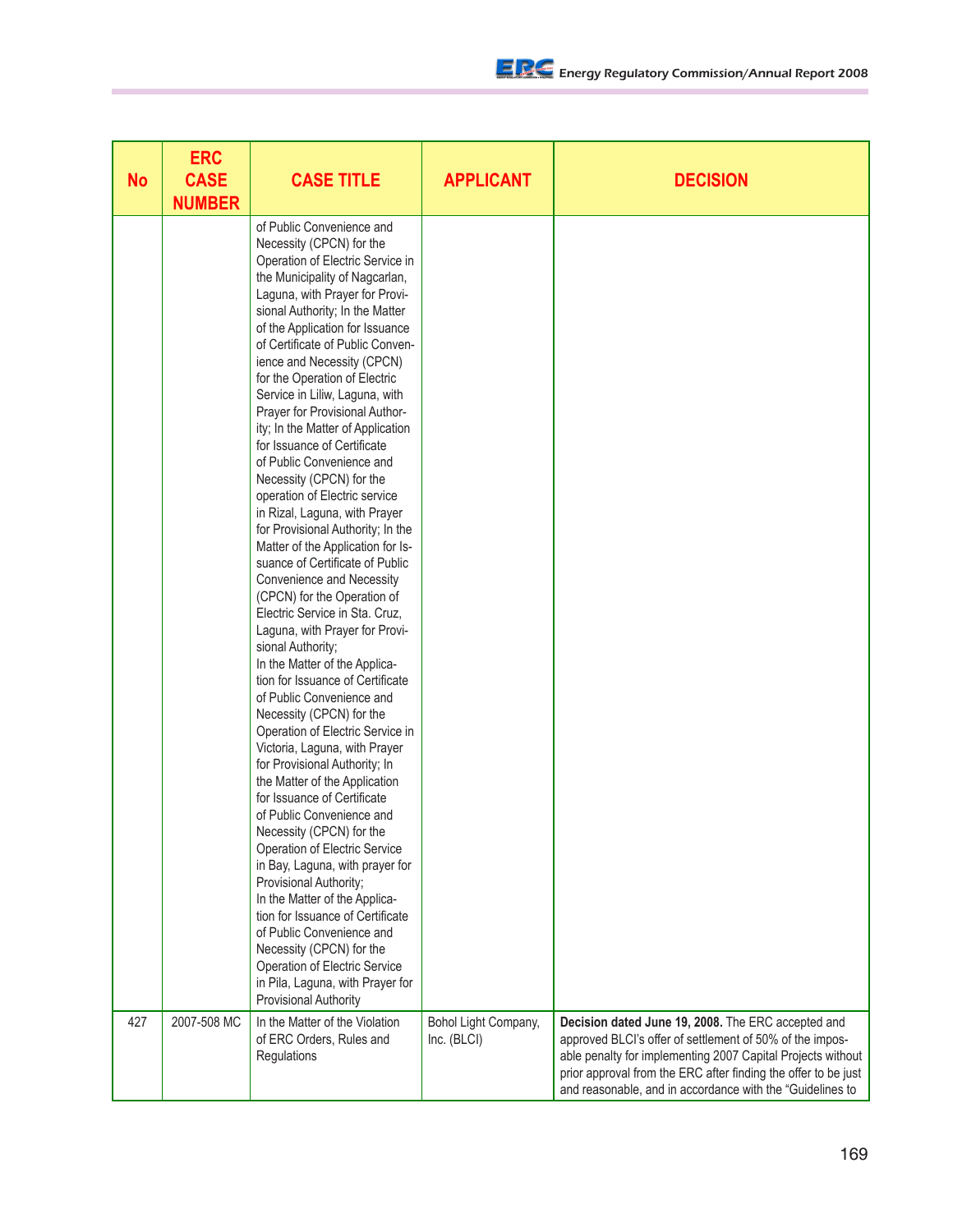| <b>No</b> | <b>ERC</b><br><b>CASE</b><br><b>NUMBER</b> | <b>CASE TITLE</b>                                                                                | <b>APPLICANT</b>                                                  | <b>DECISION</b>                                                                                                                                                                                                                                                                                                                                                                                                                                                                        |
|-----------|--------------------------------------------|--------------------------------------------------------------------------------------------------|-------------------------------------------------------------------|----------------------------------------------------------------------------------------------------------------------------------------------------------------------------------------------------------------------------------------------------------------------------------------------------------------------------------------------------------------------------------------------------------------------------------------------------------------------------------------|
|           |                                            |                                                                                                  |                                                                   | Govern the Administrative Sanctions in the Form of Fines<br>and Penalties". Accordingly, BLCI, was directed to pay the<br>amount of PhP56,200.00 as penalty.                                                                                                                                                                                                                                                                                                                           |
| 428       | 2007-511 MC                                | In the Matter of the Violation<br>of ERC Orders, Rules and<br>Regulations                        | Albay Electric<br>Cooperative, Inc.<br>(ALECO)                    | Decision dated April 18, 2008. The ERC reprimanded<br>ALECO for its failure to submit 2005 Annual Report. After<br>ALECO submitted substantial compliance to the ERC's<br>directive, the ERC deemed that the imposition of penalty<br>against it is unwarranted. ALECO was warned by ERC<br>that a similar offense in the future shall be dealt with more<br>severely.                                                                                                                 |
| 429       | 2007-512 MC                                | In the Matter of the Violation<br>of ERC Orders, Rules and<br>Regulations                        | Camarines Sur II<br>Electric Cooperative,<br>Inc. (CASURECO II)   | Decision dated April 18, 2008. The ERC reprimanded<br>CASURECO II for its failure to submit 2005 Annual Report.<br>After CASURECO II submitted substantial compliance to<br>the ERC's directive, the ERC deemed that the imposition<br>of penalty against it is unwarranted. CASURECO II was<br>warned by ERC that a similar offense in the future shall be<br>dealt with more severely.                                                                                               |
| 430       | 2007-513 MC                                | In the Matter of the Violation<br>of ERC Orders, Rules and<br>Regulations                        | Camarines Sur III<br>Electric Cooperative,<br>Inc. (CASURECO III) | Decision dated April 18, 2008. The ERC reprimanded<br>CASURECO III for its failure to submit 2005 Annual Report.<br>After CASURECO III submitted substantial compliance to<br>the ERC's directive, the ERC deemed that the imposition<br>of penalty against it is unwarranted. CASURECO III was<br>warned by ERC that a similar offense in the future shall be<br>dealt with more severely.                                                                                            |
| 431       | 2007-514 MC                                | In the Matter of the Violation<br>of ERC Orders, Rules and<br>Regulations                        | <b>Masbate Electric</b><br>Cooperative, Inc.<br>(MASELCO)         | Decision dated April 18, 2008. The ERC reprimanded<br>MASELCO for its failure to submit 2005 Annual Report.<br>After MASELCO submitted substantial compliance to the<br>ERC's directive, the ERC deemed that the imposition of<br>penalty against it is unwarranted. MASELCO was warned<br>by ERC that a similar offense in the future shall be dealt<br>with more severely.                                                                                                           |
| 432       | 2007-515 MC                                | In the Matter of the Violation<br>of ERC Orders, Rules and<br>Regulations                        | Sorsogon I Electric<br>Cooperative, Inc.<br>(SORECO I)            | Decision dated April 18, 2008. The ERC reprimanded<br>SORECO I for its failure to submit 2005 Annual Report.<br>After SORECO I submitted substantial compliance to the<br>ERC's directive, the ERC deemed that the imposition of<br>penalty against it is unwarranted. SORECO I was warned<br>by ERC that a similar offense in the future shall be dealt<br>with more severely.                                                                                                        |
| 433       | 2007-516 MC                                | In the Matter of the Violation<br>of ERC Orders, Rules and<br>Regulations                        | <b>Ticao Island Electric</b><br>Cooperative, Inc.<br>(TISELCO)    | Decision dated September 17, 2008. The ERC<br>reprimanded TISELCO for its failure to submit 2005 An-<br>nual Report. It explained that the reason for the delay in<br>submission was several records which were left unat-<br>tended and unmonitored were not turned over properly by<br>previous management. Finally, it submitted its 2005 Annual<br>Report on June 6, 2008. TISELCO was warned by ERC<br>that a similar offense in the future shall be dealt with more<br>severely. |
| 434       | 2007-517 MC                                | In the Matter of the Applica-<br>tion for Authority to Implement<br>2007 Major Capital Projects, | <b>Clark Electric</b><br>Distribution<br>Corporation (CEDC)       | Decision dated April 16, 2008. The ERC approved the<br>application of CEDC to implement its 2007 major capital<br>projects, mainly the construction of a transmission line,                                                                                                                                                                                                                                                                                                            |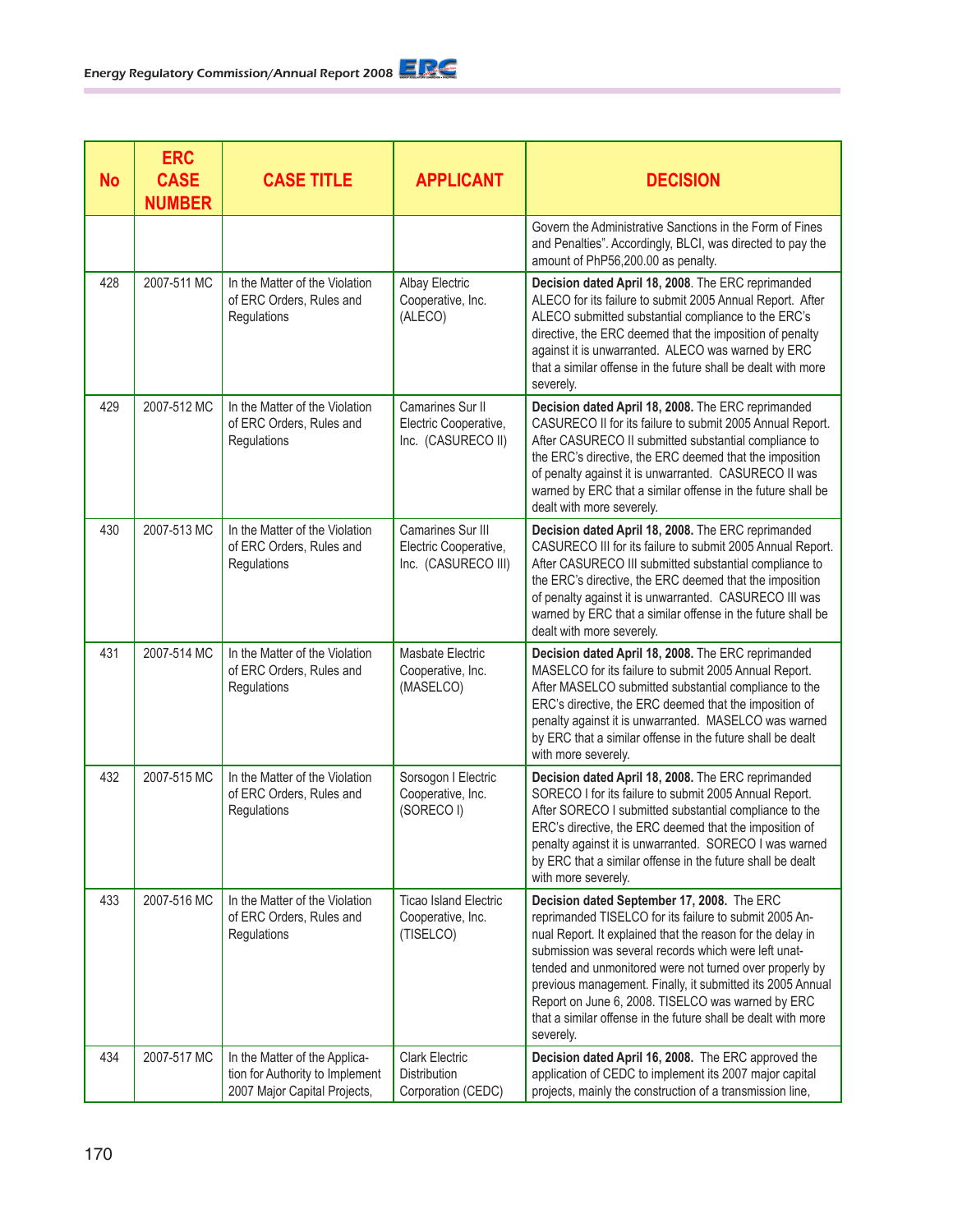| <b>No</b> | <b>ERC</b><br><b>CASE</b><br><b>NUMBER</b> | <b>CASE TITLE</b>                                                                                                                                                                    | <b>APPLICANT</b>                                     | <b>DECISION</b>                                                                                                                                                                                                                                                                                                                                                                                                                                                                                                                                                                                                                                                                                                                                                                                                                                                                                                                                                                                                                                                                                                |
|-----------|--------------------------------------------|--------------------------------------------------------------------------------------------------------------------------------------------------------------------------------------|------------------------------------------------------|----------------------------------------------------------------------------------------------------------------------------------------------------------------------------------------------------------------------------------------------------------------------------------------------------------------------------------------------------------------------------------------------------------------------------------------------------------------------------------------------------------------------------------------------------------------------------------------------------------------------------------------------------------------------------------------------------------------------------------------------------------------------------------------------------------------------------------------------------------------------------------------------------------------------------------------------------------------------------------------------------------------------------------------------------------------------------------------------------------------|
|           |                                            | with Prayer for Provisional<br>Authority                                                                                                                                             |                                                      | substation and distribution lines with a total project cost<br>of PhP121,760,000.00. The projects intend to provide<br>safe, efficient and reliable electric service. CEDC was also<br>directed to remit the amount of PhP913,200.00 as permit<br>fee, per ERC Schedule of Fees and Charges.                                                                                                                                                                                                                                                                                                                                                                                                                                                                                                                                                                                                                                                                                                                                                                                                                   |
| 435       | 2007-518 MC                                | In the Matter of the Application<br>for the Approval of the Sale of<br>Sub-Transmission Lines/As-<br>sets within the Franchise Area<br>of Dagupan Electric Corpora-<br>tion (DECORP) | National<br>Transmission<br>Corporation<br>(TRANSCO) | Decision dated October 20, 2008. The ERC approved<br>the application filed by TRANSCO for the approval of<br>the sale of the various subtransmission assets within the<br>franchise area of the DECORP, with agreed purchase<br>price of PhP27,340,556.10. The acquisition cost of the<br>assets was already included in the Maximum Average<br>Price of DECORP. The subject assets met the technical<br>and functional criteria that distinguished transmission from<br>subtransmission assets. Moreover, DECORP was found<br>to be qualified to take over the responsibility for operating,<br>maintaining, upgrading and expanding said assets. Lastly,<br>the ERC concluded that the purchase price was fair and<br>reasonable.                                                                                                                                                                                                                                                                                                                                                                            |
| 436       | 2007-519 MC                                | In the Matter of the Application<br>for the Approval of the Site and<br>Equipment Identification and<br>Labelling (SEIL) Project, with<br>Prayer for Provisional Authority           | National<br>Transmission<br>Corporation<br>(TRANSCO) | Decision dated August 4, 2008. The ERC approved<br>the application filed by TRANSCO for approval of<br>the SEIL project, with total project cost amounting to<br>PhP99,272,292.00, subject to the conditions that the pro-<br>posed project will not be automatically included in the Maxi-<br>mum Allowable Revenue (MAR) for the current Regulatory<br>Period, and that the proposed project will be further opti-<br>mized based on its actual use during the Reset Process for<br>the 3rd Regulatory Period following the procedure stated in<br>the Transmission Wheeling Rates Guidelines (TWRG) and<br>other relevant issuance of the ERC. TRANSCO was also<br>directed to remit the amount of PhP744,542.19 as permit<br>fee, per ERC Schedule of Fees and Charges.                                                                                                                                                                                                                                                                                                                                    |
| 437       | 2007-521 MC                                | In the Matter of the Application<br>for Approval of Capital Projects<br>for the Year 2007                                                                                            | Iligan Light and Power,<br>Inc. (ILPI)               | Decision dated April 9, 2008. The ERC approved the ap-<br>plication filed by ILPI for the approval of its capital projects<br>for the year 2007, specifically the following: (1) Rehabilita-<br>tion of Kiwalan and Pala-o Substations; (2) Construction<br>of the Tubod Substation; (3) Protection System & Outage<br>Management Program; (4) Line and Equipment Repair and<br>Maintenance Program; (5) Live Line Maintenance Capabil-<br>ity Program; (6) Line Loss Management/Load Centering<br>Program; (7) Acquisition of distribution transformer testing<br>equipment; (8) Supervisory Control Data Acquisition<br>(SCADA) upgrading; (9) Upgrading of the Kiwalan Metering<br>Point; (10) Sitio Paiton Electrification Project; and (11) En-<br>hancement of the Luinad Multi-Purpose Building, with total<br>project cost amounting to PhP85,730,802.23. The projects<br>were designed to improve system reliability and to provide<br>efficient and reliable service. Accordingly, ILPI was directed<br>to remit the amount of Php642,981.00 as permit fee, per<br>ERC Schedule of Fees and Charges. |
| 438       | 2007-527 MC                                | In the Matter of the Application<br>for Approval of Capital Projects                                                                                                                 | Pampanga I Electric<br>Cooperative, Inc.             | Decision dated June 25, 2008. The ERC approved the<br>application filed by PELCO I for approval of its capital                                                                                                                                                                                                                                                                                                                                                                                                                                                                                                                                                                                                                                                                                                                                                                                                                                                                                                                                                                                                 |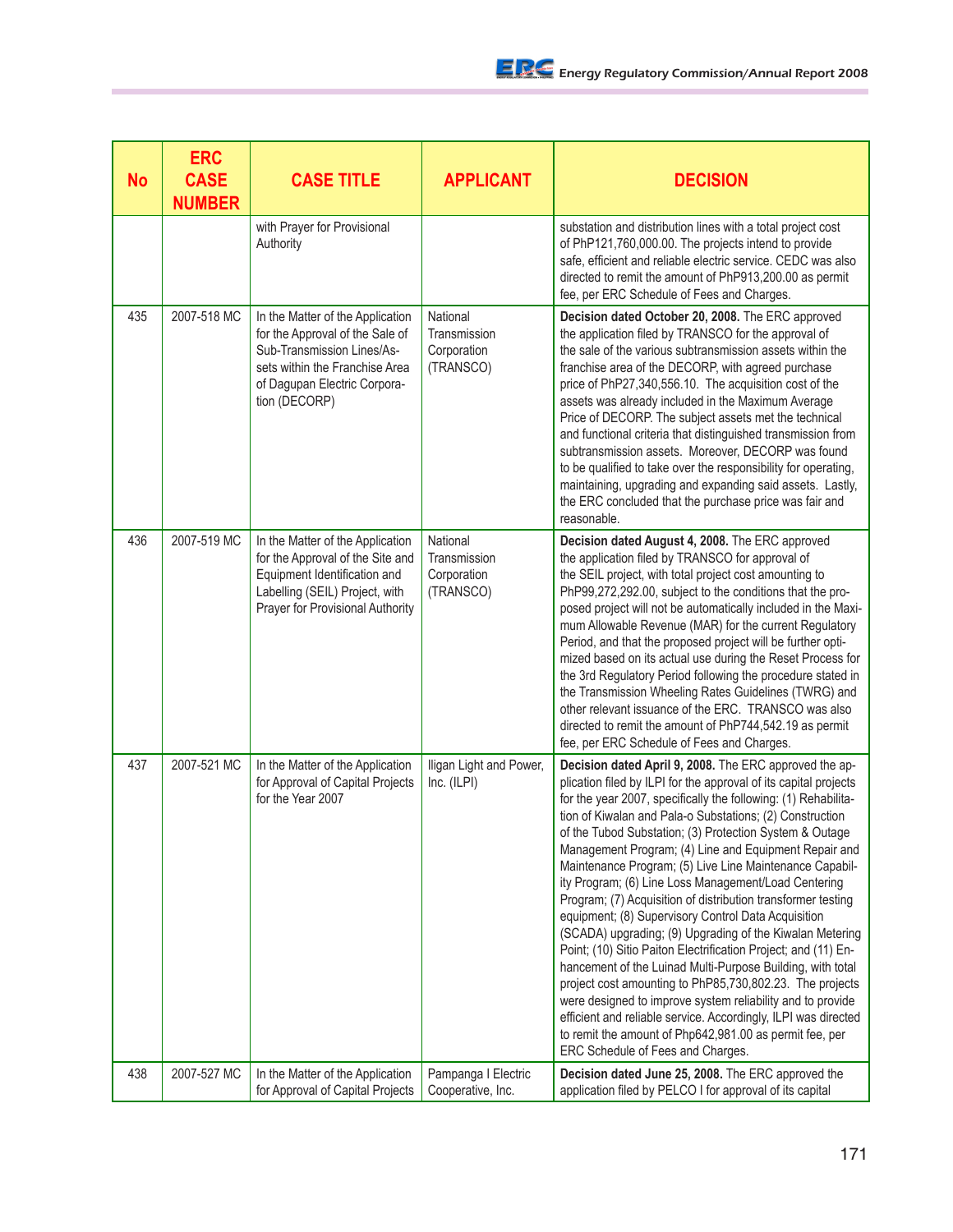| <b>No</b> | <b>ERC</b><br><b>CASE</b><br><b>NUMBER</b> | <b>CASE TITLE</b>                                                                                                                                                                                                                                                                                                                                                                                                                                                  | <b>APPLICANT</b>                                                                          | <b>DECISION</b>                                                                                                                                                                                                                                                                                                                                                                                                                                                                                                                                                                                                                                                                                                                                                                                                                                                                                                                                                                                                                                               |
|-----------|--------------------------------------------|--------------------------------------------------------------------------------------------------------------------------------------------------------------------------------------------------------------------------------------------------------------------------------------------------------------------------------------------------------------------------------------------------------------------------------------------------------------------|-------------------------------------------------------------------------------------------|---------------------------------------------------------------------------------------------------------------------------------------------------------------------------------------------------------------------------------------------------------------------------------------------------------------------------------------------------------------------------------------------------------------------------------------------------------------------------------------------------------------------------------------------------------------------------------------------------------------------------------------------------------------------------------------------------------------------------------------------------------------------------------------------------------------------------------------------------------------------------------------------------------------------------------------------------------------------------------------------------------------------------------------------------------------|
|           |                                            | and Authority to Secure Loans<br>from NEA in Accordance with<br>the Provisions of R.A. No.<br>9136 and the Guidelines to<br>Govern the Submission, Evalu-<br>ation, and Approval of Electric<br>Capital Projects, with Prayer<br>for Issuance of Provisional<br>Authority                                                                                                                                                                                          | (PELCOI)                                                                                  | projects, namely: (1) Expansion of primary and secondary<br>lines; (2) Rehabilitation/revamp of primary and second-<br>ary Lines; (3) Construction of a 10 MVA substation; (4)<br>Rehabilitation/upgrading of existing power substations; (5)<br>Construction of 69kV sub-transmission lines; (6) Rehabilita-<br>tion of 69 kV sub-transmission lines; (7) Expenditure for<br>new customer connections; (8) Logistics capital expendi-<br>tures; (9) Non-electric capital projects; and (10) Authority<br>to secure loans from National Electrification Administra-<br>tion (NEA) to finance the projects, with total project cost<br>amounting to PhP190,524,578.00. The projects aim to<br>improve and refurbish the existing sub-transmission lines,<br>improve operational efficiency, serve new and potential<br>customers, improve power quality, reliability and provide<br>safe and efficient electrical service. Accordingly, PELCO I<br>was directed to remit the amount of PhP1,428,934.34 as<br>permit fee, per ERC Schedule of Fees and Charges. |
| 439       | 2007-528 MC                                | In the Matter of the Application<br>for Approval of the Accel-<br>eration of the Completion of<br>the Hermosa-Limay CCPP<br>Component of the Transmis-<br>sion Reinforcement Project<br>for Mariveles Coal 600 MW<br>and Associated Facilities as<br>Contained in the Memorandum<br>of Understanding (MOU) be-<br>tween the National Transmis-<br>sion Corporation (TRANSCO)<br>and GNPower Ltd. Co.<br>(GNPOWER), with Prayer for<br><b>Provisional Authority</b> | National<br>Transmission<br>Corporation<br>(TRANSCO) and<br>GNPower Ltd. Co.<br>(GNPOWER) | Decision dated August 4, 2008. The ERC made per-<br>manent the provisional authority granted to TRANSCO<br>and GNPOWER on March 5, 2008 for the reconductoring<br>of TRANSCO's existing 230 kV Hermosa-Limay CCPP<br>which includes the replacement of underrated 230 kV<br>Power Circuit Breakers, with total project cost amount-<br>ing to PhP821,948,139.00, subject to the conditions that<br>the proposed project will not be automatically included in<br>the Maximum Allowable Revenue (MAR) for the current<br>Regulatory Period, and that the proposed project will<br>be further optimized based on its actual use during the<br>Reset Process for the 3rd Regulatory Period following<br>the procedure stated in the Transmission Wheeling Rates<br>Guidelines (TWRG) and other relevant issuance of the<br>ERC. The project is designed to increase efficiency in the<br>transmission system. TRANSCO was also directed to remit<br>the amount of PhP6,164,611.00 as permit fee, per ERC<br>Schedule of Fees and Charges.                        |
| 440       | 2007-531 MC                                | In the Matter of the Application<br>for the Approval of the Emer-<br>gency Capital Expenditure<br>Projects Consisting of the Pro-<br>curement, Installation, Testing<br>and Commissioning of 15 KV<br>Circuit Breaker/Recloser for<br>the Protection of its Simangan<br>Substation at Barangay San<br>Pablo, Ormoc City, Leyte                                                                                                                                     | Leyte V Electric<br>Cooperative, Inc.<br>(LEYECOV)                                        | Decision dated April 4, 2008. The ERC approved the<br>application filed by LEYECO V for the procurement,<br>installation, testing and commissioning of a 69 kV circuit<br>breaker and 4 units of 15 kV circuit breaker/recloser for<br>the protection of its Simangan Substation at Barangay<br>San Pablo, Ormoc City, with total project cost amounting<br>to PhP8,398,999.99. The project is designed to maintain<br>safe, reliable, secure and efficient operation. Accord-<br>ingly, LEYECO V was directed to remit the amount of<br>Php62,992.50 as permit fee, per ERC Schedule of Fees<br>and Charges.                                                                                                                                                                                                                                                                                                                                                                                                                                                 |
| 441       | 2007-533 MC                                | In the Matter of the Applica-<br>tion for Authority to Implement<br>a Major Non-Electric Capital<br>Project for the Construction of<br>an Administration Building                                                                                                                                                                                                                                                                                                  | <b>Bohol I Electric</b><br>Cooperative, Inc.<br>(BOHECO I)                                | Decision dated April 3, 2008. The ERC approved the<br>application filed by BOHECO I for the construction of an<br>administration building, with total project cost amounting<br>to PhP27,542,647.80. The completion of the projects were<br>found to be sound and reasonable, and will therefore                                                                                                                                                                                                                                                                                                                                                                                                                                                                                                                                                                                                                                                                                                                                                              |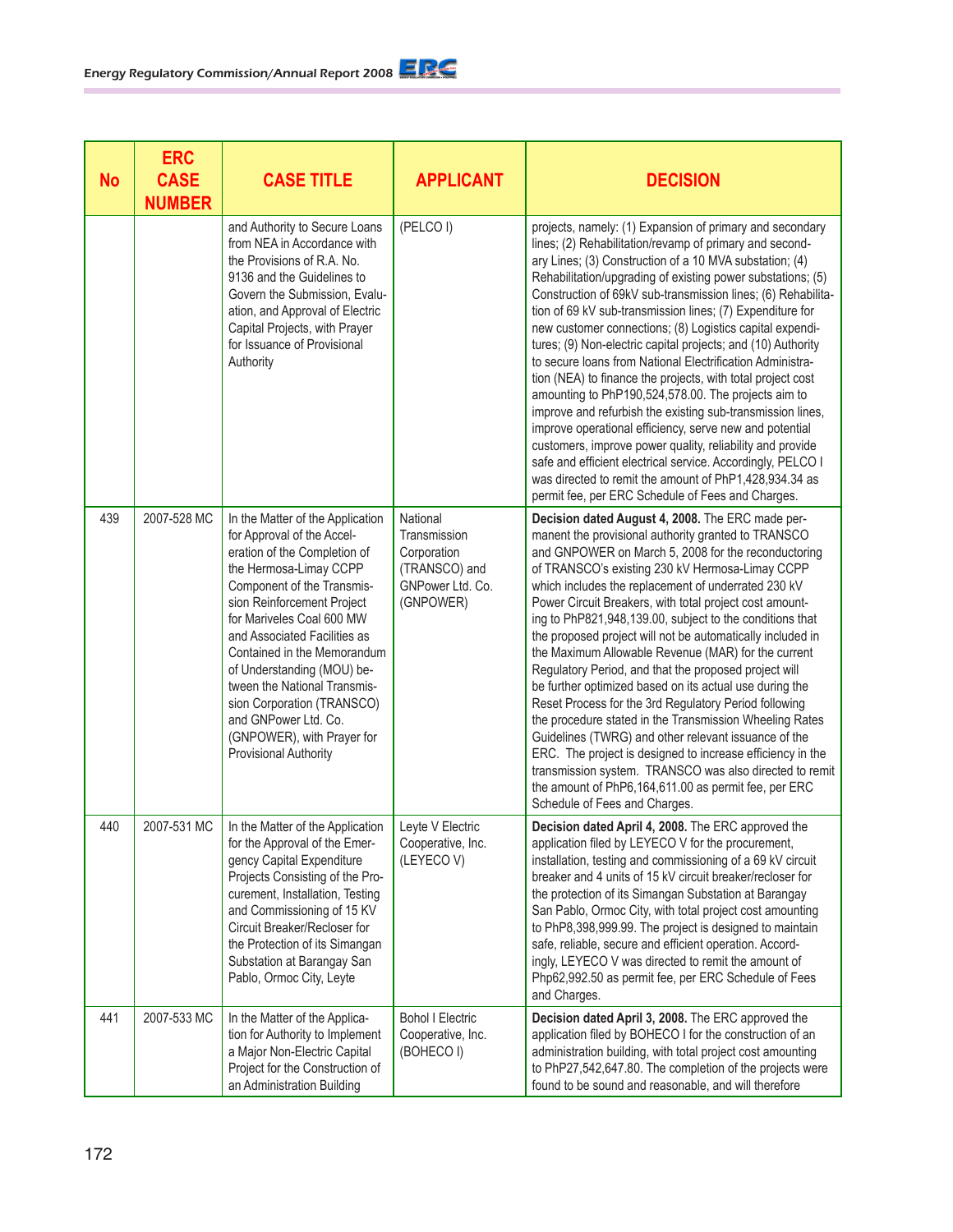| <b>No</b> | <b>ERC</b><br><b>CASE</b><br><b>NUMBER</b> | <b>CASE TITLE</b>                                                                                                                                                                                                                                                                                                                                                                                                                                                                                                                                                                                                                                                                                                                                                                                                                                                                                                                                                                                                                                                                                     | <b>APPLICANT</b>                                                     | <b>DECISION</b>                                                                                                                                                                                                                                                                                                                                                                                                                                                                                                                                                                                                                                                                                                                                                                                                                                                      |
|-----------|--------------------------------------------|-------------------------------------------------------------------------------------------------------------------------------------------------------------------------------------------------------------------------------------------------------------------------------------------------------------------------------------------------------------------------------------------------------------------------------------------------------------------------------------------------------------------------------------------------------------------------------------------------------------------------------------------------------------------------------------------------------------------------------------------------------------------------------------------------------------------------------------------------------------------------------------------------------------------------------------------------------------------------------------------------------------------------------------------------------------------------------------------------------|----------------------------------------------------------------------|----------------------------------------------------------------------------------------------------------------------------------------------------------------------------------------------------------------------------------------------------------------------------------------------------------------------------------------------------------------------------------------------------------------------------------------------------------------------------------------------------------------------------------------------------------------------------------------------------------------------------------------------------------------------------------------------------------------------------------------------------------------------------------------------------------------------------------------------------------------------|
|           |                                            |                                                                                                                                                                                                                                                                                                                                                                                                                                                                                                                                                                                                                                                                                                                                                                                                                                                                                                                                                                                                                                                                                                       |                                                                      | redound to the benefit of BOHECO I'S consumers in terms<br>of continuous, reliable and efficient power supply. Ac-<br>cordingly, BOHECO I was directed to remit the amount of<br>PhP206,569.86 as permit fee, per ERC Schedule of Fees<br>and Charges.                                                                                                                                                                                                                                                                                                                                                                                                                                                                                                                                                                                                               |
| 442       | 2007-534 MC                                | In the Matter of the Application<br>for the Approval of the Emer-<br>gency Capital Project-Re: Up-<br>grading of the Existing 5MVA<br>Transformer and the Supply,<br>Installation, Commissioning<br>and Warranty Undertaking of a<br>10MVA Transformer at Pangi<br>Substation, with Prayer for<br>Provisional Authority                                                                                                                                                                                                                                                                                                                                                                                                                                                                                                                                                                                                                                                                                                                                                                               | Zamboanga Del Sur II<br>Electric Cooperative,<br>Inc. (ZAMSURECO II) | Decision dated June 11, 2008. The ERC approved the<br>application filed by ZAMSURECO II for the upgrading of<br>the existing 5 MVA transformer and the supply, installa-<br>tion, commissioning and warranty undertaking of a 10<br>MVA transformer at Pangi Substation, with total project<br>cost amounting to PhP25,000,000. The completion of the<br>projects were found to be sound and reasonable, and<br>will therefore redound to the benefit of ZAMSURECO II's<br>consumers in terms of continuous, reliable and efficient<br>power supply. Accordingly, ZAMSURECO II was directed<br>to remit the amount of PhP187,500 as permit fee, per ERC<br>Schedule of Fees and Charges.                                                                                                                                                                             |
| 443       | 2007-535 MC                                | In the Matter of the Applica-<br>tion for the Approval of: 1) the<br>Distribution Load Improvement<br>and Load Balance Improve-<br>ment of Various Sections of<br>the Distribution System of the<br>Pangi Substation Coverage<br>Area; 2) the Distribution Code<br>Compliance and Rehabilitation<br>of Danda Substation, and Dis-<br>tribution Load and Load and<br>Phase Balance Improvement<br>of the Danda Substation Cov-<br>erage Area; 3) the Replace-<br>ment of Power Transformer<br>and Refurbishing of Sirawai<br>Substation and Distribution<br>Load and Load Balance<br>Improvement of Various Sec-<br>tions of Distribution System of<br>Sirawai Substation Coverage<br>Area; 4) the Upgrading of 10<br>Km. 13.2 kV Imelda Alicia Dis-<br>tribution Lines and Distribution<br>Load Improvements, Load and<br>Phase Balance Improvement<br>and Reactive Voltage Improve-<br>ment of Various Sections of<br>Distribution System of Sta.<br>Barbara S/S Coverage Area;<br>5) the Upgrading of R.T. Lim<br>Substation, and Distribution<br>Load and Load and Phase<br>Balance Improvement of | Zamboanga del Sur II<br>Electric Cooperative,<br>Inc. (ZAMSURECO II) | Decision dated June 4, 2008. The ERC approved the<br>application filed by ZAMSURECO II for the upgrading of<br>the Pangi Substation, rehabilitation of Danda & Sirawai<br>Substations, upgrading of the Sta. Barbara & R.T. Lim<br>Substations, and procurement of engineering analysis<br>software, automated billing system, test equipment and<br>maintenance vehicle, with total project cost amounting<br>to PhP67,533,072.00. The projects were intended to<br>relieve the overloaded condition of the existing distribution<br>transformers, improve line and service voltage, increase<br>system reliability, reduce load imbalances, and improve the<br>operation and maintenance capabilities of ZAMSURECO<br>II. Accordingly, ZAMSURECO II was directed to remit the<br>amount of PhP506,498.04 as permit fee, per ERC Sched-<br>ule of Fees and Charges. |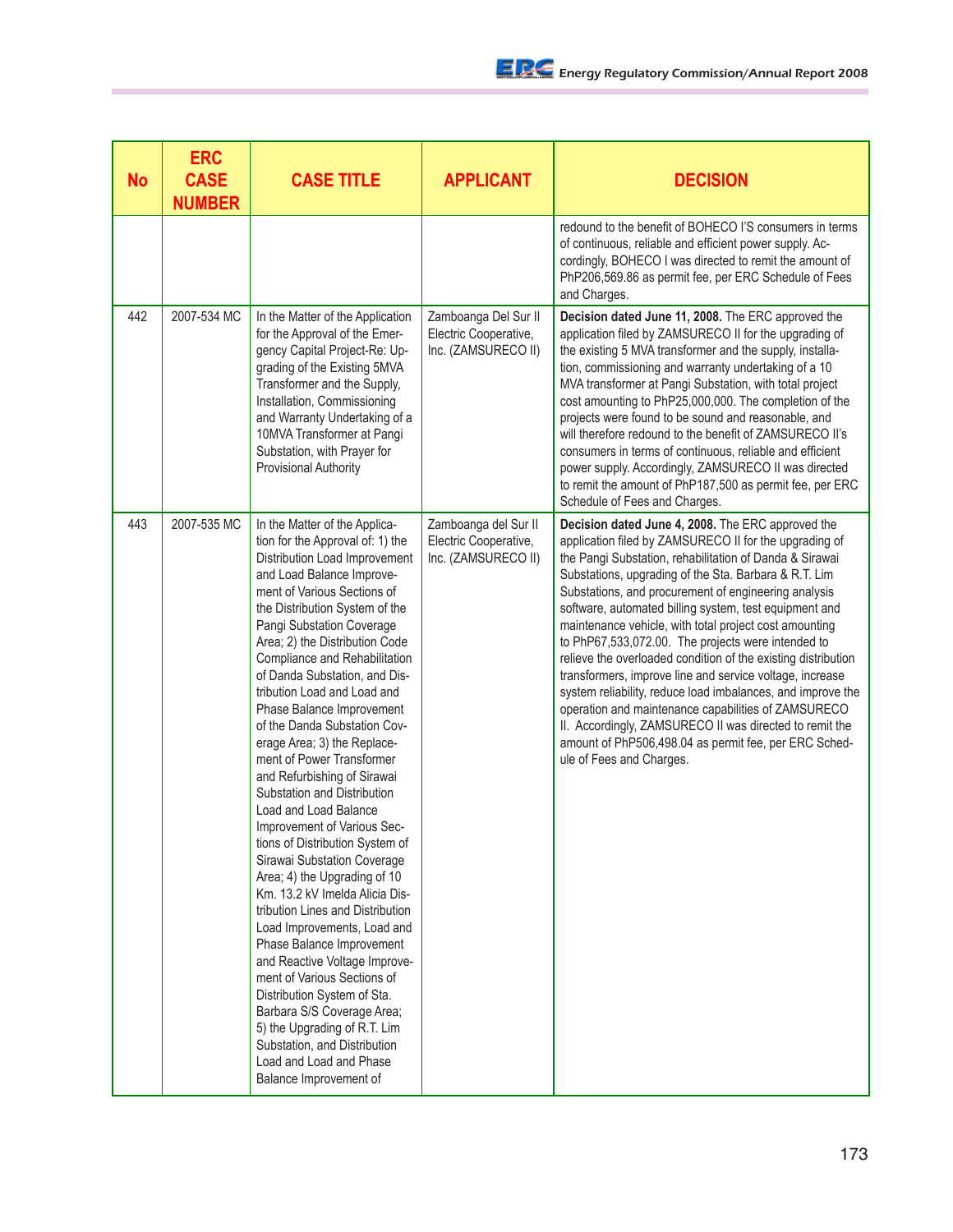| <b>No</b> | <b>ERC</b><br><b>CASE</b><br><b>NUMBER</b> | <b>CASE TITLE</b>                                                                                                                                                                                                                                                   | <b>APPLICANT</b>                                                  | <b>DECISION</b>                                                                                                                                                                                                                                                                                                                                                                                                                                                                                                                                                                                                                                                                                                                                                                                        |
|-----------|--------------------------------------------|---------------------------------------------------------------------------------------------------------------------------------------------------------------------------------------------------------------------------------------------------------------------|-------------------------------------------------------------------|--------------------------------------------------------------------------------------------------------------------------------------------------------------------------------------------------------------------------------------------------------------------------------------------------------------------------------------------------------------------------------------------------------------------------------------------------------------------------------------------------------------------------------------------------------------------------------------------------------------------------------------------------------------------------------------------------------------------------------------------------------------------------------------------------------|
|           |                                            | Various Sections of Distribu-<br>tion System of R.T. Lim S/S<br>Coverage Area; and 6) the<br>Procurement of Engineering<br>Analysis Software, Automated<br>Billing System, Test Equipment<br>and Maintenance Vehicle, with<br>Prayer for Provisional Authority      |                                                                   |                                                                                                                                                                                                                                                                                                                                                                                                                                                                                                                                                                                                                                                                                                                                                                                                        |
| 444       | 2008-001 MC                                | In the Matter of the Application<br>for Approval of Electric Distri-<br>bution Capital Projects for CY<br>2008 within its Franchise Area,<br>with Prayer for Provisional<br>Authority                                                                               | Bohol Light Company,<br>Inc. (BLCI)                               | Decision dated April 4, 2008. The ERC approved the ap-<br>plication filed by BLCI for the installation of electrical equip-<br>ment for Substation No. 2, Kilovar (KVAR) improvement,<br>installation of sectional protection, upgrading/extension of<br>distribution lines, installation of distribution transformers,<br>installation of kWh meters, and acquisition of equipments<br>and instruments for, with a total project cost amounting to<br>PhP12,657,870.00. The projects are designed to ensure<br>the quality, reliability, security and affordability of the supply<br>of electric power, and promote efficiency in the operation<br>of electric service. Accordingly, BLCI was directed to<br>remit the amount of PhP94,934.00 as permit fee, per ERC<br>Schedule of Fees and Charges. |
| 445       | 2008-001 RC                                | In the Matter of the Petition for<br>Approval of the Memorandum<br>of Agreement (MOA) Entered<br>Into By and Between Angeles<br>Electric Corporation (AEC)<br>and Pampanga II Electric<br>Cooperative, Inc. (PELCO II),<br>with Prayer for Provisional<br>Authority | Angeles Electric<br>Corporation (AEC)                             | Decision dated May 21, 2008. The ERC approved the<br>MOA entered into by AEC and PELCO II with a term of 22<br>years to enable AEC to serve the power requirements of<br>Xevera Subdivision. It does not involve a waiver of fran-<br>chise as PELCO II remains to be the franchise owner of the<br>waived area and all facilities installed by AEC in the area<br>will eventually be turned over to PELCO II at no cost, upon<br>the expiration of the MOA. The approval of the MOA will<br>redound to the benefit of the consumers within the Xevera<br>Subdivision in terms of continuous, reliable and efficient<br>power supply as mandated in R.A. 9136.                                                                                                                                         |
| 446       | 2008-002 MC                                | In the Matter of Application<br>for Authority to Retire the San<br>Pablo - 1 Substation Located<br>at San Pablo, Laguna, and to<br>Withdraw from the Service the<br>Equipment and/ or Machinery<br>Installed therein, with Prayer<br>for Provisional Authority      | Manila Electric<br>Company (MERALCO)                              | Decision dated May 28, 2008. The ERC approved the ap-<br>plication filed by MERALCO for authority to retire the San<br>Pablo-1 Substation located at San Pablo, Laguna, and to<br>withdraw from the Service the Equipment and/ or Machin-<br>ery Installed therein. The voltage level of 34.5kV-4.8kV of<br>San Pablo Substation is considered a non-standard voltage<br>and will ultimately be phased out and converted to the<br>standard 34.5kV system. Thus, the retirement of subject<br>substation and its conversion will improve the service due<br>to the larger capacity of a 34.5 kV which can adequately<br>serve additional large loads in San Pablo.                                                                                                                                     |
| 447       | 2008-002 RC<br>& 2008-014<br><b>RC</b>     | In the Matter of the Application<br>for Approval of: (A) The Maxi-<br>mum Average Price for the 2nd<br>Regulatory Period (MAP2009)<br>and (B) The Translation Into<br>Distribution Rates of Different<br>Customer Classes for the First                             | Cagayan Electric<br>Power and Light<br>Company, Inc.<br>(CEPALCO) | Decision dated July 7, 2008. The ERC approved, with<br>modification, the application of CEPALCO. The ERC set<br>CEPALCO's MAP2009 at PhP1.4656/kWh, or 26% over<br>its MAP2008.CEPALCO was directed to implement its ap-<br>proved Distribution, Supply and Metering Charges detailed<br>in the Decision, effective July 1, 2008.                                                                                                                                                                                                                                                                                                                                                                                                                                                                      |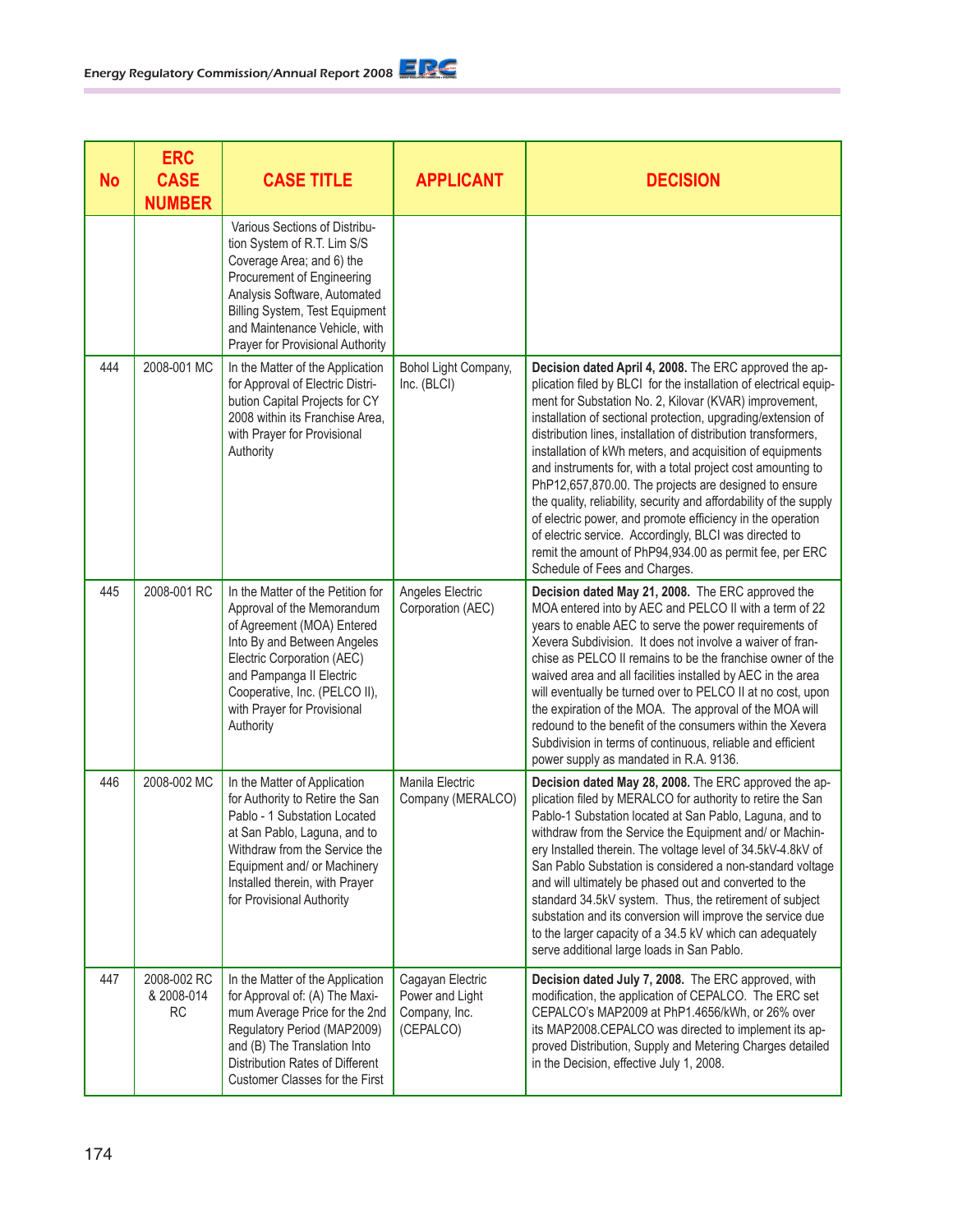| <b>No</b> | <b>ERC</b><br><b>CASE</b><br><b>NUMBER</b> | <b>CASE TITLE</b>                                                                                                                                                                                                                                                                                                                                                                                                                                                                                            | <b>APPLICANT</b>                                                | <b>DECISION</b>                                                                                                                                                                                                                                                                                                                                                                                                                                                                                                                                                                                                                                                                                                                                                                                                                                                                                                                                                                                                                                                                                                                                                           |
|-----------|--------------------------------------------|--------------------------------------------------------------------------------------------------------------------------------------------------------------------------------------------------------------------------------------------------------------------------------------------------------------------------------------------------------------------------------------------------------------------------------------------------------------------------------------------------------------|-----------------------------------------------------------------|---------------------------------------------------------------------------------------------------------------------------------------------------------------------------------------------------------------------------------------------------------------------------------------------------------------------------------------------------------------------------------------------------------------------------------------------------------------------------------------------------------------------------------------------------------------------------------------------------------------------------------------------------------------------------------------------------------------------------------------------------------------------------------------------------------------------------------------------------------------------------------------------------------------------------------------------------------------------------------------------------------------------------------------------------------------------------------------------------------------------------------------------------------------------------|
|           |                                            | Regulatory Year of the ERC-<br>Approved Annual Revenue<br>Requirement for CEPALCO<br>Under the Performance Based<br>Regulation (PBR) for the<br>Regulatory Year 2007-2011                                                                                                                                                                                                                                                                                                                                    |                                                                 |                                                                                                                                                                                                                                                                                                                                                                                                                                                                                                                                                                                                                                                                                                                                                                                                                                                                                                                                                                                                                                                                                                                                                                           |
| 448       | 2008-003 RC<br>& 2008-015<br><b>RC</b>     | In the Matter of the Application<br>for approval of: A) the Maxi-<br>mum Average Price for the 2nd<br>Regulatory Year of the 2nd<br>Regulatory Period (MAP2009);<br>and B) the Translation Into<br>Distribution Rates of Different<br>Customer Classes for the Fisrt<br>and Second Regulatory Years<br>of the ERC-Approved Annual<br>Revenue Requirement (ARR)<br>for Dagupan Electric Corpora-<br>tion (DECORP) Under the<br>Performance Based Regula-<br>tion (PBR) For the Regulatory<br>Period 2007-2011 | Dagupan Electric<br>Corporation (DECORP)                        | Decision dated June 11, 2008. The ERC approved, with<br>modification, the application filed by DECORP for the<br>approval of its translation into distribution rates of different<br>customer classes for the first and second regulatory years<br>of the ERC-approved ARR under the PBR for the regula-<br>tory period 2007-2011. Also, DECORP was directed to<br>implement the approved Distribution, Supply and Metering<br>Charges and Lifeline Rate Subsidy detailed in the Decision<br>effective July 1, 2008.                                                                                                                                                                                                                                                                                                                                                                                                                                                                                                                                                                                                                                                      |
| 449       | 2008-005 RC                                | In the Matter of the Application<br>for Authority to Recover from<br><b>Consumers Local Franchise</b><br>Taxes Paid to the City of<br>Tagbilaran from 2002 to 2007<br>and to Charge Consumers<br>the Local Franchise Tax for<br>the City of Tagbilaran for 2008<br>and Onwards, with Prayer for<br>Provisional Authority                                                                                                                                                                                     | Bohol Light Company,<br>Inc. (BLCI)                             | Decision dated May 21, 2008. The ERC approved the<br>application filed by BLCI for the authority to implement the<br>new local franchise tax rate in Tagbilaran City. BLCI was<br>authorized to implement and recover the local franchise<br>tax rate of 75% of 1% on its customers' bill based on its<br>distribution revenues in the City of Tagbilaran. BLCI was<br>directed to submit sample bills for each of the existing<br>customer classes showing the collection and certified true<br>copies of proofs of yearly remittances of the taxes to the<br>local government.                                                                                                                                                                                                                                                                                                                                                                                                                                                                                                                                                                                          |
| 450       | 2008-006 MC                                | In the Matter of the Application<br>for Approval of Urgent Emer-<br>gency Capital Projects Con-<br>sisting of Two (2) Substations,<br>Namely: Tanjay Substation and<br>Bayawan Substation; and Ma-<br>jor Capital Projects Consisting<br>of Six (6) Substations, Namely:<br>Pulantubig Substation 2, Dauin<br>Substation, Pulantubig 1 Sub-<br>station, Bagacay Substation,<br>Banaba Substation and Siaton<br>Substation, with Prayer for<br>Provisional Authority                                          | Negros Oriental II<br>Electric Cooperative,<br>Inc. (NORECO II) | Decision dated June 30, 2008. The ERC approved the<br>application filed by NORECO II for approval of the following<br>major capital projects: (1) Replacement, upgrading and<br>refurbishment of Tanjay Power Transformer; (2) Replace-<br>ment, upgrading and refurbishment of Bayawan Power<br>Transformer; (3) Distribution load improvement and<br>load and phase Balancing of various sections of power<br>distribution system within the Substation coverage area; (4)<br>Rehabilitation of power distribution facilities within the Sub-<br>station coverage area; (5) Installation and refurbishing of<br>13.2 kV Pamplona Feeder; (6) Replacement and upgrading<br>of Power Transformer and refurbishing of the Pulantubig<br>Substation 2; (7) Installation of 5 MVA Dauin Substation;<br>(8) Upgrading of 13.2 kV Bayawan-Basay distribution lines;<br>(9) Refurbishing of Pulantubig 1 Substation; (10) Instal-<br>lation of a 13.2 kV Bagacay Business Park distribution<br>lines; (11) Installation of 13.2 kV distribution line for Teves<br>Ethanol Processing Plant; (12) Operation and maintenance<br>enhancement; and (13) Procurement of an Automated |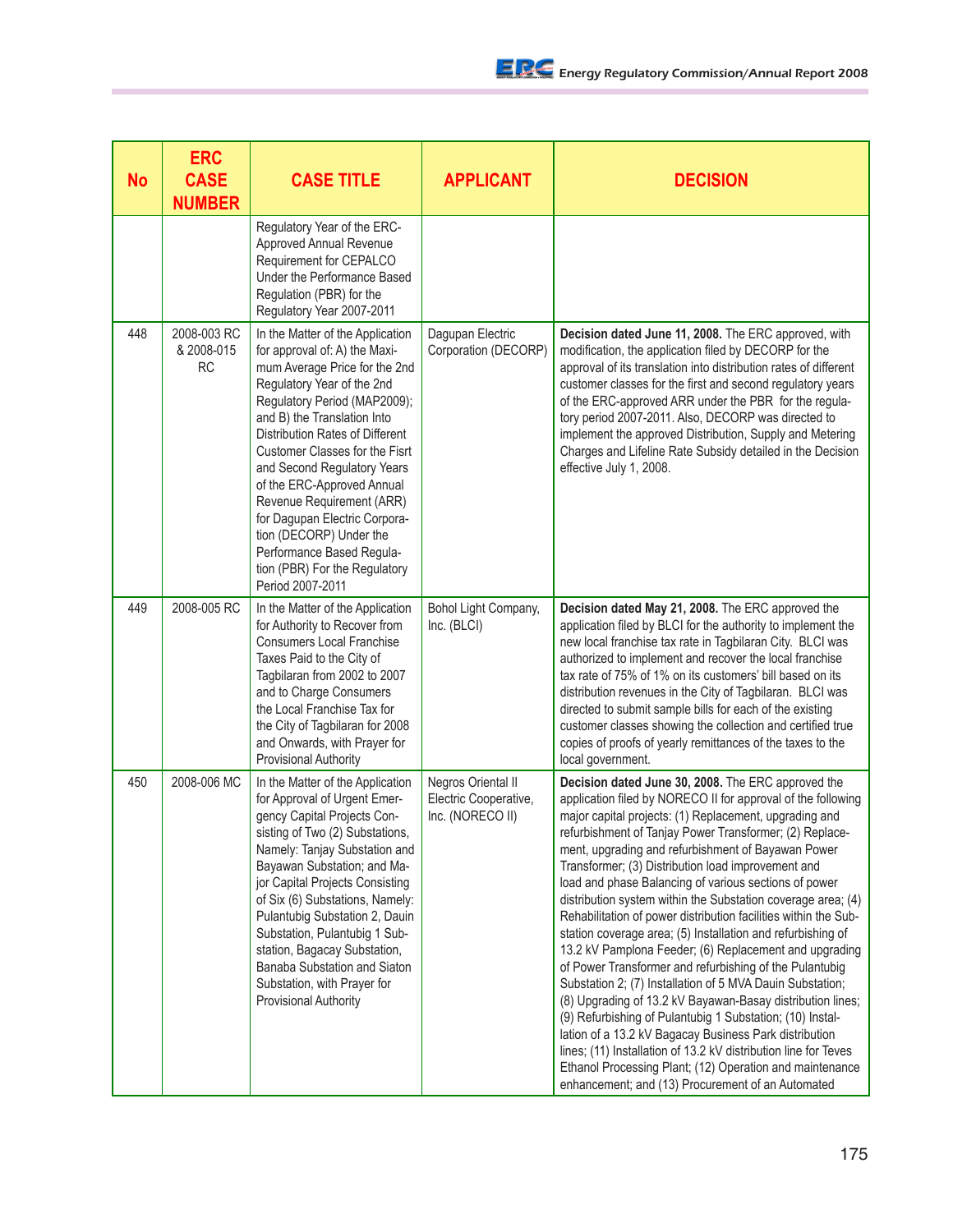| <b>No</b> | <b>ERC</b><br><b>CASE</b><br><b>NUMBER</b> | <b>CASE TITLE</b>                                                                                                                                                                                                         | <b>APPLICANT</b>                                                                                                                      | <b>DECISION</b>                                                                                                                                                                                                                                                                                                                                                                                                                                                                                                                                                                                                                                                                                                                                      |
|-----------|--------------------------------------------|---------------------------------------------------------------------------------------------------------------------------------------------------------------------------------------------------------------------------|---------------------------------------------------------------------------------------------------------------------------------------|------------------------------------------------------------------------------------------------------------------------------------------------------------------------------------------------------------------------------------------------------------------------------------------------------------------------------------------------------------------------------------------------------------------------------------------------------------------------------------------------------------------------------------------------------------------------------------------------------------------------------------------------------------------------------------------------------------------------------------------------------|
|           |                                            |                                                                                                                                                                                                                           |                                                                                                                                       | Billing System, with total project cost amounting to<br>PhP216,278,084.66. The projects aim to address load<br>growth, enhance technical capabilities in conducting sys-<br>tem evaluation, monitoring, system loss reduction, improve<br>reliability of the distribution system and reduce power<br>interruption. Accordingly, NORECO II was directed to remit<br>the amount of PhP1,622,085.63 as permit fee, per ERC<br>Schedule of Fees and Charges.                                                                                                                                                                                                                                                                                             |
| 451       | 2008-006 RC                                | In the Matter of the Applica-<br>tion for Authority to Implement<br>the New Local Franchise Tax<br>Rates in the Newly Created<br>City of Taguig, Metro Manila,<br>with Prayer for Provisional<br>Authority                | Manila Electric<br>Company (MERALCO)                                                                                                  | Decision dated September 22, 2008. The ERC approved<br>the application filed by for authority to recover the new<br>Local Franchise Tax (LFT) of Taguig City. MERALCO was<br>authorized to implement and recover the new local fran-<br>chise tax of 50% of 1% on its customers' bill based on its<br>distribution revenues in the City of Taguig, starting the next<br>billing cycle from receipt hereof. MERALCO was directed<br>to apply Sec. 2.1.2 of the Guidelines Prescribing the Tax<br>Recovery Adjustment Mechanism relative to the recovery<br>of arrearages due to the retroactive implementation of<br>Taguig City, Ordinance No. 82 Series of 2006, and submit<br>a scheme for the recovery of such subject to verification of<br>ERC. |
| 452       | 2008-007 RC                                | In the Matter of the Applica-<br>tion for Approval of the Power<br>Purchase Agreement (PPA),<br>with Prayer for Provisional<br>Authority                                                                                  | <b>Bohol I Electric</b><br>Cooperative, Inc.<br>(BOHECO I) and<br><b>BOHECO I Sevilla Mini</b><br><b>Hydro Corporation</b><br>(BSMHC) | Decision dated September 26, 2008. The ERC approved<br>the joint application filed by BOHECO I and BSMHC for the<br>approval of the PPA, with a fixed purchase power cost of<br>PhP4.2530/kWh for a cooperation period of ten (10) years.<br>BOHECO I was directed to maintain a separate account for<br>the said business undertaking to ensure that its distribu-<br>tion business shall neither subsidize nor encumber its<br>distribution assets in supporting BSMHC; use its share of<br>any profits derived from its investment in the joint venture<br>to further reduce its electricity rates; and submit the actual<br>project cost after three (3) months from commercial opera-<br>tions for review by the ERC.                           |
| 453       | 2008-008 MC                                | In the Matter of the Application<br>for the Approval of the Capital<br>Projects of Misamis Oriental I<br>Electric Service Cooperative,<br>Inc. (MORESCO I) for the<br>Year 2007, with Prayer for<br>Provisional Authority | Misamis Oriental<br>I Electric Service<br>Cooperative, Inc.<br>(MORESCO I)                                                            | Decision dated June 4, 2008. The ERC approved the<br>application filed by MORESCO I for the upgrading of<br>Manticao Substation, acquisition and installation of kWh<br>meters and distribution transformers, and acquisition of Hot<br>Line tools and equipment, with total project cost amounting<br>to PhP48,249,889.20. The projects aim to improve delivery<br>voltage and service reliability, provide electrical connec-<br>tion to new customers, reduce system loss, and increase<br>operational efficiency. Accordingly, MORESCO I was<br>directed to remit the amount of PhP361,874.17 as permit<br>fee, per ERC Schedule of Fees and Charges.                                                                                            |
| 454       | 2008-012 MC                                | In the Matter of the Violation<br>of ERC Orders, Rules and<br>Regulations                                                                                                                                                 | Busuanga Island<br>Electric Cooperative,<br>Inc. (BISELCO)                                                                            | Decision dated November 24, 2008. The ERC repri-<br>manded BISELCO for its failure to implement its Purchased<br>Power Adjustment (PPA) refund on time. On November 20,<br>2008, it submitted a manifestation stating that it started im-<br>plementing the PPA refund on March 2006. BISELCO was<br>warned by ERC that a similar offense in the future shall be<br>dealt with more severely.                                                                                                                                                                                                                                                                                                                                                        |

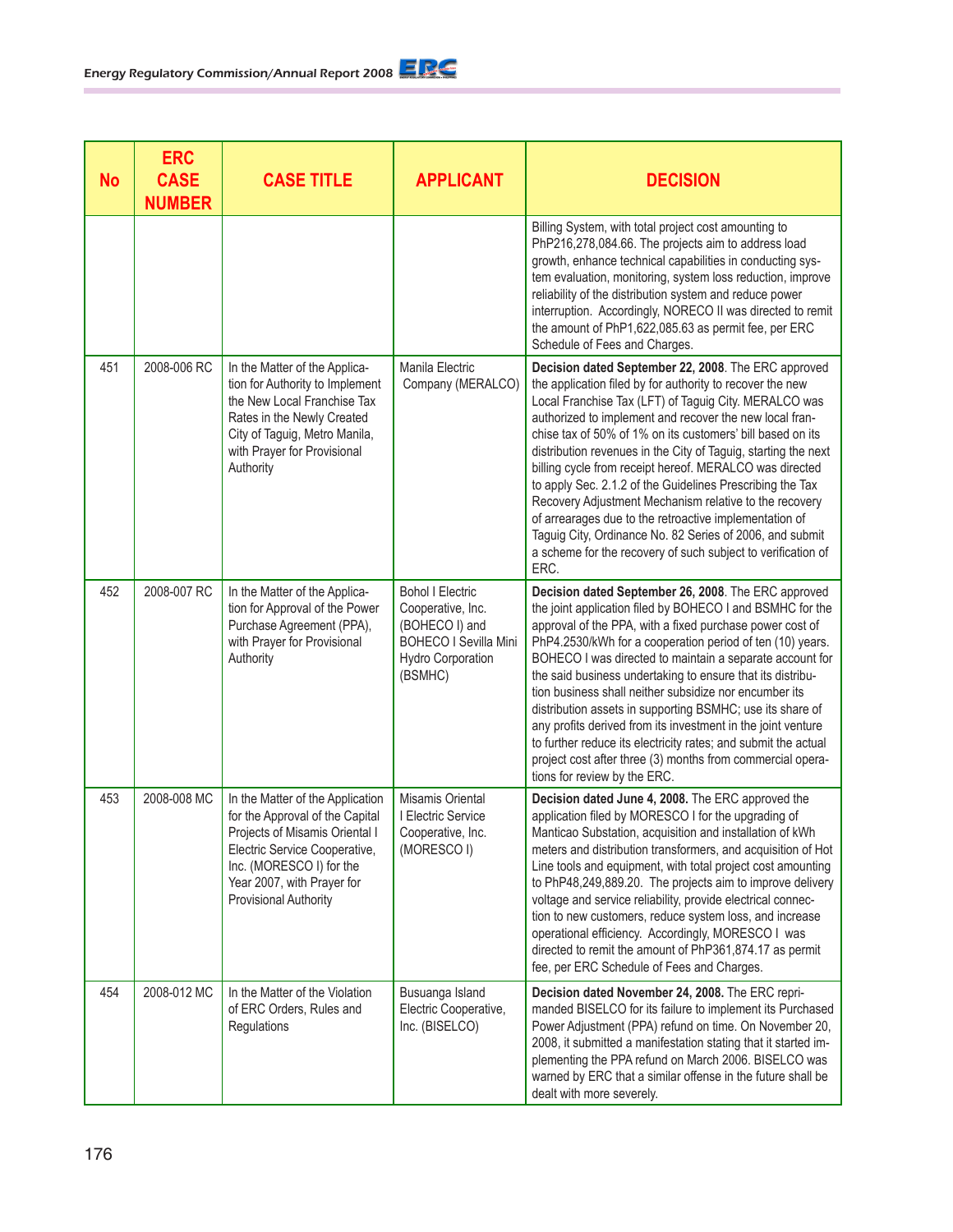| <b>No</b> | <b>ERC</b><br><b>CASE</b><br><b>NUMBER</b> | <b>CASE TITLE</b>                                                                                                                                                                                                                                                                                                                   | <b>APPLICANT</b>                                                  | <b>DECISION</b>                                                                                                                                                                                                                                                                                                                                                                                                                                                                                                                                                                              |
|-----------|--------------------------------------------|-------------------------------------------------------------------------------------------------------------------------------------------------------------------------------------------------------------------------------------------------------------------------------------------------------------------------------------|-------------------------------------------------------------------|----------------------------------------------------------------------------------------------------------------------------------------------------------------------------------------------------------------------------------------------------------------------------------------------------------------------------------------------------------------------------------------------------------------------------------------------------------------------------------------------------------------------------------------------------------------------------------------------|
| 455       | 2008-012 RC                                | In the Matter of the Application<br>for Rate Adjustment in Ac-<br>cordance with the Provisions<br>of R.A. 9136, with Prayer for<br><b>Provisional Authority</b>                                                                                                                                                                     | Misamis Oriental II<br>Electric Cooperative,<br>Inc. (MORESCO II) | Decision dated September 8, 2008. The ERC approved,<br>with modification, the application filed by MORESCO II<br>for average rate adjustment. Total Revenue Requirement<br>(TRR) approved is PhP67,056,135.00 which is equivalent<br>to an average rate adjustment of PhP0.2299/kWh. Maxi-<br>mum lifeline level set at 15kWh at 50% discount, with sub-<br>sidy to Non-lifeline Customers at PhP0.0844/kWh. Finally,<br>considering that the capital reinvestment fund comes from<br>the member-consumers of MORESCO II, it was directed by<br>ERC to record it as their patronage capital. |
| 456       | 2008-013 MC                                | In the Matter of the Violation<br>of ERC Orders, Rules and<br>Regulations                                                                                                                                                                                                                                                           | Albay Electric<br>Cooperative, Inc.<br>(ALECO)                    | Decision dated September 9, 2008. The ERC accepted<br>and approved ALECO's offer of settlement of 50% of the<br>imposable penalty for its failure to implement the Order<br>on Purchased Power Adjustment (PPA), after finding the<br>offer to be just and reasonable, and in accordance with<br>the "Guidelines to Govern the Imposition of Administrative<br>Sanctions in the Form of Fines and Penalties". Accordingly,<br>ALECO was directed to pay the amount of PhP84,450.00<br>as penalty.                                                                                            |
| 457       | 2008-013 RC                                | In the Matter of the Applica-<br>tion for Approval of Over-All<br>Tariff Adjustment (OATA),<br>with Prayer for Issuance of<br>Provisional Authority                                                                                                                                                                                 | <b>Aklan Electric</b><br>Cooperative, Inc.<br>(AKELCO)            | Decision dated August 11, 2008. The ERC approved,<br>, with modification, the application filed by AKELCO for<br>OATA. Total Revenue Requirement (TRR) approved is<br>PhP160,810,351.00 which is equivalent to an average rate<br>adjustment of PhP0.1736/kWh. Maximum lifeline level<br>set at 15kWh at 25% discount, with subsidy to Non-lifeline<br>Customers at PhP0.0922/kWh. Finally, considering that<br>the capital reinvestment fund comes from the member-<br>consumers of AKELCO, it was directed by ERC to record it<br>as their patronage capital.                              |
| 458       | 2008-014 MC                                | In the Matter of the Violation<br>of ERC Orders, Rules and<br>Regulations                                                                                                                                                                                                                                                           | <b>Ticao Island Electric</b><br>Cooperative, Inc.<br>(TISELCO)    | Decision dated June 4, 2008. The ERC reprimanded<br>TISELCO for its failure to refund the Purchased Power<br>Adjustment (PPA) over-recovery on time due to the huge<br>expenses it incurred in the rehabilitation of electric power<br>lines and poles which were damaged by typhoons hitting<br>the 4 municipalities in Ticao Island and Masbate in 2006.<br>TISELCO was warned by ERC that a similar offense in the<br>future shall be dealt with more severely.                                                                                                                           |
| 459       | 2008-015 RC                                | In the Matter of the Application<br>for Approval of the Transla-<br>tion into Distribution Rates of<br>Different Customer Classes for<br>the Second Regulatory Year<br>of the ERC-Approved Annual<br>Revenue Requirement for<br>MERALCO under the Perform-<br>ance Based Regulation (PBR)<br>for the Regulatory Period<br>2007-2011 | Dagupan Electric<br>Corporation<br>(DECORP)                       | Decision dated June 11, 2008. The ERC approved, with<br>modification, the application filed by DECORP for the<br>approval of its translation into distribution rates of different<br>customer classes for the second regulatory years of the<br>ERC-approved annual revenue requirement under the PBR<br>for the regulatory period 2007-2011. DECORP was directed<br>to implement the approved Distribution, Supply and Meter-<br>ing Charges and Lifeline Rate Subsidy effective starting<br>July 1, 2008.                                                                                  |
| 460       | 2008-016 RC                                | In the Matter of the Application<br>for Approval of the New Lifeline<br>Rate for the Marginalized                                                                                                                                                                                                                                   | <b>Bureau of Trade</b><br>Regulation and Con-<br>sumer Protection | Decision dated November 10, 2008. The ERC granted,<br>with modification, BTRCP-DTI's prayer for a new lifeline<br>rate schedule by directing MERALCO to implement 100%                                                                                                                                                                                                                                                                                                                                                                                                                       |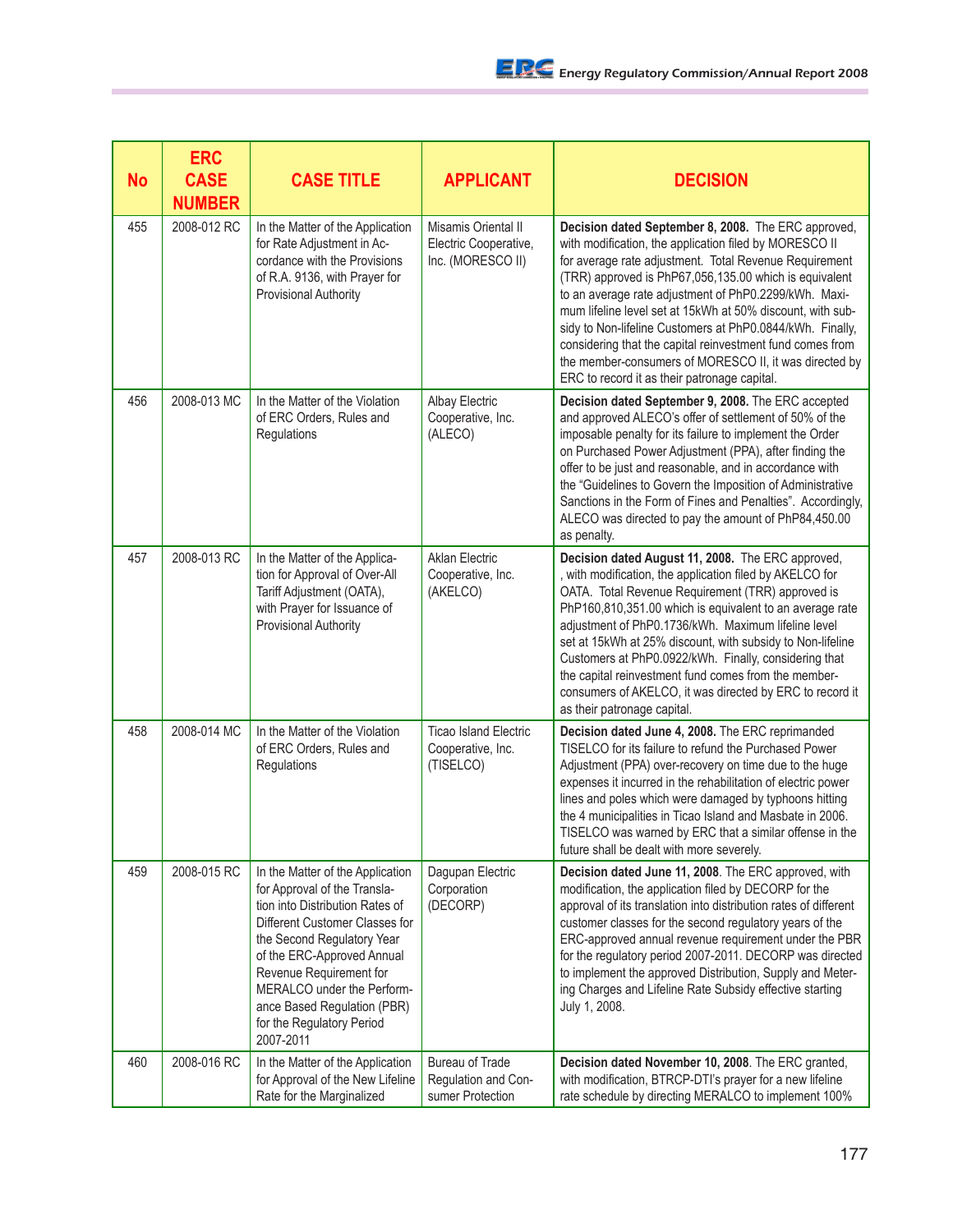| <b>No</b> | <b>ERC</b><br><b>CASE</b><br><b>NUMBER</b> | <b>CASE TITLE</b>                                                                                                                                                                                                                                                                  | <b>APPLICANT</b>                                                   | <b>DECISION</b>                                                                                                                                                                                                                                                                                                                                                                                                                                                                                                                                                                                                                                                                                                                                                                                                                                                                                                                                                                                                                                                                                                                                                                                                                                                                                                                                                                                                                                                                                          |
|-----------|--------------------------------------------|------------------------------------------------------------------------------------------------------------------------------------------------------------------------------------------------------------------------------------------------------------------------------------|--------------------------------------------------------------------|----------------------------------------------------------------------------------------------------------------------------------------------------------------------------------------------------------------------------------------------------------------------------------------------------------------------------------------------------------------------------------------------------------------------------------------------------------------------------------------------------------------------------------------------------------------------------------------------------------------------------------------------------------------------------------------------------------------------------------------------------------------------------------------------------------------------------------------------------------------------------------------------------------------------------------------------------------------------------------------------------------------------------------------------------------------------------------------------------------------------------------------------------------------------------------------------------------------------------------------------------------------------------------------------------------------------------------------------------------------------------------------------------------------------------------------------------------------------------------------------------------|
|           |                                            | End-Users in Accordance with<br>the Provisions of Sections<br>43(J) and 73 of R.A. 9136 and<br>the Implementing Rules and<br>Regulations and Other Meas-<br>ures to Achieve Reduction of<br>Manila Electric Company's<br>(MERALCO) Power Rates for<br>the Benefit of its Consumers | of Department of Trade<br>and Industry<br>(BTRCP-DTI)              | discount for those with consumption of 0-20kWh; 50%<br>discount for 21-50kWh, 35% for 51-70 kWh and 20% for<br>71-100 kWh. On the other hand, the ERC denied the<br>following prayers of BTRCP-DTI: (1) prayer for MERALCO<br>to stop collecting lifeline rate subsidy, refund to non-lifeline<br>consumers the amount paid for lifeline rate subsidy,<br>and absorb the lifeline rate subsidy; (2) prayer to direct<br>MERALCO to purchases its power requirements from the<br>WESM during off-peak hours; (3) prayer for MERALCO to<br>stop recovering system loss within the 9.5 %; (4) prayer<br>to direct MERALCO to refund to consumers the amount<br>paid for system loss; and (5) prayer to direct MERALCO<br>to charge distribution rates at least equal to or lower than<br>the distribution charges of other private utilities. In line with<br>the prayer of BTRCP-DTI to lower MERALCO's generation<br>charge, MERALCO was directed to negotiate and contract<br>with NPC for an increase in its TSC contracted volume for<br>it to match its updated demand forecast figures less the<br>qualities under its IPP contracts and to report to the ERC<br>within 30 days from receipt of this Decision the results of<br>its negotiations with NPC. On the Preferential Treatment<br>of Poor Households and Power Intensive Industries, there<br>was no need to direct MERACLO to extend preferential<br>treatment to poor household and provide incentives to<br>power intensive industries. |
| 461       | 2008-017 RC                                | In the Matter of the Application<br>for Rate Adjustment in Ac-<br>cordance With the Provisions<br>of R.A. 9136, with Prayer for<br>Provisional Authority                                                                                                                           | South Cotabato I<br>Electric Cooperative,<br>Inc. (SOCOTECO I)     | Decision dated June 11, 2008. The ERC approved, with<br>modification, the application filed by SOCOTECO I for<br>approval of the rate adjustment. Total Revenue Require-<br>ment (TRR) approved is PhP113,059,416.00 equivalent<br>to an overall average rate adjustment of PhP0.1555/kWh.<br>Maximum lifeline level set at 20kWh at 50% discount, with<br>subsidy to Non-lifeline Customers at PhP0.0808/kWh. Fi-<br>nally, considering that the capital reinvestment fund comes<br>from the member-consumers of SOCOTECO I, it was<br>directed by ERC to record it as their patronage capital.                                                                                                                                                                                                                                                                                                                                                                                                                                                                                                                                                                                                                                                                                                                                                                                                                                                                                                         |
| 462       | 2008-019 MC                                | In the Matter of the Violation<br>of ERC Orders, Rules and<br>Regulations                                                                                                                                                                                                          | Zamboanga Del Sur I<br>Electric Cooperative,<br>Inc. (ZAMSURECO I) | Decision dated June 26, 2008. The ERC exonerated<br>ZAMSURECO I from any administrative liability upon learn-<br>ing that it implemented on time the ERC's Order on March<br>26, 2007 concerning the Purchased Power Adjustment<br>(PPA).                                                                                                                                                                                                                                                                                                                                                                                                                                                                                                                                                                                                                                                                                                                                                                                                                                                                                                                                                                                                                                                                                                                                                                                                                                                                |
| 463       | 2008-019 RC                                | In the Matter of the Application<br>for Rate Adjustment in Ac-<br>cordance with the Provisions<br>of R.A. 9136, with Prayer for<br><b>Provisional Authority</b>                                                                                                                    | Batangas I Electric<br>Cooperative, Inc.<br>(BATELEC I)            | Decision dated September 15, 2008. The ERC approved,<br>with modification, the application filed by BATELEC I for<br>average rate adjustment. Total Revenue Requirement<br>approved is PhP192,341,347.00 which is equivalent to an<br>average rate adjustment of PhP0.1238/kWh. Maximum<br>lifeline level set at 15kWh at 40% discount, with subsidy<br>to Non-lifeline Customers at PhP0.1043/kWh. Finally,<br>considering that the capital reinvestment fund comes from<br>the member-consumers of BATELEC I, it was directed by<br>ERC to record it as their patronage capital.                                                                                                                                                                                                                                                                                                                                                                                                                                                                                                                                                                                                                                                                                                                                                                                                                                                                                                                       |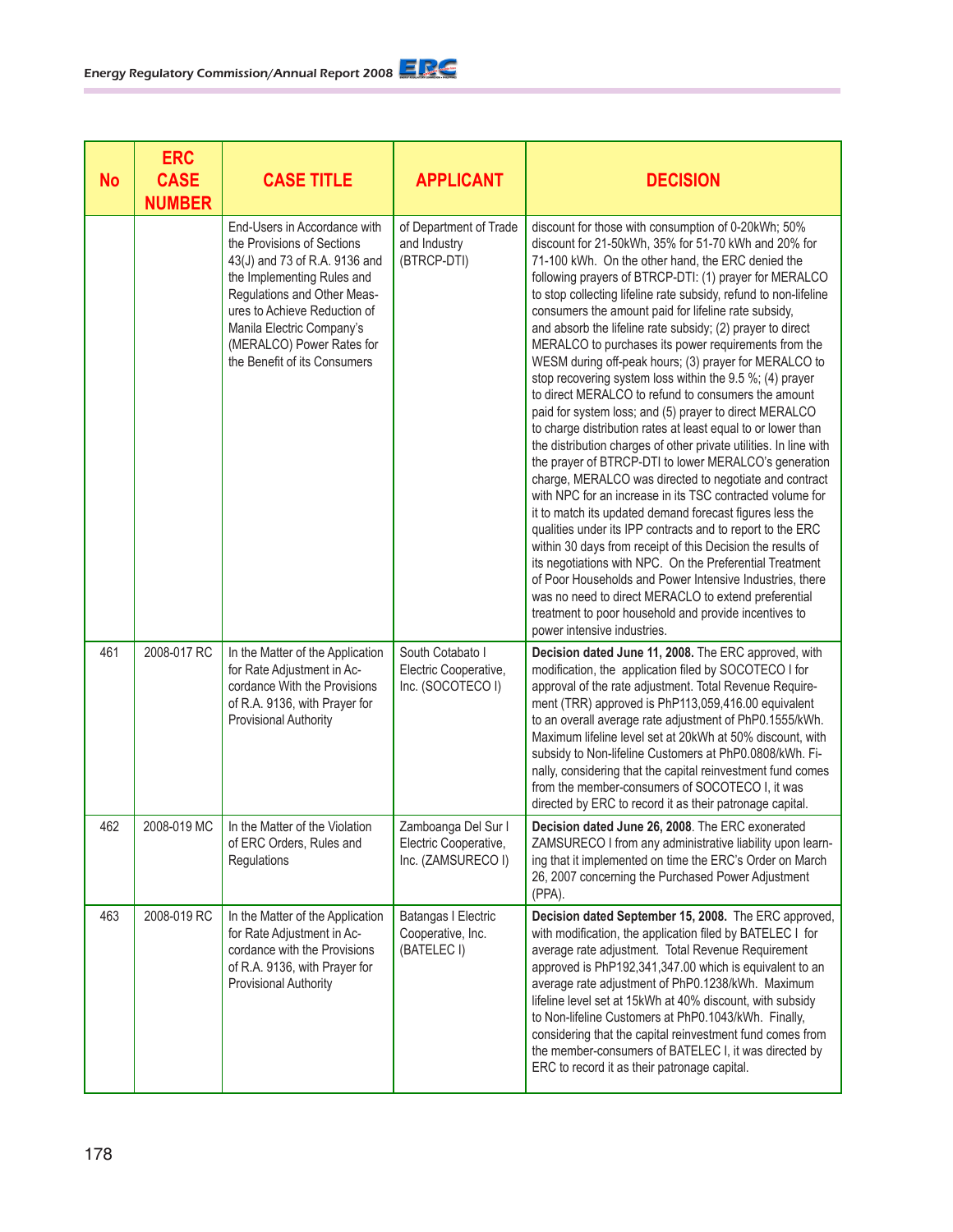| <b>No</b> | <b>ERC</b><br><b>CASE</b><br><b>NUMBER</b> | <b>CASE TITLE</b>                                                                                                                                                                                                                                                    | <b>APPLICANT</b>                                                | <b>DECISION</b>                                                                                                                                                                                                                                                                                                                                                                                                                                                                                                                                                                   |
|-----------|--------------------------------------------|----------------------------------------------------------------------------------------------------------------------------------------------------------------------------------------------------------------------------------------------------------------------|-----------------------------------------------------------------|-----------------------------------------------------------------------------------------------------------------------------------------------------------------------------------------------------------------------------------------------------------------------------------------------------------------------------------------------------------------------------------------------------------------------------------------------------------------------------------------------------------------------------------------------------------------------------------|
| 464       | 2008-020 RC                                | In the Matter of the Application<br>for Rate Adjustment in Ac-<br>cordance with the Provisions<br>of R.A. 9136, with Prayer for<br>Provisional Authority                                                                                                             | Pangasinan I Electric<br>Cooperative, Inc.<br>(PANELCO I)       | Decision dated May 28, 2008. The ERC approved, with<br>modification, the application filed by PANELCO I for rate<br>adjustment. Total Revenue Requirement (TRR) approved<br>is PhP67,052,214.00 equivalent to an overall average rate<br>adjustment of PhP0.0711/kWh. Maximum lifeline level<br>set at 15kWh at 30% discount, with subsidy to Non-lifeline<br>Customers at PhP0.1021/kWh. Finally, considering that<br>the capital reinvestment fund comes from the member-con-<br>sumers of PANELCO I, it was directed by ERC to record it<br>as their patronage capital.        |
| 465       | 2008-022 MC                                | In the Matter of the Violation<br>of ERC Orders, Rules and<br>Regulations                                                                                                                                                                                            | Cotabato Electric<br>Cooperative, Inc.<br>(COTELCO)             | Decision dated April 25, 2008. The ERC reprimanded<br>COTELCO for its failure to implement the ERC's Order on<br>Purchased Power Adjustment (PPA) refund dated March<br>26, 2007 on time. On February 11, 2008, it explained that it<br>already implemented and refunded the amount of PhP0.02/<br>kWh to its end-users effective last August 2007 billing.<br>COTELCO was warned by ERC that a similar offense in<br>the future shall be dealt with more severely.                                                                                                               |
| 466       | 2008-022 RC                                | In the Matter of the Applica-<br>tion for Approval of Over-All<br>Tariff Adjustment (OATA),<br>with Prayer for Issuance of<br>Provisional Authority                                                                                                                  | Camiguin Electric<br>Cooperative, Inc.<br>(CAMELCO)             | Decision dated September 8, 2008. The ERC approved,<br>with modification, the application filed by CAMELCO<br>for OATA. Total Revenue Requirement approved is<br>PhP28,020,101.00 which is equivalent to an average rate<br>adjustment of PhP0.4223/kWh. Maximum lifeline level<br>set at 10kWh at 50% discount, with subsidy to Non-lifeline<br>Customers at PhP0.0908/kWh. Finally, considering that<br>the capital reinvestment fund comes from the member-<br>consumers of CAMELCO, it was directed by ERC to record<br>it as their patronage capital.                        |
| 467       | 2008-024 MC                                | In the Matter of the Application<br>for Review and Approval of the<br>Emergency Construction of a<br>Three Phase Double Circuit<br>132 KV Line For Shoppers<br>Central Owned by Aclem<br>Properties, Inc., with Prayer<br>for Issuance of a Provisional<br>Authority | Zamboanga City<br>Electric Cooperative,<br>Inc. (ZAMCELCO)      | Decision dated June 30, 2008. The ERC approved the<br>application of ZAMCELCO for the construction of a three-<br>phase double circuit 132kV distribution line, with a total<br>project cost of PhP1,896,298.97. The ERC noted that the<br>project is not an Emergency Capital Project, and does not<br>require immediate implementation. Further, ZAMCELCO<br>was directed to pay the amount of PhP14,222.25 as permit<br>fee.                                                                                                                                                   |
| 468       | 2008-024 RC                                | In the Matter of the Application<br>for Rate Adjustment in Ac-<br>cordance with the Provisions<br>of R.A. 9136, with Prayer for<br>Provisional Authority                                                                                                             | Misamis Oriental I<br>Electric Cooperative,<br>Inc. (MORESCO I) | Decision dated September 8, 2008. The ERC approved,<br>with modification, the application filed by MORESCO I for<br>average rate adjustment. Total Revenue Requirement<br>approved is PhP109,055,063.00 which is equivalent to an<br>average rate adjustment of PhP0.3116/kWh. Maximum<br>lifeline level set at 20kWh at 50% discount, with subsidy<br>to Non-lifeline Customers at PhP0.0978/kWh. Finally,<br>considering that the capital reinvestment fund comes from<br>the member-consumers of MORESCO I, it was directed by<br>ERC to record it as their patronage capital. |
| 469       | 2008-025 MC                                | In the Matter of the Application<br>for Review, Evaluation and Ap-<br>proval of the Construction                                                                                                                                                                     | Zamboanga City<br>Electric Cooperative,<br>Inc. (ZAMCELCO)      | Decision dated June 30, 2008. The ERC approved the<br>application filed by ZAMCELCO for the construction of 69<br>KV subtransmission line, construction of 41 MVA Power                                                                                                                                                                                                                                                                                                                                                                                                           |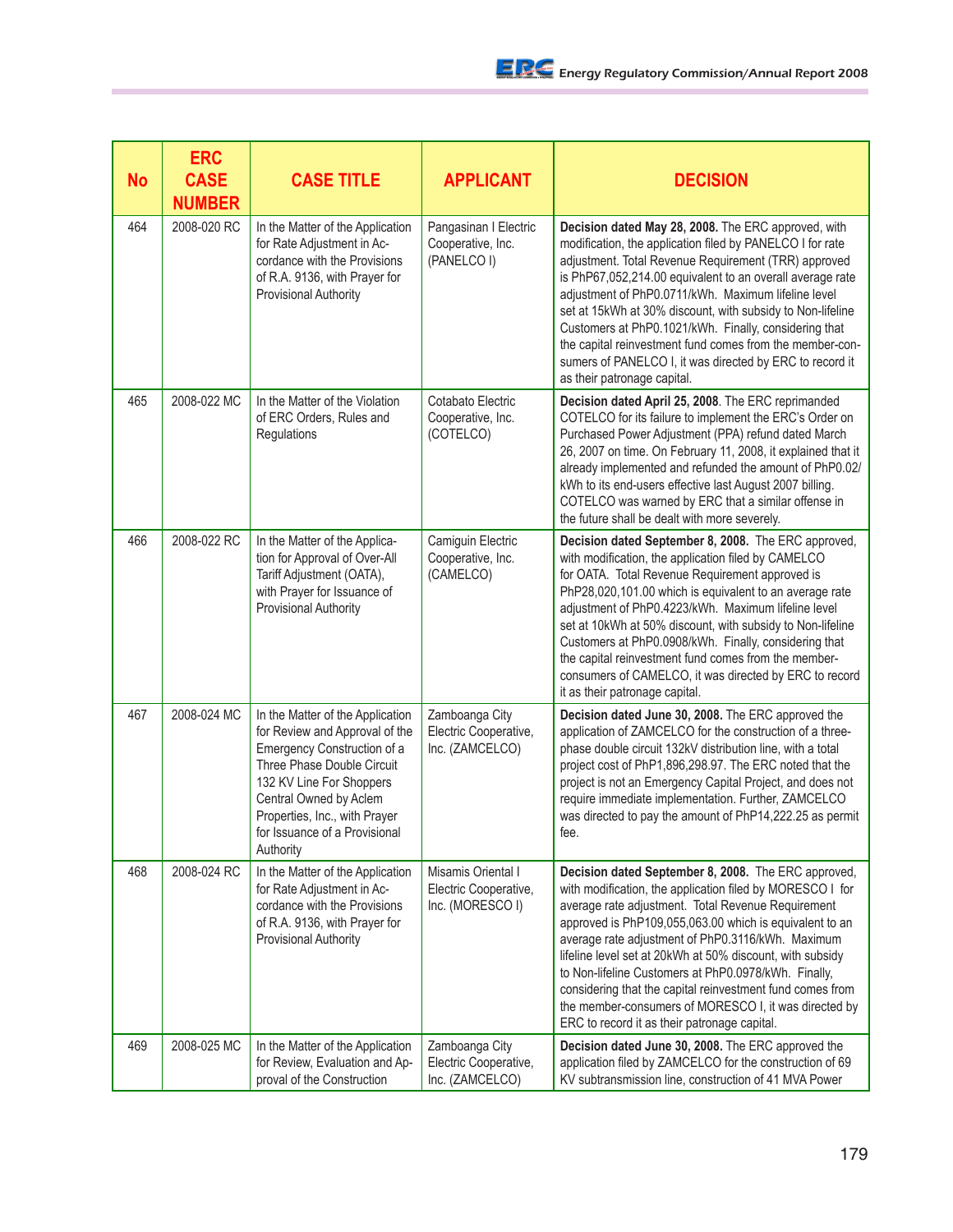| <b>No</b> | <b>ERC</b><br><b>CASE</b><br><b>NUMBER</b> | <b>CASE TITLE</b>                                                                                                                                                                                                                                                      | <b>APPLICANT</b>                                                                                                                                                                                                                                                                                                                                                                                                                        | <b>DECISION</b>                                                                                                                                                                                                                                                                                                                                                                                                                                                                                                                                                                                                                                                                                                                                                                                                                                                                                                                                                                                                                                                                           |
|-----------|--------------------------------------------|------------------------------------------------------------------------------------------------------------------------------------------------------------------------------------------------------------------------------------------------------------------------|-----------------------------------------------------------------------------------------------------------------------------------------------------------------------------------------------------------------------------------------------------------------------------------------------------------------------------------------------------------------------------------------------------------------------------------------|-------------------------------------------------------------------------------------------------------------------------------------------------------------------------------------------------------------------------------------------------------------------------------------------------------------------------------------------------------------------------------------------------------------------------------------------------------------------------------------------------------------------------------------------------------------------------------------------------------------------------------------------------------------------------------------------------------------------------------------------------------------------------------------------------------------------------------------------------------------------------------------------------------------------------------------------------------------------------------------------------------------------------------------------------------------------------------------------|
|           |                                            | of Load Center Substation, 69<br>KV Subtransmission Line and<br>Procurement of One Unit 20<br>MVA Power Transformer, with<br>Prayer for Provisional Authority                                                                                                          |                                                                                                                                                                                                                                                                                                                                                                                                                                         | Substation, and procurement of 1-20 MVA power transform-<br>er, with total project costs amounting to PhP88,992,971.54.<br>The projects aim to improve system reliability, unload the<br>40 MVA Putik Substation which is loaded at 85% capacity,<br>reduce technical losses, and improve power quality. Ac-<br>cordingly, ZAMCELCO was directed to remit the amount of<br>PhP667,447.30 as permit fee, per ERC Schedule of Fees<br>and Charges.                                                                                                                                                                                                                                                                                                                                                                                                                                                                                                                                                                                                                                          |
| 470       | 2008-025 RC                                | In the Matter of the Application<br>for Authority to Recover from<br><b>Consumers National Franchise</b><br>Taxes Paid from 2001 to 2006<br>and Local Franchise Taxes<br>Paid to the City of Tagbilaran<br>from 2002 to 2008, with Prayer<br>for Provisional Authority | Bohol Light Company,<br>Inc. (BLCI)                                                                                                                                                                                                                                                                                                                                                                                                     | Decision dated November 24, 2008. The ERC approved<br>the application filed by BLCI to recover from consumers<br>national franchise taxes paid from 2001 to 2006 and local<br>franchise taxes paid to the City of Tagbilaran from 2002<br>to 2008. BLCI was authorized to recover the total amount<br>of PhP6,078,964.86 equivalent to an average rate of<br>PhP0.0156/kWh for a period of 60 months or until such<br>time that the full amount has been recovered.                                                                                                                                                                                                                                                                                                                                                                                                                                                                                                                                                                                                                       |
| 471       | 2008-026 MC                                | In the Matter of the Authority to<br>Implement 2008 Major Capital<br>Projects, with Prayer for Provi-<br>sional Authority                                                                                                                                              | Angeles Electric<br>Corporation (AEC)                                                                                                                                                                                                                                                                                                                                                                                                   | Decision dated May 21, 2008. The ERC approved the<br>application filed by AEC for authority to implement its<br>proposed capital projects for the year 2008 which involves<br>the construction of 13.8kV and 115/230V Distribution Sys-<br>tem at Xevera Subdivision, Pampanga, with total project<br>cost amounting to PhP14,646,550.00. The projects are<br>intended to address the present, as well as the future load<br>requirements of the subdivision. Accordingly, AEC was<br>directed to remit the amount of PhP109,849.00 as permit<br>fee, per ERC Schedule of Fees and Charges.                                                                                                                                                                                                                                                                                                                                                                                                                                                                                               |
| 472       | 2008-026 RC                                | In the Matter of the Petition for<br>Approval of Interim Open Ac-<br>cess in the Luzon and Visayas<br>Grids                                                                                                                                                            | Philippine Independent<br><b>Power Producers</b><br>Association (PIPPA),<br>Manila Electric<br>Company (MERALCO),<br>Visayan Electric<br>Company (VECO),<br><b>Clark Electric</b><br>Distribution Corp.<br>(CEDC), Davao Light<br>& Power Co., Inc.<br>(DLPC), Cagayan<br>Electric Power and<br>Light Company (CE-<br>PALCO), San<br>Fernando Electric Light<br>& Power Co.<br>(SFELAPCO) and<br>Panay Electric<br>Company, Inc. (PECO) | Decision dated November 10, 2008. The ERC approved,<br>with modification, the petition filed by the PIPPA, MER-<br>ALCO, VECO, CEDC, DLPC, CEPALCO, SFELAPCO and<br>PECO for approval of the Interim Open Access (IOA) in the<br>Luzon and Visayan Grids. The ERC rules that: (1) In lieu of<br>the IOA, the approved scheme/program shall be referred to<br>as the Power Supply Option Program (PSOP); (2) the par-<br>ticipants to the PSOP shall be referred to as "Eligible Sup-<br>pliers" and "Eligible Customers"; (3) the Distribution Utilities<br>(DUs) shall act as the default supplier and be accountable<br>for the Accounting and Settlement of Imbalances; and (4)<br>the PSOP shall initially be implemented within the Luzon<br>Grid. The Eligible Suppliers was directed to submit data<br>indicating the total contracted capacity of each plant, if any<br>and its total uncontracted capacity. Interim Open Access<br>will be implemented until the earlier of June 30, 2010 or<br>upon the occurrence of the effectivity of retail competition<br>and open access. |
| 473       | 2008-027 MC                                | In the Matter of the Application<br>for the Approval of the Emer-<br>gency Capital Project - Re:<br>Replacement of the Existing 5<br><b>MVA Transformer</b>                                                                                                            | <b>Biliran Electric</b><br>Cooperative, Inc.<br>(BILECO)                                                                                                                                                                                                                                                                                                                                                                                | Decision dated June 18, 2008. The ERC approved the<br>application filed by BILECO for the approval of capital<br>projects, specifically the replacement of the existing 5MVA<br>transformer and the refurbishing of Biliran 2 substation and<br>Biliran substation site and sub-office development, with a                                                                                                                                                                                                                                                                                                                                                                                                                                                                                                                                                                                                                                                                                                                                                                                |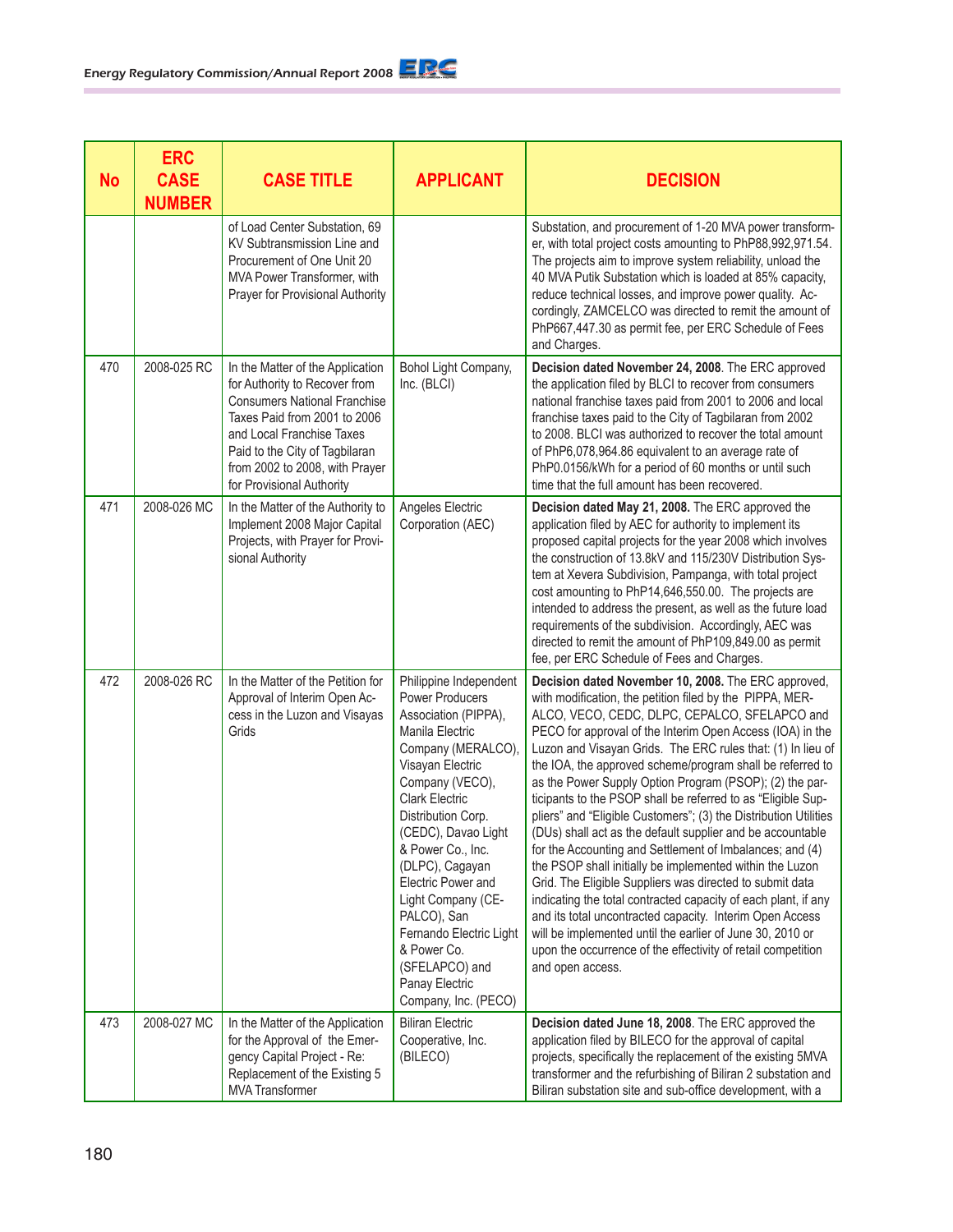| <b>No</b> | <b>ERC</b><br><b>CASE</b><br><b>NUMBER</b> | <b>CASE TITLE</b>                                                                                                                                                                                                                                                                                                                                                                                                                                                                                                                                                                                                                                                                                         | <b>APPLICANT</b>                                                                                                       | <b>DECISION</b>                                                                                                                                                                                                                                                                                                                                                                                                                                                                                                                                                                                                                                                                                                                                                                                                                                                                                                                                                                                                             |
|-----------|--------------------------------------------|-----------------------------------------------------------------------------------------------------------------------------------------------------------------------------------------------------------------------------------------------------------------------------------------------------------------------------------------------------------------------------------------------------------------------------------------------------------------------------------------------------------------------------------------------------------------------------------------------------------------------------------------------------------------------------------------------------------|------------------------------------------------------------------------------------------------------------------------|-----------------------------------------------------------------------------------------------------------------------------------------------------------------------------------------------------------------------------------------------------------------------------------------------------------------------------------------------------------------------------------------------------------------------------------------------------------------------------------------------------------------------------------------------------------------------------------------------------------------------------------------------------------------------------------------------------------------------------------------------------------------------------------------------------------------------------------------------------------------------------------------------------------------------------------------------------------------------------------------------------------------------------|
|           |                                            | and the Refurbishing of Biliran<br>2 Substation and Biliran<br>Substation Site and Sub-office<br>Development, with Prayer for<br>Provisional Authority                                                                                                                                                                                                                                                                                                                                                                                                                                                                                                                                                    |                                                                                                                        | total project cost amounting to PhP24,771,000.00. The<br>completion and acquisition of the projects were found to be<br>sound and reasonable, and will therefore redound to the<br>benefit of BILECO's consumers in terms of continuous, reli-<br>able and efficient power supply. Accordingly, BILECO was<br>directed to remit the amount of PhP185,782.50 as permit<br>fee, per ERC Schedule of Fees and Charges.                                                                                                                                                                                                                                                                                                                                                                                                                                                                                                                                                                                                         |
| 474       | 2008-028 MC                                | In the Matter of the Application<br>for the Approval of: (1) the Re-<br>furbishing of 3.15 MVA Biliran<br>1 Substation; (2) the Distribu-<br>tion Load Improvement, Load<br>and Phase Balance Improve-<br>ment of Various Sections of<br>Distribution System; (3) the<br>Upgrading of 10 Km. 13.2 KV<br>Caibiran-Culaba Distribution<br>Line; (4) the Installation of<br>Three-Phase 13.2 KV Single<br>Circuit Distribution Line in<br>Culaba, Biliran; (5) the Re-<br>habilitation of Existing Power<br>Distribution System Facilities;<br>and (6) the Procurement of<br><b>Electric Engineering Analysis</b><br>and Simulation Software and<br>Test Equipment, with Prayer<br>for Provisional Authority | <b>Biliran Electric</b><br>Cooperative, Inc.<br>(BILECO)                                                               | Decision dated June 30, 2008. The ERC approved the<br>application filed by BILECO for the following: (1) Refurbish-<br>ing of 3.15 MVA Biliran 1 Substation; (2) Distribution load<br>improvement, load and phase balance improvement of vari-<br>ous sections of distribution systems; (3) Upgrading of 10<br>km 13.2 kV Caibiran-Culaba distribution line; (4) Installation<br>of three-phase 13.2 kV single circuit distribution line; (5)<br>Rehabilitation of existing power distribution system facility;<br>and (6) Procurement of Electric Engineering Analysis or<br>Simulation Software and Test Equipment, with total projects<br>cost amounting to PhP15,770,680.00. The projects aim<br>to improve reliability and minimize power interruptions,<br>extend electric services to existing and potential consum-<br>ers, and improve operation and maintenance capabilities.<br>Accordingly, BILECO was directed to remit the amount of<br>PhP118,280.10 as permit fee, per ERC Schedule of Fees<br>and Charges. |
| 475       | 2008-030 RC                                | In the Matter of the Application<br>for the Approval of the Revised<br><b>Basic Generation Rates for</b><br>Luzon, Visayas and Mindanao<br>Grids, with Prayer for Provi-<br>sional Authority                                                                                                                                                                                                                                                                                                                                                                                                                                                                                                              | National Power<br>Corporation (NPC) and<br>Power Sector Assets<br>and Liabilities<br>Management<br>Corporation (PSALM) | Decision dated December 15, 2008. The ERC dismissed<br>the application filed by NPC and PSALM for the approval<br>of the revised basic generation rates for Luzon Grid. After<br>a review of the evidence presented by NPC and PSALM,<br>the ERC finds that they should have used the CY 2007 as<br>the test year since it is the most reflective of the current<br>costs. The assumptions and calculations on NPC's revenue<br>requirements and proposed basic generation rate using CY<br>2002 and CY 2004 as test years were significantly different<br>with CY 2007.                                                                                                                                                                                                                                                                                                                                                                                                                                                    |
| 476       | 2008-031 MC                                | In the Matter of the Applica-<br>tion for Authority to Implement<br>Major Capital Expenditure<br>Project in 2008 Consisting of<br><b>Connecting New Customers</b><br>to the Distribution System<br>(Add-Ons)                                                                                                                                                                                                                                                                                                                                                                                                                                                                                              | <b>Bohol I Electric</b><br>Cooperative, Inc.<br>(BOHECO I)                                                             | Decision dated June 30, 2008. The ERC approved the<br>application filed by BOHECO I for authority to implement<br>its major capital expenditure project in 2008 consist-<br>ing of connecting new customers to the Distribution<br>System (Add-Ons), with total project cost amounting to<br>PhP11,407,338.40. The project intends to address new<br>connections averaging 4,614 additional customers per<br>year and to comply with the Magna Carta for Residential<br>Customers and Distribution Services and Open Access<br>Rules (DSOAR). Accordingly, BOHECO I was directed to<br>remit the amount of PhP85,555.00 as permit fee, per ERC<br>Schedule of Fees and Charges.                                                                                                                                                                                                                                                                                                                                             |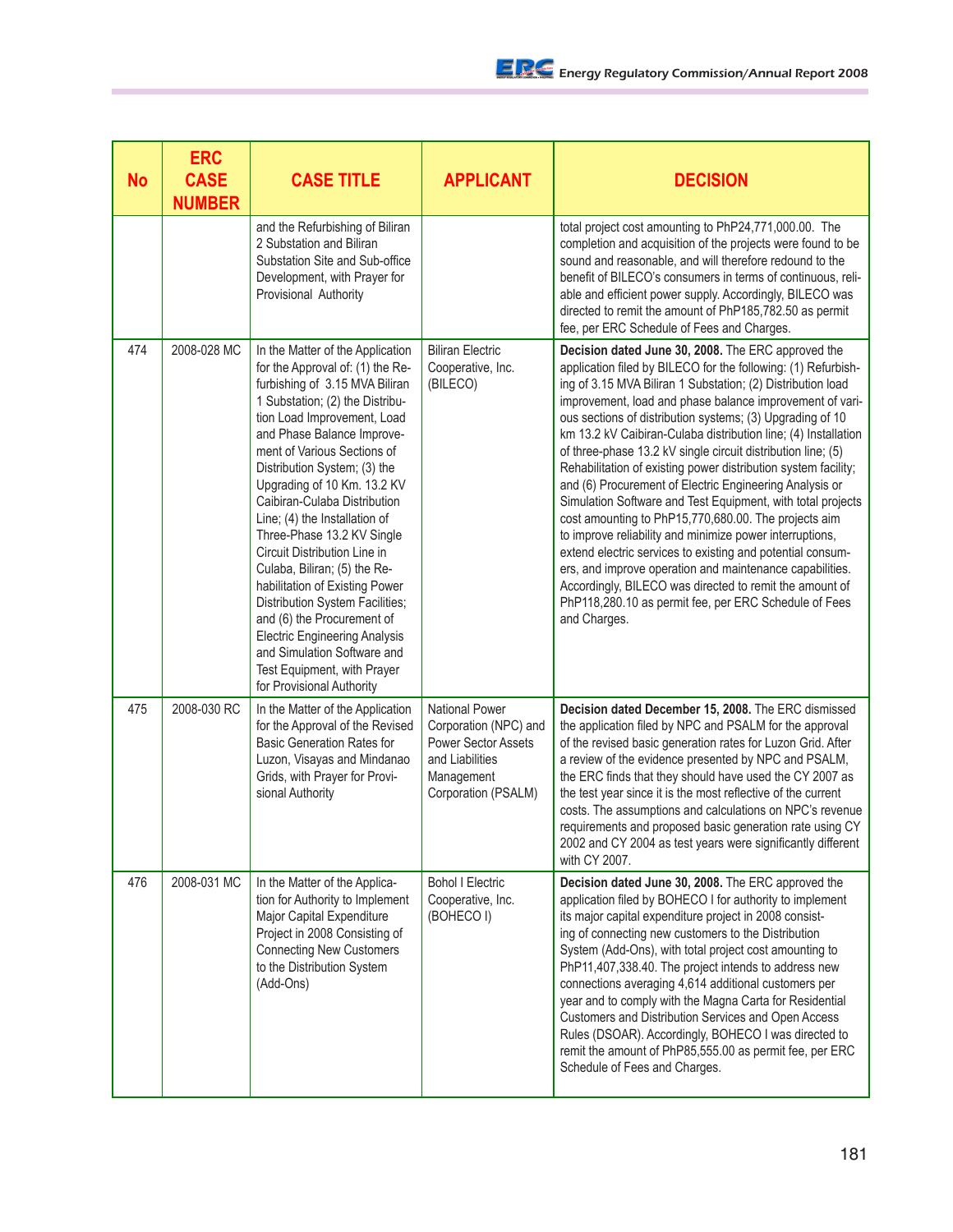| No  | <b>ERC</b><br><b>CASE</b><br><b>NUMBER</b> | <b>CASE TITLE</b>                                                                                                                                                                                                                                                                                                                                                                                     | <b>APPLICANT</b>                            | <b>DECISION</b>                                                                                                                                                                                                                                                                                                                                                                                                                                                                                             |
|-----|--------------------------------------------|-------------------------------------------------------------------------------------------------------------------------------------------------------------------------------------------------------------------------------------------------------------------------------------------------------------------------------------------------------------------------------------------------------|---------------------------------------------|-------------------------------------------------------------------------------------------------------------------------------------------------------------------------------------------------------------------------------------------------------------------------------------------------------------------------------------------------------------------------------------------------------------------------------------------------------------------------------------------------------------|
| 477 | 2008-034 MC                                | In the Matter of the Application<br>for Extension of Certificate<br>of Public Convenience and<br>Necessity (CPCN) Predicated<br>on the Renewed Franchise<br>Granted by the National<br><b>Electrification Commission</b><br>(NEC) to Continue Operating<br>the Electric Light and Power<br>System in Barangays Cruz<br>and Bolingit, San Carlos City,<br>Province of Pangasinan until<br>18 June 2014 | Dagupan Electric<br>Corporation (DECORP)    | Decision dated July 1, 2008. The ERC approved the ap-<br>plication filed by DECORP for the extension of its CPCN to<br>continue operating the electric light, heat and power system<br>in Barangays Cruz and Bolingit, San Carlos City, Province<br>of Pangasinan until June 18, 2014, to coincide with its<br>approved franchise. It was established that DECORP has<br>the expertise and resources to adequately and reliably<br>serve the present and future electrical power needs of its<br>customers. |
| 478 | 2008-034 RC                                | In the Matter of the Application<br>for the Approval of the Transi-<br>tion Supply Contracts (TSCs)<br>Entered Into with Distribution<br>Utilities (DUs) Located in the<br>Visayas Grid, with Prayer for<br>the Issuance of Provisional<br>Authority                                                                                                                                                  | <b>National Power</b><br>Corporation (NPC)  | Decision dated September 22, 2008. The ERC approved<br>the application filed by NPC for the approval of the Transi-<br>tion Supply Contracts entered into with the Distribution<br>Utilities (DUs) in the Visayas Grid since it was found<br>consistent with the ERC's approved template as embodied<br>in Resolution No. 15, Series of 2005.                                                                                                                                                               |
| 479 | 2008-035 MC                                | In the Matter of the Petition for<br>Reduction of Contract Demand<br>from 18,135kW to 12,000kW<br>with the National Transmis-<br>sion Corporation (TRANSCO),<br>with Prayer for Issuance of<br>Provisional Authority                                                                                                                                                                                  | Stronghold Steel<br>Corporation (SSC)       | Decision dated September 22, 2008. The ERC denied the<br>petition filed by SSC for the reduction of Contract Demand<br>from 18,135 kW to 12,000 kW with the National Transmis-<br>sion Corporation (TRANSCO)                                                                                                                                                                                                                                                                                                |
| 480 | 2008-035 RC                                | In the Matter of the Application<br>for the Approval of the Transi-<br>tion Supply Contracts (TSCs)<br>Entered Into with Distribution<br>Utilities (DUs) Located in the<br>Luzon Grid, with Prayer for<br>the Issuance of Provisional<br>Authority                                                                                                                                                    | <b>National Power</b><br>Corporation (NPC)  | Decision dated September 22, 2008. The ERC approved<br>the application filed by NPC for the approval of the Transi-<br>tion Supply Contracts entered into with the Distribution<br>Utilities (DUs) in the Luzon Grid since it was found consist-<br>ent with the ERC's approved template as embodied in<br>Resolution No. 15, Series of 2005.                                                                                                                                                               |
| 481 | 2008-036 MC                                | In the Matter of the Applica-<br>tion for Approval of Capital<br>Projects, with Prayer for<br>Provisional Authority                                                                                                                                                                                                                                                                                   | Cabanatuan Electric<br>Corporation (CELCOR) | Decision dated April 22, 2008. The ERC approved<br>the application filed by CELCOR for the upgrading and<br>rehabilitation of primary and secondary distribution lines,<br>with total project cost amounting to PhP11,518,262.00. The<br>project intends to provide safe, efficient and reliable electric<br>service. Accordingly, CELCOR was directed to remit the<br>amount of Php86,387.00 as permit fee, per ERC Schedule<br>of Fees and Charges.                                                       |
| 482 | 2008-037 MC                                | In the Matter of the Applica-<br>tion for the Approval of the<br>Increase in Capital Stock                                                                                                                                                                                                                                                                                                            | Angeles Electric<br>Corporation (AEC)       | Decision dated September 22, 2008. The ERC approved<br>the application filed by AEC for the increase in capital<br>stock from PhP500 Million to PhP1 Billion. The increase in<br>capitalization will be used to finance future expansion of its<br>distribution system as dictated by bigger loads or increas-<br>ing demands in the next ten years of its operation. The<br>approval of the application will have no adverse effect                                                                        |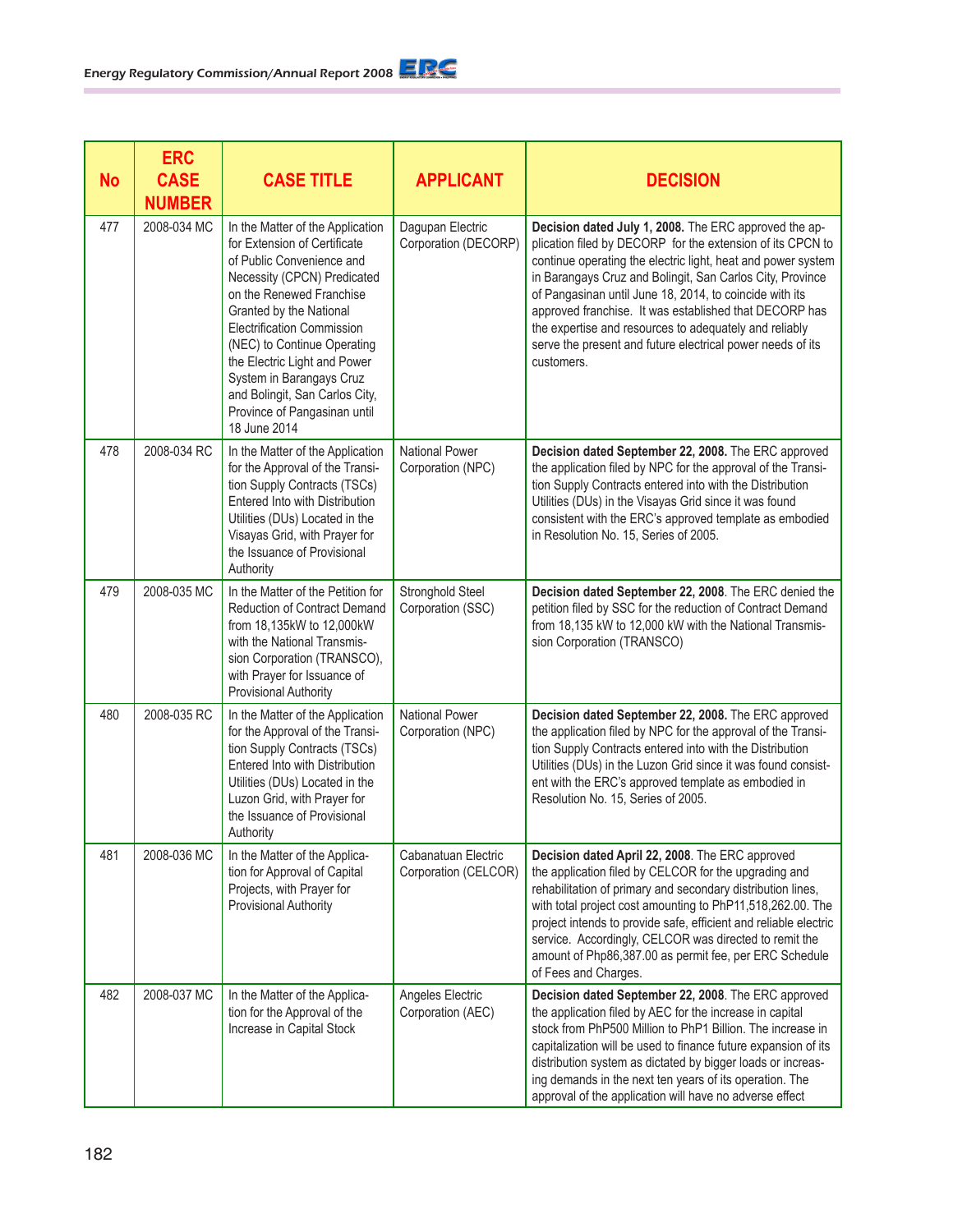| <b>No</b> | <b>ERC</b><br><b>CASE</b><br><b>NUMBER</b> | <b>CASE TITLE</b>                                                                                                                                                                                                                                                                                                                                                                                                                                                               | <b>APPLICANT</b>                                                                                                | <b>DECISION</b>                                                                                                                                                                                                                                                                                                                                                                                                                                                                                                                                                                                                                                                                                                                                                                                                                                                                                                                                             |
|-----------|--------------------------------------------|---------------------------------------------------------------------------------------------------------------------------------------------------------------------------------------------------------------------------------------------------------------------------------------------------------------------------------------------------------------------------------------------------------------------------------------------------------------------------------|-----------------------------------------------------------------------------------------------------------------|-------------------------------------------------------------------------------------------------------------------------------------------------------------------------------------------------------------------------------------------------------------------------------------------------------------------------------------------------------------------------------------------------------------------------------------------------------------------------------------------------------------------------------------------------------------------------------------------------------------------------------------------------------------------------------------------------------------------------------------------------------------------------------------------------------------------------------------------------------------------------------------------------------------------------------------------------------------|
|           |                                            |                                                                                                                                                                                                                                                                                                                                                                                                                                                                                 |                                                                                                                 | or impact on existing rates to end-consumers. Also, AEC<br>was directed to submit to the ERC a schedule of disburse-<br>ment actually incurred and drawn from the proceeds of<br>the increase in capital stock and to remit the amount of<br>PhP3,750,000.00 as supervision and regulation fee for the<br>increase in capital stock, per ERC Schedule of Fees and<br>Charges.                                                                                                                                                                                                                                                                                                                                                                                                                                                                                                                                                                               |
| 483       | 2008-038 MC                                | In the Matter of the Applica-<br>tion for Authority to Implement<br>the Following Major Capital<br>Expenditure Projects: 1.<br>Replacement and Upgrading<br>of the Guindulman Substation<br>from 2.5 MVA to 5 MVA; 2.<br>Rehabilitation and Upgrading<br>of Lines; 3. Construction of<br>Substation at Mahayag, San<br>Miguel; 4. Installation of Oil<br>Circuit Breaker and Rehabilita-<br>tion of Secondary Structures at<br>the Trinidad Substation; and 5.<br>Pole Metering | <b>Bohol II Electric</b><br>Cooperative, Inc.<br>(BOHECO II)                                                    | Decision dated June 30, 2008. The ERC approved the<br>application filed by BOHECO II for authority to implement<br>major capital expenditure projects, namely (1) Replace-<br>ment and upgrading of the Guindulman Substation from 2.5<br>MVA to 5 MVA; (2) Rehabilitation and upgrading of lines;<br>(3) Construction of substation at Mahayag, San Miguel;<br>(4) Installation of Oil Circuit Breaker and rehabilitation<br>of secondary structures at the Trinidad Substation; and<br>(5) Pole Metering, with a total project cost amounting to<br>PhP69,617,798.00. The completion and acquisition of the<br>projects were found to be sound and reasonable, and will<br>therefore redound to the benefit of BOHECO II's consum-<br>ers in terms of continuous, reliable and efficient power<br>supply. Accordingly, BOHECO II was directed to pay the<br>amount of PhP522,133.49 as permit fee, per ERC Sched-<br>ule of Fees and Charges.             |
| 484       | 2008-039 RC                                | In the Matter of the Application<br>for Approval of the Power Sup-<br>ply Contract (PSC) Entered<br>Into Between Negros Oriental<br>I Electric Cooperative, Inc. and<br>Kepco-Salcon Power Corpora-<br>tion (KSPC)                                                                                                                                                                                                                                                              | Negros Oriental I<br>Electric Cooperative,<br>Inc. (NORECO I) and<br>Kepco-Salcon Power<br>Corporation (KSPC)   | Decision dated December 8, 2008. The ERC approved,<br>with modification, the application filed by NORECO I and<br>KSPC on July 4, 2008 for the approval of their amended<br>PSC. The amended PSC shall be subject to the follow-<br>ing base rate: (1) Capacity Fee of PhP2.2958/kWh; (2)<br>Foreign O & M Fee of PhP0.2782/kWh; (3) Local O & M<br>Fee of PhP0.3809/kWh; and (4) Fuel Fee of PhP1.2962/<br>kWh, with total KSPC price of PhP4.2511/kWh. NORECO<br>I was directed to submit, in its Automatic Generation Rate<br>Adjustment (AGRA) confirmation, the derivation of the<br>Fuel Fee and the heat rate utilized for the applicable billing<br>period with supporting documents. Finally, the provision in<br>the PSC relative to the supply by NPC of about 10,239,301<br>kWh out of NORECO I's 33,891,301 kWh total annual con-<br>tract quantity with KSPC should be embodied in a separate<br>contract subject to the approval by the ERC. |
| 485       | 2008-040 RC                                | In the Matter of the Application<br>for Approval of the Power Sup-<br>ply Contract (PSC) Entered<br>Into Between Negros Oriental<br>Il Electric Cooperative, Inc.<br>(NORECO II) and Kepco-<br>Salcon Power Corporation<br>(KSPC)                                                                                                                                                                                                                                               | Negros Oriental II<br>Electric Cooperative,<br>Inc. (NORECO II) and<br>Kepco-Salcon Power<br>Corporation (KSPC) | Decision dated December 8, 2008. The ERC approved,<br>with modification, the application filed by NORECO II and<br>KSPC on July 8, 2008 for the approval of their amended<br>PSC. The amended PSC shall be subject to the following<br>base rate: (1) Capacity Fee of PhP2.2958/kWh; (2) Foreign<br>O & M Fee of PhP0.2782/kWh; (3) Local O & M Fee of<br>PhP0.3809/kWh; and (4) Fuel Fee of PhP1.2962/kWh,<br>with total KSPC price of PhP4.2511/kWh. NORECO II was<br>directed to submit, in its Automatic Generation Rate Adjust-<br>ment (AGRA) confirmation, the derivation of the Fuel Fee<br>and the heat rate utilized for the applicable billing period<br>with supporting documents. Finally, the provision in                                                                                                                                                                                                                                    |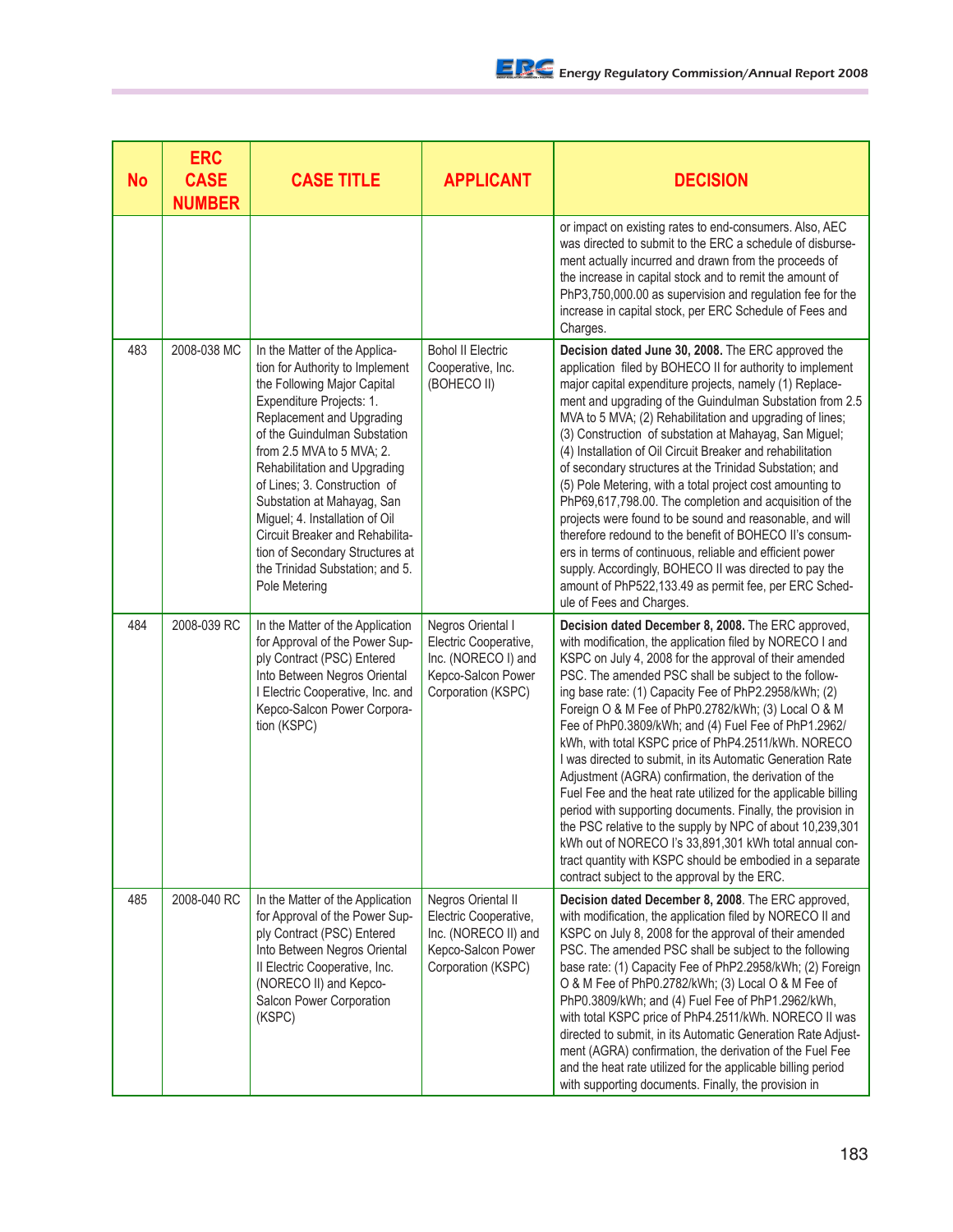| <b>No</b> | <b>ERC</b><br><b>CASE</b><br><b>NUMBER</b> | <b>CASE TITLE</b>                                                                                                                                                                                                                                                                                                                                                                                                                                                                                                                              | <b>APPLICANT</b>                                                                                                       | <b>DECISION</b>                                                                                                                                                                                                                                                                                                                                                                                                                                                                                                                                                                                                                                                                                                                                                                                                                  |
|-----------|--------------------------------------------|------------------------------------------------------------------------------------------------------------------------------------------------------------------------------------------------------------------------------------------------------------------------------------------------------------------------------------------------------------------------------------------------------------------------------------------------------------------------------------------------------------------------------------------------|------------------------------------------------------------------------------------------------------------------------|----------------------------------------------------------------------------------------------------------------------------------------------------------------------------------------------------------------------------------------------------------------------------------------------------------------------------------------------------------------------------------------------------------------------------------------------------------------------------------------------------------------------------------------------------------------------------------------------------------------------------------------------------------------------------------------------------------------------------------------------------------------------------------------------------------------------------------|
|           |                                            |                                                                                                                                                                                                                                                                                                                                                                                                                                                                                                                                                |                                                                                                                        | the PSC relative to the supply by NPC of about 42,263,116<br>kWh out of NORECO II's 147,383,116 kWh total annual<br>contract quantity with KSPC should be embodied in a<br>separate contract subject to the approval by the ERC.                                                                                                                                                                                                                                                                                                                                                                                                                                                                                                                                                                                                 |
| 486       | 2008-041 MC                                | In the Matter of the Application<br>for the Approval of the follow-<br>ing Major Capital Projects: (1)<br>Upgrading of Jefmin Substa-<br>tion, 2-5 MVA to 1-20 MVA; (2)<br>Relocation / Installation of 1-5<br>MVA Substation and Construc-<br>tion of 69 KV Subtransmis-<br>sion Line; (3) Upgrading<br>/ Construction of 13.2 KV<br>Underbuilt Distribution Line; (4)<br>Construction of 4.146 KM. 69<br>KV Subtransmission Line (Tie<br>Line); and (5) Replacement of<br>Fuses by Circuit Breaker, with<br>Prayer for Provisional Authority | <b>Tarlac II Electric</b><br>Cooperative, Inc.<br>(TARELCO II)                                                         | Decision dated August 4, 2008. The ERC approved<br>the application filed by TARELCO II for approval of the<br>following major capital projects: (1) Upgrading of Jefmin<br>Substation, 2-5 MVA; (2) Relocation/installation of 1-5 MVA<br>substation and construction of 69 kV sub-transmission<br>line; (3) Upgrading/construction of 13.2 kV underbuilt<br>distribution line; (4) Construction of 4.146 km. 69 kV<br>sub-transmission line (Tie Line); and (5) Replacement of<br>fuses by circuit breaker, with total project cost amounting to<br>PhP47,322,335.67. The projects intend to improve power<br>quality, reliability and provide safe and efficient electrical<br>service. Accordingly, TARELCO II was directed to remit the<br>amount of PhP354,917.52 as permit fee, per ERC Sched-<br>ule of Fees and Charges. |
| 487       | 2008-043 MC                                | In the Matter of the Application<br>for Approval of Major Capital<br>Project, Upgrading of One (1)<br>5 MVA to 10 MVA Substa-<br>tion Power Transformer and<br>Relocation of One (1) 5 MVA<br>Substation Transformer from<br>Bayugan to Talacogon, with<br>Prayer for Provisional Authority                                                                                                                                                                                                                                                    | Agusan Del Sur<br>Electric Cooperative,<br>Inc. (ASELCO)                                                               | Decision dated October 27, 2008. The ERC approved<br>the amended application filed by ASELCO for approval of<br>the upgrading of 1-5 MVA substation power transformer<br>and relocation of 1-5 MVA substation transformer from<br>Bayugan to Talacogon, with a total project cost amounting<br>to PhP37,000,000.00. The projects intend to reduce system<br>loss, balance and unload the critically loaded substation,<br>and improve service voltage. Accordingly, ASELCO was<br>directed to remit the amount of PhP277,500.00 as permit<br>fee, per ERC Schedule of Fees and Charges.                                                                                                                                                                                                                                          |
| 488       | 2008-044 MC                                | In the Matter of the Applica-<br>tion for Authority to Implement<br>the Following Major Capital<br>Expenditure Projects: 1)<br>Replacement and Upgrading<br>of the Gingoog City Substation<br>form 5MVA to 10MVA; and 2)<br>Relocation of the Pulled - Out<br>5 MVA Transformer from Gin-<br>gooc City to a New Substation<br>to be Constructed at Sugbong-<br>cogon, Misamis Oriental                                                                                                                                                         | Misamis Oriental II<br><b>Rural Electric Service</b><br>Cooperative, Inc.<br>(MORESCO II)                              | Decision dated June 30, 2008. The ERC approved the<br>application filed by MORESCO II for the replacement and<br>upgrading of the Gingoog City Substation from 5MVA<br>to 10MVA, and the relocation of the pulled-out 5 MVA<br>transformer from Gingooc City to a new Substation to be<br>constructed in Sugbongcogon, Misamis Oriental, with a<br>total project cost amounting to PhP42,489,300.00. The<br>completion of the projects were found to be sound and<br>reasonable, and will therefore redound to the benefit of<br>MORESCO II's consumers in terms of continuous, reliable<br>and efficient power supply. Accordingly, MORESCO II was<br>directed to remit the amount of PhP 318,670.00 as permit<br>fee, per ERC Schedule of Fees and Charges.                                                                    |
| 489       | 2008-046 RC                                | In the Matter of the Applica-<br>tion for Approval of the Power<br>Sales Contract (PSC) Between<br><b>VMC Rural Electric Service</b><br>Cooperative, Inc. (VRESCO)<br>and KEPCO SPC Power<br>Corporation (KSPC)                                                                                                                                                                                                                                                                                                                                | <b>VMC Rural Electric</b><br>Service Cooperative,<br>Inc. (VRESCO) and<br><b>KEPCO SPC Power</b><br>Corporation (KSPC) | Decision dated December 8, 2008. The ERC approved,<br>with modification, the application filed by VRESCO<br>and KSPC on August 11, 2008 for the approval of their<br>amended PSC. The amended PSC shall be subject to the<br>following base rate: (1) Capacity Fee of PhP2.2958/kWh;<br>(2) Foreign O & M Fee of PhP0.2782/kWh; (3) Local O & M<br>Fee of PhP0.3809/kWh; and (4) Fuel Fee of PhP1.2962/                                                                                                                                                                                                                                                                                                                                                                                                                          |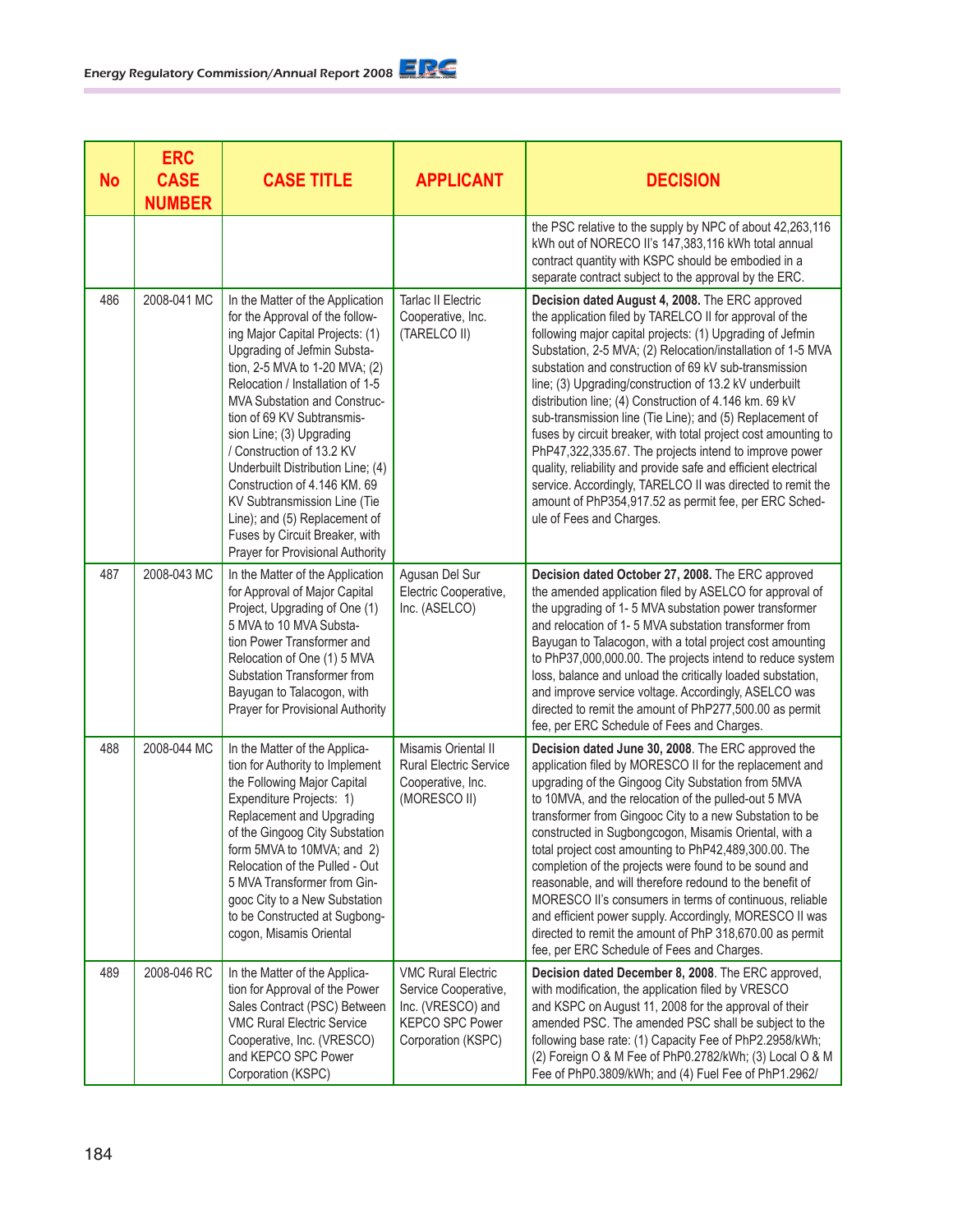| No  | <b>ERC</b><br><b>CASE</b><br><b>NUMBER</b> | <b>CASE TITLE</b>                                                                                                                                                                                                                         | <b>APPLICANT</b>                                                  | <b>DECISION</b>                                                                                                                                                                                                                                                                                                                                                                                                                                                                                                                                                                                                                                                                                                                                                                                                                                                |
|-----|--------------------------------------------|-------------------------------------------------------------------------------------------------------------------------------------------------------------------------------------------------------------------------------------------|-------------------------------------------------------------------|----------------------------------------------------------------------------------------------------------------------------------------------------------------------------------------------------------------------------------------------------------------------------------------------------------------------------------------------------------------------------------------------------------------------------------------------------------------------------------------------------------------------------------------------------------------------------------------------------------------------------------------------------------------------------------------------------------------------------------------------------------------------------------------------------------------------------------------------------------------|
|     |                                            |                                                                                                                                                                                                                                           |                                                                   | kWh, with total KSPC price of PhP4.2511/kWh. VRESCO<br>was directed to submit, in its Automatic Generation Rate<br>Adjustment (AGRA) confirmation, the derivation of the<br>Fuel Fee and the heat rate utilized for the applicable billing<br>period with supporting documents. Finally, the provision in<br>the PSC relative to the supply by NPC of about 36,444,000<br>kWh out of VRESCO's 97,764,000 kWh total annual con-<br>tract quantity with KSPC should be embodied in a separate<br>contract subject to the approval by the ERC.                                                                                                                                                                                                                                                                                                                    |
| 490 | 2008-047 MC                                | In the Matter of the Violation<br>of ERC Orders, Rules and<br>Regulations                                                                                                                                                                 | Camarines Sur III<br>Electric Cooperative,<br>Inc. (CASURECO III) | Decision dated August 11, 2008. The ERC accepted and<br>approved CASURECO III's offer of settlement of 50% of<br>the imposable penalty for the inclusion of Power Supply<br>Contract cost in retail rates without prior approval from the<br>ERC after finding the offer to be just and reasonable, and in<br>accordance with the "Guidelines to Govern the Administra-<br>tive Sanctions in the Form of Fines and Penalties". Accord-<br>ingly, CASURECO III was directed to pay the amount of<br>PhP69,850.00 as penalty.                                                                                                                                                                                                                                                                                                                                    |
| 491 | 2008-048 MC                                | In the Matter of the Violation<br>of ERC Orders, Rules and<br>Regulations                                                                                                                                                                 | Camarines Sur IV<br>Electric Cooperative,<br>Inc. (CASURECO IV)   | Decision dated August 22, 2008. The ERC accepted<br>and approved CASURECO IV's offer of settlement of 50%<br>of the imposable penalty for including the Power Supply<br>Contract cost in the retail rates without prior approval,<br>after finding the offer to be just and reasonable, and in<br>accordance with the "Guidelines to Govern the Imposition<br>of Administrative Sanctions in the Form of Fines and Penal-<br>ties". Accordingly, CASURECO IV was directed to pay the<br>amount of PhP77,350.00 as penalty.                                                                                                                                                                                                                                                                                                                                     |
| 492 | 2008-049 MC                                | In the Matter of the Violation<br>of ERC Orders, Rules and<br>Regulations                                                                                                                                                                 | Tarlac Electric, Inc.<br>(TEI)                                    | Decision dated September 24, 2008. The ERC accepted<br>and approved TEI's offer of settlement of 50% of the<br>imposable penalty for the implementation of the Capital<br>Project without prior approval from the ERC, after finding<br>the offer to be just and reasonable, and in accordance with<br>the "Guidelines to Govern the Imposition of Administrative<br>Sanctions in the Form of Fines and Penalties". Accord-<br>ingly, TEI was directed to pay the amount of PhP60,150.00<br>as penalty.                                                                                                                                                                                                                                                                                                                                                        |
| 493 | 2008-050 MC                                | In the Matter of the Applica-<br>tion for Authority to Secure an<br>Additional One Hundred Million<br>Peso (PhP100,000,000.00)<br>Loan with the Development<br>Bank of the Philippines (DBP),<br>with Prayer for Provisional<br>Authority | Subic Enerzone Corpo-<br>ration (SEZ)                             | Decision dated April 30, 2008. The ERC approved the<br>application filed by SEZ for authority to secure an additional<br>Php100,000,000.00 loan with the DBP to finance additional<br>capital expenditures relative to the rehabilitation/expan-<br>sion of the Subic Bay Freeport Power Distribution System<br>and to refinance the SEZ's existing term loan of PhP<br>185,000,000.00 with the DBP. The approval was subject<br>to the following conditions, to wit: (1) The loan should be<br>used ONLY for the purpose mentioned above; (2) The<br>proceeds and corresponding capex should be recorded in a<br>separate book; (3) Interest of the loan should not be utilized<br>or charged to fixed asset, procured from the proceeds<br>of the said loan; and (4) LUECO should submit progress<br>reports on the projects until full payment of the loan. |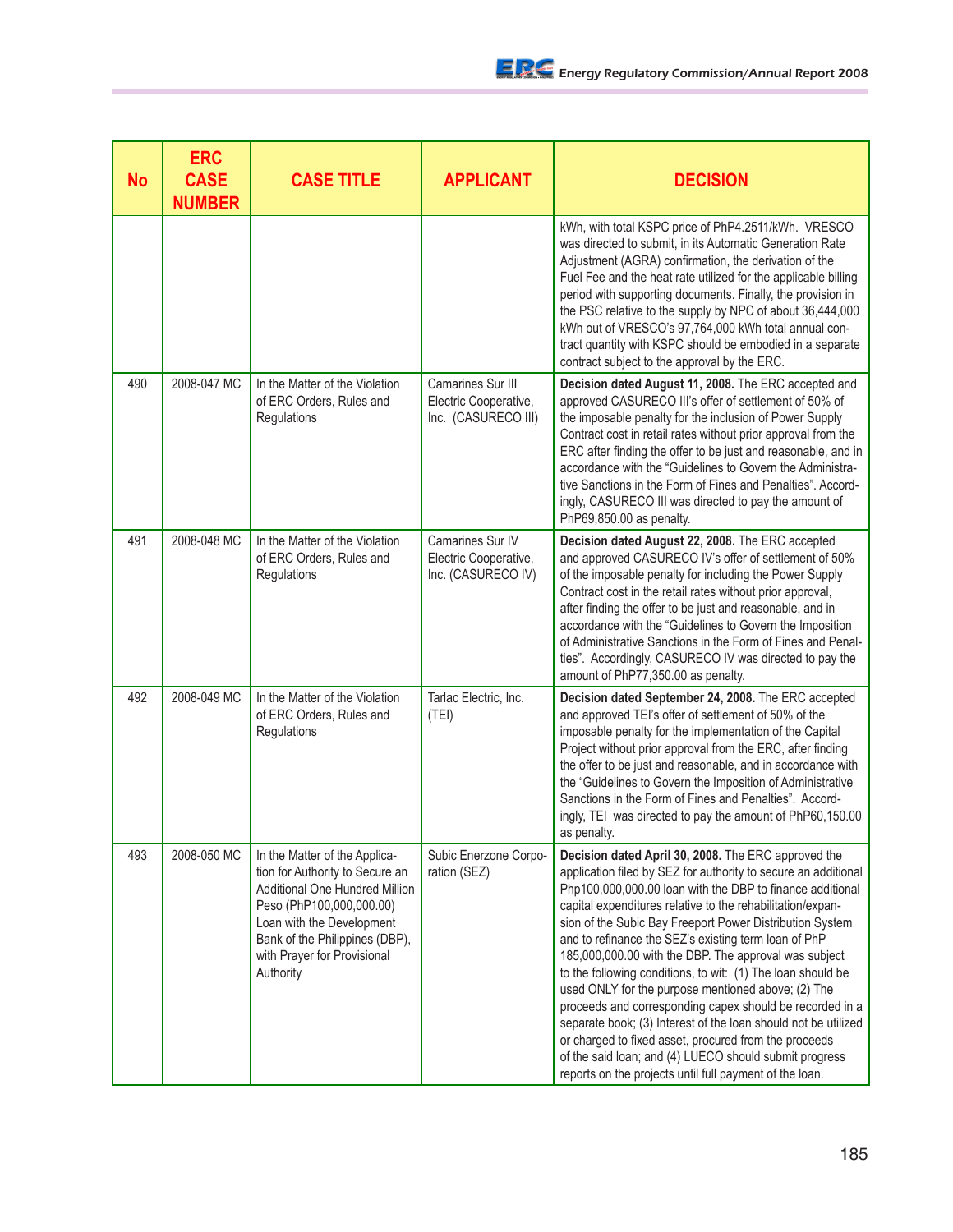| <b>No</b> | <b>ERC</b><br><b>CASE</b><br><b>NUMBER</b> | <b>CASE TITLE</b>                                                                                                                                                                                                                                                                                                                                                                                                                                                                                                                          | <b>APPLICANT</b>                                                 | <b>DECISION</b>                                                                                                                                                                                                                                                                                                                                                                                                                                                                                                                                                                                                                                                                                                                                                                                                                                                                           |
|-----------|--------------------------------------------|--------------------------------------------------------------------------------------------------------------------------------------------------------------------------------------------------------------------------------------------------------------------------------------------------------------------------------------------------------------------------------------------------------------------------------------------------------------------------------------------------------------------------------------------|------------------------------------------------------------------|-------------------------------------------------------------------------------------------------------------------------------------------------------------------------------------------------------------------------------------------------------------------------------------------------------------------------------------------------------------------------------------------------------------------------------------------------------------------------------------------------------------------------------------------------------------------------------------------------------------------------------------------------------------------------------------------------------------------------------------------------------------------------------------------------------------------------------------------------------------------------------------------|
| 494       | 2008-051 MC                                | In the Matter of the Application<br>for Approval of the Emergency<br>Capital Projects - Re: Transfer<br>and Installation of the 3.75<br>MVA in Lianga and the Upgrad-<br>ing of the Madrid Substation<br>from 3.75 MVA to 5 MVA, with<br>Prayer for Provisional Authority                                                                                                                                                                                                                                                                  | Surigao Del Sur II<br>Electric Cooperative,<br>Inc. (SURSECO II) | Decision dated December 2, 2008. The ERC approved<br>the application filed by SURSECO II for approval of<br>the transfer and installation of the 3.75 MVA in Lianga,<br>and the upgrading of the Madrid Substation from 3.75<br>MVA to 5 MVA, with total project cost amounting to<br>PhP31,806,694.00. The projects aim to minimize power<br>interruption in its augmented service area coverage and to<br>enhance power supply flexibility and promote reliability. Ac-<br>cordingly SURSECO II was directed to remit the amount of<br>PhP238,550.20 as permit fee, per ERC Schedule of Fees<br>and Charges.                                                                                                                                                                                                                                                                            |
| 495       | 2008-054 MC                                | In the Matter of Application<br>for: (1) Authority for a Direct<br>Connection with the National<br>Power Corporation (NPC) Un-<br>der Section 3 (G) of Republic<br>Act No. 6395 and the National<br><b>Transmission Corporation</b><br>(TRANSCO) Under Section 31<br>of Republic Act No. 9136, and<br>(2) the Memorandum of Agree-<br>ment (MOA) on the Supply of<br><b>Electric Power</b>                                                                                                                                                 | Carmen Copper<br>Corporation (CCC)                               | Decision dated September 8, 2008. The ERC approved<br>the application filed by CCC for direct connection, and at<br>the same time approved the MOA and Transmission Serv-<br>ice Agreement (TSA) entered into by CCC with the NPC<br>and TRANSCO, subject to the conditions under Resolution<br>No. 48, Series of 2006, A Resolution Summarizing the Ap-<br>plicable Legal principles and Policies of the ERC on End-<br>User connections. It was established that Oliver Enterpris-<br>es was qualified to directly source its power requirements<br>from NPC through TRANSCO being an industrial enterprise<br>consuming more than 100 kilowatts.                                                                                                                                                                                                                                       |
| 496       | 2008-060 MC                                | In the Matter of the Application<br>for Extension of Certificate<br>of Public Convenience and<br>Necessity (CPCN) Predicated<br>on Republic Act No. 9381<br>to Continue Operating the<br><b>Electric Light and Power</b><br>System in the City of Angeles,<br>Province of Pampanga until 19<br><b>June 2034</b>                                                                                                                                                                                                                            | Angeles Electric<br>Corporation (AEC)                            | Decision dated September 15, 2008. The ERC approved<br>the application filed by AEC for the extension of CPCN<br>for the continuation of the operation of Electric Service in<br>the City of Angeles, Province of Pampanga for a period<br>of 25 years effective June 19, 2009 to June 19, 2034, to<br>coincide with its approved congressional franchise. It was<br>established that AEC has the expertise and resources to<br>adequately and reliably serve the present and future electri-<br>cal power needs of its customers.                                                                                                                                                                                                                                                                                                                                                        |
| 497       | 2008-066 MC                                | In the Matter of the Application<br>for the Approval of Major Capi-<br>tal Projects, namely; (1) Con-<br>struction of 10 MVA Substation<br>and Accessories with 2.5 Km.<br>69 KV Line; (2) Construc-<br>tion of 5 MVA Substation; (3)<br>Uprating of Arakan to Antipas<br>Line; (4) Installation of 3-Way<br>69 KV Air Break Switch; (5)<br>Upgrading of Feeder Protec-<br>tion; (6) Installation of 69 KV<br>Power Circuit Breaker; and (7)<br>Installation and Upgrading of<br>Feeder Metering, with Prayer<br>for Provisional Authority | Cotabato Electric<br>Cooperative, Inc.<br>(COTELCO)              | Decision dated November 17, 2008. The ERC approved<br>the application filed by COTELCO for approval of the fol-<br>lowing major capital projects: (1) Construction of 10 MVA<br>Substation and accessories with 2.5 km 69 kV line; (2)<br>Construction of 5 MVA Substation; (3) Uprating of Arakan<br>to Antipas line; (4) Installation of 3-way 69 kV Air Break<br>Switch; (5) Upgrading of feeder protection; (6) Installation<br>of 69 kV Power Circuit Breaker; and (7) Installation and<br>upgrading of Feeder Metering, with total project costs<br>amounting to PhP58,369,387.07. The projects aim to<br>provide additional capacity to meet the growing demand,<br>reduce system loss, and improve voltage regulation and<br>power reliability. Accordingly, COTELCO was directed to<br>remit the amount of PhP437,770.40 as permit fee, per ERC<br>Schedule of Fees and Charges. |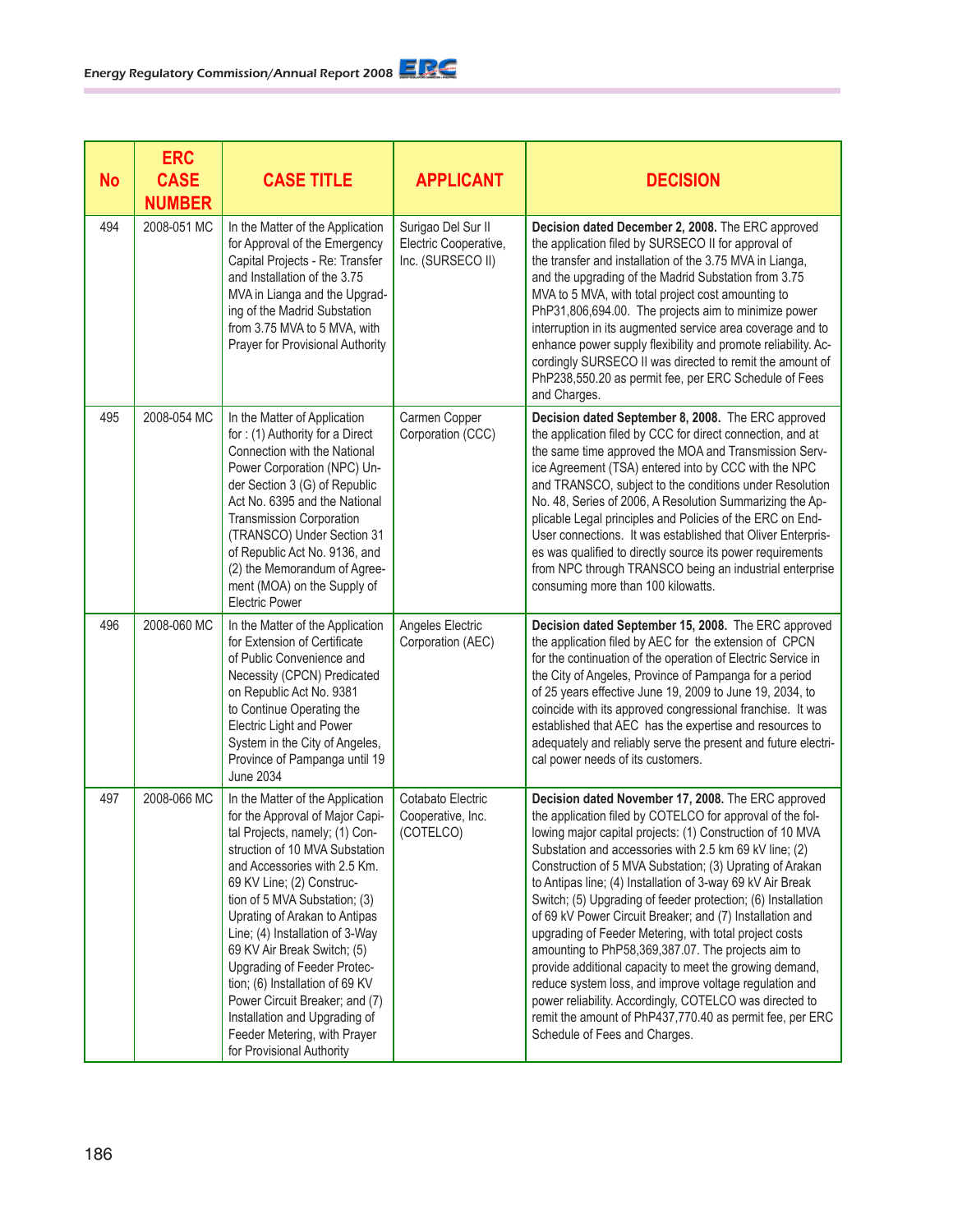| <b>No</b> | <b>ERC</b><br><b>CASE</b><br><b>NUMBER</b> | <b>CASE TITLE</b>                                                                                                                                                                                                                                                                                                                                                                                      | <b>APPLICANT</b>                                                     | <b>DECISION</b>                                                                                                                                                                                                                                                                                                                                                                                                                                                                                                                                                                                                                                                                                        |
|-----------|--------------------------------------------|--------------------------------------------------------------------------------------------------------------------------------------------------------------------------------------------------------------------------------------------------------------------------------------------------------------------------------------------------------------------------------------------------------|----------------------------------------------------------------------|--------------------------------------------------------------------------------------------------------------------------------------------------------------------------------------------------------------------------------------------------------------------------------------------------------------------------------------------------------------------------------------------------------------------------------------------------------------------------------------------------------------------------------------------------------------------------------------------------------------------------------------------------------------------------------------------------------|
| 498       | 2008-072 MC                                | In the Matter of the Violation<br>of ERC Orders, Rules and<br>Regulations                                                                                                                                                                                                                                                                                                                              | Zamboanga del Sur II<br>Electric Cooperative,<br>Inc. (ZAMSURECO II) | Decision dated September 3, 2008. The ERC accepted<br>and approved ZAMSURECO II's offer of settlement of<br>50% of the imposable penalty for implementing capital<br>projects without prior approval of the ERC, after finding<br>the offer to be just and reasonable, and in accordance with<br>the "Guidelines to Govern the Imposition of Administrative<br>Sanctions in the Form of Fines and Penalties". Accord-<br>ingly, ZAMSURECO II was directed to pay the amount of<br>PhP54,550.00 as penalty.                                                                                                                                                                                             |
| 499       | 2008-078 MC                                | In the Matter of the Application<br>for Authority to Rehabilitate<br>and Restore the Distribution<br>Lines Damaged by Typhoon<br>Cosme, with Prayer for Provi-<br>sional Authority                                                                                                                                                                                                                     | Pangasinan I Electric<br>Cooperative, Inc.<br>(PANELCO I)            | Decision dated October 27, 2008. The ERC approved the<br>application filed by PANELCO I to rehabilitate and restore<br>the distribution lines damaged by typhoon Cosme, with<br>total project cost amounting to PhP14,819,111.86. The<br>project intends to restore power supply to customers and<br>provide safe, efficient and reliable electric service. Ac-<br>cordingly, PANELCO I was directed to remit the amount of<br>PhP111,143.34 as permit fee, per ERC Schedule of Fees<br>and Charges.                                                                                                                                                                                                   |
| 500       | 2008-081 MC                                | In the Matter of the Application<br>for Issuance of a Consolidated<br>Certificate of Public Conven-<br>ience and Necessity (CPCN)<br>for the Operation of Electric<br>Service in the Cities/Municipal-<br>ities of Metro Manila, Bulacan,<br>Cavite and Rizal, and Certain<br>Cities/Municipalities/Barangays<br>in Batangas, Laguna, Quezon<br>and Pampanga, with Prayer for<br>Provisional Authority | Manila Electric<br>Company (MERALCO)                                 | Decision dated October 20, 2008. The ERC approved<br>the application filed by MERALCO for the issuance of a<br>consolidated CPCN for the operation of electric service in<br>the Cities/Municipalities of Metro Manila, Bulacan, Cavite<br>and Rizal, and certain Cities/Municipalities/Barangays/ in<br>Batangas, Laguna, Quezon and Pampanga effective until<br>June 28, 2028, to coincide with its approved franchise. It<br>was established that MERALCO has the expertise and<br>resources to adequately and reliably serve the present and<br>future electrical power needs of its customers.                                                                                                    |
| 501       | 2008-085 MC                                | In the Matter of the Applica-<br>tion for Authority to Implement<br><b>Proposed Capital Projects</b><br>for Year 2008, with Prayer for<br><b>Provisional Authority</b>                                                                                                                                                                                                                                 | Visayan Electric<br>Company, Inc. (VECO)                             | Decision dated November 24, 2008. The ERC approved<br>the application filed by VECO for authority to implement<br>its proposed capital projects for year 2008, specifically the<br>North Reclamation Area (NRA) Substation and 69 kV Line,<br>the VECO-CEMEX Interconnection, and the Digger Truck,<br>with total project cost amounting to PhP182,294,781.08.<br>The projects intend to enhance system reliability, address<br>load growth, provide additional source of bulk power,<br>improve supply reliability, and increase and improve team<br>productivity. Accordingly, VECO was directed to remit the<br>amount of PhP1,367,210.86 as permit fee, per ERC Sched-<br>ule of Fees and Charges. |